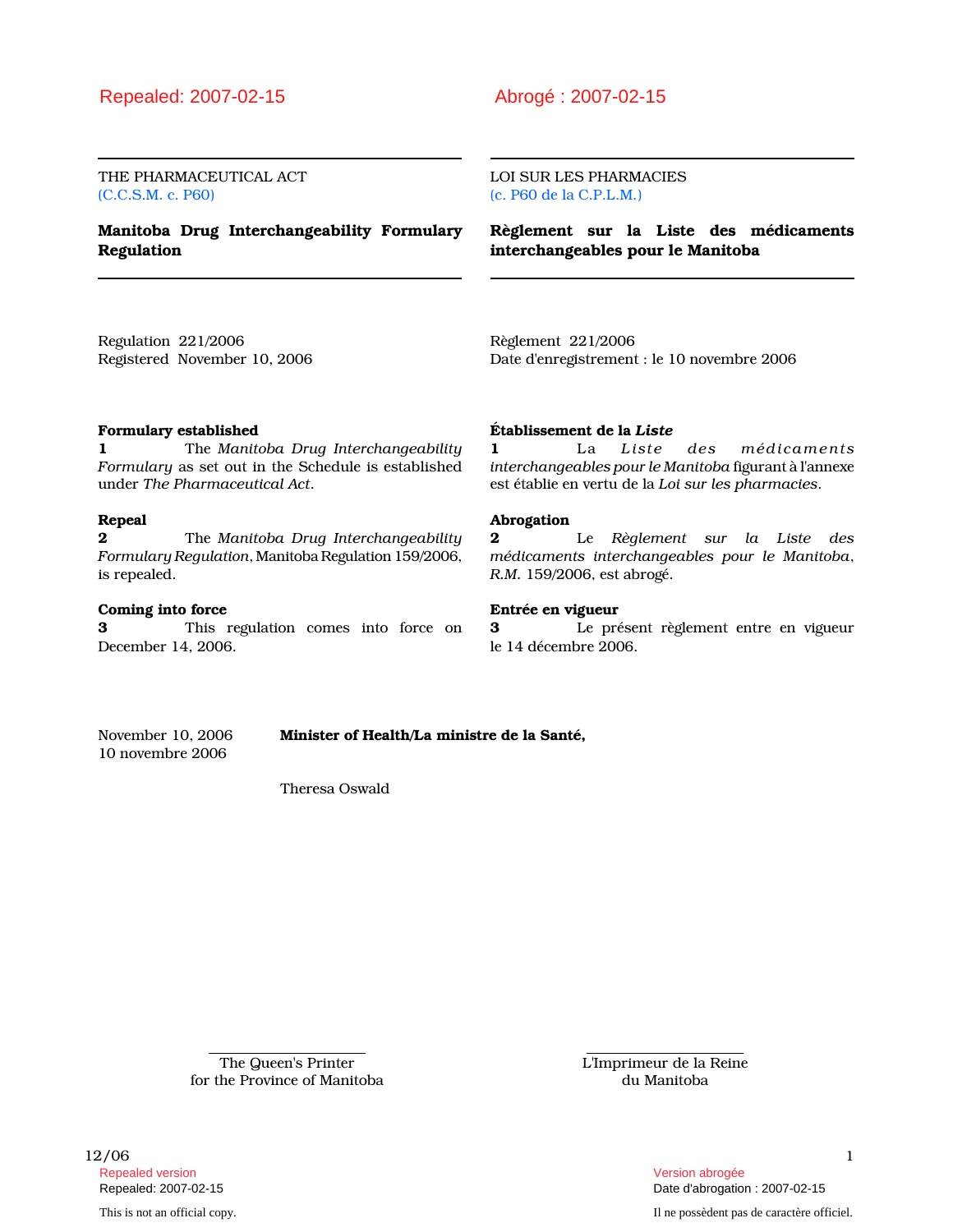FIFTY-THIRD EDITION GONE SCHEDULE EFFECTIVE DECEMBER 14, 2006<br>CINQUANTIÈME ÉDITION CONTROLLER ANNEXE ANNEXE EN VIGUEUR LE 14 DÉCEMBRE 2006 EN VIGUEUR LE 14 DÉCEMBRE 2006

# **LISTE DES MÉDICAMENTS INTERCHANGEABLES POUR LE MANITOBA**

|                                                                                                          | <b>MANITOBA DRUG INTERCHANGEABILITY FORMULARY</b>                                                                                                     |                                                                                                              |                                                                                        |                                                                                        |  |
|----------------------------------------------------------------------------------------------------------|-------------------------------------------------------------------------------------------------------------------------------------------------------|--------------------------------------------------------------------------------------------------------------|----------------------------------------------------------------------------------------|----------------------------------------------------------------------------------------|--|
|                                                                                                          | <b>LISTE DES MÉDICAMENTS INTERCHANGEABLES</b><br><b>POUR LE MANITOBA</b>                                                                              |                                                                                                              |                                                                                        |                                                                                        |  |
| <b>DIN</b><br><b>NIM</b>                                                                                 | <b>Product Name</b><br><b>Produit</b>                                                                                                                 | Manufacturer<br>Fabricant                                                                                    | Price (\$)                                                                             | Prix(\$)                                                                               |  |
|                                                                                                          | ACEBUTOLOL HCI-100 mg-Tablets<br>ACÉBUTOLOL (CHLORHYDRATE D') - 100 mg - comprimés                                                                    |                                                                                                              | Per<br>Tablet                                                                          | Par<br>comprimé                                                                        |  |
| 01926543<br>02147602<br>02237721<br>02237885<br>02036290<br>02204517<br>02165546<br>01910140             | Sectral<br>Apo-Acebutolol<br>Gen-Acebutolol<br>Gen-Acebutolol (Type S)<br>Monitan<br>Novo-Acebutolol<br>Nu-Acebutolol<br>Rhotral                      | AVE<br><b>APX</b><br><b>GPM</b><br><b>GPM</b><br><b>WAY</b><br><b>NOP</b><br><b>NXP</b><br><b>ROP</b>        | 0.3140<br>0.1793<br>0.1793<br>0.1793<br>0.1793<br>0.1793<br>0.1793<br>0.1793           | 0,3140<br>0,1793<br>0,1793<br>0,1793<br>0,1793<br>0,1793<br>0,1793<br>0,1793           |  |
| 02257599                                                                                                 | Sandoz Acebutolol<br>ACEBUTOLOL HCI-200 mg-Tablets<br>ACÉBUTOLOL (CHLORHYDRATE D') - 200 mg - comprimés                                               | SDZ                                                                                                          | 0.1793<br>Per<br>Tablet                                                                | 0,1793<br>Par<br>comprimé                                                              |  |
| 01926551<br>02147610<br>02237722<br>02237886<br>02036436<br>02204525<br>02165554<br>01910159<br>02257602 | Sectral<br>Apo-Acebutolol<br>Gen-Acebutolol<br>Gen-Acebutolol (Type S)<br>Monitan<br>Novo-Acebutolol<br>Nu-Acebutolol<br>Rhotral<br>Sandoz Acebutolol | AVE<br><b>APX</b><br><b>GPM</b><br><b>GPM</b><br><b>WAY</b><br><b>NOP</b><br><b>NXP</b><br><b>ROP</b><br>SDZ | 0.4710<br>0.2684<br>0.2684<br>0.2684<br>0.2684<br>0.2684<br>0.2684<br>0.2684<br>0.2684 | 0,4710<br>0,2684<br>0,2684<br>0,2684<br>0,2684<br>0,2684<br>0,2684<br>0,2684<br>0,2684 |  |
|                                                                                                          | ACEBUTOLOL HCI - 400 mg - Tablets<br>ACÉBUTOLOL (CHLORHYDRATE D') - 400 mg - comprimés                                                                |                                                                                                              | Per<br>Tablet                                                                          | Par<br>comprimé                                                                        |  |
| 01926578<br>02147629<br>02237723<br>02237887<br>02036444<br>02204533<br>02165562<br>01910167<br>02257610 | Sectral<br>Apo-Acebutolol<br>Gen-Acebutolol<br>Gen-Acebutolol (Type S)<br>Monitan<br>Novo-Acebutolol<br>Nu-Acebutolol<br>Rhotral<br>Sandoz Acebutolol | AVE<br><b>APX</b><br><b>GPM</b><br><b>GPM</b><br><b>WAY</b><br><b>NOP</b><br><b>NXP</b><br><b>ROP</b><br>SDZ | 0.9371<br>0.5333<br>0.5333<br>0.5333<br>0.5333<br>0.5333<br>0.5333<br>0.5333<br>0.5333 | 0,9371<br>0,5333<br>0,5333<br>0,5333<br>0,5333<br>0,5333<br>0,5333<br>0,5333<br>0,5333 |  |
|                                                                                                          | ACETAMINOPHEN COMPOUND WITH CODEINE - 8 mg - Tablets<br><b>COMPOSÉ ACÉTAMINOPHÈNE ET CODÉINE - 8 mg - comprimés</b>                                   |                                                                                                              | Per<br>Tablet                                                                          | Par<br>comprimé                                                                        |  |
| 02181061<br>00293490<br>00653233                                                                         | Tylenol with Codeine No. 1/Tylenol n°1 ave c codéine<br>Atasol-8<br>ratio-Lenoltec #1/ratio-Lenoltec n°1                                              | <b>MCL</b><br><b>HOR</b><br><b>RPH</b>                                                                       | 0.1365<br>0.0814<br>0.0303                                                             | 0,1365<br>0,0814<br>0,0303                                                             |  |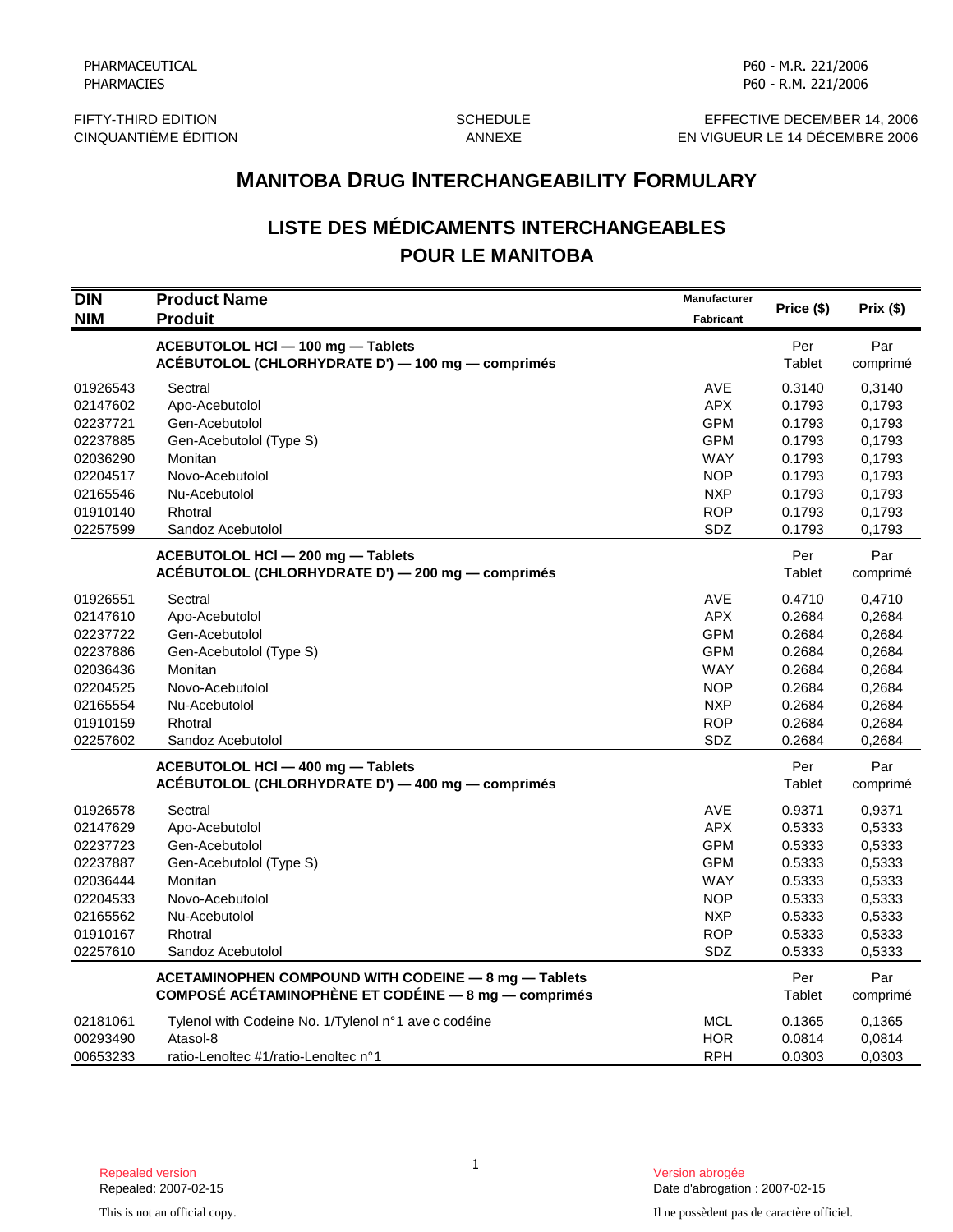| <b>DIN</b>                                               | <b>Product Name</b>                                                                                                         | <b>Manufacturer</b>                                                | Price (\$)                                     | Prix(\$)                                       |
|----------------------------------------------------------|-----------------------------------------------------------------------------------------------------------------------------|--------------------------------------------------------------------|------------------------------------------------|------------------------------------------------|
| <b>NIM</b>                                               | <b>Produit</b>                                                                                                              | Fabricant                                                          |                                                |                                                |
|                                                          | ACETAMINOPHEN COMPOUND WITH CODEINE - 15 mg - Tablets<br>COMPOSÉ ACÉTAMINOPHÈNE ET CODÉINE — 15 mg — comprimés              |                                                                    | Per<br>Tablet                                  | Par<br>comprimé                                |
| 00293504<br>02232388<br>02163934<br>00653241             | Atasol-15<br>Exdol-15<br>Tylenol with Codeine No. 2/Tylenol n°2 ave c codéine<br>ratio-Lenoltec No. 2/ratio-Lenoltec n°2    | <b>HOR</b><br><b>PPI</b><br>JOI<br><b>RPH</b>                      | 0.1001<br>0.0837<br>0.0773<br>0.0654           | 0.1001<br>0,0837<br>0,0773<br>0,0654           |
|                                                          | ACETAMINOPHEN COMPOUND WITH CODEINE - 30 mg - Tablets<br>COMPOSÉ ACÉTAMINOPHÈNE ET CODÉINE — 30 mg — comprimés              |                                                                    | Per<br>Tablet                                  | Par<br>comprimé                                |
| 02232389<br>00293512<br>02163926<br>00653276             | Exdol-30<br>Atasol-30<br>Tylenol with Codeine No. 3/Tylenol n°3 ave c codéine<br>ratio-Lenoltec No. 3/ratio-Lenoltec n°3    | PPI<br><b>HOR</b><br>JOI<br><b>RPH</b>                             | 0.1753<br>0.1425<br>0.0850<br>0.0720           | 0,1753<br>0,1425<br>0,0850<br>0,0720           |
|                                                          | ACETAMINOPHEN WITH CODEINE - 300 mg - 60 mg - Tablets<br>ACÉTAMINOPHÈNE AVEC CODÉINE $-$ 300 mg $-$ 60 mg $-$ comprimés     |                                                                    | Per<br>Tablet                                  | Par<br>comprimé                                |
| 02163918<br>00621463                                     | Tylenol with Codeine No. 4/Tylenol n°4 avec codéin e<br>ratio-Lenoltec #4/ratio-Lenoltec n°4                                | JOI<br><b>RPH</b>                                                  | 0.1796<br>0.1523                               | 0,1796<br>0,1523                               |
|                                                          | ACETYLSALICYLIC ACID - 325 mg - Enteric Tablets<br>ACIDE ACÉTYLSALICYLIQUE - 325 mg - comprimés à enrobage<br>entérosoluble |                                                                    | Per<br>Tablet                                  | Par<br>comprimé                                |
| 00010332<br>00216666<br>02010526                         | Entrophen<br>Novasen Sp. C.<br>Enteric Coated ASA/ASA à enrobage entérosoluble                                              | PPI<br><b>NOP</b><br><b>VTH</b>                                    | 0.0308<br>0.0242<br>0.0151                     | 0,0308<br>0,0242<br>0,0151                     |
|                                                          | ACETYLSALICYLIC ACID - 650 mg - Enteric Tablets<br>ACIDE ACÉTYLSALICYLIQUE - 650 mg - comprimés à enrobage<br>entérosoluble |                                                                    | Per<br>Tablet                                  | Par<br>comprimé                                |
| 00010340<br>00794244<br>00229296<br>02046261             | Entrophen<br>Enteric Coated ASA/ASA à enrobage entérosoluble<br>Novasen Sp. C.<br>Asadol                                    | <b>PPI</b><br><b>VTH</b><br><b>NOP</b><br><b>PMS</b>               | 0.0887<br>0.0428<br>0.0266<br>0.0244           | 0,0887<br>0,0428<br>0,0266<br>0,0244           |
|                                                          | ACYCLOVIR - 200 mg - Tablets<br>ACYCLOVIR - 200 mg - comprimés                                                              |                                                                    | Per<br><b>Tablet</b>                           | Par<br>comprimé                                |
| 00634506<br>02197405<br>02242784<br>02078627<br>02207621 | Zovirax<br>Nu-Acyclovir<br>Gen-Acyclovir<br>ratio-Acyclovir<br>Apo-Acyclovir                                                | GSK<br><b>NXP</b><br><b>GPM</b><br><b>RPH</b><br><b>APX</b>        | 1.2237<br>0.9950<br>0.9662<br>0.9661<br>0.9660 | 1,2237<br>0,9950<br>0,9662<br>0,9661<br>0,9660 |
|                                                          | ACYCLOVIR - 400 mg - Tablets<br>ACYCLOVIR - 400 mg - comprimés                                                              |                                                                    | Per<br>Tablet                                  | Par<br>comprimé                                |
| 01911627<br>02197413<br>02242463<br>02078635<br>02207648 | Zovirax<br>Nu-Acyclovir<br>Gen-Acyclovir<br>ratio-Acyclovir<br>Apo-Acyclovir                                                | <b>GSK</b><br><b>NXP</b><br><b>GPM</b><br><b>RPH</b><br><b>APX</b> | 2.4088<br>2.0254<br>1.9017<br>1.9017<br>1.9015 | 2,4088<br>2,0254<br>1,9017<br>1,9017<br>1,9015 |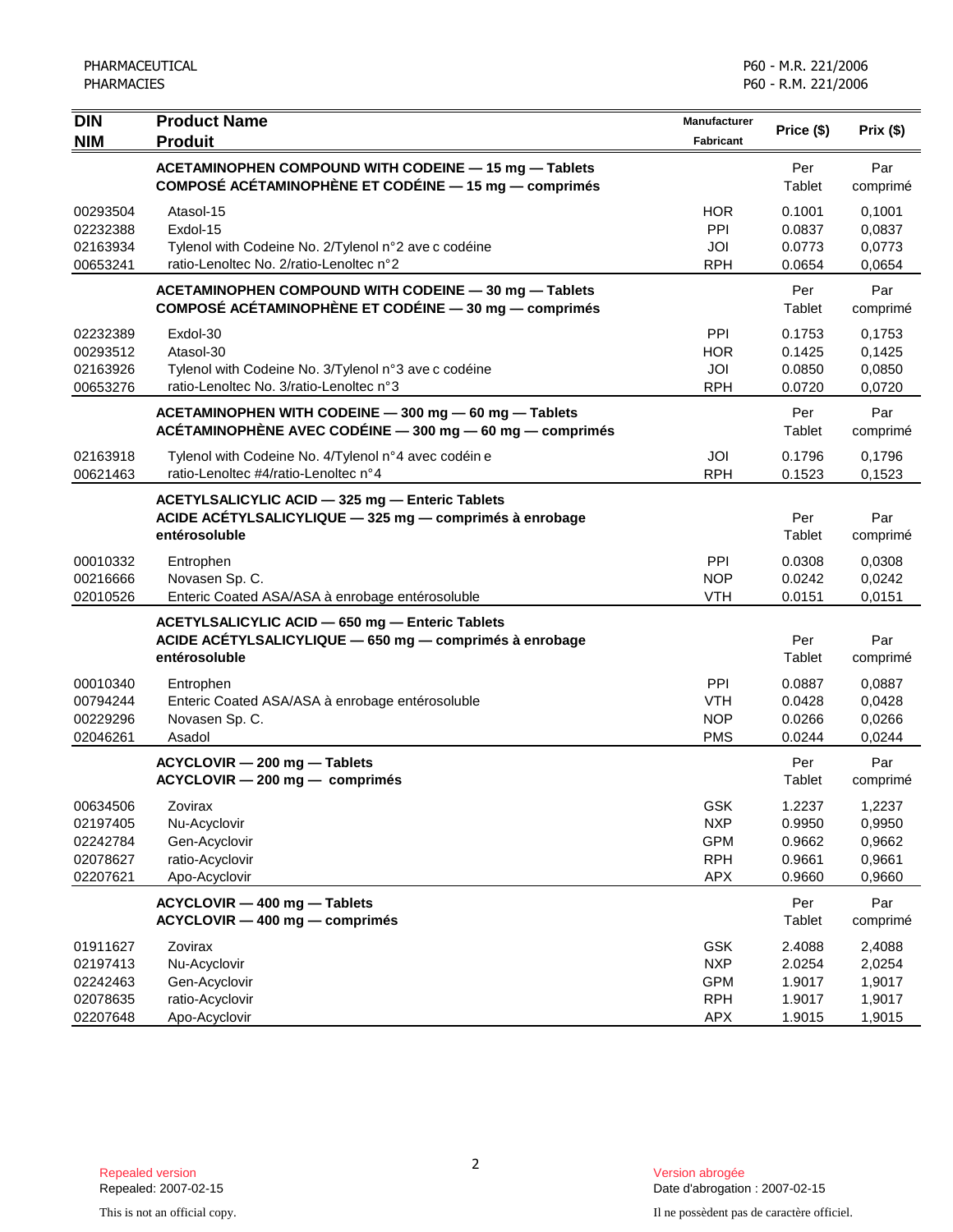| <b>DIN</b><br><b>NIM</b>                                                         | <b>Product Name</b><br><b>Produit</b>                                                                                        | Manufacturer<br><b>Fabricant</b>                                                        | Price (\$)                                                         | Prix (\$)                                                          |
|----------------------------------------------------------------------------------|------------------------------------------------------------------------------------------------------------------------------|-----------------------------------------------------------------------------------------|--------------------------------------------------------------------|--------------------------------------------------------------------|
|                                                                                  | ACYCLOVIR - 800 mg - Tablets<br>ACYCLOVIR - 800 mg - comprimés                                                               |                                                                                         | Per<br>Tablet                                                      | Par<br>comprimé                                                    |
| 01911635<br>02207656<br>02197421<br>02242464<br>02078651                         | Zovirax<br>Apo-Acyclovir<br>Nu-Acyclovir<br>Gen-Acyclovir<br>ratio-Acyclovir                                                 | <b>GSK</b><br><b>APX</b><br><b>NXP</b><br><b>GPM</b><br><b>RPH</b>                      | 4.7368<br>3.1415<br>3.1415<br>3.1413<br>3.1413                     | 4.7368<br>3,1415<br>3,1415<br>3,1413<br>3,1413                     |
|                                                                                  | ALENDRONATE - 5 mg - Tablets<br>ALENDRONATE - 5 mg - comprimés                                                               |                                                                                         | Per<br>Tablet                                                      | Par<br>comprimé                                                    |
| 02233055<br>02248727<br>02270110                                                 | Fosamax<br>Apo-Alendronate<br>Gen-Alendronate                                                                                | <b>MFX</b><br><b>APX</b><br><b>GPM</b>                                                  | 1.4810<br>1.1407<br>1.1407                                         | 1,4810<br>1,1407<br>1,1407                                         |
|                                                                                  | ALENDRONATE - 10 mg - Tablets<br>ALENDRONATE - 10 mg - comprimés                                                             |                                                                                         | Per<br>Tablet                                                      | Par<br>comprimé                                                    |
| 02201011<br>02247373<br>02248728<br>02270129                                     | Fosamax<br>Novo-Alendronate<br>Apo-Alendronate<br>Gen-Alendronate                                                            | <b>MFX</b><br><b>NOP</b><br><b>APX</b><br><b>GPM</b>                                    | 1.8800<br>1.3513<br>1.2163<br>1.2163                               | 1,8800<br>1,3513<br>1,2163<br>1,2163                               |
|                                                                                  | ALENDRONATE - 40 mg - Tablets<br>ALENDRONATE - 40 mg - comprimés                                                             |                                                                                         | Per<br>Tablet                                                      | Par<br>comprimé                                                    |
| 02201038<br>02258102                                                             | Fosamax<br>Co Alendronate                                                                                                    | <b>MFX</b><br>COB                                                                       | 3.8404<br>2.8707                                                   | 3.8404<br>2,8707                                                   |
|                                                                                  | ALENDRONATE - 70 mg - Tablets<br>ALENDRONATE - 70 mg - comprimés                                                             |                                                                                         | Per<br>Tablet                                                      | Par<br>comprimé                                                    |
| 02245329<br>02258110<br>02248730<br>02286335<br>02261715<br>02273179<br>02275279 | Fosamax<br>Co Alendronate<br>Apo-Alendronate<br>Gen-Alenedronate<br>Novo-Alendronate<br>pms-Alendronate<br>ratio-Alendronate | <b>MFX</b><br>COB<br><b>APX</b><br><b>GPM</b><br><b>NOP</b><br><b>PMS</b><br><b>RPH</b> | 9.4800<br>6.1331<br>6.1325<br>6.1325<br>6.1325<br>6.1325<br>6.1325 | 9,4800<br>6,1331<br>6,1325<br>6,1325<br>6,1325<br>6,1325<br>6,1325 |
|                                                                                  | ALLOPURINOL - 100 mg - Tablets<br>ALLOPURINOL - 100 mg - comprimés                                                           |                                                                                         | Per<br>Tablet                                                      | Par<br>comprimé                                                    |
| 00402818<br>00364282                                                             | Apo-Allopurinol<br>Novo-Purol                                                                                                | <b>APX</b><br><b>NOP</b>                                                                | 0.0858<br>0.0780                                                   | 0,0858<br>0,0780                                                   |
|                                                                                  | ALLOPURINOL - 200 mg - Tablets<br>ALLOPURINOL - 200 mg - comprimés                                                           |                                                                                         | Per<br>Tablet                                                      | Par<br>comprimé                                                    |
| 00506370<br>00479799<br>00565342                                                 | Zyloprim<br>Apo-Allopurinol<br>Novo-Purol                                                                                    | <b>GSK</b><br><b>APX</b><br><b>NOP</b>                                                  | 0.1761<br>0.1430<br>0.1300                                         | 0,1761<br>0,1430<br>0,1300                                         |
|                                                                                  | ALLOPURINOL - 300 mg - Tablets<br>ALLOPURINOL - 300 mg - comprimés                                                           |                                                                                         | Per<br>Tablet                                                      | Par<br>comprimé                                                    |
| 00294322<br>00402796                                                             | Zyloprim<br>Apo-Allopurinol                                                                                                  | <b>GSK</b><br>APX                                                                       | 0.2878<br>0.2338                                                   | 0,2878<br>0,2338                                                   |

Date d'abrogation : 2007-02-15

3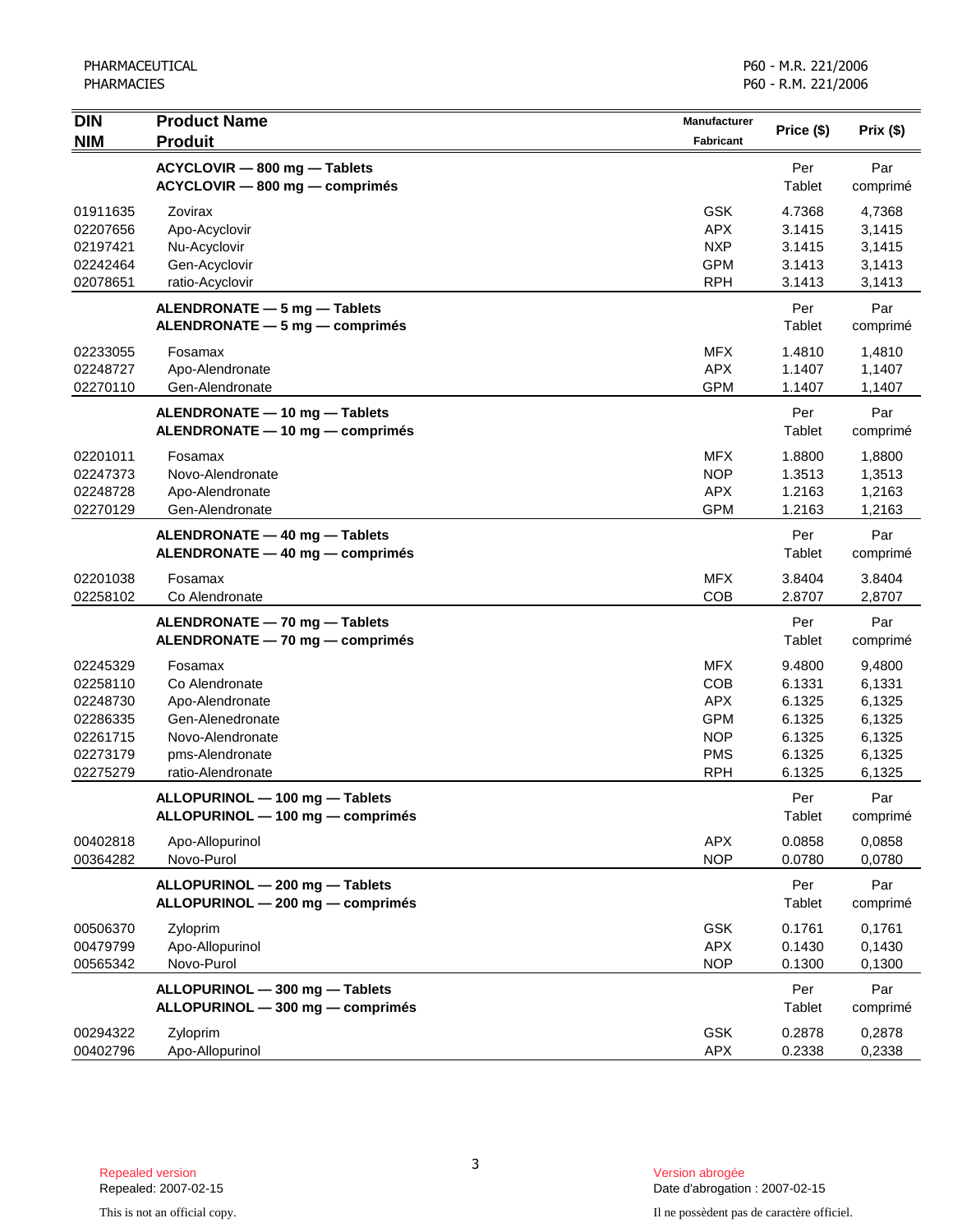| <b>DIN</b> | <b>Product Name</b>                              | <b>Manufacturer</b> |            |           |
|------------|--------------------------------------------------|---------------------|------------|-----------|
| <b>NIM</b> | <b>Produit</b>                                   | Fabricant           | Price (\$) | Prix (\$) |
|            | ALPRAZOLAM - 0.25 mg - Tablets                   |                     | Per        | Par       |
|            | ALPRAZOLAM - 0,25 mg - comprimés                 |                     | Tablet     | comprimé  |
| 00548359   | Xanax                                            | PFI                 | 0.2679     | 0,2679    |
| 00865397   | Apo-Alpraz                                       | <b>APX</b>          | 0.0836     | 0,0836    |
| 02137534   | Gen-Alprazolam                                   | <b>GPM</b>          | 0.0836     | 0,0836    |
| 01913484   | Novo-Alprazol                                    | <b>NOP</b>          | 0.0836     | 0,0836    |
| 01913239   | Nu-Alpraz                                        | <b>NXP</b>          | 0.0836     | 0,0836    |
|            | ALPRAZOLAM - 0.5 mg - Tablets                    |                     | Per        | Par       |
|            | ALPRAZOLAM - 0,5 mg - comprimés                  |                     | Tablet     | comprimé  |
| 00548367   | Xanax                                            | PFI                 | 0.3202     | 0,3202    |
| 02137542   | Gen-Alprazolam                                   | <b>GPM</b>          | 0.1015     | 0,1015    |
| 01913247   | Nu-Alpraz                                        | <b>NXP</b>          | 0.1015     | 0,1015    |
| 00865400   | Apo-Alpraz                                       | <b>APX</b>          | 0.1012     | 0,1012    |
| 01913492   | Novo-Alprazol                                    | <b>NOP</b>          | 0.1012     | 0,1012    |
|            | ALPRAZOLAM - 1 mg - Tablets                      |                     | Per        | Par       |
|            | ALPRAZOLAM - 1 mg - comprimés                    |                     | Tablet     | comprimé  |
| 00723770   | Xanax                                            | PFI                 | 0.5764     | 0.5764    |
| 02243611   | Apo-Alpraz                                       | <b>APX</b>          | 0.3409     | 0,3409    |
| 02229813   | Gen-Alprazolam                                   | <b>GPM</b>          | 0.3409     | 0,3409    |
|            | ALPRAZOLAM - 2 mg - Tablets                      |                     | Per        | Par       |
|            | ALPRAZOLAM - 2 mg - comprimés                    |                     | Tablet     | comprimé  |
| 00813958   | Xanax                                            | PFI                 | 1.0244     | 1,0244    |
| 02243612   | Apo-Alpraz                                       | <b>APX</b>          | 0.6059     | 0,6059    |
| 02229814   | Gen-Alprazolam                                   | <b>GPM</b>          | 0.6059     | 0,6059    |
|            | AMANTADINE HCI - 100 mg - Capsules               |                     | Per        | Par       |
|            | AMANTADINE (CHLORHYDRATE D') - 100 mg - capsules |                     | Capsule    | capsule   |
| 01914006   | Symmetrel                                        | SQU                 | 1.0851     | 1,0851    |
| 01990403   | pms-Amantadine                                   | <b>PMS</b>          | 0.6105     | 0,6105    |
| 02034468   | Endantadine                                      | <b>END</b>          | 0.6079     | 0,6079    |
| 02139200   | Gen-Amantadine                                   | <b>GPM</b>          | 0.5697     | 0,5697    |
|            | AMANTADINE HCI - 10 mg/mL - Syrup                |                     |            |           |
|            | AMANTADINE (CHLORHYDRATE D') - 10 mg/ml - sirop  |                     | Per mL     | Par ml    |
| 02022826   | pms-Amantadine                                   | <b>PMS</b>          | 0.1188     | 0,1188    |
| 01913999   | Symmetrel                                        | SQU                 | 0.1188     | 0,1188    |
|            | AMCINONIDE - 0.1% - Topical Cream                |                     | Per        | Par       |
|            | AMCINONIDE - 0,1 % - crème topique               |                     | Gram       | gramme    |
| 02192284   | Cyclocort                                        | STI                 | 0.5662     | 0,5662    |
| 02246714   | Amcort                                           | <b>TAR</b>          | 0.3011     | 0,3011    |
| 02247098   | ratio-Amcinonide                                 | <b>RPH</b>          | 0.3011     | 0,3011    |
|            | AMCINONIDE - 0.1% - Topical Lotion               |                     |            |           |
|            | AMCINONIDE $-$ 0,1 % $-$ lotion topique          |                     | Per mL     | Par ml    |
| 02192276   | Cyclocort                                        | STI                 | 0.4758     | 0,4758    |
| 02247097   | ratio-Amcinonide                                 | <b>RPH</b>          | 0.2500     | 0,2500    |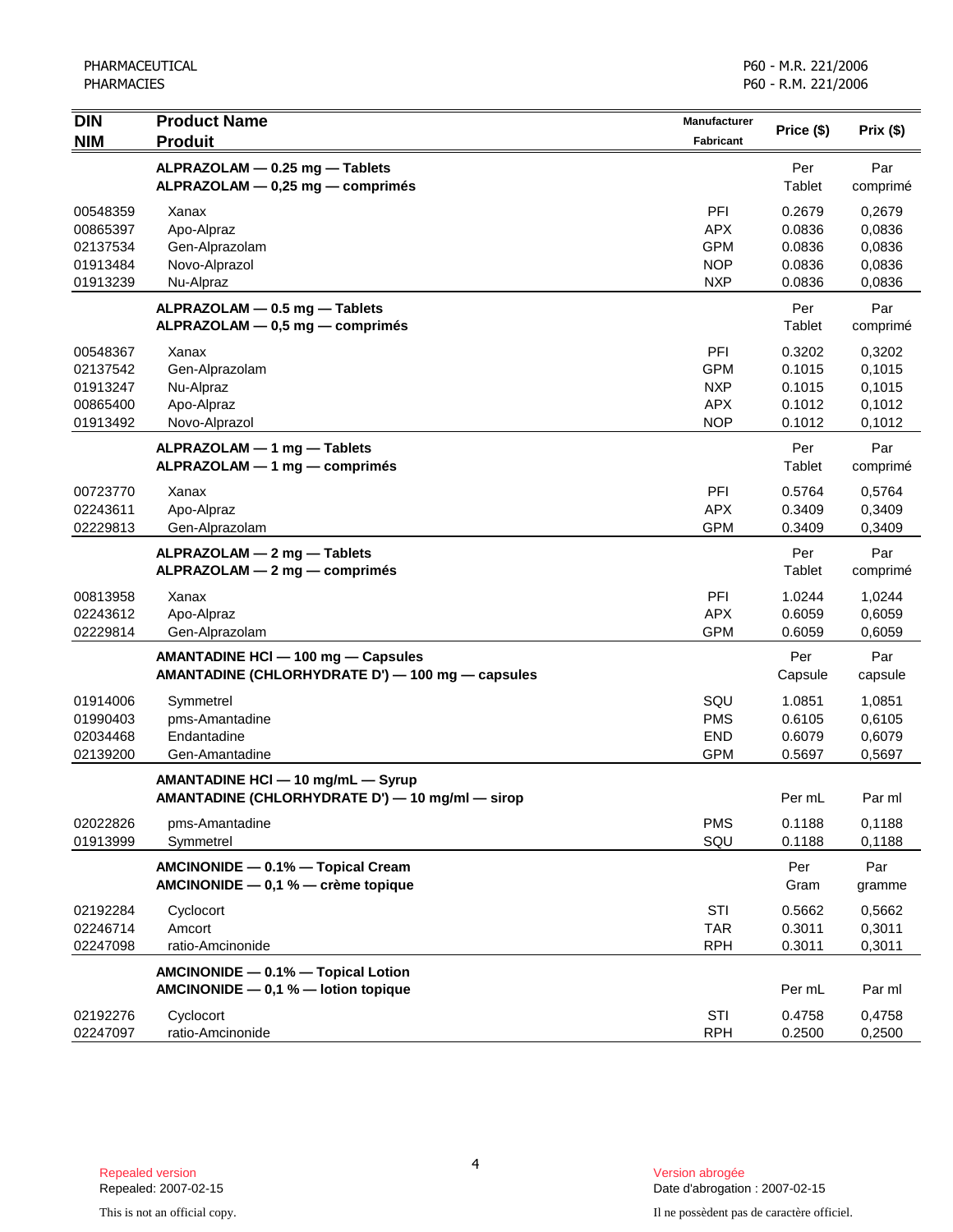| <b>DIN</b> | <b>Product Name</b>                                            | Manufacturer |               |          |
|------------|----------------------------------------------------------------|--------------|---------------|----------|
| <b>NIM</b> | <b>Produit</b>                                                 | Fabricant    | Price (\$)    | Prix(\$) |
|            | AMCINONIDE - 0.1% - Topical Ointment                           |              | Per           | Par      |
|            | AMCINONIDE $-$ 0,1 % $-$ pommade topique                       |              | Gram          | gramme   |
| 02192268   | Cyclocort                                                      | STI          | 0.5662        | 0,5662   |
| 02247096   | ratio-Amcinonide                                               | <b>RPH</b>   | 0.3011        | 0,3011   |
|            | AMILORIDE HCI/HYDROCHLOROTHIAZIDE - 5 mg/50 mg - Tablets       |              |               |          |
|            | AMILORIDE (CHLORHYDRATE D')/HYDROCHLOROTHIAZIDE - 5 mg/50 mg - |              | Per           | Par      |
|            | comprimés                                                      |              | Tablet        | comprimé |
| 00487813   | Moduret                                                        | <b>OPI</b>   | 0.3693        | 0,3693   |
| 00886106   | Nu-Amilzide                                                    | <b>NXP</b>   | 0.2815        | 0,2815   |
| 00784400   | Apo-Amilzide                                                   | <b>APX</b>   | 0.2109        | 0,2109   |
| 02257378   | Gen-Amilazide                                                  | <b>GPM</b>   | 0.2109        | 0,2109   |
| 01937219   | Novamilor                                                      | <b>NOP</b>   | 0.2109        | 0,2109   |
|            | AMIODARONE HCI - 200 mg - Tablets                              |              | Per           | Par      |
|            | AMIODARONE (CHLORHYDRATE D') - 200 mg - comprimés              |              | Tablet        | comprimé |
| 02036282   | Cordarone                                                      | <b>WAY</b>   | 2.2648        | 2,2648   |
| 02240604   | Gen-Amiodarone                                                 | <b>GPM</b>   | 1.4269        | 1,4269   |
| 02242472   | pms-Amiodarone                                                 | <b>PMS</b>   | 1.4269        | 1,4269   |
| 02243836   | Sandoz Amiodarone                                              | SDZ          | 1.4268        | 1,4268   |
| 02246194   | Apo-Amiodarone                                                 | <b>APX</b>   | 1.4268        | 1,4268   |
| 02239835   | Novo-Amiodarone                                                | <b>NOP</b>   | 1.4268        | 1,4268   |
| 02240071   | ratio-Amiodarone                                               | <b>RPH</b>   | 1.4268        | 1,4268   |
|            | AMITRIPTYLINE HCI-10 mg-Tablets                                |              | Per           | Par      |
|            | AMITRIPTYLINE (CHLORHYDRATE D') - 10 mg - comprimés            |              | Tablet        | comprimé |
| 02247302   | pms-Amitriptyline                                              | <b>PMS</b>   | 0.0624        | 0,0624   |
| 00335053   | Apo-Amitriptyline                                              | <b>APX</b>   | 0.0572        | 0,0572   |
| 00037400   | Novo-Triptyn                                                   | <b>NOP</b>   | 0.0572        | 0,0572   |
|            | AMITRIPTYLINE HCI - 25 mg - Tablets                            |              | Per           | Par      |
|            | AMITRIPTYLINE (CHLORHYDRATE D') - 25 mg - comprimés            |              | <b>Tablet</b> | comprimé |
| 02247303   | pms-Amitriptyline                                              | <b>PMS</b>   | 0.1194        | 0,1194   |
| 00335061   | Apo-Amitriptyline                                              | <b>APX</b>   | 0.1095        | 0,1095   |
| 00037419   | Novo-Triptyn                                                   | <b>NOP</b>   | 0.1095        | 0,1095   |
|            | AMITRIPTYLINE HCI - 50 mg - Tablets                            |              | Per           | Par      |
|            | AMITRIPTYLINE (CHLORHYDRATE D') - 50 mg - comprimés            |              | Tablet        | comprimé |
| 02247304   | pms-Amitriptyline                                              | <b>PMS</b>   | 0.2219        | 0,2219   |
| 00335088   | Apo-Amitriptyline                                              | <b>APX</b>   | 0.2035        | 0,2035   |
| 00037427   | Novo-Triptyn                                                   | <b>NOP</b>   | 0.2035        | 0,2035   |
|            | AMOXICILLIN - 250 mg - Capsules                                |              | Per           | Par      |
|            | AMOXICILLINE - 250 mg - capsules                               |              | Capsule       | capsule  |
| 02041294   | Amoxil                                                         | WAY          | 0.2079        | 0,2079   |
| 02238171   | Gen-Amoxicillin                                                | <b>GPM</b>   | 0.1136        | 0,1136   |
| 00628115   | Apo-Amoxi                                                      | <b>APX</b>   | 0.1135        | 0,1135   |
| 00406724   | Novamoxin                                                      | <b>NOP</b>   | 0.1135        | 0,1135   |
| 00865567   | Nu-Amoxi                                                       | <b>NXP</b>   | 0.1135        | 0,1135   |
| 02230243   | pms-Amoxicillin                                                | <b>PMS</b>   | 0.1135        | 0,1135   |
| 02181487   | Lin-Amox                                                       | LIN          | 0.1130        | 0,1130   |

Date d'abrogation : 2007-02-15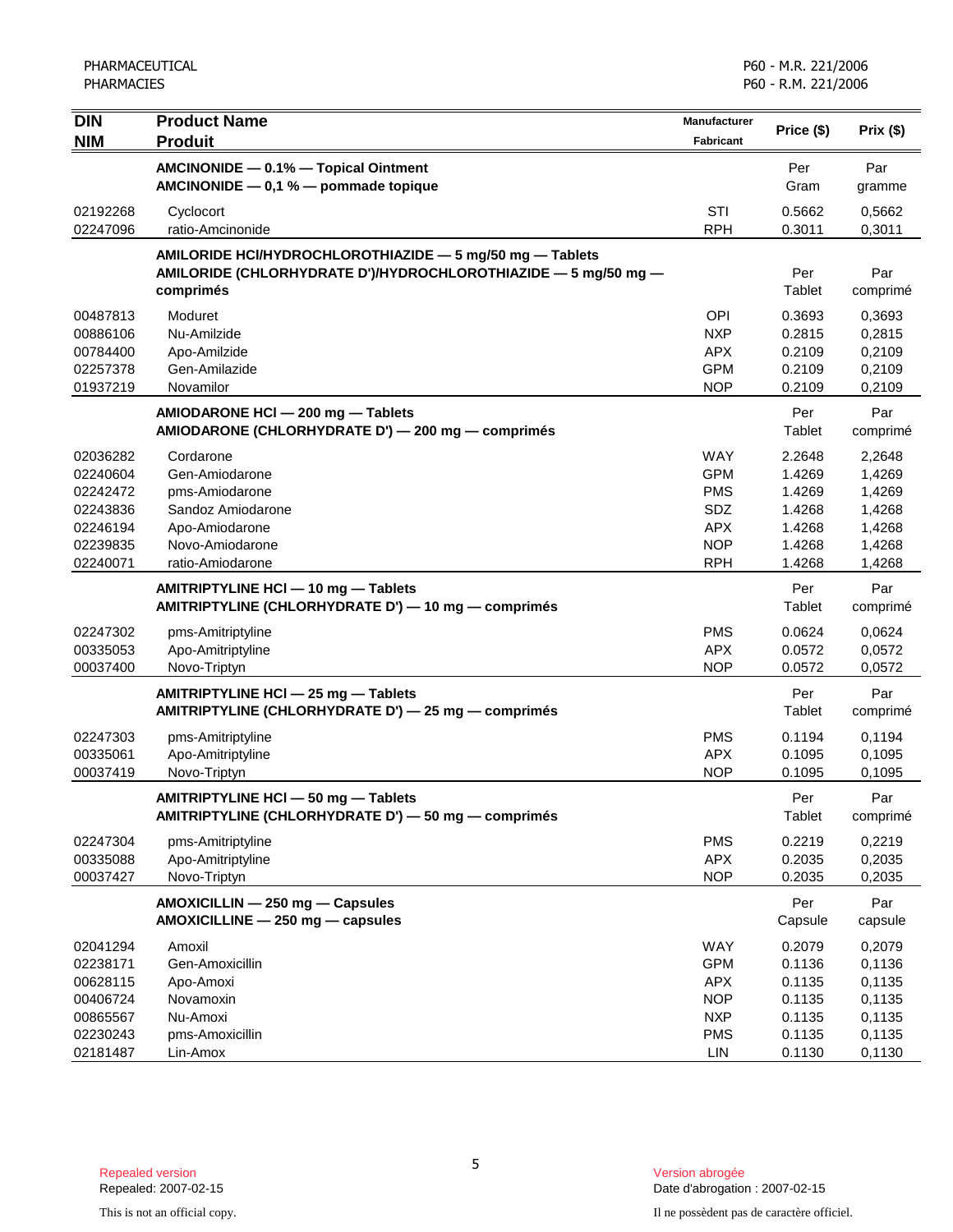| <b>DIN</b> | <b>Product Name</b>                                         | Manufacturer |            |           |
|------------|-------------------------------------------------------------|--------------|------------|-----------|
| <b>NIM</b> | <b>Produit</b>                                              | Fabricant    | Price (\$) | Prix (\$) |
|            | AMOXICILLIN - 500 mg - Capsules                             |              | Per        | Par       |
|            | AMOXICILLINE - 500 mg - capsules                            |              | Capsule    | capsule   |
| 00628123   | Apo-Amoxi                                                   | <b>APX</b>   | 0.2211     | 0,2211    |
| 02238172   | Gen-Amoxicillin                                             | <b>GPM</b>   | 0.2211     | 0,2211    |
| 02181495   | Lin-Amox                                                    | LIN          | 0.2211     | 0,2211    |
| 00406716   | Novamoxin                                                   | <b>NOP</b>   | 0.2211     | 0,2211    |
| 00865575   | Nu-Amoxi                                                    | <b>NXP</b>   | 0.2211     | 0,2211    |
| 02230244   | pms-Amoxicillin                                             | <b>PMS</b>   | 0.2211     | 0,2211    |
|            | AMOXICILLIN - 125 mg/5 mL - Oral Liquid                     |              |            |           |
|            | AMOXICILLINE - 125 mg/5 ml - liquide oral                   |              | Per mL     | Par ml    |
| 00628131   | Apo-Amoxi                                                   | <b>APX</b>   | 0.0220     | 0,0220    |
| 00628131   | Apo-Amoxi Sugar Free/Apo-Amoxi sans sucre                   | APX          | 0.0220     | 0,0220    |
| 02181509   | Lin-Amox                                                    | LIN          | 0.0220     | 0,0220    |
| 00452149   | Novamoxin                                                   | <b>NOP</b>   | 0.0220     | 0,0220    |
| 01934171   | Novamoxin Sugar Reduced/Novamoxin à teneur réduite en sucre | <b>NOP</b>   | 0.0220     | 0,0220    |
| 00865540   | Nu-Amoxi                                                    | <b>NXP</b>   | 0.0220     | 0,0220    |
| 02230245   | pms-Amoxicillin                                             | <b>PMS</b>   | 0.0220     | 0,0220    |
|            | AMOXICILLIN - 250 mg/5 mL - Oral Liquid                     |              |            |           |
|            | AMOXICILLINE - 250 mg/5 ml - liquide oral                   |              | Per mL     | Par ml    |
| 00628158   | Apo-Amoxi                                                   | <b>APX</b>   | 0.0330     | 0,0330    |
| 00628158   | Apo-Amoxi Sugar Free/Apo-Amoxi sans sucre                   | <b>APX</b>   | 0.0330     | 0,0330    |
| 02181517   | Lin-Amox                                                    | <b>LIN</b>   | 0.0330     | 0,0330    |
| 00452130   | Novamoxin                                                   | <b>NOP</b>   | 0.0330     | 0,0330    |
| 01934163   | Novamoxin Sugar Reduced/Novamoxin à teneur réduite en sucre | <b>NOP</b>   | 0.0330     | 0,0330    |
| 00865559   | Nu-Amoxi                                                    | <b>NXP</b>   | 0.0330     | 0,0330    |
| 02230246   | pms-Amoxicillin                                             | <b>PMS</b>   | 0.0330     | 0,0330    |
|            | AMOXICILLIN/CLAVULANIC ACID - 25 mg/6.25 mg/mL              |              |            |           |
|            | - Oral Suspension                                           |              |            |           |
|            | AMOXICILLINE/ACIDE CLAVULANIQUE - 25 mg/6,25 mg/ml -        |              |            |           |
|            | suspension orale                                            |              | Per mL     | Par ml    |
| 01916882   | Clavulin 125 F                                              | <b>GSK</b>   | 0.1119     | 0,1119    |
| 02244646   | ratio-ACLAVULANATE                                          | <b>RPH</b>   | 0.0796     | 0,0796    |
| 02243986   | Apo-Amoxi Clav                                              | <b>APX</b>   | 0.0795     | 0,0795    |
|            | AMOXICILLIN/CLAVULANIC ACID - 50 mg/12.5 mg/mL              |              |            |           |
|            | - Oral Suspension                                           |              |            |           |
|            | AMOXICILLINE/ACIDE CLAVULANIQUE - 50 mg/12,5 mg/ml -        |              |            |           |
|            | suspension orale                                            |              | Per mL     | Par ml    |
| 01916874   | Clavulin 250 F                                              | <b>GSK</b>   | 0.1879     | 0,1879    |
| 02243987   | Apo-Amoxi Clav                                              | <b>APX</b>   | 0.1340     | 0,1340    |
| 02244647   | ratio-ACLAVULANATE                                          | <b>RPH</b>   | 0.1338     | 0,1338    |
|            | AMOXICILLIN/CLAVULANIC ACID - 250 mg/125 mg - Tablets       |              | Per        | Par       |
|            | AMOXICILLINE/ACIDE CLAVULANIQUE - 250 mg/125 mg - comprimés |              | Tablet     | comprimé  |
| 01916866   | Clavulin-250                                                | <b>GSK</b>   | 0.9439     | 0,9439    |
| 02243770   | ratio-ACLAVULANATE                                          | <b>RPH</b>   | 0.6723     | 0,6723    |
| 02243350   | Apo-Amoxi-Clav                                              | APX          | 0.6722     | 0,6722    |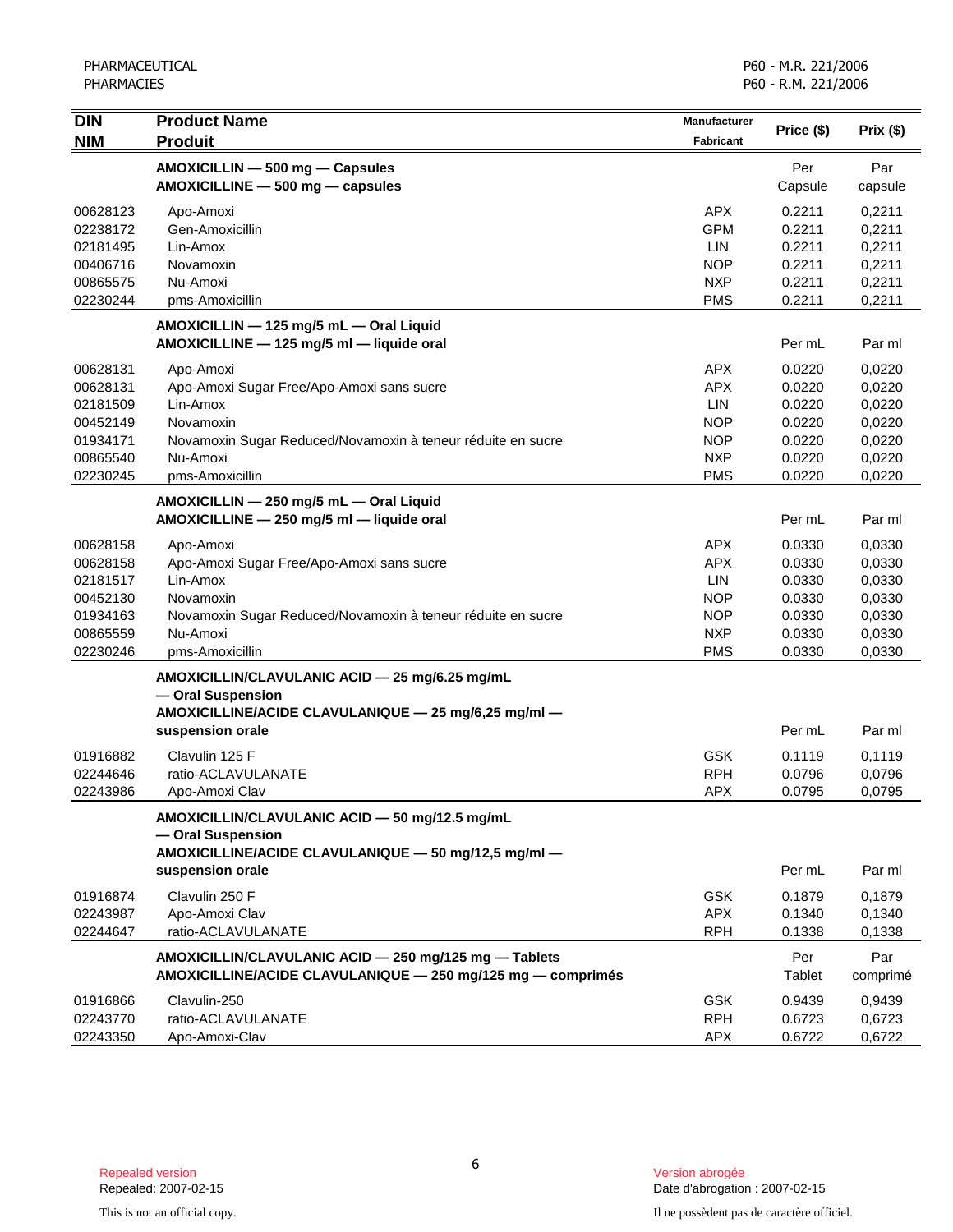| <b>DIN</b> | <b>Product Name</b>                                                                                                  | <b>Manufacturer</b> |                |                 |
|------------|----------------------------------------------------------------------------------------------------------------------|---------------------|----------------|-----------------|
| <b>NIM</b> | <b>Produit</b>                                                                                                       | Fabricant           | Price (\$)     | Prix(\$)        |
|            | AMOXICILLIN/CLAVULANIC ACID - 500 mg/125 mg - Tablets<br>AMOXICILLINE/ACIDE CLAVULANIQUE - 500 mg/125 mg - comprimés |                     | Per<br>Tablet  | Par<br>comprimé |
| 01916858   | Clavulin-500 F                                                                                                       | <b>GSK</b>          | 1.4158         | 1,4158          |
| 02243771   | ratio-ACLAVULANATE                                                                                                   | <b>RPH</b>          | 1.0276         | 1,0276          |
| 02243351   | Apo-Amoxi Clav                                                                                                       | <b>APX</b>          | 1.0275         | 1,0275          |
|            | AMOXICILLIN/CLAVULANIC ACID - 875 mg/125 mg - Tablets<br>AMOXICILLINE/ACIDE CLAVULANIQUE - 875 mg/125 mg - comprimés |                     | Per<br>Tablet  | Par<br>comprimé |
| 02238829   | Clavulin-875                                                                                                         | <b>GSK</b>          | 2.1237         | 2,1237          |
| 02248138   | Novo-Clavamoxin                                                                                                      | <b>NOP</b>          | 1.4013         | 1,4013          |
| 02245623   | Apo-Amoxi Clav                                                                                                       | <b>APX</b>          | 1.3872         | 1,3872          |
| 02247021   | ratio-ACLAVULANATE                                                                                                   | <b>RPH</b>          | 1.3871         | 1,3871          |
|            | ANAGRELIDE HCI - 0.5 mg - Capsules<br>ANAGRÉLIDE (CHLORHYDRATE D') - 0,5 mg - capsules                               |                     | Per<br>Capsule | Par<br>capsule  |
| 02236859   | Agrylin                                                                                                              | <b>SHI</b>          | 5.3108         | 5,3108          |
| 02253054   | Gen-Anagrelide                                                                                                       | <b>GPM</b>          | 3.6850         | 3,6850          |
| 02274949   | pms-Anagrelide                                                                                                       | <b>PMS</b>          | 3.6841         | 3,6841          |
| 02260107   | Sandoz Anagrelide                                                                                                    | SDZ                 | 3.6840         | 3,6840          |
|            | ATENOLOL - 50 mg - Tablets<br>ATÉNOLOL - 50 mg - comprimés                                                           |                     | Per<br>Tablet  | Par<br>comprimé |
| 02039532   | Tenormin                                                                                                             | <b>AZC</b>          | 0.5747         | 0,5747          |
| 02267985   | Ran-Atenolol                                                                                                         | <b>RAN</b>          | 0.4252         | 0,4252          |
| 02255545   | Co Atenolol                                                                                                          | COB                 | 0.3867         | 0,3867          |
| 01912062   | Novo-Atenol                                                                                                          | <b>NOP</b>          | 0.3867         | 0,3867          |
| 02171791   | ratio-Atenolol                                                                                                       | <b>RPH</b>          | 0.3867         | 0,3867          |
| 00773689   | Apo-Atenol                                                                                                           | <b>APX</b>          | 0.3865         | 0,3865          |
| 02229467   | Dom-Atenolol                                                                                                         | <b>DOM</b>          | 0.3865         | 0,3865          |
| 00886114   | Nu-Atenol                                                                                                            | <b>NXP</b>          | 0.3865         | 0,3865          |
| 02237600   | pms-Atenolol                                                                                                         | <b>PMS</b>          | 0.3865         | 0,3865          |
| 02146894   | Gen-Atenolol                                                                                                         | <b>GPM</b>          | 0.3864         | 0,3864          |
| 02231731   | Sandoz Atenolol                                                                                                      | SDZ                 | 0.3864         | 0,3864          |
|            | ATENOLOL - 100 mg - Tablets<br>ATÉNOLOL - 100 mg - comprimés                                                         |                     | Per<br>Tablet  | Par<br>comprimé |
| 02039540   | Tenormin                                                                                                             | <b>AZC</b>          | 0.9447         | 0,9447          |
| 02267993   | Ran-Atenolol                                                                                                         | <b>RAN</b>          | 0.6991         | 0,6991          |
| 00773697   | Apo-Atenol                                                                                                           | <b>APX</b>          | 0.6355         | 0,6355          |
| 02255553   | Co Atenolol                                                                                                          | <b>COB</b>          | 0.6355         | 0,6355          |
| 02229468   | Dom-Atenolol                                                                                                         | <b>DOM</b>          | 0.6355         | 0,6355          |
| 02147432   | Gen-Atenolol                                                                                                         | <b>GPM</b>          | 0.6355         | 0,6355          |
| 01912054   | Novo-Atenol                                                                                                          | <b>NOP</b>          | 0.6355         | 0,6355          |
| 00886122   | Nu-Atenol                                                                                                            | <b>NXP</b>          | 0.6355         | 0,6355          |
| 02237601   | pms-Atenolol                                                                                                         | <b>PMS</b>          | 0.6355         | 0,6355          |
| 02171805   | ratio-Atenolol                                                                                                       | <b>RPH</b>          | 0.6355         | 0,6355          |
| 02231733   | Sandoz Atenolol                                                                                                      | SDZ                 | 0.6355         | 0,6355          |
|            | ATENOLOL/CHLORTHALIDONE - 50 mg/25 mg - Tablets<br>ATÉNOLOL/CHLORTHALIDONE - 50 mg/25 mg - comprimés                 |                     | Per<br>Tablet  | Par<br>comprimé |
| 02049961   | Tenoretic                                                                                                            | AZC                 | 0.6390         | 0,6390          |
| 02248763   | Apo-Atenidone                                                                                                        | <b>APX</b>          | 0.4777         | 0,4777          |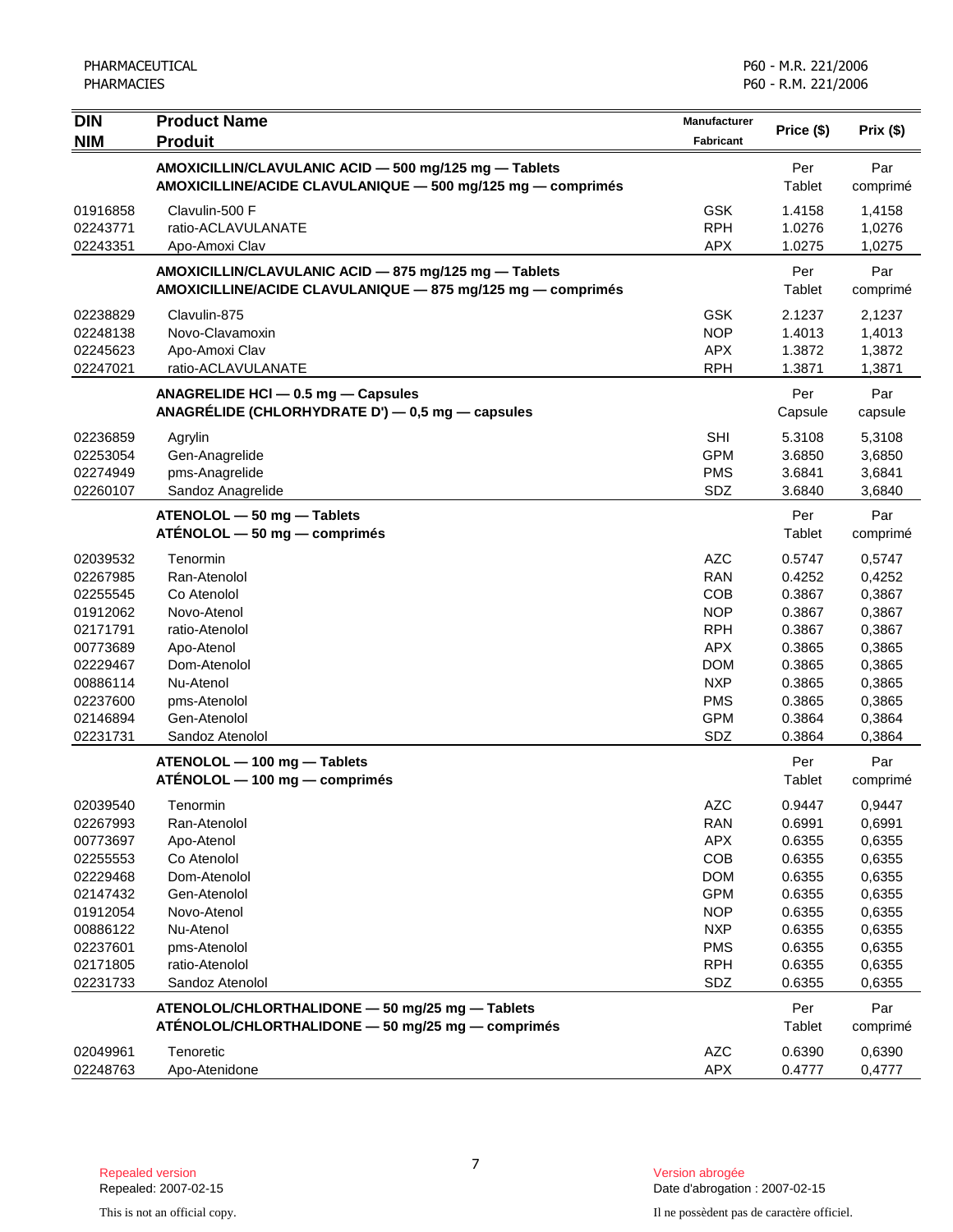| <b>DIN</b>                                                                       | <b>Product Name</b>                                                                                                                 | Manufacturer                                                                                   | Price (\$)                                                         | Prix (\$)                                                          |
|----------------------------------------------------------------------------------|-------------------------------------------------------------------------------------------------------------------------------------|------------------------------------------------------------------------------------------------|--------------------------------------------------------------------|--------------------------------------------------------------------|
| <b>NIM</b>                                                                       | <b>Produit</b>                                                                                                                      | Fabricant                                                                                      |                                                                    |                                                                    |
|                                                                                  | ATENOLOL/CHLORTHALIDONE - 100 mg/25 mg - Tablets<br>ATÉNOLOL/CHLORTHALIDONE - 100 mg/25 mg - comprimés                              |                                                                                                | Per<br>Tablet                                                      | Par<br>comprimé                                                    |
| 02049988<br>02248764                                                             | Tenoretic<br>Apo-Atenidone                                                                                                          | <b>AZC</b><br><b>APX</b>                                                                       | 1.0472<br>0.7830                                                   | 1,0472<br>0,7830                                                   |
|                                                                                  | AZATHIOPRINE - 50 mg - Tablets<br>AZATHIOPRINE - 50 mg - comprimés                                                                  |                                                                                                | Per<br>Tablet                                                      | Par<br>comprimé                                                    |
| 00004596<br>02236799<br>02242907<br>02231491<br>02236819                         | Imuran<br>ratio-Azathioprine<br>Apo-Azathioprine<br>Gen-Azathioprine<br>Novo-Azathioprine                                           | <b>GSK</b><br><b>RPH</b><br><b>APX</b><br><b>GPM</b><br><b>NOP</b>                             | 0.8987<br>0.7095<br>0.5960<br>0.5960<br>0.5960                     | 0,8987<br>0,7095<br>0,5960<br>0,5960<br>0,5960                     |
|                                                                                  | AZITHROMYCIN - 20 mg/mL - Oral Suspension<br>AZITHROMYCIN - 20 mg/ml - suspension orale                                             |                                                                                                | Per mL                                                             | Par ml                                                             |
| 02223716<br>02274388                                                             | Zithromax<br>pms-Azithromycin                                                                                                       | PFI<br><b>PMS</b>                                                                              | 1.2757<br>0.8214                                                   | 1,2757<br>0,8214                                                   |
|                                                                                  | AZITHROMYCIN - 40 mg/mL - Oral Suspension<br>AZITHROMYCIN - 40 mg/ml - suspension orale                                             |                                                                                                | Per mL                                                             | Par ml                                                             |
| 02223724<br>02274396                                                             | Zithromax<br>pms-Azithromycin                                                                                                       | PFI<br><b>PMS</b>                                                                              | 1.8070<br>1.1636                                                   | 1,8070<br>1,1636                                                   |
|                                                                                  | AZITHROMYCIN - 250 mg - Tablets<br>AZITHROMYCIN - 250 mg - comprimés                                                                |                                                                                                | Per<br>Tablet                                                      | Par<br>comprimé                                                    |
| 02212021<br>02278359<br>02255340<br>02261634<br>02275287<br>02247423<br>02267845 | Zithromax<br>Gen-Azithromycin<br>Co Azithromycin<br>pms-Azithromycin<br>ratio-Azithromycin<br>Apo-Azithromycin<br>Novo-Azithromycin | PFI<br><b>GPM</b><br><b>COB</b><br><b>PMS</b><br><b>RPH</b><br><b>APX</b><br><b>NOP</b>        | 5.9003<br>3.4192<br>3.4188<br>3.4188<br>3.4188<br>3.1084<br>3.1084 | 5,9003<br>3,4192<br>3,4188<br>3,4188<br>3,4188<br>3,1084<br>3,1084 |
| 02265826                                                                         | Sandoz Azithromycin<br>AZITHROMYCIN - 600 mg - Tablets                                                                              | SDZ                                                                                            | 3.1084<br>Per                                                      | 3,1084<br>Par                                                      |
| 02231143<br>02261642<br>02256088                                                 | AZITHROMYCIN - 600 mg - comprimés<br>Zithromax<br>pms-Azithromycin<br>Co Azithromycin                                               | PFI<br><b>PMS</b><br>COB                                                                       | Tablet<br>14.1603<br>8.3875<br>8.3873                              | comprimé<br>14,1603<br>8,3875<br>8.3873                            |
|                                                                                  | BACLOFEN - 10 mg - Tablets<br>BACLOFÈNE - 10 mg - comprimés                                                                         |                                                                                                | Per<br>Tablet                                                      | Par<br>comprimé                                                    |
| 00455881<br>02139332<br>02138271<br>02088398<br>02136090<br>02063735<br>02236507 | Lioresal<br>Apo-Baclofen<br>Dom-Baclofen<br>Gen-Baclofen<br>Nu-Baclo<br>pms-Baclofen<br>ratio-Baclofen                              | <b>NVT</b><br><b>APX</b><br><b>DOM</b><br><b>GPM</b><br><b>NXP</b><br><b>PMS</b><br><b>RPH</b> | 0.6061<br>0.3203<br>0.3203<br>0.3203<br>0.3203<br>0.3203<br>0.3203 | 0,6061<br>0,3203<br>0,3203<br>0,3203<br>0,3203<br>0,3203<br>0,3203 |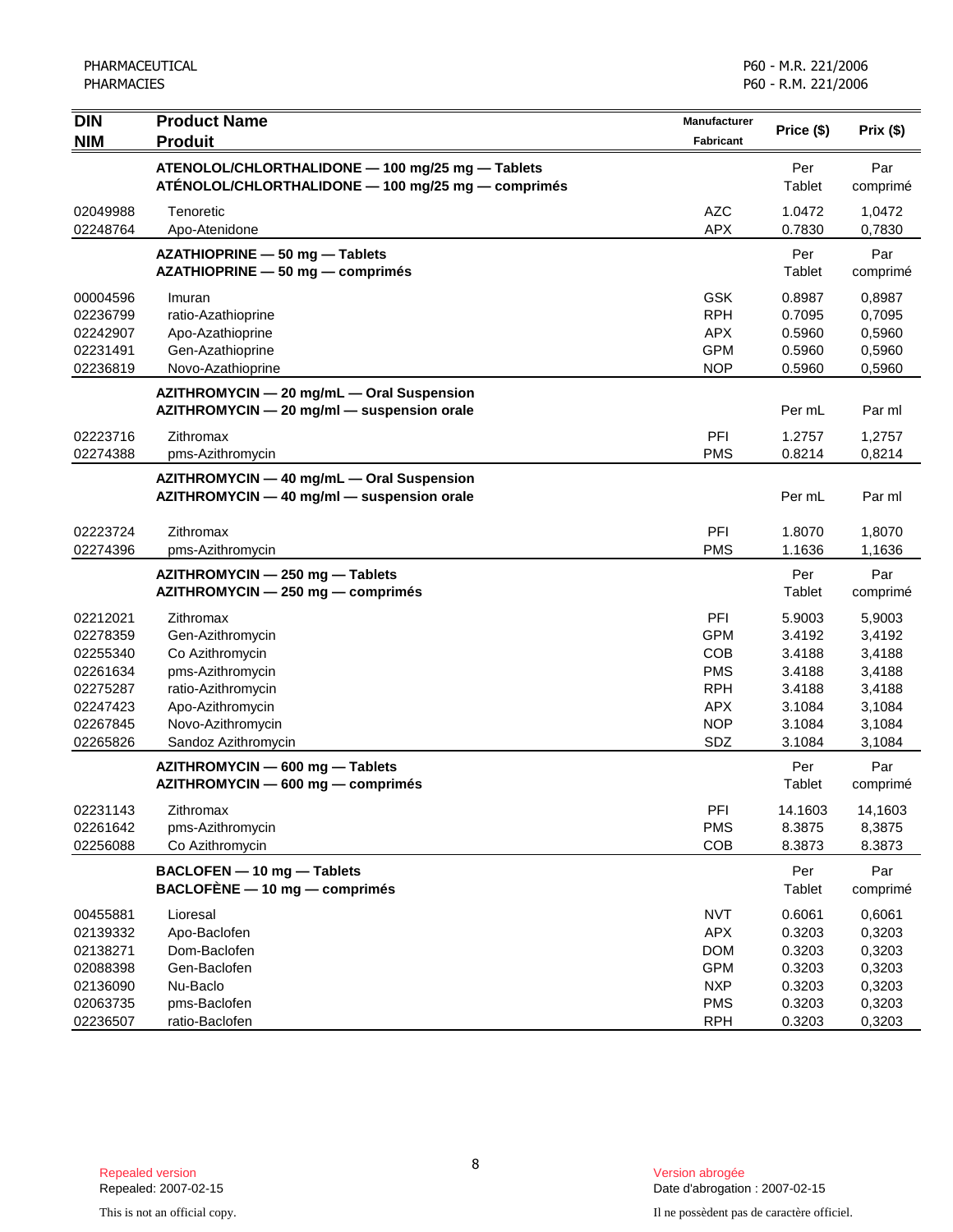| <b>DIN</b><br><b>NIM</b>                                                         | <b>Product Name</b><br><b>Produit</b>                                                                                                                                                     | <b>Manufacturer</b><br><b>Fabricant</b>                                                           | Price (\$)                                                         | Prix(\$)                                                           |
|----------------------------------------------------------------------------------|-------------------------------------------------------------------------------------------------------------------------------------------------------------------------------------------|---------------------------------------------------------------------------------------------------|--------------------------------------------------------------------|--------------------------------------------------------------------|
|                                                                                  | BACLOFEN - 20 mg - Tablets<br>$BACLOFÈNE - 20 mg - comprimés$                                                                                                                             |                                                                                                   | Per<br>Tablet                                                      | Par<br>comprimé                                                    |
| 00636576<br>02236508<br>02139391<br>02138298<br>02088401<br>02136104<br>02063743 | Lioresal D.S.<br>ratio-Baclofen<br>Apo-Baclofen<br>Dom-Baclofen<br>Gen-Baclofen<br>Nu-Baclo<br>pms-Baclofen                                                                               | <b>NVT</b><br><b>RPH</b><br><b>APX</b><br><b>DOM</b><br><b>GPM</b><br><b>NXP</b><br><b>PMS</b>    | 1.1798<br>0.6364<br>0.6234<br>0.6234<br>0.6234<br>0.6234<br>0.6234 | 1,1798<br>0,6364<br>0,6234<br>0,6234<br>0,6234<br>0,6234<br>0,6234 |
|                                                                                  | BECLOMETHASONE DIPROPIONATE - 200 Dose - 50 mcg/dose<br>- Aqueous Nasal Spray<br>BÉCLOMÉTHASONE (DIPROPIONATE DE) - 200 doses - 50 mcg/dose -<br>vaporisateur nasal pour solution aqueuse |                                                                                                   | Per<br>Dose                                                        | Par<br>dose                                                        |
| 02238796<br>02238577<br>00872318<br>02172712                                     | Apo-Beclomethasone<br>Nu-Beclomethasone<br>ratio-Beclomethasone AQ<br>Gen-Beclo AQ                                                                                                        | APX<br><b>NXP</b><br><b>RPH</b><br><b>GPM</b>                                                     | 0.0675<br>0.0675<br>0.0675<br>0.0674                               | 0,0675<br>0,0675<br>0,0675<br>0,0674                               |
|                                                                                  | BENAZEPRIL HCl - 20 mg - Tablets<br>BENAZEPRIL - 20 mg - comprimés                                                                                                                        |                                                                                                   | Per<br>Tablet                                                      | Par<br>comprimé                                                    |
| 00885851<br>02273918                                                             | Lotensin<br>Apo-Benazepril                                                                                                                                                                | <b>NVT</b><br><b>APX</b>                                                                          | 1.0065<br>0.6006                                                   | 1,0065<br>0,6006                                                   |
|                                                                                  | BENZOYL PEROXIDE - 20% - Lotion<br>BENZOYLE (PEROXYDE DE) - 20 % - lotion                                                                                                                 |                                                                                                   | Per mL                                                             | Par ml                                                             |
| 00374318<br>00187585                                                             | Oxyderm<br>Benoxyl                                                                                                                                                                        | <b>ICN</b><br><b>STI</b>                                                                          | 0.2206<br>0.2151                                                   | 0,2206<br>0,2151                                                   |
|                                                                                  | <b>BENZOYL PEROXIDE IN WATER - 5% - Gel</b><br>BENZOYLE (PEROXYDE DE), BASE AQUEUSE - 5 % - gel                                                                                           |                                                                                                   | Per<br>Gram                                                        | Par<br>gramme                                                      |
| 02214849<br>01925180                                                             | Panoxyl<br>Benzac W                                                                                                                                                                       | <b>STI</b><br>GAC                                                                                 | 0.1275<br>0.1152                                                   | 0,1275<br>0,1152                                                   |
|                                                                                  | BENZYDAMINE HCI - 0.15% - Oral Rinse<br>BENZYDAMINE (CHLORHYDRATE DE) - 0,15 % - gargarisme                                                                                               |                                                                                                   | Per mL                                                             | Par ml                                                             |
| 01966065<br>02239044<br>02239537<br>02229799<br>02229777<br>02230170             | Tantum<br>Apo-Benzydamine<br>Dom-Benzydamine<br>Novo-Benzydamine<br>pms-Benzydamine<br>ratio-Benzydamine                                                                                  | $\ensuremath{\mathsf{RIK}}$<br><b>APX</b><br><b>DOM</b><br><b>NOP</b><br><b>PMS</b><br><b>RPH</b> | 0.0734<br>0.0320<br>0.0319<br>0.0319<br>0.0319<br>0.0319           | 0,0734<br>0,0320<br>0,0319<br>0,0319<br>0,0319<br>0,0319           |
|                                                                                  | <b>BETAHISTINE - 16 mg - Tablets</b><br><b>BETAHISTINE - 16 mg - comprimés</b>                                                                                                            |                                                                                                   | Per<br>Tablet                                                      | Par<br>comprimé                                                    |
| 02243878<br>02280191                                                             | Serc<br>Novo-Betahistine                                                                                                                                                                  | <b>SPH</b><br><b>NOP</b>                                                                          | 0.4851<br>0.3234                                                   | 0,4851<br>0,3234                                                   |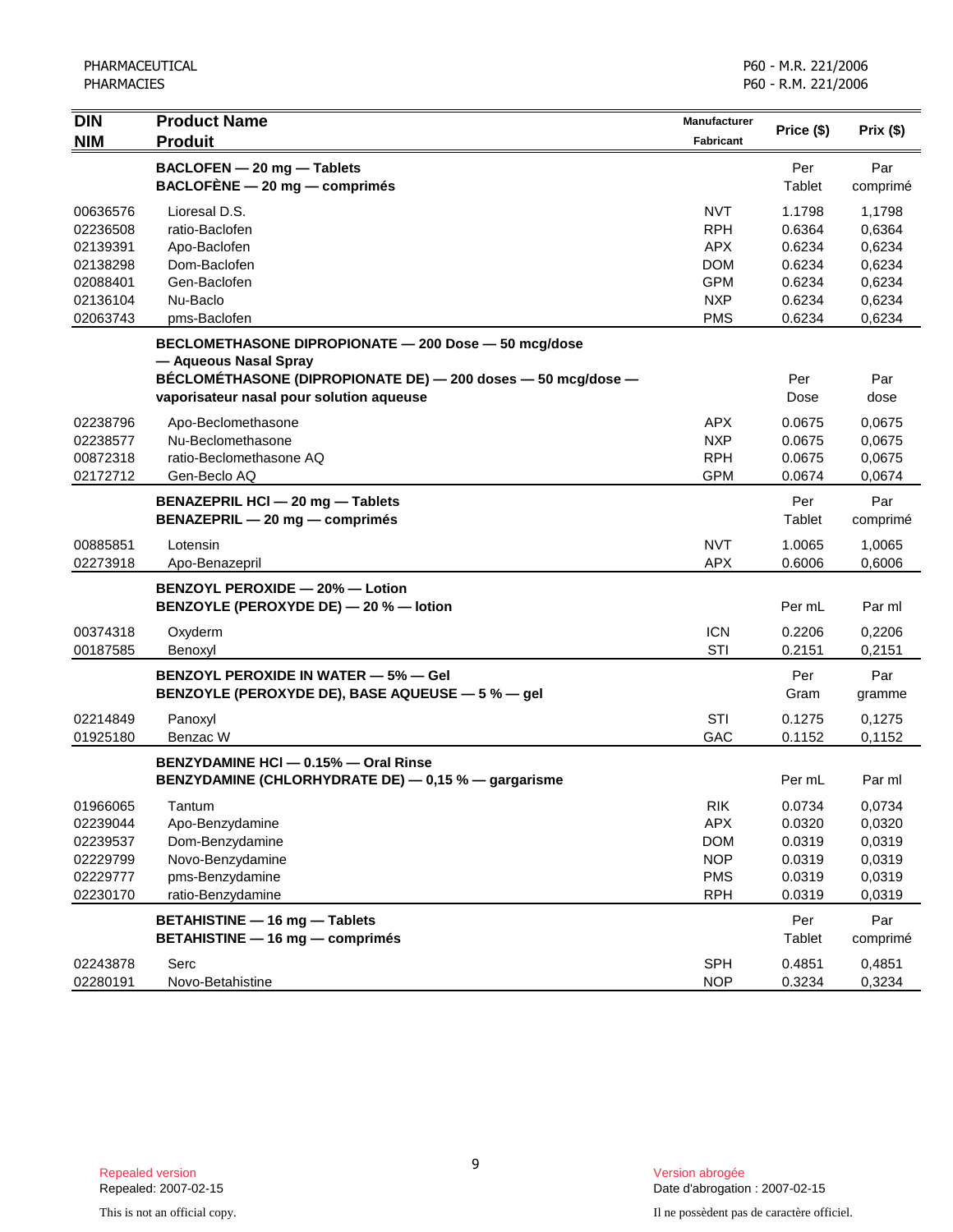| <b>DIN</b>                       | <b>Product Name</b>                                                                                                                                         | <b>Manufacturer</b>                    |                            |                            |
|----------------------------------|-------------------------------------------------------------------------------------------------------------------------------------------------------------|----------------------------------------|----------------------------|----------------------------|
| <b>NIM</b>                       | <b>Produit</b>                                                                                                                                              | <b>Fabricant</b>                       | Price (\$)                 | Prix(\$)                   |
|                                  | <b>BETAHISTINE - 24 mg - Tablets</b><br><b>BETAHISTINE - 24 mg - comprimés</b>                                                                              |                                        | Per<br>Tablet              | Par<br>comprimé            |
| 02247998<br>02280205             | Serc<br>Novo-Betahistine                                                                                                                                    | <b>SPH</b><br><b>NOP</b>               | 0.7277<br>0.4851           | 0.7277<br>0,4851           |
|                                  | BETAMETHASONE DIPROPIONATE - 0.05% - Topical Cream<br>BÉTAMÉTHASONE (DIPROPIONATE DE) — 0,05 % — crème topique                                              |                                        | Per<br>Gram                | Par<br>gramme              |
| 01925350<br>00804991<br>00323071 | Taro-Sone<br>ratio-Topisone<br>Diprosone                                                                                                                    | <b>TAR</b><br><b>RPH</b><br><b>SCH</b> | 0.2369<br>0.2254<br>0.2253 | 0,2369<br>0,2254<br>0,2253 |
|                                  | BETAMETHASONE DIPROPIONATE - 0.05% - Topical Glycol Cream<br>BÉTAMÉTHASONE (DIPROPIONATE DE) - 0,05 % - crème topique<br>à base de glycol                   |                                        | Per<br>Gram                | Par<br>gramme              |
| 00688622<br>00849650             | Diprolene<br>ratio-Topilene                                                                                                                                 | <b>SCH</b><br><b>RPH</b>               | 0.5706<br>0.5706           | 0,5706<br>0,5706           |
|                                  | BETAMETHASONE DIPROPIONATE - 0.05% - Topical Glycol Lotion<br>BÉTAMÉTHASONE (DIPROPIONATE DE) - 0,05 % - lotion topique<br>à base de glycol                 |                                        | Per mL                     | Par ml                     |
| 00862975<br>01927914             | Diprolene<br>ratio-Topilene                                                                                                                                 | <b>SCH</b><br><b>RPH</b>               | 0.5152<br>0.5152           | 0,5152<br>0,5152           |
|                                  | BETAMETHASONE DIPROPIONATE - 0.05% - Topical Glycol Ointment<br>BÉTAMÉTHASONE (DIPROPIONATE DE) — 0,05 % — pommade topique à<br>base de glycol              |                                        | Per<br>Gram                | Par<br>gramme              |
| 00629367<br>00849669             | Diprolene<br>ratio-Topilene                                                                                                                                 | <b>SCH</b><br><b>RPH</b>               | 0.5706<br>0.5706           | 0,5706<br>0,5706           |
|                                  | BETAMETHASONE DIPROPIONATE - 0.05% - Topical Lotion<br>BÉTAMÉTHASONE (DIPROPIONATE DE) - 0,05 % - lotion topique                                            |                                        | Per mL                     | Par ml                     |
| 00417246<br>00809187             | Diprosone<br>ratio-Topisone                                                                                                                                 | <b>SCH</b><br><b>RPH</b>               | 0.2178<br>0.2178           | 0,2178<br>0,2178           |
|                                  | BETAMETHASONE DIPROPIONATE - 0.05% - Topical Ointment<br>BÉTAMÉTHASONE (DIPROPIONATE DE) - 0,05 % - pommade topique                                         |                                        | Per<br>Gram                | Par<br>gramme              |
| 00344923<br>00805009             | Diprosone<br>ratio-Topisone                                                                                                                                 | <b>SCH</b><br><b>RPH</b>               | 0.2369<br>0.2369           | 0,2369<br>0,2369           |
|                                  | BETAMETHASONE DIPROPIONATE - 0.5 mg/g and<br>Salicylic Acid 20 mg/g - 0.05% - Lotion<br>BÉTAMÉTHASONE (DIPROPIONATE DE) - 0,5 mg/g et                       |                                        |                            |                            |
| 00578428<br>02245688             | acide salicylique 20 mg/g $-$ 0,05 % $-$ lotion<br>Diprosalic<br>ratio-Topisalic                                                                            | <b>SCH</b><br><b>RPH</b>               | Per mL<br>0.6597<br>0.3877 | Par ml<br>0,6597<br>0,3877 |
|                                  | BETAMETHASONE DISODIUM PHOSPHATE AND GENTAMICIN<br>SULPHATE - 1 mg/3 mg/mL - Ophthalmic/Otic Solution<br>BÉTAMÉTHASONE (PHOSPHATE DISODIQUE) ET GENTAMICINE |                                        |                            |                            |
| 00682217<br>02244999             | (SULFATE DE) - 1 mg/3 mg/ml - solution ophtalmique et otique<br>Garasone<br>Sandoz Pentasone                                                                | <b>SCH</b><br>SDZ                      | Per mL<br>1.5048<br>1.4095 | Par ml<br>1,5048<br>1,4095 |

Date d'abrogation : 2007-02-15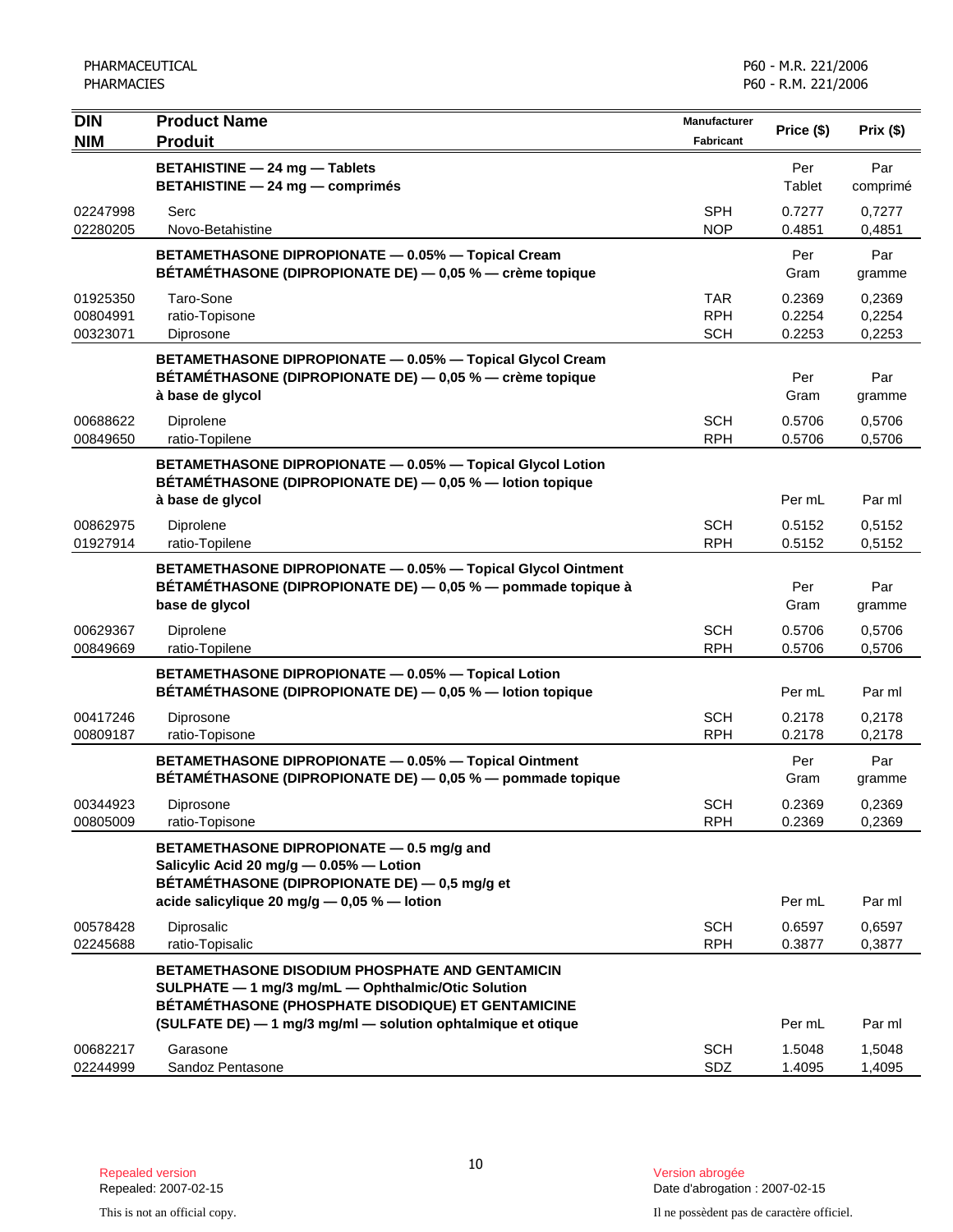| <b>DIN</b>                                                           | <b>Product Name</b>                                                                                                                                                                                             | <b>Manufacturer</b>                                                | Price (\$)                                               | Prix (\$)                                                |
|----------------------------------------------------------------------|-----------------------------------------------------------------------------------------------------------------------------------------------------------------------------------------------------------------|--------------------------------------------------------------------|----------------------------------------------------------|----------------------------------------------------------|
| <b>NIM</b>                                                           | <b>Produit</b>                                                                                                                                                                                                  | <b>Fabricant</b>                                                   |                                                          |                                                          |
|                                                                      | BETAMETHASONE DISODIUM PHOSPHATE/BETAMETHASONE<br>ACETATE - 3 mg/3 mg/mL - Injectable Suspension<br>BÉTAMÉTHASONE (PHOSPHATE DISODIQUE DE)/BÉTAMÉTHASONE<br>(ACÉTATE DE) - 3 mg/3 mg/ml - suspension injectable |                                                                    | Per mL                                                   | Par ml                                                   |
| 02237835<br>00028096                                                 | <b>Betaject</b><br>Celestone Soluspan                                                                                                                                                                           | <b>SDZ</b><br><b>SCH</b>                                           | 4.3450<br>4.3450                                         | 4,3450<br>4,3450                                         |
|                                                                      | BETAMETHASONE-17-VALERATE - 0.05% - Cream<br>BÉTAMÉTHASONE—17 — (VALÉRATE DE) — 0,05 % — crème                                                                                                                  |                                                                    | Per<br>Gram                                              | Par<br>gramme                                            |
| 00535427<br>00716618                                                 | ratio-Ectosone<br>Betaderm                                                                                                                                                                                      | <b>RPH</b><br><b>TAR</b>                                           | 0.0672<br>0.0667                                         | 0,0672<br>0,0667                                         |
|                                                                      | BETAMETHASONE-17-VALERATE - 0.1% - Cream<br>BÉTAMÉTHASONE-17 - (VALÉRATE DE) - 0,1 % - crème                                                                                                                    |                                                                    | Per<br>Gram                                              | Par<br>gramme                                            |
| 00535435<br>00716626                                                 | ratio-Ectosone<br><b>Betaderm</b>                                                                                                                                                                               | <b>RPH</b><br><b>TAR</b>                                           | 0.1002<br>0.0993                                         | 0,1002<br>0.0993                                         |
|                                                                      | BETAMETHASONE-17-VALERATE - 0.1% - Scalp Lotion<br>BÉTAMÉTHASONE-17 - (VALÉRATE DE) - 0,1 % - lotion capillaire                                                                                                 |                                                                    | Per mL                                                   | Par ml                                                   |
| 00716634<br>00653217<br>00027944                                     | <b>Betaderm</b><br>ratio-Ectosone<br>Valisone                                                                                                                                                                   | <b>TAR</b><br><b>RPH</b><br><b>SCH</b>                             | 0.0954<br>0.0939<br>0.0939                               | 0,0954<br>0,0939<br>0,0939                               |
|                                                                      | BETAMETHASONE-17-VALERATE - 0.05% - Topical Lotion<br>BÉTAMÉTHASONE-17 - (VALÉRATE DE) - 0,05 % - lotion topique                                                                                                |                                                                    | Per mL                                                   | Par ml                                                   |
| 02100185<br>00653209                                                 | Betnovate<br>ratio-Ectosone                                                                                                                                                                                     | RBT<br><b>RPH</b>                                                  | 0.2090<br>0.2090                                         | 0,2090<br>0,2090                                         |
|                                                                      | BICALUTAMIDE - 50 mg - Tablets<br>BICALUTAMIDE - 50 mg - comprimés                                                                                                                                              |                                                                    | Per<br>Tablet                                            | Par<br>comprimé                                          |
| 02184478<br>02277700<br>02275589<br>02274337<br>02270226<br>02276089 | Casodex<br>ratio-Bicalutamide<br>pms-Bicalutamide<br>Co Bicalutamide<br>Novo-Bicalutamide<br>Sandoz Bicalutamide                                                                                                | AZC<br><b>RPH</b><br><b>PMS</b><br><b>COB</b><br><b>NOP</b><br>SDZ | 8.5100<br>4.9092<br>4.4631<br>4.4630<br>4.0574<br>4.0574 | 8,5100<br>4,9092<br>4,4631<br>4,4630<br>4,0574<br>4,0574 |
|                                                                      | BISACODYL - 5 mg - Enteric Tablets<br>BISACODYL - 5 mg - comprimés à enrobage entérosoluble                                                                                                                     |                                                                    | Per<br>Tablet                                            | Par<br>comprimé                                          |
| 00254142<br>00545023<br>00587273                                     | <b>Dulcolax</b><br>Apo-Bisacodyl<br>pms-Bisacodyl                                                                                                                                                               | <b>BOE</b><br><b>APX</b><br><b>PMS</b>                             | 0.2112<br>0.0594<br>0.0535                               | 0,2112<br>0,0594<br>0,0535                               |
|                                                                      | BISACODYL - 10 mg - Suppositories<br>BISACODYL - 10 mg - suppositoires                                                                                                                                          |                                                                    | Per                                                      | Par<br>Suppository suppositoire                          |
| 00003875<br>00754595<br>00582883<br>00404802                         | <b>Dulcolax</b><br>Apo-Bisacodyl<br>pms-Bisacodyl<br>ratio-Bisacodyl                                                                                                                                            | <b>BOE</b><br><b>APX</b><br><b>PMS</b><br><b>RPH</b>               | 1.2284<br>0.5995<br>0.5405<br>0.5149                     | 1,2284<br>0,5995<br>0,5405<br>0,5149                     |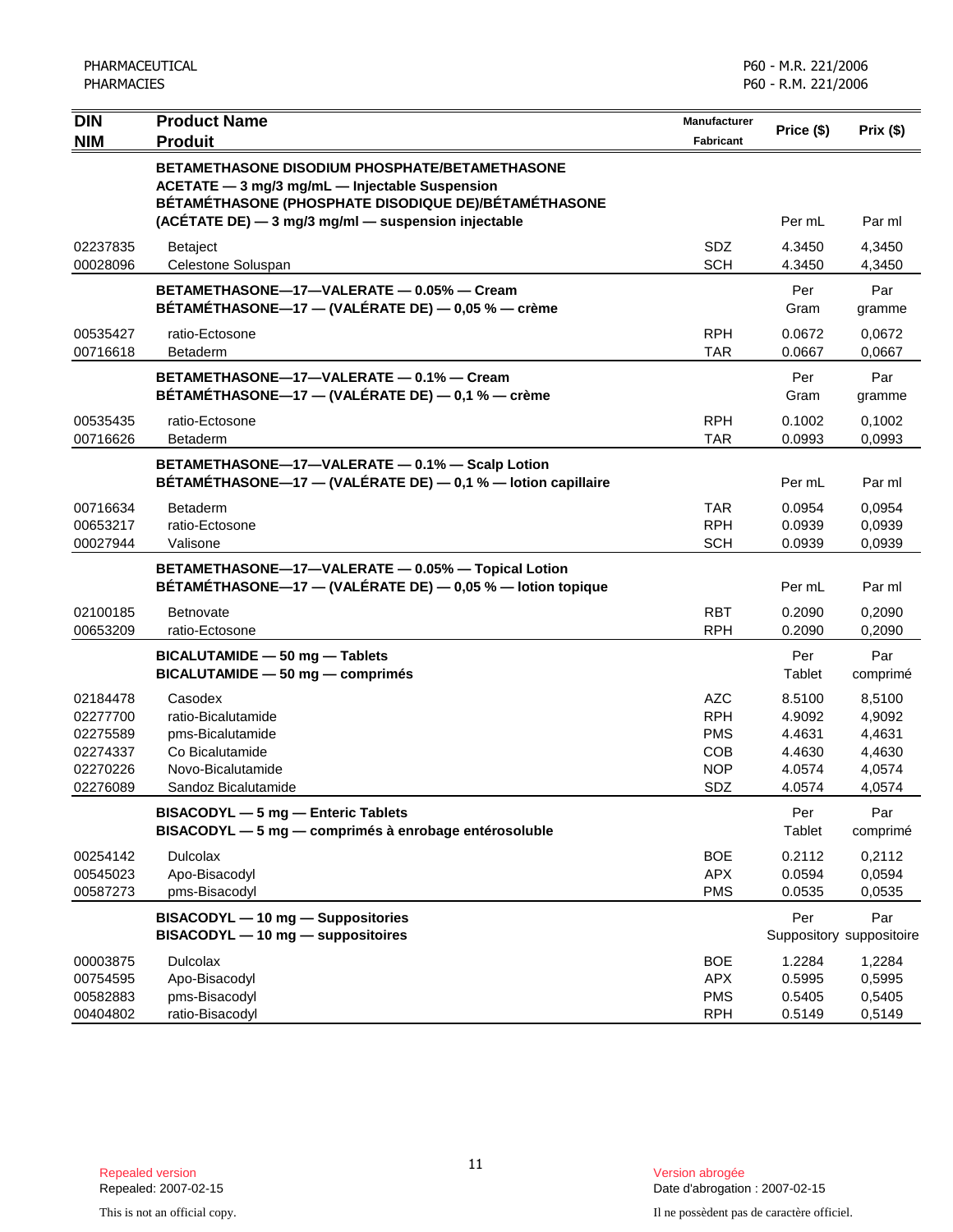| <b>DIN</b> | <b>Product Name</b>                                      | <b>Manufacturer</b> |            | Prix(\$) |
|------------|----------------------------------------------------------|---------------------|------------|----------|
| <b>NIM</b> | <b>Produit</b>                                           | Fabricant           | Price (\$) |          |
|            | BISOPROLOL FUMARATE - 5 mg - Tablets                     |                     | Per        | Par      |
|            | BISOPROLOL (FUMARATE DE) - 5 mg - comprimés              |                     | Tablet     | comprimé |
| 02241148   | Monocor                                                  | <b>BIV</b>          | 0.3850     | 0,3850   |
| 02256134   | Apo-Bisoprolol                                           | <b>APX</b>          | 0.2426     | 0,2426   |
| 02267470   | Novo-Bisoprolol                                          | <b>NOP</b>          | 0.2426     | 0,2426   |
| 02247439   | Sandoz Bisoprolol                                        | SDZ                 | 0.2426     | 0,2426   |
|            | BISOPROLOL FUMARATE - 10 mg - Tablets                    |                     | Per        | Par      |
|            | BISOPROLOL (FUMARATE DE) - 10 mg - comprimés             |                     | Tablet     | comprimé |
| 02241149   | Monocor                                                  | <b>BIV</b>          | 0.6380     | 0,6380   |
| 02256177   | Apo-Bisoprolol                                           | <b>APX</b>          | 0.4019     | 0,4019   |
| 02267489   | Novo-Bisoprolol                                          | <b>NOP</b>          | 0.4019     | 0,4019   |
| 02247440   | Sandoz Bisoprolol                                        | SDZ                 | 0.4019     | 0,4019   |
|            | <b>BRIMONIDINE TARTRATE - 0.2% - Ophthalmic Solution</b> |                     |            |          |
|            | BRIMONIDINE (TARTRATE DE) - 0,2 % - solution ophtalmique |                     | Per mL     | Par ml   |
| 02236876   | Alphagan                                                 | <b>ALL</b>          | 3.6300     | 3,6300   |
| 02246284   | pms-Brimonidine                                          | <b>PMS</b>          | 2.2880     | 2,2880   |
| 02243026   | ratio-Brimonidine                                        | <b>RPH</b>          | 2.2880     | 2,2880   |
| 02260077   | Apo-Brimonidine                                          | <b>APX</b>          | 2.2870     | 2,2870   |
|            | BROMAZEPAM - 1.5 mg - Tablets                            |                     | Per        | Par      |
|            | $BROMAZÉPAM - 1,5 mg - comprimés$                        |                     | Tablet     | comprimé |
| 00682314   | Lectopam                                                 | <b>HLR</b>          | 0.1190     | 0,1190   |
| 02177153   | Apo-Bromazepam                                           | <b>APX</b>          | 0.0762     | 0,0762   |
| 02192705   | Gen-Bromazepam                                           | <b>GPM</b>          | 0.0762     | 0,0762   |
| 02171856   | Nu-Bromazepam                                            | <b>NXP</b>          | 0.0762     | 0,0762   |
|            | BROMAZEPAM - 3 mg - Tablets                              |                     | Per        | Par      |
|            | BROMAZÉPAM - 3 mg - comprimés                            |                     | Tablet     | comprimé |
| 00518123   | Lectopam                                                 | <b>HLR</b>          | 0.1617     | 0,1617   |
| 02192713   | Gen-Bromazepam                                           | <b>GPM</b>          | 0.0971     | 0,0971   |
| 02177161   | Apo-Bromazepam                                           | <b>APX</b>          | 0.0970     | 0,0970   |
| 02230584   | Novo-Bromazepam                                          | <b>NOP</b>          | 0.0970     | 0,0970   |
| 02171864   | Nu-Bromazepam                                            | <b>NXP</b>          | 0.0970     | 0,0970   |
|            | <b>BROMAZEPAM - 6 mg - Tablets</b>                       |                     | Per        | Par      |
|            | $BROMAZEPAM - 6 mg - comprimés$                          |                     | Tablet     | comprimé |
| 00518131   | Lectopam                                                 | <b>HLR</b>          | 0.2362     | 0,2362   |
| 02177188   | Apo-Bromazepam                                           | <b>APX</b>          | 0.1417     | 0,1417   |
| 02192721   | Gen-Bromazepam                                           | <b>GPM</b>          | 0.1417     | 0,1417   |
| 02230585   | Novo-Bromazepam                                          | <b>NOP</b>          | 0.1417     | 0,1417   |
| 02171872   | Nu-Bromazepam                                            | <b>NXP</b>          | 0.1417     | 0,1417   |
|            | BROMOCRIPTINE MESYLATE - 2.5 mg - Tablets                |                     | Per        | Par      |
|            | BROMOCRIPTINE (MÉSYLATE DE) - 2,5 mg - comprimés         |                     | Tablet     | comprimé |
| 00371033   | Parlodel                                                 | <b>NVT</b>          | 1.1327     | 1,1327   |
| 02238636   | Dom-Bromocriptine                                        | <b>DOM</b>          | 0.5999     | 0,5999   |
| 02231702   | pms-Bromocriptine                                        | <b>PMS</b>          | 0.5999     | 0,5999   |
| 02087324   | Apo-Bromocriptine                                        | <b>APX</b>          | 0.5998     | 0,5998   |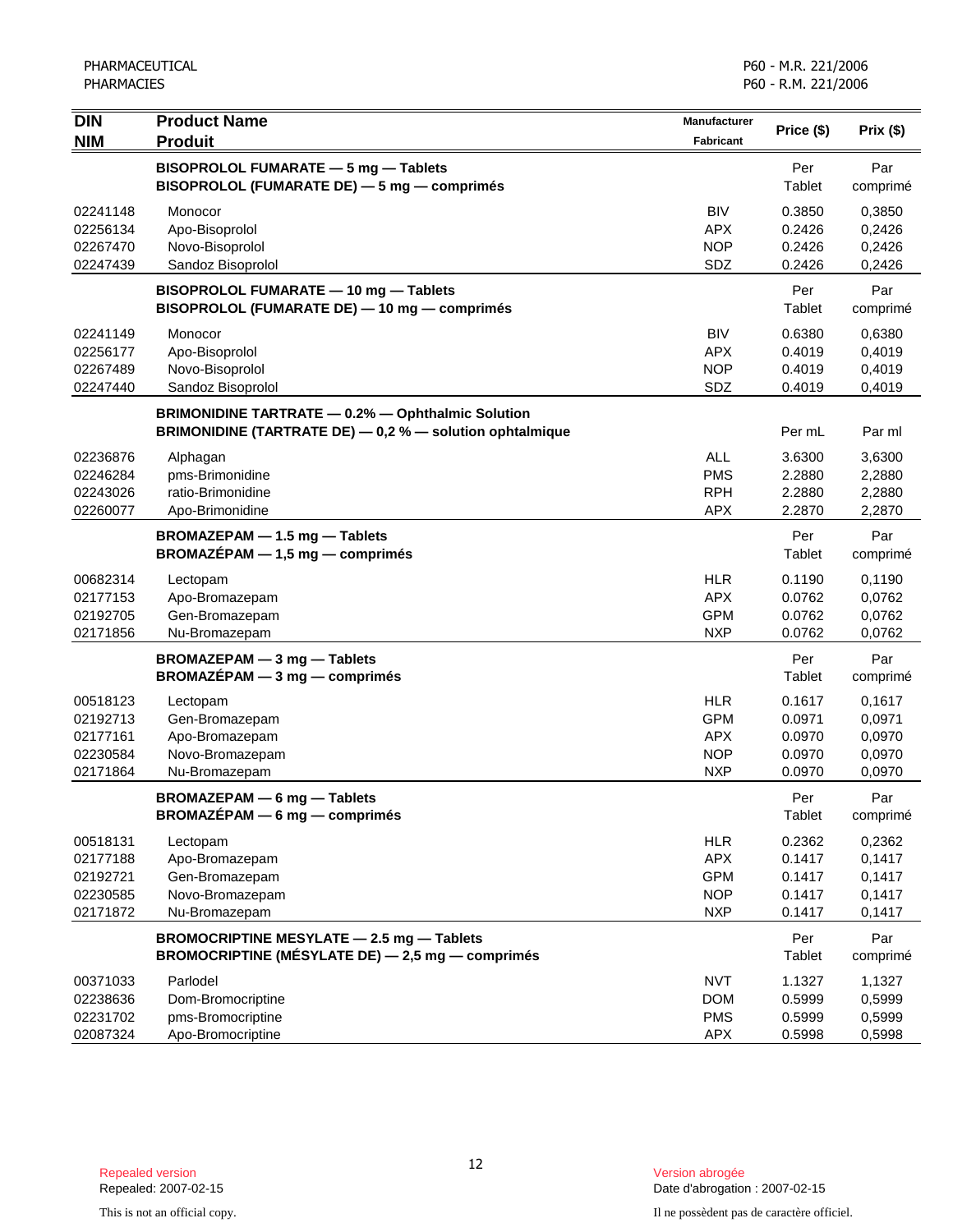| <b>DIN</b> | <b>Product Name</b>                                                                                        | Manufacturer | Price (\$) | Prix (\$)    |
|------------|------------------------------------------------------------------------------------------------------------|--------------|------------|--------------|
| <b>NIM</b> | <b>Produit</b>                                                                                             | Fabricant    |            |              |
|            | <b>BROMOCRIPTINE MESYLATE - 5 mg - Capsules</b>                                                            |              | Per        | Par          |
|            | <b>BROMOCRIPTINE (MÉSYLATE DE)</b> $-$ 5 mg $-$ capsules                                                   |              | Capsule    | capsule      |
| 00568643   | Parlodel                                                                                                   | <b>NVT</b>   | 2.0173     | 2,0173       |
| 02238637   | Dom-Bromocriptine                                                                                          | <b>DOM</b>   | 1.0683     | 1,0683       |
| 02236949   | pms-Bromocriptine                                                                                          | <b>PMS</b>   | 1.0683     | 1,0683       |
| 02230454   | Apo-Bromocriptine                                                                                          | <b>APX</b>   | 1.0682     | 1,0682       |
|            | BUDESONIDE - 120 Dose - 64 mcg - Aqueous Nasal Spray                                                       |              |            |              |
|            | BUDESONIDE - 120 doses - 64 mcg - vaporisateur nasal pour                                                  |              | Per        | Par          |
|            | solution aqueuse                                                                                           |              | Dose       | dose         |
| 02231923   | <b>Rhinocort Aqua</b>                                                                                      | <b>AZC</b>   | 0.0850     | 0,0850       |
| 02241003   | Gen-Budesonide AQ                                                                                          | <b>GPM</b>   | 0.0773     | 0,0773       |
|            | <b>BUPROPION HCI-100 mg-Sustained Release Tablets</b>                                                      |              |            |              |
|            | <b>BUPROPION (CHLORHYDRATE DE) - 100 mg</b>                                                                |              | Per        | Par          |
|            | - comprimés à libération progressive                                                                       |              | Tablet     | comprimé     |
|            |                                                                                                            |              |            |              |
| 02237824   | <b>Wellbutrin SR</b>                                                                                       | <b>BPC</b>   | 0.6568     | 0,6568       |
| 02275074   | Sandoz Bupropion SR                                                                                        | SDZ          | 0.4107     | 0,4107       |
|            | <b>BUPROPION HCI-150 mg-Sustained Release Tablets</b>                                                      |              |            |              |
|            | <b>BUPROPION (CHLORHYDRATE DE) - 150 mg</b>                                                                |              | Per        | Par          |
|            | - comprimés à libération progressive                                                                       |              | Tablet     | comprimé     |
| 02237825   | <b>Wellbutrin SR</b>                                                                                       | <b>BPC</b>   | 0.9564     | 0,9564       |
| 02275082   | Sandoz Bupropion SR                                                                                        | <b>SDZ</b>   | 0.5544     | 0,5544       |
| 02260239   | Novo-Bupropion SR                                                                                          | <b>NOP</b>   | 0.5040     | 0,5040       |
|            | <b>BUSPIRONE - 10 mg - Tablets</b>                                                                         |              | Per        | Par          |
|            | <b>BUSPIRONE - 10 mg - comprimés</b>                                                                       |              | Tablet     | comprimé     |
| 00603821   | <b>Buspar</b>                                                                                              | SQU          | 1.0930     | 1,0930       |
| 02230874   | Gen-Buspirone                                                                                              | <b>GPM</b>   | 0.7970     | 0,7970       |
| 02207672   | Nu-Buspirone                                                                                               | <b>NXP</b>   | 0.7970     | 0,7970       |
| 02262916   | Co Buspirone                                                                                               | COB          | 0.7174     | 0,7174       |
| 02232564   | Dom-Buspirone                                                                                              | <b>DOM</b>   | 0.7174     | 0,7174       |
| 02176122   | Lin-Buspirone                                                                                              | LIN          | 0.7174     | 0,7174       |
| 02230942   | pms-Buspirone                                                                                              | <b>PMS</b>   | 0.7174     | 0,7174       |
| 02237858   | ratio-Buspirone                                                                                            | <b>RPH</b>   | 0.7174     | 0,7174       |
| 02211076   | Apo-Buspirone                                                                                              | <b>APX</b>   | 0.7173     | 0,7173       |
| 02231492   | Novo-Buspirone                                                                                             | <b>NOP</b>   | 0.7173     | 0,7173       |
|            | BUTORPHANOL TARTRATE - 10 mg/mL - Nasal Spray<br>BUTORPHANOL (TARTRATE DE) - 10 mg/ml - vaporisateur nasal |              | Per mL     | Par ml       |
| 02113031   | Stadol NS                                                                                                  | SQU          | 26.1800    | 26,1800      |
| 02244508   | pms-Butorphanol                                                                                            | <b>PMS</b>   | 18.3300    | 18,3300      |
| 02242504   | Apo-Butorphanol                                                                                            | <b>APX</b>   | 18.3200    | 18,3200      |
|            | CALCITONIN (Salmon Synthetic) - 200 IU - Nasal Spray                                                       |              | Per        | Par          |
|            | CALCITONINE DE SAUMON SYNTHÉTIQUE - 200 UI - vaporisateur nasal                                            |              | Spray      | vaporisation |
| 02240775   | Miacalcin                                                                                                  | <b>NVT</b>   | 2.0225     | 2,0225       |
| 02247585   | Apo-Calcitonin                                                                                             | <b>APX</b>   | 1.8979     | 1,8979       |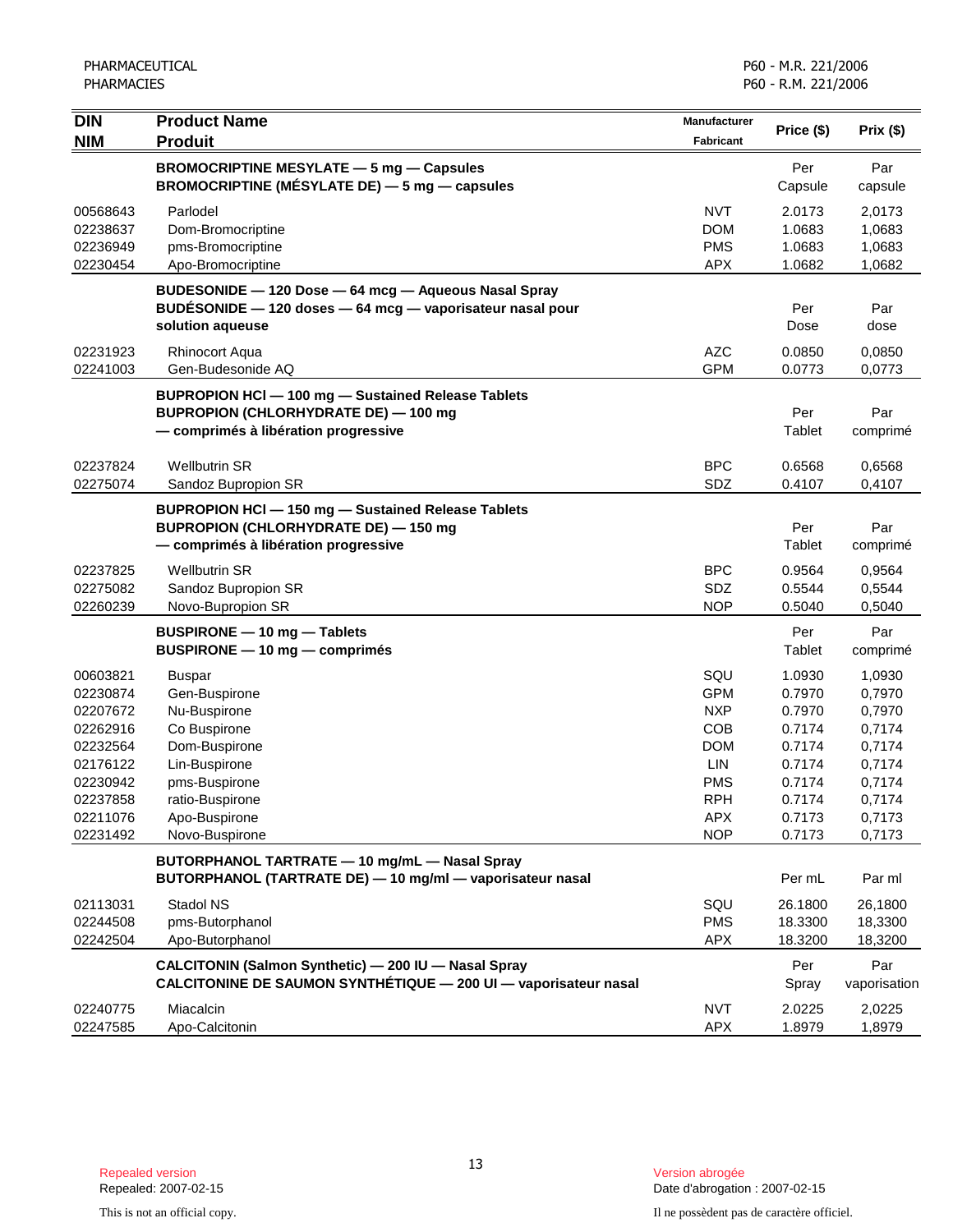| <b>DIN</b><br><b>NIM</b>                                                                                 | <b>Product Name</b><br><b>Produit</b>                                                                                                                               | Manufacturer<br><b>Fabricant</b>                                                                                    | Price (\$)                                                                             | Prix (\$)                                                                              |
|----------------------------------------------------------------------------------------------------------|---------------------------------------------------------------------------------------------------------------------------------------------------------------------|---------------------------------------------------------------------------------------------------------------------|----------------------------------------------------------------------------------------|----------------------------------------------------------------------------------------|
|                                                                                                          | CALCIUM CARBONATE - Equivalent to 500 mg Elemental Calcium - Tablets<br>CALCIUM (CARBONATE DE) — quantité équivalant à 500 mg de calcium<br>élémentaire - comprimés |                                                                                                                     | Per<br>Tablet                                                                          | Par<br>comprimé                                                                        |
| 02042991<br>00682039<br>00645923                                                                         | Os-Cal<br>Apo-Cal<br>Calcium                                                                                                                                        | <b>WAY</b><br><b>APX</b><br><b>NOP</b>                                                                              | 0.1381<br>0.0319<br>0.0319                                                             | 0,1381<br>0,0319<br>0,0319                                                             |
|                                                                                                          | CAPTOPRIL - 12.5 mg - Tablets<br>CAPTOPRIL - 12,5 mg - comprimés                                                                                                    |                                                                                                                     | Per<br>Tablet                                                                          | Par<br>comprimé                                                                        |
| 00893595<br>00695661<br>02242788<br>02238551<br>02163551<br>01942964<br>01913824<br>02230203<br>00851639 | Apo-Capto<br>Capoten<br>Captopril<br>Dom-Captopril<br>Gen-Captopril<br>Novo-Captopril<br>Nu-Capto<br>pms-Captopril<br>ratio-Captopril                               | APX<br>SQU<br><b>ZYM</b><br><b>DOM</b><br><b>GPM</b><br><b>NOP</b><br><b>NXP</b><br><b>PMS</b><br><b>RPH</b>        | 0.2332<br>0.2332<br>0.2332<br>0.2332<br>0.2332<br>0.2332<br>0.2332<br>0.2332<br>0.2332 | 0,2332<br>0,2332<br>0,2332<br>0,2332<br>0,2332<br>0,2332<br>0,2332<br>0,2332<br>0,2332 |
|                                                                                                          | CAPTOPRIL - 25 mg - Tablets<br>CAPTOPRIL - 25 mg - comprimés                                                                                                        |                                                                                                                     | Per<br>Tablet                                                                          | Par<br>comprimé                                                                        |
| 00893609<br>00851833<br>00546283<br>02242789<br>02238552<br>02163578<br>01913832<br>01942972<br>02230204 | Apo-Capto<br>ratio-Captopril<br>Capoten<br>Captopril<br>Dom-Captopril<br>Gen-Captopril<br>Nu-Capto<br>Novo-Captopril<br>pms-Captopril                               | <b>APX</b><br><b>RPH</b><br>SQU<br><b>ZYM</b><br><b>DOM</b><br><b>GPM</b><br><b>NXP</b><br><b>NOP</b><br><b>PMS</b> | 0.3300<br>0.3330<br>0.3300<br>0.3300<br>0.3300<br>0.3300<br>0.3300<br>0.3300<br>0.3300 | 0,3300<br>0,3330<br>0,3300<br>0,3300<br>0,3300<br>0,3300<br>0,3300<br>0,3300<br>0,3300 |
|                                                                                                          | CAPTOPRIL - 50 mg - Tablets<br>$CAPTOPRIL - 50 mg - comprimés$                                                                                                      |                                                                                                                     | Per<br>Tablet                                                                          | Par<br>comprimé                                                                        |
| 00893617<br>00546291<br>02242790<br>02238553<br>02163586<br>01942980<br>01913840<br>02230205<br>00851647 | Apo-Capto<br>Capoten<br>Captopril<br>Dom-Captopril<br>Gen-Captopril<br>Novo-Captopril<br>Nu-Capto<br>pms-Captopril<br>ratio-Captopril                               | <b>APX</b><br>SQU<br><b>ZYM</b><br><b>DOM</b><br><b>GPM</b><br><b>NOP</b><br><b>NXP</b><br><b>PMS</b><br><b>RPH</b> | 0.6149<br>0.6149<br>0.6149<br>0.6149<br>0.6149<br>0.6149<br>0.6149<br>0.6149<br>0.6149 | 0,6149<br>0,6149<br>0,6149<br>0,6149<br>0,6149<br>0,6149<br>0,6149<br>0,6149<br>0,6149 |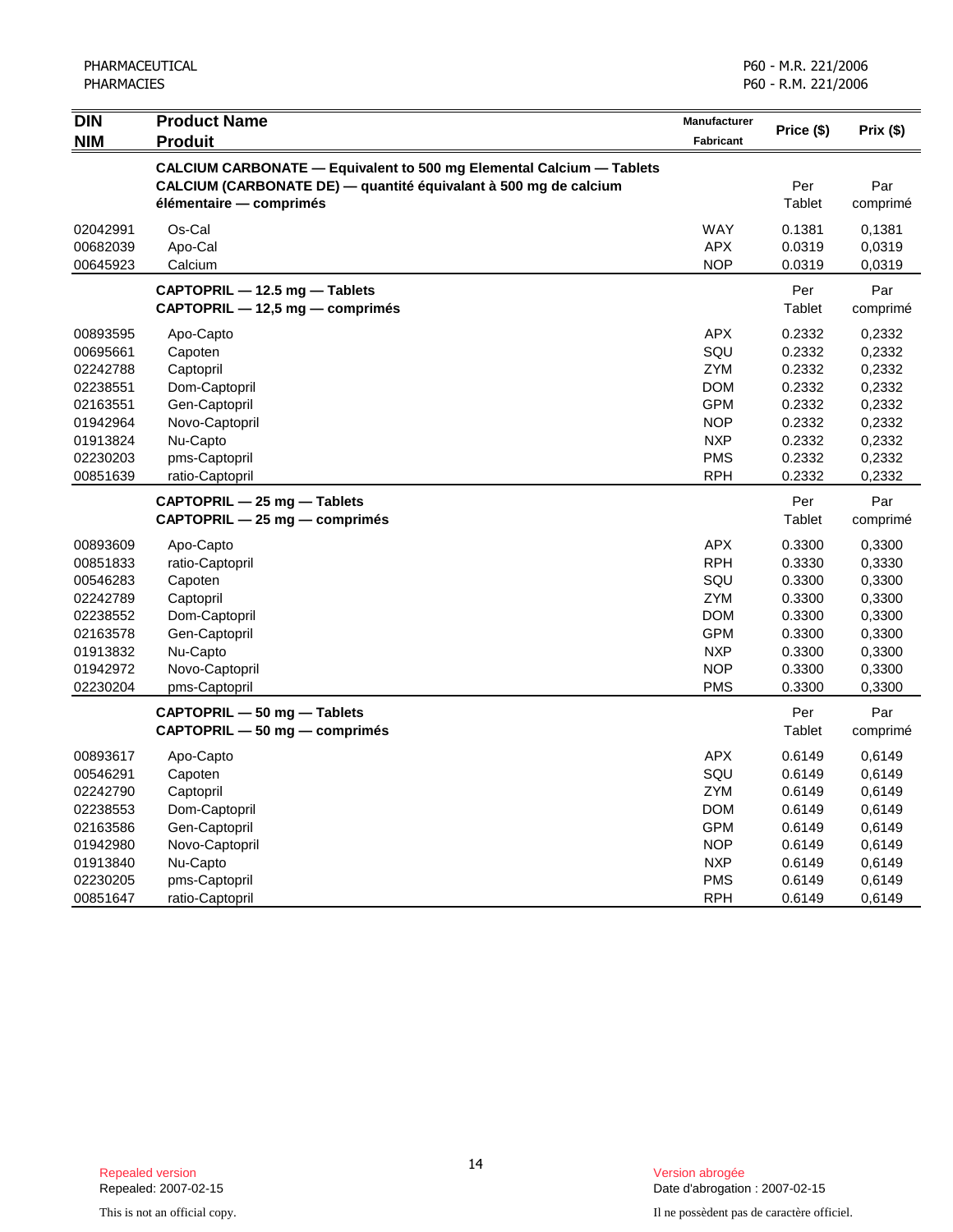| <b>DIN</b>           | <b>Product Name</b>                                         | <b>Manufacturer</b> | Price (\$)       | Prix (\$)        |
|----------------------|-------------------------------------------------------------|---------------------|------------------|------------------|
| <b>NIM</b>           | <b>Produit</b>                                              | Fabricant           |                  |                  |
|                      | CAPTOPRIL - 100 mg - Tablets                                |                     | Per              | Par              |
|                      | CAPTOPRIL - 100 mg - comprimés                              |                     | Tablet           | comprimé         |
| 00893625             | Apo-Capto                                                   | <b>APX</b>          | 1.1435           | 1,1435           |
| 02242791             | Captopril                                                   | ZYM                 | 1.1435           | 1,1435           |
| 02238554             | Dom-Captopril                                               | <b>DOM</b>          | 1.1435           | 1,1435           |
| 02163594             | Gen-Captopril                                               | <b>GPM</b>          | 1.1435           | 1,1435           |
| 01942999             | Novo-Captopril                                              | <b>NOP</b>          | 1.1435           | 1,1435           |
| 01913859             | Nu-Capto                                                    | <b>NXP</b>          | 1.1435           | 1,1435           |
| 02230206             | pms-Captopril                                               | <b>PMS</b>          | 1.1435           | 1,1435           |
| 00851655<br>00546305 | ratio-Captopril<br>Capoten                                  | <b>RPH</b><br>SQU   | 1.1435<br>1.1434 | 1,1435<br>1,1434 |
|                      | <b>CARBAMAZEPINE - 100 mg - Chewable Tablets</b>            |                     | Per              | Par              |
|                      | CARBAMAZÉPINE - 100 mg - comprimés masticables              |                     | Tablet           | comprimé         |
| 00369810             | Tegretol                                                    | <b>NVT</b>          | 0.1471           | 0,1471           |
| 02244403             | Taro-Carbamazepine                                          | <b>TAR</b>          | 0.0942           | 0,0942           |
| 02231542             | pms-Carbamazepine                                           | <b>PMS</b>          | 0.0847           | 0,0847           |
|                      | CARBAMAZEPINE - 200 mg - Chewable Tablets                   |                     | Per              | Par              |
|                      | CARBAMAZÉPINE - 200 mg - comprimés masticables              |                     | Tablet           | comprimé         |
| 00665088             | Tegretol                                                    | <b>NVT</b>          | 0.2901           | 0,2901           |
| 02244404             | Taro-Carbamazepine                                          | <b>TAR</b>          | 0.1858           | 0,1858           |
| 02231540             | pms-Carbamazepine                                           | <b>PMS</b>          | 0.1672           | 0,1672           |
|                      | <b>CARBAMAZEPINE - 200 mg - Sustained Release Tablets</b>   |                     | Per              | Par              |
|                      | CARBAMAZÉPINE - 200 mg - comprimés à libération progressive |                     | Tablet           | comprimé         |
| 00773611             | Tegretol CR/Tégrétol CR                                     | <b>NVT</b>          | 0.3602           | 0,3602           |
| 02231543             | pms-Carbamazepine CR                                        | <b>PMS</b>          | 0.2472           | 0,2472           |
| 02241882             | Gen-Carbamazepine CR                                        | <b>GPM</b>          | 0.2075           | 0,2075           |
|                      | <b>CARBAMAZEPINE - 400 mg - Sustained Release Tablets</b>   |                     | Per              | Par              |
|                      | CARBAMAZÉPINE - 400 mg - comprimés à libération progressive |                     | Tablet           | comprimé         |
| 00755583             | <b>Tegretol CR</b>                                          | <b>NVT</b>          | 0.7203           | 0,7203           |
| 02231544             | pms-Carbamazepine CR                                        | <b>PMS</b>          | 0.4944           | 0,4944           |
| 02241883             | Gen-Carbamazepine CR                                        | <b>GPM</b>          | 0.4152           | 0,4152           |
|                      | CARBAMAZEPINE - 200 mg - Tablets                            |                     | Per              | Par              |
|                      | CARBAMAZÉPINE - 200 mg - comprimés                          |                     | Tablet           | comprimé         |
| 00010405             | Tegretol                                                    | <b>NVT</b>          | 0.3505           | 0,3505           |
| 00504742             | Mazepine                                                    | <b>ICN</b>          | 0.1372           | 0,1372           |
| 02042568             | Nu-Carbamazepine                                            | <b>NXP</b>          | 0.0961           | 0,0961           |
| 00402699             | Apo-Carbamazepine                                           | <b>APX</b>          | 0.0875           | 0,0875           |
| 00782718             | Novo-Carbamaz                                               | <b>NOP</b>          | 0.0875           | 0,0875           |
|                      | CARVEDILOL - 3.125 mg - Tablets                             |                     | Per              | Par              |
|                      | CARVEDILOL - 3,125 mg - comprimés                           |                     | Tablet           | comprimé         |
| 02246529             | Novo-Carvedilol                                             | <b>NOP</b>          | 0.9779           | 0,9779           |
| 02268027             | Ran-Carvedilol                                              | <b>RAN</b>          | 0.9682           | 0,9682           |
| 02247933             | Apo-Carvedilol                                              | <b>APX</b>          | 0.8801           | 0,8801           |
| 02245914             | pms-Carvedilol                                              | <b>PMS</b>          | 0.8801           | 0,8801           |
| 02252309             | ratio-Carvedilol                                            | <b>RPH</b>          | 0.8801           | 0,8801           |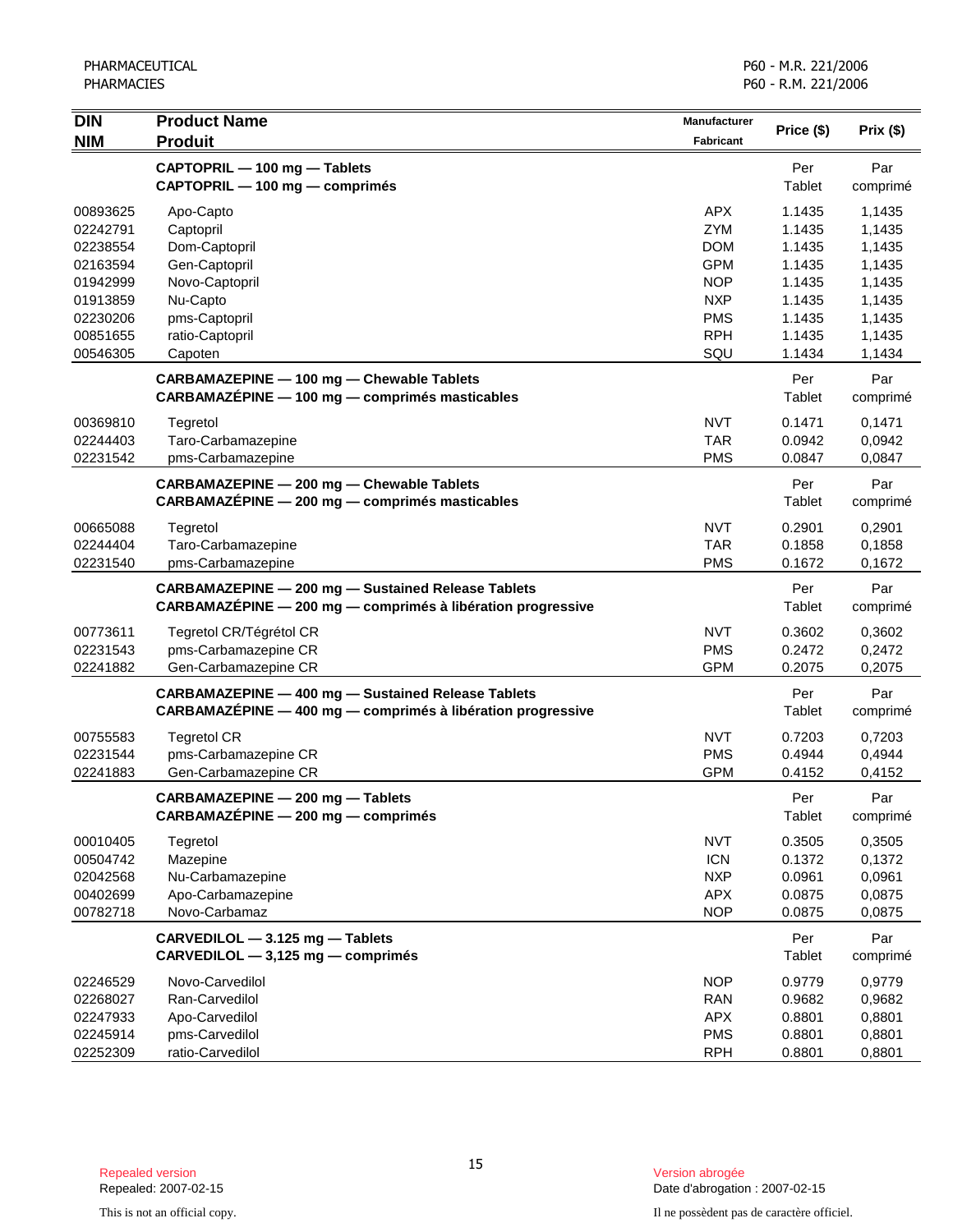| <b>DIN</b>                                               | <b>Product Name</b>                                                                       | <b>Manufacturer</b>                                                | Price (\$)                                     | Prix (\$)                                      |
|----------------------------------------------------------|-------------------------------------------------------------------------------------------|--------------------------------------------------------------------|------------------------------------------------|------------------------------------------------|
| <b>NIM</b>                                               | <b>Produit</b>                                                                            | <b>Fabricant</b>                                                   |                                                |                                                |
|                                                          | CARVEDILOL - 6.25 mg - Tablets<br>CARVEDILOL - 6,25 mg - comprimés                        |                                                                    | Per<br>Tablet                                  | Par<br>comprimé                                |
| 02246530<br>02268035<br>02247934<br>02245915<br>02252317 | Novo-Carvedilol<br>Ran-Carvedilol<br>Apo-Carvedilol<br>pms-Carvedilol<br>ratio-Carvedilol | <b>NOP</b><br><b>RAN</b><br><b>APX</b><br><b>PMS</b><br><b>RPH</b> | 0.9779<br>0.9682<br>0.8801<br>0.8801<br>0.8801 | 0,9779<br>0,9682<br>0,8801<br>0,8801<br>0,8801 |
|                                                          | CARVEDILOL - 12.5 mg - Tablets<br>CARVEDILOL - 12,5 mg - comprimés                        |                                                                    | Per<br>Tablet                                  | Par<br>comprimé                                |
| 02246531<br>02268043<br>02247935<br>02245916<br>02252325 | Novo-Carvedilol<br>Ran-Carvedilol<br>Apo-Carvedilol<br>pms-Carvedilol<br>ratio-Carvedilol | <b>NOP</b><br><b>RAN</b><br><b>APX</b><br><b>PMS</b><br><b>RPH</b> | 0.9779<br>0.9682<br>0.8801<br>0.8801<br>0.8801 | 0,9779<br>0,9682<br>0,8801<br>0,8801<br>0,8801 |
|                                                          | CARVEDILOL - 25 mg - Tablets<br>CARVEDILOL - 25 mg - comprimés                            |                                                                    | Per<br>Tablet                                  | Par<br>comprimé                                |
| 02268051<br>02247936<br>02246532<br>02245917<br>02252333 | Ran-Carvedilol<br>Apo-Carvedilol<br>Novo-Carvedilol<br>pms-Carvedilol<br>ratio-Carvedilol | <b>RAN</b><br><b>APX</b><br><b>NOP</b><br><b>PMS</b><br><b>RPH</b> | 0.9682<br>0.8801<br>0.8801<br>0.8801<br>0.8801 | 0,9682<br>0,8801<br>0,8801<br>0,8801<br>0,8801 |
|                                                          | CEFACLOR - 250 mg - Capsules<br>$CEFACLOR - 250$ mg $-$ capsules                          |                                                                    | Per<br>Capsule                                 | Par<br>capsule                                 |
| 00465186<br>02230263<br>02231691<br>02231432             | Ceclor<br>Apo-Cefaclor<br>Novo-Cefaclor<br>Nu-Cefaclor                                    | <b>PML</b><br><b>APX</b><br><b>NOP</b><br><b>NXP</b>               | 1.1228<br>1.0667<br>1.0667<br>1.0667           | 1,1228<br>1,0667<br>1,0667<br>1,0667           |
|                                                          | CEFACLOR - 500 mg - Capsules<br>$CEFACLOR - 500$ mg $-$ capsules                          |                                                                    | Per<br>Capsule                                 | Par<br>capsule                                 |
| 00465194<br>02230264<br>02231693<br>02231433             | Ceclor<br>Apo-Cefaclor<br>Novo-Cefaclor<br>Nu-Cefaclor                                    | <b>PML</b><br><b>APX</b><br><b>NOP</b><br><b>NXP</b>               | 2.2044<br>2.0942<br>2.0942<br>2.0942           | 2,2044<br>2,0942<br>2,0942<br>2,0942           |
|                                                          | CEFACLOR - 125 mg/5 mL - Suspension<br>CÉFACLOR $-$ 125 mg/5 ml $-$ suspension            |                                                                    | Per mL                                         | Par ml                                         |
| 00465208<br>02237500                                     | Ceclor Oral Suspension/Suspension orale Ceclor<br>Apo-Cefaclor                            | <b>PML</b><br><b>APX</b>                                           | 0.1198<br>0.0838                               | 0,1198<br>0,0838                               |
|                                                          | CEFACLOR - 250 mg/5 mL - Suspension<br>CÉFACLOR $-$ 250 mg/5 ml $-$ suspension            |                                                                    | Per mL                                         | Par ml                                         |
| 00465216<br>02237501                                     | Ceclor Oral Suspension/Suspension orale Ceclor<br>Apo-Cefaclor                            | <b>PML</b><br><b>APX</b>                                           | 0.2193<br>0.1535                               | 0,2193<br>0,1535                               |
|                                                          | CEFACLOR - 375 mg/5 mL - Suspension<br>CÉFACLOR $-$ 375 mg/5 ml $-$ suspension            |                                                                    | Per mL                                         | Par ml                                         |
| 00832804<br>02237502                                     | Ceclor<br>Apo-Cefaclor                                                                    | <b>PML</b><br><b>APX</b>                                           | 0.3160<br>0.2211                               | 0,3160<br>0,2211                               |

Date d'abrogation : 2007-02-15

This is not an official copy. Il ne possèdent pas de caractère officiel.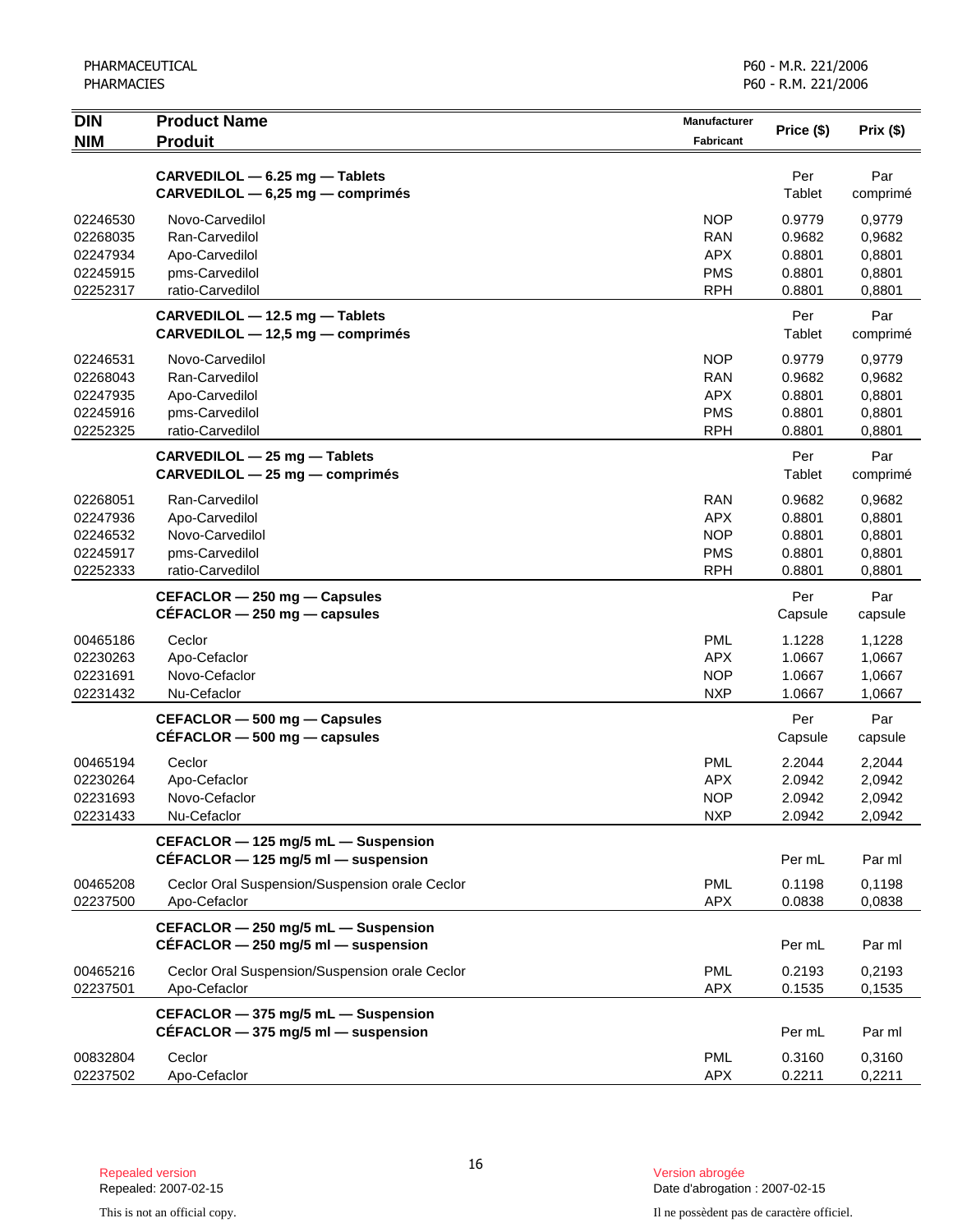| <b>DIN</b><br><b>NIM</b>                                 | <b>Product Name</b><br><b>Produit</b>                                                                                                                                     | <b>Manufacturer</b><br><b>Fabricant</b>                     | Price (\$)                                     | Prix (\$)                                      |
|----------------------------------------------------------|---------------------------------------------------------------------------------------------------------------------------------------------------------------------------|-------------------------------------------------------------|------------------------------------------------|------------------------------------------------|
|                                                          | CEFADROXIL - 500 mg - Capsules<br>$CEFADROXIL - 500 mg - capsules$                                                                                                        |                                                             | Per<br>Capsule                                 | Par<br>capsule                                 |
| 00507245<br>02240774<br>02235134                         | Duricef<br>Apo-Cefadroxil<br>Novo-Cefadroxil                                                                                                                              | <b>BRI</b><br><b>APX</b><br><b>NOP</b>                      | 0.9264<br>0.9263<br>0.9263                     | 0,9264<br>0,9263<br>0,9263                     |
|                                                          | CEFUROXIME AXETIL - 250 mg - Tablets<br>CÉFUROXIME AXÉTIL - 250 mg - comprimés                                                                                            |                                                             | Per<br>Tablet                                  | Par<br>comprimé                                |
| 02212277<br>02244393<br>02242656                         | Ceftin<br>Apo-Cefuroxime<br>ratio-Cefuroxime                                                                                                                              | <b>GSK</b><br><b>APX</b><br><b>RPH</b>                      | 1.5125<br>1.1145<br>1.1145                     | 1,5125<br>1,1145<br>1,1145                     |
|                                                          | CEFUROXIME AXETIL - 500 mg - Tablets<br>CÉFUROXIME AXÉTIL - 500 mg - comprimés                                                                                            |                                                             | Per<br>Tablet                                  | Par<br>comprimé                                |
| 02212285<br>02242657<br>02244394                         | Ceftin<br>ratio-Cefuroxime<br>Apo-Cefuroxime                                                                                                                              | <b>GSK</b><br><b>RPH</b><br><b>APX</b>                      | 2.9963<br>2.2079<br>2.2078                     | 2,9963<br>2,2079<br>2,2078                     |
|                                                          | CEPHALEXIN - 125 mg/5 mL - Oral Liquid<br>CÉPHALEXINE - 125 mg/5 ml - liquide oral                                                                                        |                                                             | Per mL                                         | Par ml                                         |
| 02177811<br>00342106                                     | pms-Cephalexin<br>Novo-Lexin                                                                                                                                              | <b>PMS</b><br><b>NOP</b>                                    | 0.0356<br>0.0355                               | 0.0356<br>0,0355                               |
|                                                          | CEPHALEXIN - 250 mg - Tablets<br>CÉPHALEXINE - 250 mg - comprimés                                                                                                         |                                                             | Per<br>Tablet                                  | Par<br>comprimé                                |
| 00403628<br>02177781<br>00768723<br>00583413<br>00865877 | Keflex<br>pms-Cephalexin<br>Apo-Cephalex<br>Novo-Lexin<br>Nu-Cephalex                                                                                                     | LIL<br><b>PMS</b><br><b>APX</b><br><b>NOP</b><br><b>NXP</b> | 0.3516<br>0.1643<br>0.1642<br>0.1642<br>0.1642 | 0,3516<br>0.1643<br>0,1642<br>0,1642<br>0,1642 |
|                                                          | CEPHALEXIN - 500 mg - Tablets<br>CEPHALEXINE - 500 mg - comprimés                                                                                                         |                                                             | Per<br>Tablet                                  | Par<br>comprimé                                |
| 00244392<br>00768715<br>00583421<br>00865885             | Keflex<br>Apo-Cephalex<br>Novo-Lexin<br>Nu-Cephalex                                                                                                                       | LIL<br><b>APX</b><br><b>NOP</b><br><b>NXP</b>               | 0.7050<br>0.3285<br>0.3285<br>0.3285           | 0,7050<br>0,3285<br>0,3285<br>0,3285           |
|                                                          | CHLORDIAZEPOXIDE HCI/CLIDINIUM BROMIDE - 5 mg/2.5 mg - Capsules<br>CHLORDIAZÉPOXIDE (CHLORHYDRATE DE)/BROMURE DE CLIDINIUM -<br>$5 \text{ mg}/2, 5 \text{ mg}$ - capsules |                                                             | Per<br>Capsule                                 | Par<br>capsule                                 |
| 00115630<br>00618454                                     | Librax<br>Apo-Chlorax                                                                                                                                                     | <b>ICN</b><br><b>APX</b>                                    | 0.3240<br>0.2222                               | 0,3240<br>0,2222                               |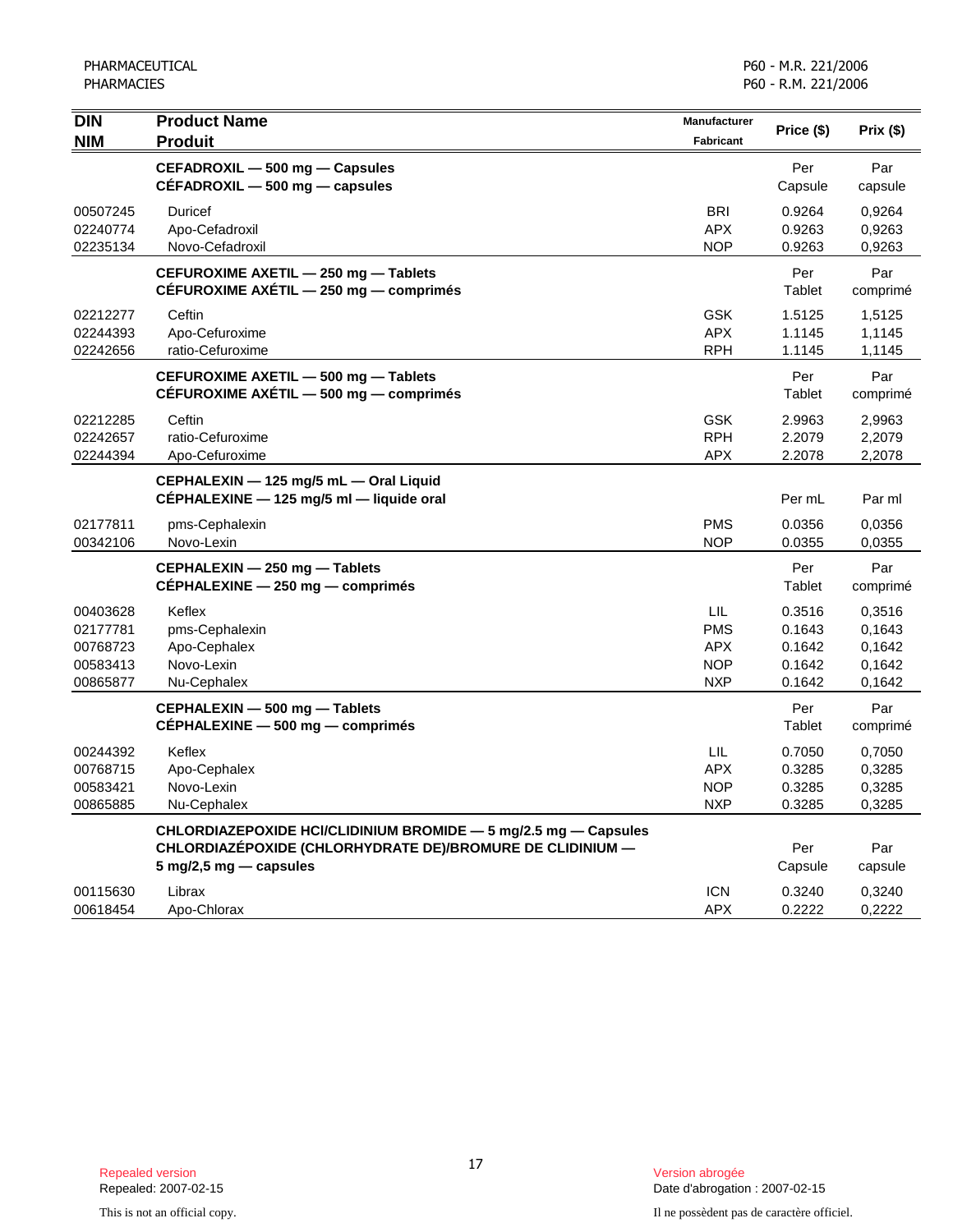| <b>DIN</b><br><b>NIM</b>                                             | <b>Product Name</b><br><b>Produit</b>                                                                                                             | <b>Manufacturer</b><br>Fabricant                                                 | Price (\$)                                               | Prix(\$)                                                 |
|----------------------------------------------------------------------|---------------------------------------------------------------------------------------------------------------------------------------------------|----------------------------------------------------------------------------------|----------------------------------------------------------|----------------------------------------------------------|
|                                                                      | CHLORPROPAMIDE - 250 mg - Tablets<br>CHLORPROPAMIDE - 250 mg - comprimés                                                                          |                                                                                  | Per<br>Tablet                                            | Par<br>comprimé                                          |
| 00024716<br>00312711<br>00021350                                     | Diabinese/Diabinèse<br>Apo-Chlorpropamide<br>Novopropamide                                                                                        | PFI<br><b>APX</b><br><b>NOP</b>                                                  | 0.2092<br>0.0460<br>0.0460                               | 0,2092<br>0,0460<br>0,0460                               |
|                                                                      | CHOLESTYRAMINE RESIN (ANHYDROUS) - 4 g/Dose - Oral Powder<br>CHOLESTYRAMINE (RÉSINE ANHYDRE DE) — 4 g/dose — poudre orale                         |                                                                                  | Per<br>Dose                                              | Par<br>dose                                              |
| 00890960<br>02210320                                                 | pms-Cholestyramine Light-Pouch/pms-Cholestyramine léger, en sachet<br>pms-Cholestyramine Regular Pouch/pms-Cholestyramine ordinaire,<br>en sachet | <b>PMS</b><br><b>PMS</b>                                                         | 0.7048<br>0.7048                                         | 0,7048<br>0,7048                                         |
|                                                                      | CILAZAPRIL MONOHYDRATE - 1 mg - Tablets<br>CILAZAPRIL MONOHYDRATE DE - 1 mg - comprimés                                                           |                                                                                  | Per<br>Tablet                                            | Par<br>comprimé                                          |
| 01911465<br>02283778<br>02280442<br>02266350                         | Inhibace<br>Gen-Cilazapril<br>pms-Cilazapril<br>Novo-Cilazapril                                                                                   | <b>HLR</b><br><b>GPM</b><br><b>PMS</b><br><b>NOP</b>                             | 0.7054<br>0.4543<br>0.4089<br>0.3717                     | 0,7054<br>0,4543<br>0,4089<br>0,3717                     |
|                                                                      | CILAZAPRIL MONOHYDRATE - 2.5 mg - Tablets<br>CILAZAPRIL MONOHYDRATE DE - 2,5 mg - comprimés                                                       |                                                                                  | Per<br>Tablet                                            | Par<br>comprimé                                          |
| 01911473<br>02283786<br>02280450<br>02266369                         | Inhibace<br>Gen-Cilazapril<br>pms-Cilazapril<br>Novo-Cilazapril                                                                                   | <b>HLR</b><br><b>GPM</b><br><b>PMS</b><br><b>NOP</b>                             | 0.7997<br>0.5236<br>0.4713<br>0.4284                     | 0.7997<br>0,5236<br>0,4713<br>0,4284                     |
|                                                                      | CILAZAPRIL MONOHYDRATE - 5 mg - Tablets<br>CILAZAPRIL MONOHYDRATE DE - 5 mg - comprimés                                                           |                                                                                  | Per<br>Tablet                                            | Par<br>comprimé                                          |
| 01911481<br>02283794<br>02280469<br>02266377                         | Inhibace<br>Gen-Cilazapril<br>pms-Cilazapril<br>Novo-Cilazapril                                                                                   | <b>HLR</b><br><b>GPM</b><br><b>PMS</b><br><b>NOP</b>                             | 0.9290<br>0.6083<br>0.5475<br>0.4977                     | 0,9290<br>0,6083<br>0,5475<br>0,4977                     |
|                                                                      | CIMETIDINE - 300 mg - Tablets<br>$CIMÉTIDINE - 300 mg - comprimés$                                                                                |                                                                                  | Per<br>Tablet                                            | Par<br>comprimé                                          |
| 01916815<br>02229718<br>00487872<br>02227444<br>00582417<br>00865818 | Tagamet<br>pms-Cimetidine<br>Apo-Cimetidine<br>Gen-Cimetidine<br>Novo-Cimetidine<br>Nu-Cimet                                                      | <b>GSK</b><br><b>PMS</b><br><b>APX</b><br><b>GPM</b><br><b>NOP</b><br><b>NXP</b> | 0.3689<br>0.0948<br>0.0946<br>0.0946<br>0.0946<br>0.0946 | 0,3689<br>0,0948<br>0,0946<br>0,0946<br>0,0946<br>0,0946 |
|                                                                      | CIMETIDINE - 400 mg - Tablets<br>$CIMÉTIDINE - 400 mg - comprimés$                                                                                |                                                                                  | Per<br><b>Tablet</b>                                     | Par<br>comprimé                                          |
| 01916785<br>00600059<br>02227452<br>00603678<br>00865826<br>02229719 | Tagamet<br>Apo-Cimetidine<br>Gen-Cimetidine<br>Novo-Cimetidine<br>Nu-Cimet<br>pms-Cimetidine                                                      | <b>GSK</b><br><b>APX</b><br><b>GPM</b><br><b>NOP</b><br><b>NXP</b><br><b>PMS</b> | 0.6035<br>0.1485<br>0.1485<br>0.1485<br>0.1485<br>0.1485 | 0,6035<br>0,1485<br>0,1485<br>0,1485<br>0,1485<br>0,1485 |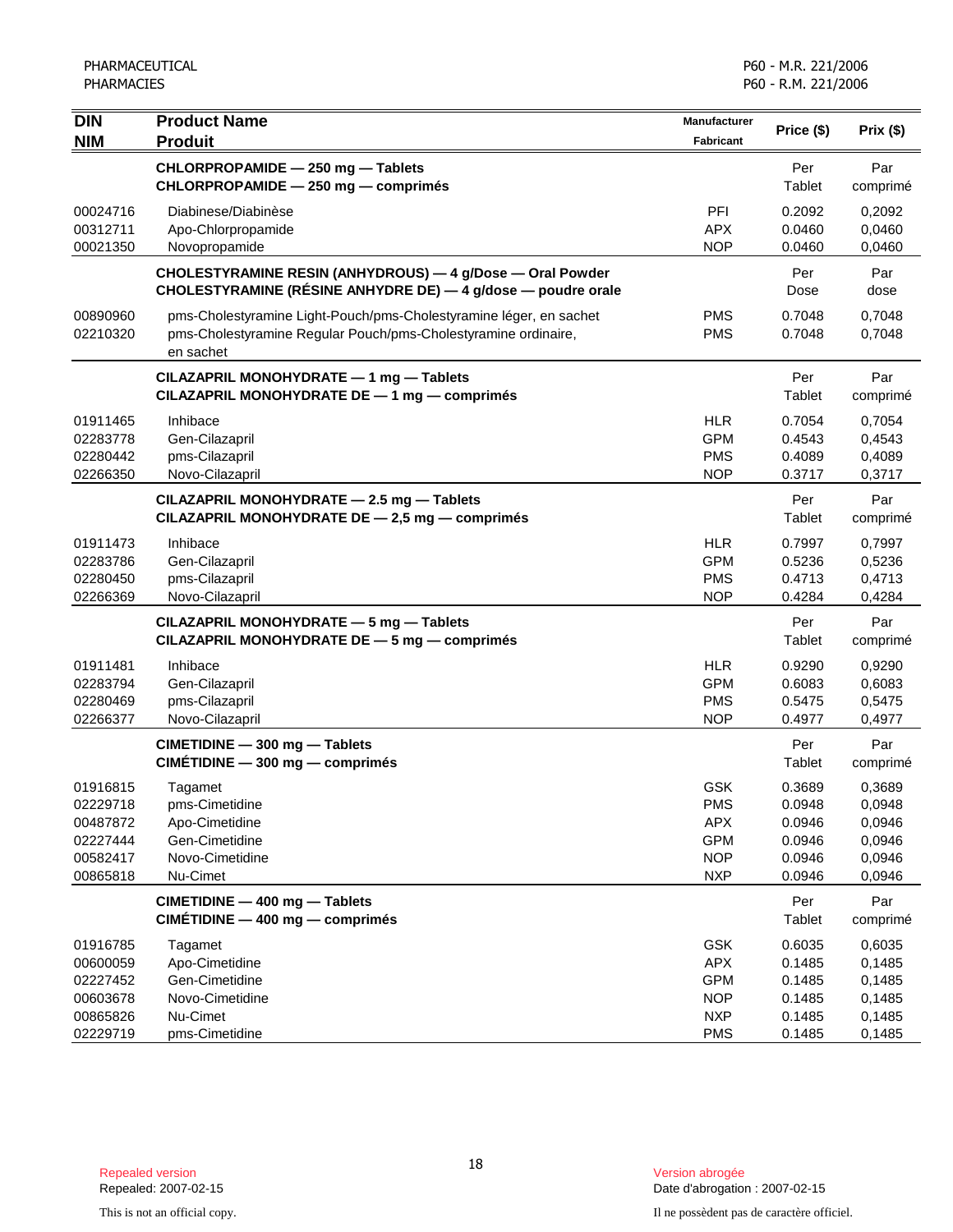| <b>DIN</b> | <b>Product Name</b>                           | Manufacturer     | Price (\$) | Prix (\$) |
|------------|-----------------------------------------------|------------------|------------|-----------|
| <b>NIM</b> | <b>Produit</b>                                | <b>Fabricant</b> |            |           |
|            | CIMETIDINE - 600 mg - Tablets                 |                  | Per        | Par       |
|            | CIMÉTIDINE - 600 mg - comprimés               |                  | Tablet     | comprimé  |
| 01916777   | Tagamet                                       | <b>GSK</b>       | 0.7013     | 0,7013    |
| 00600067   | Apo-Cimetidine                                | <b>APX</b>       | 0.1892     | 0,1892    |
| 02227460   | Gen-Cimetidine                                | <b>GPM</b>       | 0.1892     | 0,1892    |
| 00603686   | Novo-Cimetidine                               | <b>NOP</b>       | 0.1892     | 0,1892    |
| 00865834   | Nu-Cimet                                      | <b>NXP</b>       | 0.1892     | 0,1892    |
|            | CIMETIDINE - 800 mg - Tablets                 |                  | Per        | Par       |
|            | CIMÉTIDINE - 800 mg - comprimés               |                  | Tablet     | comprimé  |
| 00749494   | Apo-Cimetidine                                | <b>APX</b>       | 0.2783     | 0,2783    |
| 02227479   | Gen-Cimetidine                                | <b>GPM</b>       | 0.2783     | 0,2783    |
| 00663727   | Novo-Cimetidine                               | <b>NOP</b>       | 0.2783     | 0,2783    |
| 02229721   | pms-Cimetidine                                | <b>PMS</b>       | 0.2783     | 0,2783    |
|            | CIPROFLOXACIN - 0.3% - Ophthalmic Solution    |                  | Per        | Par       |
|            | CIPROFLOXACINE - 0,3 % - solution ophtalmique |                  | mL         | ml        |
| 01945270   | Ciloxan                                       | <b>ALC</b>       | 2.2814     | 2,2814    |
| 02263130   | Apo-Ciproflox                                 | <b>APX</b>       | 1.2408     | 1,2408    |
| 02253933   | pms-Ciprofloxacin                             | <b>PMS</b>       | 1.2408     | 1,2408    |
|            | CIPROFLOXACIN - 250 mg - Tablets              |                  | Per        | Par       |
|            | CIPROFLOXACINE - 250 mg - comprimés           |                  | Tablet     | comprimé  |
| 02155958   | Cipro                                         | <b>BAY</b>       | 2.5408     | 2,5408    |
| 02267934   | Ran-Ciprofloxacin                             | <b>RAN</b>       | 1.8813     | 1,8813    |
| 02247339   | Co Ciprofloxacin                              | COB              | 1.5392     | 1,5392    |
| 02245647   | Gen-Ciprofloxacin                             | <b>GPM</b>       | 1.5392     | 1,5392    |
| 02248437   | pms-Ciprofloxacin                             | <b>PMS</b>       | 1.5392     | 1,5392    |
| 02266962   | Taro-Ciprofloxacin                            | <b>TAR</b>       | 1.5392     | 1,5392    |
| 02229521   | Apo-Ciproflox                                 | <b>APX</b>       | 1.5391     | 1,5391    |
| 02246825   | ratio-Ciprofloxacin                           | <b>RPH</b>       | 1.5391     | 1,5391    |
| 02161737   | Novo-Ciprofloxacin                            | <b>NOP</b>       | 1.3992     | 1,3992    |
| 02248756   | Sandoz Ciprofloxacin                          | SDZ              | 1.3992     | 1,3992    |
|            | CIPROFLOXACIN - 500 mg - Tablets              |                  | Per        | Par       |
|            | CIPROFLOXACINE - 500 mg - comprimés           |                  | Tablet     | comprimé  |
| 02155966   | Cipro                                         | BAY              | 2.8666     | 2,8666    |
| 02267942   | Ran-Ciprofloxacin                             | <b>RAN</b>       | 2.1224     | 2,1224    |
| 02266970   | Taro-Ciprofloxacin                            | <b>TAR</b>       | 1.7366     | 1,7366    |
| 02229522   | Apo-Ciproflox                                 | <b>APX</b>       | 1.7365     | 1,7365    |
| 02247340   | Co Ciprofloxacin                              | COB              | 1.7365     | 1,7365    |
| 02245648   | Gen-Ciprofloxacin                             | <b>GPM</b>       | 1.7365     | 1,7365    |
| 02248438   | pms-Ciprofloxacin                             | <b>PMS</b>       | 1.7365     | 1,7365    |
| 02246826   | ratio-Ciprofloxacin                           | <b>RPH</b>       | 1.7365     | 1,7365    |
| 02161745   | Novo-Ciprofloxacin                            | <b>NOP</b>       | 1.5786     | 1,5786    |
| 02248757   | Sandoz Ciprofloxacin                          | SDZ              | 1.5786     | 1,5786    |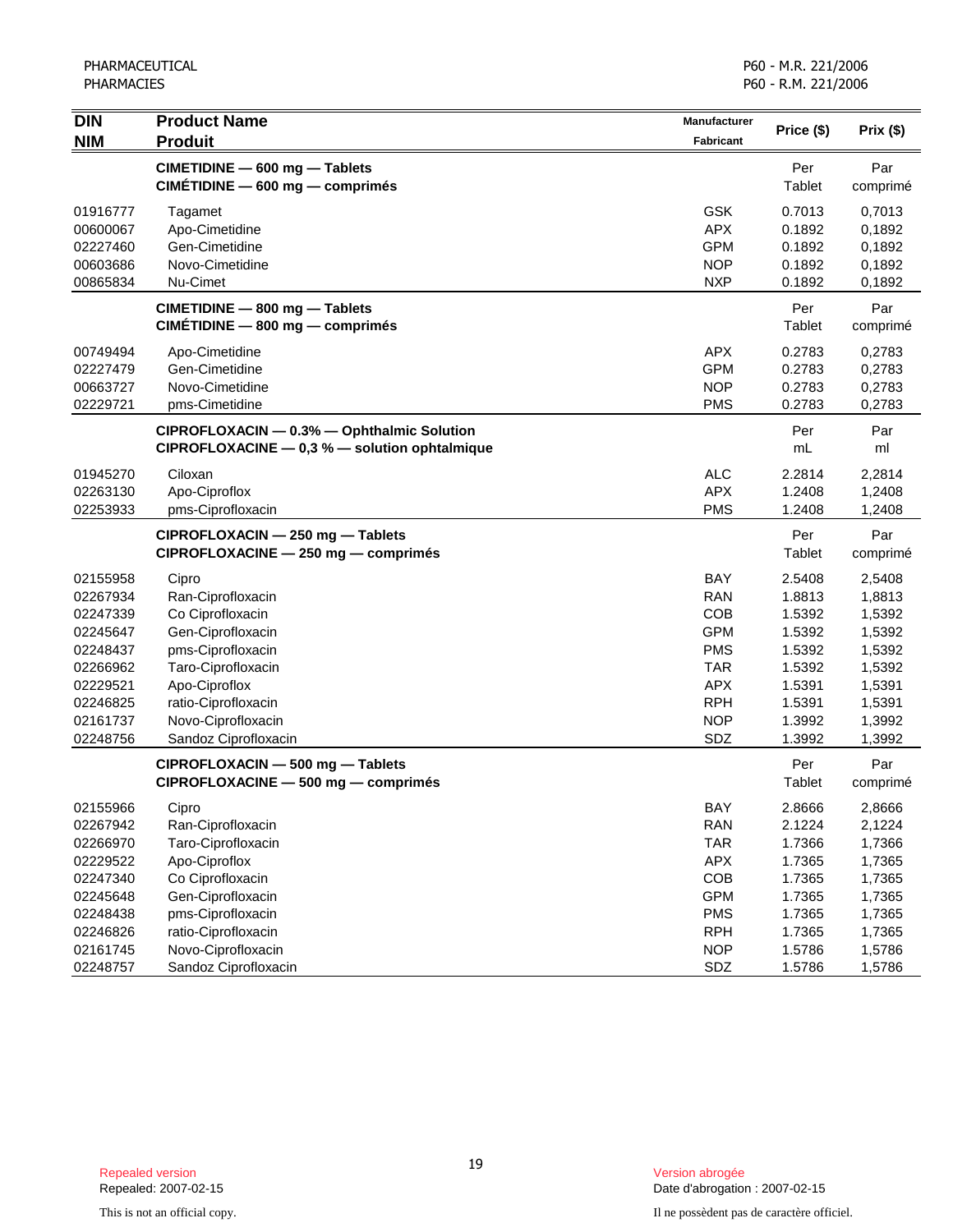| <b>DIN</b> | <b>Product Name</b>                                | Manufacturer     | Price (\$) |           |
|------------|----------------------------------------------------|------------------|------------|-----------|
| <b>NIM</b> | <b>Produit</b>                                     | <b>Fabricant</b> |            | Prix (\$) |
|            | CIPROFLOXACIN - 750 mg - Tablets                   |                  | Per        | Par       |
|            | CIPROFLOXACINE - 750 mg - comprimés                |                  | Tablet     | comprimé  |
| 02155974   | Cipro                                              | <b>BAY</b>       | 5.4068     | 5,4068    |
| 02267950   | Ran-Ciprofloxacin                                  | <b>RAN</b>       | 4.0029     | 4,0029    |
| 02247341   | Co Ciprofloxacin                                   | COB              | 3.2752     | 3,2752    |
| 02245649   | Gen-Ciprofloxacin                                  | <b>GPM</b>       | 3.2752     | 3,2752    |
| 02248439   | pms-Ciprofloxacin                                  | <b>PMS</b>       | 3.2752     | 3,2752    |
| 02229523   | Apo-Ciproflox                                      | <b>APX</b>       | 3.2751     | 3,2751    |
| 02246827   | ratio-Ciprofloxacin                                | <b>RPH</b>       | 3.2751     | 3,2751    |
| 02161753   | Novo-Ciprofloxacin                                 | <b>NOP</b>       | 2.9774     | 2,9774    |
| 02248758   | Sandoz Ciprofloxacin                               | SDZ              | 2.9774     | 2,9774    |
|            | CITALOPRAM - 20 mg - Tablets                       |                  | Per        | Par       |
|            | CITALOPRAM - 20 mg - comprimés                     |                  | Tablet     | comprimé  |
| 02239607   | Celexa                                             | <b>LUD</b>       | 1.3750     | 1,3750    |
| 02268000   | Ran-Citalopram                                     | <b>RAN</b>       | 1.0588     | 1,0588    |
| 02246056   | Apo-Citalopram                                     | <b>APX</b>       | 0.9625     | 0,9625    |
| 02248050   | Co Citalopram                                      | COB              | 0.9625     | 0,9625    |
| 02246594   | Gen-Citalopram                                     | <b>GPM</b>       | 0.9625     | 0,9625    |
| 02251558   | Novo-Citalopram                                    | <b>NOP</b>       | 0.9625     | 0,9625    |
| 02248010   | pms-Citalopram                                     | <b>PMS</b>       | 0.9625     | 0,9625    |
| 02252112   | ratio-Citalopram                                   | <b>RPH</b>       | 0.9625     | 0,9625    |
| 02248170   | Sandoz Citalopram                                  | SDZ              | 0.9625     | 0,9625    |
|            | CITALOPRAM - 40 mg - Tablets                       |                  | Per        | Par       |
|            | $CITALOPRAM - 40 mg - comprimés$                   |                  | Tablet     | comprimé  |
| 02239608   | Celexa                                             | <b>LUD</b>       | 1.3750     | 1,3750    |
| 02268019   | Ran-Citalopram                                     | <b>RAN</b>       | 1.0588     | 1,0588    |
| 02246057   | Apo-Citalopram                                     | <b>APX</b>       | 0.9625     | 0,9625    |
| 02248051   | Co Citalopram                                      | COB              | 0.9625     | 0,9625    |
| 02246595   | Gen-Citalopram                                     | <b>GPM</b>       | 0.9625     | 0,9625    |
| 02251566   | Novo-Citalopram                                    | <b>NOP</b>       | 0.9625     | 0,9625    |
| 02248011   | pms-Citalopram                                     | <b>PMS</b>       | 0.9625     | 0,9625    |
| 02252120   | ratio-Citalopram                                   | <b>RPH</b>       | 0.9625     | 0,9625    |
| 02248171   | Sandoz Citalopram                                  | SDZ              | 0.9625     | 0,9625    |
|            | <b>CLINDAMYCIN</b> — 1% — Topical Solution         |                  |            |           |
|            | <b>CLINDAMYCINE - 1% - solution d'actualité</b>    |                  | Per mL     | Par ml    |
| 00582301   | Dalacin T                                          | <b>UPJ</b>       | 0.3504     | 0,3504    |
| 02266938   | Taro-Clindamycin                                   | <b>TAR</b>       | 0.2486     | 0,2486    |
|            | <b>CLINDAMYCIN HCI - 150 mg - Capsules</b>         |                  | Per        | Par       |
|            | CLINDAMYCINE (CHLORHYDRATE DE) - 150 mg - capsules |                  | Capsule    | capsule   |
| 00030570   | Dalacin C                                          | PFI              | 0.9765     | 0,9765    |
| 02241709   | Novo-Clindamycin                                   | <b>NOP</b>       | 0.5976     | 0,5976    |
| 02130033   | ratio-Clindamycin                                  | <b>RPH</b>       | 0.5433     | 0,5433    |
| 02245232   | Apo-Clindamycin                                    | <b>APX</b>       | 0.5380     | 0,5380    |
| 02258331   | Gen-Clindamycin                                    | <b>GPM</b>       | 0.5379     | 0,5379    |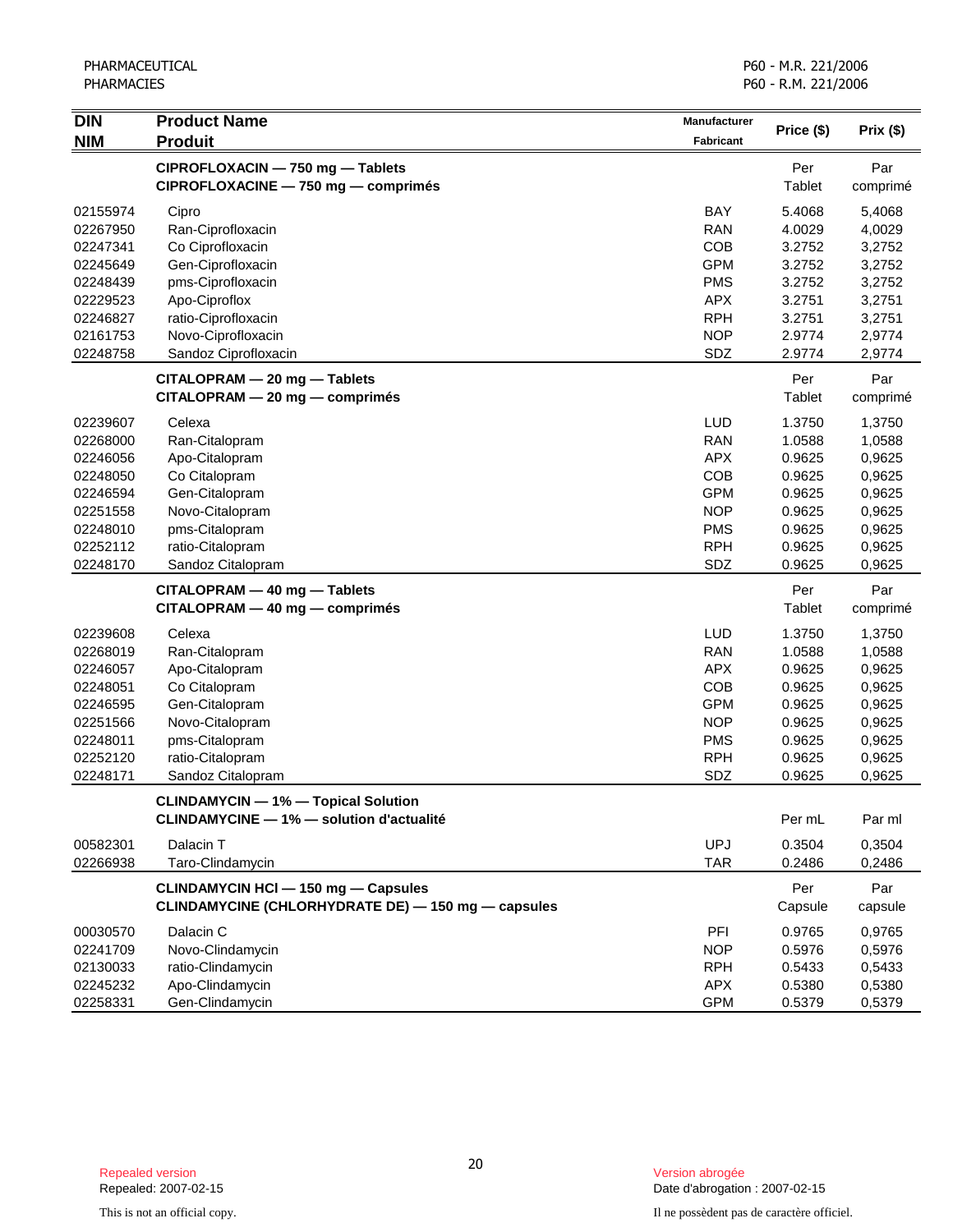| <b>DIN</b>                                                           | <b>Product Name</b>                                                                                             | Manufacturer                                                                     | Price (\$)                                               | Prix (\$)                                                |
|----------------------------------------------------------------------|-----------------------------------------------------------------------------------------------------------------|----------------------------------------------------------------------------------|----------------------------------------------------------|----------------------------------------------------------|
| <b>NIM</b>                                                           | <b>Produit</b>                                                                                                  | Fabricant                                                                        |                                                          |                                                          |
|                                                                      | CLINDAMYCIN HCI - 300 mg - Capsules<br>CLINDAMYCINE (CHLORHYDRATE DE) - 300 mg - capsules                       |                                                                                  | Per<br>Capsule                                           | Par<br>capsule                                           |
| 02182866<br>02241710<br>02192659<br>02245233<br>02258358             | Dalacin C<br>Novo-Clindamycin<br>ratio-Clindamycin<br>Apo-Clindamycin<br>Gen-Clindamycin                        | PFI<br><b>NOP</b><br><b>RPH</b><br><b>APX</b><br><b>GPM</b>                      | 1.9531<br>1.1954<br>1.0867<br>1.0759<br>1.0758           | 1,9531<br>1,1954<br>1,0867<br>1,0759<br>1,0758           |
|                                                                      | CLOBAZAM - 10 mg - Tablets<br>CLOBAZAM - 10 mg - comprimés                                                      |                                                                                  | Per<br>Tablet                                            | Par<br>comprimé                                          |
| 02221799<br>02238334<br>02244638<br>02244474<br>02238797             | Frisium<br>Novo-Clobazam<br>Apo-Clobazam<br>pms-Clobazam<br>ratio-Clobazam                                      | <b>AVE</b><br><b>NOP</b><br><b>APX</b><br><b>PMS</b><br><b>RPH</b>               | 0.4833<br>0.2633<br>0.2369<br>0.2369<br>0.2369           | 0,4833<br>0,2633<br>0,2369<br>0,2369<br>0,2369           |
|                                                                      | CLOBETASOL-17-PROPIONATE - 0.05% - Cream<br>$CLOBÉTASOL-17 - (PROPIONATE DE) - 0,05 % - crème$                  |                                                                                  | Per<br>Gram                                              | Par<br>gramme                                            |
| 02213265<br>02093162<br>01910272<br>02245523<br>02232191<br>02024187 | Dermovate<br>Novo-Clobetasol<br>ratio-Clobetasol<br>Taro-Clobetasol<br>pms-Clobetasol<br>Gen-Clobetasol         | <b>TPT</b><br><b>NOP</b><br><b>RPH</b><br><b>TAR</b><br><b>PMS</b><br><b>GPM</b> | 0.8243<br>0.4475<br>0.4475<br>0.4474<br>0.4474<br>0.4473 | 0,8243<br>0,4475<br>0,4475<br>0,4474<br>0,4474<br>0,4473 |
|                                                                      | CLOBETASOL-17-PROPIONATE - 0.05% - Ointment<br>CLOBÉTASOL-17 - (PROPIONATE DE) - 0,05 % - pommade               |                                                                                  | Per<br>Gram                                              | Par<br>gramme                                            |
| 02213273<br>02126192<br>01910280<br>02245524<br>02232193<br>02026767 | Dermovate<br>Novo-Clobetasol<br>ratio-Clobetasol<br>Taro-Clobetasol<br>pms-Clobetasol<br>Gen-Clobetasol         | <b>TPT</b><br><b>NOP</b><br><b>RPH</b><br><b>TAR</b><br><b>PMS</b><br><b>GPM</b> | 0.8243<br>0.4475<br>0.4475<br>0.4474<br>0.4474<br>0.4473 | 0,8243<br>0,4475<br>0,4475<br>0,4474<br>0,4474<br>0,4473 |
|                                                                      | CLOBETASOL-17-PROPIONATE - 0.05% - Scalp Lotion<br>CLOBÉTASOL-17 - (PROPIONATE DE) - 0,05 % - lotion capillaire |                                                                                  | Per mL                                                   | Par ml                                                   |
| 02213281<br>02245522<br>02216213<br>02232195<br>01910299             | Dermovate<br>Taro-Clobetasol<br>Gen-Clobetasol<br>pms-Clobetasol<br>ratio-Clobetasol                            | <b>TPT</b><br><b>TAR</b><br><b>GPM</b><br><b>PMS</b><br><b>RPH</b>               | 0.7942<br>0.3922<br>0.3922<br>0.3922<br>0.3922           | 0,7942<br>0,3922<br>0,3922<br>0,3922<br>0,3922           |
|                                                                      | CLODRONATE DISODIUM - 400 mg - Capsules<br>CLODRONATE DISODIQUE - 400 mg - capsules                             |                                                                                  | Per<br>Capsule                                           | Par<br>capsule                                           |
| 01927078<br>02245828                                                 | Ostac<br>Clasteon                                                                                               | <b>HLR</b><br><b>ORX</b>                                                         | 2.0608<br>1.3291                                         | 2,0608<br>1,3291                                         |
|                                                                      | <b>CLOMIPHENE CITRATE - 50 mg - Tablets</b><br>CLOMIPHÈNE (CITRATE DE) - 50 mg - comprimés                      |                                                                                  | Per<br>Tablet                                            | Par<br>comprimé                                          |
| 02091879<br>00893722                                                 | Clomid<br>Serophene                                                                                             | AVE<br><b>SRO</b>                                                                | 5.3971<br>5.2261                                         | 5,3971<br>5,2261                                         |

This is not an official copy. Il ne possèdent pas de caractère officiel.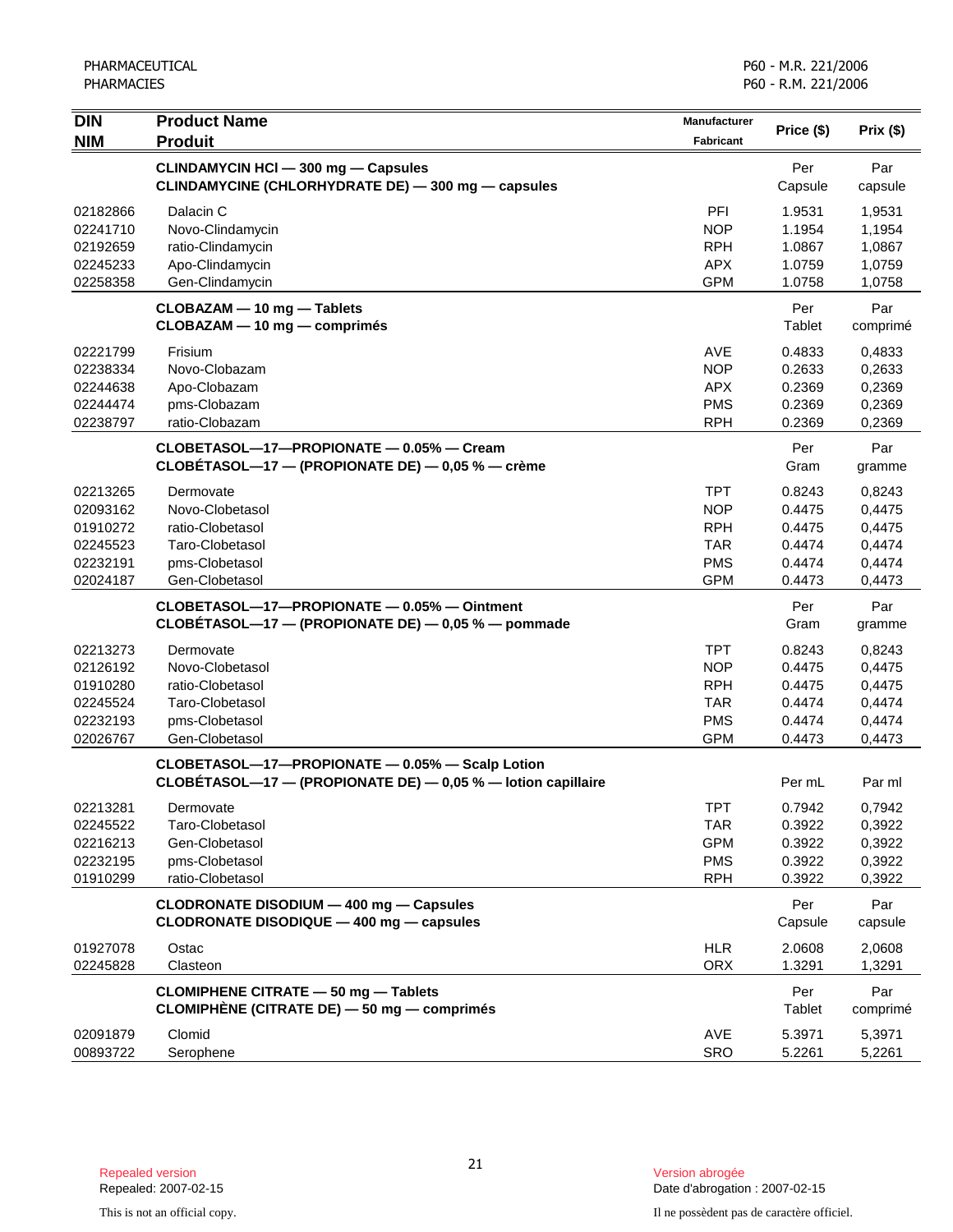| <b>DIN</b>                                                                                                                       | <b>Product Name</b>                                                                                                                                                                                  | <b>Manufacturer</b>                                                                                                                      |                                                                                                            |                                                                                                            |
|----------------------------------------------------------------------------------------------------------------------------------|------------------------------------------------------------------------------------------------------------------------------------------------------------------------------------------------------|------------------------------------------------------------------------------------------------------------------------------------------|------------------------------------------------------------------------------------------------------------|------------------------------------------------------------------------------------------------------------|
| <b>NIM</b>                                                                                                                       | <b>Produit</b>                                                                                                                                                                                       | Fabricant                                                                                                                                | Price (\$)                                                                                                 | Prix (\$)                                                                                                  |
|                                                                                                                                  | <b>CLOMIPRAMINE HCI - 10 mg - Tablets</b><br>CLOMIPRAMINE (CHLORHYDRATE DE) - 10 mg - comprimés                                                                                                      |                                                                                                                                          | Per<br>Tablet                                                                                              | Par<br>comprimé                                                                                            |
| 00330566<br>02040786<br>02244816<br>02139340                                                                                     | Anafranil<br>Apo-Clomipramine<br>Co Clomipramine<br>Gen-Clomipramine                                                                                                                                 | <b>ORX</b><br><b>APX</b><br>COB<br><b>GPM</b>                                                                                            | 0.2840<br>0.1789<br>0.1789<br>0.1789                                                                       | 0,2840<br>0,1789<br>0,1789<br>0,1789                                                                       |
|                                                                                                                                  | <b>CLOMIPRAMINE HCI - 25 mg - Tablets</b><br>CLOMIPRAMINE (CHLORHYDRATE DE) - 25 mg - comprimés                                                                                                      |                                                                                                                                          | Per<br>Tablet                                                                                              | Par<br>comprimé                                                                                            |
| 00324019<br>02040778<br>02244817<br>02139359                                                                                     | Anafranil<br>Apo-Clomipramine<br>Co Clomipramine<br>Gen-Clomipramine                                                                                                                                 | <b>ORX</b><br><b>APX</b><br>COB<br><b>GPM</b>                                                                                            | 0.3868<br>0.2437<br>0.2437<br>0.2437                                                                       | 0,3868<br>0,2437<br>0,2437<br>0,2437                                                                       |
|                                                                                                                                  | <b>CLOMIPRAMINE HCI - 50 mg - Tablets</b><br>CLOMIPRAMINE (CHLORHYDRATE DE) - 50 mg - comprimés                                                                                                      |                                                                                                                                          | Per<br>Tablet                                                                                              | Par<br>comprimé                                                                                            |
| 00402591<br>02040751<br>02244818<br>02139367                                                                                     | Anafranil<br>Apo-Clomipramine<br>Co Clomipramine<br>Gen-Clomipramine                                                                                                                                 | <b>ORX</b><br><b>APX</b><br>COB<br><b>GPM</b>                                                                                            | 0.7122<br>0.4486<br>0.4486<br>0.4486                                                                       | 0,7122<br>0,4486<br>0,4486<br>0,4486                                                                       |
|                                                                                                                                  | CLONAZEPAM - 0.5 mg - Tablets<br>$CLONAZÉPAM - 0,5 mg - comprimés$                                                                                                                                   |                                                                                                                                          | Per<br>Tablet                                                                                              | Par<br>comprimé                                                                                            |
| 00382825<br>02177889<br>02270641<br>02224100<br>02230950<br>02239024<br>02173344<br>02048701<br>02207818<br>02103656<br>02233960 | Rivotril<br>Apo-Clonazepam<br>Co Clonazepam<br>Dom-Clonazepam-R<br>Gen-Clonazepam<br>Novo-Clonazepam<br>Nu-Clonazepam<br>pms-Clonazepam<br>pms-Clonazepam-R<br>ratio-Clonazepam<br>Sandoz Clonazepam | <b>HLR</b><br><b>APX</b><br>COB<br><b>DOM</b><br><b>GPM</b><br><b>NOP</b><br><b>NXP</b><br><b>PMS</b><br><b>PMS</b><br><b>RPH</b><br>SDZ | 0.2137<br>0.1283<br>0.1283<br>0.1283<br>0.1283<br>0.1283<br>0.1283<br>0.1283<br>0.1283<br>0.1283<br>0.1283 | 0,2137<br>0,1283<br>0,1283<br>0,1283<br>0,1283<br>0,1283<br>0,1283<br>0,1283<br>0,1283<br>0,1283<br>0,1283 |
|                                                                                                                                  | CLONAZEPAM - 1 mg - Tablets<br>$CLONAZÉPAM - 1 mg - comprimés$                                                                                                                                       |                                                                                                                                          | Per<br>Tablet                                                                                              | Par<br>comprimé                                                                                            |
| 02048728<br>02270668<br>02233982                                                                                                 | pms-Clonazepam<br>Co Clonazepam<br>Sandoz Clonazepam                                                                                                                                                 | <b>PMS</b><br>COB<br>SDZ                                                                                                                 | 0.2274<br>0.2046<br>0.2046                                                                                 | 0,2274<br>0,2046<br>0,2046                                                                                 |
|                                                                                                                                  | CLONAZEPAM - 2 mg - Tablets<br>$CLONAZÉPAM - 2 mg - comprimés$                                                                                                                                       |                                                                                                                                          | Per<br>Tablet                                                                                              | Par<br>comprimé                                                                                            |
| 00382841<br>02177897<br>02270676<br>02131013<br>02230951<br>02239025<br>02173352                                                 | Rivotril<br>Apo-Clonazepam<br>Co Clonazepam<br>Dom-Clonazepam<br>Gen-Clonazepam<br>Novo-Clonazepam<br>Nu-Clonazepam                                                                                  | <b>HLR</b><br><b>APX</b><br><b>COB</b><br><b>DOM</b><br><b>GPM</b><br><b>NOP</b><br><b>NXP</b>                                           | 0.3685<br>0.2211<br>0.2211<br>0.2211<br>0.2211<br>0.2211<br>0.2211                                         | 0,3685<br>0,2211<br>0,2211<br>0,2211<br>0,2211<br>0,2211<br>0,2211                                         |
| 02048736<br>02103737<br>02233985                                                                                                 | pms-Clonazepam<br>ratio-Clonazepam<br>Sandoz Clonazepam                                                                                                                                              | <b>PMS</b><br><b>RPH</b><br>SDZ                                                                                                          | 0.2211<br>0.2211<br>0.2211                                                                                 | 0,2211<br>0,2211<br>0,2211                                                                                 |

Date d'abrogation : 2007-02-15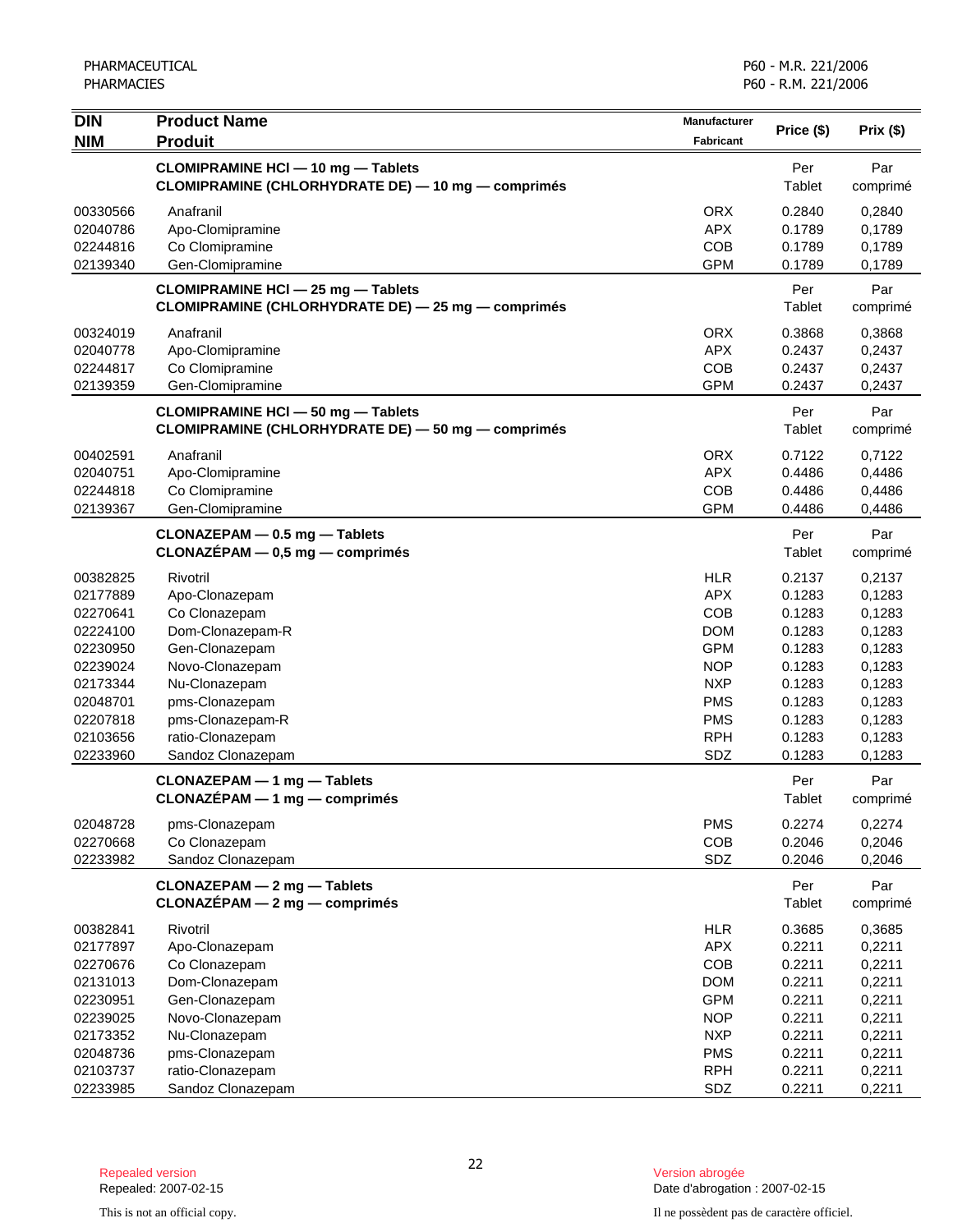| <b>DIN</b><br><b>NIM</b>                     | <b>Product Name</b><br><b>Produit</b>                                                            | Manufacturer<br>Fabricant                            | Price (\$)                           | Prix (\$)                            |
|----------------------------------------------|--------------------------------------------------------------------------------------------------|------------------------------------------------------|--------------------------------------|--------------------------------------|
|                                              | CLONIDINE HCI - 0.025 mg - Tablets<br>CLONIDINE (CHLORHYDRATE DE) - 0,025 mg - comprimés         |                                                      | Per<br>Tablet                        | Par<br>comprimé                      |
| 00519251<br>02248732                         | Dixarit<br>Apo-Clonidine                                                                         | <b>BOE</b><br><b>APX</b>                             | 0.2992<br>0.1999                     | 0,2992<br>0,1999                     |
|                                              | CLONIDINE HCI - 0.1 mg - Tablets<br>CLONIDINE (CHLORHYDRATE DE) - 0,1 mg - comprimés             |                                                      | Per<br>Tablet                        | Par<br>comprimé                      |
| 00259527<br>00868949<br>02046121<br>01913786 | Catapres<br>Apo-Clonidine<br>Novo-Clonidine<br>Nu-Clonidine                                      | <b>BOE</b><br><b>APX</b><br><b>NOP</b><br><b>NXP</b> | 0.2038<br>0.1942<br>0.1942<br>0.1942 | 0,2038<br>0,1942<br>0,1942<br>0,1942 |
|                                              | CLONIDINE HCI - 0.2 mg - Tablets<br>CLONIDINE (CHLORHYDRATE DE) - 0,2 mg - comprimés             |                                                      | Per<br>Tablet                        | Par<br>comprimé                      |
| 00291889<br>00868957<br>02046148<br>01913220 | Catapres<br>Apo-Clonidine<br>Novo-Clonidine<br>Nu-Clonidine                                      | <b>BOE</b><br>APX<br><b>NOP</b><br><b>NXP</b>        | 0.3637<br>0.3464<br>0.3464<br>0.3464 | 0,3637<br>0,3464<br>0,3464<br>0,3464 |
|                                              | CLORAZEPATE DIPOTASSIUM - 3.75 mg - Capsules<br>CLORAZÉPATE DIPOTASSIQUE - 3,75 mg - capsules    |                                                      | Per<br>Capsule                       | Par<br>capsule                       |
| 00860689<br>00628190                         | Apo-Clorazepate<br>Novo-Clopate                                                                  | APX<br><b>NOP</b>                                    | 0.1174<br>0.1067                     | 0,1174<br>0,1067                     |
|                                              | CLORAZEPATE DIPOTASSIUM - 7.5 mg - Capsules<br>CLORAZÉPATE DIPOTASSIQUE $-7,5$ mg $-$ capsules   |                                                      | Per<br>Capsule                       | Par<br>capsule                       |
| 00860700<br>00628204                         | Apo-Clorazepate<br>Novo-Clopate                                                                  | <b>APX</b><br><b>NOP</b>                             | 0.2119<br>0.1926                     | 0,2119<br>0,1926                     |
|                                              | <b>CLORAZEPATE DIPOTASSIUM - 15 mg - Capsules</b><br>CLORAZÉPATE DIPOTASSIQUE - 15 mg - capsules |                                                      | Per<br>Capsule                       | Par<br>capsule                       |
| 00860697<br>00628212                         | Apo-Clorazepate<br>Novo-Clopate                                                                  | <b>APX</b><br><b>NOP</b>                             | 0.4242<br>0.3856                     | 0,4242<br>0,3856                     |
|                                              | <b>CLOTRIMAZOLE - 1% - Topical Cream</b><br>CLOTRIMAZOLE - 1 % - crème topique                   |                                                      | Per<br>Gram                          | Par<br>gramme                        |
| 02150867<br>00812382                         | Canesten<br>Clotrimaderm                                                                         | BAY<br><b>TAR</b>                                    | 0.3374<br>0.2054                     | 0,3374<br>0,2054                     |
|                                              | <b>CLOTRIMAZOLE - 1% - Vaginal Cream</b><br>CLOTRIMAZOLE - 1 % - crème vaginale                  |                                                      | Per<br>Gram                          | Par<br>gramme                        |
| 02150891<br>00812366                         | Canesten<br>Clotrimaderm                                                                         | <b>BAY</b><br><b>TAR</b>                             | 0.2192<br>0.1994                     | 0,2192<br>0,1994                     |
|                                              | <b>CLOTRIMAZOLE - 2% - Vaginal Cream</b><br>CLOTRIMAZOLE - 2 % - crème vaginale                  |                                                      | Per<br>Gram                          | Par<br>gramme                        |
| 02150905<br>00812374                         | Canesten<br>Clotrimaderm                                                                         | BAY<br><b>TAR</b>                                    | 0.4383<br>0.3987                     | 0,4383<br>0,3987                     |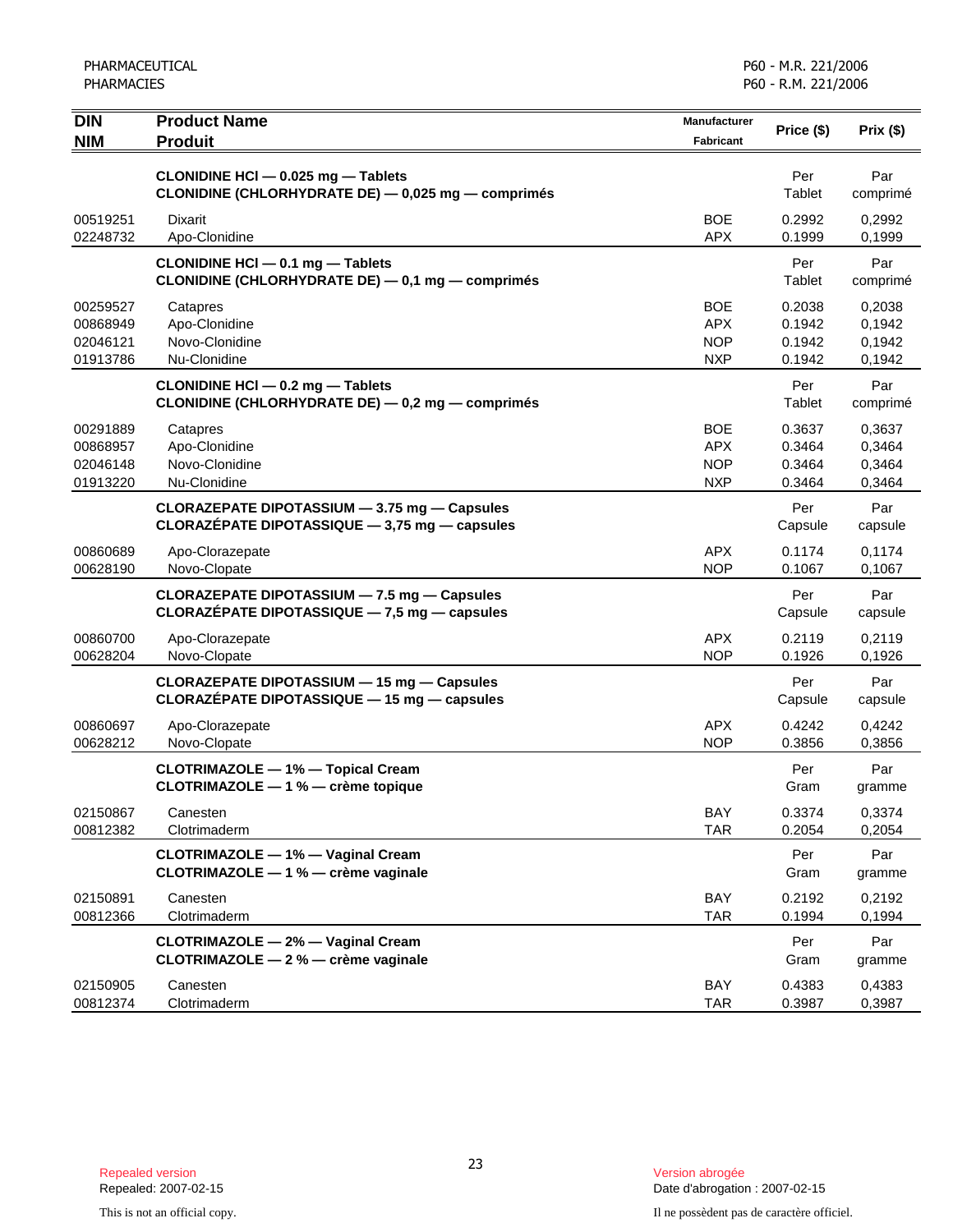| <b>DIN</b> | <b>Product Name</b>                                   | <b>Manufacturer</b> |               | Prix (\$) |
|------------|-------------------------------------------------------|---------------------|---------------|-----------|
| <b>NIM</b> | <b>Produit</b>                                        | Fabricant           | Price (\$)    |           |
|            | CLOXACILLIN - 250 mg - Capsules                       |                     | Per           | Par       |
|            | CLOXACILLINE - 250 mg - capsules                      |                     | Capsule       | capsule   |
| 00717584   | Nu-Cloxi                                              | <b>NXP</b>          | 0.1368        | 0,1368    |
| 00618292   | Apo-Cloxi                                             | <b>APX</b>          | 0.1092        | 0,1092    |
| 00337765   | Novocloxin                                            | <b>NOP</b>          | 0.1092        | 0,1092    |
|            | CLOXACILLIN - 500 mg - Capsules                       |                     | Per           | Par       |
|            | CLOXACILLINE - 500 mg - capsules                      |                     | Capsule       | capsule   |
| 00717592   | Nu-Cloxi                                              | <b>NXP</b>          | 0.2569        | 0,2569    |
| 00618284   | Apo-Cloxi                                             | <b>APX</b>          | 0.2141        | 0,2141    |
| 00337773   | Novocloxin                                            | <b>NOP</b>          | 0.2141        | 0,2141    |
|            | CLOXACILLIN - 125 mg/5 mL - Oral Liquid               |                     |               |           |
|            | CLOXACILLINE - 125 mg/ 5 ml - liquide oral            |                     | Per mL        | Par ml    |
| 00644633   | Apo-Cloxi                                             | <b>APX</b>          | 0.0285        | 0,0285    |
| 00717630   | Nu-Cloxi                                              | <b>NXP</b>          | 0.0285        | 0,0285    |
| 00337757   | Novocloxin                                            | <b>NOP</b>          | 0.0262        | 0,0262    |
|            | CLOZAPINE - 25 mg - Tablets                           |                     | Per           | Par       |
|            | CLOZAPINE - 25 mg - comprimés                         |                     | Tablet        | comprimé  |
| 00894737   | Clozaril                                              | <b>NVT</b>          | 1.0362        | 1,0362    |
| 02247243   | Gen-Clozapine                                         | <b>GPM</b>          | 0.7253        | 0,7253    |
|            | CLOZAPINE - 100 mg - Tablets                          |                     | Per           | Par       |
|            | CLOZAPINE - 100 mg - comprimés                        |                     | Tablet        | comprimé  |
| 00894745   | Clozaril                                              | <b>NVT</b>          | 4.1558        | 4,1558    |
| 02247244   | Gen-Clozapine                                         | <b>GPM</b>          | 2.9091        | 2,9091    |
|            | CYANOCOBALAMIN - 1 mg/mL - Injection                  |                     |               |           |
|            | CYANOCOBALAMINE - 1 mg/ml - injection                 |                     | Per mL        | Par ml    |
| 01987003   | Cyanocobalamin/Cyanocobalamine                        | <b>CYI</b>          | 0.4950        | 0,4950    |
| 00521515   | Vitamin $B_{12}$ /Vitamine $B_{12}$                   | SDZ                 | 0.4950        | 0,4950    |
|            | CYCLOBENZAPRINE HCI - 10 mg - Tablets                 |                     | Per           | Par       |
|            | CYCLOBENZAPRINE (CHLORHYDRATE DE) - 10 mg - comprimés |                     | Tablet        | comprimé  |
| 02177145   | Apo-Cyclobenzaprine                                   | <b>APX</b>          | 0.4142        | 0,4142    |
| 02238633   | Dom-Cyclobenzaprine                                   | <b>DOM</b>          | 0.4142        | 0,4142    |
| 02231353   | Gen-Cyclobenzaprine                                   | <b>GPM</b>          | 0.4142        | 0,4142    |
| 02080052   | Novo-Cycloprine                                       | <b>NOP</b>          | 0.4142        | 0,4142    |
| 02171848   | Nu-Cyclobenzaprine                                    | <b>NXP</b>          | 0.4142        | 0,4142    |
| 02212048   | pms-Cyclobenzaprine                                   | <b>PMS</b>          | 0.4142        | 0,4142    |
| 02236506   | ratio-Cyclobenzaprine                                 | <b>RPH</b>          | 0.4142        | 0,4142    |
|            | CYCLOPHOSPHAMIDE - 50 mg - Tablets                    |                     | Per           | Par       |
|            | CYCLOPHOSPHAMIDE - 50 mg - comprimés                  |                     | <b>Tablet</b> | comprimé  |
| 00344885   | Cytoxan                                               | SQU                 | 0.5516        | 0,5516    |
| 02241796   | Procytox                                              | <b>ATA</b>          | 0.5214        | 0,5214    |
|            | CYCLOSPORINE - 25 mg - Capsules                       |                     | Per           | Par       |
|            | CYCLOSPORINE - 25 mg - capsules                       |                     | Capsule       | capsule   |
| 02150689   | Neoral                                                | <b>NVT</b>          | 1.5950        | 1,5950    |
| 02247073   | Sandoz Cyclosporine                                   | SDZ                 | 1.0945        | 1,0945    |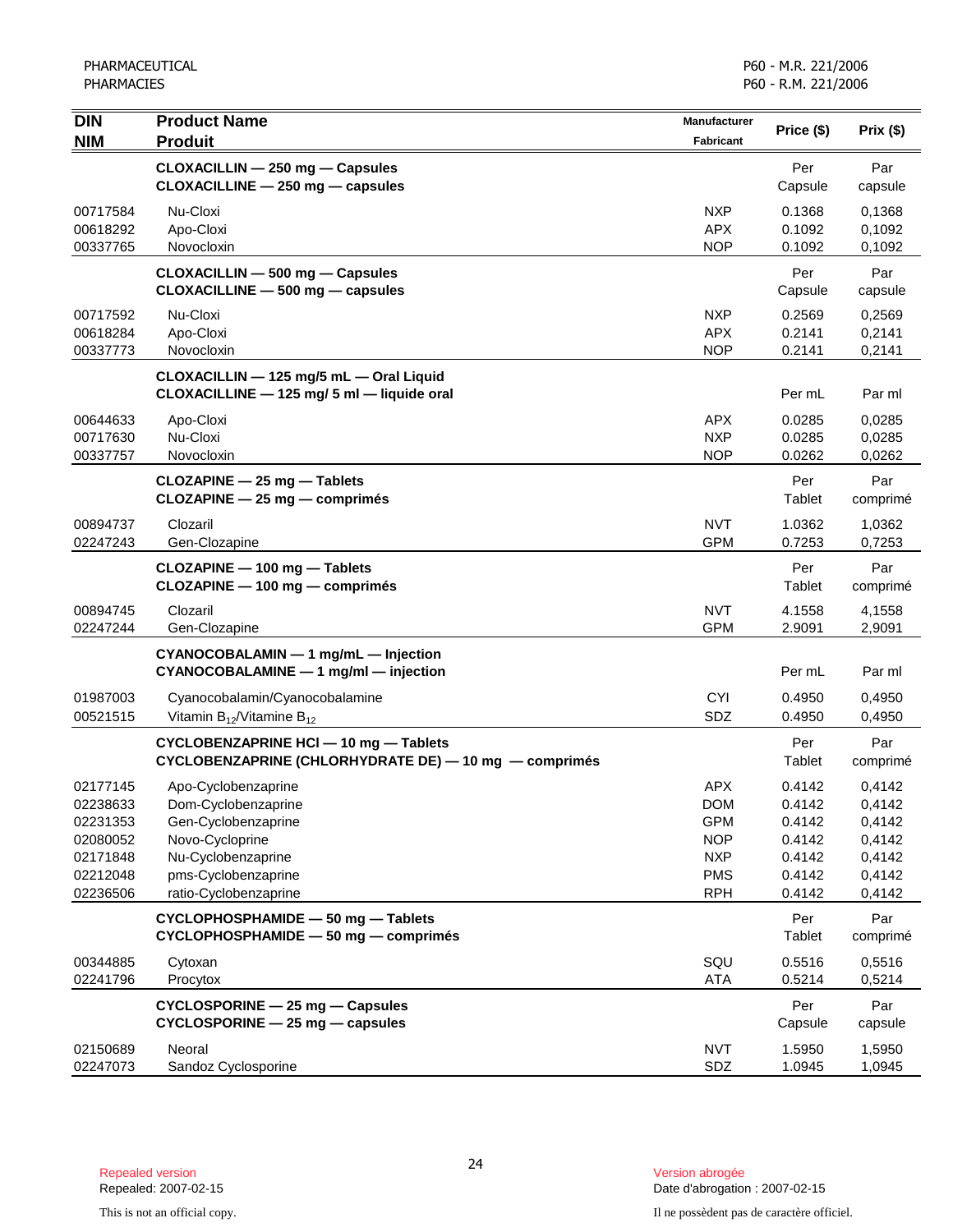| <b>DIN</b><br><b>NIM</b> | <b>Product Name</b><br><b>Produit</b>                                                 | Manufacturer<br><b>Fabricant</b> | Price (\$)       | Prix $($ \$)     |
|--------------------------|---------------------------------------------------------------------------------------|----------------------------------|------------------|------------------|
|                          | CYCLOSPORINE - 50 mg - Capsules                                                       |                                  | Per              | Par              |
|                          | CYCLOSPORINE - 50 mg - capsules                                                       |                                  | Capsule          | capsule          |
| 02150662                 | Neoral                                                                                | <b>NVT</b>                       | 3.1097           | 3,1097           |
| 02247074                 | Sandoz Cyclosporine                                                                   | SDZ                              | 2.1340           | 2,1340           |
|                          | CYCLOSPORINE - 100 mg - Capsules                                                      |                                  | Per              | Par              |
|                          | CYCLOSPORINE - 100 mg - capsules                                                      |                                  | Capsule          | capsule          |
| 02150670                 | Neoral                                                                                | <b>NVT</b>                       | 6.2216           | 6,2216           |
| 02242821                 | Sandoz Cyclosporine                                                                   | SDZ                              | 4.2695           | 4,2695           |
|                          | CYPROTERONE ACETATE - 50 mg - Tablets<br>CYPROTÉRONE (ACÉTATE DE) - 50 mg - comprimés |                                  | Per<br>Tablet    | Par<br>comprimé  |
|                          |                                                                                       |                                  |                  |                  |
| 02229449<br>02229723     | Alti-CPA<br>Gen-Cyproterone                                                           | <b>ALT</b><br><b>GPM</b>         | 1.8444<br>1.6769 | 1,8444<br>1,6769 |
| 02232872                 | Novo-Cyproterone                                                                      | <b>NOP</b>                       | 1.6601           | 1,6601           |
| 02245898                 | Apo-Cyproterone                                                                       | <b>APX</b>                       | 1.5495           | 1,5495           |
| 00704431                 | Androcur                                                                              | <b>BEX</b>                       | 1.5494           | 1,5494           |
|                          | DEFEROXAMINE MESYLATE - 500 mg - Powder for Injection                                 |                                  | Per              | Par              |
|                          | DÉFÉROXAMINE (MÉSYLATE DE) - 500 mg - poudre injectable                               |                                  | Vial             | ampoule          |
| 01981242                 | Desferal                                                                              | <b>NVT</b>                       | 14.3770          | 14,3770          |
| 02242055                 | pms-Deferoxamine                                                                      | <b>PMS</b>                       | 10.7800          | 10,7800          |
| 02241600                 | Desferrioxamine Mesilate/Désférrioxamine (Mésilate)                                   | <b>FLD</b>                       | 8.9980           | 8,9980           |
|                          | DESIPRAMINE HCI-10 mg-Tablets                                                         |                                  | Per              | Par              |
|                          | DÉSIPRAMINE (CHLORHYDRATE DE) — 10 mg — comprimés                                     |                                  | Tablet           | comprimé         |
| 02103583                 | Norpramine                                                                            | <b>MRR</b>                       | 0.3109           | 0,3109           |
| 01946250                 | pms-Desipramine                                                                       | <b>PMS</b>                       | 0.2096           | 0,2096           |
| 02216248                 | Apo-Desipramine                                                                       | <b>APX</b>                       | 0.2095           | 0,2095           |
| 02211939                 | Nu-Desipramine                                                                        | <b>NXP</b>                       | 0.2095           | 0,2095           |
|                          | DESIPRAMINE HCI - 25 mg - Tablets                                                     |                                  | Per              | Par              |
|                          | DÉSIPRAMINE (CHLORHYDRATE DE) - 25 mg - comprimés                                     |                                  | Tablet           | comprimé         |
| 02130092                 | Dom-Desipramine                                                                       | <b>DOM</b>                       | 0.2799           | 0,2799           |
| 01946269                 | pms-Desipramine                                                                       | <b>PMS</b>                       | 0.2799           | 0,2799           |
| 02216256                 | Apo-Desipramine                                                                       | <b>APX</b>                       | 0.2798           | 0,2798           |
| 02211947<br>01948784     | Nu-Desipramine<br>ratio-Desipramine                                                   | <b>NXP</b><br><b>RPH</b>         | 0.2798<br>0.2798 | 0,2798<br>0,2798 |
|                          | DESIPRAMINE HCI-50 mg-Tablets                                                         |                                  | Per              | Par              |
|                          | DÉSIPRAMINE (CHLORHYDRATE DE) - 50 mg - comprimés                                     |                                  | Tablet           | comprimé         |
| 02130106                 | Dom-Desipramine                                                                       | <b>DOM</b>                       | 0.4521           | 0,4521           |
| 01946277                 | pms-Desipramine                                                                       | <b>PMS</b>                       | 0.4521           | 0,4521           |
| 02216264                 | Apo-Desipramine                                                                       | <b>APX</b>                       | 0.4520           | 0,4520           |
| 02211955                 | Nu-Desipramine                                                                        | <b>NXP</b>                       | 0.4520           | 0,4520           |
| 01948792                 | ratio-Desipramine                                                                     | <b>RPH</b>                       | 0.4520           | 0,4520           |
|                          | DESIPRAMINE HCI - 75 mg - Tablets                                                     |                                  | Per              | Par              |
|                          | DÉSIPRAMINE (CHLORHYDRATE DE) - 75 mg - comprimés                                     |                                  | <b>Tablet</b>    | comprimé         |
| 01946242                 | pms-Desipramine                                                                       | <b>PMS</b>                       | 0.6968           | 0,6968           |
| 02216272                 | Apo-Desipramine                                                                       | <b>APX</b>                       | 0.6965           | 0,6965           |
| 02211963                 | Nu-Desipramine                                                                        | <b>NXP</b>                       | 0.6965           | 0,6965           |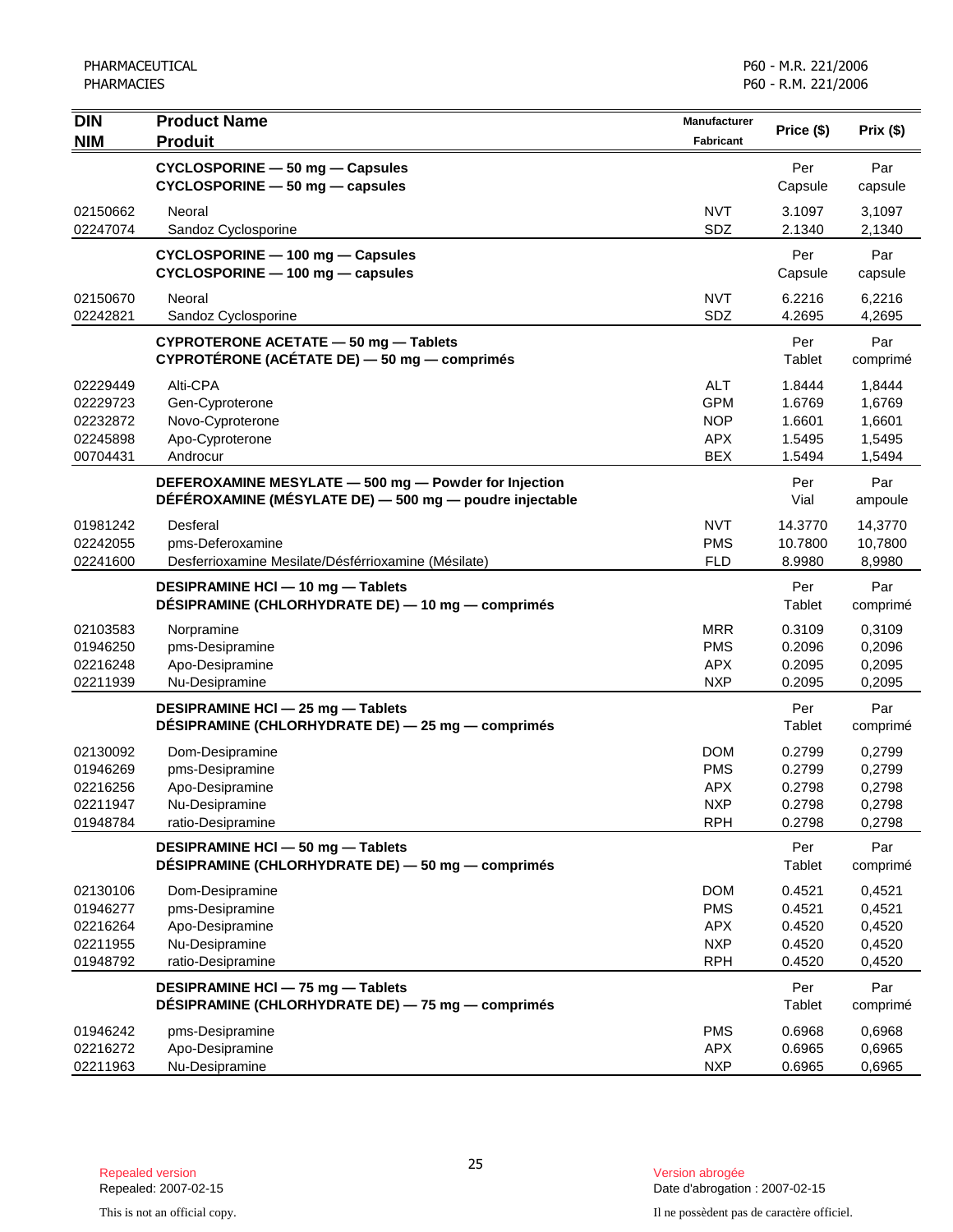| <b>DIN</b><br><b>NIM</b>                                 | <b>Product Name</b><br><b>Produit</b>                                     | Manufacturer<br><b>Fabricant</b>                                   | Price (\$)                                     | Prix (\$)                                      |
|----------------------------------------------------------|---------------------------------------------------------------------------|--------------------------------------------------------------------|------------------------------------------------|------------------------------------------------|
|                                                          | <b>DESMOPRESSIN ACETATE - 10 mcg - Spray</b>                              |                                                                    |                                                |                                                |
|                                                          | DESMOPRESSINE (ACÉTATE DE) - 10 mcg - vaporisateur                        |                                                                    | Per mL                                         | Par ml                                         |
| 00836362                                                 | <b>DDAVP</b>                                                              | FEI                                                                | 20.7680                                        | 20,7680                                        |
| 02242465                                                 | Apo-Desmopressin                                                          | <b>APX</b>                                                         | 14.5400                                        | 14,5400                                        |
|                                                          | DESONIDE - 0.05% - Cream<br>DÉSONIDE $-$ 0,05 % $-$ crème                 |                                                                    | Per<br>Gram                                    | Par<br>gramme                                  |
| 02154862<br>02048639                                     | Tridesilon<br>Desocort                                                    | <b>CPK</b><br>GAC                                                  | 0.4268<br>0.3190                               | 0,4268<br>0,3190                               |
|                                                          | DESONIDE - 0.05% - Ointment<br>DESONIDE $-$ 0,05 % $-$ pommade            |                                                                    | Per<br>Gram                                    | Par<br>gramme                                  |
| 02154870<br>02115522                                     | Tridesilon<br>Desocort                                                    | <b>CPK</b><br>GAC                                                  | 0.4254<br>0.3190                               | 0,4254<br>0,3190                               |
|                                                          | DEXAMETHASONE - 0.5 mg - Tablets<br>DEXAMÉTHASONE - 0,5 mg - comprimés    |                                                                    | Per<br>Tablet                                  | Par<br>comprimé                                |
| 02261081<br>00295094<br>01964976<br>02240684             | Apo-Dexamethasone<br>Dexasone<br>pms-Dexamethasone<br>ratio-Dexamethasone | <b>APX</b><br><b>ICN</b><br><b>PMS</b><br><b>RPH</b>               | 0.2167<br>0.2167<br>0.2167<br>0.2167           | 0,2167<br>0,2167<br>0,2167<br>0,2167           |
|                                                          | DEXAMETHASONE - 0.75 mg - Tablets<br>DEXAMÉTHASONE - 0,75 mg - comprimés  |                                                                    | Per<br>Tablet                                  | Par<br>comprimé                                |
| 00285471<br>01964968<br>02240685                         | Dexasone<br>pms-Dexamethasone<br>ratio-Dexamethasone                      | <b>ICN</b><br><b>PMS</b><br><b>RPH</b>                             | 0.4950<br>0.4950<br>0.4950                     | 0,4950<br>0,4950<br>0,4950                     |
|                                                          | DEXAMETHASONE - 4 mg - Tablets<br>DEXAMÉTHASONE - 4 mg - comprimés        |                                                                    | Per<br>Tablet                                  | Par<br>comprimé                                |
| 01964070<br>00489158<br>02250055<br>02240687             | pms-Dexamethasone<br>Dexasone<br>Apo-Dexamethasone<br>ratio-Dexamethasone | <b>PMS</b><br><b>ICN</b><br><b>APX</b><br><b>RPH</b>               | 0.8444<br>0.8441<br>0.8440<br>0.8440           | 0,8444<br>0,8441<br>0,8440<br>0,8440           |
|                                                          | DIAZEPAM - 2 mg - Tablets<br>$DIAZÉPAM - 2 mg - comprimés$                |                                                                    | Per<br>Tablet                                  | Par<br>comprimé                                |
| 00272434<br>02247490<br>00405329                         | Novo-Dipam<br>pms-Diazepam<br>Apo-Diazepam                                | <b>NOP</b><br><b>PMS</b><br><b>APX</b>                             | 0.0671<br>0.0671<br>0.0559                     | 0,0671<br>0,0671<br>0,0559                     |
|                                                          | DIAZEPAM - 5 mg - Tablets<br>$DIAZÉPAM - 5 mg - comprimés$                |                                                                    | Per<br>Tablet                                  | Par<br>comprimé                                |
| 00013285<br>00013765<br>02247491<br>00362158<br>00272442 | Valium<br>Vivol<br>pms-Diazepam<br>Apo-Diazepam<br>Novo-Dipam             | <b>HLR</b><br><b>AXX</b><br><b>PMS</b><br><b>APX</b><br><b>NOP</b> | 0.1652<br>0.0965<br>0.0990<br>0.0715<br>0.0715 | 0,1652<br>0,0965<br>0,0990<br>0,0715<br>0,0715 |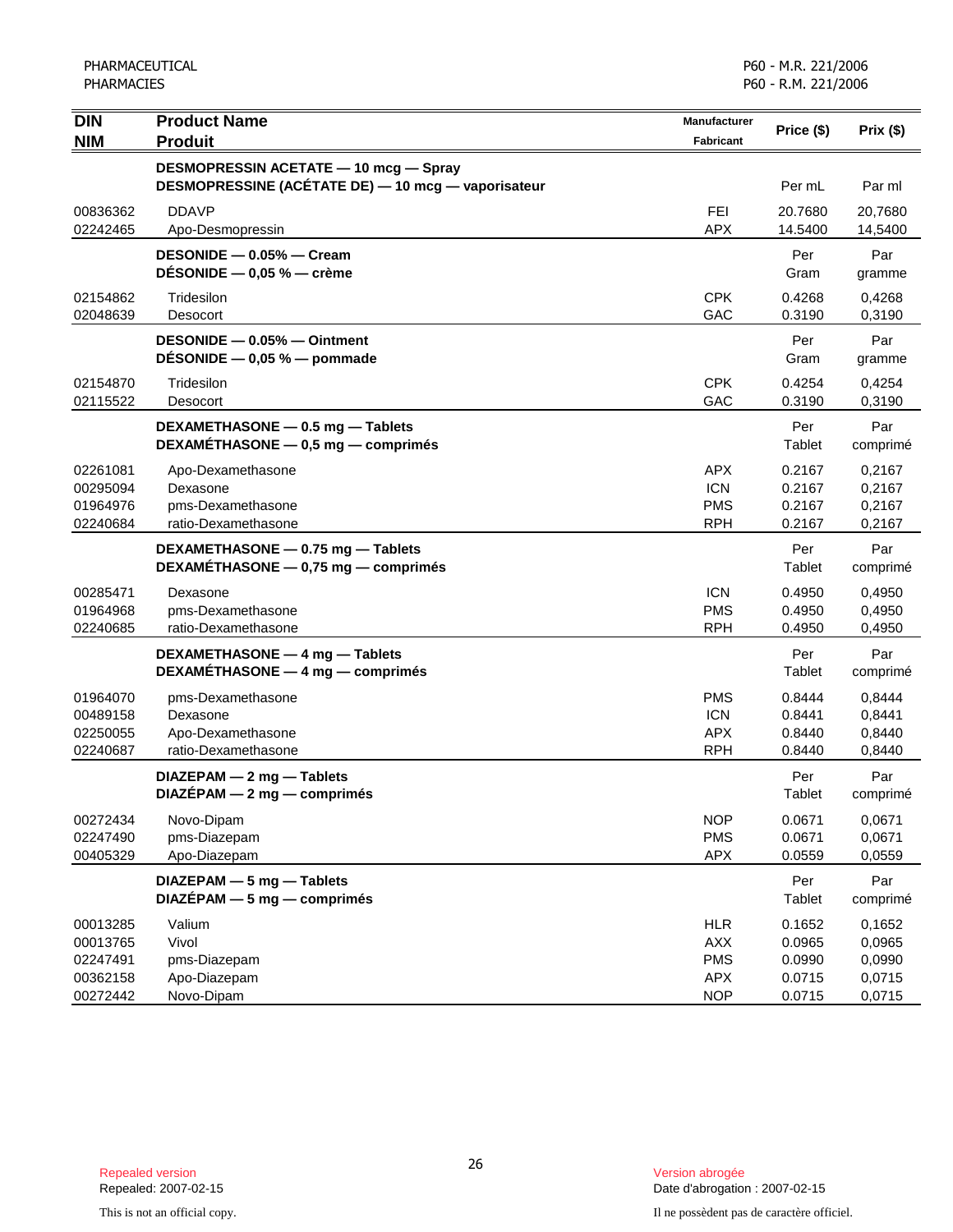| <b>DIN</b><br><b>NIM</b>                                             | <b>Product Name</b><br><b>Produit</b>                                                                                 | Manufacturer<br>Fabricant                                                        | Price (\$)                                               | Prix(\$)                                                 |
|----------------------------------------------------------------------|-----------------------------------------------------------------------------------------------------------------------|----------------------------------------------------------------------------------|----------------------------------------------------------|----------------------------------------------------------|
|                                                                      | DIAZEPAM - 10 mg - Tablets<br>DIAZÉPAM - 10 mg - comprimés                                                            |                                                                                  | Per<br>Tablet                                            | Par<br>comprimé                                          |
| 00013293<br>00013773<br>02247492<br>00405337<br>00272450             | Valium<br>Vivol<br>pms-Diazepam<br>Apo-Diazepam<br>Novo-Dipam                                                         | <b>HLR</b><br><b>AXX</b><br><b>PMS</b><br><b>APX</b><br><b>NOP</b>               | 0.1590<br>0.1582<br>0.1144<br>0.0954<br>0.0954           | 0,1590<br>0,1582<br>0,1144<br>0,0954<br>0,0954           |
|                                                                      | DICLOFENAC POTASSIUM - 50 mg - Tablets<br>DICLOFÉNAC POTASSIQUE - 50 mg - comprimés                                   |                                                                                  | Per<br>Tablet                                            | Par<br>comprimé                                          |
| 00881635<br>02239753<br>02243433<br>02239355                         | Voltaren Rapide<br>pms-Diclofenac-K<br>Apo-Diclo Rapide<br>Novo-Difenac-K                                             | <b>NVT</b><br><b>PMS</b><br><b>APX</b><br><b>NOP</b>                             | 0.7520<br>0.5115<br>0.4331<br>0.4331                     | 0,7520<br>0,5115<br>0,4331<br>0,4331                     |
|                                                                      | DICLOFENAC SODIUM - 25 mg - Enteric Coated Tablets<br>DICLOFÉNAC SODIQUE - 25 mg - comprimés à enrobage entérosoluble |                                                                                  | Per<br>Tablet                                            | Par<br>comprimé                                          |
| 00886017<br>02231662<br>02231502<br>00839175<br>00808539             | Nu-Diclo<br>Dom-Diclofenac<br>pms-Diclofenac<br>Apo-Diclo<br>Novo-Difenac                                             | <b>NXP</b><br><b>DOM</b><br><b>PMS</b><br><b>APX</b><br><b>NOP</b>               | 0.2166<br>0.2093<br>0.2093<br>0.2092<br>0.2092           | 0,2166<br>0,2093<br>0,2093<br>0,2092<br>0,2092           |
|                                                                      | DICLOFENAC SODIUM - 50 mg - Enteric Coated Tablets<br>DICLOFENAC SODIQUE - 50 mg - comprimés à enrobage entérosoluble |                                                                                  | Per<br>Tablet                                            | Par<br>comprimé                                          |
| 00514012<br>02231663<br>00808547<br>02231503<br>00839183<br>00886025 | Voltaren<br>Dom-Diclofenac<br>Novo-Difenac<br>pms-Diclofenac<br>Apo-Diclo<br>Nu-Diclo                                 | <b>NVT</b><br><b>DOM</b><br><b>NOP</b><br><b>PMS</b><br><b>APX</b><br><b>NXP</b> | 0.7846<br>0.4331<br>0.4331<br>0.4331<br>0.4330<br>0.4330 | 0,7846<br>0,4331<br>0,4331<br>0,4331<br>0,4330<br>0,4330 |
|                                                                      | DICLOFENAC SODIUM - 75 mg - Slow Release Tablets<br>DICLOFÉNAC SODIQUE - 75 mg - comprimés à libération progressive   |                                                                                  | Per<br>Tablet                                            | Par<br>comprimé                                          |
| 00782459<br>02162814<br>02228203<br>02231664<br>02158582<br>02231504 | <b>Voltaren SR</b><br>Apo-Diclo SR<br>Nu-Diclo SR<br>Dom-Diclofenac SR<br>Novo-Difenac SR<br>pms-Diclofenac SR        | <b>NVT</b><br><b>APX</b><br><b>NXP</b><br><b>DOM</b><br><b>NOP</b><br><b>PMS</b> | 1.1025<br>0.6280<br>0.6280<br>0.6277<br>0.6277<br>0.6277 | 1,1025<br>0,6280<br>0,6280<br>0,6277<br>0,6277<br>0,6277 |
|                                                                      | DICLOFENAC SODIUM - 100 mg - Slow Release Tablets<br>DICLOFÉNAC SODIQUE - 100 mg - comprimés à libération progressive |                                                                                  | Per<br>Tablet                                            | Par<br>comprimé                                          |
| 00590827<br>02228211<br>02231665<br>02231505<br>02048698<br>02091194 | Voltaren SR<br>Nu-Diclo SR<br>Dom-Diclofenac SR<br>pms-Diclofenac SR<br>Novo-Difenac SR<br>Apo-Diclo SR               | <b>NVT</b><br><b>NXP</b><br><b>DOM</b><br><b>PMS</b><br><b>NOP</b><br>APX        | 1.5714<br>0.8853<br>0.8662<br>0.8662<br>0.8661<br>0.8660 | 1,5714<br>0,8853<br>0,8662<br>0,8662<br>0,8661<br>0,8660 |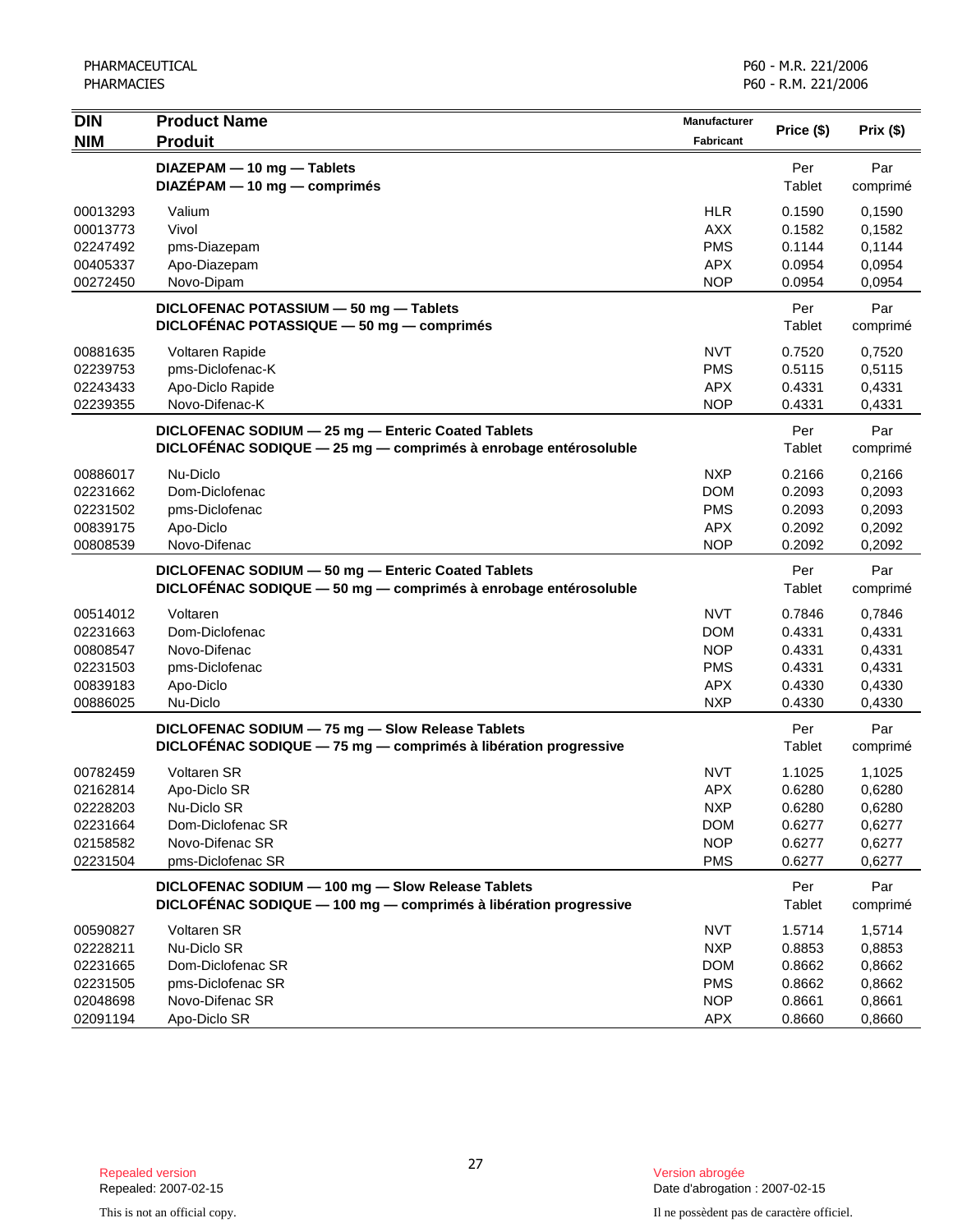| <b>DIN</b><br><b>NIM</b>                                                         | <b>Product Name</b><br><b>Produit</b>                                                                                               | <b>Manufacturer</b><br><b>Fabricant</b>                                                 | Price (\$)                                                         | Prix(\$)                                                           |
|----------------------------------------------------------------------------------|-------------------------------------------------------------------------------------------------------------------------------------|-----------------------------------------------------------------------------------------|--------------------------------------------------------------------|--------------------------------------------------------------------|
|                                                                                  | DICLOFENAC SODIUM - 50 mg - Suppositories<br>DICLOFÉNAC SODIQUE $-50$ mg $-$ suppositoires                                          |                                                                                         | Per                                                                | Par<br>Suppository suppositoire                                    |
| 00632724<br>02231506<br>02241224                                                 | Voltaren<br>pms-Diclofenac<br>Sab-Diclofenac                                                                                        | <b>NVT</b><br><b>PMS</b><br><b>SIL</b>                                                  | 1.1778<br>0.6861<br>0.6861                                         | 1,1778<br>0,6861<br>0,6861                                         |
|                                                                                  | DICLOFENAC SODIUM - 100 mg - Suppositories<br>DICLOFÉNAC SODIQUE - 100 mg - suppositoires                                           |                                                                                         | Per                                                                | Par<br>Suppository suppositoire                                    |
| 00632732<br>02231508<br>02241225                                                 | Voltaren<br>pms-Diclofenac<br>Sab-Diclofenac                                                                                        | <b>NVT</b><br><b>PMS</b><br>SIL                                                         | 1.5859<br>0.9237<br>0.9237                                         | 1,5859<br>0,9237<br>0,9237                                         |
|                                                                                  | DIFLUNISAL - 250 mg - Tablets<br>DIFLUNISAL - 250 mg - comprimés                                                                    |                                                                                         | Per<br>Tablet                                                      | Par<br>comprimé                                                    |
| 02039486<br>02058405<br>02048493                                                 | Apo-Diflunisal<br>Nu-Diflunisal<br>Novo-Diflunisal                                                                                  | <b>APX</b><br><b>NXP</b><br><b>NOP</b>                                                  | 0.6211<br>0.6211<br>0.5647                                         | 0,6211<br>0.6211<br>0,5647                                         |
|                                                                                  | DIFLUNISAL - 500 mg - Tablets<br>DIFLUNISAL - 500 mg - comprimés                                                                    |                                                                                         | Per<br>Tablet                                                      | Par<br>comprimé                                                    |
| 02039494<br>02058413                                                             | Apo-Diflunisal<br>Nu-Diflunisal                                                                                                     | <b>APX</b><br><b>NXP</b>                                                                | 0.7597<br>0.7597                                                   | 0,7597<br>0,7597                                                   |
|                                                                                  | DIHYDROERGOTAMINE MESYLATE - 1 mg/mL - Injection<br>DIHYDROERGOTAMINE (MÉSYLATE DE LA) - 1 mg/ml - injection                        |                                                                                         | Per mL                                                             | Par ml                                                             |
| 00027243<br>02241163                                                             | Dihydroergotamine (DHE)<br>Dihydroergotamine Mesylate/Dihydroergotamine (mésylate)                                                  | SMI<br><b>SIL</b>                                                                       | 4.6420<br>4.0847                                                   | 4,6420<br>4,0847                                                   |
|                                                                                  | DILTIAZEM HCI-120 mg-Controlled Delivery Capsules<br>DILTIAZEM (CHLORHYDRATE DE) - 120 mg - capsules à libération<br>contrôlée      |                                                                                         | Per<br>Capsule                                                     | Par<br>capsule                                                     |
| 02097249<br>02231052<br>02230997<br>02254808<br>02242538<br>02229781<br>02243338 | Cardizem CD<br>Nu-Diltiaz CD<br>Apo-Diltiaz CD<br>Gen-Diltiazem CD<br>Novo-Diltazem CD<br>ratio-Diltiazem CD<br>Sandoz Diltiazem CD | <b>MRR</b><br><b>NXP</b><br><b>APX</b><br><b>GPM</b><br><b>NOP</b><br><b>RPH</b><br>SDZ | 1.3274<br>0.9955<br>0.8823<br>0.8823<br>0.8823<br>0.8823<br>0.8823 | 1,3274<br>0,9955<br>0,8823<br>0,8823<br>0,8823<br>0,8823<br>0,8823 |
|                                                                                  | DILTIAZEM HCI-180 mg-Controlled Delivery Capsules<br>DILTIAZEM (CHLORHYDRATE DE) - 180 mg - capsules à libération<br>contrôlée      |                                                                                         | Per<br>Capsule                                                     | Par<br>capsule                                                     |
| 02097257<br>02231053<br>02230998<br>02254816<br>02242539<br>02229782<br>02243339 | Cardizem CD<br>Nu-Diltiaz CD<br>Apo-Diltiaz CD<br>Gen-Diltiazem CD<br>Novo-Diltazem CD<br>ratio-Diltiazem CD<br>Sandoz Diltiazem CD | MRR<br><b>NXP</b><br><b>APX</b><br><b>GPM</b><br><b>NOP</b><br><b>RPH</b><br>SDZ        | 1.7620<br>1.3215<br>1.1711<br>1.1711<br>1.1711<br>1.1711<br>1.1711 | 1,7620<br>1,3215<br>1,1711<br>1,1711<br>1,1711<br>1,1711<br>1,1711 |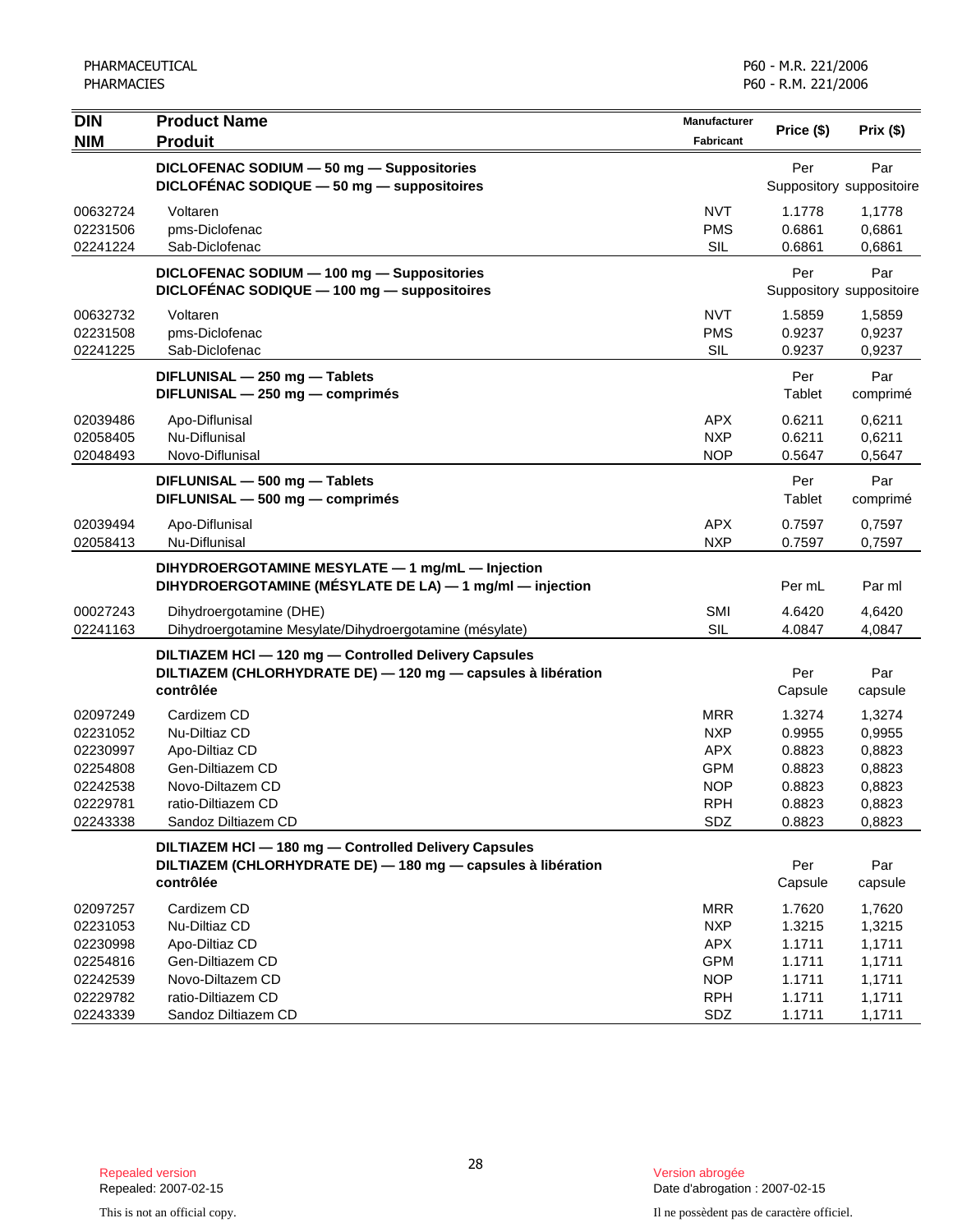| <b>DIN</b>           | <b>Product Name</b>                                                                                           | <b>Manufacturer</b>      | Price (\$)       | Prix (\$)        |
|----------------------|---------------------------------------------------------------------------------------------------------------|--------------------------|------------------|------------------|
| <b>NIM</b>           | <b>Produit</b>                                                                                                | Fabricant                |                  |                  |
|                      | DILTIAZEM HCI-240 mg-Controlled Delivery Capsules                                                             |                          |                  |                  |
|                      | DILTIAZEM (CHLORHYDRATE DE) - 240 mg - capsules à libération                                                  |                          | Per              | Par              |
|                      | contrôlée                                                                                                     |                          | Capsule          | capsule          |
| 02097265             | Cardizem CD                                                                                                   | <b>MRR</b>               | 2.3372           | 2,3372           |
| 02231054             | Nu-Diltiaz CD                                                                                                 | <b>NXP</b>               | 1.7529           | 1,7529           |
| 02230999             | Apo-Diltiaz CD                                                                                                | <b>APX</b>               | 1.5533           | 1,5533           |
| 02254824             | Gen-Diltiazem CD                                                                                              | <b>GPM</b>               | 1.5533           | 1,5533           |
| 02242540<br>02229783 | Novo-Diltazem CD<br>ratio-Diltiazem CD                                                                        | <b>NOP</b><br><b>RPH</b> | 1.5533<br>1.5533 | 1,5533<br>1,5533 |
| 02243340             | Sandoz Diltiazem CD                                                                                           | SDZ                      | 1.5533           | 1,5533           |
|                      |                                                                                                               |                          |                  |                  |
|                      | DILTIAZEM HCI-300 mg-Controlled Delivery Capsules                                                             |                          |                  |                  |
|                      | DILTIAZEM (CHLORHYDRATE DE) - 300 mg - capsules à libération<br>contrôlée                                     |                          | Per<br>Capsule   | Par              |
|                      |                                                                                                               |                          |                  | capsule          |
| 02097273             | Cardizem CD                                                                                                   | <b>MRR</b>               | 2.9214           | 2,9214           |
| 02229526             | Apo-Diltiaz CD                                                                                                | <b>APX</b>               | 1.9417           | 1,9417           |
| 02254832<br>02242541 | Gen-Diltiazem CD<br>Novo-Diltazem CD                                                                          | <b>GPM</b><br><b>NOP</b> | 1.9417<br>1.9417 | 1,9417<br>1,9417 |
| 02229784             | ratio-Diltiazem CD                                                                                            | <b>RPH</b>               | 1.9417           | 1,9417           |
| 02243341             | Sandoz Diltiazem CD                                                                                           | SDZ                      | 1.9417           | 1,9417           |
|                      | DILTIAZEM HCI - 120 mg - Extended Release Capsules                                                            |                          |                  |                  |
|                      | DILTIAZEM (CHLORHYDRATE DE) - 120 mg - tablettes prolongées                                                   |                          | Per              | Par              |
|                      | de relâchement                                                                                                |                          | Tablet           | comprimé         |
|                      |                                                                                                               | <b>BIV</b>               |                  |                  |
| 02231150<br>02271605 | <b>Tiazac ER</b><br>Novo-Diltiazem ER                                                                         | <b>NOP</b>               | 0.9339<br>0.5094 | 0,9339<br>0,5094 |
| 02245918             | Sandoz Diltiazem T                                                                                            | SDZ                      | 0.5094           | 0,5094           |
|                      |                                                                                                               |                          |                  |                  |
|                      | DILTIAZEM HCI-180 mg-Extended Release Capsules<br>DILTIAZEM (CHLORHYDRATE DE) - 180 mg - tablettes prolongées |                          | Per              | Par              |
|                      | de relâchement                                                                                                |                          | Tablet           | comprimé         |
|                      |                                                                                                               |                          |                  |                  |
| 02231151             | <b>Tiazac ER</b><br>Novo-Diltiazem ER                                                                         | <b>BIV</b>               | 1.2397           | 1,2397           |
| 02271613<br>02245919 | Sandoz Diltiazem T                                                                                            | <b>NOP</b><br>SDZ        | 0.6761<br>0.6761 | 0,6761<br>0,6761 |
|                      |                                                                                                               |                          |                  |                  |
|                      | DILTIAZEM HCl - 240 mg - Extended Release Capsules                                                            |                          |                  |                  |
|                      | DILTIAZEM (CHLORHYDRATE DE) - 240 mg - tablettes prolongées<br>de relâchement                                 |                          | Per<br>Tablet    | Par              |
|                      |                                                                                                               |                          |                  | comprimé         |
| 02231152             | <b>Tiazac ER</b>                                                                                              | <b>BIV</b>               | 1.6442           | 1.6442           |
| 02271621             | Novo-Diltiazem ER                                                                                             | <b>NOP</b>               | 0.8968           | 0,8968           |
| 02245920             | Sandoz Diltiazem T                                                                                            | SDZ                      | 0.8968           | 0,8968           |
|                      | DILTIAZEM HCI - 300 mg - Extended Release Capsules                                                            |                          |                  |                  |
|                      | DILTIAZEM (CHLORHYDRATE DE) - 300 mg - tablettes prolongées                                                   |                          | Per              | Par              |
|                      | de relâchement                                                                                                |                          | Tablet           | comprimé         |
| 02231154             | <b>Tiazac ER</b>                                                                                              | <b>BIV</b>               | 2.0553           | 2,0553           |
| 02271648             | Novo-Diltiazem ER                                                                                             | <b>NOP</b>               | 1.1210           | 1,1210           |
| 02245921             | Sandoz Diltiazem T                                                                                            | SDZ                      | 1.1210           | 1,1210           |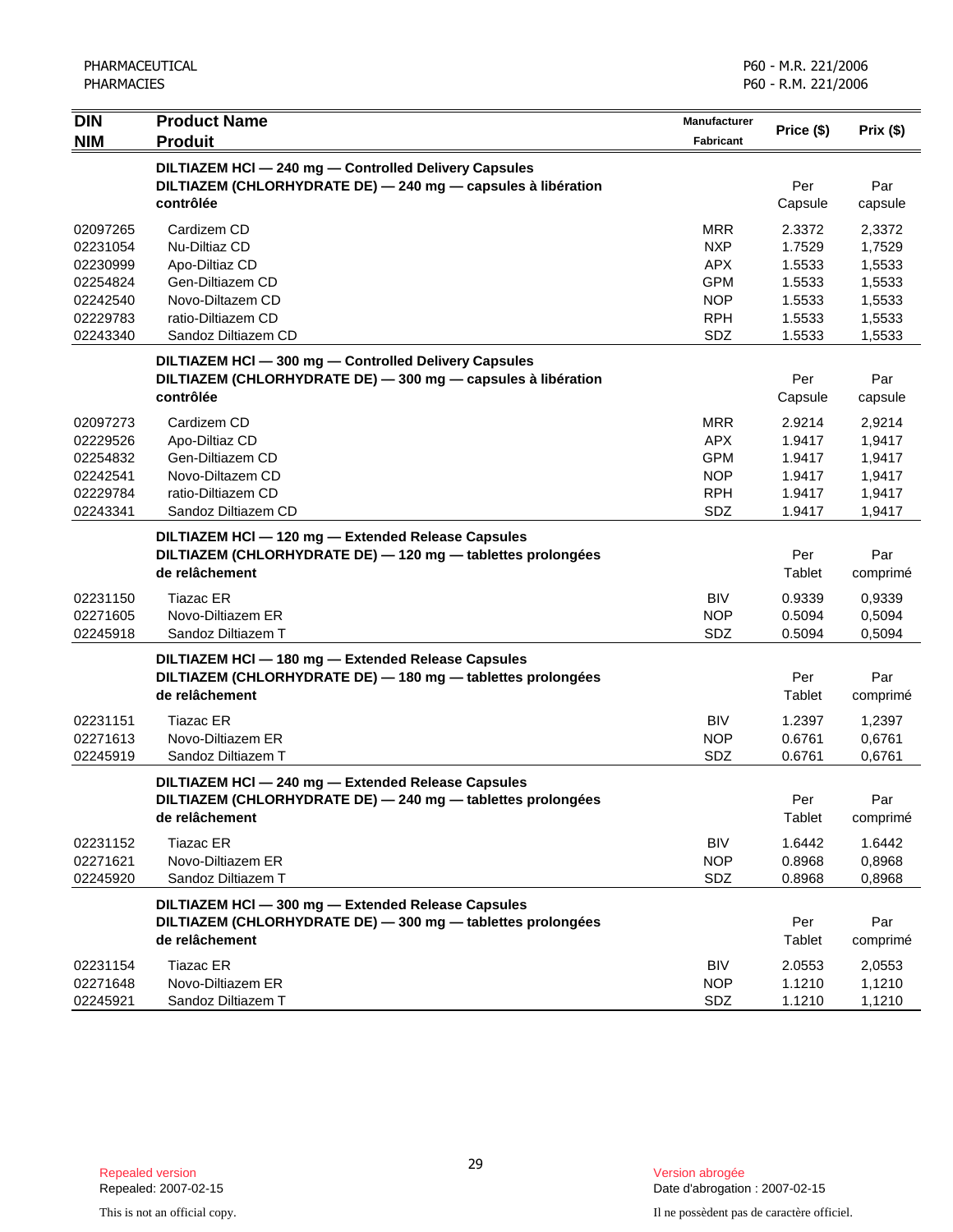| <b>DIN</b>                                               | <b>Product Name</b>                                                                                                                 | <b>Manufacturer</b>                                                | Price (\$)                                     | Prix (\$)                                      |
|----------------------------------------------------------|-------------------------------------------------------------------------------------------------------------------------------------|--------------------------------------------------------------------|------------------------------------------------|------------------------------------------------|
| <b>NIM</b>                                               | <b>Produit</b>                                                                                                                      | Fabricant                                                          |                                                |                                                |
|                                                          | DILTIAZEM HCI - 360 mg - Extended Release Capsules<br>DILTIAZEM (CHLORHYDRATE DE) - 360 mg - tablettes prolongées<br>de relâchement |                                                                    | Per<br>Tablet                                  | Par<br>comprimé                                |
| 02231155<br>02271656<br>02245922                         | Tiazac ER<br>Novo-Diltiazem ER<br>Sandoz Diltiazem T                                                                                | <b>BIV</b><br><b>NOP</b><br>SDZ                                    | 2.4792<br>1.3522<br>1.3522                     | 2,4792<br>1,3522<br>1,3522                     |
|                                                          | DILTIAZEM HCI - 120 mg - Sustained Release Capsules<br>DILTIAZEM (CHLORHYDRATE DE) - 120 mg - capsules à libération<br>progressive  |                                                                    | Per<br>Capsule                                 | Par<br>capsule                                 |
| 02097230<br>02231745<br>02222973                         | Cardizem SR<br>Gen-Diltiazem SR<br>Apo-Diltiaz SR                                                                                   | <b>MRR</b><br><b>GPM</b><br><b>APX</b>                             | 1.2984<br>0.7997<br>0.7995                     | 1,2984<br>0,7997<br>0,7995                     |
|                                                          | DILTIAZEM HCI - 30 mg - Tablets<br>DILTIAZEM (CHLORHYDRATE DE) - 30 mg - comprimés                                                  |                                                                    | Per<br>Tablet                                  | Par<br>comprimé                                |
| 02097370<br>00771376<br>02146916<br>00862924<br>00886068 | Cardizem<br>Apo-Diltiaz<br>Gen-Diltiazem<br>Novo-Diltazem<br>Nu-Diltiaz                                                             | <b>MRR</b><br><b>APX</b><br><b>GPM</b><br><b>NOP</b><br><b>NXP</b> | 0.4087<br>0.2283<br>0.2283<br>0.2283<br>0.2283 | 0,4087<br>0,2283<br>0,2283<br>0,2283<br>0,2283 |
|                                                          | DILTIAZEM HCI - 60 mg - Tablets<br>DILTIAZEM (CHLORHYDRATE DE) - 60 mg - comprimés                                                  |                                                                    | Per<br>Tablet                                  | Par<br>comprimé                                |
| 02097389<br>00771384<br>02146924<br>00862932<br>00886076 | Cardizem<br>Apo-Diltiaz<br>Gen-Diltiazem<br>Novo-Diltazem<br>Nu-Diltiaz                                                             | <b>MRR</b><br><b>APX</b><br><b>GPM</b><br><b>NOP</b><br><b>NXP</b> | 0.7168<br>0.4001<br>0.4001<br>0.4001<br>0.4001 | 0,7168<br>0,4001<br>0,4001<br>0,4001<br>0,4001 |
|                                                          | DIMENHYDRINATE - 50 mg - Tablets<br>DIMENHYDRINATE - 50 mg - comprimés                                                              |                                                                    | Per<br>Tablet                                  | Par<br>comprimé                                |
| 00013803<br>00021423<br>00363766                         | Gravol<br>Novo-Dimenate<br>Apo-Dimenhydrinate                                                                                       | <b>HOR</b><br><b>NOP</b><br><b>APX</b>                             | 0.1412<br>0.0414<br>0.0248                     | 0,1412<br>0,0414<br>0,0248                     |
|                                                          | DIMETHYL SULFOXIDE - 500 mg/g - Injection<br>DIMÉTHYLSULFOXIDE - 500 mg/g - injection                                               |                                                                    | Per mL                                         | Par ml                                         |
| 00493392<br>02243231                                     | Rimso-50<br>Dimethyl Sulfoxide/Diméthylsulfoxide                                                                                    | <b>SHI</b><br>SIL                                                  | 1.2210<br>1.0989                               | 1,2210<br>1,0989                               |
|                                                          | DIPHENHYDRAMINE HCI - 50 mg - Capsules<br>DIPHENHYDRAMINE (CHLORHYDRATE DE) - 50 mg - capsules                                      |                                                                    | Per<br>Capsule                                 | Par<br>capsule                                 |
| 02019671<br>00271411                                     | Benadryl<br>Allerdryl                                                                                                               | <b>PDA</b><br><b>ICN</b>                                           | 0.2020<br>0.1654                               | 0,2020<br>0,1654                               |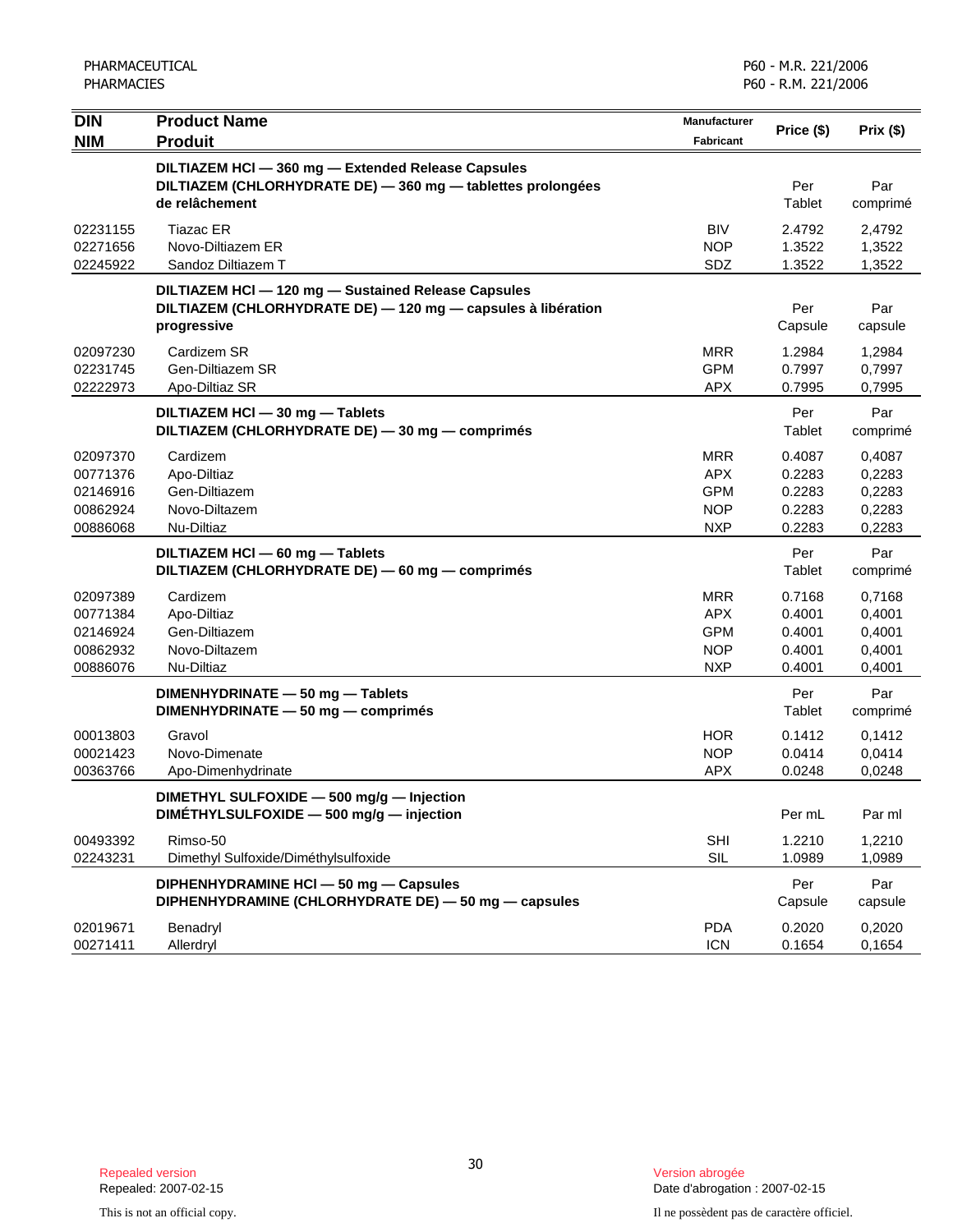| <b>DIN</b><br><b>NIM</b>                                             | <b>Product Name</b><br><b>Produit</b>                                                                                                | Manufacturer<br><b>Fabricant</b>                                          | Price (\$)                                               | Prix (\$)                                                |
|----------------------------------------------------------------------|--------------------------------------------------------------------------------------------------------------------------------------|---------------------------------------------------------------------------|----------------------------------------------------------|----------------------------------------------------------|
|                                                                      | DIPYRIDAMOLE - 50 mg - Tablets<br>DIPYRIDAMOLE - 50 mg - comprimés                                                                   |                                                                           | Per<br>Tablet                                            | Par<br>comprimé                                          |
| 00067393<br>00895652                                                 | Persantine<br>Apo-Dipyridamole-FC                                                                                                    | <b>BOE</b><br><b>APX</b>                                                  | 0.4267<br>0.3150                                         | 0,4267<br>0,3150                                         |
|                                                                      | DIPYRIDAMOLE - 75 mg - Tablets<br>DIPYRIDAMOLE - 75 mg - comprimés                                                                   |                                                                           | Per<br>Tablet                                            | Par<br>comprimé                                          |
| 00452092<br>00895660                                                 | Persantine<br>Apo-Dipyridamole-FC                                                                                                    | <b>BOE</b><br><b>APX</b>                                                  | 0.5746<br>0.4726                                         | 0,5746<br>0,4726                                         |
|                                                                      | DIVALPROEX SODIUM - 125 mg - Enteric Coated Tablets<br>DIVALPROEX SODIQUE - 125 mg - comprimés à enrobage entérosoluble              |                                                                           | Per<br>Tablet                                            | Par<br>comprimé                                          |
| 00596418<br>02244138<br>02239517<br>02239698<br>02265133<br>02239701 | Epival<br>pms-Divalproex<br>Nu-Divalproex<br>Apo-Divalproex<br>Gen-Divalproex<br>Novo-Divalproex                                     | ABB<br><b>PMS</b><br><b>NXP</b><br><b>APX</b><br><b>GPM</b><br><b>NOP</b> | 0.2573<br>0.1683<br>0.1680<br>0.1515<br>0.1515<br>0.1377 | 0,2573<br>0,1683<br>0,1680<br>0,1515<br>0,1515<br>0,1377 |
|                                                                      | DIVALPROEX SODIUM - 250 mg - Enteric Coated Tablets<br>DIVALPROEX SODIQUE - 250 mg - comprimés à enrobage entérosoluble              |                                                                           | Per<br>Tablet                                            | Par<br>comprimé                                          |
| 00596426<br>02239518<br>02244139<br>02239699<br>02265141<br>02239702 | Epival<br>Nu-Divalproex<br>pms-Divalproex<br>Apo-Divalproex<br>Gen-Divalproex<br>Novo-Divalproex                                     | ABB<br><b>NXP</b><br><b>PMS</b><br><b>APX</b><br><b>GPM</b><br><b>NOP</b> | 0.4623<br>0.3025<br>0.3025<br>0.2723<br>0.2723<br>0.2475 | 0,4623<br>0,3025<br>0,3025<br>0,2723<br>0,2723<br>0,2475 |
|                                                                      | DIVALPROEX SODIUM - 500 mg - Enteric Coated Tablets<br>DIVALPROEX SODIQUE - 500 mg - comprimés à enrobage entérosoluble              |                                                                           | Per<br>Tablet                                            | Par<br>comprimé                                          |
| 00596434<br>02244140<br>02239519<br>02239700<br>02265168<br>02239703 | Epival<br>pms-Divalproex<br>Nu-Divalproex<br>Apo-Divalproex<br>Gen-Divalproex<br>Novo-Divalproex                                     | ABB<br><b>PMS</b><br><b>NXP</b><br><b>APX</b><br><b>GPM</b><br><b>NOP</b> | 0.9252<br>0.6053<br>0.6050<br>0.5447<br>0.5447<br>0.4952 | 0,9252<br>0,6053<br>0,6050<br>0,5447<br>0,5447<br>0,4952 |
|                                                                      | DOCUSATE CALCIUM - 240 mg - Capsules<br>DOCUSATE CALCIQUE - 240 mg - capsules                                                        |                                                                           | Per<br>Capsule                                           | Par<br>capsule                                           |
| 00012491<br>00664553<br>01912747<br>00722855<br>00809055             | Surfak<br>pms-Docusate Calcium<br>Docusate Calcium/Docusate calcique<br>Docusate Calcium/Docusate calcique<br>ratio-Docusate Calcium | <b>MRR</b><br><b>PMS</b><br>ABT<br><b>TAR</b><br><b>RPH</b>               | 0.2305<br>0.1416<br>0.1100<br>0.1100<br>0.1100           | 0,2305<br>0,1416<br>0,1100<br>0,1100<br>0,1100           |
| 00842044                                                             | Novo-Docusate Calcium                                                                                                                | <b>NOP</b>                                                                | 0.0898                                                   | 0,0898                                                   |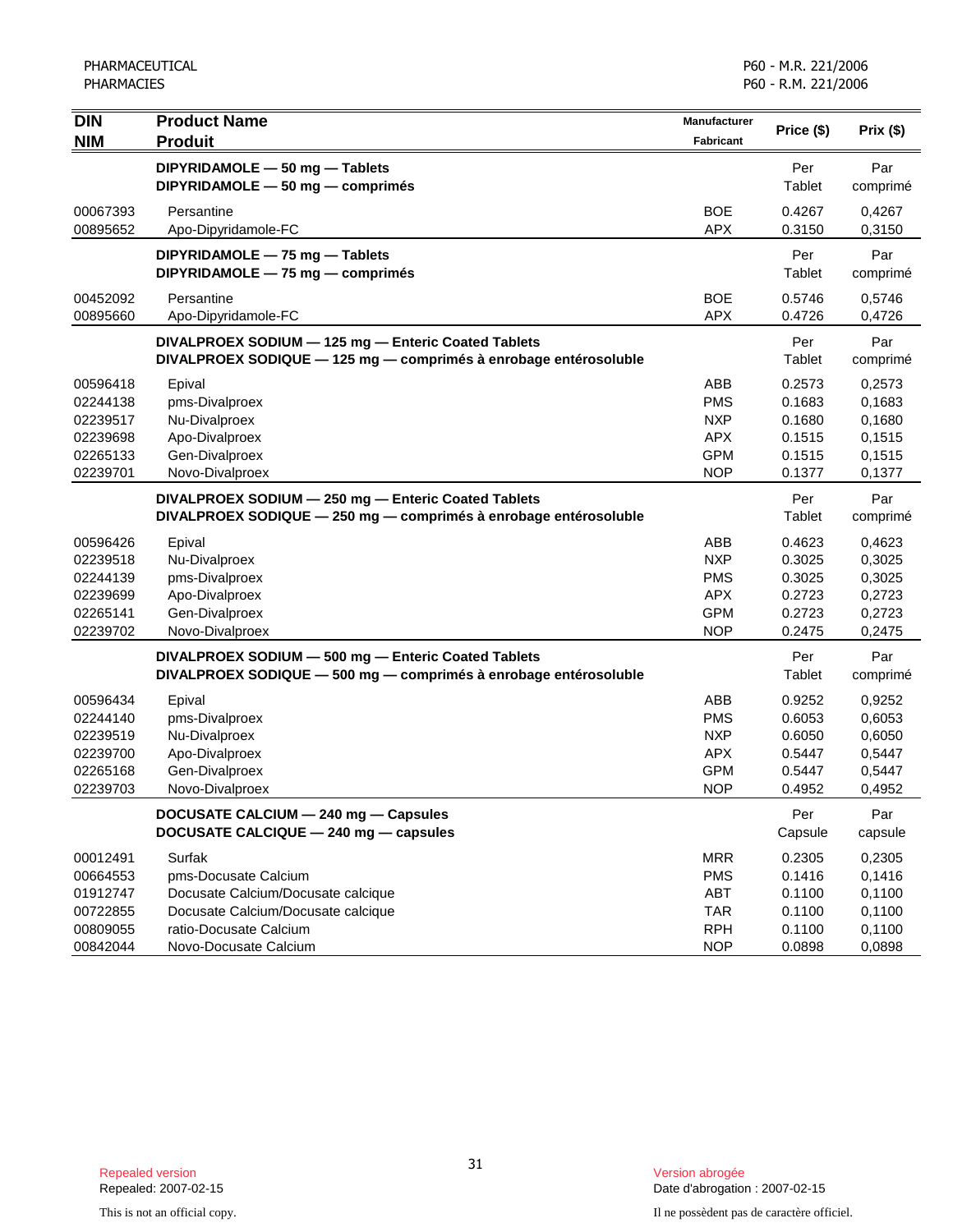| <b>DIN</b> | <b>Product Name</b>                          | <b>Manufacturer</b> | Price (\$) |          |
|------------|----------------------------------------------|---------------------|------------|----------|
| <b>NIM</b> | <b>Produit</b>                               | Fabricant           |            | Prix(\$) |
|            | DOCUSATE SODIUM - 100 mg - Capsules          |                     | Per        | Par      |
|            | DOCUSATE SODIQUE - 100 mg - capsules         |                     | Capsule    | capsule  |
| 01932365   | Regulex                                      | <b>WHB</b>          | 0.2382     | 0,2382   |
| 02106256   | Colace                                       | <b>WSP</b>          | 0.1724     | 0,1724   |
| 02020084   | Novo-Docusate Sodium                         | <b>NOP</b>          | 0.0517     | 0,0517   |
| 00716731   | Docusate Sodium/Docusate sodique             | <b>TAR</b>          | 0.0440     | 0,0440   |
| 02245079   | Apo-Docusate Sodium                          | <b>APX</b>          | 0.0422     | 0,0422   |
| 00703494   | pms-Docusate Sodium                          | <b>PMS</b>          | 0.0422     | 0,0422   |
| 00514888   | Selax                                        | <b>ODN</b>          | 0.0383     | 0,0383   |
| 00870196   | ratio-Docusate Sodium                        | <b>RPH</b>          | 0.0330     | 0,0330   |
|            | DOCUSATE SODIUM - 20 mg/5 mL - Oral Liquid   |                     |            |          |
|            | DOCUSATE SODIQUE - 20 mg/5 ml - liquide oral |                     | Per mL     | Par ml   |
| 02086018   | Colace                                       | <b>WSP</b>          | 0.0260     | 0,0260   |
| 00703508   | pms-Docusate Sodium                          | <b>PMS</b>          | 0.0198     | 0,0198   |
| 00870226   | ratio-Docusate Sodium                        | <b>RPH</b>          | 0.0198     | 0,0198   |
|            | DOMPERIDONE MALEATE - 10 mg - Tablets        |                     | Per        | Par      |
|            | DOMPÉRIDONE (MALÉATE DE) — 10 mg — comprimés |                     | Tablet     | comprimé |
| 02268078   | Ran-Domperidone                              | <b>RAN</b>          | 0.1811     | 0,1811   |
| 02103613   | Apo-Domperidone                              | <b>APX</b>          | 0.1646     | 0,1646   |
| 02238315   | Dom-Domperidone                              | <b>DOM</b>          | 0.1646     | 0,1646   |
| 02278669   | Gen-Domperidone                              | <b>GPM</b>          | 0.1646     | 0,1646   |
| 02157195   | Novo-Domperidone                             | <b>NOP</b>          | 0.1646     | 0,1646   |
| 02231477   | Nu-Domperidone                               | <b>NXP</b>          | 0.1646     | 0,1646   |
| 02236466   | pms-Domperidone                              | <b>PMS</b>          | 0.1646     | 0,1646   |
| 01912070   | ratio-Domperidone                            | <b>RPH</b>          | 0.1646     | 0,1646   |
|            | DOXAZOSIN MESYLATE - 1 mg - Tablets          |                     | Per        | Par      |
|            | DOXAZOSINE (MÉSYLATE DE) — 1 mg — comprimés  |                     | Tablet     | comprimé |
| 01958100   | Cardura-1                                    | <b>AZC</b>          | 0.5665     | 0,5665   |
| 02240588   | Apo-Doxazosin                                | <b>APX</b>          | 0.3812     | 0,3812   |
| 02240498   | Gen-Doxazosin                                | <b>GPM</b>          | 0.3812     | 0,3812   |
| 02242728   | Novo-Doxazosin                               | <b>NOP</b>          | 0.3812     | 0,3812   |
| 02244527   | pms-Doxazosin                                | <b>PMS</b>          | 0.3812     | 0,3812   |
|            | DOXAZOSIN MESYLATE - 2 mg - Tablets          |                     | Per        | Par      |
|            | DOXAZOSINE (MÉSYLATE DE) — 2 mg — comprimés  |                     | Tablet     | comprimé |
| 01958097   | Cardura-2                                    | <b>AZC</b>          | 0.6795     | 0,6795   |
| 02240589   | Apo-Doxazosin                                | <b>APX</b>          | 0.4574     | 0,4574   |
| 02240499   | Gen-Doxazosin                                | <b>GPM</b>          | 0.4574     | 0,4574   |
| 02242729   | Novo-Doxazosin                               | <b>NOP</b>          | 0.4574     | 0,4574   |
| 02244528   | pms-Doxazosin                                | <b>PMS</b>          | 0.4574     | 0,4574   |
|            | DOXAZOSIN MESYLATE - 4 mg - Tablets          |                     | Per        | Par      |
|            | DOXAZOSINE (MÉSYLATE DE) - 4 mg - comprimés  |                     | Tablet     | comprimé |
| 01958119   | Cardura-4                                    | <b>AZC</b>          | 0.8835     | 0,8835   |
| 02240590   | Apo-Doxazosin                                | <b>APX</b>          | 0.5946     | 0,5946   |
| 02240500   | Gen-Doxazosin                                | <b>GPM</b>          | 0.5946     | 0,5946   |
| 02242730   | Novo-Doxazosin                               | <b>NOP</b>          | 0.5946     | 0,5946   |
| 02244529   | pms-Doxazosin                                | <b>PMS</b>          | 0.5946     | 0,5946   |

Date d'abrogation : 2007-02-15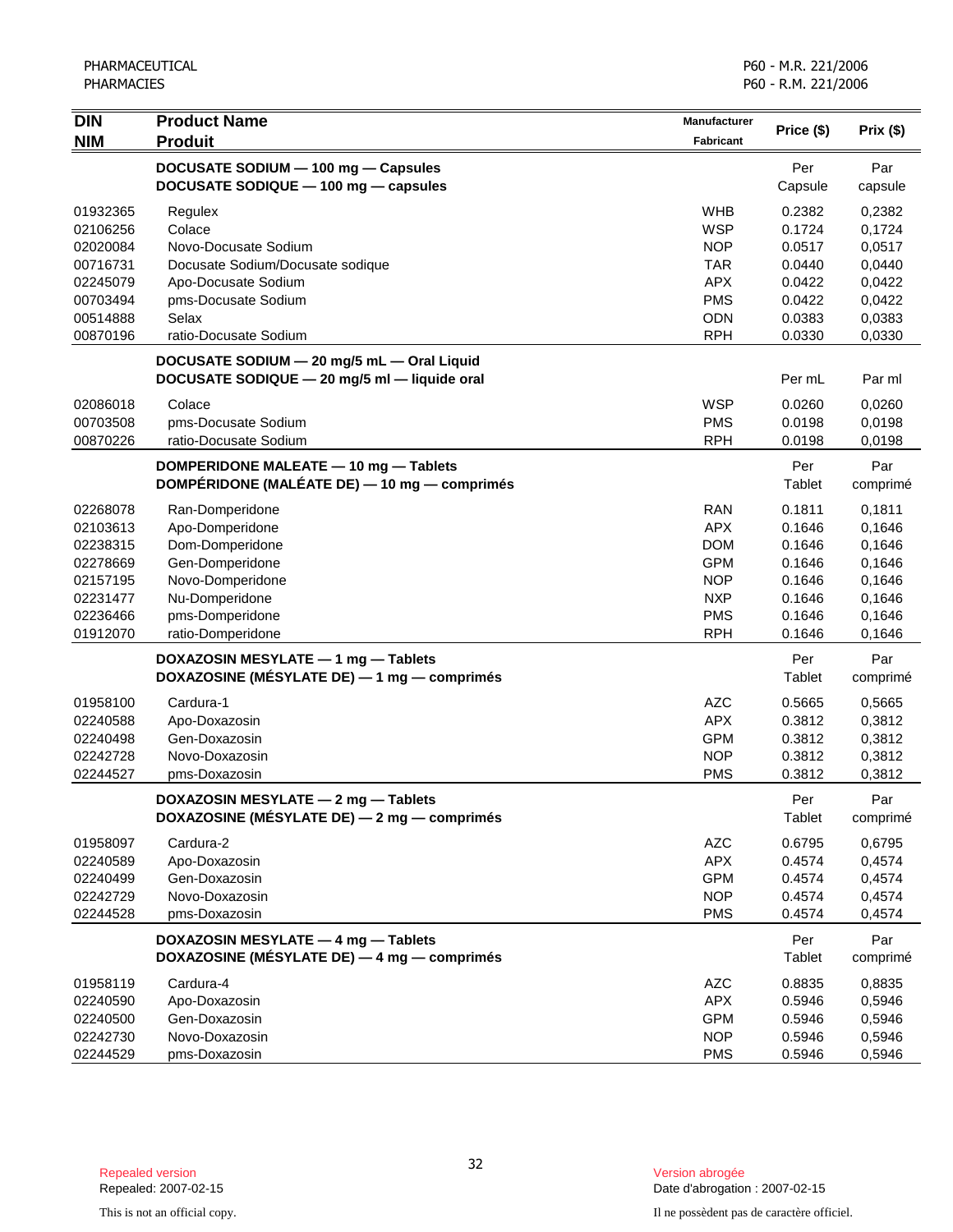| <b>DIN</b><br><b>NIM</b>                                 | <b>Product Name</b><br><b>Produit</b>                                             | Manufacturer<br>Fabricant                                   | Price (\$)                                     | Prix(\$)                                       |
|----------------------------------------------------------|-----------------------------------------------------------------------------------|-------------------------------------------------------------|------------------------------------------------|------------------------------------------------|
|                                                          | DOXEPIN HCI - 10 mg - Capsules<br>DOXÉPINE (CHLORHYDRATE DE) — 10 mg — capsules   |                                                             | Per<br>Capsule                                 | Par<br>capsule                                 |
| 00024325<br>02049996                                     | Sinequan<br>Apo-Doxepin                                                           | PFI<br><b>APX</b>                                           | 0.2841<br>0.1920                               | 0,2841<br>0,1920                               |
|                                                          | DOXEPIN HCl - 25 mg - Capsules<br>DOXÉPINE (CHLORHYDRATE DE) - 25 mg - capsules   |                                                             | Per<br>Capsule                                 | Par<br>capsule                                 |
| 00024333<br>02050005<br>01913425                         | Sinequan<br>Apo-Doxepin<br>Novo-Doxepin                                           | PFI<br><b>APX</b><br><b>NOP</b>                             | 0.3486<br>0.2354<br>0.2140                     | 0,3486<br>0,2354<br>0,2140                     |
|                                                          | DOXEPIN HCI - 50 mg - Capsules<br>DOXÉPINE (CHLORHYDRATE DE) - 50 mg - capsules   |                                                             | Per<br>Capsule                                 | Par<br>capsule                                 |
| 00024341<br>02050013<br>01913433                         | Sinequan<br>Apo-Doxepin<br>Novo-Doxepin                                           | PFI<br><b>APX</b><br><b>NOP</b>                             | 0.6467<br>0.4368<br>0.3971                     | 0,6467<br>0,4368<br>0,3971                     |
|                                                          | DOXEPIN HCI - 75 mg - Capsules<br>DOXÉPINE (CHLORHYDRATE DE) - 75 mg - capsules   |                                                             | Per<br>Capsule                                 | Par<br>capsule                                 |
| 00400750<br>02050021<br>01913441                         | Sinequan<br>Apo-Doxepin<br>Novo-Doxepin                                           | PFI<br><b>APX</b><br><b>NOP</b>                             | 0.9285<br>0.6272<br>0.5702                     | 0,9285<br>0,6272<br>0,5702                     |
|                                                          | DOXEPIN HCI - 100 mg - Capsules<br>DOXÉPINE (CHLORHYDRATE DE) — 100 mg — capsules |                                                             | Per<br>Capsule                                 | Par<br>capsule                                 |
| 00326925<br>02050048<br>01913468                         | Sinequan<br>Apo-Doxepin<br>Novo-Doxepin                                           | PFI<br><b>APX</b><br><b>NOP</b>                             | 1.2232<br>0.8264<br>0.7513                     | 1,2232<br>0,8264<br>0,7513                     |
|                                                          | DOXEPIN HCI - 150 mg - Capsules<br>DOXÉPINE (CHLORHYDRATE DE) - 150 mg - capsules |                                                             | Per<br>Capsule                                 | Par<br>capsule                                 |
| 00584274<br>02050056<br>01913476                         | Sinequan<br>Apo-Doxepin<br>Novo-Doxepin                                           | PFI<br><b>APX</b><br><b>NOP</b>                             | 1.5557<br>1.2397<br>1.1270                     | 1,5557<br>1,2397<br>1,1270                     |
|                                                          | DOXYCYCLINE - 100 mg - Capsules<br>DOXYCYCLINE - 100 mg - capsules                |                                                             | Per<br>Capsule                                 | Par<br>capsule                                 |
| 00740713<br>00817120<br>00725250<br>02044668             | Apo-Doxy<br>Doxycin<br>Novo-Doxylin<br>Nu-Doxycycline                             | <b>APX</b><br><b>GPM</b><br><b>NOP</b><br><b>NXP</b>        | 0.6446<br>0.6446<br>0.6446<br>0.6446           | 0,6446<br>0,6446<br>0,6446<br>0,6446           |
|                                                          | DOXYCYCLINE - 100 mg - Tablets<br>DOXYCYCLINE - 100 mg - comprimés                |                                                             | Per<br>Tablet                                  | Par<br>comprimé                                |
| 00578452<br>00874256<br>00860751<br>02158574<br>02091232 | Vibra-Tabs<br>Apo-Doxy<br>Doxycin<br>Novo-Doxylin<br>ratio-Doxycycline            | PFI<br><b>APX</b><br><b>GPM</b><br><b>NOP</b><br><b>RPH</b> | 1.9443<br>0.6446<br>0.6446<br>0.6446<br>0.6446 | 1,9443<br>0,6446<br>0,6446<br>0,6446<br>0,6446 |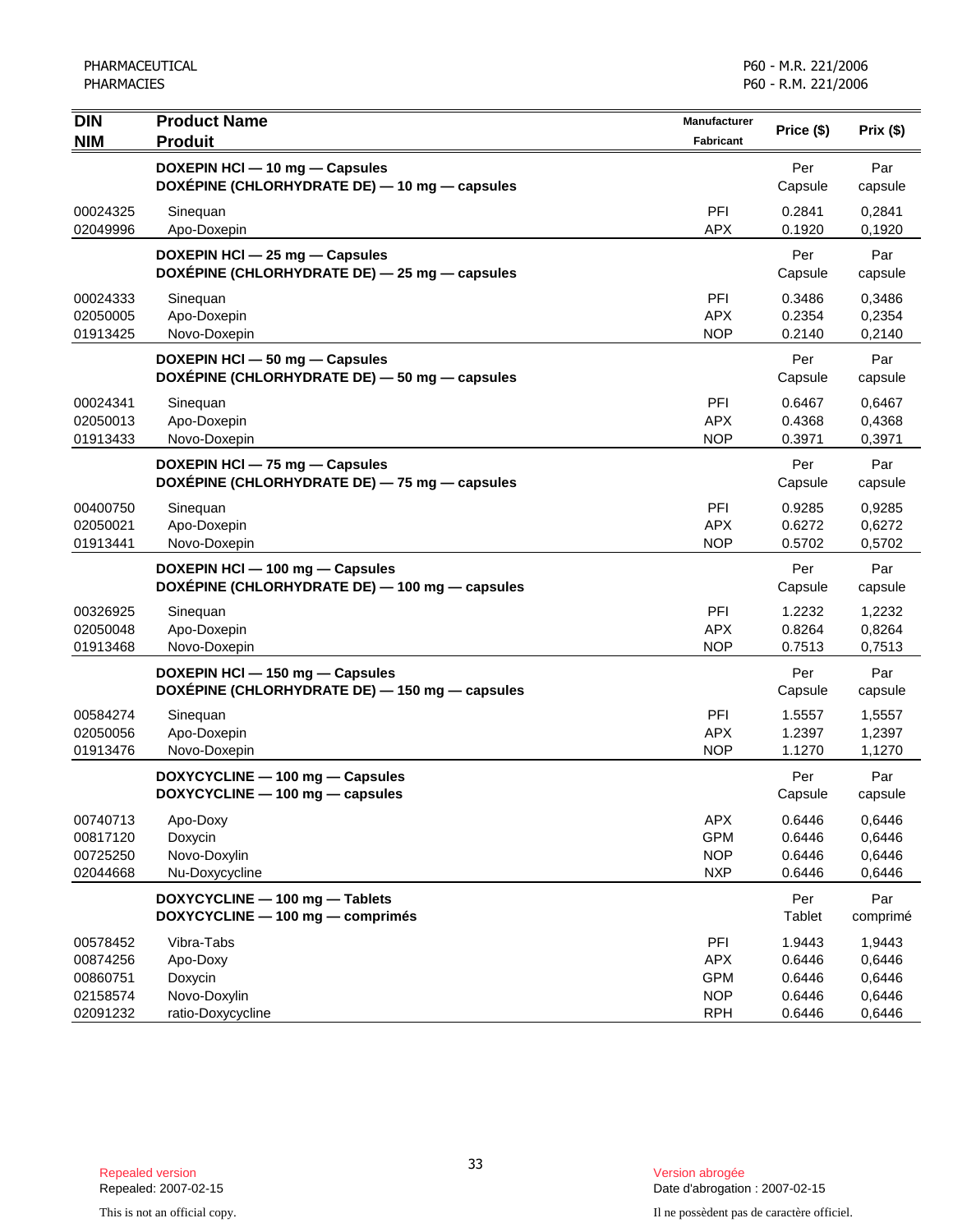| <b>DIN</b><br><b>NIM</b>         | <b>Product Name</b><br><b>Produit</b>                                                                                       | Manufacturer<br><b>Fabricant</b>       | Price (\$)                 | Prix (\$)                  |
|----------------------------------|-----------------------------------------------------------------------------------------------------------------------------|----------------------------------------|----------------------------|----------------------------|
|                                  | ERYTHROMYCIN BASE - 250 mg - Enteric Pellet Capsules<br>ERYTHROMYCINE (BASE) - 250 mg - capsules de granules entérosolubles |                                        | Per<br>Capsule             | Par<br>capsule             |
| 00607142<br>00726672             | Eryc<br>Apo-Erythro E-C                                                                                                     | <b>PFI</b><br><b>APX</b>               | 0.5297<br>0.4191           | 0,5297<br>0,4191           |
|                                  | ERYTHROMYCIN BASE - 333 mg - Enteric Pellet Capsules<br>ERYTHROMYCINE (BASE) - 333 mg - capsules de granules entérosolubles |                                        | Per<br>Capsule             | Par<br>capsule             |
| 00873454<br>01925938             | Eryc<br>Apo-Erythro E-C                                                                                                     | PFI<br><b>APX</b>                      | 0.5884<br>0.4655           | 0,5884<br>0,4655           |
|                                  | ESTRADIOL-17B - 50 mcg - Transdermal Patch<br>ESTRADIOL-17B - 50 mcg - timbre transdermique                                 |                                        | Per<br>Patch               | Par<br>timbre              |
| 02244000<br>02246967             | Estradot<br>Sandoz Estradiol Derm                                                                                           | <b>NVT</b><br>SDZ                      | 2.8174<br>1.8755           | 2,8174<br>1,8755           |
|                                  | ESTRADIOL-17B - 75 mcg - Transdermal Patch<br>ESTRADIOL-17B - 75 mcg - timbre transdermique                                 |                                        | Per<br>Patch               | Par<br>timbre              |
| 02244001<br>02246968             | Estradot<br>Sandoz Estradiol Derm                                                                                           | <b>NVT</b><br>SDZ                      | 3.0250<br>2.0130           | 3,0250<br>2,0130           |
|                                  | ESTRADIOL-17B - 100 mcg - Transdermal Patch<br>ESTRADIOL-17B - 100 mcg - timbre transdermique                               |                                        | Per<br>Patch               | Par<br>timbre              |
| 02244002<br>02246969             | Estradot<br>Sandoz Estradiol Derm                                                                                           | <b>NVT</b><br>SDZ                      | 3.1790<br>2.1175           | 3,1790<br>2,1175           |
|                                  | ETIDRONATE DISODIUM - 200 mg - Tablets<br><b>ETIDRONATE DISODIQUE - 200 mg - comprimés</b>                                  |                                        | Per<br>Tablet              | Par<br>comprimé            |
| 01997629<br>02248686<br>02245330 | Didronel<br>Co Etidronate<br>Gen-Etidronate                                                                                 | <b>PGP</b><br><b>COB</b><br><b>GPM</b> | 1.5246<br>1.0093<br>0.9082 | 1,5246<br>1,0093<br>0,9082 |
|                                  | FAMCICLOVIR - 125 mg - Tablets<br>FAMCICLOVIR - 125 mg - comprimés                                                          |                                        | Per<br>Tablet              | Par<br>comprimé            |
| 02229110<br>02278634             | Famvir<br>Sandoz Famciclovir                                                                                                | <b>NVT</b><br>SDZ                      | 3.1007<br>2.2264           | 3,1007<br>2,2264           |
|                                  | FAMCICLOVIR - 250 mg - Tablets<br>FAMCICLOVIR - 250 mg - comprimés                                                          |                                        | Per<br>Tablet              | Par<br>comprimé            |
| 02229129<br>02278642             | Famvir<br>Sandoz Famciclovir                                                                                                | <b>NVT</b><br>SDZ                      | 4.1647<br>2.9920           | 4,1647<br>2,9920           |
|                                  | FAMCICLOVIR - 500 mg - Tablets<br>FAMCICLOVIR - 500 mg - comprimés                                                          |                                        | Per<br>Tablet              | Par<br>comprimé            |
| 02177102<br>02278650             | Famvir<br>Sandoz Famciclovir                                                                                                | <b>NVT</b><br>SDZ                      | 7.9968<br>4.6509           | 7,9968<br>4,6509           |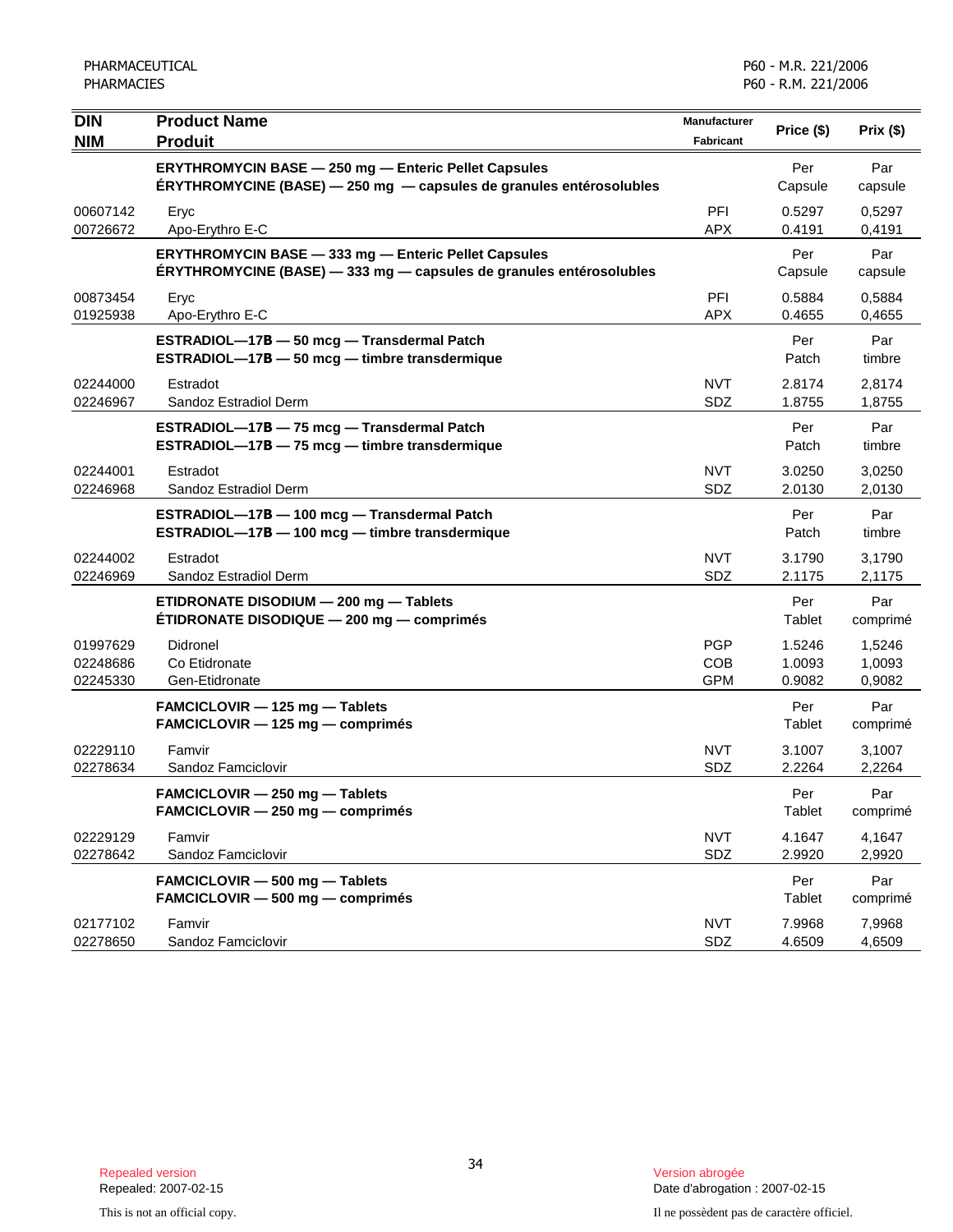| <b>DIN</b><br><b>NIM</b>                                             | <b>Product Name</b><br><b>Produit</b>                                                                    | <b>Manufacturer</b><br><b>Fabricant</b>                                          | Price (\$)                                               | Prix (\$)                                                |
|----------------------------------------------------------------------|----------------------------------------------------------------------------------------------------------|----------------------------------------------------------------------------------|----------------------------------------------------------|----------------------------------------------------------|
|                                                                      | <b>FAMOTIDINE - 20 mg - Tablets</b><br><b>FAMOTIDINE - 20 mg - comprimés</b>                             |                                                                                  | Per<br>Tablet                                            | Par<br>comprimé                                          |
| 00710121<br>01953842<br>02196018<br>02022133<br>02024195<br>02242327 | Pepcid<br>Apo-Famotidine<br>Gen-Famotidine<br>Novo-Famotidine<br>Nu-Famotidine<br>ratio-Famotidine       | <b>MFX</b><br><b>APX</b><br><b>GPM</b><br><b>NOP</b><br><b>NXP</b><br><b>RPH</b> | 1.0024<br>0.6486<br>0.6486<br>0.6486<br>0.6486<br>0.5896 | 1,0024<br>0,6486<br>0,6486<br>0,6486<br>0,6486<br>0,5896 |
|                                                                      | <b>FAMOTIDINE - 40 mg - Tablets</b><br>FAMOTIDINE - 40 mg - comprimés                                    |                                                                                  | Per<br>Tablet                                            | Par<br>comprimé                                          |
| 00710113<br>02196026<br>01953834<br>02022141<br>02024209             | Pepcid<br>Gen-Famotidine<br>Apo-Famotidine<br>Novo-Famotidine<br>Nu-Famotidine                           | <b>MFX</b><br><b>GPM</b><br><b>APX</b><br><b>NOP</b><br><b>NXP</b>               | 1.8224<br>1.1675<br>1.1673<br>1.1673<br>1.1673           | 1,8224<br>1,1675<br>1,1673<br>1,1673<br>1,1673           |
|                                                                      | FELODIPINE - 2.5 mg - Extended Release Tablets<br>FÉLODIPINE - 2,5 mg - comprimés à libération prolongée |                                                                                  | Per<br>Tablet                                            | Par<br>comprimé                                          |
| 02221985<br>02057778                                                 | Renedil<br>Plendil                                                                                       | <b>AVE</b><br><b>AZC</b>                                                         | 0.5577<br>0.5087                                         | 0,5577<br>0,5087                                         |
|                                                                      | FELODIPINE - 5 mg - Extended Release Tablets<br>FÉLODIPINE - 5 mg - comprimés à libération prolongée     |                                                                                  | Per<br>Tablet                                            | Par<br>comprimé                                          |
| 02221993<br>00851779<br>02280264                                     | Renedil<br>Plendil<br>Sandoz Felodipine                                                                  | <b>AVE</b><br><b>AZC</b><br>SDZ                                                  | 0.7455<br>0.6797<br>0.5082                               | 0,7455<br>0,6797<br>0,5082                               |
|                                                                      | FELODIPINE - 10 mg - Extended Release Tablets<br>FÉLODIPINE - 10 mg - comprimés à libération prolongée   |                                                                                  | Per<br>Tablet                                            | Par<br>comprimé                                          |
| 02222000<br>00851787<br>02280272                                     | Renedil<br>Plendil<br>Sandoz Felodipine                                                                  | AVE<br><b>AZC</b><br>SDZ                                                         | 1.1176<br>1.0197<br>0.7618                               | 1,1176<br>1,0197<br>0,7618                               |
|                                                                      | FENOFIBRATE - 67 mg - Capsules<br>$FÉNOFIBRATE - 67 mg - capsules$                                       |                                                                                  | Per<br>Capsule                                           | Par<br>capsule                                           |
| 02230283<br>02243180<br>02243551                                     | <b>Lipidil Micro</b><br>Apo-Feno-Micro<br>Novo-Fenofibrate Micronized/Novo-Fenofibrate (micronisé)       | <b>FFR</b><br><b>APX</b><br><b>NOP</b>                                           | 0.6380<br>0.4759<br>0.4758                               | 0,6380<br>0,4759<br>0,4758                               |
|                                                                      | FENOFIBRATE - 100 mg - Capsules<br>$FÉNOFIBRATE - 100 mg - capsules$                                     |                                                                                  | Per<br>Capsule                                           | Par<br>capsule                                           |
| 02223600<br>02225980                                                 | Nu-Fenofibrate<br>Apo-Fenofibrate                                                                        | <b>NXP</b><br><b>APX</b>                                                         | 0.5300<br>0.4758                                         | 0,5300<br>0,4758                                         |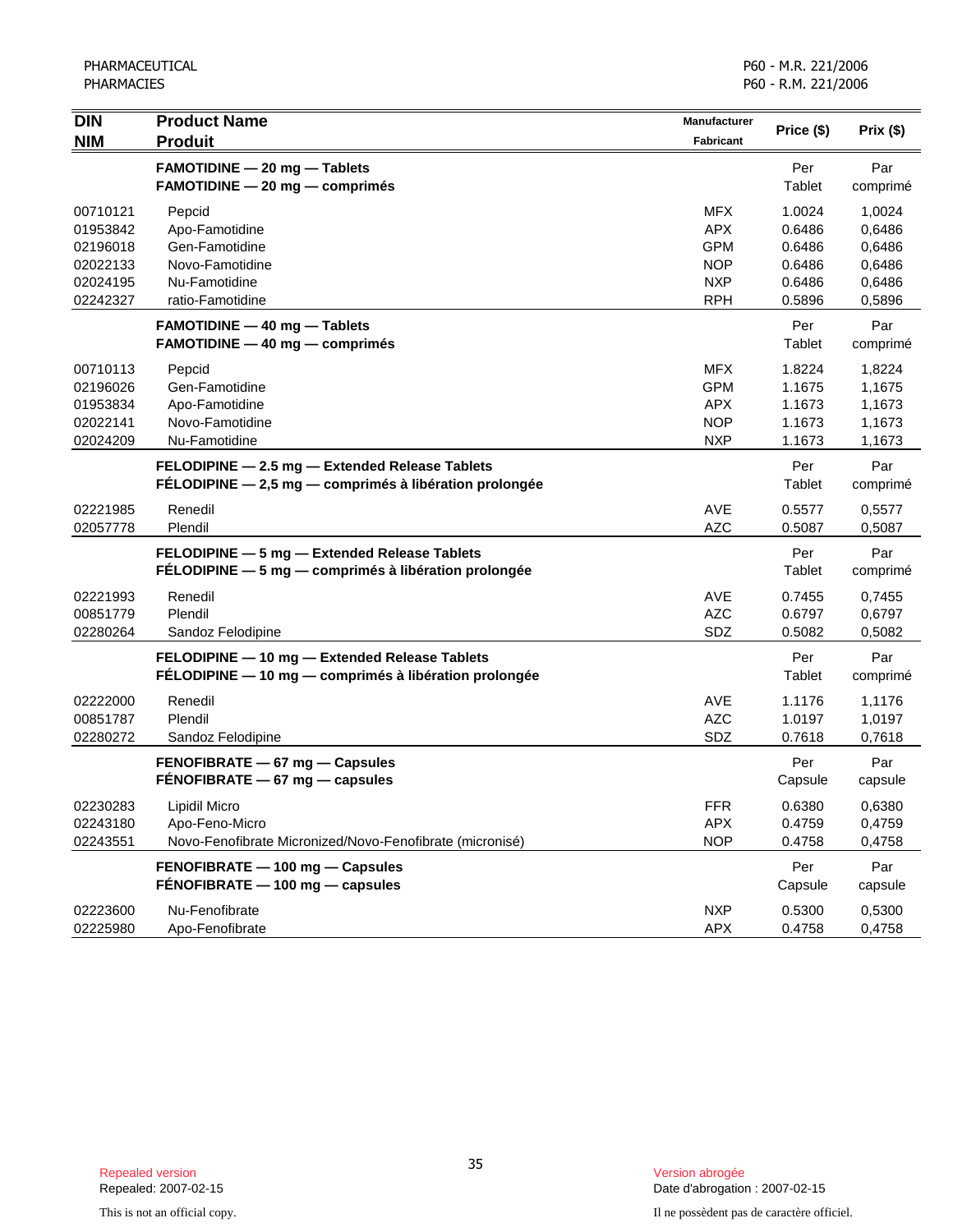| <b>DIN</b><br><b>NIM</b>                                                         | <b>Product Name</b><br><b>Produit</b>                                                                                                                                                          | <b>Manufacturer</b><br>Fabricant                                                               | Price (\$)                                                         | Prix(\$)                                                           |
|----------------------------------------------------------------------------------|------------------------------------------------------------------------------------------------------------------------------------------------------------------------------------------------|------------------------------------------------------------------------------------------------|--------------------------------------------------------------------|--------------------------------------------------------------------|
|                                                                                  | FENOFIBRATE - 200 mg - Capsules<br>$FÉNOFIBRATE - 200 mg - capsules$                                                                                                                           |                                                                                                | Per<br>Capsule                                                     | Par<br>capsule                                                     |
| 02240210<br>02239864<br>02146959<br>02243552<br>02231780<br>02273551<br>02250039 | Gen-Fenofibrate Micro<br>Apo-Feno-Micro<br>Lipidil-Micro<br>Novo-Fenofibrate Micronized/Novo-Fenofibrate (micronisé)<br>pms-Fenofibrate Micro<br>pms-Fenofibrate Micro<br>ratio-Fenofibrate MC | <b>GPM</b><br><b>APX</b><br><b>FFR</b><br><b>NOP</b><br><b>PMS</b><br><b>PMS</b><br><b>RPH</b> | 1.3310<br>1.1979<br>1.1979<br>1.1979<br>1.1979<br>1.1979<br>1.1979 | 1,3310<br>1,1979<br>1,1979<br>1,1979<br>1,1979<br>1,1979<br>1,1979 |
|                                                                                  | FENOFIBRATE - 100 mg - Tablets<br>FENOFIBRATE - 100 mg - comprimés                                                                                                                             |                                                                                                | Per<br>Tablet                                                      | Par<br>comprimé                                                    |
| 02241601<br>02246859                                                             | Lipidil Supra<br>Apo-Feno Super                                                                                                                                                                | <b>FFR</b><br><b>APX</b>                                                                       | 1.2495<br>0.8663                                                   | 1,2495<br>0,8663                                                   |
|                                                                                  | FENOFIBRATE - 160 mg - Tablets<br>FENOFIBRATE - 160 mg - comprimés                                                                                                                             |                                                                                                | Per<br>Tablet                                                      | Par<br>comprimé                                                    |
| 02241602<br>02246860                                                             | Lipidil Supra<br>Apo-Feno Super                                                                                                                                                                | <b>FFR</b><br><b>APX</b>                                                                       | 1.3976<br>0.9317                                                   | 1,3976<br>0,9317                                                   |
|                                                                                  | FENTANYL - 25 mcg - Transdermal Patch<br>FENTANYL - 25 mcg - timbre transdermique                                                                                                              |                                                                                                | Per<br>Patch                                                       | Par<br>timbre                                                      |
| 01937383<br>02249391<br>02282941                                                 | Duragesic<br>Ran-Fentayl<br>ratio-Fentanyl                                                                                                                                                     | <b>JAN</b><br><b>RAN</b><br><b>RPH</b>                                                         | 10.9494<br>7.1995<br>5.9500                                        | 10,9494<br>7,1995<br>5,9500                                        |
|                                                                                  | FENTANYL - 50 mcg - Transdermal Patch<br>FENTANYL - 50 mcg - timbre transdermique                                                                                                              |                                                                                                | Per<br>Patch                                                       | Par<br>timbre                                                      |
| 01937391<br>02249413<br>02282968                                                 | Duragesic<br>Ran-Fentayl<br>ratio-Fentanyl                                                                                                                                                     | <b>JAN</b><br><b>RAN</b><br><b>RPH</b>                                                         | 20.6052<br>13.5520<br>11.2000                                      | 20,6052<br>13,5520<br>11,2000                                      |
|                                                                                  | FENTANYL - 75 mcg - Transdermal Patch<br>FENTANYL - 75 mcg - timbre transdermique                                                                                                              |                                                                                                | Per<br>Patch                                                       | Par<br>timbre                                                      |
| 01937405<br>02249421<br>02282976                                                 | Duragesic<br>Ran-Fentayl<br>ratio-Fentanyl                                                                                                                                                     | <b>JAN</b><br>RAN<br><b>RPH</b>                                                                | 28.9800<br>19.0575<br>15.7500                                      | 28,9800<br>19,0575<br>15,7500                                      |
|                                                                                  | FENTANYL - 100 mcg - Transdermal Patch<br>FENTANYL - 100 mcg - timbre transdermique                                                                                                            |                                                                                                | Per<br>Patch                                                       | Par<br>timbre                                                      |
| 01937413<br>02249448<br>02282984                                                 | Duragesic<br>Ran-Fentayl<br>ratio-Fentanyl                                                                                                                                                     | <b>JAN</b><br><b>RAN</b><br><b>RPH</b>                                                         | 36.0717<br>23.7160<br>19.6000                                      | 36,0717<br>23,7160<br>19,6000                                      |
|                                                                                  | FERROUS GLUCONATE - 300 mg - Tablets<br>FER (GLUCONATE DE) - 300 mg - comprimés                                                                                                                |                                                                                                | Per<br>Tablet                                                      | Par<br>comprimé                                                    |
| 00031097<br>00545031<br>00021458                                                 | Ferrous Gluconate/Gluconate de fer<br>Apo-Ferrous Gluconate<br>Novo-Ferrogluc                                                                                                                  | <b>PPI</b><br><b>APX</b><br><b>NOP</b>                                                         | 0.0367<br>0.0281<br>0.0275                                         | 0,0367<br>0,0281<br>0,0275                                         |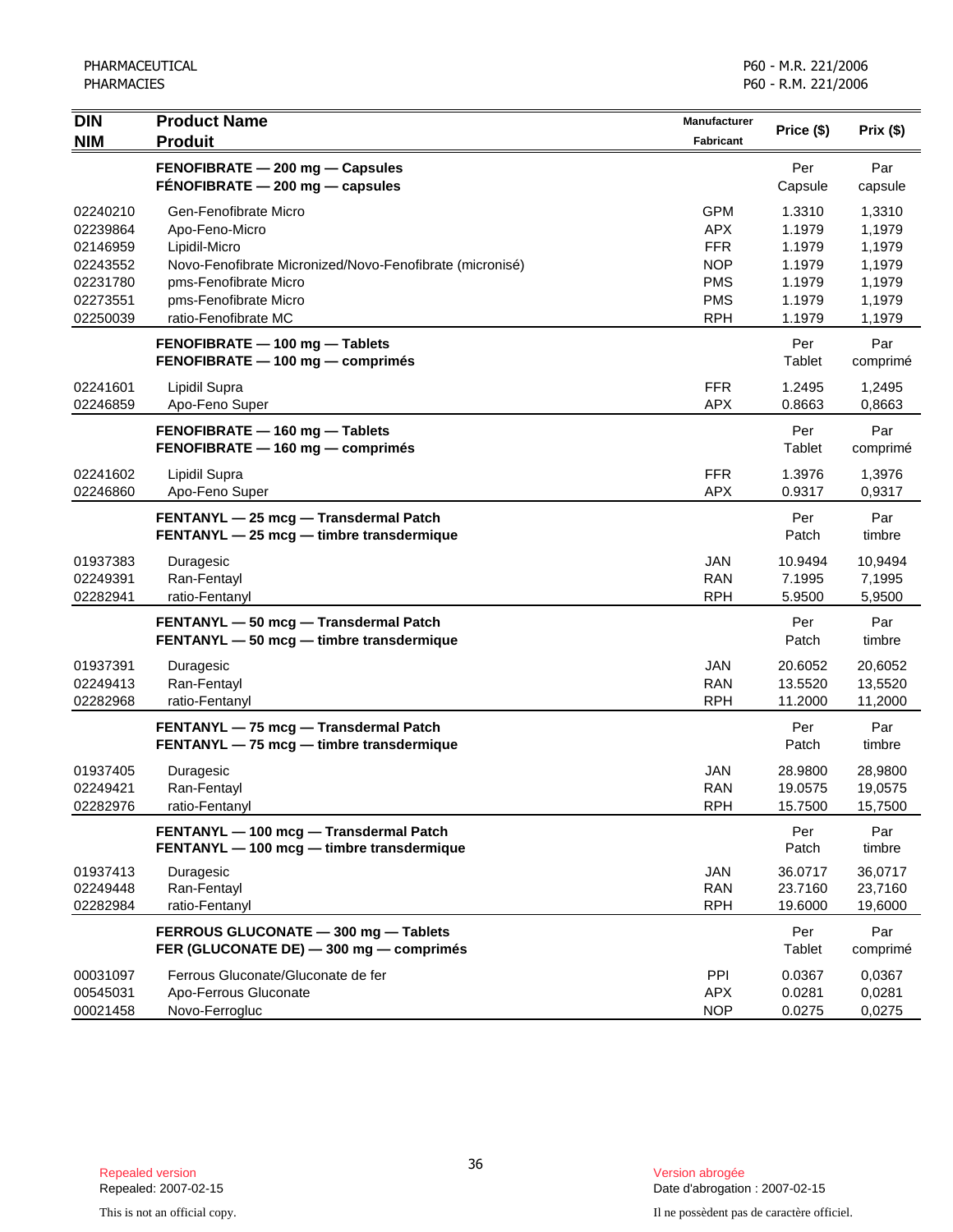| <b>DIN</b>                                                           | <b>Product Name</b>                                                                                       | <b>Manufacturer</b>                                                       | Price (\$)                                               | Prix (\$)                                                |
|----------------------------------------------------------------------|-----------------------------------------------------------------------------------------------------------|---------------------------------------------------------------------------|----------------------------------------------------------|----------------------------------------------------------|
| <b>NIM</b>                                                           | <b>Produit</b>                                                                                            | Fabricant                                                                 |                                                          |                                                          |
|                                                                      | FLAVOXATE HCI - 200 mg - Tablets<br>FLAVOXATE (CHLORHYDRATE DE) - 200 mg - comprimés                      |                                                                           | Per<br>Tablet                                            | Par<br>comprimé                                          |
| 00728179<br>02245480<br>02244842                                     | Urispas<br>pms-Flavoxate<br>Apo-Flavoxate                                                                 | PAL<br><b>PMS</b><br><b>APX</b>                                           | 0.5434<br>0.3804<br>0.3423                               | 0,5434<br>0,3804<br>0,3423                               |
|                                                                      | FLECAINIDE - 50 mg - Tablets<br>FLECAINIDE - 50 mg - comprimés                                            |                                                                           | Per<br>Tablet                                            | Par<br>comprimé                                          |
| 01966197<br>02275538                                                 | Tambocor<br>Apo-Flecainide                                                                                | <b>MMH</b><br><b>APX</b>                                                  | 0.5947<br>0.3982                                         | 0,5947<br>0,3982                                         |
|                                                                      | FLECAINIDE - 100 mg - Tablets<br>FLECAINIDE - 100 mg - comprimés                                          |                                                                           | Per<br>Tablet                                            | Par<br>comprimé                                          |
| 01966200<br>02275546                                                 | Tambocor<br>Apo-Flecainide                                                                                | <b>MMH</b><br><b>APX</b>                                                  | 1.1894<br>0.7963                                         | 1,1894<br>0,7963                                         |
|                                                                      | FLUCONAZOLE - 50 mg - Tablets<br>FLUCONAZOLE - 50 mg - comprimés                                          |                                                                           | Per<br>Tablet                                            | Par<br>comprimé                                          |
| 00891800<br>02245643<br>02237370<br>02245292<br>02236978<br>02249294 | Diflucan<br>pms-Fluconazole<br>Apo-Fluconazole<br>Gen-Fluconazole<br>Novo-Fluconazole<br>Taro-Fluconazole | PFI<br><b>PMS</b><br><b>APX</b><br><b>GPM</b><br><b>NOP</b><br><b>TAR</b> | 5.5552<br>3.8214<br>3.4393<br>3.4393<br>3.4393<br>3.4393 | 5,5552<br>3,8214<br>3,4393<br>3,4393<br>3,4393<br>3,4393 |
|                                                                      | FLUCONAZOLE - 100 mg - Tablets<br>FLUCONAZOLE - 100 mg - comprimés                                        |                                                                           | Per<br>Tablet                                            | Par<br>comprimé                                          |
| 00891819<br>02245644<br>02245293<br>02237371<br>02249308<br>02236979 | Diflucan<br>pms-Fluconazole<br>Gen-Fluconazole<br>Apo-Fluconazole<br>Taro-Fluconazole<br>Novo-Fluconazole | PFI<br><b>PMS</b><br><b>GPM</b><br><b>APX</b><br><b>TAR</b><br><b>NOP</b> | 9.8550<br>6.7791<br>6.1013<br>6.1012<br>6.1012<br>6.1011 | 9,8550<br>6,7791<br>6,1013<br>6,1012<br>6,1012<br>6,1011 |
|                                                                      | FLUCONAZOLE - 150 mg - Capsules<br>FLUCONAZOLE - 150 mg - capsules                                        |                                                                           | Per<br>Capsule                                           | Par<br>capsule                                           |
| 02141442<br>02245697<br>02282348<br>02241895                         | Diflucan<br>Gen-Fluconazole<br>pms-Fluconazole<br>Apo-Fluconazole                                         | PFI<br><b>GPM</b><br><b>PMS</b><br><b>APX</b>                             | 16.6793<br>10.1090<br>10.1090<br>10.1035                 | 16,6793<br>10,1090<br>10,1090<br>10,1035                 |
|                                                                      | FLUCONAZOLE - 2 mg/mL - Injection<br>FLUCONAZOLE - 2 mg/ml - injection                                    |                                                                           | Per<br>mL                                                | Par<br>ml                                                |
| 00891835<br>02247922<br>02247749                                     | Diflucan<br>Fluconazole<br>Fluconazole Omega                                                              | PFI<br><b>NOP</b><br><b>OMA</b>                                           | 0.5823<br>0.5093<br>0.4026                               | 0,5823<br>0,5093<br>0,4026                               |
|                                                                      | <b>FLUNARIZINE - 5 mg - Capsules</b><br>FLUNARIZINE - 5 mg - capsules                                     |                                                                           | Per<br>Capsule                                           | Par<br>capsule                                           |
| 00846341<br>02246082                                                 | Sibelium<br>Apo-Flunarizine                                                                               | <b>PMS</b><br><b>APX</b>                                                  | 0.8341<br>0.5842                                         | 0,8341<br>0,5842                                         |

This is not an official copy. Il ne possèdent pas de caractère officiel.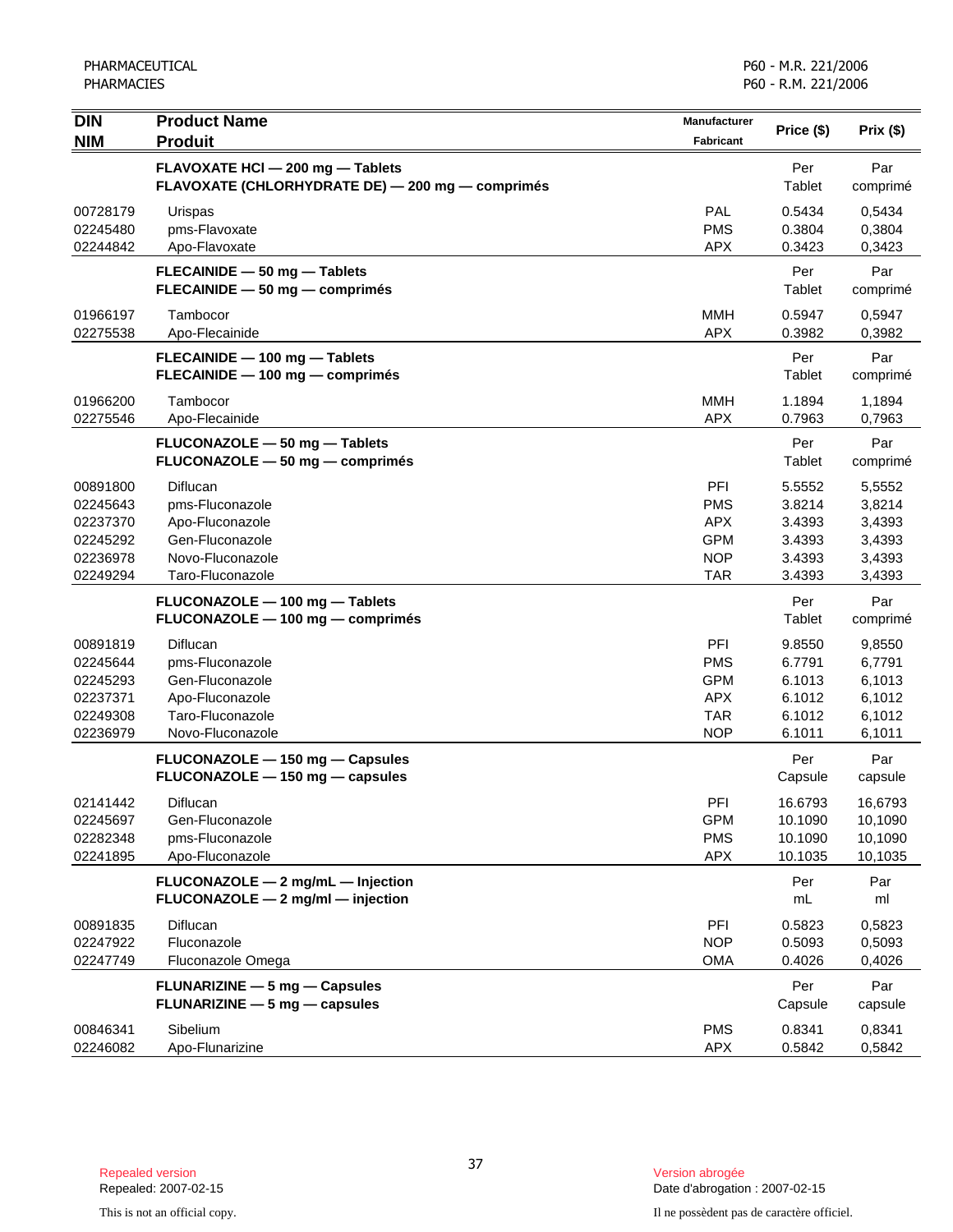| <b>DIN</b>           | <b>Product Name</b>                                                           | Manufacturer             | Price (\$)       | Prix (\$)        |
|----------------------|-------------------------------------------------------------------------------|--------------------------|------------------|------------------|
| <b>NIM</b>           | <b>Produit</b>                                                                | Fabricant                |                  |                  |
|                      | FLUNISOLIDE - 0.025% - Nasal Solution                                         |                          | Per              | Par              |
|                      | FLUNISOLIDE - 0,025 % - solution nasale                                       |                          | Dose             | dose             |
| 02162687             | Rhinalar                                                                      | <b>HLR</b>               | 0.0872           | 0,0872           |
| 00878790             | ratio-Flunisolide                                                             | <b>RPH</b>               | 0.0654           | 0,0654           |
| 02239288             | Apo-Flunisolide                                                               | <b>APX</b>               | 0.0610           | 0,0610           |
| 01927167             | Rhinaris-F                                                                    | <b>PMS</b>               | 0.0610           | 0,0610           |
|                      | FLUOCINONIDE - 0.05% - Gel                                                    |                          | Per              | Par              |
|                      | FLUOCINONIDE $-$ 0,05 % $-$ gel                                               |                          | Gram             | gramme           |
| 02161974             | Topsyn                                                                        | <b>MDC</b>               | 0.5638           | 0,5638           |
| 02236997             | Lyderm                                                                        | <b>TPT</b>               | 0.3762           | 0,3762           |
|                      | FLUOCINONIDE - 0.05% - Ointment                                               |                          | Per              | Par              |
|                      | FLUOCINONIDE - 0,05 % - pommade                                               |                          | Gram             | gramme           |
| 02161966             | Lidex                                                                         | <b>MDC</b>               | 0.5565           | 0,5565           |
| 02236996             | Lyderm                                                                        | <b>TPT</b>               | 0.3707           | 0,3707           |
|                      |                                                                               |                          |                  |                  |
|                      | FLUOCINONIDE - 0.05% - Topical Cream<br>FLUOCINONIDE - 0,05 % - crème topique |                          | Per<br>Gram      | Par              |
|                      |                                                                               |                          |                  | gramme           |
| 02161923             | Lidex                                                                         | <b>MDC</b>               | 0.5078           | 0,5078           |
| 00716863             | Lyderm                                                                        | <b>TPT</b>               | 0.5075           | 0,5075           |
|                      | FLUOROMETHOLONE - 0.1% - Ophthalmic Suspension                                |                          |                  |                  |
|                      | FLUOROMÉTHOLONE - 0,1 % - suspension ophtalmique                              |                          | Per mL           | Par ml           |
| 00247855             | FML 0.1%/FML 0,1 %                                                            | <b>ALL</b>               | 2.3364           | 2,3364           |
| 02238568             | pms-Fluorometholone                                                           | <b>PMS</b>               | 1.7796           | 1,7796           |
|                      | FLUOXETINE - 10 mg - Capsules                                                 |                          | Per              | Par              |
|                      | FLUOXÉTINE - 10 mg - capsules                                                 |                          | Capsule          | capsule          |
| 02018985             | Prozac                                                                        | LIL.                     | 1.8237           | 1,8237           |
| 02177617             | Dom-Fluoxetine                                                                | <b>DOM</b>               | 1.2951           | 1,2951           |
| 02237813             | Gen-Fluoxetine                                                                | <b>GPM</b>               | 1.2951           | 1,2951           |
| 02192756             | Nu-Fluoxetine                                                                 | <b>NXP</b>               | 1.2951           | 1,2951           |
| 02177579             | pms-Fluoxetine                                                                | <b>PMS</b>               | 1.2951           | 1,2951           |
| 02242177             | Co Fluoxetine                                                                 | <b>RED</b>               | 1.2951           | 1,2951           |
| 02216353             | Apo-Fluoxetine                                                                | <b>APX</b>               | 1.2950           | 1,2950           |
| 02216582             | Novo-Fluoxetine                                                               | <b>NOP</b>               | 1.2950           | 1,2950           |
| 02241371             | ratio-Fluoxetine<br>Sandoz Fluoxetine                                         | <b>RPH</b><br>SDZ        | 1.2950<br>1.2950 | 1,2950           |
| 02243486             |                                                                               |                          |                  | 1,2950           |
|                      | FLUOXETINE - 20 mg - Capsules                                                 |                          | Per              | Par              |
|                      | FLUOXÉTINE - 20 mg - capsules                                                 |                          | Capsule          | capsule          |
| 00636622             | Prozac                                                                        | LIL.                     | 1.8644           | 1,8644           |
| 02177587             | pms-Fluoxetine                                                                | <b>PMS</b>               | 1.1917           | 1,1917           |
| 02237814             | Gen-Fluoxetine                                                                | <b>GPM</b>               | 1.1124           | 1,1124           |
| 02192764             | Nu-Fluoxetine                                                                 | <b>NXP</b>               | 1.1124           | 1,1124           |
| 02242178             | Co Fluoxetine                                                                 | RED                      | 1.1124           | 1,1124           |
| 02216361             | Apo-Fluoxetine                                                                | <b>APX</b>               | 1.1123           | 1,1123           |
| 02216590<br>02241374 | Novo-Fluoxetine<br>ratio-Fluoxetine                                           | <b>NOP</b><br><b>RPH</b> | 1.1123<br>1.1123 | 1,1123<br>1,1123 |
| 02243487             | Sandoz Fluoxetine                                                             | SDZ                      | 1.1123           | 1,1123           |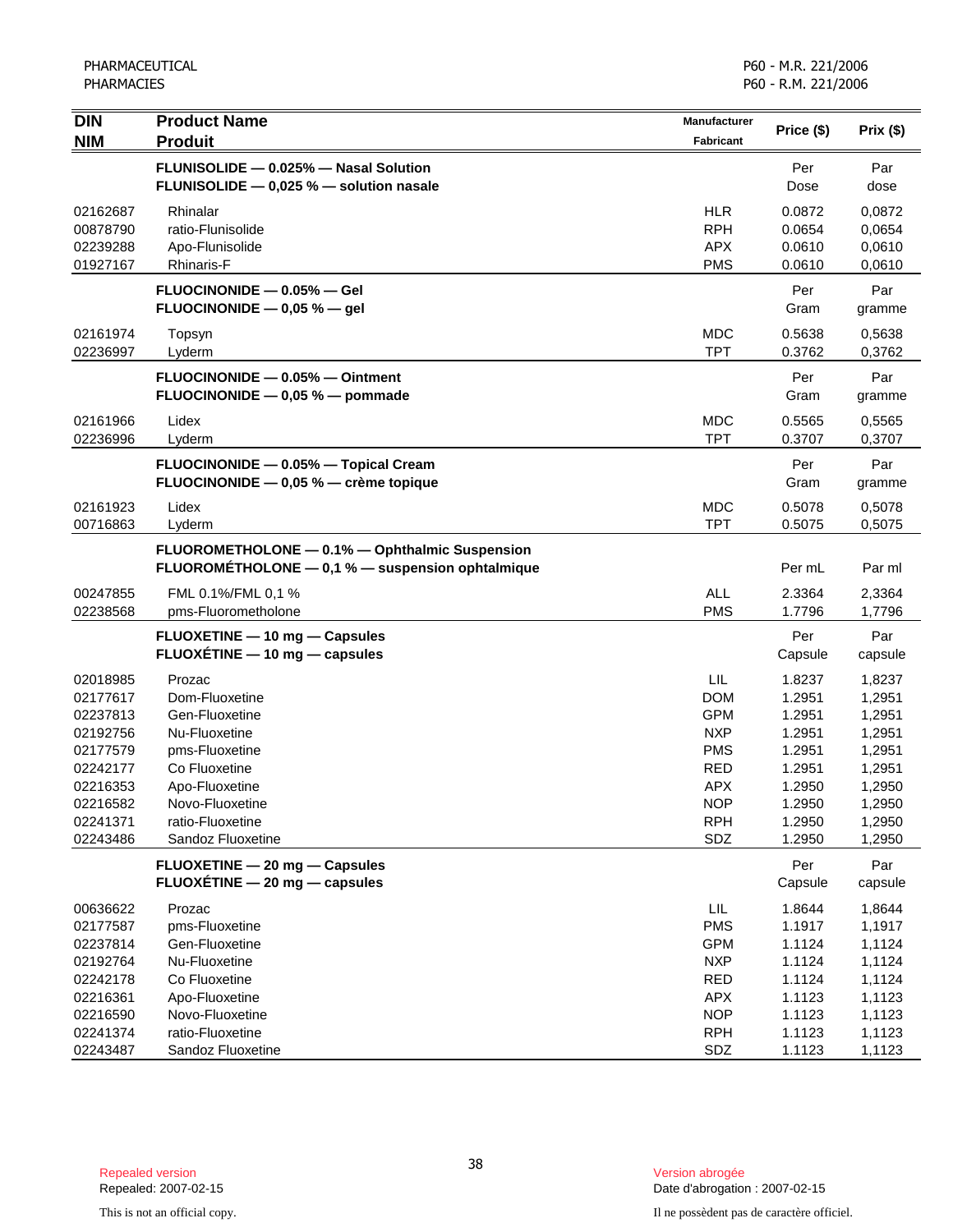| <b>DIN</b>           | <b>Product Name</b>                                 | <b>Manufacturer</b>      |                  |                  |
|----------------------|-----------------------------------------------------|--------------------------|------------------|------------------|
| <b>NIM</b>           | <b>Produit</b>                                      | Fabricant                | Price (\$)       | Prix (\$)        |
|                      | FLUOXETINE - 20 mg/5 mL - Syrup                     |                          |                  |                  |
|                      | FLUOXÉTINE - 20 mg/5 ml - sirop                     |                          | Per mL           | Par ml           |
|                      |                                                     |                          |                  |                  |
| 02231328             | Apo-Fluoxetine                                      | <b>APX</b><br><b>PMS</b> | 0.5088           | 0,5088           |
| 02177595             | pms-Fluoxetine                                      |                          | 0.5088           | 0,5088           |
|                      | FLUPHENAZINE DECANOATE - 100 mg/mL - Injection      |                          |                  |                  |
|                      | FLUPHÉNAZINE (DÉCANOATE DE) — 100 mg/ml — injection |                          | Per mL           | Par ml           |
| 02241928             | pms-Fluphenazine Decanoate                          | <b>PMS</b>               | 32.7600          | 32,7600          |
| 00755575             | Modecate Concentrate/Modecate concentré             | SQU                      | 32.7400          | 32,7400          |
|                      | FLURBIPROFEN - 50 mg - Tablets                      |                          | Per              | Par              |
|                      | FLURBIPROFÈNE - 50 mg - comprimés                   |                          | Tablet           | comprimé         |
| 00647942             | Ansaid                                              | PFI                      | 0.5525           | 0,5525           |
| 02020661             | Nu-Flurbiprofen                                     | <b>NXP</b>               | 0.3415           | 0,3415           |
| 01912046             | Apo-Flurbiprofen                                    | <b>APX</b>               | 0.2820           | 0,2820           |
| 02100509             | Novo-Flurprofen                                     | <b>NOP</b>               | 0.2820           | 0,2820           |
|                      | FLURBIPROFEN - 100 mg - Tablets                     |                          | Per              | Par              |
|                      | FLURBIPROFÈNE - 100 mg - comprimés                  |                          | Tablet           | comprimé         |
|                      |                                                     |                          |                  |                  |
| 00600792             | Ansaid                                              | PFI                      | 0.7235           | 0,7235           |
| 02020688             | Nu-Flurbiprofen<br>ratio-Flurbiprofen               | <b>NXP</b><br><b>RPH</b> | 0.5170<br>0.5170 | 0,5170           |
| 00675199             | Apo-Flurbiprofen                                    | <b>APX</b>               | 0.3859           | 0,5170           |
| 01912038<br>02100517 | Novo-Flurprofen                                     | <b>NOP</b>               | 0.3859           | 0,3859<br>0,3859 |
|                      |                                                     |                          |                  |                  |
|                      | FLUTAMIDE - 250 mg - Tablets                        |                          | Per              | Par              |
|                      | FLUTAMIDE - 250 mg - comprimés                      |                          | Tablet           | comprimé         |
| 02230104             | pms-Flutamide                                       | <b>PMS</b>               | 1.6537           | 1,6537           |
| 02238560             | Apo-Flutamide                                       | <b>APX</b>               | 1.4883           | 1,4883           |
| 00637726             | Euflex                                              | <b>SCH</b>               | 1.4883           | 1,4883           |
| 02230089             | Novo-Flutamide                                      | <b>NOP</b>               | 1.4883           | 1,4883           |
|                      | FLUVOXAMINE MALEATE - 50 mg - Tablets               |                          | Per              | Par              |
|                      | FLUVOXAMINE (MALÉATE DE) - 50 mg - comprimés        |                          | Tablet           | comprimé         |
| 01919342             | Luvox                                               | <b>SPH</b>               | 0.9078           | 0,9078           |
| 02240682             | pms-Fluvoxamine                                     | <b>PMS</b>               | 0.6053           | 0,6053           |
| 02231329             | Apo-Fluvoxamine                                     | <b>APX</b>               | 0.5447           | 0,5447           |
| 02218453             | ratio-Fluvoxamine                                   | <b>RPH</b>               | 0.5447           | 0,5447           |
| 02255529             | Co Fluvoxamine                                      | COB                      | 0.5447           | 0,5447           |
| 02239953             | Novo-Fluvoxamine                                    | <b>NOP</b>               | 0.5447           | 0,5447           |
| 02231192             | Nu-Fluvoxamine                                      | <b>NXP</b>               | 0.5447           | 0,5447           |
| 02247054             | Sandoz Fluvoxamine                                  | SDZ                      | 0.5447           | 0,5447           |
|                      | FLUVOXAMINE MALEATE - 100 mg - Tablets              |                          | Per              | Par              |
|                      | FLUVOXAMINE (MALÉATE DE) - 100 mg - comprimés       |                          | Tablet           | comprimé         |
| 01919369             | Luvox                                               | <b>SPH</b>               | 1.6321           | 1,6321           |
| 02240683             | pms-Fluvoxamine                                     | <b>PMS</b>               | 0.9793           | 0,9793           |
| 02231330             | Apo-Fluvoxamine                                     | <b>APX</b>               | 0.9792           | 0,9792           |
| 02218461             | ratio-Fluvoxamine                                   | <b>RPH</b>               | 0.9792           | 0,9792           |
| 02255537             | Co Fluvoxamine                                      | COB                      | 0.9792           | 0,9792           |
| 02239954             | Novo-Fluvoxamine                                    | <b>NOP</b>               | 0.9792           | 0,9792           |
| 02231193             | Nu-Fluvoxamine                                      | <b>NXP</b>               | 0.9792           | 0,9792           |
| 02247055             | Sandoz Fluvoxamine                                  | SDZ                      | 0.9792           | 0,9792           |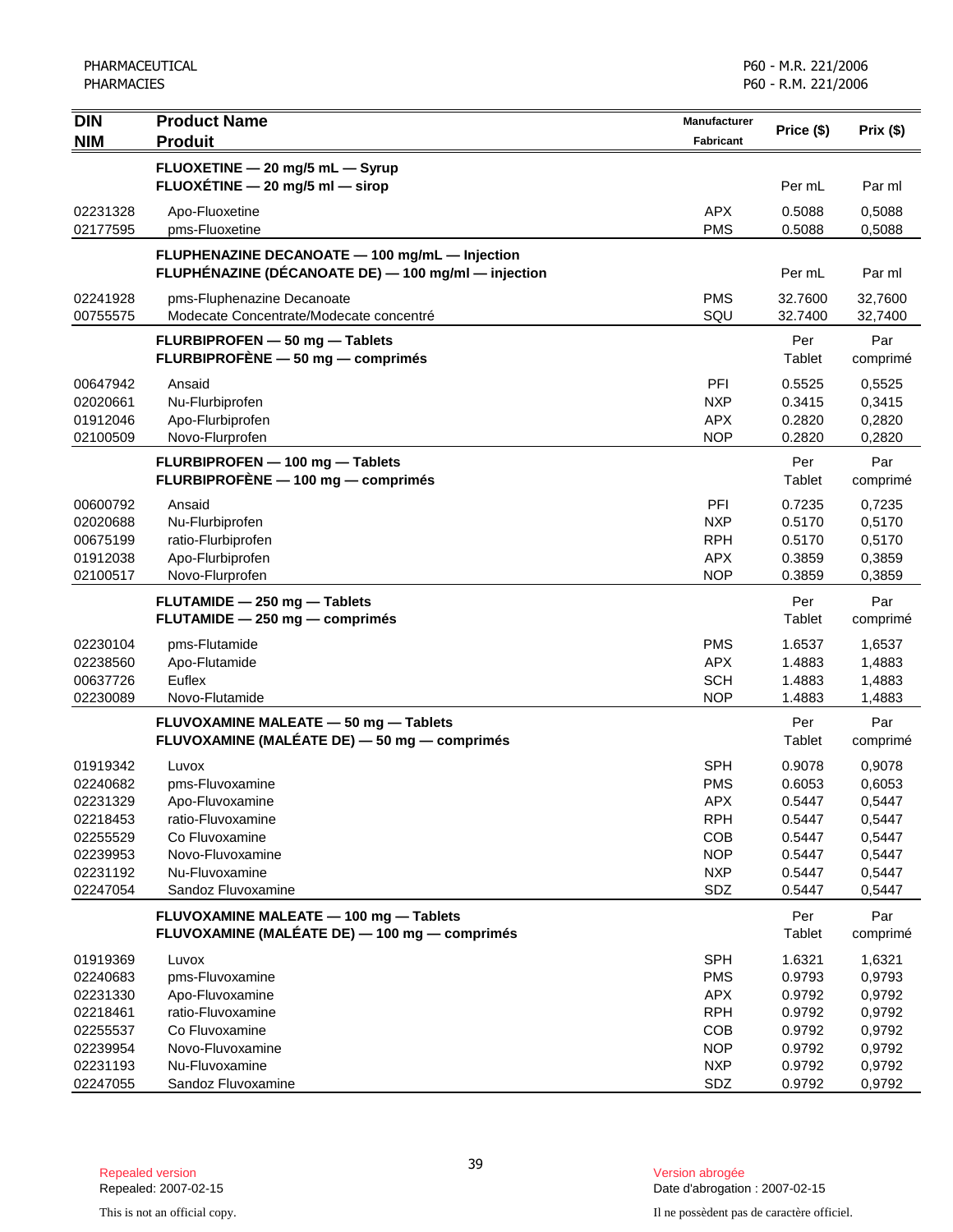| <b>DIN</b> | <b>Product Name</b>                                                  | Manufacturer     | Price (\$) | Prix (\$)                |
|------------|----------------------------------------------------------------------|------------------|------------|--------------------------|
| <b>NIM</b> | <b>Produit</b>                                                       | <b>Fabricant</b> |            |                          |
|            | FOSINOPRIL SODIUM - 10 mg - Tablets                                  |                  | Per        | Par                      |
|            | FOSINOPRIL SODIQUE - 10 mg - comprimés                               |                  | Tablet     | comprimé                 |
| 01907107   | Monopril                                                             | SQU              | 0.8951     | 0,8951                   |
| 02247802   | Novo-Fosinopril                                                      | <b>NOP</b>       | 0.6083     | 0,6083                   |
| 02266008   | Apo-Fosinopril                                                       | <b>APX</b>       | 0.5475     | 0,5475                   |
| 02262401   | Gen-Fosinopril                                                       | <b>GPM</b>       | 0.5475     | 0,5475                   |
| 02242733   | Lin-Fosinopril                                                       | LIN              | 0.5475     | 0,5475                   |
| 02255944   | pms-Fosinopril                                                       | <b>PMS</b>       | 0.5475     | 0,5475                   |
| 02275252   | ratio-Fosinopril                                                     | <b>RPH</b>       | 0.5475     | 0,5475                   |
|            | FOSINOPRIL SODIUM - 20 mg - Tablets                                  |                  | Per        | Par                      |
|            | FOSINOPRIL SODIQUE - 20 mg - comprimés                               |                  | Tablet     | comprimé                 |
| 01907115   | Monopril                                                             | SQU              | 1.0766     | 1,0766                   |
| 02247803   | Novo-Fosinopril                                                      | <b>NOP</b>       | 0.7315     | 0,7315                   |
| 02266016   | Apo-Fosinopril                                                       | <b>APX</b>       | 0.6584     | 0,6584                   |
| 02262428   | Gen-Fosinopril                                                       | <b>GPM</b>       | 0.6584     | 0,6584                   |
| 02242734   | Lin-Fosinopril                                                       | <b>LIN</b>       | 0.6584     | 0,6584                   |
| 02255952   | pms-Fosinopril                                                       | <b>PMS</b>       | 0.6584     | 0,6584                   |
| 02275260   | ratio-Fosinopril                                                     | <b>RPH</b>       | 0.6584     | 0,6584                   |
|            | <b>FRAMYCETIN SULFATE/ESCULIN/HYDROCORTISONE/DIBUCAINE HCI</b>       |                  |            |                          |
|            | $-$ 10 mg/10 mg/5 mg/5 mg $-$ Ointment                               |                  |            |                          |
|            | FRAMYCÉTINE (SULFATE DE)/ESCULINE/HYDROCORTISONE/                    |                  | Per        | Par                      |
|            | DIBUCAÏNE (CHLORHYDRATE DE) - 10 mg/10 mg/5 mg/5 mg/ - pommade       |                  | Gram       | gramme                   |
| 02223252   | Proctosedyl                                                          | <b>AXC</b>       | 0.9314     | 0,9314                   |
| 02247322   | Proctol                                                              | <b>ODN</b>       | 0.5960     | 0,5960                   |
| 02242527   | Sandoz Proctomyxin HC                                                | SDZ              | 0.5960     | 0,5960                   |
|            | <b>FRAMYCETIN SULFATE/ESCULIN/HYDROCORTISONE/DIBUCAINE HCI</b>       |                  |            |                          |
|            | -10 mg/10 mg/5 mg/5 mg - Suppositories                               |                  |            |                          |
|            | FRAMYCÉTINE (SULFATE DE)/ESCULINE/HYDROCORTISONE/                    |                  | Per        | Par                      |
|            | DIBUCAÏNE (CHLORHYDRATE DE) - 10 mg/10 mg/5 mg/5 mg/ - suppositoires |                  |            | Suppository suppositoire |
| 02223260   | Proctosedyl                                                          | <b>AXC</b>       | 1.0817     | 1,0817                   |
| 02247882   | Proctol                                                              | <b>ODN</b>       | 0.7925     | 0,7925                   |
| 02242528   | Sandoz Proctomyxin HC                                                | SDZ              | 0.7925     | 0,7925                   |
|            | FRAMYCETIN SULFATE/GRAMICIDIN/DEXAMETHASONE -                        |                  |            |                          |
|            | 5 mg/0.05 mg/0.5 mg per mL - Otic/Ophthalmic Solution                |                  |            |                          |
|            | FRAMYCÉTINE (SULFATE DE)/GRAMICIDINE/DEXAMÉTHASONE —                 |                  | Per        | Par                      |
|            | 5 mg/0,05 mg/0,5 mg par ml - solution otique et ophtalmique          |                  | mL         | ml                       |
| 02224623   | Sofracort                                                            | AVT              | 1.6982     | 1,6982                   |
| 02247920   | Sandoz Opticort                                                      | SDZ              | 1.3090     | 1,3090                   |
|            | FUROSEMIDE - 20 mg - Tablets                                         |                  | Per        | Par                      |
|            | $FUROSÉMIDE - 20 mg - comprimés$                                     |                  | Tablet     | comprimé                 |
| 02224690   | Lasix                                                                | AVE              | 0.0796     | 0,0796                   |
| 00396788   | Apo-Furosemide                                                       | <b>APX</b>       | 0.0490     | 0,0490                   |
| 00337730   | Novosemide                                                           | <b>NOP</b>       | 0.0490     | 0,0490                   |
| 02247493   | pms-Furosemide                                                       | <b>PMS</b>       | 0.0446     | 0,0446                   |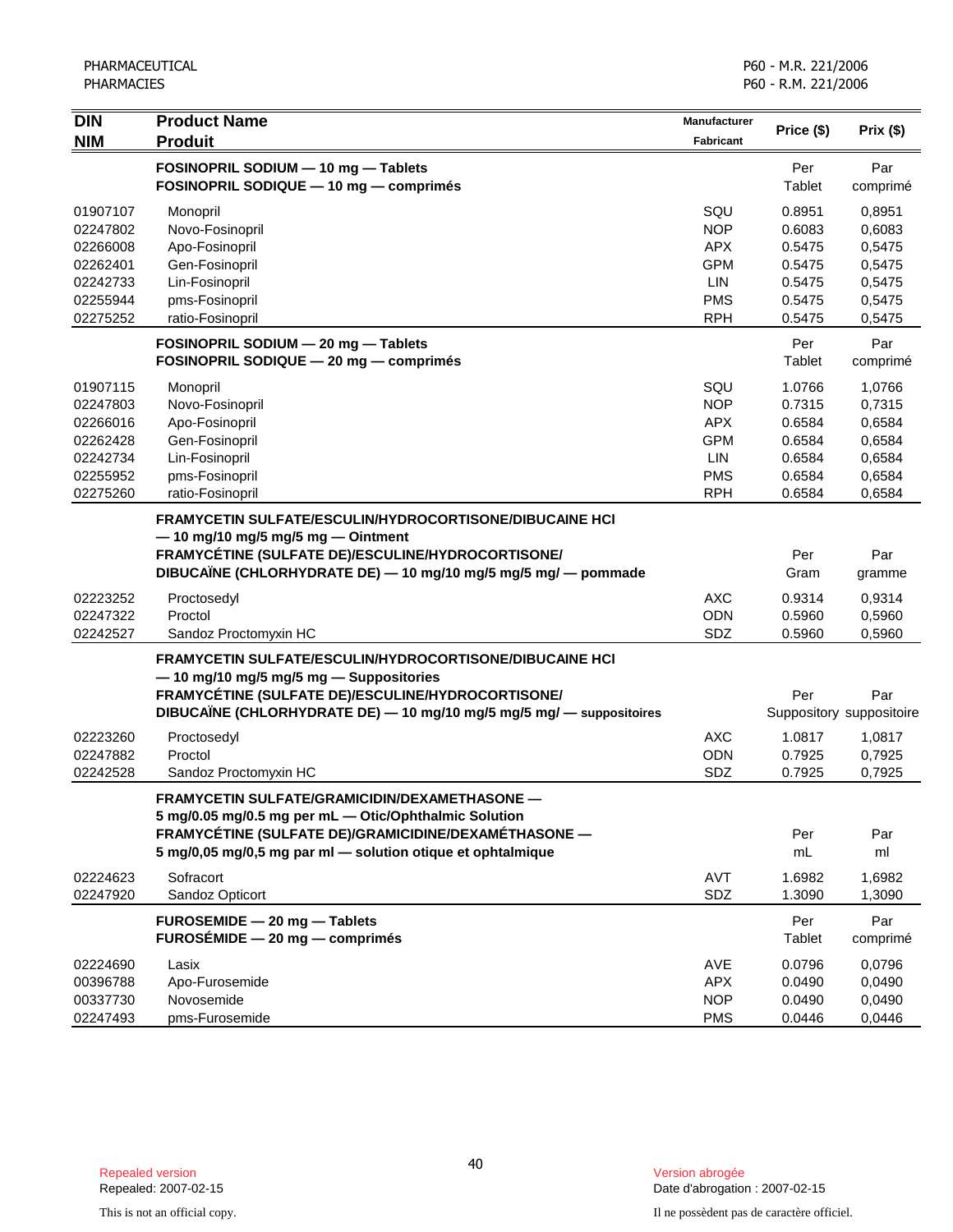| <b>DIN</b> | <b>Product Name</b>              | <b>Manufacturer</b> | Price (\$) | Prix(\$) |
|------------|----------------------------------|---------------------|------------|----------|
| <b>NIM</b> | <b>Produit</b>                   | <b>Fabricant</b>    |            |          |
|            | FUROSEMIDE - 40 mg - Tablets     |                     | Per        | Par      |
|            | $FUROSÉMIDE - 40 mg - comprimés$ |                     | Tablet     | comprimé |
| 02224704   | Lasix                            | <b>AVE</b>          | 0.1221     | 0,1221   |
| 00362166   | Apo-Furosemide                   | <b>APX</b>          | 0.0737     | 0,0737   |
| 00337749   | Novosemide                       | <b>NOP</b>          | 0.0737     | 0,0737   |
| 02247494   | pms-Furosemide                   | <b>PMS</b>          | 0.0670     | 0,0670   |
|            | FUROSEMIDE - 80 mg - Tablets     |                     | Per        | Par      |
|            | $FUROSÉMIDE - 80 mg - comprimés$ |                     | Tablet     | comprimé |
| 00707570   | Apo-Furosemide                   | <b>APX</b>          | 0.1342     | 0,1342   |
| 00765953   | Novosemide                       | <b>NOP</b>          | 0.1342     | 0,1342   |
|            | GABAPENTIN - 100 mg - Capsules   |                     | Per        | Par      |
|            | GABAPENTINE - 100 mg - capsules  |                     | Capsule    | capsule  |
| 02084260   | Neurontin                        | PFI                 | 0.4576     | 0,4576   |
| 02244513   | Novo-Gabapentin                  | <b>NOP</b>          | 0.3080     | 0,3080   |
| 02243446   | pms-Gabapentin                   | <b>PMS</b>          | 0.3080     | 0,3080   |
| 02244304   | Apo-Gabapentin                   | <b>APX</b>          | 0.2772     | 0,2772   |
| 02256142   | Co Gabapentin                    | COB                 | 0.2772     | 0,2772   |
| 02248259   | Gen-Gabapentin                   | <b>GPM</b>          | 0.2772     | 0,2772   |
| 02260883   | ratio-Gabapentin                 | <b>RPH</b>          | 0.2772     | 0,2772   |
|            | GABAPENTIN - 300 mg - Capsules   |                     | Per        | Par      |
|            | GABAPENTINE - 300 mg - capsules  |                     | Capsule    | capsule  |
| 02084279   | Neurontin                        | PFI                 | 1.1131     | 1,1131   |
| 02243447   | pms-Gabapentin                   | <b>PMS</b>          | 0.7493     | 0,7493   |
| 02244514   | Novo-Gabapentin                  | <b>NOP</b>          | 0.7492     | 0,7492   |
| 02244305   | Apo-Gabapentin                   | <b>APX</b>          | 0.6743     | 0,6743   |
| 02256150   | Co Gabapentin                    | COB                 | 0.6743     | 0,6743   |
| 02273853   | Gabapentin                       | <b>GPM</b>          | 0.6743     | 0,6743   |
| 02248260   | Gen-Gabapentin                   | <b>GPM</b>          | 0.6743     | 0,6743   |
| 02260891   | ratio-Gabapentin                 | <b>RPH</b>          | 0.6743     | 0,6743   |
|            | GABAPENTIN - 400 mg - Capsules   |                     | Per        | Par      |
|            | GABAPENTINE - 400 mg - capsules  |                     | Capsule    | capsule  |
| 02084287   | Neurontin                        | PFI                 | 1.3265     | 1,3265   |
| 02244515   | Novo-Gabapentin                  | <b>NOP</b>          | 0.8929     | 0,8929   |
| 02243448   | pms-Gabapentin                   | <b>PMS</b>          | 0.8924     | 0,8924   |
| 02244306   | Apo-Gabapentin                   | <b>APX</b>          | 0.8036     | 0,8036   |
| 02256169   | Co Gabapentin                    | COB                 | 0.8036     | 0,8036   |
| 02248261   | Gen-Gabapentin                   | <b>GPM</b>          | 0.8036     | 0,8036   |
| 02260905   | ratio-Gabapentin                 | <b>RPH</b>          | 0.8036     | 0,8036   |
|            | GABAPENTIN - 600 mg - Tablets    |                     | Per        | Par      |
|            | GABAPENTINE - 600 mg - comprimés |                     | Tablet     | comprimé |
| 02239717   | Neurontin                        | PFI                 | 2.0802     | 2,0802   |
| 02255898   | pms-Gabapentin                   | <b>PMS</b>          | 1.4350     | 1,4350   |
| 02248457   | Novo-Gabapentin                  | <b>NOP</b>          | 1.3095     | 1,3095   |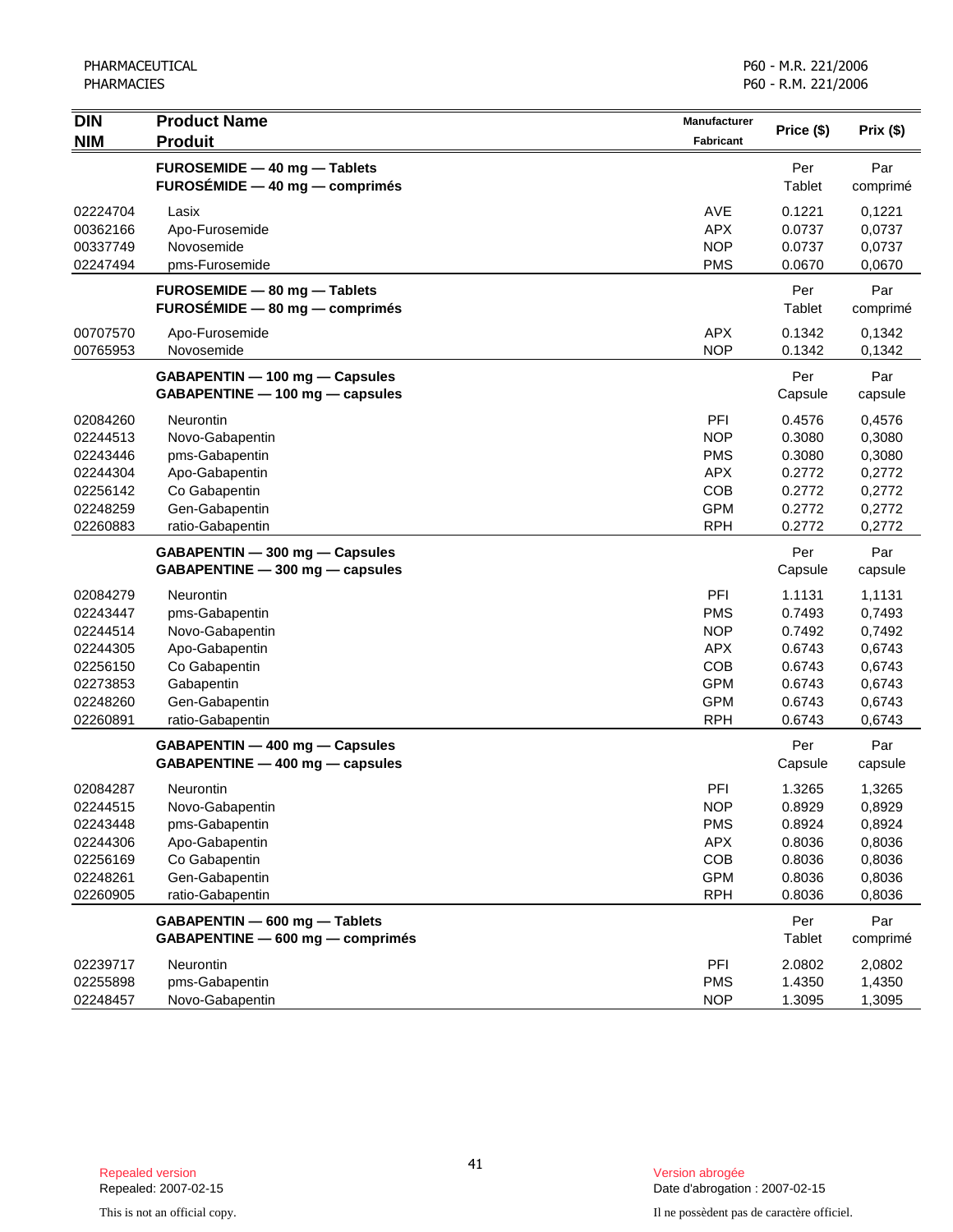| <b>DIN</b> | <b>Product Name</b>                                                                                              | Manufacturer | Price (\$)  | Prix $(\$)$   |
|------------|------------------------------------------------------------------------------------------------------------------|--------------|-------------|---------------|
| <b>NIM</b> | <b>Produit</b>                                                                                                   | Fabricant    |             |               |
|            | GEMFIBROZIL - 300 mg - Capsules                                                                                  |              | Per         | Par           |
|            | GEMFIBROZIL - 300 mg - capsules                                                                                  |              | Capsule     | capsule       |
| 00599026   | Lopid                                                                                                            | PFI          | 0.5667      | 0,5667        |
| 02185407   | Gen-Gemfibrozil                                                                                                  | <b>GPM</b>   | 0.3261      | 0,3261        |
| 02239951   | pms-Gemfibrozil                                                                                                  | <b>PMS</b>   | 0.3261      | 0,3261        |
| 01979574   | Apo-Gemfibrozil                                                                                                  | <b>APX</b>   | 0.3260      | 0,3260        |
| 02241704   | Novo-Gemfibrozil                                                                                                 | <b>NOP</b>   | 0.3260      | 0,3260        |
| 02058456   | Nu-Gemfibrozil                                                                                                   | <b>NXP</b>   | 0.3260      | 0,3260        |
|            | GEMFIBROZIL - 600 mg - Tablets                                                                                   |              | Per         | Par           |
|            | GEMFIBROZIL - 600 mg - comprimés                                                                                 |              | Tablet      | comprimé      |
| 00659606   | Lopid                                                                                                            | PFI          | 1.1344      | 1,1344        |
| 01979582   | Apo-Gemfibrozil                                                                                                  | <b>APX</b>   | 0.8272      | 0,8272        |
| 02230580   | Dom-Gemfibrozil                                                                                                  | <b>DOM</b>   | 0.8272      | 0,8272        |
| 02230476   | Gen-Gemfibrozil                                                                                                  | <b>GPM</b>   | 0.8272      | 0,8272        |
| 02142074   | Novo-Gemfibrozil                                                                                                 | <b>NOP</b>   | 0.8272      | 0,8272        |
| 02058464   | Nu-Gemfibrozil                                                                                                   | <b>NXP</b>   | 0.8272      | 0,8272        |
| 02230183   | pms-Gemfibrozil                                                                                                  | <b>PMS</b>   | 0.8272      | 0,8272        |
|            | <b>GENTAMICIN SULFATE - 5 mg/mL - Ophthalmic Solution</b>                                                        |              |             |               |
|            | <b>GENTAMICINE (SULFATE DE) - 5 mg/ml - solution ophtalmique</b>                                                 |              | Per mL      | Par ml        |
| 00436771   | Alcomicin                                                                                                        | <b>ALC</b>   | 0.5830      | 0,5830        |
| 00512192   | Garamycin                                                                                                        | <b>SCH</b>   | 0.4510      | 0,4510        |
| 00776521   | pms-Gentamicin                                                                                                   | <b>PMS</b>   | 0.4466      | 0,4466        |
| 02229440   | Sandoz Gentamicin                                                                                                | SDZ          | 0.4466      | 0,4466        |
|            | <b>GENTAMICIN SULFATE - 0.3% - Ophthalmic Ointment</b><br>GENTAMICINE (SULFATE DE) - 0,3 % - pommade ophtalmique |              | Per<br>Gram | Par<br>gramme |
| 00028339   | Garamycin                                                                                                        | <b>SCH</b>   | 1.2572      | 1,2572        |
| 02230888   | Sandoz Gentamicin                                                                                                | SDZ          | 1.2572      | 1,2572        |
|            | <b>GENTAMICIN SULFATE - 5 mg/mL - Otic Solution</b>                                                              |              |             |               |
|            | <b>GENTAMICINE (SULFATE DE) - 5 mg/ml - solution otique</b>                                                      |              | Per mL      | Par ml        |
| 02230889   | pms-Gentamicin                                                                                                   | <b>PMS</b>   | 1.2166      | 1,2166        |
| 00512184   | Garamycin                                                                                                        | <b>SCH</b>   | 1.1352      | 1,1352        |
| 02229441   | Sandoz Gentamicin                                                                                                | SDZ          | 1.1352      | 1,1352        |
|            | GLICLAZIDE - 80 mg - Tablets                                                                                     |              | Per         | Par           |
|            | GLICLAZIDE - 80 mg - comprimés                                                                                   |              | Tablet      | comprimé      |
| 00765996   | Diamicron                                                                                                        | <b>SEV</b>   | 0.4098      | 0,4098        |
| 02155850   | ratio-Gliclazide                                                                                                 | <b>RPH</b>   | 0.3073      | 0,3073        |
| 02245247   | Apo-Gliclazide                                                                                                   | <b>APX</b>   | 0.3070      | 0,3070        |
| 02229519   | Gen-Gliclazide                                                                                                   | <b>GPM</b>   | 0.3069      | 0,3069        |
| 02238103   | Novo-Gliclazide                                                                                                  | <b>NOP</b>   | 0.3069      | 0,3069        |
| 02254719   | Sandoz Gliclazide                                                                                                | SDZ          | 0.3069      | 0,3069        |
|            | <b>GLIMEPIRIDE - 1 mg - Tablets</b>                                                                              |              | Per         | Par           |
|            | GLIMEPIRIDE - 1 mg - comprimés                                                                                   |              | Tablet      | comprimé      |
| 02245272   | Amaryl                                                                                                           | AVE          | 0.7700      | 0,7700        |
| 02274248   | Co Glimepiride                                                                                                   | COB          | 0.5390      | 0,5390        |
| 02273101   | ratio-Glimepiride                                                                                                | <b>RPH</b>   | 0.5390      | 0,5390        |
| 02269589   | Sandoz Glimerpiride                                                                                              | SDZ          | 0.4900      | 0,4900        |
| 02273756   | Novo-Glimepiride                                                                                                 | <b>NOP</b>   | 0.4851      | 0,4851        |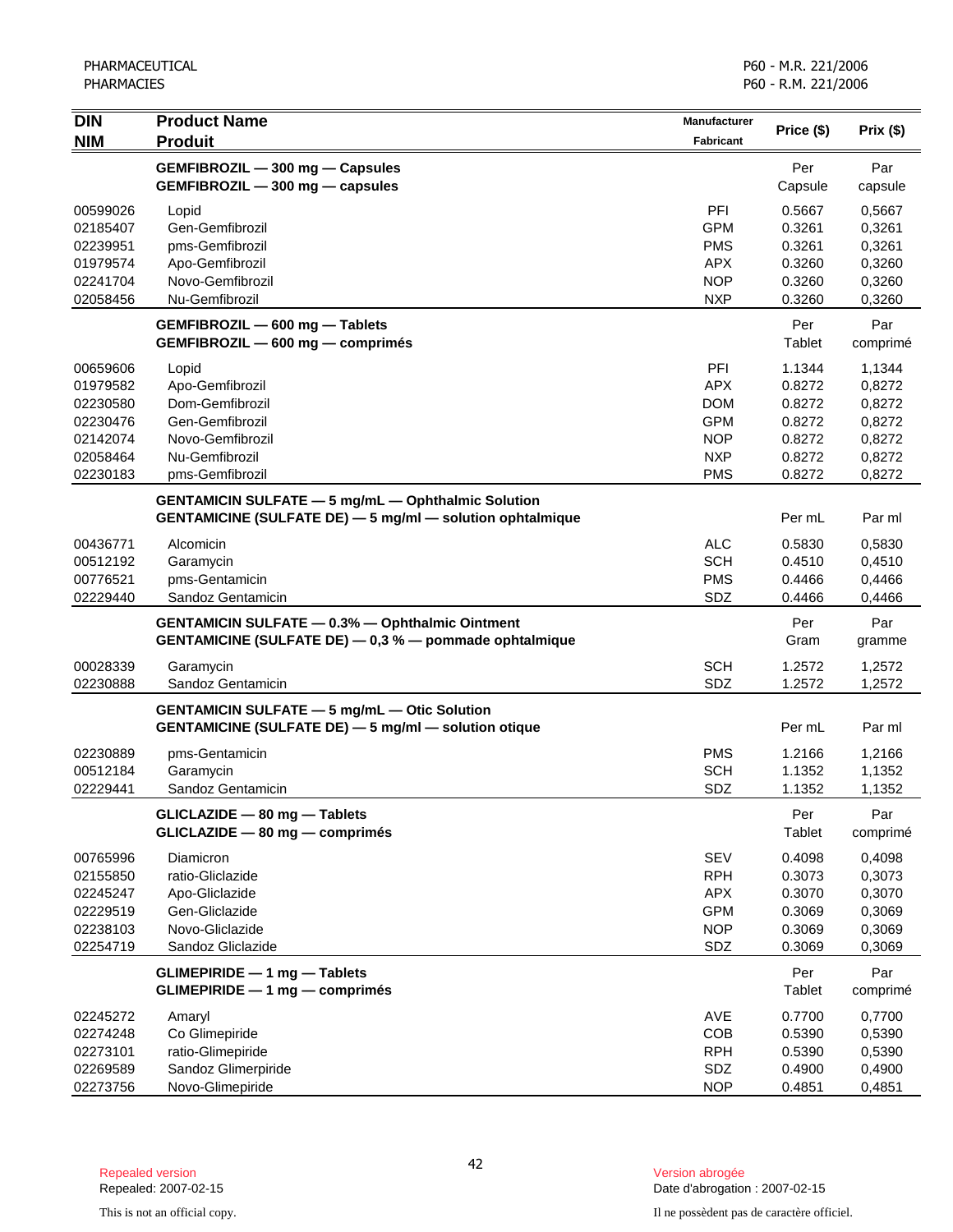| <b>DIN</b><br><b>NIM</b> | <b>Product Name</b><br><b>Produit</b>                                        | Manufacturer<br><b>Fabricant</b> | Price (\$)       | Prix(\$)         |
|--------------------------|------------------------------------------------------------------------------|----------------------------------|------------------|------------------|
|                          |                                                                              |                                  |                  |                  |
|                          | GLIMEPIRIDE - 2 mg - Tablets                                                 |                                  | Per<br>Tablet    | Par              |
|                          | <b>GLIMEPIRIDE - 2 mg - comprimés</b>                                        |                                  |                  | comprimé         |
| 02245273                 | Amaryl                                                                       | <b>AVE</b>                       | 0.8470           | 0,8470           |
| 02274256                 | Co Glimepiride                                                               | COB                              | 0.5390           | 0,5390           |
| 02273128                 | ratio-Glimepiride                                                            | <b>RPH</b>                       | 0.5390           | 0,5390           |
| 02269597<br>02273764     | Sandoz Glimerpiride<br>Novo-Glimepiride                                      | SDZ<br><b>NOP</b>                | 0.4900<br>0.4851 | 0,4900<br>0,4851 |
|                          |                                                                              |                                  |                  |                  |
|                          | <b>GLIMEPIRIDE - 4 mg - Tablets</b><br><b>GLIMEPIRIDE - 4 mg - comprimés</b> |                                  | Per<br>Tablet    | Par<br>comprimé  |
| 02245274                 | Amaryl                                                                       | <b>AVE</b>                       | 0.9240           | 0,9240           |
| 02274272                 | Co Glimepiride                                                               | COB                              | 0.5390           | 0,5390           |
| 02273136                 | ratio-Glimepiride                                                            | <b>RPH</b>                       | 0.5390           | 0,5390           |
| 02269619                 | Sandoz Glimerpiride                                                          | SDZ                              | 0.4900           | 0,4900           |
| 02273772                 | Novo-Glimepiride                                                             | <b>NOP</b>                       | 0.4851           | 0,4851           |
|                          | GLYBURIDE - 2.5 mg - Tablets                                                 |                                  | Per              | Par              |
|                          | GLYBURIDE - 2,5 mg - comprimés                                               |                                  | Tablet           | comprimé         |
| 02224550                 | Diabeta                                                                      | <b>AVE</b>                       | 0.1218           | 0,1218           |
| 02234513                 | Dom-Glyburide                                                                | <b>DOM</b>                       | 0.0433           | 0,0433           |
| 00720933                 | Euglucon                                                                     | <b>HLR</b>                       | 0.0433           | 0,0433           |
| 02236733                 | pms-Glyburide                                                                | <b>PMS</b>                       | 0.0433           | 0,0433           |
| 01913654                 | Apo-Glyburide                                                                | <b>APX</b>                       | 0.0432           | 0,0432           |
| 00808733                 | Gen-Glybe                                                                    | <b>GPM</b>                       | 0.0432           | 0,0432           |
| 01913670                 | Novo-Glyburide                                                               | <b>NOP</b>                       | 0.0432           | 0,0432           |
| 02020734                 | Nu-Glyburide                                                                 | <b>NXP</b>                       | 0.0432           | 0,0432           |
| 01900927                 | ratio-Glyburide                                                              | <b>RPH</b>                       | 0.0432           | 0,0432           |
| 02248008                 | Sandoz Glyburide                                                             | SDZ                              | 0.0432           | 0,0432           |
|                          | <b>GLYBURIDE - 5 mg - Tablets</b>                                            |                                  | Per              | Par              |
|                          | $GLYBURIDE - 5 mg - comprimés$                                               |                                  | Tablet           | comprimé         |
| 02224569                 | Diabeta                                                                      | <b>AVE</b>                       | 0.2182           | 0,2182           |
| 02234514                 | Dom-Glyburide                                                                | <b>DOM</b>                       | 0.0752           | 0,0752           |
| 00720941                 | Euglucon                                                                     | <b>HLR</b>                       | 0.0752           | 0,0752           |
| 02236734                 | pms-Glyburide                                                                | <b>PMS</b>                       | 0.0752           | 0,0752           |
| 01913662                 | Apo-Glyburide                                                                | <b>APX</b>                       | 0.0751           | 0,0751           |
| 00808741                 | Gen-Glybe                                                                    | <b>GPM</b>                       | 0.0751           | 0,0751           |
| 01913689                 | Novo-Glyburide                                                               | <b>NOP</b>                       | 0.0751           | 0,0751           |
| 02020742<br>01900935     | Nu-Glyburide<br>ratio-Glyburide                                              | <b>NXP</b>                       | 0.0751<br>0.0751 | 0,0751           |
| 02248009                 | Sandoz Glyburide                                                             | <b>RPH</b><br>SDZ                | 0.0751           | 0,0751<br>0,0751 |
|                          |                                                                              |                                  |                  |                  |
|                          | HALOPERIDOL - 0.5 mg - Tablets<br>$HALOPÉRIDOL - 0,5 mg - comprimés$         |                                  | Per<br>Tablet    | Par<br>comprimé  |
|                          |                                                                              |                                  |                  |                  |
| 00396796<br>00363685     | Apo-Haloperidol<br>Novo-Peridol                                              | <b>APX</b><br><b>NOP</b>         | 0.0396<br>0.0396 | 0,0396<br>0,0396 |
|                          | HALOPERIDOL - 1 mg - Tablets                                                 |                                  | Per              | Par              |
|                          | $HALOPÉRIDOL - 1 mg - comprimés$                                             |                                  | Tablet           | comprimé         |
| 00552143                 | ratio-Haloperidol                                                            | <b>RPH</b>                       | 0.0676           | 0,0676           |
| 00396818                 | Apo-Haloperidol                                                              | <b>APX</b>                       | 0.0675           | 0,0675           |
| 00363677                 | Novo-Peridol                                                                 | <b>NOP</b>                       | 0.0675           | 0,0675           |

Date d'abrogation : 2007-02-15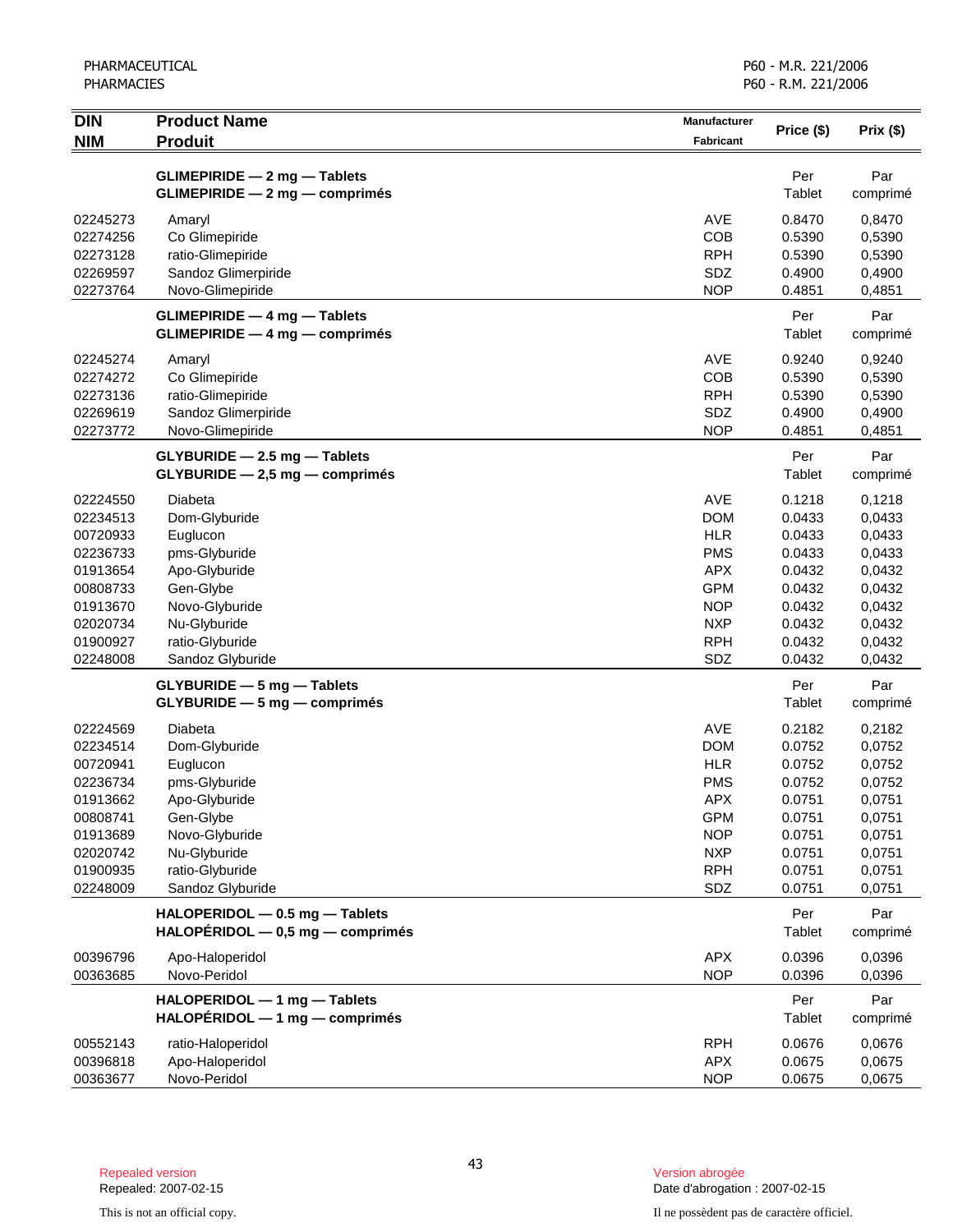| <b>DIN</b>           | <b>Product Name</b>                                                                                                              | <b>Manufacturer</b>      | Price (\$)           | Prix(\$)           |
|----------------------|----------------------------------------------------------------------------------------------------------------------------------|--------------------------|----------------------|--------------------|
| <b>NIM</b>           | <b>Produit</b>                                                                                                                   | Fabricant                |                      |                    |
|                      | HALOPERIDOL - 2 mg - Tablets<br>HALOPÉRIDOL - 2 mg - comprimés                                                                   |                          | Per<br>Tablet        | Par<br>comprimé    |
| 00396826             | Apo-Haloperidol                                                                                                                  | <b>APX</b>               | 0.1155               | 0,1155             |
| 00363669             | Novo-Peridol                                                                                                                     | <b>NOP</b>               | 0.1155               | 0,1155             |
|                      | HALOPERIDOL - 5 mg - Tablets                                                                                                     |                          | Per                  | Par                |
|                      | $HALOPÉRIDOL - 5 mg - comprimés$                                                                                                 |                          | Tablet               | comprimé           |
| 00396834<br>00363650 | Apo-Haloperidol<br>Novo-Peridol                                                                                                  | <b>APX</b><br><b>NOP</b> | 0.1636<br>0.1636     | 0,1636<br>0,1636   |
|                      | HALOPERIDOL - 10 mg - Tablets<br>HALOPÉRIDOL - 10 mg - comprimés                                                                 |                          | Per<br>Tablet        | Par<br>comprimé    |
| 00728306             | ratio-Haloperidol                                                                                                                | <b>RPH</b>               | 0.2722               | 0,2722             |
| 00463698             | Apo-Haloperidol                                                                                                                  | <b>APX</b>               | 0.1463               | 0,1463             |
| 00713449             | Novo-Peridol                                                                                                                     | <b>NOP</b>               | 0.1463               | 0,1463             |
|                      | HALOPERIDOL DECANOATE - 50 mg/mL - Long Acting Injection<br>HALOPÉRIDOL (DÉCANOATE D') - 50 mg/ml - injection à effet prolongé   |                          | Per mL               | Par ml             |
| 00599085             | <b>Haldol LA</b>                                                                                                                 | <b>JAN</b>               | 9.2800               | 9,2800             |
| 02242361             | Apo-Haloperidol LA                                                                                                               | <b>APX</b>               | 6.1666               | 6,1666             |
| 02130297             | Haloperidol LA/Halopéridol LA                                                                                                    | SDZ                      | 5.6100               | 5,6100             |
|                      | HALOPERIDOL DECANOATE - 100 mg/mL - Long Acting Injection<br>HALOPÉRIDOL (DÉCANOATE D') - 100 mg/ml - injection à effet prolongé |                          | Per mL               | Par ml             |
| 00599093             | <b>Haldol LA</b>                                                                                                                 | <b>JAN</b>               | 18.3300              | 18,3300            |
| 02242362<br>02130300 | Apo-Haloperidol LA<br>Haloperidol LA/Halopéridol LA                                                                              | <b>APX</b><br>SDZ        | 12.1880<br>11.0800   | 12,1880<br>11,0800 |
|                      | HYDRALAZINE HCI - 10 mg - Tablets                                                                                                |                          | Per                  | Par                |
|                      | HYDRALAZINE (CHLORHYDRATE D') - 10 mg - comprimés                                                                                |                          | <b>Tablet</b>        | comprimé           |
| 00441619             | Apo-Hydralazine                                                                                                                  | <b>APX</b>               | 0.1129               | 0,1129             |
| 01913204             | Nu-Hydral                                                                                                                        | <b>NXP</b>               | 0.1129               | 0,1129             |
| 00759465             | Novo-Hylazin                                                                                                                     | <b>NOP</b>               | 0.1026               | 0,1026             |
|                      | HYDRALAZINE HCI - 25 mg - Tablets<br>HYDRALAZINE (CHLORHYDRATE D') - 25 mg - comprimés                                           |                          | Per<br>Tablet        | Par<br>comprimé    |
| 00441627             | Apo-Hydralazine                                                                                                                  | <b>APX</b>               | 0.1940               | 0,1940             |
| 02004828             | Nu-Hydral                                                                                                                        | <b>NXP</b>               | 0.1940               | 0,1940             |
|                      | HYDRALAZINE HCI - 50 mg - Tablets<br>HYDRALAZINE (CHLORHYDRATE D') - 50 mg - comprimés                                           |                          | Per<br><b>Tablet</b> | Par<br>comprimé    |
| 00441635             | Apo-Hydralazine                                                                                                                  | <b>APX</b>               | 0.3047               | 0,3047             |
| 02004836             | Nu-Hydral                                                                                                                        | <b>NXP</b>               | 0.3047               | 0,3047             |
| 00759481             | Novo-Hylazin                                                                                                                     | <b>NOP</b>               | 0.2770               | 0,2770             |
|                      | HYDROCHLOROTHIAZIDE - 25 mg - Tablets<br>HYDROCHLOROTHIAZIDE - 25 mg - comprimés                                                 |                          | Per<br><b>Tablet</b> | Par<br>comprimé    |
| 00326844             | Apo-Hydro                                                                                                                        | <b>APX</b>               | 0.0523               | 0,0523             |
| 00021474<br>02247386 | Novohydrazide<br>pms-Hydrochlorothiazide                                                                                         | <b>NOP</b><br><b>PMS</b> | 0.0523<br>0.0523     | 0,0523<br>0,0523   |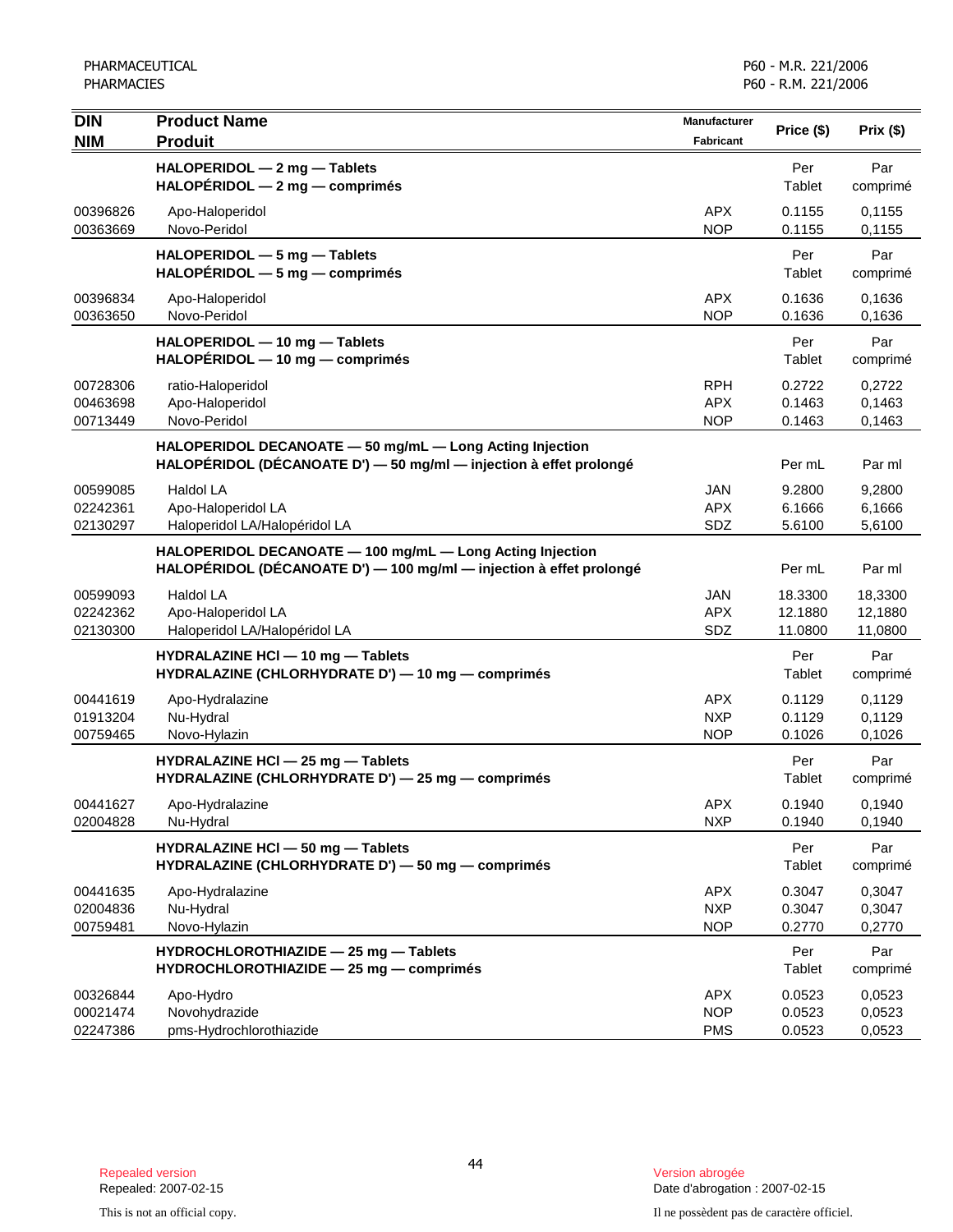| <b>DIN</b><br><b>NIM</b>         | <b>Product Name</b><br><b>Produit</b>                                                                 | Manufacturer<br>Fabricant              | Price (\$)                 | Prix(\$)                   |
|----------------------------------|-------------------------------------------------------------------------------------------------------|----------------------------------------|----------------------------|----------------------------|
|                                  | HYDROCHLOROTHIAZIDE - 50 mg - Tablets<br>HYDROCHLOROTHIAZIDE - 50 mg - comprimés                      |                                        | Per<br>Tablet              | Par<br>comprimé            |
| 02247387<br>00312800<br>00021482 | pms-Hydrochlorothiazide<br>Apo-Hydro<br>Novohydrazide                                                 | <b>PMS</b><br><b>APX</b><br><b>NOP</b> | 0.0726<br>0.0715<br>0.0715 | 0,0726<br>0,0715<br>0,0715 |
|                                  | HYDROCORTISONE - 100 mg/60 mL - Enema<br>HYDROCORTISONE - 100 mg/60 ml - lavement                     |                                        | Per<br>Package             | Par<br>paquet              |
| 02112736<br>00230316             | Cortenema<br>Hycort                                                                                   | <b>AXC</b><br><b>ICN</b>               | 6.6600<br>5.6572           | 6,6600<br>5,6572           |
|                                  | <b>HYDROCORTISONE VALERATE - 0.2% - Cream</b><br>HYDROCORTISONE (VALÉRATE D') — 0,2 % — crème         |                                        | Gram                       | gramme                     |
| 02242984<br>01910124             | Hydroval<br>Westcort                                                                                  | <b>TPT</b><br>WSQ                      | 0.1834<br>0.1834           | 0.1834<br>0,1834           |
|                                  | <b>HYDROCORTISONE VALERATE - 0.2% - Ointment</b><br>HYDROCORTISONE (VALÉRATE D') — 0,2 % — pommade    |                                        | Per<br>Gram                | Par<br>gramme              |
| 02242985<br>01910132             | Hydroval<br>Westcort                                                                                  | <b>TPT</b><br><b>WSQ</b>               | 0.1834<br>0.1834           | 0,1834<br>0,1834           |
|                                  | HYDROMORPHONE HCI - 2 mg/mL - Injection<br>HYDROMORPHONE (CHLORHYDRATE D') - 2 mg/ml - injection      |                                        | Per mL                     | Par ml                     |
| 00627100<br>02145901             | <b>Dilaudid</b><br>Hydromorphone                                                                      | ABB<br>SDZ                             | 1.5510<br>1.3640           | 1,5510<br>1,3640           |
|                                  | HYDROMORPHONE HCI - 10 mg/mL - Injection<br>HYDROMORPHONE (CHLORHYDRATE D') - 10 mg/ml - injection    |                                        | Per mL                     | Par ml                     |
| 00622133<br>02145928             | Dilaudid HP<br>Hydromorphone HP 10                                                                    | ABB<br>SDZ                             | 3.7400<br>3.3330           | 3,7400<br>3,3330           |
|                                  | HYDROMORPHONE HCI - 20 mg/mL - Injection<br>HYDROMORPHONE (CHLORHYDRATE D') - 20 mg/ml - injection    |                                        | Per mL                     | Par ml                     |
| 02146118<br>02145936             | Dilaudid HP Plus<br>Hydromorphone HP 20                                                               | ABB<br>SDZ                             | 5.7640<br>5.3020           | 5,7640<br>5,3020           |
|                                  | HYDROMORPHONE HCI - 50 mg/mL - Injection<br>HYDROMORPHONE (CHLORHYDRATE D') — 50 mg/ml — injection    |                                        | Per mL                     | Par ml                     |
| 02145863<br>02146126             | Dilaudid XP Plus<br>Hydromorphone HP 50                                                               | ABB<br>SDZ                             | 15.2955<br>14.4650         | 15,2955<br>14,4650         |
|                                  | HYDROMORPHONE HCI - 1 mg/mL - Oral Liquid<br>HYDROMORPHONE (CHLORHYDRATE D') - 1 mg/ml - liquide oral |                                        | Per mL                     | Par ml                     |
| 00786535<br>01916386             | <b>Dilaudid</b><br>pms-Hydromorphone                                                                  | ABB<br><b>PMS</b>                      | 0.0871<br>0.0718           | 0,0871<br>0,0718           |
|                                  | HYDROMORPHONE HCI - 1 mg - Tablets<br>HYDROMORPHONE (CHLORHYDRATE D') - 1 mg - comprimés              |                                        | Per<br>Tablet              | Par<br>comprimé            |
| 00885444<br>00705438             | pms-Hydromorphone<br>Dilaudid                                                                         | <b>PMS</b><br>ABB                      | 0.1243<br>0.1055           | 0,1243<br>0,1055           |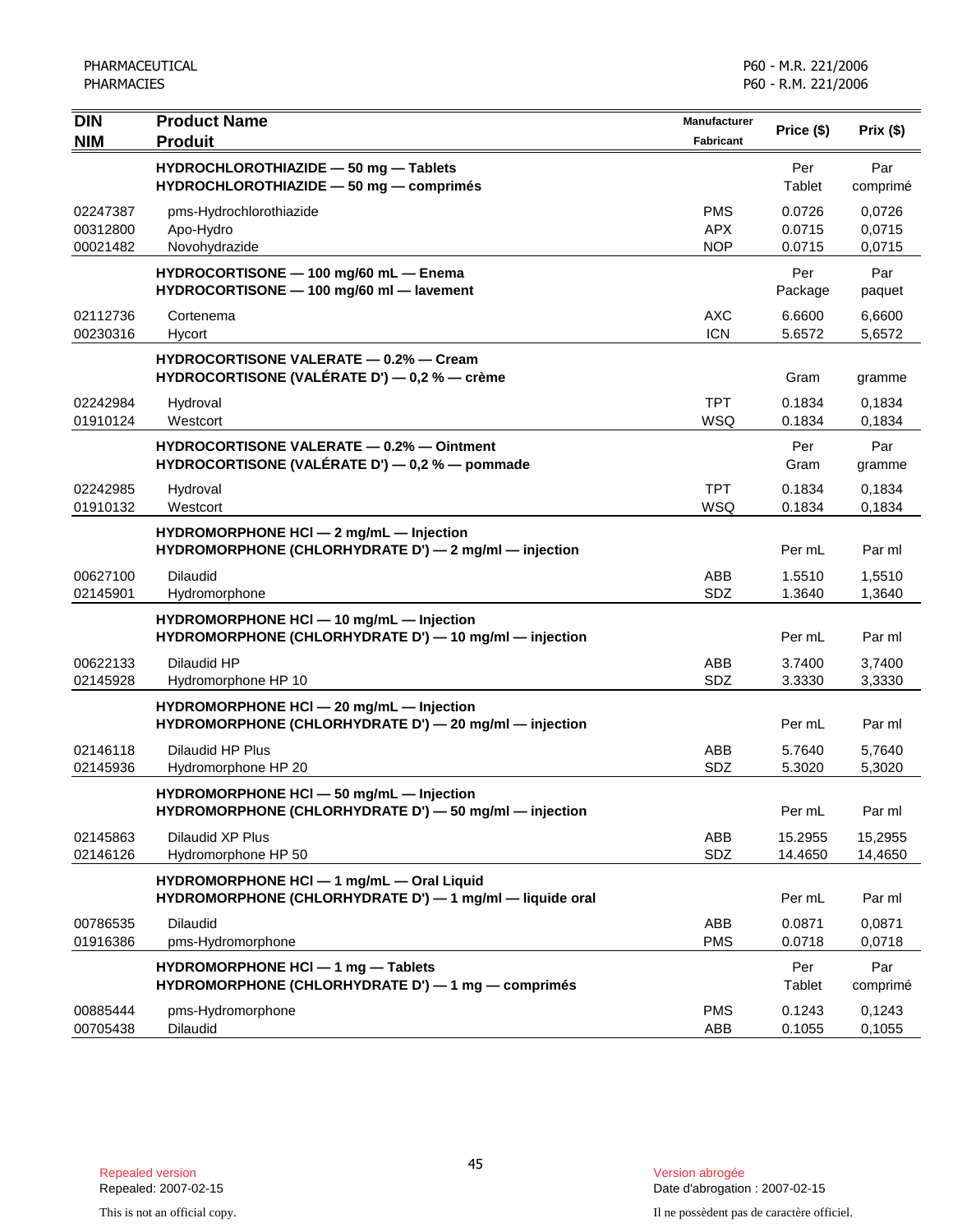| <b>DIN</b>                       | <b>Product Name</b>                                                                                   | Manufacturer                           | Price (\$)                 | Prix(\$)                   |
|----------------------------------|-------------------------------------------------------------------------------------------------------|----------------------------------------|----------------------------|----------------------------|
| <b>NIM</b>                       | <b>Produit</b>                                                                                        | Fabricant                              |                            |                            |
|                                  | HYDROMORPHONE HCI - 2 mg - Tablets<br>HYDROMORPHONE (CHLORHYDRATE D') - 2 mg - comprimés              |                                        | Per<br>Tablet              | Par<br>comprimé            |
| 00125083<br>00885436             | <b>Dilaudid</b><br>pms-Hydromorphone                                                                  | ABB<br><b>PMS</b>                      | 0.1559<br>0.1559           | 0,1559<br>0,1559           |
|                                  | HYDROMORPHONE HCI - 4 mg - Tablets<br>HYDROMORPHONE (CHLORHYDRATE D') - 4 mg - comprimés              |                                        | Per<br>Tablet              | Par<br>comprimé            |
| 00885401<br>00125121             | pms-Hydromorphone<br><b>Dilaudid</b>                                                                  | <b>PMS</b><br>ABB                      | 0.2612<br>0.2464           | 0,2612<br>0,2464           |
|                                  | HYDROMORPHONE HCI - 8 mg - Tablets<br>HYDROMORPHONE (CHLORHYDRATE D') - 8 mg - comprimés              |                                        | Per<br>Tablet              | Par<br>comprimé            |
| 00885428<br>00786543             | pms-Hydromorphone<br><b>Dilaudid</b>                                                                  | <b>PMS</b><br>ABB                      | 0.4572<br>0.3881           | 0,4572<br>0,3881           |
|                                  | HYDROXYCHLOROQUINE SULFATE - 200 mg - Tablets<br>HYDROXYCHLOROQUINE (SULFATE D') - 200 mg - comprimés |                                        | Per<br>Tablet              | Par<br>comprimé            |
| 02017709<br>02252600<br>02246691 | Plaquenil<br>Gen-Hydroxychloroquine<br>Apo-Hydroxyquine                                               | SAW<br><b>GPM</b><br><b>APX</b>        | 0.6053<br>0.4035<br>0.3631 | 0,6053<br>0,4035<br>0,3631 |
|                                  | HYDROXYUREA - 500 mg - Capsules<br>$HYDROXYURÉE - 500 mg - capsules$                                  |                                        | Per<br>Capsule             | Par<br>capsule             |
| 02247937<br>02242920<br>00465283 | Apo-Hydroxyurea<br>Gen-Hydroxyurea<br>Hydrea                                                          | <b>APX</b><br><b>GPM</b><br>SQU        | 1.1223<br>1.1223<br>1.1223 | 1,1223<br>1,1223<br>1,1223 |
|                                  | HYDROXYZINE HCI - 10 mg - Capsules<br>HYDROXYZINE (CHLORHYDRATE D') - 10 mg - capsules                |                                        | Per<br>Capsule             | Par<br>capsule             |
| 00646059<br>00738824             | Apo-Hydroxyzine<br>Novo-Hydroxyzin                                                                    | <b>APX</b><br><b>NOP</b>               | 0.1228<br>0.1116           | 0,1228<br>0,1116           |
|                                  | <b>HYDROXYZINE HCI - 25 mg - Capsules</b><br>HYDROXYZINE (CHLORHYDRATE D') - 25 mg - capsules         |                                        | Per<br>Capsule             | Par<br>capsule             |
| 00646024<br>00738832             | Apo-Hydroxyzine<br>Novo-Hydroxyzin                                                                    | <b>APX</b><br><b>NOP</b>               | 0.1568<br>0.1425           | 0,1568<br>0,1425           |
|                                  | HYDROXYZINE HCI - 50 mg - Capsules<br>HYDROXYZINE (CHLORHYDRATE D') - 50 mg - capsules                |                                        | Per<br>Capsule             | Par<br>capsule             |
| 00646016<br>00738840             | Apo-Hydroxyzine<br>Novo-Hydroxyzin                                                                    | <b>APX</b><br><b>NOP</b>               | 0.2275<br>0.2068           | 0,2275<br>0,2068           |
|                                  | HYDROXYZINE HCI - 10 mg/5 mL - Oral Syrup<br>HYDROXYZINE (CHLORHYDRATE D') - 10 mg/5 ml - sirop oral  |                                        | Per mL                     | Par ml                     |
| 00024694<br>00741817             | Atarax<br>pms-Hydroxyzine                                                                             | PFI<br><b>PMS</b>                      | 0.0565<br>0.0428           | 0,0565<br>0,0428           |
|                                  | IBUPROFEN - 600 mg - Tablets<br>IBUPROFÈNE $-$ 600 mg $-$ comprimés                                   |                                        | Per<br>Tablet              | Par<br>comprimé            |
| 02020726<br>00629359<br>00585114 | Nu-Ibuprofen<br>Novo-Profen<br>Apo-Ibuprofen                                                          | <b>NXP</b><br><b>NOP</b><br><b>APX</b> | 0.0580<br>0.0532<br>0.0512 | 0,0580<br>0,0532<br>0,0512 |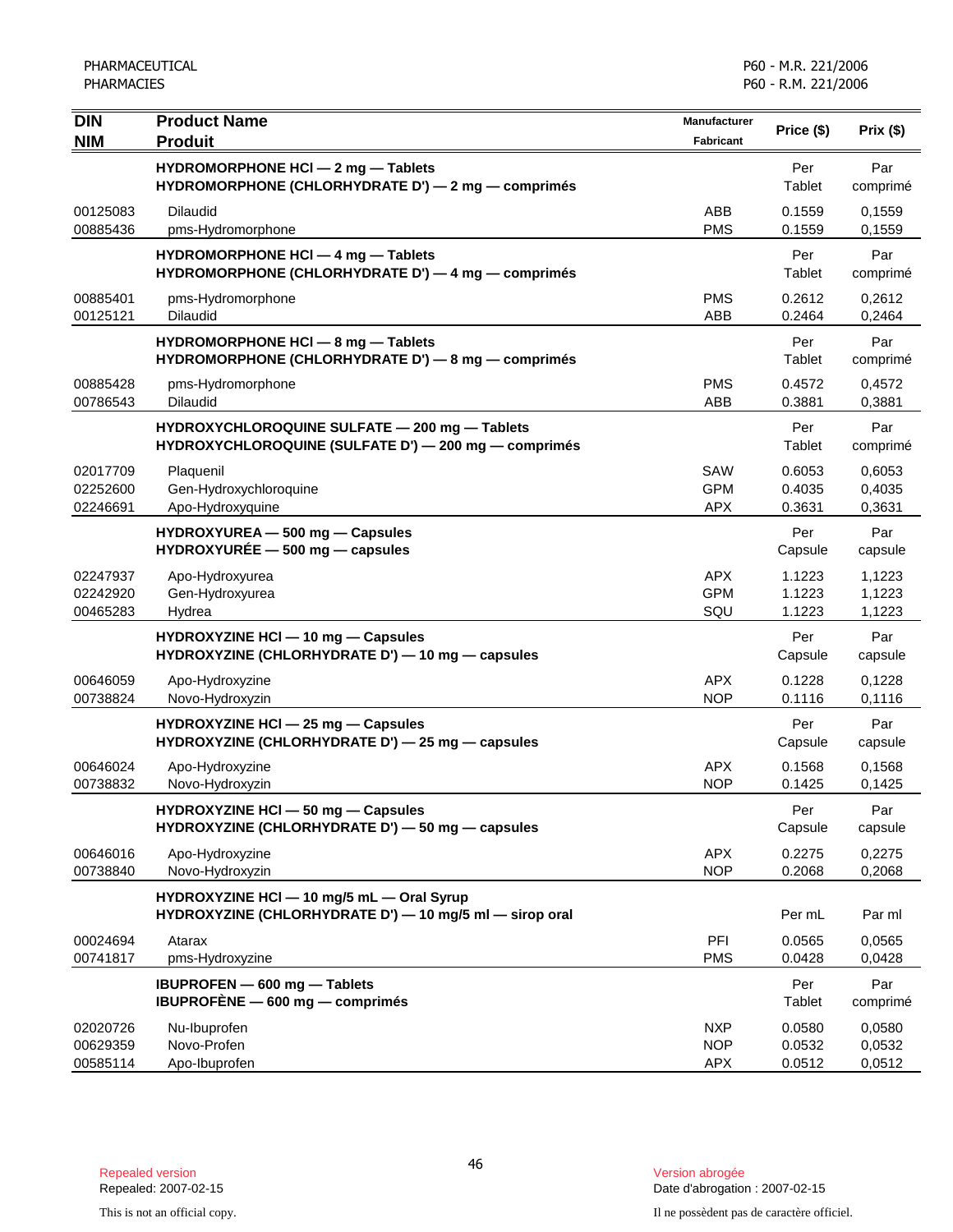| <b>DIN</b><br><b>NIM</b>                                                                     | <b>Product Name</b><br><b>Produit</b>                                                                                                  | Manufacturer<br><b>Fabricant</b>                                                                             | Price (\$)                                                                   | Prix (\$)                                                                    |
|----------------------------------------------------------------------------------------------|----------------------------------------------------------------------------------------------------------------------------------------|--------------------------------------------------------------------------------------------------------------|------------------------------------------------------------------------------|------------------------------------------------------------------------------|
|                                                                                              | IMIPRAMINE HCI - 10 mg - Tablets<br>IMIPRAMINE (CHLORHYDRATE D') - 10 mg - comprimés                                                   |                                                                                                              | Per<br>Tablet                                                                | Par<br>comprimé                                                              |
| 00360201<br>00021504                                                                         | Apo-Imipramine<br>Novo-Pramine                                                                                                         | <b>APX</b><br><b>NOP</b>                                                                                     | 0.1141<br>0.1141                                                             | 0,1141<br>0,1141                                                             |
|                                                                                              | IMIPRAMINE HCI - 25 mg - Tablets<br>IMIPRAMINE (CHLORHYDRATE D') - 25 mg - comprimés                                                   |                                                                                                              | Per<br>Tablet                                                                | Par<br>comprimé                                                              |
| 00010472<br>00312797<br>00021512                                                             | Tofranil<br>Apo-Imipramine<br>Novo-Pramine                                                                                             | <b>NVT</b><br><b>APX</b><br><b>NOP</b>                                                                       | 0.2725<br>0.1815<br>0.1815                                                   | 0,2725<br>0,1815<br>0,1815                                                   |
|                                                                                              | IMIPRAMINE HCI - 50 mg - Tablets<br>IMIPRAMINE (CHLORHYDRATE D') - 50 mg - comprimés                                                   |                                                                                                              | Per<br>Tablet                                                                | Par<br>comprimé                                                              |
| 00010480<br>00326852<br>00021520                                                             | Tofranil<br>Apo-Imipramine<br>Novo-Pramine                                                                                             | <b>NVT</b><br><b>APX</b><br><b>NOP</b>                                                                       | 0.5065<br>0.3372<br>0.3372                                                   | 0,5065<br>0,3372<br>0,3372                                                   |
|                                                                                              | INDAPAMIDE $-$ 1.25 mg $-$ Tablets<br>INDAPAMIDE $-1,25$ mg $-$ comprimés                                                              |                                                                                                              | Per<br>Tablet                                                                | Par<br>comprimé                                                              |
| 02179709<br>02245246<br>02239913<br>02240067<br>02239619<br>02227339                         | Lozide<br>Apo-Indapamide<br>Dom-Indapamide<br>Gen-Inapamide<br>pms-Indapamide<br>ratio-Indapamide                                      | <b>SEV</b><br><b>APX</b><br><b>DOM</b><br><b>GPM</b><br><b>PMS</b><br><b>RPH</b>                             | 0.3277<br>0.2065<br>0.2065<br>0.2065<br>0.2065<br>0.2065                     | 0,3277<br>0,2065<br>0,2065<br>0,2065<br>0,2065<br>0,2065                     |
|                                                                                              | INDAPAMIDE - 2.5 mg - Tablets<br>INDAPAMIDE $-2,5$ mg $-$ comprimés                                                                    |                                                                                                              | Per<br>Tablet                                                                | Par<br>comprimé                                                              |
| 00564966<br>02223678<br>02153483<br>02223597<br>02239917<br>02231184<br>02239620<br>02049341 | Lozide<br>Apo-Indapamide<br>Gen-Indapamide<br>Nu-Indapamide<br>Dom-Indapamide<br>Novo-Indapamide<br>pms-Indapamide<br>ratio-Indapamide | <b>SER</b><br><b>APX</b><br><b>GPM</b><br><b>NXP</b><br><b>DOM</b><br><b>NOP</b><br><b>PMS</b><br><b>RPH</b> | 0.5200<br>0.3276<br>0.3276<br>0.3276<br>0.3275<br>0.3275<br>0.3275<br>0.3275 | 0,5200<br>0,3276<br>0,3276<br>0,3276<br>0,3275<br>0,3275<br>0,3275<br>0,3275 |
|                                                                                              | INDOMETHACIN - 25 mg - Capsules<br>INDOMÉTHACINE - 25 mg - capsules                                                                    |                                                                                                              | Per<br>Capsule                                                               | Par<br>capsule                                                               |
| 00016039<br>02143364<br>02204541<br>00611158<br>00337420<br>00865850                         | Indocid<br>ratio-Indomethacin<br>Rhodacine<br>Apo-Indomethacin<br>Novo-Methacin<br>Nu-Indo                                             | <b>MFX</b><br><b>RPH</b><br><b>ROP</b><br><b>APX</b><br><b>NOP</b><br><b>NXP</b>                             | 0.3255<br>0.1183<br>0.0959<br>0.0958<br>0.0958<br>0.0958                     | 0,3255<br>0,1183<br>0,0959<br>0,0958<br>0,0958<br>0,0958                     |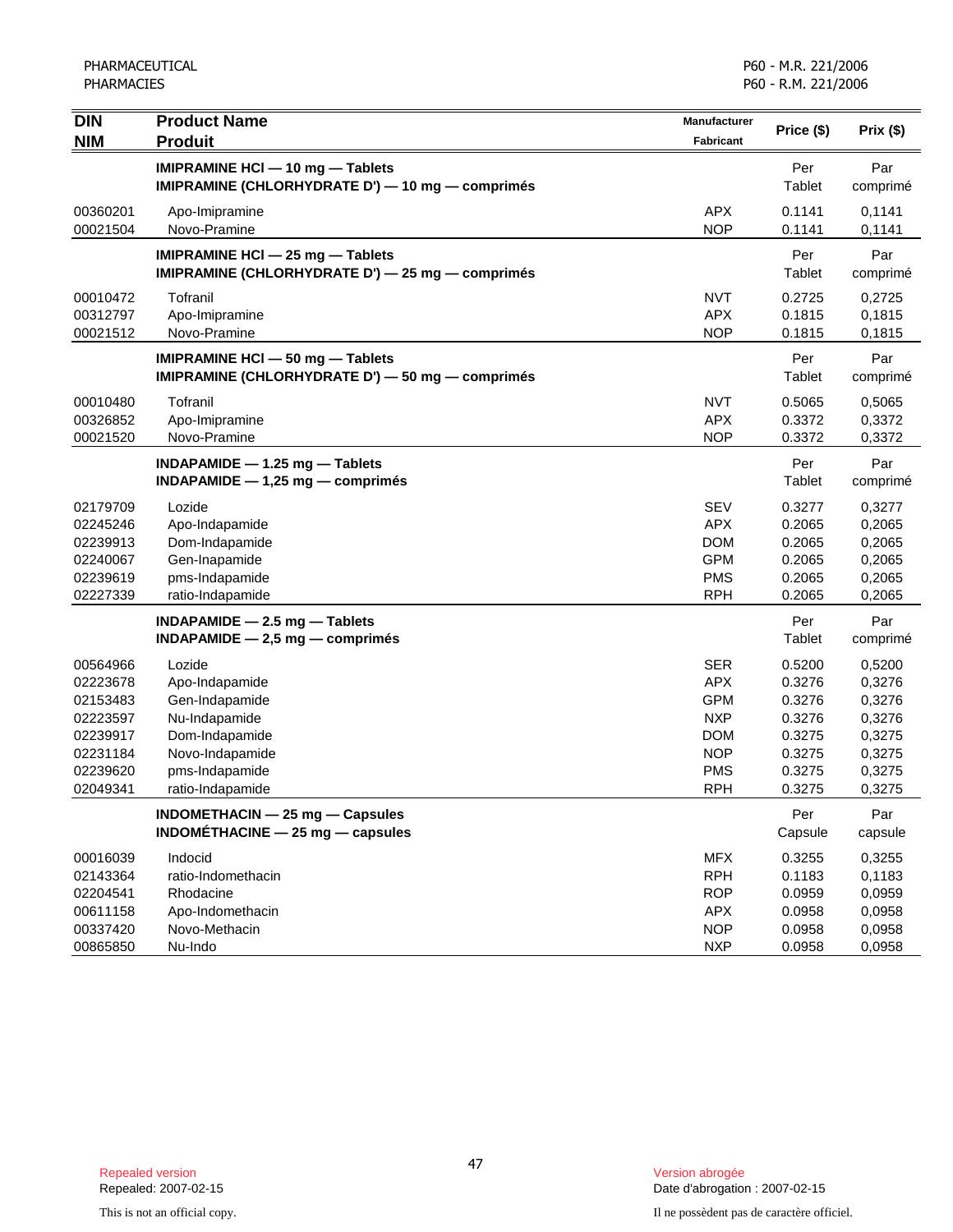| <b>DIN</b> | <b>Product Name</b>                                                                                           | <b>Manufacturer</b> |            |                          |
|------------|---------------------------------------------------------------------------------------------------------------|---------------------|------------|--------------------------|
| <b>NIM</b> | <b>Produit</b>                                                                                                | <b>Fabricant</b>    | Price (\$) | Prix (\$)                |
|            | <b>INDOMETHACIN - 50 mg - Capsules</b>                                                                        |                     | Per        | Par                      |
|            | INDOMÉTHACINE $-50$ mg $-$ capsules                                                                           |                     | Capsule    | capsule                  |
| 00016047   | Indocid                                                                                                       | <b>MFX</b>          | 0.5287     | 0,5287                   |
| 02143372   | ratio-Indomethacin                                                                                            | <b>RPH</b>          | 0.2052     | 0,2052                   |
| 02204568   | Rhodacine                                                                                                     | <b>ROP</b>          | 0.1663     | 0,1663                   |
| 00611166   | Apo-Indomethacin                                                                                              | <b>APX</b>          | 0.1662     | 0,1662                   |
| 00337439   | Novo-Methacin                                                                                                 | <b>NOP</b>          | 0.1662     | 0,1662                   |
| 00865869   | Nu-Indo                                                                                                       | <b>NXP</b>          | 0.1662     | 0,1662                   |
|            | <b>INDOMETHACIN - 100 mg - Suppositories</b>                                                                  |                     | Per        | Par                      |
|            | INDOMÉTHACINE - 100 mg - suppositoires                                                                        |                     |            | Suppository suppositoire |
| 01934139   | ratio-Indomethacin                                                                                            | <b>RPH</b>          | 0.9812     | 0,9812                   |
| 02231800   | Sandoz Indomethacin                                                                                           | SDZ                 | 0.9801     | 0,9801                   |
|            | <b>IPRATROPIUM BROMIDE - 250 mcg/mL - Inhalation Solution</b>                                                 |                     |            |                          |
|            | <b>IPRATROPIUM (BROMURE D') - 250 mcg/ml - solution pour inhalation</b>                                       |                     | Per mL     | Par ml                   |
| 00731439   | Atrovent                                                                                                      | <b>BOE</b>          | 0.9922     | 0,9922                   |
| 02210479   | Novo-Ipramide                                                                                                 | <b>NOP</b>          | 0.7235     | 0,7235                   |
| 02231136   | pms-Ipratropium                                                                                               | <b>PMS</b>          | 0.7233     | 0,7233                   |
| 02126222   | Apo-Ipravent                                                                                                  | <b>APX</b>          | 0.6083     | 0,6083                   |
| 02239131   | Gen-Ipratropium                                                                                               | <b>GPM</b>          | 0.6083     | 0,6083                   |
| 02097141   | ratio-Ipratropium                                                                                             | <b>RPH</b>          | 0.6083     | 0,6083                   |
|            | IPRATROPIUM BROMIDE - 125 mcg/mL - Unit Dose Vial<br>IPRATROPIUM (BROMURE D') - 125 mcg/ml - ampoule monodose |                     | Per mL     | Par ml                   |
| 02026759   | Atrovent                                                                                                      | <b>BOE</b>          | 0.7444     | 0,7444                   |
| 02231135   | pms-Ipratropium                                                                                               | <b>PMS</b>          | 0.4158     | 0,4158                   |
| 02097176   | ratio-Ipratropium UDV                                                                                         | <b>RPH</b>          | 0.4158     | 0,4158                   |
|            | IPRATROPIUM BROMIDE - 250 mcg/mL - Unit Dose Vial                                                             |                     |            |                          |
|            | IPRATROPIUM (BROMURE D') - 250 mcg/ml - ampoule monodose                                                      |                     | Per mL     | Par ml                   |
| 01950681   | Atrovent                                                                                                      | <b>BOE</b>          | 1.4889     | 1,4889                   |
| 02216221   | Gen-Ipratropium                                                                                               | <b>GPM</b>          | 0.8316     | 0,8316                   |
| 02231244   | pms-Ipratropium (1 mL)/pms-Ipratropium (1 ml)                                                                 | <b>PMS</b>          | 0.8316     | 0,8316                   |
| 02231245   | pms-Ipratropium (2 mL)/pms-Ipratropium (2 ml)                                                                 | <b>PMS</b>          | 0.8316     | 0,8316                   |
| 02231494   | Apo-Ipravent                                                                                                  | <b>APX</b>          | 0.8305     | 0,8305                   |
| 02231785   | Nu-Ipratropium Plastic Ampoules/Nu-Ipratropium, en ampoules en plastique                                      | <b>NXP</b>          | 0.8305     | 0,8305                   |
| 02097168   | ratio-Ipratropium UDV                                                                                         | <b>RPH</b>          | 0.8305     | 0,8305                   |
|            | <b>IPRATROPIUM BROMIDE - 0.03% - Nasal Spray</b><br>IPRATROPIUM (BROMURE D') - 0,03 % - vaporisateur nasal    |                     | Per mL     | Par ml                   |
| 02163705   | Atrovent                                                                                                      | <b>BOE</b>          | 1.0923     | 1,0923                   |
| 02239627   | pms-Ipratropium                                                                                               | <b>PMS</b>          | 0.7124     | 0,7124                   |
| 02240072   | ratio-Ipratropium                                                                                             | <b>RPH</b>          | 0.6477     | 0,6477                   |
| 02246083   | Apo-Ipravent                                                                                                  | <b>APX</b>          | 0.6433     | 0,6433                   |
|            | IPRATROPIUM BROMIDE - 0.06% - Nasal Spray                                                                     |                     |            |                          |
|            | IPRATROPIUM (BROMURE D') - 0,06 % - vaporisateur nasal                                                        |                     | Per mL     | Par ml                   |
| 02163713   | Atrovent                                                                                                      | <b>BOE</b>          | 2.0416     | 2,0416                   |
| 02246084   | Apo-Ipravent                                                                                                  | <b>APX</b>          | 1.2863     | 1,2863                   |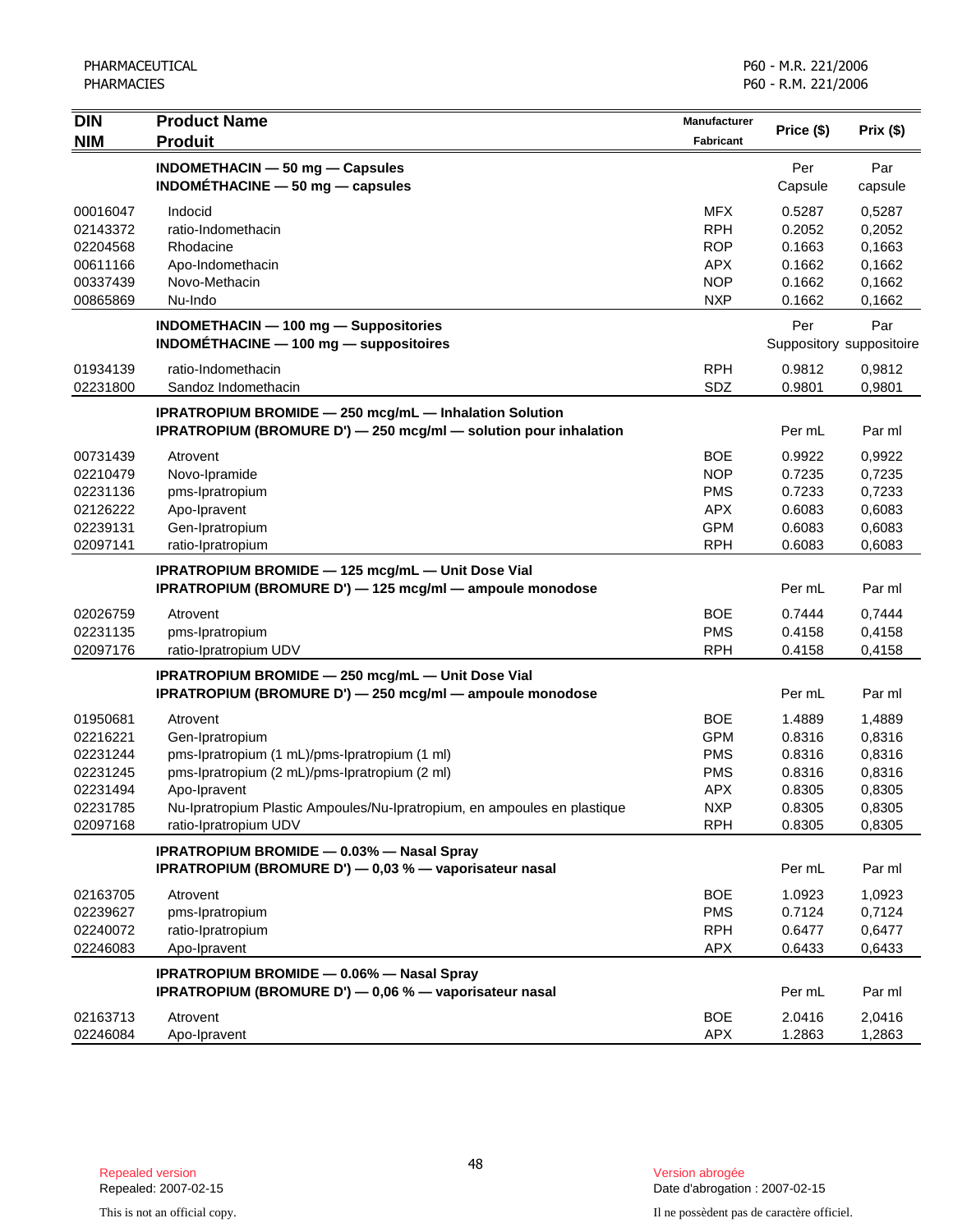| <b>DIN</b>                                   | <b>Product Name</b>                                                                                                                    | <b>Manufacturer</b>                                  | Price (\$)                           | Prix (\$)                            |
|----------------------------------------------|----------------------------------------------------------------------------------------------------------------------------------------|------------------------------------------------------|--------------------------------------|--------------------------------------|
| <b>NIM</b>                                   | <b>Produit</b>                                                                                                                         | <b>Fabricant</b>                                     |                                      |                                      |
|                                              | IPRATROPIUM BROMIDE/SALBUTAMOL - 0.2 mg/1 mg/mL - Unit Dose Vial<br>IPRATROPIUM BROMIDE/SALBUTAMOL - 0,2 mg/1 mg/ml - ampoule monodose |                                                      | Per mL                               | Par ml                               |
| 02231675<br>02266393<br>02243789<br>02272695 | <b>Combivent UDV</b><br>Apo-Salvent Ipravent Sterules<br>ratio-Ipra Sal UDV<br>Gen-Combo Sterinebs                                     | <b>BOE</b><br><b>APX</b><br><b>RPH</b><br><b>GPM</b> | 0.6459<br>0.4070<br>0.4069<br>0.3700 | 0,6459<br>0,4070<br>0,4069<br>0,3700 |
|                                              | ISOSORBIDE-5-MONOHYDRATE - 60 mg - Tablets<br>ISOSORBIDE-5-MONOHYDRATE - 60 mg - comprimés                                             |                                                      | Per<br>Tablet                        | Par<br>comprimé                      |
| 02126559<br>02272830                         | Imdur<br>Apo-ISMN                                                                                                                      | <b>AZC</b><br><b>APX</b>                             | 0.7613<br>0.5445                     | 0,7613<br>0,5445                     |
|                                              | ISOTRENTOIN - 10 mg - Capsules<br>ISOTRENTOIN - 10 mg - capsules                                                                       |                                                      | Per<br>Capsule                       | Par<br>capsule                       |
| 00582344<br>02257955                         | Accutane<br>Clarus                                                                                                                     | <b>HLR</b><br><b>PMP</b>                             | 1.0245<br>1.0245                     | 1,0245<br>1,0245                     |
|                                              | <b>ISOTRENTOIN - 40 mg - Capsules</b><br>$ISOTRENTOIN - 40 mg - capsules$                                                              |                                                      | Per<br>Capsule                       | Par<br>capsule                       |
| 00582352<br>02257963                         | Accutane<br>Clarus                                                                                                                     | <b>HLR</b><br><b>PMP</b>                             | 2.0904<br>2.0904                     | 2,0904<br>2,0904                     |
|                                              | KETOCONAZOLE - 2% - Cream<br><b>KÉTOCONAZOLE - 2 % - crème</b>                                                                         |                                                      | Per<br>Gram                          | Par<br>gramme                        |
| 00703974<br>02245662                         | Nizoral<br>Ketoderm                                                                                                                    | <b>MCL</b><br><b>TPT</b>                             | 0.5232<br>0.3484                     | 0,5232<br>0,3484                     |
|                                              | KETOCONAZOLE - 200 mg - Tablets<br>KÉTOCONAZOLE - 200 mg - comprimés                                                                   |                                                      | Per<br>Tablet                        | Par<br>comprimé                      |
| 02237235<br>02231061<br>02122197             | Apo-Ketoconazole<br>Novo-Ketoconazole<br>Nu-Ketocon                                                                                    | <b>APX</b><br><b>NOP</b><br><b>NXP</b>               | 1.3019<br>1.3019<br>1.3019           | 1,3019<br>1,3019<br>1,3019           |
|                                              | KETOPROFEN - 100 mg - Enteric Coated Tablets<br>KÉTOPROFÈNE $-$ 100 mg $-$ comprimés à enrobage entérosoluble                          |                                                      | Per<br>Tablet                        | Par<br>comprimé                      |
| 01926365<br>00842664                         | Orudis E-100<br>Apo-Keto-E                                                                                                             | AVE<br>APX                                           | 0.7901<br>0.3386                     | 0,7901<br>0,3386                     |
|                                              | KETOROLAC TROMETHAMINE - 30 mg/mL - Injection<br>KÉTOROLAC (TROMÉTHAMINE DE) - 30 mg/ml - injection                                    |                                                      | Per mL                               | Par ml                               |
| 02162652<br>02239944                         | Toradol<br>Ketorolac Tromethamine/Trométhamine de kétorolac                                                                            | <b>HLR</b><br>SIL                                    | 4.7014<br>3.8600                     | 4,7014<br>3,8600                     |
|                                              | KETOROLAC TROMETHAMINE - 0.5% - Ophthalmic Solution<br>KÉTOROLAC (TROMÉTHAMINE DE) $-0.5$ % $-$ solution ophtalmique                   |                                                      | Per mL                               | Par ml                               |
| 01968300<br>02245821<br>02247461             | Acular<br>Apo-Ketorolac<br>ratio-Ketorolac                                                                                             | ALL<br><b>APX</b><br><b>RPH</b>                      | 3.6960<br>2.4650<br>2.2180           | 3,6960<br>2,4650<br>2,2180           |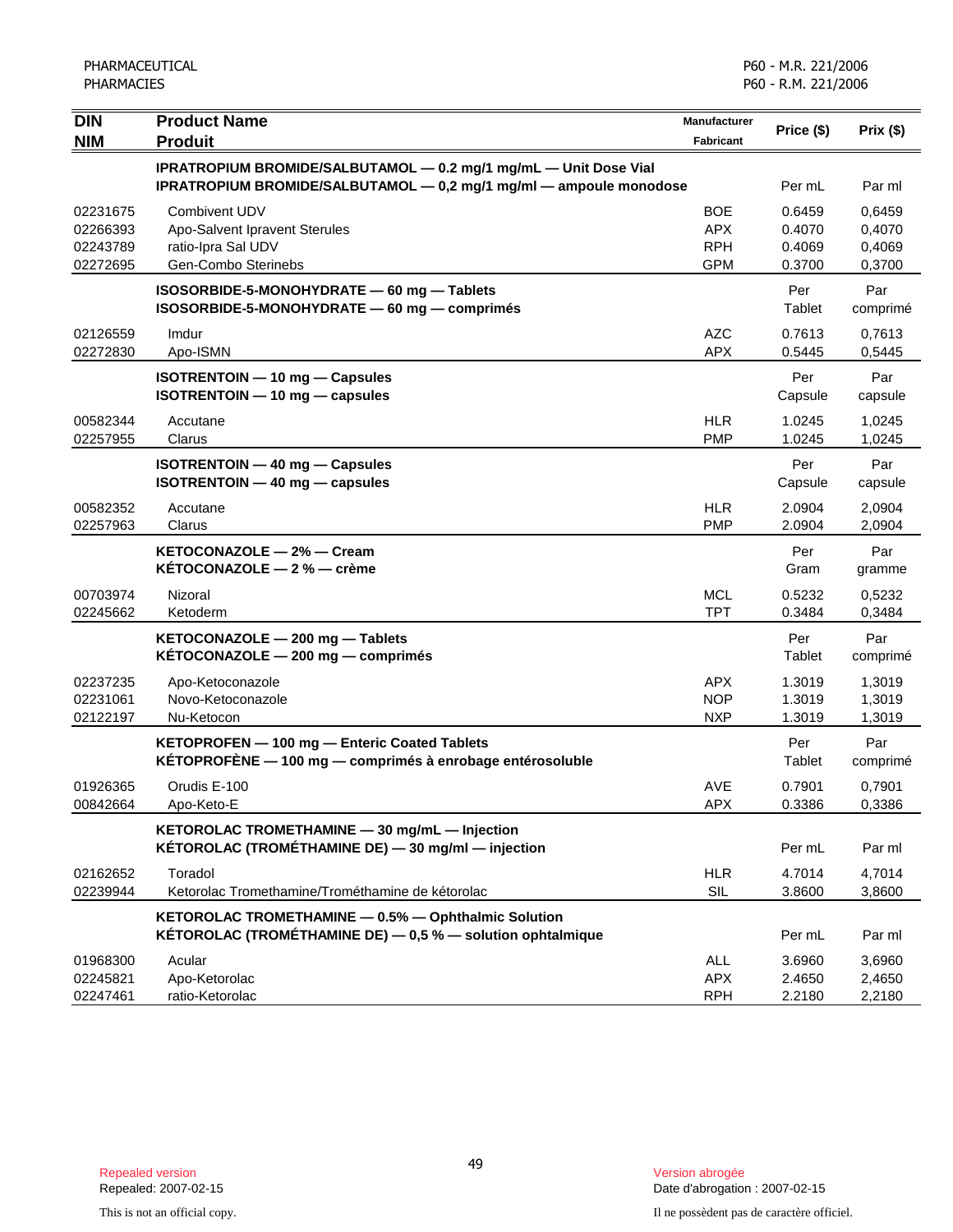| <b>DIN</b><br><b>NIM</b>                                             | <b>Product Name</b><br><b>Produit</b>                                                                      | Manufacturer<br><b>Fabricant</b>                                                 | Price (\$)                                               | Prix (\$)                                                |
|----------------------------------------------------------------------|------------------------------------------------------------------------------------------------------------|----------------------------------------------------------------------------------|----------------------------------------------------------|----------------------------------------------------------|
|                                                                      | KETOROLAC TROMETHAMINE - 10 mg - Tablets<br>KÉTOROLAC (TROMÉTHAMINE DE) — 10 mg — comprimés                |                                                                                  | Per<br>Tablet                                            | Par<br>comprimé                                          |
| 02162660<br>02229080<br>02230201<br>02237910                         | Toradol<br>Apo-Ketorolac<br>Novo-Ketorolac<br>Nu-Ketorolac                                                 | <b>HLR</b><br><b>APX</b><br><b>NOP</b><br><b>NXP</b>                             | 0.7318<br>0.5005<br>0.5005<br>0.5005                     | 0,7318<br>0,5005<br>0,5005<br>0,5005                     |
|                                                                      | KETOTIFEN FUMARATE - 1 mg/5 mL - Oral Liquid<br>KÉTOTIFÈNE (FUMARATE DE) — 1 mg/5 ml — liquide oral        |                                                                                  | Per mL                                                   | Par ml                                                   |
| 00600784<br>02176084<br>02231679<br>02218305                         | Zaditen<br>Novo-Ketotifen<br>pms-Ketotifen<br>Nu-Ketotifen                                                 | PAL<br><b>NOP</b><br><b>PMS</b><br><b>NXP</b>                                    | 0.1952<br>0.1463<br>0.1463<br>0.1462                     | 0,1952<br>0,1463<br>0,1463<br>0,1462                     |
|                                                                      | KETOTIFEN FUMARATE - 1 mg - Tablets<br>KÉTOTIFÈNE (FUMARATE DE) $-$ 1 mg $-$ comprimés                     |                                                                                  | Per<br>Tablet                                            | Par<br>comprimé                                          |
| 00577308<br>02230730                                                 | Zaditen<br>Novo-Ketotifen                                                                                  | <b>PAL</b><br><b>NOP</b>                                                         | 0.8712<br>0.6969                                         | 0,8712<br>0,6969                                         |
|                                                                      | LABETALOL - 100 mg - Tablets<br>$LABÉTALOL - 100 mg - comprimés$                                           |                                                                                  | Per<br>Tablet                                            | Par<br>comprimé                                          |
| 02106272<br>02243538                                                 | Trandate<br>Apo-Labetalol                                                                                  | <b>SHI</b><br><b>APX</b>                                                         | 0.2589<br>0.2175                                         | 0,2589<br>0,2175                                         |
|                                                                      | LACTULOSE - 667 mg/mL - Oral Liquid<br>LACTULOSE - 667 mg/ml - liquide oral                                |                                                                                  | Per mL                                                   | Par ml                                                   |
| 02242814<br>00703486<br>00854409                                     | Apo-Lactulose<br>pms-Lactulose<br>ratio-Lactulose                                                          | <b>APX</b><br><b>PMS</b><br><b>RPH</b>                                           | 0.0160<br>0.0160<br>0.0160                               | 0,0160<br>0,0160<br>0,0160                               |
|                                                                      | LAMOTRIGINE - 25 mg - Tablets<br>LAMOTRIGINE - 25 mg - comprimés                                           |                                                                                  | Per<br>Tablet                                            | Par<br>comprimé                                          |
| 02142082<br>02245208<br>02265494<br>02248232<br>02246897<br>02243352 | Lamictal<br>Apo-Lamotrigine<br>Gen-Lamotrigine<br>Novo-Lamotrigine<br>pms-Lamotrigine<br>ratio-Lamotrigine | <b>GSK</b><br><b>APX</b><br><b>GPM</b><br><b>NOP</b><br><b>PMS</b><br><b>RPH</b> | 0.3464<br>0.2297<br>0.2297<br>0.2297<br>0.2297<br>0.2297 | 0,3464<br>0,2297<br>0,2297<br>0,2297<br>0,2297<br>0,2297 |
|                                                                      | LAMOTRIGINE - 100 mg - Tablets<br>LAMOTRIGINE - 100 mg - comprimés                                         |                                                                                  | Per<br>Tablet                                            | Par<br>comprimé                                          |
| 02142104<br>02245209<br>02265508<br>02248233<br>02246898<br>02243353 | Lamictal<br>Apo-Lamotrigine<br>Gen-Lamotrigine<br>Novo-Lamotrigine<br>pms-Lamotrigine<br>ratio-Lamotrigine | GSK<br><b>APX</b><br><b>GPM</b><br><b>NOP</b><br><b>PMS</b><br><b>RPH</b>        | 1.3960<br>0.9189<br>0.9189<br>0.9189<br>0.9189<br>0.9189 | 1,3960<br>0,9189<br>0,9189<br>0,9189<br>0,9189<br>0,9189 |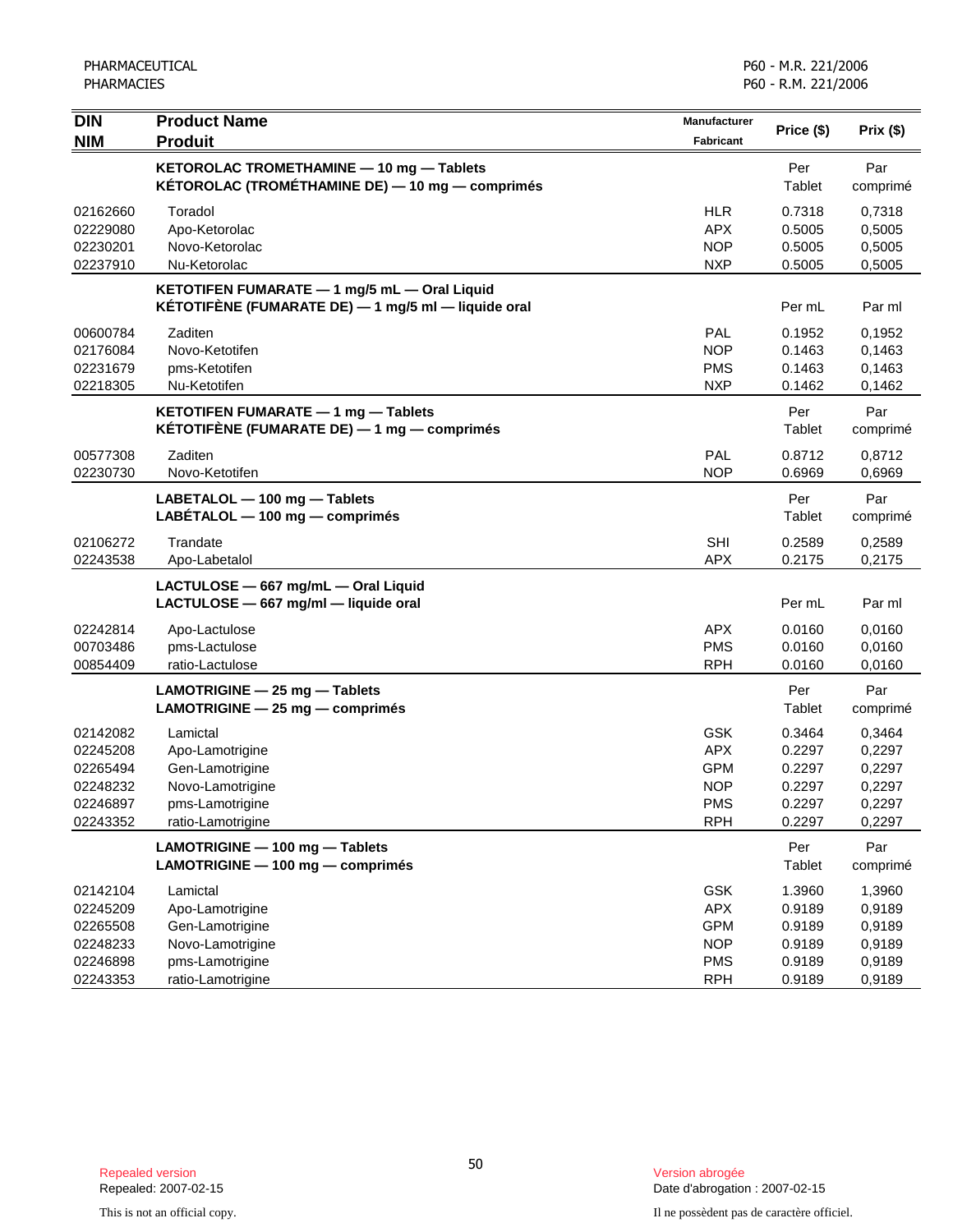| <b>DIN</b> | <b>Product Name</b>                                           | <b>Manufacturer</b> | Price (\$) | Prix (\$) |
|------------|---------------------------------------------------------------|---------------------|------------|-----------|
| <b>NIM</b> | <b>Produit</b>                                                | <b>Fabricant</b>    |            |           |
|            | LAMOTRIGINE - 150 mg - Tablets                                |                     | Per        | Par       |
|            | LAMOTRIGINE - 150 mg - comprimés                              |                     | Tablet     | comprimé  |
| 02142112   | Lamictal                                                      | GSK                 | 2.1060     | 2,1060    |
| 02248234   | Novo-Lamotrigine                                              | <b>NOP</b>          | 1.3784     | 1,3784    |
| 02245210   | Apo-Lamotrigine                                               | <b>APX</b>          | 1.3783     | 1,3783    |
| 02265516   | Gen-Lamotrigine                                               | <b>GPM</b>          | 1.3783     | 1,3783    |
| 02246899   | pms-Lamotrigine                                               | <b>PMS</b>          | 1.3783     | 1,3783    |
| 02246963   | ratio-Lamotrigine                                             | <b>RPH</b>          | 1.3783     | 1,3783    |
|            | LEFLUNOMIDE - 10 mg - Tablets                                 |                     | Per        | Par       |
|            | LEFLUNOMIDE - 10 mg - comprimés                               |                     | Tablet     | comprimé  |
| 02241888   | Arava                                                         | AVT                 | 11.0767    | 11,0767   |
| 02261251   | Novo-Leflunomide                                              | <b>NOP</b>          | 6.6459     | 6,6459    |
| 02256495   | Apo-Leflunomide                                               | <b>APX</b>          | 6.6458     | 6,6458    |
| 02283964   | Sandoz Leflunomide                                            | SDZ                 | 6.6458     | 6,6458    |
|            | LEFLUNOMIDE - 20 mg - Tablets                                 |                     | Per        | Par       |
|            | LEFLUNOMIDE - 20 mg - comprimés                               |                     | Tablet     | comprimé  |
| 02241889   | Arava                                                         | AVT                 | 11.0767    | 11,0767   |
| 02261278   | Novo-Leflunomide                                              | <b>NOP</b>          | 6.6459     | 6,6459    |
| 02256509   | Apo-Leflunomide                                               | <b>APX</b>          | 6.6458     | 6,6458    |
| 02283972   | Sandoz Leflunomide                                            | SDZ                 | 6.6458     | 6,6458    |
|            | LEVETIRACETAM - 250 mg - Tablets                              |                     | Per        | Par       |
|            | LEVETIRACETAM - 250 mg - comprimés                            |                     | Tablet     | comprimé  |
| 02247027   | Keppra                                                        | <b>LUD</b>          | 1.7210     | 1,7210    |
| 02274183   | Co Levetiracetam                                              | COB                 | 1.2293     | 1,2293    |
|            | LEVETIRACETAM - 500 mg - Tablets                              |                     | Per        | Par       |
|            | LEVETIRACETAM - 500 mg - comprimés                            |                     | Tablet     | comprimé  |
| 02247028   | Keppra                                                        | LUD                 | 2.1022     | 2,1022    |
| 02274191   | Co Levetiracetam                                              | COB                 | 1.5015     | 1,5015    |
|            | LEVETIRACETAM - 750 mg - Tablets                              |                     | Per        | Par       |
|            | LEVETIRACETAM - 750 mg - comprimés                            |                     | Tablet     | comprimé  |
| 02247029   | Keppra                                                        | <b>LUD</b>          | 2.9915     | 2,9915    |
| 02274205   | Co Levetiracetam                                              | COB                 | 2.1368     | 2,1368    |
|            | LEVOBUNOLOL HCI - 0.25% - Ophthalmic Solution                 |                     |            |           |
|            | LÉVOBUNOLOL (CHLORHYDRATE DE) - 0,25 % - solution ophtalmique |                     | Per mL     | Par ml    |
| 00751286   | Betagan                                                       | ALL                 | 2.4728     | 2,4728    |
| 02241575   | Apo-Levobunolol                                               | <b>APX</b>          | 1.2940     | 1,2940    |
| 02197456   | Novo-Levobunolol                                              | <b>NOP</b>          | 1.2940     | 1,2940    |
| 02031159   | ratio-Levobunolol                                             | <b>RPH</b>          | 1.2936     | 1,2936    |
| 02241715   | Sandoz Levobunolol                                            | SDZ                 | 1.2936     | 1,2936    |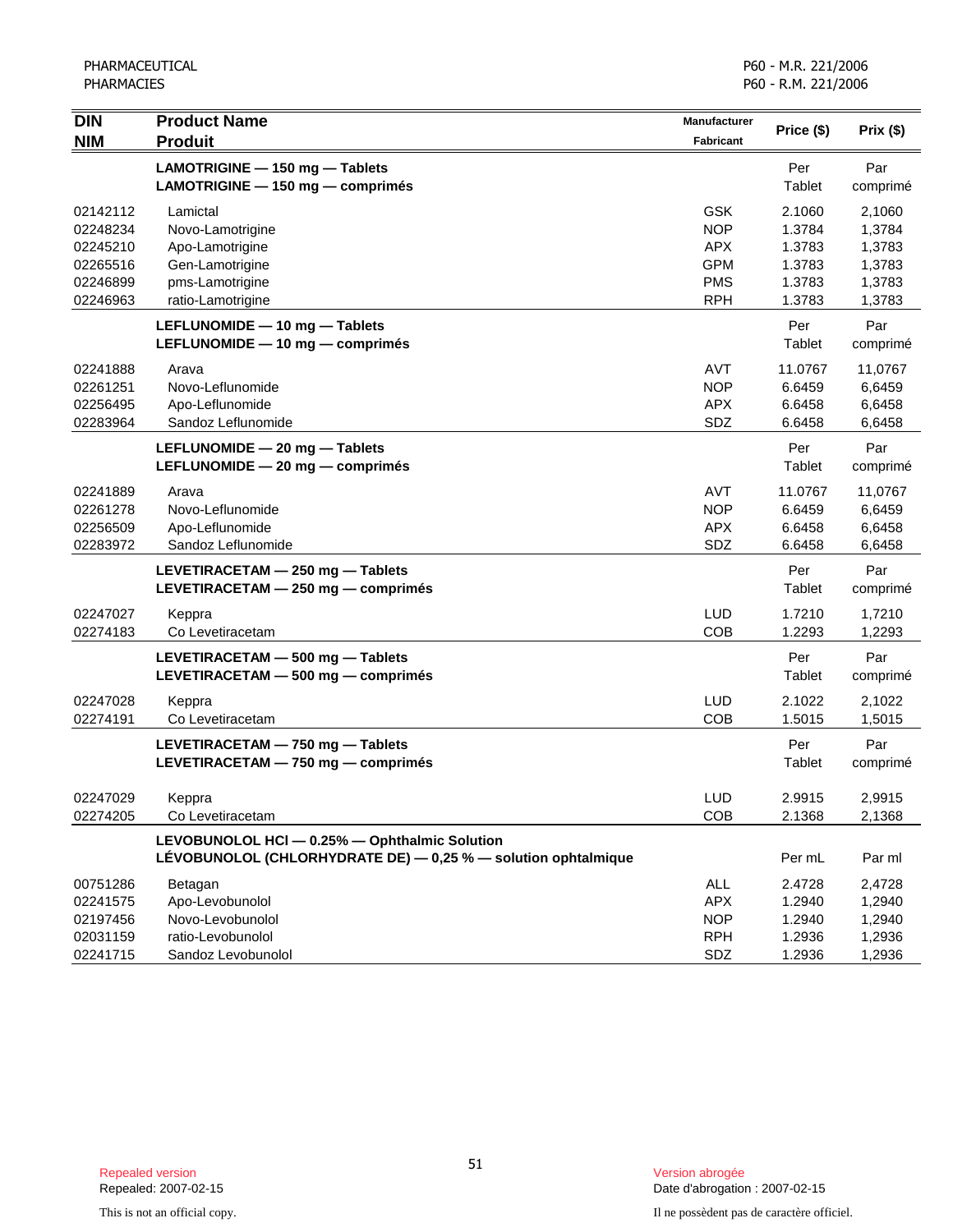| <b>DIN</b> | <b>Product Name</b>                                            | Manufacturer     |            |           |
|------------|----------------------------------------------------------------|------------------|------------|-----------|
| <b>NIM</b> | <b>Produit</b>                                                 | <b>Fabricant</b> | Price (\$) | Prix (\$) |
|            | LEVOBUNOLOL HCI - 0.5% - Ophthalmic Solution                   |                  |            |           |
|            | LÉVOBUNOLOL (CHLORHYDRATE DE) - 0,5 % - solution ophtalmique   |                  | Per mL     | Par ml    |
| 00637661   | Betagan                                                        | <b>ALL</b>       | 3.0162     | 3,0162    |
| 02237991   | pms-Levobunolol                                                | <b>PMS</b>       | 1.7886     | 1,7886    |
| 02241574   | Apo-Levobunolol                                                | <b>APX</b>       | 1.7120     | 1,7120    |
| 02197464   | Novo-Levobunolol                                               | <b>NOP</b>       | 1.7120     | 1,7120    |
| 02031167   | ratio-Levobunolol                                              | <b>RPH</b>       | 1.7116     | 1,7116    |
| 02241716   | Sandoz Levobunolol                                             | SDZ              | 1.7116     | 1,7116    |
|            | LEVODOPA/CARBIDOPA - 100 mg/10 mg - Tablets                    |                  | Per        | Par       |
|            | LÉVODOPA/CARBIDOPA - 100 mg/10 mg - comprimés                  |                  | Tablet     | comprimé  |
| 00355658   | Sinemet                                                        | <b>MFX</b>       | 0.4644     | 0.4644    |
| 02182831   | Nu-Levocarb                                                    | <b>NXP</b>       | 0.3300     | 0,3300    |
| 02244494   | Novo-Levocarbidopa                                             | <b>NOP</b>       | 0.2783     | 0,2783    |
| 02195933   | Apo-Levocarb                                                   | <b>APX</b>       | 0.2602     | 0,2602    |
|            | LEVODOPA/CARBIDOPA - 100 mg/25 mg - Tablets                    |                  | Per        | Par       |
|            | LÉVODOPA/CARBIDOPA - 100 mg/25 mg - comprimés                  |                  | Tablet     | comprimé  |
| 00513997   | Sinemet                                                        | <b>MFX</b>       | 0.6934     | 0,6934    |
| 02182823   | Nu-Levocarb                                                    | <b>NXP</b>       | 0.4928     | 0,4928    |
| 02244495   | Novo-Levocarbidopa                                             | <b>NOP</b>       | 0.4164     | 0,4164    |
| 02195941   | Apo-Levocarb                                                   | APX              | 0.3885     | 0,3885    |
|            | LEVODOPA/CARBIDOPA - 250 mg/25 mg - Tablets                    |                  | Per        | Par       |
|            | LÉVODOPA/CARBIDOPA - 250 mg/25 mg - comprimés                  |                  | Tablet     | comprimé  |
| 00328219   | Sinemet                                                        | <b>MFX</b>       | 0.7740     | 0,7740    |
| 02182858   | Nu-Levocarb                                                    | <b>NXP</b>       | 0.5500     | 0,5500    |
| 02126184   | ratio-Levodopa/Carbidopa                                       | <b>RPH</b>       | 0.5500     | 0,5500    |
| 02244496   | Novo-Levocarbidopa                                             | <b>NOP</b>       | 0.4648     | 0,4648    |
| 02195968   | Apo-Levocarb                                                   | APX              | 0.4337     | 0,4337    |
|            | LEVODOPA/CARBIDOPA - 200 mg/50 mg - Controlled Release Tablets |                  |            |           |
|            | LEVODOPA/CARBIDOPA - 200 mg/50 mg - comprimés à libération     |                  | Per        | Par       |
|            | contrôlée                                                      |                  | Tablet     | comprimé  |
| 00870935   | Sinemet CR                                                     | <b>DUP</b>       | 1.3345     | 1,3345    |
| 02245211   | Apo-Levocarb CR                                                | <b>APX</b>       | 0.8124     | 0,8124    |
|            | LEVOFLOXACIN - 500 mg - Tablets                                |                  | Per        | Par       |
|            | LEVOFLOXACIN - 500 mg - comprimés                              |                  | Tablet     | comprimé  |
| 02236842   | Levaguin                                                       | <b>JAN</b>       | 5.7039     | 5,7039    |
| 02248263   | Novo-Levofloxacin                                              | <b>NOP</b>       | 3.8577     | 3,8577    |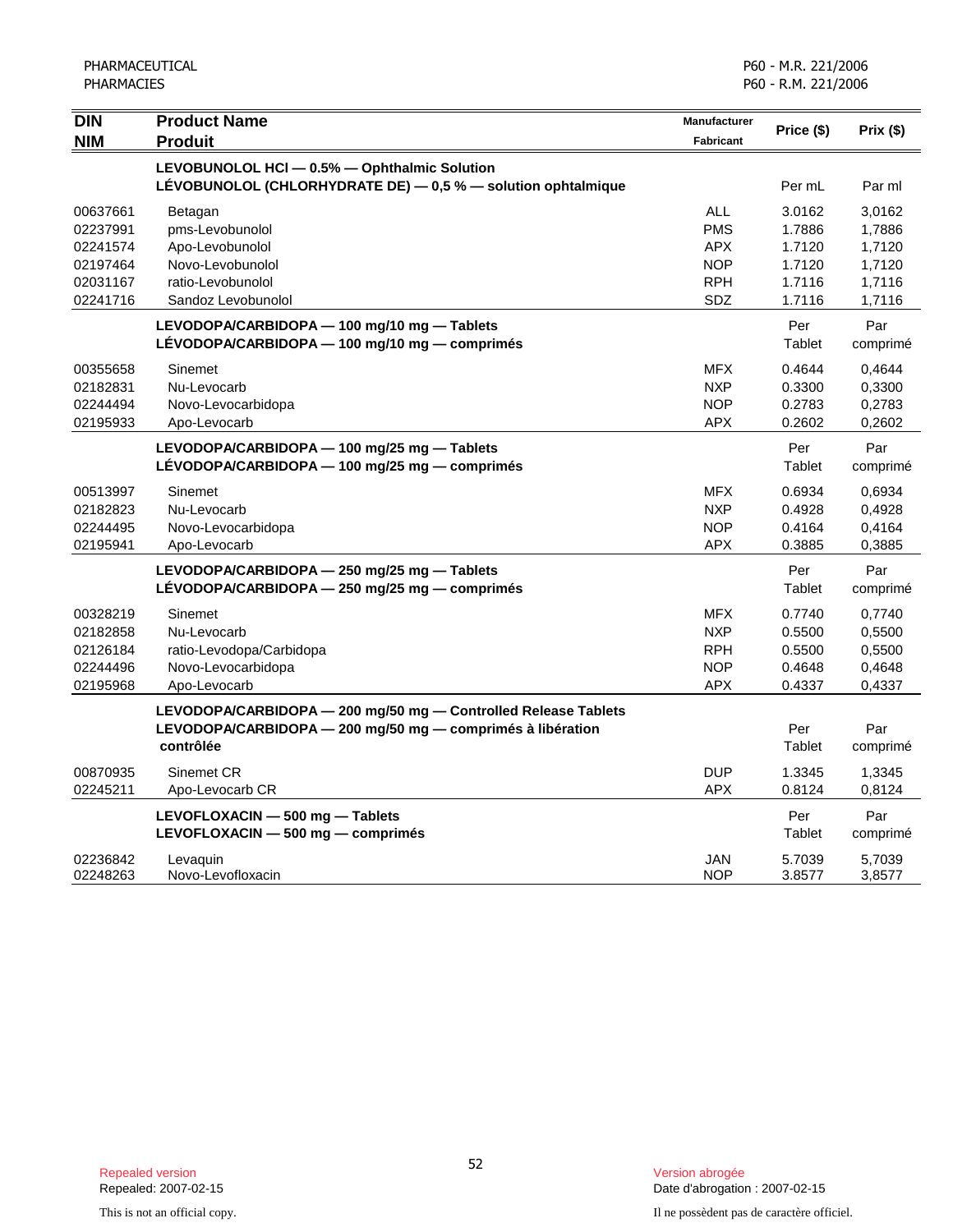| <b>DIN</b>                       | <b>Product Name</b>                                                                                                    | Manufacturer                           | Price (\$)                 | Prix (\$)                  |
|----------------------------------|------------------------------------------------------------------------------------------------------------------------|----------------------------------------|----------------------------|----------------------------|
| <b>NIM</b>                       | <b>Produit</b><br>$LISINOPRIL - 5 mg - Tables$<br>$LISINOPRIL - 5 mg - comprimés$                                      | Fabricant                              | Per<br>Tablet              | Par<br>comprimé            |
| 02217481<br>00839388<br>02049333 | Apo-Lisinopril<br>Prinivil<br>Zestril                                                                                  | <b>APX</b><br><b>MFX</b><br><b>AZC</b> | 0.5927<br>0.5927<br>0.5927 | 0,5927<br>0,5927<br>0,5927 |
|                                  | LISINOPRIL - 10 mg - Tablets<br>$LISINOPRIL - 10 mg - comprimés$                                                       |                                        | Per<br>Tablet              | Par<br>comprimé            |
| 00839396<br>02049376<br>02217503 | Prinivil<br>Zestril<br>Apo-Lisinopril                                                                                  | <b>MFX</b><br><b>AZC</b><br><b>APX</b> | 0.7124<br>0.7124<br>0.7121 | 0,7124<br>0,7124<br>0,7121 |
|                                  | $LISINOPRIL - 20 mg - Tables$<br>LISINOPRIL - 20 mg - comprimés                                                        |                                        | Per<br>Tablet              | Par<br>comprimé            |
| 02049384<br>02217511<br>00839418 | Zestril<br>Apo-Lisinopril<br>Prinivil                                                                                  | <b>AZC</b><br><b>APX</b><br><b>MFX</b> | 0.8560<br>0.8557<br>0.8557 | 0,8560<br>0,8557<br>0,8557 |
|                                  | LISINOPRIL/HYDROCHLOROTHIAZIDE - 10 mg/12.5 mg - Tablets<br>LISINOPRIL/HYDROCHLOROTHIAZIDE - 10 mg/12,5 mg - comprimés |                                        | Per<br>Tablet              | Par<br>comprimé            |
| 02103729<br>02108194             | Zestoretic<br>Prinzide                                                                                                 | <b>AZC</b><br><b>MFX</b>               | 0.8337<br>0.7334           | 0,8337<br>0,7334           |
|                                  | LISINOPRIL/HYDROCHLOROTHIAZIDE - 20 mg/12.5 mg - Tablets<br>LISINOPRIL/HYDROCHLOROTHIAZIDE - 20 mg/12,5 mg - comprimés |                                        | Per<br>Tablet              | Par<br>comprimé            |
| 02045737<br>00884413             | Zestoretic<br>Prinzide                                                                                                 | <b>AZC</b><br><b>MFX</b>               | 1.0017<br>0.8814           | 1,0017<br>0,8814           |
|                                  | LISINOPRIL/HYDROCHLOROTHIAZIDE - 20 mg/25 mg - Tablets<br>LISINOPRIL/HYDROCHLOROTHIAZIDE - 20 mg/25 mg - comprimés     |                                        | Per<br>Tablet              | Par<br>comprimé            |
| 02045729<br>00884421             | Zestoretic<br>Prinzide                                                                                                 | <b>AZC</b><br><b>MFX</b>               | 1.0017<br>0.8814           | 1,0017<br>0,8814           |
|                                  | LITHIUM CARBONATE - 150 mg - Capsules<br>LITHIUM (CARBONATE DE) - 150 mg - capsules                                    |                                        | Per<br>Capsule             | Par<br>capsule             |
| 00461733<br>02216132<br>02242837 | Carbolith<br>pms-Lithium Carbonate<br>Apo-Lithium Carbonate                                                            | VAL<br><b>PMS</b><br><b>APX</b>        | 0.1256<br>0.0697<br>0.0585 | 0,1256<br>0,0697<br>0,0585 |
|                                  | LITHIUM CARBONATE - 150 mg - Capsules<br>LITHIUM (CARBONATE DE) - 150 mg - capsules                                    |                                        | Per<br>Capsule             | Par<br>capsule             |
| 02013231<br>02242837             | Lithane<br>Apo-Lithium Carbonate                                                                                       | PFI<br><b>APX</b>                      | 0.1041<br>0.0585           | 0,1041<br>0,0585           |
|                                  | LITHIUM CARBONATE - 300 mg - Capsules<br>LITHIUM (CARBONATE DE) - 300 mg - capsules                                    |                                        | Per<br>Capsule             | Par<br>capsule             |
| 00236683<br>02216140<br>02242838 | Carbolith<br>pms-Lithium Carbonate<br>Apo-Lithium Carbonate                                                            | VAL<br><b>PMS</b><br><b>APX</b>        | 0.1031<br>0.0731<br>0.0614 | 0,1031<br>0,0731<br>0,0614 |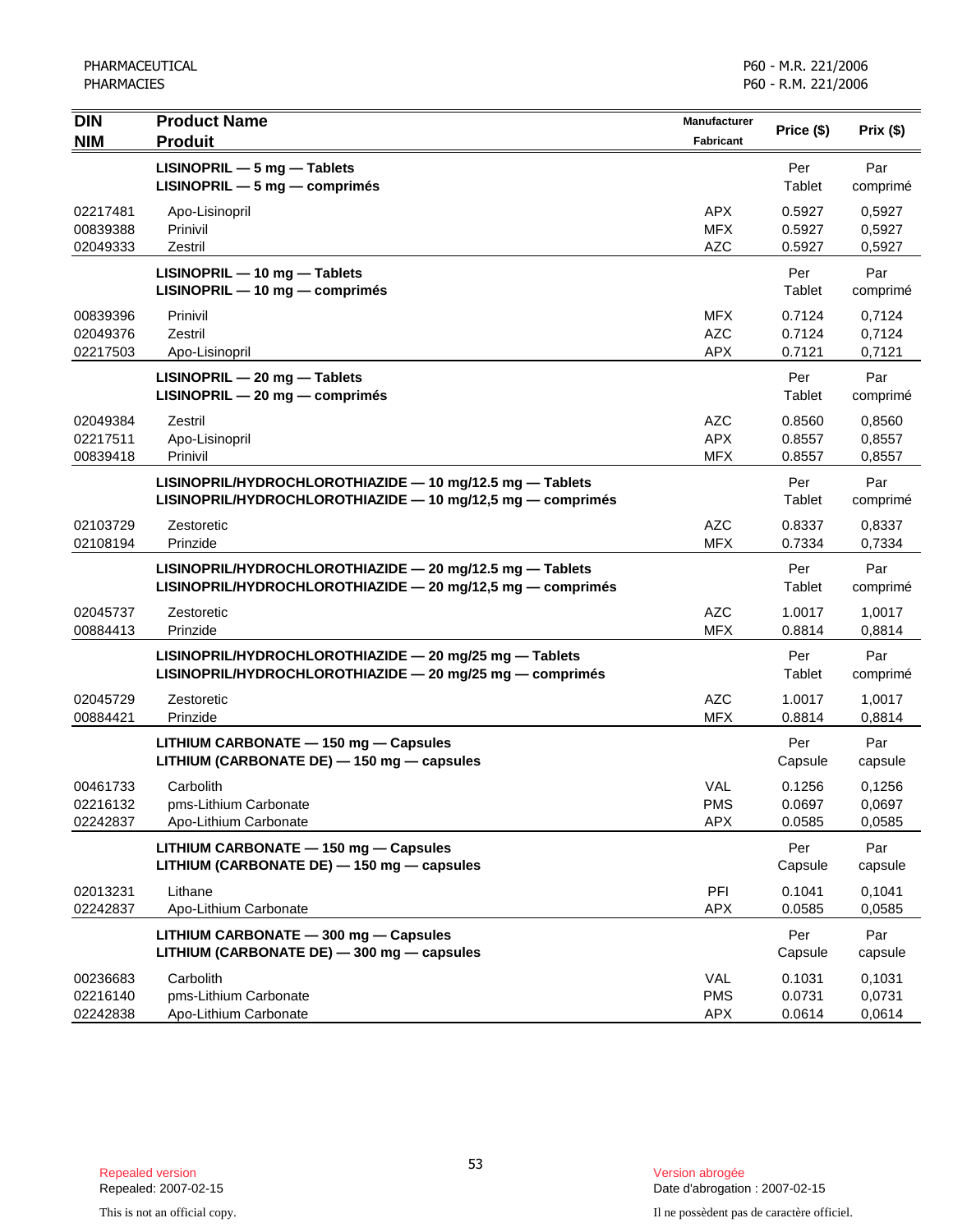| <b>DIN</b>                                                           | <b>Product Name</b>                                                                              | <b>Manufacturer</b>                                                       | Price (\$)                                               | Prix(\$)                                                 |
|----------------------------------------------------------------------|--------------------------------------------------------------------------------------------------|---------------------------------------------------------------------------|----------------------------------------------------------|----------------------------------------------------------|
| <b>NIM</b>                                                           | <b>Produit</b>                                                                                   | Fabricant                                                                 |                                                          |                                                          |
|                                                                      | LITHIUM CARBONATE - 300 mg - Capsules<br>LITHIUM (CARBONATE DE) - 300 mg - capsules              |                                                                           | Per<br>Capsule                                           | Par<br>capsule                                           |
| 00406775                                                             | Lithane                                                                                          | PFI                                                                       | 0.1118                                                   | 0,1118                                                   |
| 02242838                                                             | Apo-Lithium Carbonate                                                                            | <b>APX</b>                                                                | 0.0614                                                   | 0,0614                                                   |
|                                                                      | LITHIUM CARBONATE - 300 mg - Tablets<br>LITHIUM (CARBONATE DE) - 300 mg - comprimés              |                                                                           | Per<br>Tablet                                            | Par<br>comprimé                                          |
| 00590665<br>02266695                                                 | <b>Duralith</b><br>Apo-Lithium Carbonate SR                                                      | <b>MCN</b><br><b>APX</b>                                                  | 0.2405<br>0.1467                                         | 0,2405<br>0,1467                                         |
|                                                                      | LITHIUM CARBONATE - 600 mg - Capsules<br>LITHIUM (CARBONATE DE) - 600 mg - capsules              |                                                                           | Per<br>Capsule                                           | Par<br>capsule                                           |
| 02011239<br>02216159                                                 | Carbolith<br>pms-Lithium Carbonate                                                               | VAL<br><b>PMS</b>                                                         | 0.1870<br>0.1496                                         | 0,1870<br>0,1496                                         |
|                                                                      | LOPERAMIDE - 2 mg - Tablets<br>LOPÉRAMIDE $-2$ mg $-$ comprimés                                  |                                                                           | Per<br>Tablet                                            | Par<br>comprimé                                          |
| 02183862<br>02229552<br>02228351<br>02212005<br>02132591<br>02257564 | Imodium<br>Diarr-eze<br>pms-Loperamide<br>Apo-Loperamide<br>Novo-Loperamide<br>Sandoz Loperamide | <b>MCL</b><br><b>PMS</b><br><b>PMS</b><br><b>APX</b><br><b>NOP</b><br>SDZ | 0.5184<br>0.3593<br>0.2717<br>0.2713<br>0.2713<br>0.2713 | 0,5184<br>0,3593<br>0,2717<br>0,2713<br>0,2713<br>0,2713 |
|                                                                      | LORATADINE - 10 mg - Tablets<br>$LORATADINE - 10 mg - comprimés$                                 |                                                                           | Per<br>Tablet                                            | Par<br>comprimé                                          |
| 00782696<br>02243880                                                 | Claritin<br>Apo-Loratadine                                                                       | <b>SCH</b><br><b>APX</b>                                                  | 0.9192<br>0.6895                                         | 0,9192<br>0,6895                                         |
|                                                                      | LORAZEPAM - 0.5 mg - Oral Tablets<br>LORAZÉPAM $-$ 0,5 mg $-$ comprimés oraux                    |                                                                           | Per<br>Tablet                                            | Par<br>comprimé                                          |
| 00865672<br>00728187<br>00655740<br>02041413<br>00711101             | Nu-Loraz<br>pms-Lorazepam<br>Apo-Lorazepam<br>Ativan<br>Novo-Lorazem                             | <b>NXP</b><br><b>PMS</b><br><b>APX</b><br><b>WAY</b><br><b>NOP</b>        | 0.0660<br>0.0514<br>0.0395<br>0.0395<br>0.0359           | 0,0660<br>0,0514<br>0,0395<br>0,0395<br>0,0359           |
|                                                                      | LORAZEPAM - 1 mg - Oral Tablets<br>LORAZÉPAM - 1 mg - comprimés oraux                            |                                                                           | Per<br>Tablet                                            | Par<br>comprimé                                          |
| 02041421<br>00865680<br>00728195<br>00655759<br>00637742             | Ativan<br>Nu-Loraz<br>pms-Lorazepam<br>Apo-Lorazepam<br>Novo-Lorazem                             | WAY<br><b>NXP</b><br><b>PMS</b><br><b>APX</b><br><b>NOP</b>               | 0.0930<br>0.0635<br>0.0524<br>0.0492<br>0.0447           | 0,0930<br>0,0635<br>0,0524<br>0,0492<br>0,0447           |
|                                                                      | LORAZEPAM - 2 mg - Oral Tablets<br>$LORAZÉPAM - 2 mg - comprimés oraux$                          |                                                                           | Per<br>Tablet                                            | Par<br>comprimé                                          |
| 02041448<br>00865699<br>00728209<br>00655767<br>00637750             | Apo-Lorazepam<br>Nu-Loraz<br>pms-Lorazepam<br>Apo-Lorazepam<br>Novo-Lorazem                      | <b>WAY</b><br><b>NXP</b><br><b>PMS</b><br><b>APX</b><br><b>NOP</b>        | 0.1460<br>0.1236<br>0.0851<br>0.0769<br>0.0699           | 0,1460<br>0,1236<br>0,0851<br>0,0769<br>0,0699           |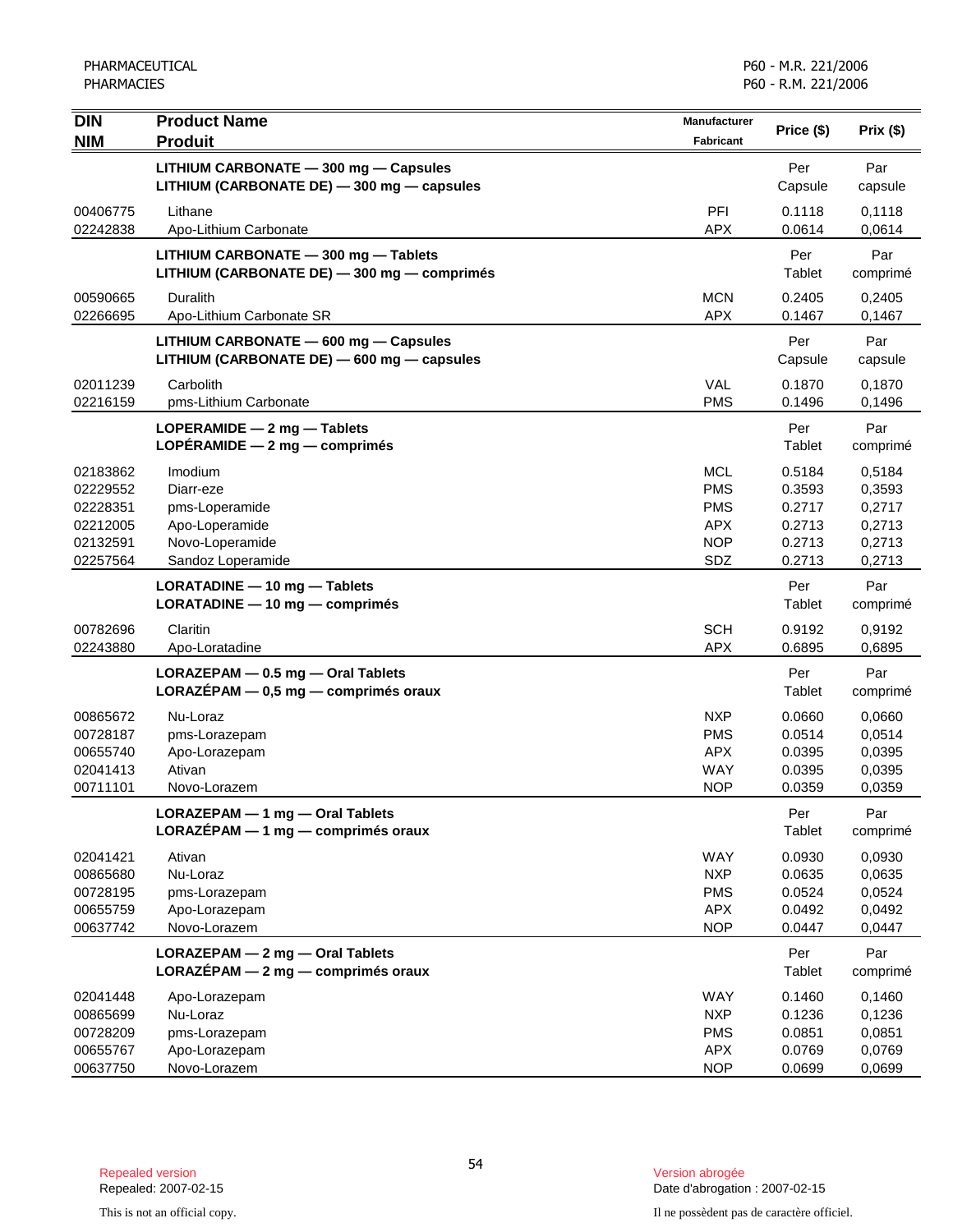| <b>DIN</b> | <b>Product Name</b>                         | <b>Manufacturer</b> |            |           |
|------------|---------------------------------------------|---------------------|------------|-----------|
| <b>NIM</b> | <b>Produit</b>                              | Fabricant           | Price (\$) | Prix (\$) |
|            | LOVASTATIN - 20 mg - Tablets                |                     | Per        | Par       |
|            | LOVASTATINE - 20 mg - comprimés             |                     | Tablet     | comprimé  |
|            |                                             |                     |            |           |
| 00795860   | Mevacor                                     | <b>MFX</b>          | 1.8547     | 1,8547    |
| 02246013   | pms-Lovastatin                              | <b>PMS</b>          | 1.5235     | 1,5235    |
| 02267969   | Ran-Lovastatin                              | <b>RAN</b>          | 1.3197     | 1,3197    |
| 02220172   | Apo-Lovastatin                              | <b>APX</b>          | 1.1998     | 1,1998    |
| 02248572   | Co Lovastatin                               | COB                 | 1.1998     | 1,1998    |
| 02243127   | Gen-Lovastatin                              | <b>GPM</b>          | 1.1998     | 1,1998    |
| 02245822   | ratio-Lovastatin                            | <b>RPH</b>          | 1.1998     | 1,1998    |
| 02246542   | Novo-Lovastatin                             | <b>NOP</b>          | 1.1997     | 1,1997    |
| 02247056   | Sandoz Lovastatin                           | SDZ                 | 1.1997     | 1,1997    |
|            | $LOVASTATIN - 40 mg - Tables$               |                     | Per        | Par       |
|            | LOVASTATINE - 40 mg - comprimés             |                     | Tablet     | comprimé  |
| 00795852   | Mevacor                                     | <b>MFX</b>          | 3.4207     | 3,4207    |
| 02246014   | pms-Lovastatin                              | <b>PMS</b>          | 2.8100     | 2,8100    |
| 02267977   | Ran-Lovastatin                              | <b>RAN</b>          | 2.4342     | 2,4342    |
| 02220180   | Apo-Lovastatin                              | <b>APX</b>          | 2.2129     | 2,2129    |
| 02248573   | Co Lovastatin                               | COB                 | 2.2129     | 2,2129    |
| 02243129   | Gen-Lovastatin                              | <b>GPM</b>          | 2.2129     | 2,2129    |
| 02246543   | Novo-Lovastatin                             | <b>NOP</b>          | 2.2129     | 2,2129    |
| 02245823   | ratio-Lovastatin                            | <b>RPH</b>          | 2.2129     | 2,2129    |
| 02247057   | Sandoz Lovastatin                           | SDZ                 | 2.2129     | 2,2129    |
|            | LOXAPINE SUCCINATE - 5 mg - Tablets         |                     | Per        | Par       |
|            | LOXAPINE (SUCCINATE DE) - 5 mg - comprimés  |                     | Tablet     | comprimé  |
|            |                                             | <b>PMS</b>          |            |           |
| 02230837   | pms-Loxapine<br>Apo-Loxapine                | <b>APX</b>          | 0.1768     | 0,1768    |
| 02237651   |                                             |                     | 0.1650     | 0,1650    |
| 02237534   | Nu-Loxapine                                 | <b>NXP</b>          | 0.1650     | 0,1650    |
|            | LOXAPINE SUCCINATE - 10 mg - Tablets        |                     | Per        | Par       |
|            | LOXAPINE (SUCCINATE DE) - 10 mg - comprimés |                     | Tablet     | comprimé  |
| 02230838   | pms-Loxapine                                | <b>PMS</b>          | 0.2940     | 0,2940    |
| 02237652   | Apo-Loxapine                                | <b>APX</b>          | 0.2750     | 0,2750    |
| 02237535   | Nu-Loxapine                                 | <b>NXP</b>          | 0.2750     | 0,2750    |
|            | LOXAPINE SUCCINATE - 25 mg - Tablets        |                     | Per        | Par       |
|            | LOXAPINE (SUCCINATE DE) - 25 mg - comprimés |                     | Tablet     | comprimé  |
|            |                                             |                     |            |           |
| 02230839   | pms-Loxapine                                | <b>PMS</b>          | 0.4563     | 0,4563    |
| 02237653   | Apo-Loxapine                                | <b>APX</b>          | 0.4260     | 0,4260    |
| 02237536   | Nu-Loxapine                                 | <b>NXP</b>          | 0.4260     | 0,4260    |
|            | LOXAPINE SUCCINATE - 50 mg - Tablets        |                     | Per        | Par       |
|            | LOXAPINE (SUCCINATE DE) - 50 mg - comprimés |                     | Tablet     | comprimé  |
| 02170035   | Loxapac                                     | WAY                 | 0.8113     | 0,8113    |
| 02230840   | pms-Loxapine                                | <b>PMS</b>          | 0.6085     | 0,6085    |
| 02237654   | Apo-Loxapine                                | <b>APX</b>          | 0.5680     | 0,5680    |
| 02237537   | Nu-Loxapine                                 | <b>NXP</b>          | 0.5680     | 0,5680    |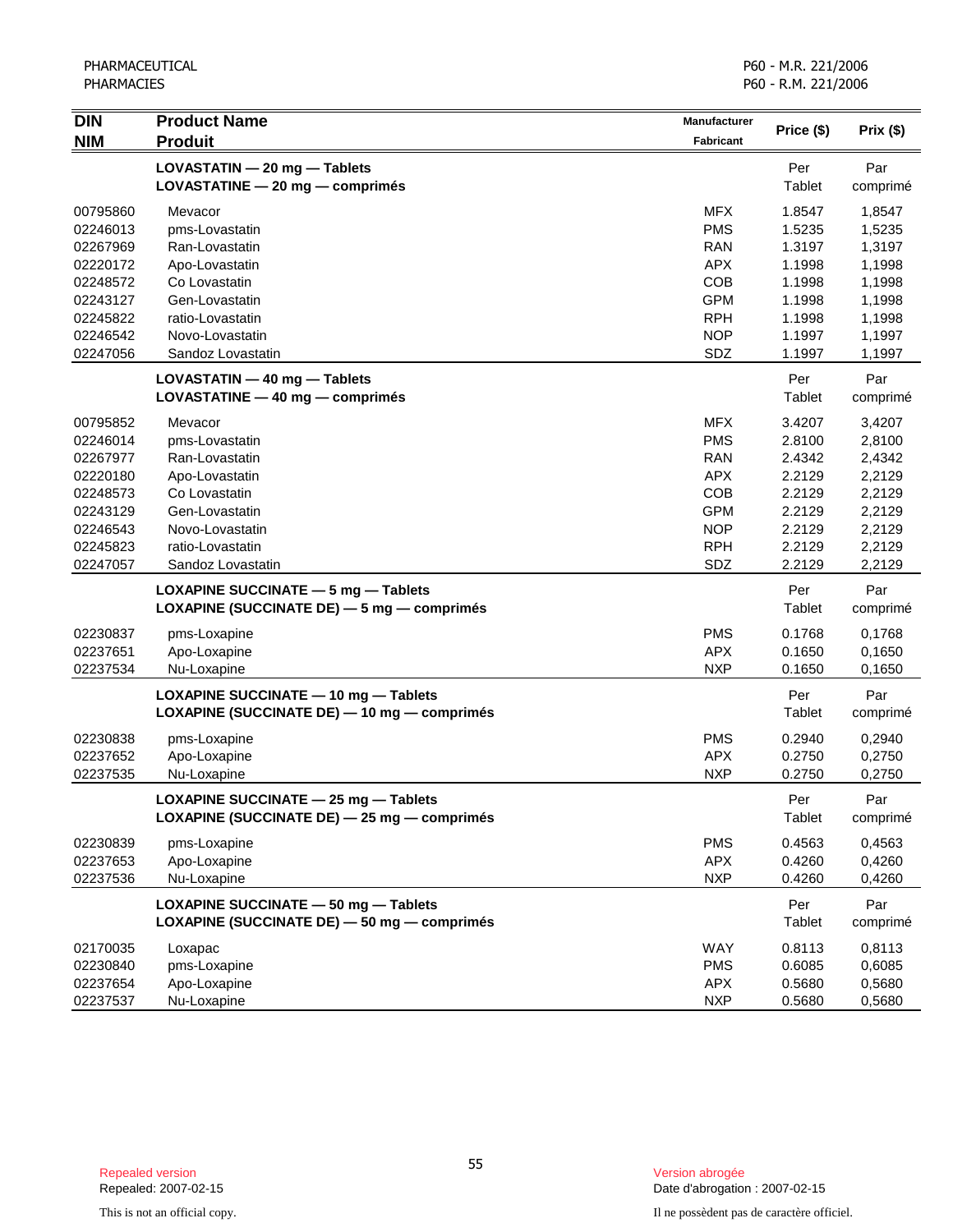| <b>DIN</b> | <b>Product Name</b>                                       | <b>Manufacturer</b> | Price (\$) | Prix(\$) |
|------------|-----------------------------------------------------------|---------------------|------------|----------|
| <b>NIM</b> | <b>Produit</b>                                            | Fabricant           |            |          |
|            | MEDROXYPROGESTERONE ACETATE - 2.5 mg - Tablets            |                     | Per        | Par      |
|            | MÉDROXYPROGESTÉRONE (ACÉTATE DE) $-$ 2,5 mg $-$ comprimés |                     | Tablet     | comprimé |
| 00708917   | Provera                                                   | PFI                 | 0.1761     | 0,1761   |
| 02229838   | Gen-Medroxy                                               | <b>GPM</b>          | 0.0874     | 0,0874   |
| 02244726   | Apo-Medroxy                                               | <b>APX</b>          | 0.0873     | 0,0873   |
| 02221284   | Novo-Medrone                                              | <b>NOP</b>          | 0.0873     | 0,0873   |
| 02246627   | pms-Medroxyprogesterone                                   | <b>PMS</b>          | 0.0873     | 0,0873   |
| 02148552   | ratio-MPA                                                 | <b>RPH</b>          | 0.0873     | 0,0873   |
|            | MEDROXYPROGESTERONE ACETATE - 5 mg - Tablets              |                     | Per        | Par      |
|            | MÉDROXYPROGESTÉRONE (ACÉTATE DE) - 5 mg - comprimés       |                     | Tablet     | comprimé |
| 00030937   | Provera                                                   | <b>PFI</b>          | 0.3483     | 0,3483   |
| 02229839   | Gen-Medroxy                                               | <b>GPM</b>          | 0.1726     | 0,1726   |
| 02221292   | Novo-Medrone                                              | <b>NOP</b>          | 0.1726     | 0,1726   |
| 02246628   | pms-Medroxyprogesterone                                   | <b>PMS</b>          | 0.1726     | 0,1726   |
| 02148560   | ratio-MPA                                                 | <b>RPH</b>          | 0.1726     | 0,1726   |
| 02244727   | Apo-Medroxy                                               | <b>APX</b>          | 0.1725     | 0,1725   |
|            | MEDROXYPROGESTERONE ACETATE - 10 mg - Tablets             |                     | Per        | Par      |
|            | MÉDROXYPROGESTÉRONE (ACÉTATE DE) $-$ 10 mg $-$ comprimés  |                     | Tablet     | comprimé |
| 00729973   | Provera                                                   | PFI                 | 0.7066     | 0,7066   |
| 02229840   | Gen-Medroxy                                               | <b>GPM</b>          | 0.3486     | 0,3486   |
| 02221306   | Novo-Medrone                                              | <b>NOP</b>          | 0.3486     | 0,3486   |
| 02246629   | pms-Medroxyprogesterone                                   | <b>PMS</b>          | 0.3486     | 0,3486   |
| 02148579   | ratio-MPA                                                 | <b>RPH</b>          | 0.3486     | 0,3486   |
|            | MEDROXYPROGESTERONE ACETATE - 100 mg - Tablets            |                     | Per        | Par      |
|            | MÉDROXYPROGESTÉRONE (ACÉTATE DE) — 100 mg — comprimés     |                     | Tablet     | comprimé |
| 00030945   | Provera                                                   | <b>UPJ</b>          | 1.4646     | 1,4646   |
| 02267640   | Apo-Medroxy                                               | <b>APX</b>          | 0.9397     | 0,9397   |
|            | MEFENAMIC ACID - 250 mg - Capsules                        |                     | Per        | Par      |
|            | MÉFÉNAMIQUE (ACIDE) $-$ 250 mg $-$ capsules               |                     | Capsule    | capsule  |
| 02229452   | Apo-Mefenamic                                             | APX                 | 0.3640     | 0,3640   |
| 02229569   | Nu-Mefenamic                                              | <b>NXP</b>          | 0.3640     | 0,3640   |
| 02237826   | Dom-Mefenamic                                             | <b>DOM</b>          | 0.3639     | 0,3639   |
| 02231208   | pms-Mefenamic Acid                                        | <b>PMS</b>          | 0.3639     | 0,3639   |
|            | MEFLOQUINE HCI - 250 mg - Tablets                         |                     | Per        | Par      |
|            | MEFLOQUINE (CHLORHYDRATE DE) - 250 mg - comprimés         |                     | Tablet     | comprimé |
| 02018055   | Lariam                                                    | <b>HLR</b>          | 5.3061     | 5,3061   |
| 02244366   | Apo-Mefloquine                                            | <b>APX</b>          | 3.9250     | 3,9250   |
|            | MEGESTROL - 40 mg - Tablets                               |                     | Per        | Par      |
|            | $MÉGESTROL - 40 mg - comprimés$                           |                     | Tablet     | comprimé |
| 00386391   | Megace                                                    | SQU                 | 1.4773     | 1,4773   |
| 02195917   | Apo-Megestrol                                             | <b>APX</b>          | 0.9960     | 0,9960   |
| 02176092   | Lin-Megestrol                                             | LIN                 | 0.9960     | 0,9960   |
| 02185415   | Nu-Megestrol                                              | <b>NXP</b>          | 0.9960     | 0,9960   |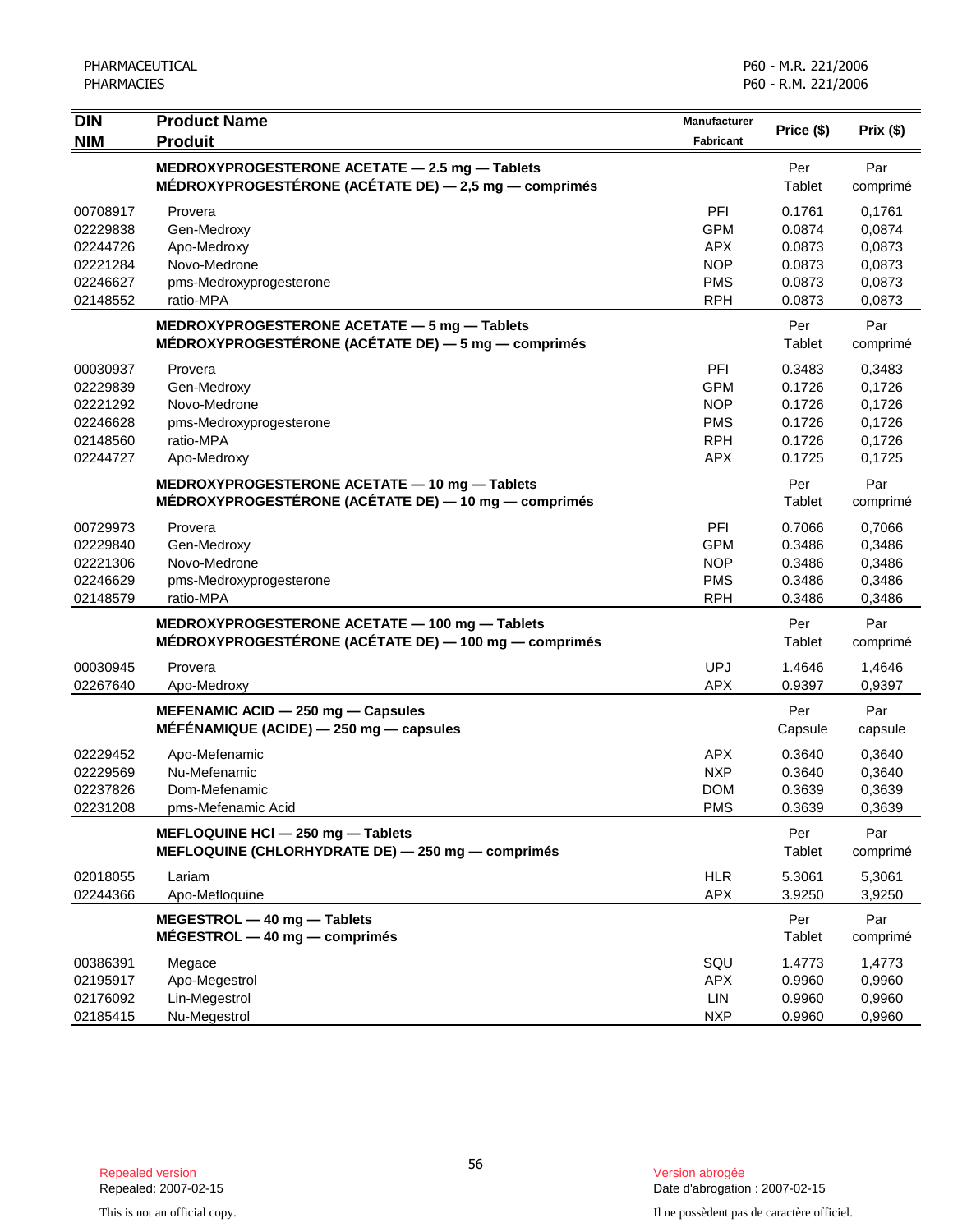| <b>DIN</b> | <b>Product Name</b>                                              | <b>Manufacturer</b> | Price (\$)    | Prix $(\$)$     |
|------------|------------------------------------------------------------------|---------------------|---------------|-----------------|
| <b>NIM</b> | <b>Produit</b>                                                   | <b>Fabricant</b>    |               |                 |
|            | MEGESTROL - 160 mg - Tablets<br>$MÉGESTROL - 160 mg - comprimés$ |                     | Per<br>Tablet | Par<br>comprimé |
| 00731323   | Megace                                                           | SQU                 | 6.2524        | 6,2524          |
| 02185423   | Nu-Megestrol                                                     | <b>NXP</b>          | 3.9897        | 3,9897          |
| 02195925   | Apo-Megestrol                                                    | <b>APX</b>          | 3.9894        | 3,9894          |
| 02176106   | Lin-Megestrol                                                    | LIN                 | 3.9894        | 3,9894          |
|            | MELOXICAM - 7.5 mg - Tablets<br>$MÉLOXICAM - 7,5 mg - comprimés$ |                     | Per<br>Tablet | Par<br>comprimé |
| 02242785   | Mobicox                                                          | <b>BOE</b>          | 0.8812        | 0,8812          |
| 02248973   | Apo-Meloxicam                                                    | <b>APX</b>          | 0.5405        | 0,5405          |
| 02250012   | Co Meloxicam                                                     | COB                 | 0.5405        | 0,5405          |
| 02255987   | Gen-Meloxicam                                                    | <b>GPM</b>          | 0.5405        | 0,5405          |
| 02258315   | Novo-Meloxicam                                                   | <b>NOP</b>          | 0.5405        | 0,5405          |
| 02248267   | pms-Meloxicam                                                    | <b>PMS</b>          | 0.5405        | 0,5405          |
| 02247889   | ratio-Meloxicam                                                  | <b>RPH</b>          | 0.5405        | 0,5405          |
|            | MELOXICAM - 15 mg - Tablets                                      |                     | Per           | Par             |
|            | $MELOXICAM - 15 mg - comprimés$                                  |                     | Tablet        | comprimé        |
| 02242786   | <b>Mobicox</b>                                                   | <b>BOE</b>          | 1.0167        | 1,0167          |
| 02248974   | Apo-Meloxicam                                                    | <b>APX</b>          | 0.6237        | 0,6237          |
| 02250020   | Co Meloxicam                                                     | COB                 | 0.6237        | 0,6237          |
| 02255995   | Gen-Meloxicam                                                    | <b>GPM</b>          | 0.6237        | 0,6237          |
| 02258323   | Novo-Meloxicam                                                   | <b>NOP</b>          | 0.6237        | 0,6237          |
| 02248268   | pms-Meloxicam                                                    | <b>PMS</b>          | 0.6237        | 0,6237          |
| 02248031   | ratio-Meloxicam                                                  | <b>RPH</b>          | 0.6237        | 0,6237          |
|            | METFORMIN HCI - 500 mg - Tablets                                 |                     | Per           | Par             |
|            | METFORMINE (CHLORHYDRATE DE) - 500 mg - comprimés                |                     | Tablet        | comprimé        |
| 02099233   | Glucophage                                                       | <b>AVE</b>          | 0.2541        | 0,2541          |
| 02269031   | Ran-Metformin                                                    | <b>RAN</b>          | 0.1472        | 0,1472          |
| 02167786   | Apo-Metformin                                                    | <b>APX</b>          | 0.1338        | 0,1338          |
| 02257726   | Co Metformin                                                     | COB                 | 0.1338        | 0,1338          |
| 02148765   | Gen-Metformin                                                    | <b>GPM</b>          | 0.1338        | 0,1338          |
| 02229516   | Glycon                                                           | <b>ICN</b>          | 0.1338        | 0,1338          |
| 02242794   | Metformin/Metformine                                             | <b>ZYM</b>          | 0.1338        | 0.1338          |
| 02045710   | Novo-Metformin                                                   | <b>NOP</b>          | 0.1338        | 0,1338          |
| 02162822   | Nu-Metformin                                                     | <b>NXP</b>          | 0.1338        | 0,1338          |
| 02223562   | pms-Metformin                                                    | <b>PMS</b>          | 0.1338        | 0,1338          |
| 02242974   | ratio-Metformin                                                  | <b>RPH</b>          | 0.1338        | 0,1338          |
| 02233999   | Rhoxal-metformin                                                 | <b>RXP</b>          | 0.1338        | 0,1338          |
| 02246820   | Sandoz Metformin FC                                              | SDZ                 | 0.1338        | 0,1338          |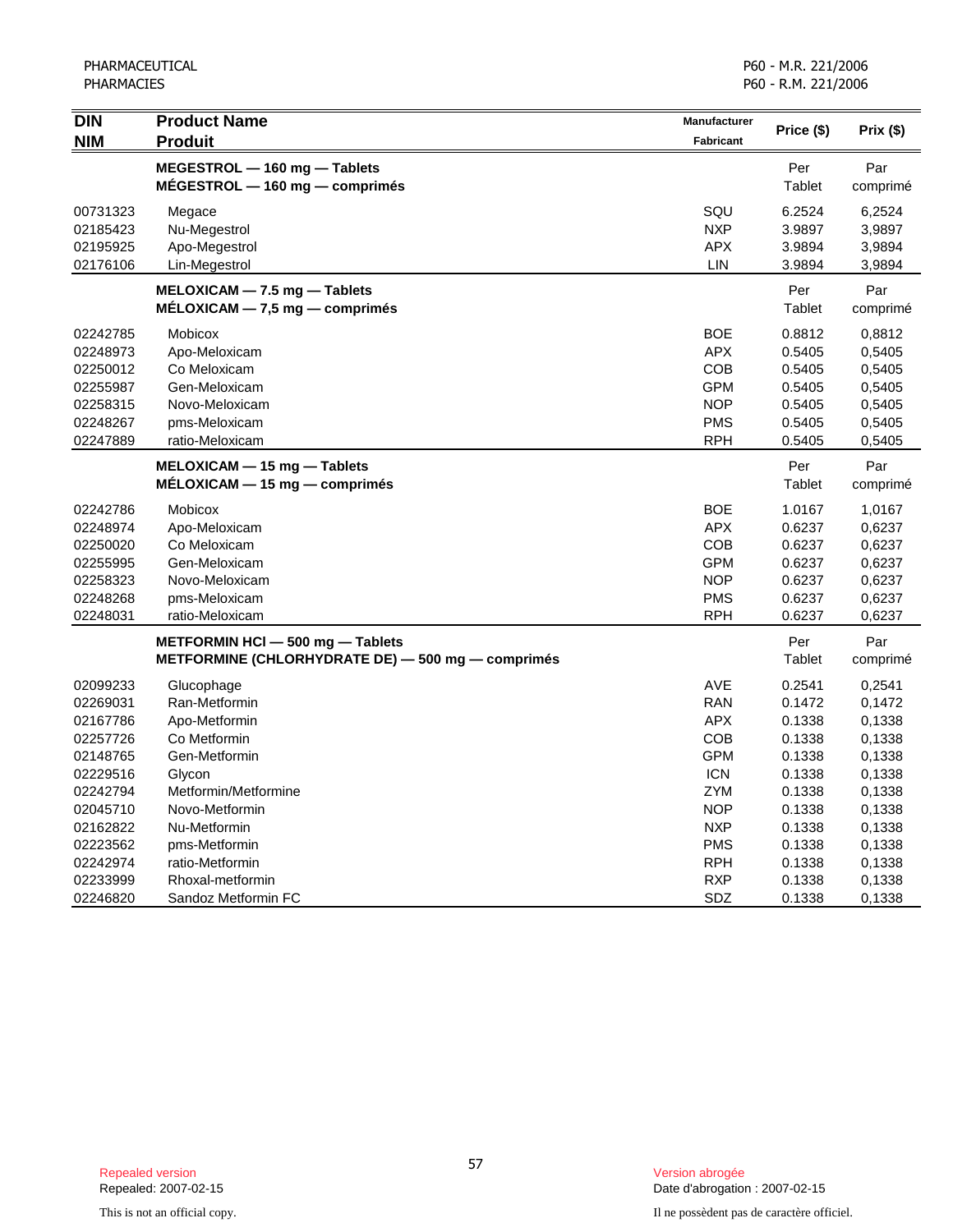| <b>DIN</b> | <b>Product Name</b>                                                                        | Manufacturer     |               |          |
|------------|--------------------------------------------------------------------------------------------|------------------|---------------|----------|
| <b>NIM</b> | <b>Produit</b>                                                                             | <b>Fabricant</b> | Price (\$)    | Prix(\$) |
|            | METFORMIN HCI - 850 mg - Tablets                                                           |                  | Per           | Par      |
|            | METFORMINE (CHLORHYDRATE DE) - 850 mg - comprimés                                          |                  | Tablet        | comprimé |
| 02162849   | Glucophage                                                                                 | AVE              | 0.3220        | 0,3220   |
| 02269058   | Ran-Metformin                                                                              | <b>RAN</b>       | 0.2525        | 0,2525   |
| 02229785   | Apo-Metformin                                                                              | APX.             | 0.2299        | 0,2299   |
| 02257734   | Co Metformin                                                                               | <b>COB</b>       | 0.2299        | 0,2299   |
| 02229656   | Gen-Metformin                                                                              | <b>GPM</b>       | 0.2299        | 0,2299   |
| 02242793   | Metformin/Metformine                                                                       | <b>ZYM</b>       | 0.2299        | 0,2299   |
| 02230475   | Novo-Metformin                                                                             | <b>NOP</b>       | 0.2299        | 0,2299   |
| 02229517   | Nu-Metformin                                                                               | <b>NXP</b>       | 0.2299        | 0,2299   |
| 02242589   | pms-Metformin                                                                              | <b>PMS</b>       | 0.2299        | 0,2299   |
| 02242931   | ratio-Metformin                                                                            | <b>RPH</b>       | 0.2299        | 0,2299   |
| 02246821   | Sandoz Metformin FC                                                                        | SDZ              | 0.2299        | 0,2299   |
|            | METHOTREXATE $-$ 2.5 mg $-$ Tablets                                                        |                  | Per           | Par      |
|            | $MÉTHOTREXATE - 2,5 mg - comprimés$                                                        |                  | Tablet        | comprimé |
| 02182963   | Apo-Methotrexate                                                                           | <b>APX</b>       | 0.6958        | 0,6958   |
| 02170698   | Methotrexate/Méthotrexate                                                                  | <b>WAY</b>       | 0.6958        | 0,6958   |
| 02244798   | ratio-Methotrexate                                                                         | <b>RPH</b>       | 0.6958        | 0,6958   |
|            |                                                                                            |                  |               |          |
|            | METHOTRIMEPRAZINE - 5 mg - Tablets                                                         |                  | Per           | Par      |
|            | MÉTHOTRIMÉPRAZINE $-5$ mg $-$ comprimés                                                    |                  | Tablet        | comprimé |
| 02238404   | Apo-Methoprazine                                                                           | <b>APX</b>       | 0.0581        | 0,0581   |
| 01927655   | Nozinan                                                                                    | AVE              | 0.0581        | 0,0581   |
| 02232903   | pms-Methotrimeprazine                                                                      | <b>PMS</b>       | 0.0581        | 0,0581   |
|            | METHOTRIMEPRAZINE - 25 mg - Tablets                                                        |                  | Per           | Par      |
|            | $MÉTHOTRIMÉPRAZINE - 25 mg - comprimés$                                                    |                  | Tablet        | comprimé |
| 01927663   | Nozinan                                                                                    | AVE              | 0.1245        | 0,1245   |
| 02238405   | Apo-Methoprazine                                                                           | <b>APX</b>       | 0.1244        | 0,1244   |
| 02232904   | pms-Methotrimeprazine                                                                      | <b>PMS</b>       | 0.1145        | 0,1145   |
|            |                                                                                            |                  |               |          |
|            | METHOTRIMEPRAZINE - 50 mg - Tablets<br>MÉTHOTRIMÉPRAZINE $-50$ mg $-$ comprimés            |                  | Per<br>Tablet | Par      |
|            |                                                                                            |                  |               | comprimé |
| 01927671   | Nozinan                                                                                    | <b>AVE</b>       | 0.1696        | 0,1696   |
| 02232905   | pms-Methotrimeprazine                                                                      | <b>PMS</b>       | 0.1696        | 0,1696   |
| 02238406   | Apo-Methoprazine                                                                           | APX              | 0.1695        | 0,1695   |
|            | METHYLCELLULOSE - 0.5% - Ophthalmic Solution                                               |                  |               |          |
|            | MÉTHYLCELLULOSE $-$ 0,5 % $-$ solution ophtalmique                                         |                  | Per mL        | Par ml   |
| 00000809   | <b>Isopto Tears</b>                                                                        | <b>ALC</b>       | 0.3748        | 0,3748   |
| 00889806   | Sandoz Eyelube                                                                             | SDZ              | 0.3403        | 0,3403   |
|            |                                                                                            |                  |               |          |
|            | METHYLCELLULOSE - 1% - Ophthalmic Solution<br>MÉTHYLCELLULOSE - 1 % - solution ophtalmique |                  | Per mL        | Par ml   |
|            |                                                                                            |                  |               |          |
| 00000817   | <b>Isopto Tears</b>                                                                        | <b>ALC</b>       | 0.4642        | 0,4642   |
| 00874965   | Sandoz Eyelube                                                                             | SDZ              | 0.4224        | 0,4224   |
|            | METHYLPHENIDATE - 5 mg - Tablets                                                           |                  | Per           | Par      |
|            | MÉTHYLPHÉNIDATE $-5$ mg $-$ comprimés                                                      |                  | Tablet        | comprimé |
| 02273950   | Apo-Methylphenidate                                                                        | <b>APX</b>       | 0.1042        | 0,1042   |
| 02274280   | Novo-Methylphenidate                                                                       | <b>NOP</b>       | 0.1042        | 0,1042   |
| 02234749   | pms-Methylphenidate                                                                        | <b>PMS</b>       | 0.1042        | 0,1042   |

This is not an official copy. Il ne possèdent pas de caractère officiel.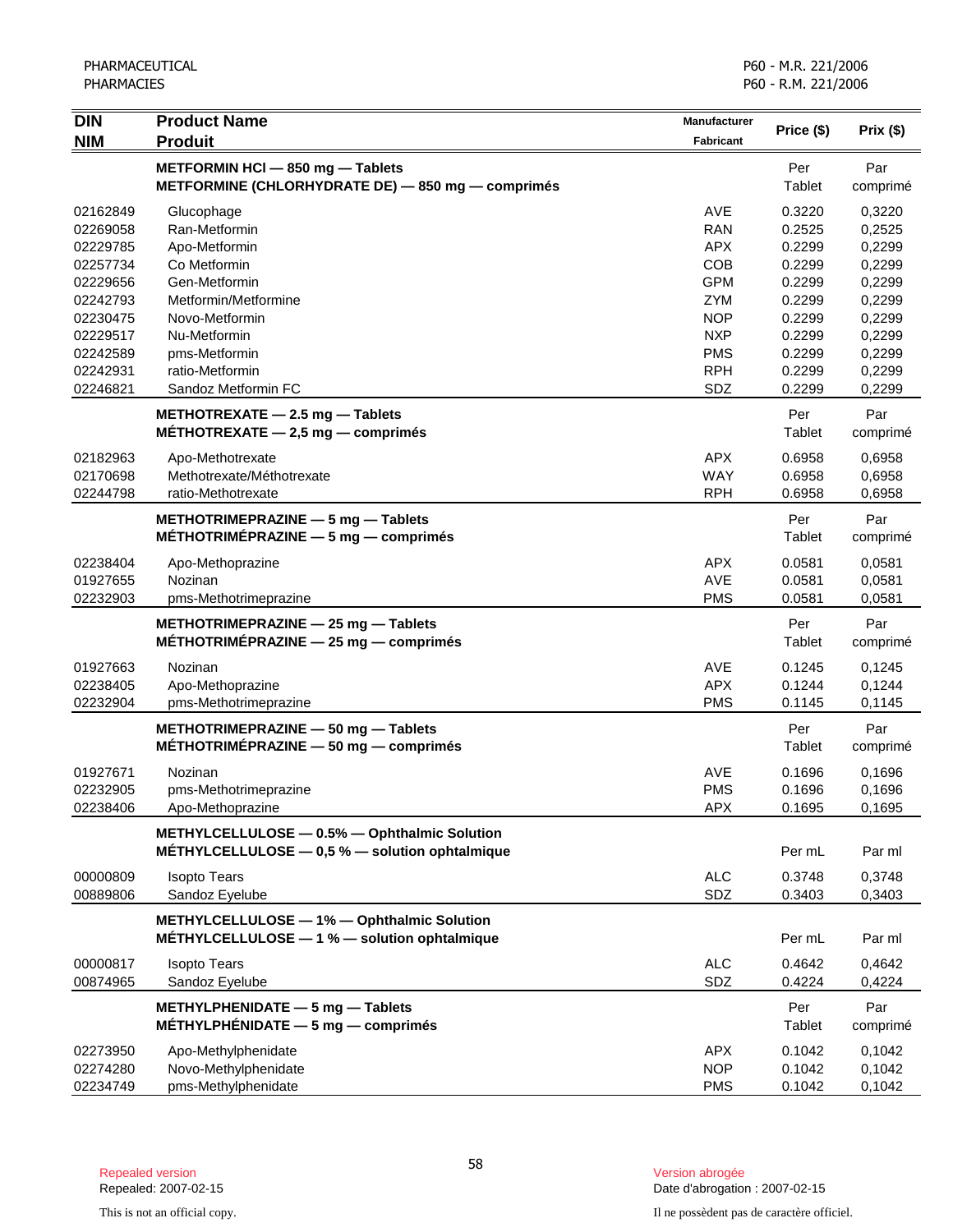| <b>DIN</b><br><b>NIM</b>                     | <b>Product Name</b><br><b>Produit</b>                                                                                                                    | Manufacturer<br>Fabricant                            | Price (\$)                           | Prix(\$)                             |
|----------------------------------------------|----------------------------------------------------------------------------------------------------------------------------------------------------------|------------------------------------------------------|--------------------------------------|--------------------------------------|
|                                              | METHYLPHENIDATE - 10 mg - Tablets<br>$MÉTHYLPHÉNIDATE - 10 mg - comprimés$                                                                               |                                                      | Per<br>Tablet                        | Par<br>comprimé                      |
| 00005606<br>00584991<br>02249324<br>02274299 | Ritalin<br>pms-Methylphenidate<br>Apo-Methylphenidate<br>Novo-Methylphenidate                                                                            | <b>NVT</b><br><b>PMS</b><br><b>APX</b><br><b>NOP</b> | 0.3207<br>0.2083<br>0.1749<br>0.1749 | 0,3207<br>0,2083<br>0,1749<br>0,1749 |
|                                              | METHYLPHENIDATE - 20 mg - Tablets<br>$MÉTHYLPHÉNIDATE - 20 mg - comprimés$                                                                               |                                                      | Per<br>Tablet                        | Par<br>comprimé                      |
| 00005614<br>00585009<br>02249332<br>02274302 | <b>Ritalin</b><br>pms-Methylphenidate<br>Apo-Methylphenidate<br>Novo-Methylphenidate                                                                     | <b>NVT</b><br><b>PMS</b><br><b>APX</b><br><b>NOP</b> | 0.5604<br>0.4013<br>0.3890<br>0.3890 | 0,5604<br>0,4013<br>0,3890<br>0,3890 |
|                                              | METHYLPHENIDATE - 20 mg - Sustained Release Tablets<br>MÉTHYLPHÉNIDATE - 20 mg - comprimés à libération progressive                                      |                                                      | Per<br>Tablet                        | Par<br>comprimé                      |
| 00632775<br>02266687                         | <b>Ritalin SR</b><br>Apo-Methylphenidate SR                                                                                                              | <b>NVT</b><br><b>APX</b>                             | 0.5907<br>0.3700                     | 0.5907<br>0,3700                     |
|                                              | METHYLPREDNISOLONE ACETATE - 40 mg/mL - Injection<br>MÉTHYLPREDNISOLONE (ACÉTATE DE) - 40 mg/ml - injection                                              |                                                      | Per<br>mL                            | Par<br>ml                            |
| 00030759<br>02245400                         | Depo-Medrol<br>Methylprednisolone Acetate/Méthylprednisolone (acétate de)                                                                                | PFI<br><b>SIL</b>                                    | 5.8740<br>4.2680                     | 5,8740<br>4,2680                     |
|                                              | METHYLPREDNISOLONE ACETATE - 40 mg/mL - Injection<br>(with preservative)<br>MÉTHYLPREDNISOLONE (ACÉTATE DE) - 40 mg/ml - injection<br>(avec préservatif) |                                                      | Per<br>mL                            | Par<br>ml                            |
| 01934333<br>02245407                         | Depo-Medrol<br>Methylprednisolone Acetate/Méthylprednisolone (acétate de)                                                                                | PFI<br><b>SIL</b>                                    | 5.6210<br>3.0778                     | 5,6210<br>3,0778                     |
|                                              | METHYLPREDNISOLONE ACETATE - 80 mg/mL - Injection<br>MÉTHYLPREDNISOLONE (ACÉTATE DE) - 80 mg/ml - injection                                              |                                                      | Per<br>mL                            | Par<br>ml                            |
| 00030767<br>02245406                         | Depo-Medrol<br>Methylprednisolone Acetate/Méthylprednisolone (acétate de)                                                                                | PFI<br><b>SIL</b>                                    | 11.2420<br>8.1708                    | 11,2420<br>8,1708                    |
|                                              | METHYLPREDNISOLONE ACETATE - 80 mg/mL - Injection<br>(with preservative)<br>MÉTHYLPREDNISOLONE (ACÉTATE DE) - 80 mg/ml - injection<br>(avec préservatif) |                                                      | Per<br>mL                            | Par<br>ml                            |
| 01934341<br>02245408                         | Depo-Medrol<br>Methylprednisolone Acetate/Méthylprednisolone (acétate de)                                                                                | PFI<br><b>SIL</b>                                    | 8.6860<br>6.5648                     | 8,6860<br>6,5648                     |
|                                              | METOCLOPRAMIDE HCI - 5 mg - Tablets<br>MÉTOCLOPRAMIDE (CHLORHYDRATE DE) $-5$ mg $-$ comprimés                                                            |                                                      | Per<br><b>Tablet</b>                 | Par<br>comprimé                      |
| 02143275<br>00842826<br>02230431             | Nu-Metoclopramide<br>Apo-Metoclop<br>pms-Metoclopramide                                                                                                  | <b>NXP</b><br><b>APX</b><br><b>PMS</b>               | 0.0750<br>0.0612<br>0.0612           | 0,0750<br>0,0612<br>0,0612           |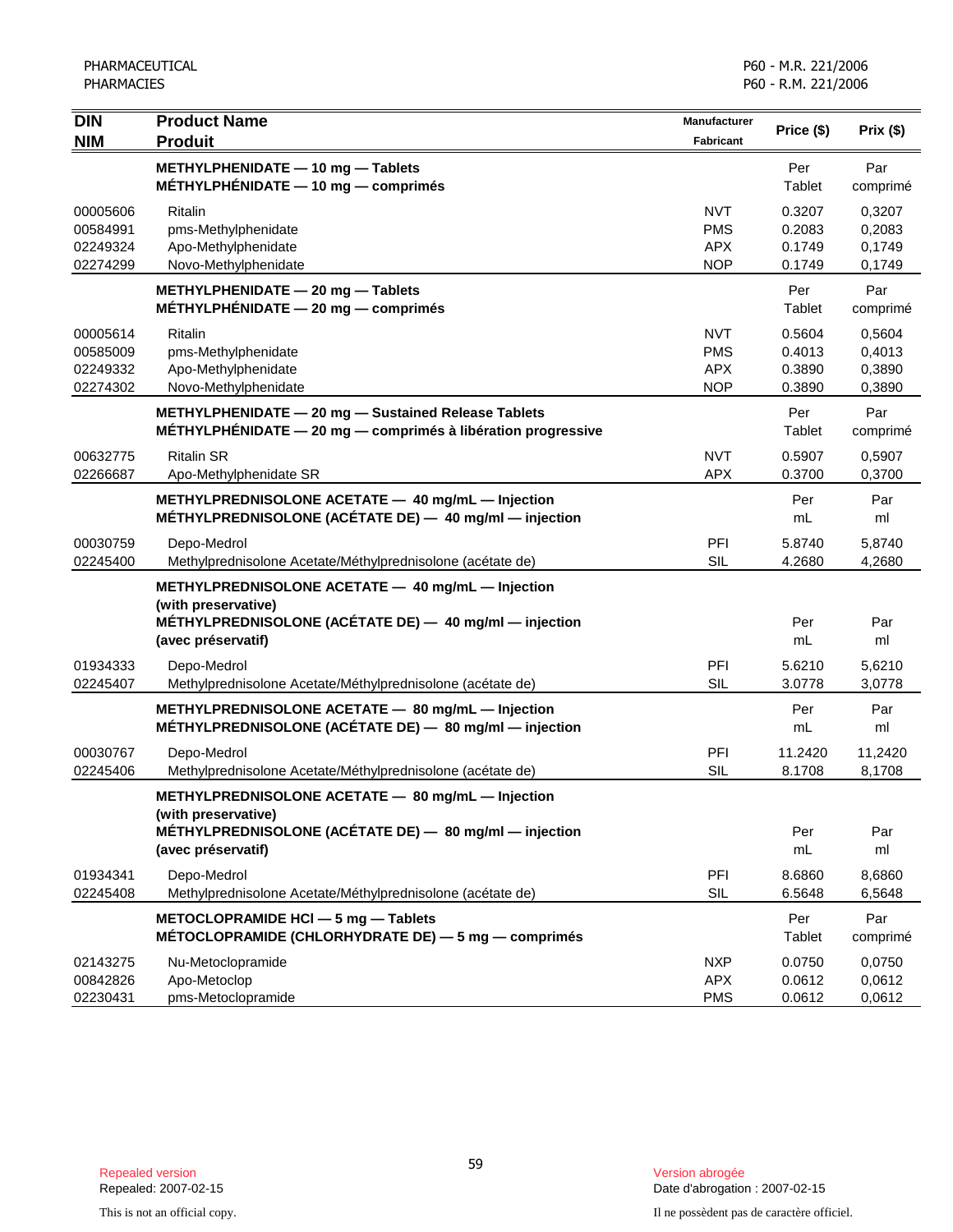| <b>DIN</b>                       | <b>Product Name</b>                                                                                          | Manufacturer                           | Price (\$)                 | Prix (\$)                  |
|----------------------------------|--------------------------------------------------------------------------------------------------------------|----------------------------------------|----------------------------|----------------------------|
| <b>NIM</b>                       | <b>Produit</b>                                                                                               | <b>Fabricant</b>                       |                            |                            |
|                                  | METOCLOPRAMIDE HCI-10 mg-Tablets<br>MÉTOCLOPRAMIDE (CHLORHYDRATE DE) - 10 mg - comprimés                     |                                        | Per<br>Tablet              | Par<br>comprimé            |
| 02143283                         | Nu-Metoclopramide                                                                                            | <b>NXP</b>                             | 0.0706                     | 0,0706                     |
| 02230432                         | pms-Metoclopramide                                                                                           | <b>PMS</b>                             | 0.0706                     | 0,0706                     |
| 00842834                         | Apo-Metoclop                                                                                                 | <b>APX</b>                             | 0.0641                     | 0,0641                     |
|                                  | METOPROLOL TARTRATE - 25 mg - Tablets<br>MÉTOPROLOL (TARTRATE DE) $-$ 25 mg $-$ comprimés                    |                                        |                            |                            |
| 02246010                         | Apo-Metoprolol                                                                                               | <b>APX</b>                             | 0.0707                     | 0,0707                     |
| 02261898                         | Novo-Metoprol                                                                                                | <b>NOP</b>                             | 0.0707                     | 0,0707                     |
| 02248855                         | pms-Metoprolol-L                                                                                             | <b>PMS</b>                             | 0.0707                     | 0,0707                     |
|                                  | METOPROLOL TARTRATE - 50 mg - Tablets<br>MÉTOPROLOL (TARTRATE DE) - 50 mg - comprimés                        |                                        | Per<br>Tablet              | Par<br>comprimé            |
| 00397423                         | Lopresor                                                                                                     | <b>NVT</b>                             | 0.2522                     | 0,2522                     |
| 00402605                         | <b>Betaloc</b>                                                                                               | <b>AST</b>                             | 0.2315                     | 0,2315                     |
| 00618632                         | Apo-Metoprolol                                                                                               | <b>APX</b>                             | 0.1348                     | 0,1348                     |
| 00749354                         | Apo-Metoprolol (Type L)                                                                                      | <b>APX</b>                             | 0.1348                     | 0,1348                     |
| 02172550                         | Dom-Metoprolol-B                                                                                             | <b>DOM</b>                             | 0.1348                     | 0,1348                     |
| 02231121                         | Dom-Metoprolol-L                                                                                             | <b>DOM</b>                             | 0.1348                     | 0,1348                     |
| 02230448                         | Gen-Metoprolol                                                                                               | <b>GPM</b>                             | 0.1348                     | 0,1348                     |
| 02174545                         | Gen-Metoprolol (Type L)                                                                                      | <b>GPM</b>                             | 0.1348                     | 0,1348                     |
| 00648035                         | Novo-Metoprol                                                                                                | <b>NOP</b>                             | 0.1348                     | 0,1348                     |
| 00842648                         | Novo-Metoprol (uncoated)/Novo-Metoprol (non enrobé)                                                          | <b>NOP</b>                             | 0.1348                     | 0,1348                     |
| 00865605                         | Nu-Metop                                                                                                     | <b>NXP</b>                             | 0.1348                     | 0,1348                     |
| 02145413                         | pms-Metoprolol-B                                                                                             | <b>PMS</b>                             | 0.1348                     | 0,1348                     |
| 02230803                         | pms-Metoprolol-L                                                                                             | <b>PMS</b>                             | 0.1348                     | 0,1348                     |
| 02247875                         | Sandoz Metoprolol<br>METOPROLOL TARTRATE - 100 mg - Tablets<br>MÉTOPROLOL (TARTRATE DE) - 100 mg - comprimés | SDZ                                    | 0.1348<br>Per<br>Tablet    | 0,1348<br>Par<br>comprimé  |
| 00397431                         | Lopresor                                                                                                     | <b>NVT</b>                             | 0.5172                     | 0,5172                     |
| 00402540<br>02172569             | <b>Betaloc</b>                                                                                               | <b>AST</b><br><b>DOM</b>               | 0.3965<br>0.2446           | 0,3965                     |
| 02231122<br>02230449             | Dom-Metoprolol-B<br>Dom-Metoprolol-L<br>Gen-Metoprolol                                                       | <b>DOM</b><br><b>GPM</b>               | 0.2446<br>0.2446           | 0,2446<br>0,2446<br>0,2446 |
| 02145421                         | pms-Metoprolol-B                                                                                             | <b>PMS</b>                             | 0.2446                     | 0,2446                     |
| 02230804                         | pms-Metoprolol-L                                                                                             | <b>PMS</b>                             | 0.2446                     | 0,2446                     |
| 00618640                         | Apo-Metoprolol                                                                                               | <b>APX</b>                             | 0.2445                     | 0,2445                     |
| 00751170                         | Apo-Metoprolol (Type L)                                                                                      | <b>APX</b>                             | 0.2445                     | 0,2445                     |
| 02174553<br>00648043<br>00842656 | Gen-Metoprolol (Type L)<br>Novo-Metoprol<br>Novo-Metoprol (uncoated)/Novo-Metoprol (non enrobé)<br>Nu-Metop  | <b>GPM</b><br><b>NOP</b><br><b>NOP</b> | 0.2445<br>0.2445<br>0.2445 | 0,2445<br>0,2445<br>0,2445 |
| 00865613                         | Sandoz Metoprolol                                                                                            | <b>NXP</b>                             | 0.2445                     | 0,2445                     |
| 02247876                         |                                                                                                              | SDZ                                    | 0.2445                     | 0,2445                     |
|                                  | MICONAZOLE NITRATE - 2% - Topical Cream<br>MICONAZOLE (NITRATE DE) - 2 % - crème topique                     |                                        | Per<br>Gram                | Par<br>gramme              |
| 00497797                         | <b>Monistat Derm</b>                                                                                         | <b>MCL</b>                             | 0.3703                     | 0,3703                     |
| 02085852                         | Micatin                                                                                                      | <b>MCL</b>                             | 0.3146                     | 0,3146                     |

Date d'abrogation : 2007-02-15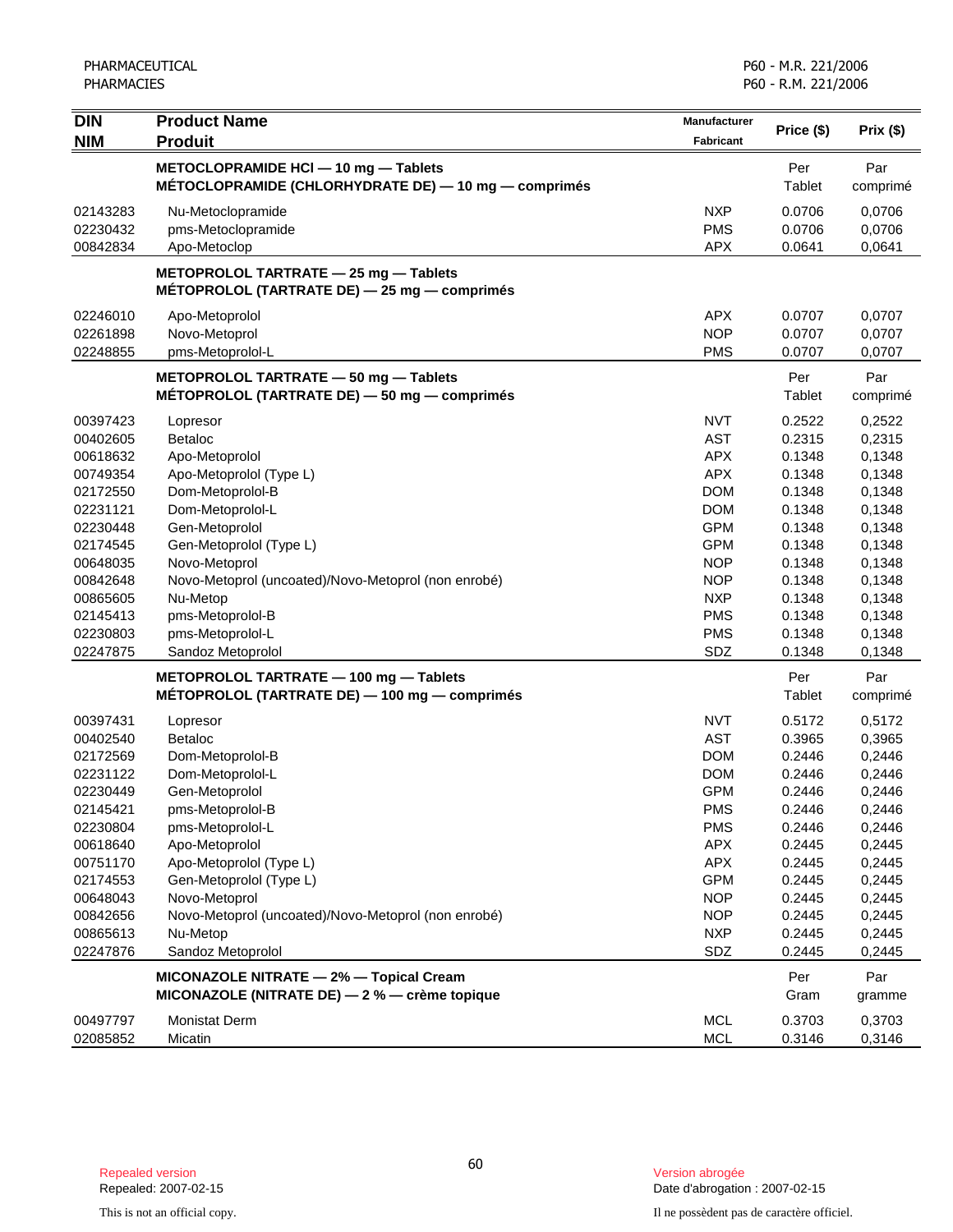PHARMACEUTICAL PHARMACIES

| <b>DIN</b> | <b>Product Name</b>                               | <b>Manufacturer</b> |            |          |
|------------|---------------------------------------------------|---------------------|------------|----------|
| <b>NIM</b> | <b>Produit</b>                                    | <b>Fabricant</b>    | Price (\$) | Prix(\$) |
|            | $MIDODRINE - 2.5 mg - Tables$                     |                     | Per        | Par      |
|            | $MIDORDINE - 2.5 mg - comprimés$                  |                     | Tablet     | comprimé |
| 01934392   | Amatine                                           | <b>SHI</b>          | 0.5500     | 0,5500   |
| 02278677   | Apo-Midodrine                                     | <b>APX</b>          | 0.3299     | 0,3299   |
|            | MIDODRINE - 5 mg - Tablets                        |                     | Per        | Par      |
|            | $MIDORDINE-5$ mg $-$ comprimés                    |                     | Tablet     | comprimé |
| 01934406   | Amatine                                           | <b>SHI</b>          | 0.9520     | 0,9520   |
| 02278685   | Apo-Midodrine                                     | <b>APX</b>          | 0.5498     | 0,5498   |
|            | MINOCYCLINE HCI - 50 mg - Capsules                |                     | Per        | Par      |
|            | MINOCYCLINE (CHLORHYDRATE DE) - 50 mg - capsules  |                     | Capsule    | capsule  |
| 02173514   | Minocin                                           | <b>STI</b>          | 0.6545     | 0,6545   |
| 01914138   | ratio-Minocycline                                 | <b>RPH</b>          | 0.5889     | 0,5889   |
| 02084090   | Apo-Minocycline                                   | <b>APX</b>          | 0.5885     | 0,5885   |
| 02230735   | Gen-Minocycline                                   | <b>GPM</b>          | 0.5885     | 0,5885   |
| 02108143   | Novo-Minocycline                                  | <b>NOP</b>          | 0.5885     | 0,5885   |
| 02239238   | pms-Minocycline                                   | <b>PMS</b>          | 0.5885     | 0,5885   |
| 02237313   | Sandoz Minocycline                                | SDZ                 | 0.5885     | 0,5885   |
|            | MINOCYCLINE HCI - 100 mg - Capsules               |                     | Per        | Par      |
|            | MINOCYCLINE (CHLORHYDRATE DE) - 100 mg - capsules |                     | Capsule    | capsule  |
| 02173506   | Minocin                                           | <b>STI</b>          | 1.2628     | 1,2628   |
| 02239239   | pms-Minocycline                                   | <b>PMS</b>          | 1.1366     | 1,1366   |
| 02084104   | Apo-Minocycline                                   | <b>APX</b>          | 1.1365     | 1,1365   |
| 02230736   | Gen-Minocycline                                   | GPM                 | 1.1365     | 1,1365   |
| 02108151   | Novo-Minocycline                                  | <b>NOP</b>          | 1.1365     | 1,1365   |
| 01914146   | ratio-Minocycline                                 | <b>RPH</b>          | 1.1365     | 1,1365   |
| 02237314   | Sandoz Minocycline                                | SDZ                 | 1.1365     | 1,1365   |
|            | MINOXIDIL - 2% - Topical Solution                 |                     |            |          |
|            | MINOXIDIL $-2$ % $-$ solution topique             |                     | Per mL     | Par ml   |
| 00708925   | Rogaine                                           | <b>UPJ</b>          | 0.8810     | 0,8810   |
| 02065800   | Gen-Minoxidil                                     | <b>GPM</b>          | 0.7325     | 0,7325   |
| 00885754   | Apo-Gain                                          | APX                 | 0.5133     | 0,5133   |
|            | MIRTAZAPINE - 15 mg - Tablets                     |                     | Per        | Par      |
|            | $MIRTAZAPINE - 15 mg - comprimés$                 |                     | Tablet     | comprimé |
| 02273942   | pms-Mirtazapine                                   | <b>PMS</b>          | 0.4125     | 0,4125   |
| 02286610   | Apo-Mirtazapine                                   | <b>APX</b>          | 0.4125     | 0.4125   |
| 02250594   | Sandoz Mirtazapine                                | <b>SDZ</b>          | 0.4125     | 0,4125   |
| 02279894   | Novo-Mirtazapine OD                               | <b>NOP</b>          | 0.3003     | 0,3003   |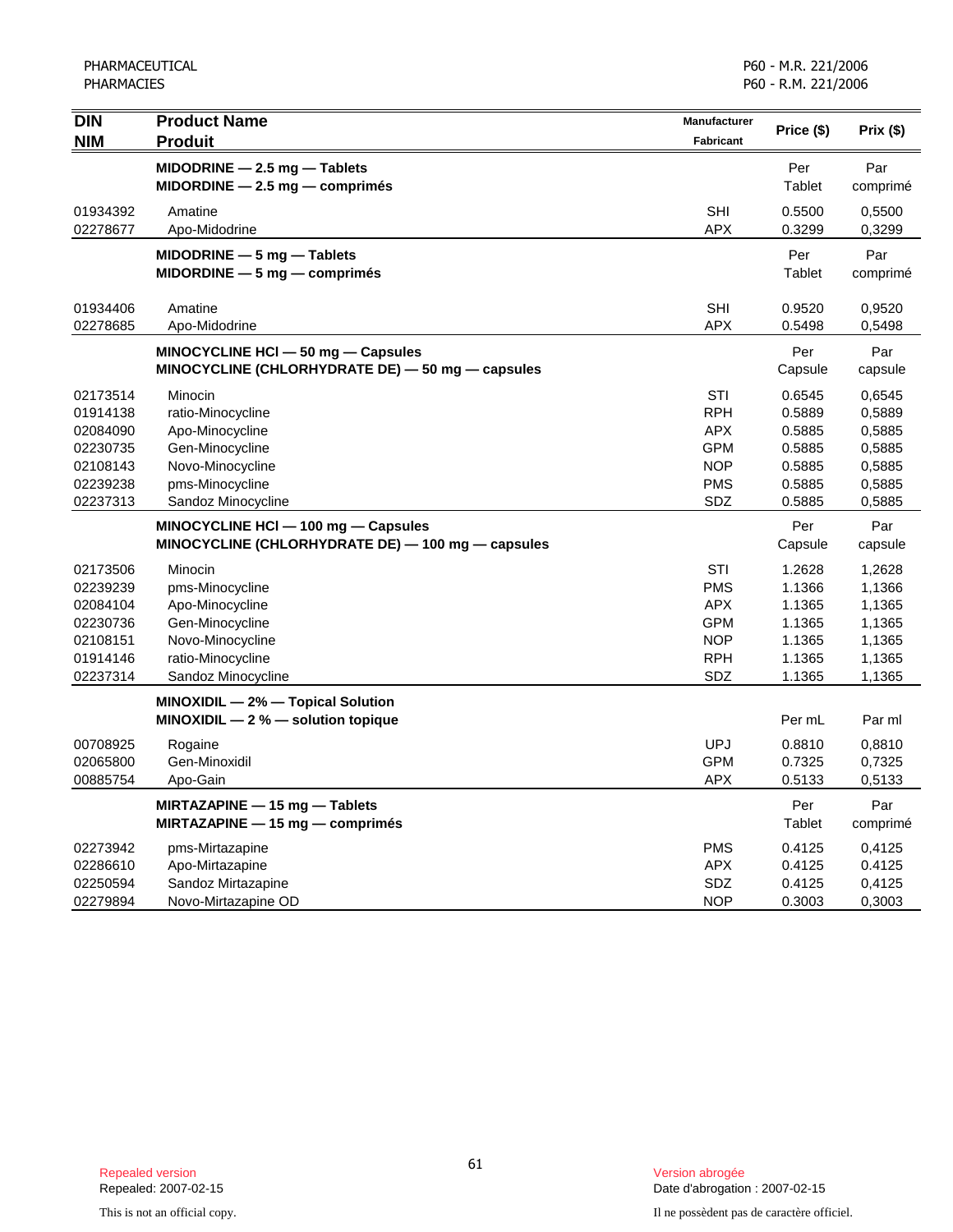| <b>DIN</b> | <b>Product Name</b>                | <b>Manufacturer</b> | Price (\$) | Prix(\$) |
|------------|------------------------------------|---------------------|------------|----------|
| <b>NIM</b> | <b>Produit</b>                     | Fabricant           |            |          |
|            | MIRTAZAPINE - 30 mg - Tablets      |                     | Per        | Par      |
|            | $MIRTAZAPINE - 30 mg - comprimés$  |                     | Tablet     | comprimé |
| 02243910   | Remeron                            | <b>ORG</b>          | 1.3640     | 1,3640   |
| 02248762   | pms-Mirtazapine                    | <b>PMS</b>          | 1.0912     | 1,0912   |
| 02259354   | Novo-Mirtazapine                   | <b>NOP</b>          | 0.8593     | 0,8593   |
| 02286629   | Apo-Mirtazapine                    | <b>APX</b>          | 0.8580     | 0,8580   |
| 02274361   | Co Mirtazapine                     | COB                 | 0.8580     | 0,8580   |
| 02256118   | Gen-Mirtazapine                    | <b>GPM</b>          | 0.8580     | 0,8580   |
| 02270927   | ratio-Mirtazapine                  | <b>RPH</b>          | 0.8580     | 0,8580   |
| 02267292   | Sandoz Mirtazapine FC              | SDZ                 | 0.8580     | 0,8580   |
| 02250608   | Sandoz Mirtazapine                 | SDZ                 | 0.8580     | 0,8580   |
| 02279908   | Novo-Mirtazapine OD                | <b>NOP</b>          | 0.6006     | 0,6006   |
|            | MIRTAZAPINE - 45 mg - Tablets      |                     | Per        | Par      |
|            | MIRTAZAPINE $-45$ mg $-$ comprimés |                     | Tablet     | comprimé |
| 02243911   | Remeron                            | <b>ORG</b>          | 1.4322     | 1,4322   |
| 02286637   | Apo-Mirtazapine                    | <b>APX</b>          | 1.2375     | 1.2375   |
| 02279916   | Novo-Mirtazapine OD                | <b>NOP</b>          | 0.9009     | 0,9009   |
|            |                                    |                     |            |          |
|            | MISOPROSTOL - 100 mcg - Tablets    |                     | Per        | Par      |
|            | MISOPROSTOL - 100 mcg - comprimés  |                     | Tablet     | comprimé |
| 00813966   | Cytotec                            | PFI                 | 0.3112     | 0,3112   |
| 02240754   | Novo-Misoprostol                   | <b>NOP</b>          | 0.2094     | 0,2094   |
| 02244022   | Apo-Misoprostol                    | <b>APX</b>          | 0.1885     | 0,1885   |
|            | MISOPROSTOL - 200 mcg - Tablets    |                     | Per        | Par      |
|            | MISOPROSTOL - 200 mcg - comprimés  |                     | Tablet     | comprimé |
| 00632600   | Cytotec                            | PFI                 | 0.5180     | 0,5180   |
| 02240755   | Novo-Misoprostol                   | <b>NOP</b>          | 0.3487     | 0,3487   |
| 02244125   | pms-Misoprostol                    | <b>PMS</b>          | 0.3487     | 0,3487   |
| 02244023   | Apo-Misoprostol                    | <b>APX</b>          | 0.3138     | 0,3138   |
|            | MOCLOBEMIDE - 100 mg - Tablets     |                     | Per        | Par      |
|            | MOCLOBÉMIDE - 100 mg - comprimés   |                     | Tablet     | comprimé |
| 00899348   | Manerix                            | <b>HLR</b>          | 0.4400     | 0,4400   |
| 02232148   | Apo-Moclobemide                    | <b>APX</b>          | 0.2772     | 0,2772   |
| 02239746   | Novo-Moclobemide                   | <b>NOP</b>          | 0.21/2     | 0,21/2   |
| 02237111   | Nu-Moclobemide                     | <b>NXP</b>          | 0.2772     | 0,2772   |
|            | MOCLOBEMIDE - 150 mg - Tablets     |                     | Per        | Par      |
|            | $MOCLOBÉMIDE - 150 mg - comprimés$ |                     | Tablet     | comprimé |
| 00899356   | Manerix                            | <b>HLR</b>          | 0.6533     | 0,6533   |
| 02218410   | ratio-Moclobemide                  | <b>RPH</b>          | 0.4785     | 0,4785   |
| 02243218   | pms-Moclobemide                    | <b>PMS</b>          | 0.4020     | 0,4020   |
| 02232150   | Apo-Moclobemide                    | <b>APX</b>          | 0.4019     | 0,4019   |
| 02239747   | Novo-Moclobemide                   | <b>NOP</b>          | 0.4019     | 0,4019   |
| 02237112   | Nu-Moclobemide                     | <b>NXP</b>          | 0.4019     | 0,4019   |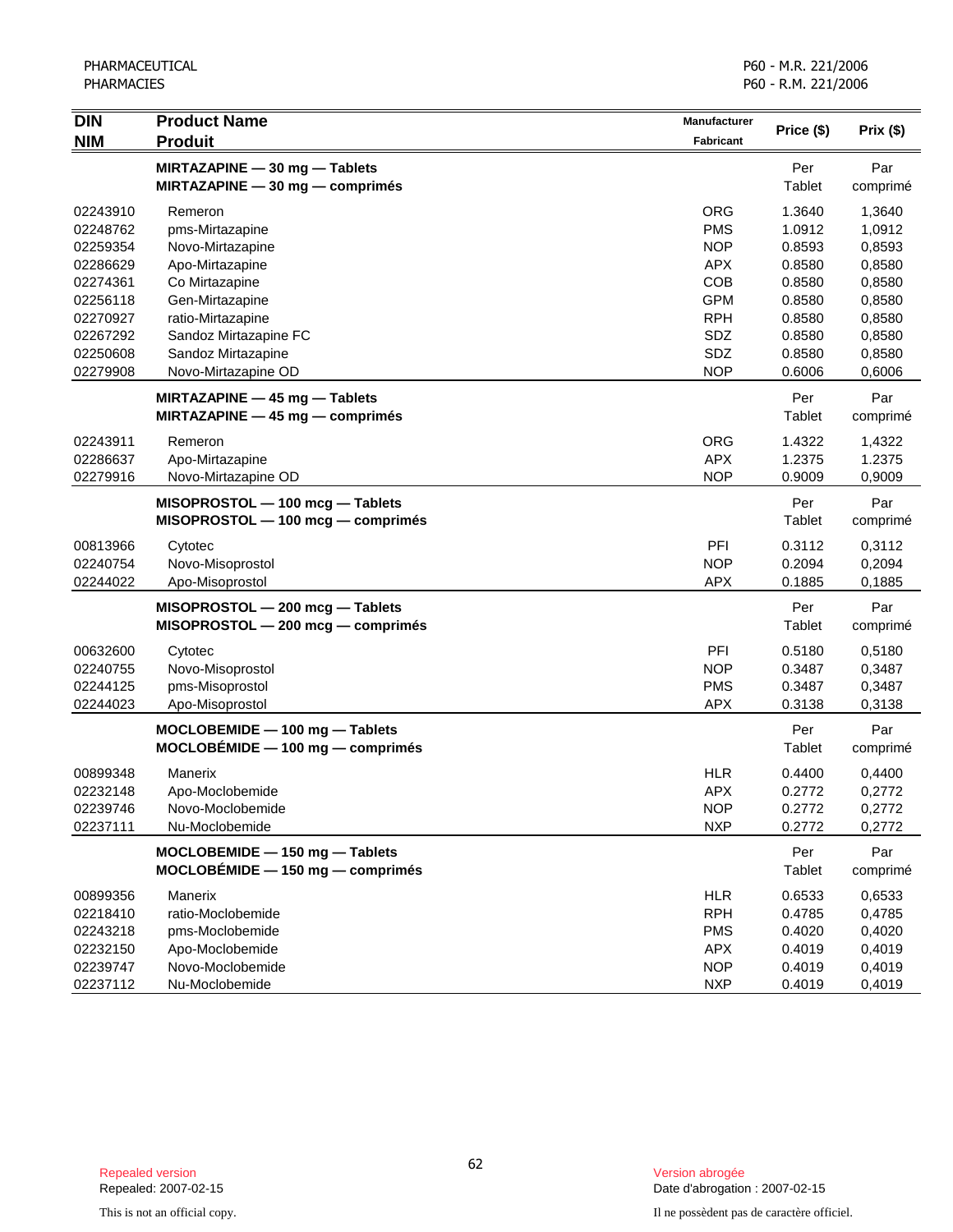| DIN                  | <b>Product Name</b>                               | <b>Manufacturer</b> | Price (\$) | Prix (\$) |
|----------------------|---------------------------------------------------|---------------------|------------|-----------|
| <b>NIM</b>           | <b>Produit</b>                                    | Fabricant           |            |           |
|                      | MOCLOBEMIDE - 300 mg - Tablets                    |                     | Per        | Par       |
|                      | $MOCLOBÉMIDE - 300 mg - comprimés$                |                     | Tablet     | comprimé  |
| 02166747             | Manerix                                           | <b>HLR</b>          | 1.2830     | 1,2830    |
| 02243219             | pms-Moclobemide                                   | <b>PMS</b>          | 0.8771     | 0,8771    |
| 02240456<br>02239748 | Apo-Moclobemide                                   | <b>APX</b>          | 0.7894     | 0,7894    |
|                      | Novo-Moclobemide                                  | <b>NOP</b>          | 0.7894     | 0,7894    |
|                      | MOMETASONE FUROATE - 0.1% - Topical Ointment      |                     | Per        | Par       |
|                      | MOMÉTASONE (FUROATE DE) - 0,1 % - pommade topique |                     | gram       | gramme    |
| 00851736             | Elocom                                            | <b>SCH</b>          | 0.7033     | 0,7033    |
| 02270862             | pms-Mometasone                                    | <b>PMS</b>          | 0.3843     | 0,3843    |
| 02244769             | pms-Mometasone                                    | <b>PMS</b>          | 0.3843     | 0,3843    |
| 02248130             | ratio-Mometasone                                  | <b>RPH</b>          | 0.3842     | 0,3842    |
| 02264749             | Taro-Mometasone                                   | <b>TAR</b>          | 0.3842     | 0,3842    |
|                      | MORPHINE $-1$ mg/mL $-$ Oral Liquid               |                     |            |           |
|                      | MORPHINE - 1 mg/ml - liquide oral                 |                     | Per mL     | Par ml    |
| 00486582             | M.O.S                                             | <b>ICN</b>          | 0.0220     | 0,0220    |
| 00607762             | ratio-Morphine                                    | <b>RPH</b>          | 0.0220     | 0,0220    |
| 00591467             | Statex                                            | <b>PMS</b>          | 0.0220     | 0,0220    |
|                      | MORPHINE - 5 mg/mL - Oral Liquid                  |                     |            |           |
|                      | $MORPHINE - 5 mg/ml - liquide$ oral               |                     | Per mL     | Par ml    |
| 00514217             | M.O.S.                                            | <b>ICN</b>          | 0.0926     | 0,0926    |
| 00607770             | ratio-Morphine                                    | <b>RPH</b>          | 0.0885     | 0,0885    |
| 00591475             | Statex                                            | <b>PMS</b>          | 0.0884     | 0,0884    |
|                      | MORPHINE - 10 mg/mL - Oral Liquid                 |                     |            |           |
|                      | $MORPHINE - 10$ mg/ml - liquide oral              |                     | Per mL     | Par ml    |
| 00632503             | M.O.S.                                            | <b>ICN</b>          | 0.2022     | 0,2022    |
| 00690783             | ratio-Morphine                                    | <b>RPH</b>          | 0.2022     | 0,2022    |
| 00647217             | <b>Statex</b>                                     | <b>PMS</b>          | 0.2022     | 0,2022    |
|                      | MORPHINE - 20 mg/mL - Oral Liquid                 |                     |            |           |
|                      | MORPHINE - 20 mg/ml - liquide oral                |                     | Per mL     | Par ml    |
| 00632481             | M.O.S.                                            | <b>ICN</b>          | 0.5764     | 0,5764    |
| 00690791             | ratio-Morphine                                    | <b>RPH</b>          | 0.5478     | 0,5478    |
| 00621935             | <b>Statex</b>                                     | <b>PMS</b>          | 0.5478     | 0,5478    |
|                      | MORPHINE SULFATE $-5$ mg $-$ Tablets              |                     | Per        | Par       |
|                      | MORPHINE (SULFATE DE) - 5 mg - comprimés          |                     | Tablet     | comprimé  |
| 02014203             | <b>MS IR</b>                                      | <b>PFR</b>          | 0.1294     | 0,1294    |
| 02009773             | M.O.S. Sulfate 5                                  | <b>ICN</b>          | 0.1210     | 0,1210    |
| 00594652             | <b>Statex</b>                                     | <b>PMS</b>          | 0.1210     | 0,1210    |
|                      | MORPHINE SULFATE - 10 mg - Tablets                |                     | Per        | Par       |
|                      | MORPHINE (SULFATE DE) - 10 mg - comprimés         |                     | Tablet     | comprimé  |
| 02014211             | <b>MS IR</b>                                      | <b>PFR</b>          | 0.2011     | 0,2011    |
| 02009765             | M.O.S. Sulfate 10                                 | <b>ICN</b>          | 0.1870     | 0,1870    |
| 00594644             | <b>Statex</b>                                     | <b>PMS</b>          | 0.1870     | 0,1870    |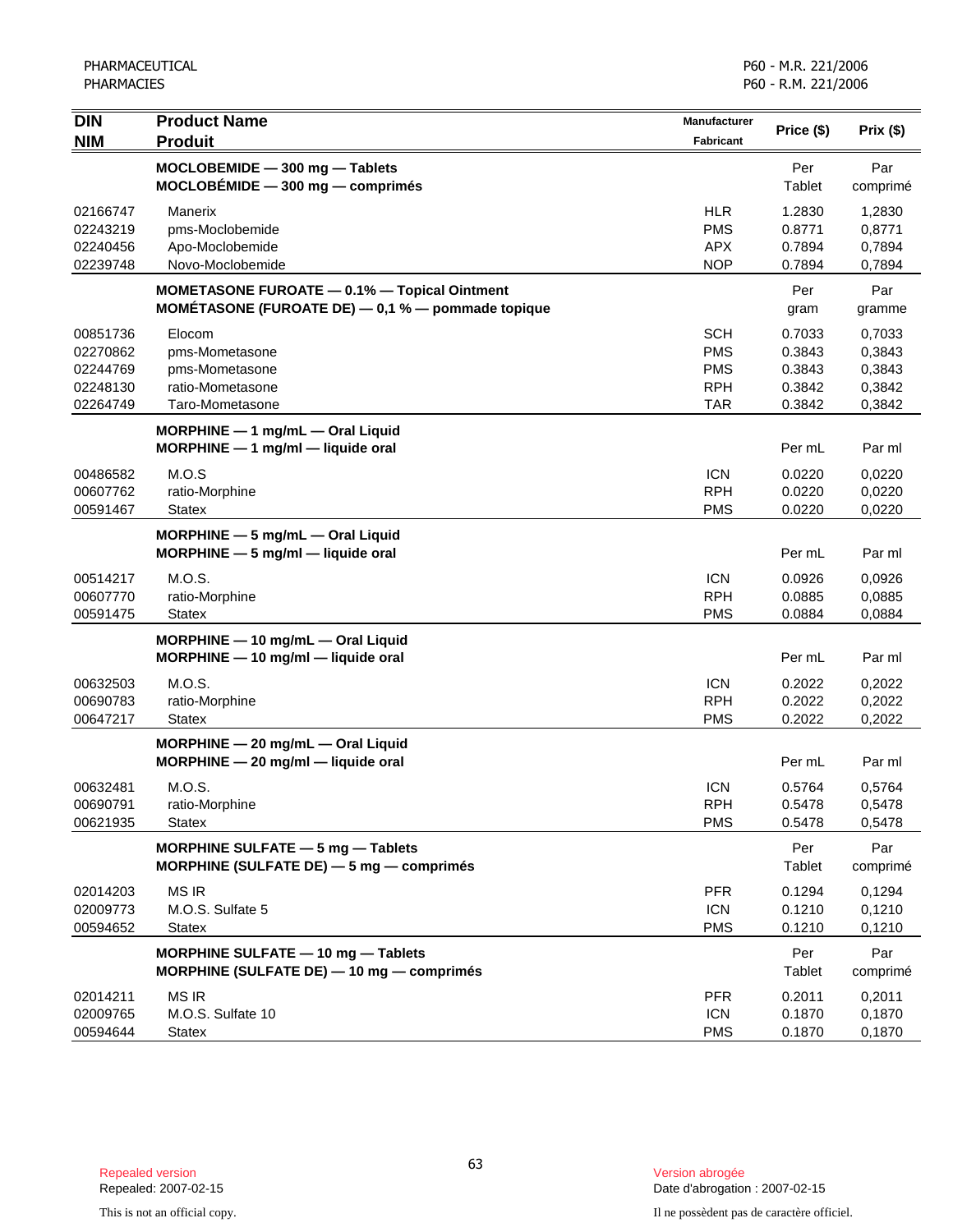| <b>DIN</b><br><b>NIM</b>                                 | <b>Product Name</b><br><b>Produit</b>                                                                                             | <b>Manufacturer</b><br>Fabricant                            | Price (\$)                                     | $Prix($ \$)                                    |
|----------------------------------------------------------|-----------------------------------------------------------------------------------------------------------------------------------|-------------------------------------------------------------|------------------------------------------------|------------------------------------------------|
|                                                          | MORPHINE SULFATE - 25 mg - Tablets<br>MORPHINE (SULFATE DE) - 25 mg - comprimés                                                   |                                                             | Per<br>Tablet                                  | Par<br>comprimé                                |
| 02009749<br>00594636                                     | M.O.S. Sulfate 25<br><b>Statex</b>                                                                                                | <b>ICN</b><br><b>PMS</b>                                    | 0.2475<br>0.2475                               | 0,2475<br>0,2475                               |
|                                                          | MORPHINE SULFATE - 50 mg - Tablets<br>MORPHINE (SULFATE DE) - 50 mg - comprimés                                                   |                                                             | Per<br>Tablet                                  | Par<br>comprimé                                |
| 02009706<br>00675962                                     | M.O.S. Sulfate 50<br><b>Statex</b>                                                                                                | <b>ICN</b><br><b>PMS</b>                                    | 0.3795<br>0.3795                               | 0,3795<br>0,3795                               |
|                                                          | <b>MORPHINE SULFATE - 15 mg - Sustained Release Tablets</b><br>MORPHINE (SULFATE DE) - 15 mg - comprimés à libération progressive |                                                             | Per<br>Tablet                                  | Par<br>comprimé                                |
| 02015439<br>02245284<br>02244790                         | <b>MS Contin SRT</b><br>pms-Morphine Sulfate SR<br>ratio-Morphine SR                                                              | <b>PFR</b><br><b>PMS</b><br><b>RPH</b>                      | 0.6999<br>0.4585<br>0.4585                     | 0,6999<br>0,4585<br>0,4585                     |
|                                                          | MORPHINE SULFATE - 30 mg - Sustained Release Tablets<br>MORPHINE (SULFATE DE) - 30 mg - comprimés à libération progressive        |                                                             | Per<br><b>Tablet</b>                           | Par<br>comprimé                                |
| 02014297<br>02245285<br>02244791                         | <b>MS Contin SRT</b><br>pms-Morphine Sulfate SR<br>ratio-Morphine SR                                                              | <b>PFR</b><br><b>PMS</b><br><b>RPH</b>                      | 1.0567<br>0.6923<br>0.6922                     | 1,0567<br>0,6923<br>0,6922                     |
|                                                          | MORPHINE SULFATE - 60 mg - Sustained Release Tablets<br>MORPHINE (SULFATE DE) - 60 mg - comprimés à libération progressive        |                                                             | Per<br>Tablet                                  | Par<br>comprimé                                |
| 02014300<br>02245286<br>02244792                         | <b>MS Contin SRT</b><br>pms-Morphine Sulfate SR<br>ratio-Morphine SR                                                              | <b>PFR</b><br><b>PMS</b><br><b>RPH</b>                      | 1.8628<br>1.2204<br>1.2203                     | 1,8628<br>1,2204<br>1,2203                     |
|                                                          | NABUMETONE - 500 mg - Tablets<br>$NABUMÉTONE - 500 mg - comprimés$                                                                |                                                             | Per<br>Tablet                                  | Par<br>comprimé                                |
| 02083531<br>02238639<br>02244563<br>02240867<br>02242912 | Relafen<br>Apo-Nabumetone<br>Gen-Nabumetone<br>Novo-Nabumetone<br>Sandoz Nabumetone                                               | <b>GSK</b><br><b>APX</b><br><b>GPM</b><br><b>NOP</b><br>SDZ | 0.7108<br>0.5528<br>0.5528<br>0.5528<br>0.5528 | 0,7108<br>0,5528<br>0,5528<br>0,5528<br>0,5528 |
|                                                          | NADOLOL - 40 mg - Tablets<br>NADOLOL - 40 mg - comprimés                                                                          |                                                             | Per<br>Tablet                                  | Par<br>comprimé                                |
| 00782505<br>00607126<br>02126753                         | Apo-Nadol<br>Corgard<br>Novo-Nadolol                                                                                              | <b>APX</b><br>SQU<br><b>NOP</b>                             | 0.2712<br>0.2712<br>0.2712                     | 0,2712<br>0,2712<br>0,2712                     |
|                                                          | NADOLOL - 80 mg - Tablets<br>NADOLOL - 80 mg - comprimés                                                                          |                                                             | Per<br>Tablet                                  | Par<br>comprimé                                |
| 00782467<br>02126761                                     | Apo-Nadolol<br>Novo-Nadolol                                                                                                       | <b>APX</b><br><b>NOP</b>                                    | 0.3867<br>0.3867                               | 0,3867<br>0,3867                               |
|                                                          | NAPHAZOLINE HCI - 0.1% - Ophthalmic Solution<br>NAPHAZOLINE (CHLORHYDRATE DE) - 0,1 % - solution ophtalmique                      |                                                             | Per mL                                         | Par ml                                         |
| 00001147<br>00390283                                     | Albalon<br>Naphcon Forte                                                                                                          | <b>ALL</b><br>ALC                                           | 0.4430<br>0.4232                               | 0,4430<br>0,4232                               |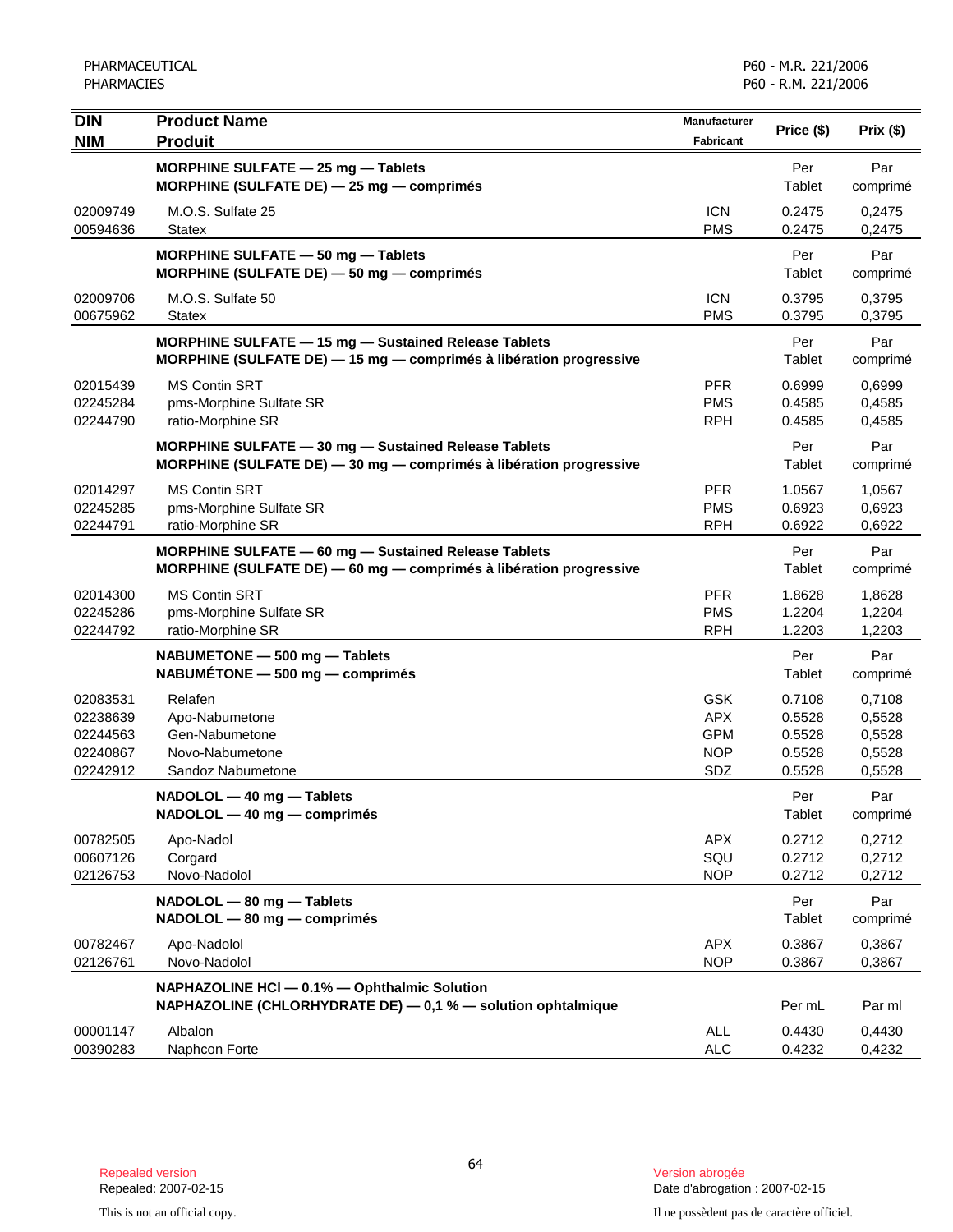| <b>DIN</b><br><b>NIM</b>                                 | <b>Product Name</b><br><b>Produit</b>                                                                   | Manufacturer<br>Fabricant                                          | Price (\$)                                     | Prix (\$)                                      |
|----------------------------------------------------------|---------------------------------------------------------------------------------------------------------|--------------------------------------------------------------------|------------------------------------------------|------------------------------------------------|
|                                                          | NAPROXEN - 250 mg - Enteric Coated Tablets<br>NAPROXEN - 250 mg - comprimés à enrobage entérosoluble    |                                                                    | Per<br>Tablet                                  | Par<br>comprimé                                |
| 02162792<br>02246699<br>02243312                         | Naprosyn E<br>Apo-Naproxen EC<br>Novo-Naprox EC                                                         | <b>HLR</b><br><b>APX</b><br><b>NOP</b>                             | 0.4420<br>0.3119<br>0.3119                     | 0,4420<br>0,3119<br>0,3119                     |
|                                                          | NAPROXEN - 375 mg - Enteric Coated Tablets<br>NAPROXEN - 375 mg - comprimés à enrobage entérosoluble    |                                                                    | Per<br>Tablet                                  | Par<br>comprimé                                |
| 02162415<br>02243313<br>02246700<br>02243432             | Naprosyn E<br>Novo-Naprox EC<br>Apo-Naproxen EC<br>Gen-Naproxen EC                                      | <b>HLR</b><br><b>NOP</b><br><b>APX</b><br><b>GPM</b>               | 0.5794<br>0.4055<br>0.4043<br>0.4043           | 0,5794<br>0,4055<br>0,4043<br>0,4043           |
|                                                          | NAPROXEN - 500 mg - Enteric Coated Tablets<br>NAPROXEN - 500 mg - comprimés à enrobage entérosoluble    |                                                                    | Per<br>Tablet                                  | Par<br>comprimé                                |
| 02162423<br>02241024<br>02246701<br>02243314             | Naprosyn E<br>Gen-Naproxen EC<br>Apo-Naproxen EC<br>Novo-Naprox EC                                      | <b>HLR</b><br><b>GPM</b><br><b>APX</b><br><b>NOP</b>               | 1.0465<br>0.7584<br>0.7583<br>0.7583           | 1,0465<br>0,7584<br>0,7583<br>0,7583           |
|                                                          | NAPROXEN - 250 mg - Tablets<br>NAPROXEN - 250 mg - comprimés                                            |                                                                    | Per<br>Tablet                                  | Par<br>comprimé                                |
| 02162474<br>00522651<br>00565350<br>00865648             | Naprosyn<br>Apo-Naproxen<br>Novo-Naprox<br>Nu-Naprox                                                    | <b>HLR</b><br><b>APX</b><br><b>NOP</b><br><b>NXP</b>               | 0.4315<br>0.1175<br>0.1175<br>0.1175           | 0,4315<br>0,1175<br>0,1175<br>0,1175           |
|                                                          | NAPROXEN - 375 mg - Tablets<br>NAPROXEN - 375 mg - comprimés                                            |                                                                    | Per<br>Tablet                                  | Par<br>comprimé                                |
| 02162482<br>00600806<br>00627097<br>00865656             | Naprosyn<br>Apo-Naproxen<br>Novo-Naprox<br>Nu-Naprox                                                    | <b>HLR</b><br><b>APX</b><br><b>NOP</b><br><b>NXP</b>               | 0.5627<br>0.1604<br>0.1604<br>0.1604           | 0,5627<br>0,1604<br>0,1604<br>0,1604           |
|                                                          | NAPROXEN - 500 mg - Tablets<br>NAPROXEN - 500 mg - comprimés                                            |                                                                    | Per<br>Tablet                                  | Par<br>comprimé                                |
| 02162490<br>00592277<br>00615331<br>00589861<br>00865664 | Naprosyn<br>Apo-Naproxen<br>Naxen<br>Novo-Naprox<br>Nu-Naprox                                           | <b>HLR</b><br><b>APX</b><br><b>SYP</b><br><b>NOP</b><br><b>NXP</b> | 1.0206<br>0.2321<br>0.2321<br>0.2321<br>0.2321 | 1,0206<br>0,2321<br>0,2321<br>0,2321<br>0,2321 |
|                                                          | NAPROXEN - 750 mg - Sustained Release Tablets<br>NAPROXEN - 750 mg - comprimés à libération progressive |                                                                    | Per<br><b>Tablet</b>                           | Par<br>comprimé                                |
| 02162466<br>02177072                                     | Naprosyn SR<br>Apo-Naproxen SR                                                                          | <b>HLR</b><br><b>APX</b>                                           | 1.3968<br>0.8364                               | 1,3968<br>0,8364                               |
|                                                          | NAPROXEN - 500 mg - Suppositories<br>$NAPROXEN - 500 mg - 2$ suppositoires                              |                                                                    | Per                                            | Par<br>Suppository suppositoire                |
| 00531022<br>02017237<br>00756814<br>02229690<br>02230477 | Naprosyn<br>pms-Naproxen<br>ratio-Naproxen<br>Rhodiaprox<br>Sandoz Naproxen                             | <b>HLR</b><br><b>PMS</b><br><b>RPH</b><br><b>ROP</b><br>SDZ        | 1.2100<br>0.9691<br>0.9691<br>0.9046<br>0.8720 | 1,2100<br>0,9691<br>0,9691<br>0,9046<br>0,8720 |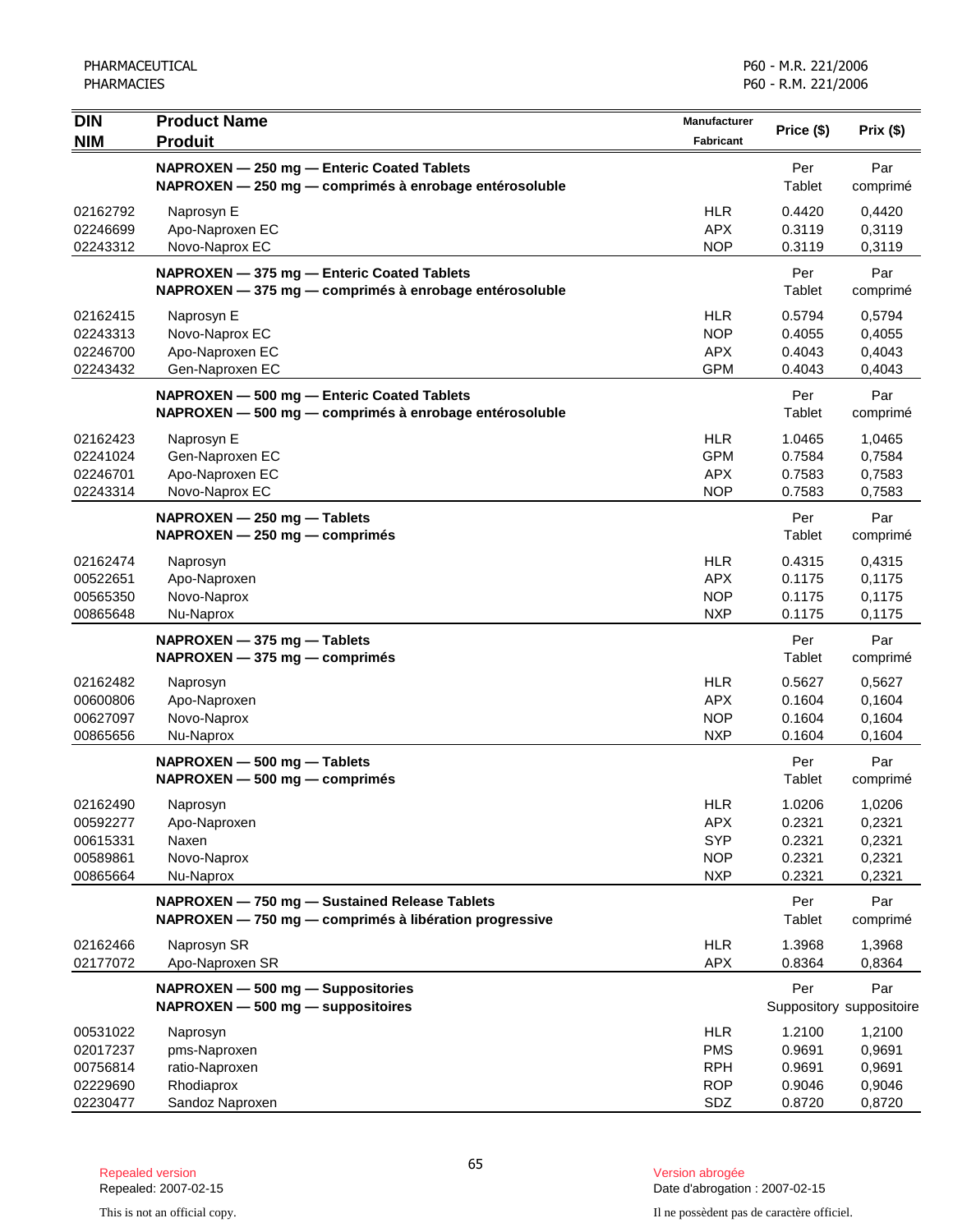| <b>DIN</b><br><b>NIM</b>                     | <b>Product Name</b><br><b>Produit</b>                                                                                                                                                                           | Manufacturer<br><b>Fabricant</b>              | Price (\$)                           | Prix (\$)                            |
|----------------------------------------------|-----------------------------------------------------------------------------------------------------------------------------------------------------------------------------------------------------------------|-----------------------------------------------|--------------------------------------|--------------------------------------|
|                                              | NAPROXEN SODIUM - 275 mg - Tablets<br>NAPROXEN SODIQUE - 275 mg - comprimés                                                                                                                                     |                                               | Per<br>Tablet                        | Par<br>comprimé                      |
| 02162725<br>00784354<br>00778389             | Anaprox<br>Apo-Napro-Na<br>Novo-Naprox Sodium                                                                                                                                                                   | <b>HLR</b><br><b>APX</b><br><b>NOP</b>        | 0.6597<br>0.3764<br>0.3764           | 0,6597<br>0,3764<br>0,3764           |
|                                              | NAPROXEN SODIUM - 550 mg - Tablets<br>NAPROXEN SODIQUE - 550 mg - comprimés                                                                                                                                     |                                               | Per<br>Tablet                        | Par<br>comprimé                      |
| 02162717<br>01940309<br>02026600             | Anaprox DS<br>Apo-Napro-Na DS<br>Novo-Naprox Sodium DS                                                                                                                                                          | <b>HLR</b><br><b>APX</b><br><b>NOP</b>        | 1.2700<br>0.7334<br>0.7334           | 1,2700<br>0,7334<br>0,7334           |
|                                              | NEOMYCIN/GRAMICIDIN/NYSTATIN/TRIAMCINOLONE - 2.5 mg/0.25 mg/<br>100,000 U/1 mg per g - Topical Cream<br>NÉOMYCINE/GRAMICIDINE/NYSTATINE/TRIAMCINOLONE - 2,5 mg/<br>0,25 mg/100 000 U/1 mg par g - crème topique |                                               | Per<br>Gram                          | Par<br>gramme                        |
| 01999850<br>00717002<br>00550507             | Kenacomb<br>Viaderm KC<br>ratio-Triacomb                                                                                                                                                                        | WSQ<br><b>TAR</b><br><b>RPH</b>               | 0.8052<br>0.4327<br>0.4301           | 0,8052<br>0,4327<br>0,4301           |
|                                              | NIFEDIPINE - 10 mg - Capsules<br>$NIFÉDIPINE - 10 mg - capsules$                                                                                                                                                |                                               | Per<br>Capsule                       | Par<br>capsule                       |
| 00755907<br>00865591<br>02235898             | Apo-Nifed<br>Nu-Nifed<br>pms-Nifedipine                                                                                                                                                                         | <b>APX</b><br><b>NXP</b><br><b>PMS</b>        | 0.2044<br>0.2044<br>0.2044           | 0,2044<br>0,2044<br>0,2044           |
|                                              | NIFEDIPINE - 10 mg - Prolonged Action Tablets<br>NIFÉDIPINE - 10 mg - comprimés à effet prolongé                                                                                                                |                                               | Per<br>Tablet                        | Par<br>comprimé                      |
| 02197448<br>02212102                         | Apo-Nifedipine PA<br>Nu-Nifedipine PA                                                                                                                                                                           | <b>APX</b><br><b>NXP</b>                      | 0.2470<br>0.2470                     | 0,2470<br>0,2470                     |
|                                              | NIFEDIPINE - 20 mg - Prolonged Action Tablets<br>NIFÉDIPINE - 20 mg - comprimés à effet prolongé                                                                                                                |                                               | Per<br>Tablet                        | Par<br>comprimé                      |
| 02181525<br>02200937                         | Apo-Nifedipine PA<br>Nu-Nifedipine PA                                                                                                                                                                           | <b>APX</b><br><b>NXP</b>                      | 0.4290<br>0.4290                     | 0,4290<br>0,4290                     |
|                                              | NITRAZEPAM - 5 mg - Tablets<br>$NITRAZÉPAM - 5 mg - comprimés$                                                                                                                                                  |                                               | Per<br>Tablet                        | Par<br>comprimé                      |
| 00511528<br>02245230<br>02229654<br>02234003 | Mogadon<br>Apo-Nitrazepam<br>Nitrazadon<br>Sandoz Nitrazepam                                                                                                                                                    | <b>ICN</b><br><b>APX</b><br><b>ICN</b><br>SDZ | 0.1571<br>0.0943<br>0.0943<br>0.0943 | 0,1571<br>0,0943<br>0,0943<br>0,0943 |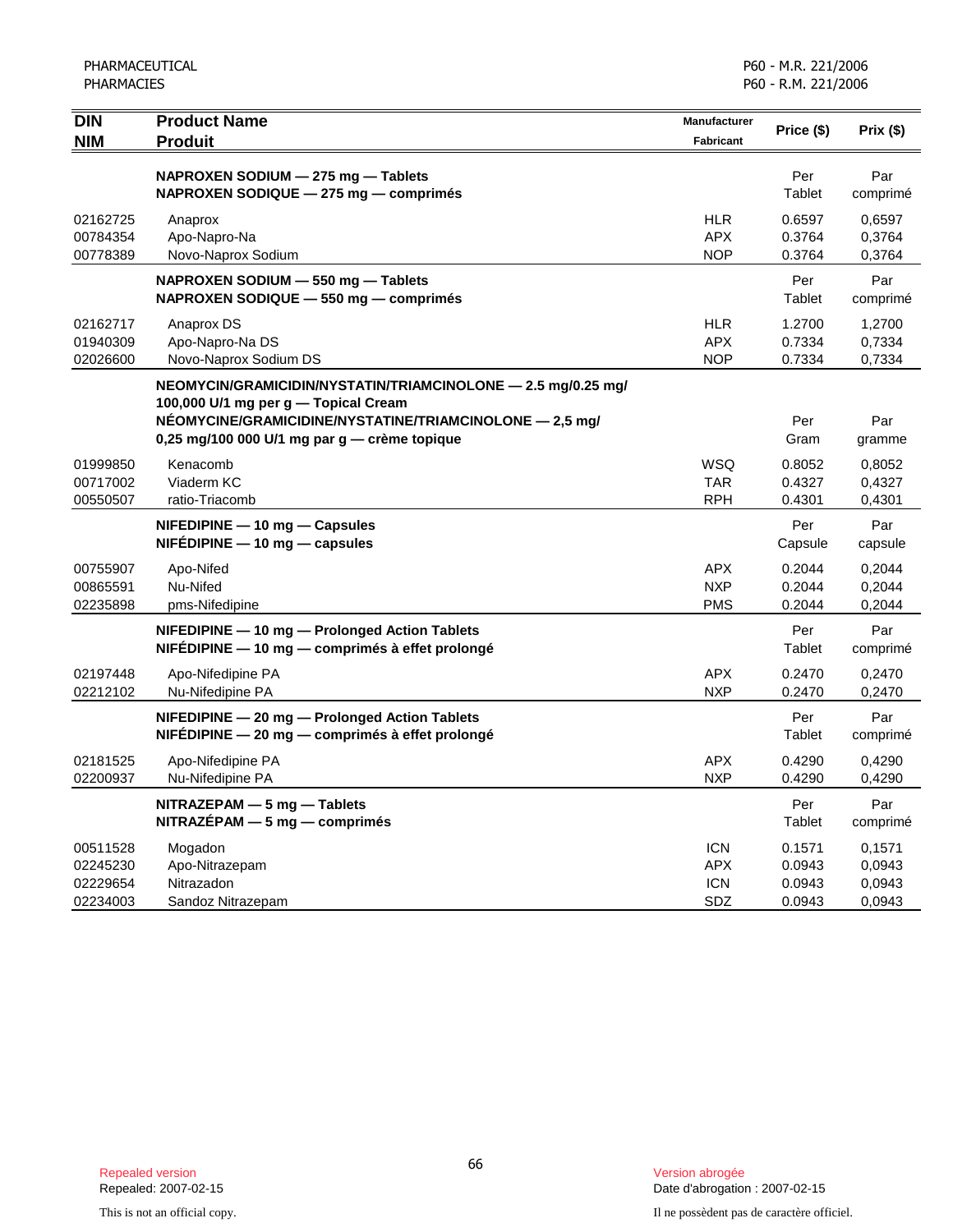| <b>DIN</b><br><b>NIM</b> | <b>Product Name</b><br><b>Produit</b>                                                                                           | Manufacturer<br>Fabricant | Price (\$)     | Prix (\$)       |
|--------------------------|---------------------------------------------------------------------------------------------------------------------------------|---------------------------|----------------|-----------------|
|                          | NITRAZEPAM - 10 mg - Tablets<br>$NITRAZÉPAM - 10 mg - comprimés$                                                                |                           | Per<br>Tablet  | Par<br>comprimé |
| 00511536                 | Mogadon                                                                                                                         | <b>ICN</b>                | 0.2351         | 0,2351          |
| 02229655                 | Nitrazadon                                                                                                                      | <b>ICN</b>                | 0.1411         | 0,1411          |
| 02245231                 | Apo-Nitrazepam                                                                                                                  | <b>APX</b>                | 0.1410         | 0,1410          |
| 02234007                 | Sandoz Nitrazepam                                                                                                               | SDZ                       | 0.1410         | 0,1410          |
|                          | NITROGLYCERIN - 200 Dose - 0.4 mg/Dose - Sublingual Spray<br>$NITROGLYCÉRINE - 200$ doses $- 0,4$ mg/dose $-$ pompe sublinguale |                           | Per<br>Dose    | Par<br>dose     |
| 02231441                 | Nitrolingual Pumpspray/Nitrolingual, pompe                                                                                      | <b>AVE</b>                | 0.0665         | 0,0665          |
| 02238998                 | Rho-Nitro Pumpspray/Rho-Nitro, pompe                                                                                            | <b>ROP</b>                | 0.0465         | 0,0465          |
|                          | NIZATIDINE - 150 mg - Capsules<br>NIZATIDINE - 150 mg - capsules                                                                |                           | Per<br>Capsule | Par<br>capsule  |
| 00778338                 | Axid                                                                                                                            | <b>PML</b>                | 0.9232         | 0,9232          |
| 02220156                 | Apo-Nizatidine                                                                                                                  | <b>APX</b>                | 0.5816         | 0,5816          |
| 02246046                 | Gen-Nizatidine                                                                                                                  | <b>GPM</b>                | 0.5816         | 0,5816          |
| 02240457                 | Novo-Nizatidine                                                                                                                 | <b>NOP</b>                | 0.5816         | 0,5816          |
| 02177714                 | pms-Nizatidine                                                                                                                  | <b>PMS</b>                | 0.5816         | 0,5816          |
|                          | NIZATIDINE - 300 mg - Capsules<br>$NIZATIDINE - 300 mg - capsules$                                                              |                           | Per<br>Capsule | Par<br>capsule  |
| 00778346                 | Axid                                                                                                                            | <b>PML</b>                | 1.6727         | 1,6727          |
| 02220164                 | Apo-Nizatidine                                                                                                                  | <b>APX</b>                | 1.0538         | 1,0538          |
| 02246047                 | Gen-Nizatidine                                                                                                                  | <b>GPM</b>                | 1.0538         | 1,0538          |
| 02240458                 | Novo-Nizatidine                                                                                                                 | <b>NOP</b>                | 1.0538         | 1,0538          |
| 02177722                 | pms-Nizatidine                                                                                                                  | <b>PMS</b>                | 1.0538         | 1,0538          |
|                          | NORFLOXACIN - 400 mg - Tablets<br>NORFLOXACINE - 400 mg - comprimés                                                             |                           | Per<br>Tablet  | Par<br>comprimé |
| 02237682                 | Novo-Norfloxacin                                                                                                                | <b>NOP</b>                | 1.6783         | 1,6783          |
| 02246596                 | pms-Norfloxacin                                                                                                                 | <b>PMS</b>                | 1.6783         | 1,6783          |
| 02229524                 | Apo-Norflox                                                                                                                     | <b>APX</b>                | 1.5088         | 1,5088          |
| 02269627                 | Co Norfloxacin                                                                                                                  | COB                       | 1.5088         | 1,5088          |
|                          | NORTRIPTYLINE - 10 mg - Capsules<br>NORTRIPTYLINE $-$ 10 mg $-$ capsules                                                        |                           | Per<br>Capsule | Par<br>capsule  |
| 00015229                 | Aventyl                                                                                                                         | <b>PML</b>                | 0.2200         | 0,2200          |
| 02177692                 | pms-Nortriptyline                                                                                                               | <b>PMS</b>                | 0.1650         | 0,1650          |
| 02231686                 | Gen-Nortriptyline                                                                                                               | <b>GPM</b>                | 0.1386         | 0,1386          |
| 02230361                 | Norventyl                                                                                                                       | <b>ICN</b>                | 0.1386         | 0,1386          |
| 02231781                 | Novo-Nortriptyline                                                                                                              | <b>NOP</b>                | 0.1386         | 0,1386          |
| 02240789                 | ratio-Nortriptyline                                                                                                             | <b>RPH</b>                | 0.1386         | 0,1386          |
| 02223511                 | Apo-Nortriptyline                                                                                                               | <b>APX</b>                | 0.1385         | 0,1385          |
| 02223139                 | Nu-Nortriptyline                                                                                                                | <b>NXP</b>                | 0.1385         | 0,1385          |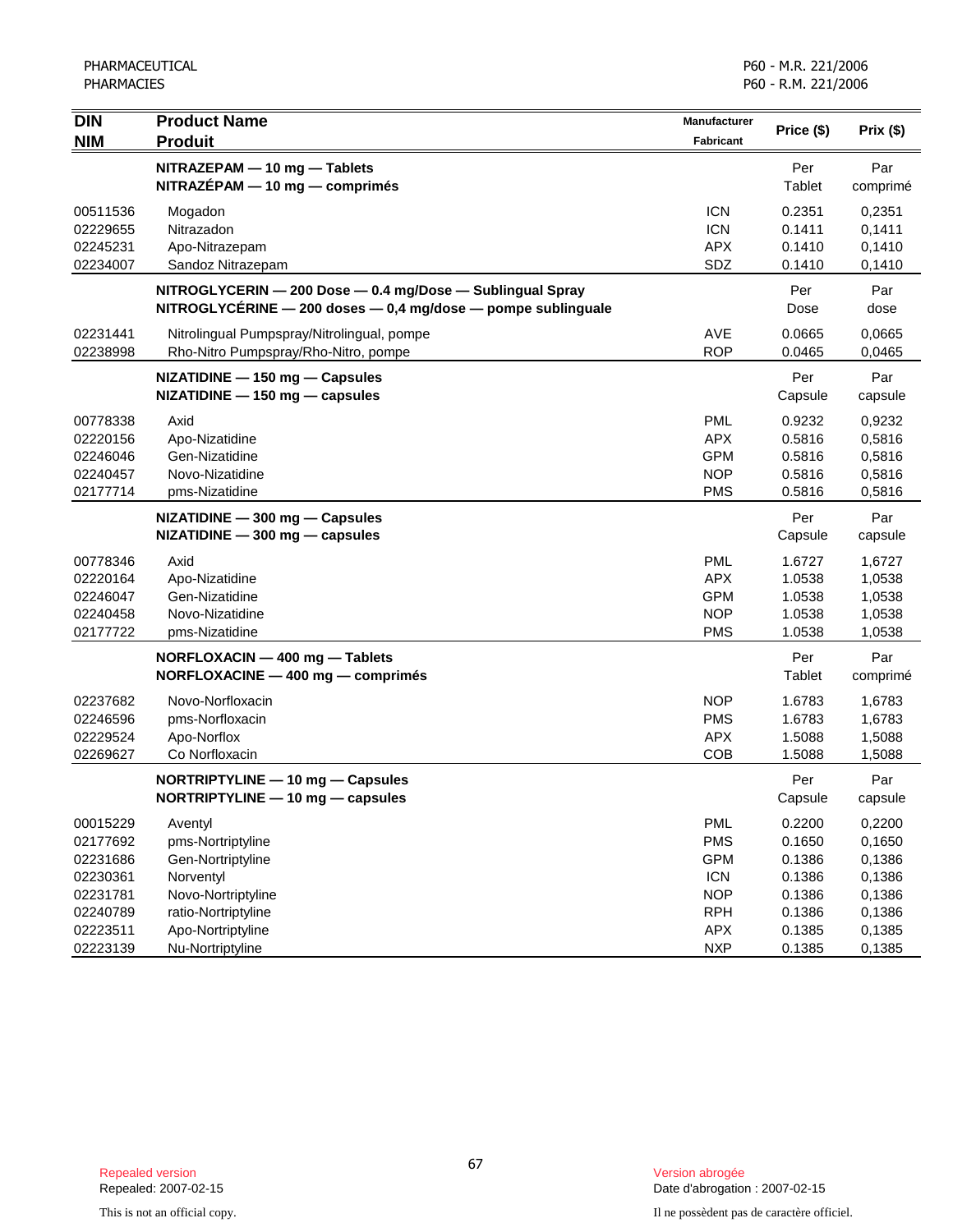| <b>DIN</b>           | <b>Product Name</b>                                                                             | <b>Manufacturer</b> | Price (\$)        | Prix (\$)         |
|----------------------|-------------------------------------------------------------------------------------------------|---------------------|-------------------|-------------------|
| <b>NIM</b>           | <b>Produit</b>                                                                                  | Fabricant           |                   |                   |
|                      | NORTRIPTYLINE - 25 mg - Capsules                                                                |                     | Per               | Par               |
|                      | NORTRIPTYLINE - 25 mg - capsules                                                                |                     | Capsule           | capsule           |
| 00015237             | Aventyl                                                                                         | <b>PML</b>          | 0.4448            | 0,4448            |
| 02177706             | pms-Nortriptyline                                                                               | <b>PMS</b>          | 0.3330            | 0,3330            |
| 02231687             | Gen-Nortriptyline                                                                               | <b>GPM</b>          | 0.2802            | 0,2802            |
| 02231782             | Novo-Nortriptyline                                                                              | <b>NOP</b>          | 0.2801            | 0,2801            |
| 02240790             | ratio-Nortriptyline                                                                             | <b>RPH</b>          | 0.2801            | 0,2801            |
| 02223538             | Apo-Nortriptyline                                                                               | <b>APX</b>          | 0.2800            | 0,2800            |
| 02223147             | Nu-Nortriptyline                                                                                | <b>NXP</b>          | 0.2800            | 0,2800            |
|                      | NYSTATIN - 100,000 U/mL - Oral Liquid<br>NYSTATINE - 100 000 U/ml - liquide oral                |                     | Per mL            | Par ml            |
| 00792667             | pms-Nystatin                                                                                    | <b>PMS</b>          | 0.0647            | 0,0647            |
| 02194201             | ratio-Nystatin                                                                                  | <b>RPH</b>          | 0.0647            | 0,0647            |
|                      | NYSTATIN - 100,000 U/g - Topical Cream                                                          |                     | Per               | Par               |
|                      | NYSTATINE - 100 000 U/g - crème topique                                                         |                     | Gram              | gramme            |
| 00029092             | Mycostatin                                                                                      | SQU                 | 0.3164            | 0,3164            |
| 00716871             | Nyaderm                                                                                         | <b>TAR</b>          | 0.1577            | 0,1577            |
| 02194236             | ratio-Nystatin                                                                                  | <b>RPH</b>          | 0.0770            | 0,0770            |
|                      |                                                                                                 |                     |                   |                   |
|                      | OCTREOTIDE ACETATE - 50 mcg/mL - Injection<br>OCTRÉOTIDE (ACÉTATE D') - 50 mcg/ml - injection   |                     | Per mL            | par ml            |
| 00839191             | Sandostatin                                                                                     | <b>NVT</b>          | 5.4890            | 5,4890            |
| 02248639             | Octreotide Acetate Omega                                                                        | <b>OMA</b>          | 5.2140            | 5,2140            |
|                      | OCTREOTIDE ACETATE - 100 mcg/mL - Injection<br>OCTRÉOTIDE (ACÉTATE D') - 100 mcg/ml - injection |                     | Per mL            | par ml            |
|                      |                                                                                                 | <b>NVT</b>          |                   |                   |
| 00839205<br>02248640 | Sandostatin<br>Octreotide Acetate Omega                                                         | <b>OMA</b>          | 10.3620<br>9.8450 | 10,3620<br>9,8450 |
|                      |                                                                                                 |                     |                   |                   |
|                      | OCTREOTIDE ACETATE - 200 mcg/mL - Injection<br>OCTRÉOTIDE (ACÉTATE D') - 200 mcg/ml - injection |                     | Per mL            | par ml            |
| 02049392             | Sandostatin                                                                                     | <b>NVT</b>          | 19.9320           | 19,9320           |
| 02248642             | Octreotide Acetate Omega                                                                        | <b>OMA</b>          | 18.9310           | 18,9310           |
|                      | OCTREOTIDE ACETATE - 500 mcg/mL - Injection<br>OCTREOTIDE (ACETATE D') — 500 mcg/ml — injection |                     | Per mL            | par ml            |
| 00839213             | Sandostatin                                                                                     | <b>NVT</b>          | 48.6970           | 48,6970           |
| 02248641             | Octreotide Acetate Omega                                                                        | <b>OMA</b>          | 46.2550           | 46,2550           |
|                      | OFLOXACIN - 0.3% - Ophthalmic Solution<br>OFLOXACINE - 0,3 % - solution ophtalmique             |                     | Per<br>mL.        | Par<br>ml         |
| 02143291             | Ocuflox                                                                                         | <b>ALL</b>          | 2.2418            | 2,2418            |
| 02248398             | Apo-Ofloxacin                                                                                   | <b>APX</b>          | 1.0913            | 1,0913            |
| 02252570             | pms-Ofloxacin                                                                                   | <b>PMS</b>          | 1.0913            | 1,0913            |
|                      | OFLOXACIN - 200 mg - Tablets                                                                    |                     | Per               | Par               |
|                      | OFLOXACINE - 200 mg - comprimés                                                                 |                     | Tablet            | comprimé          |
| 02243474             | Novo-Ofloxacin                                                                                  | <b>NOP</b>          | 1.5939            | 1,5939            |
| 02231529             | Apo-Oflox                                                                                       | <b>APX</b>          | 1.4345            | 1,4345            |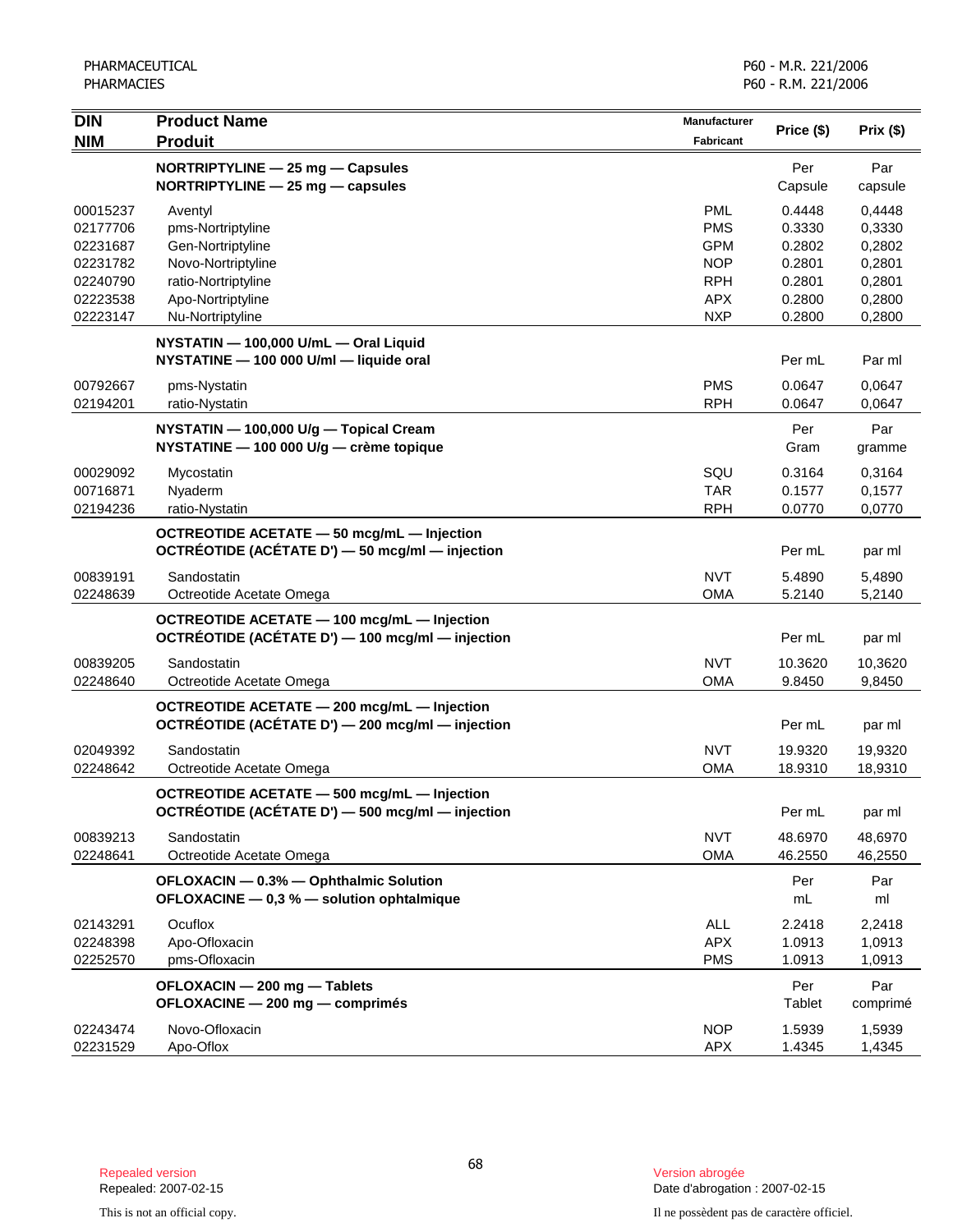| <b>DIN</b>                                               | <b>Product Name</b>                                                                            | Manufacturer                                                | Price (\$)                                          | Prix (\$)                                           |
|----------------------------------------------------------|------------------------------------------------------------------------------------------------|-------------------------------------------------------------|-----------------------------------------------------|-----------------------------------------------------|
| <b>NIM</b>                                               | <b>Produit</b>                                                                                 | <b>Fabricant</b>                                            |                                                     |                                                     |
|                                                          | OFLOXACIN - 300 mg - Tablets<br>OFLOXACINE - 300 mg - comprimés                                |                                                             | Per<br>Tablet                                       | Par<br>comprimé                                     |
| 02243475<br>02231531                                     | Novo-Ofloxacin<br>Apo-Oflox                                                                    | <b>NOP</b><br><b>APX</b>                                    | 1.8727<br>1.6855                                    | 1,8727<br>1,6855                                    |
|                                                          | OFLOXACIN - 400 mg - Tablets<br>OFLOXACINE - 400 mg - comprimés                                |                                                             | Per<br>Tablet                                       | Par<br>comprimé                                     |
| 02243476<br>02231532                                     | Novo-Ofloxacin<br>Apo-Oflox                                                                    | <b>NOP</b><br><b>APX</b>                                    | 1.8727<br>1.6855                                    | 1,8727<br>1,6855                                    |
|                                                          | OMEPRAZOLE - 20 mg - Capsules<br>OMÉPRAZOLE - 20 mg - capsules                                 |                                                             | Per<br>Capsule                                      | Par<br>capsule                                      |
| 02190915<br>02245058                                     | Losec - Tablets/comprimés<br>Apo-Omeprazole                                                    | <b>AZC</b><br><b>APX</b>                                    | 2.2000<br>1.3750                                    | 2,2000<br>1,3750                                    |
|                                                          | ONDANSETRON - 4 mg - Tablets<br>ONDANSETRON - 4 mg - comprimés                                 |                                                             | Per<br>Tablet                                       | Par<br>comprimé                                     |
| 02213567<br>02278529<br>02258188<br>02264056<br>02274310 | Zofran<br>ratio-Ondansetron<br>pms-Ondansetron<br>Novo-Ondansetron<br>Sandoz Ondansetron       | <b>GSK</b><br><b>RPH</b><br><b>PMS</b><br><b>NOP</b><br>SDZ | 13.8929<br>8.2999<br>8.2995<br>7.5450<br>7.5450     | 13,8929<br>8,2999<br>8,2995<br>7,5450<br>7,5450     |
|                                                          | ONDANSETRON - 8 mg - Tablets<br>ONDANSETRON - 8 mg - comprimés                                 |                                                             | Per<br>Tablet                                       | Par<br>comprimé                                     |
| 02213575<br>02258196<br>02278537<br>02264064<br>02274329 | Zofran<br>pms-Ondansetron<br>ratio-Ondansetron<br>Novo-Ondansetron<br>Sandoz Ondansetron       | <b>GSK</b><br><b>PMS</b><br><b>RPH</b><br><b>NOP</b><br>SDZ | 22.0647<br>12.6687<br>12.6682<br>11.5170<br>11.5166 | 22,0647<br>12,6687<br>12,6682<br>11,5170<br>11,5166 |
|                                                          | <b>ORCIPRENALINE SULFATE - 2 mg/mL - Syrup</b><br>ORCIPRÉNALINE (SULFATE D') — 2 mg/ml — sirop |                                                             | Per mL                                              | Par ml                                              |
| 00249920<br>02152568<br>02236783                         | Alupent<br>ratio-Orciprenaline<br>Apo-Orciprenaline                                            | <b>BOE</b><br><b>RPH</b><br><b>APX</b>                      | 0.0664<br>0.0498<br>0.0419                          | 0,0664<br>0,0498<br>0,0419                          |
|                                                          | OXAPROZIN - 600 mg - Tablets<br>OXAPROZINE - 600 mg - comprimés                                |                                                             | Per<br>Tablet                                       | Par<br>comprimé                                     |
| 02027860<br>02243661                                     | Daypro<br>Apo-Oxaprozin                                                                        | PFI<br><b>APX</b>                                           | 0.7150<br>0.5363                                    | 0,7150<br>0,5363                                    |
|                                                          | OXCARBAZEPINE - 150 mg - Tablets<br>OXCARBAZEPINE - 150 mg - comprimés                         |                                                             | Per<br>Tablet                                       | Par<br>comprimé                                     |
| 02242067<br>02284294                                     | Trileptal<br>Apo-Oxcarbazepine                                                                 | <b>NVT</b><br><b>APX</b>                                    | 0.9562<br>0.6188                                    | 0,9562<br>0,6188                                    |
|                                                          | OXCARBAZEPINE - 300 mg - Tablets<br>OXCARBAZEPINE - 300 mg - comprimés                         |                                                             | Per<br>Tablet                                       | Par<br>comprimé                                     |
| 02242068<br>02284308                                     | Trileptal<br>Apo-Oxcarbazepine                                                                 | <b>NVT</b><br><b>APX</b>                                    | 1.9117<br>1.2375                                    | 1,9117<br>1,2375                                    |

Date d'abrogation : 2007-02-15

This is not an official copy. Il ne possèdent pas de caractère officiel.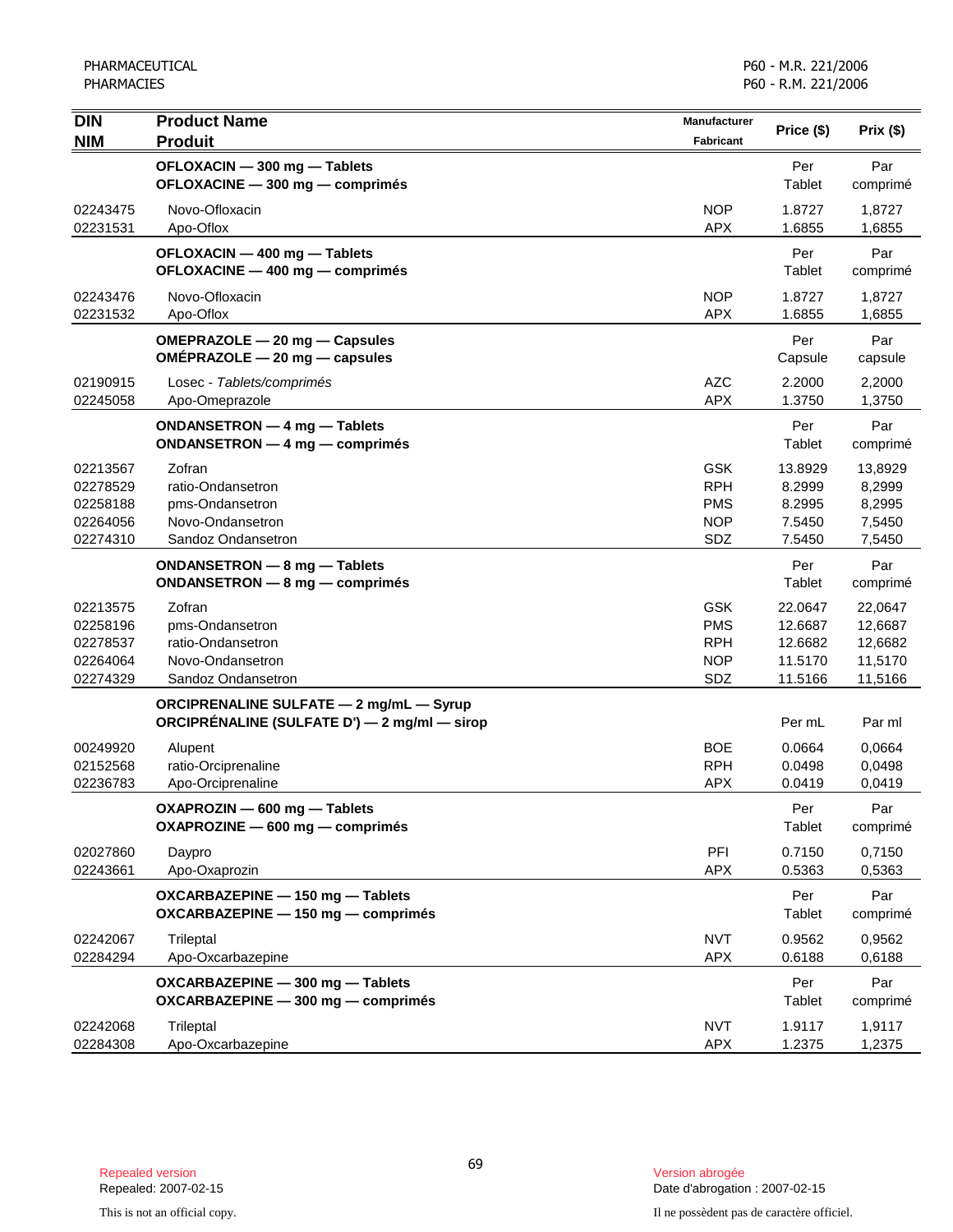| <b>DIN</b>           | <b>Product Name</b>                                                                                               | <b>Manufacturer</b>      | Price (\$)       | Prix(\$)         |
|----------------------|-------------------------------------------------------------------------------------------------------------------|--------------------------|------------------|------------------|
| <b>NIM</b>           | <b>Produit</b>                                                                                                    | Fabricant                |                  |                  |
|                      | OXCARBAZEPINE - 600 mg - Tablets<br>OXCARBAZEPINE - 600 mg - comprimés                                            |                          | Per<br>Tablet    | Par<br>comprimé  |
|                      |                                                                                                                   |                          |                  |                  |
| 02242069<br>02284316 | Trileptal<br>Apo-Oxcarbazepine                                                                                    | <b>NVT</b><br><b>APX</b> | 3.8231<br>2.4750 | 3,8231<br>2,4750 |
|                      | OXYBUTYNIN CHLORIDE - 1 mg/mL - Syrup                                                                             |                          |                  |                  |
|                      | OXYBUTYNINE (CHLORURE D') - 1 mg/ml - sirop                                                                       |                          | Per mL           | Par ml           |
| 01924753             | Ditropan                                                                                                          | <b>JAN</b>               | 0.1016           | 0,1016           |
| 02223376             | pms-Oxybutynin Chloride                                                                                           | <b>PMS</b>               | 0.0685           | 0,0685           |
|                      | OXYBUTYNIN CHLORIDE - 5 mg - Tablets<br>OXYBUTYNINE (CHLORURE D') - 5 mg - comprimés                              |                          | Per<br>Tablet    | Par<br>comprimé  |
| 02220067             | Oxybutynin                                                                                                        | <b>ABT</b>               | 0.2915           | 0,2915           |
| 02163543             | Apo-Oxybutynin                                                                                                    | <b>APX</b>               | 0.2735           | 0,2735           |
| 02158590             | Nu-Oxybutynin                                                                                                     | <b>NXP</b>               | 0.2735           | 0,2735           |
| 02230800             | Gen-Oxybutynin                                                                                                    | <b>GPM</b>               | 0.2734           | 0,2734           |
| 02230394<br>02220059 | Novo-Oxybutynin                                                                                                   | <b>NOP</b>               | 0.2734<br>0.2734 | 0,2734           |
| 02240550             | Oxybutyn<br>pms-Oxybutynin                                                                                        | <b>ICN</b><br><b>PMS</b> | 0.2734           | 0,2734<br>0,2734 |
|                      |                                                                                                                   |                          |                  |                  |
|                      | OXYCODONE HCI - 20 mg - Tablets<br>OXYCODONE (CHLORHYDRATE D') - 20 mg - comprimés                                |                          | Per<br>Tablet    | Par<br>comprimé  |
| 02240132             | Oxy-IR                                                                                                            | <b>PFR</b>               | 0.7102           | 0,7102           |
| 02262983             | Supeudol                                                                                                          | SDZ                      | 0.6083           | 0,6083           |
|                      | OXYCODONE HCI/ACETAMINOPHEN - 5 mg/325 mg - Tablets<br>OXYCODONE (CHLORHYDRATE D')/ACÉTAMINOPHÈNE — 5 mg/325 mg — |                          | Per              | Par              |
|                      | comprimés                                                                                                         |                          | Tablet           | comprimé         |
| 01916475             | Percocet                                                                                                          | SQU                      | 0.7679           | 0,7679           |
| 02245758             | pms-Oxycodone/Acetaminophen                                                                                       | <b>PMS</b>               | 0.3135           | 0,3135           |
| 00608165             | ratio-Oxycocet                                                                                                    | <b>RPH</b>               | 0.3135           | 0,3135           |
| 01916548             | Endocet                                                                                                           | <b>END</b>               | 0.1414           | 0,1414           |
|                      | OXYCODONE HCI/ASA - 5 mg/325 mg - Tablets<br>OXYCODONE (CHLORHYDRATE D')/AAS - 5 mg/325 mg - comprimés            |                          | Per<br>Tablet    | Par<br>comprimé  |
| 01916572             | Percodan                                                                                                          | SQU                      | 0.9253           | 0,9253           |
| 00608157             | ratio-Oxycodan                                                                                                    | <b>RPH</b>               | 0.3542           | 0,3542           |
|                      | PAMIDRONATE DISODIUM - 3 mg/mL - Injection<br>PAMIDRONATE DISODIQUE - 3 mg/ml - injection                         |                          | Per mL           | Par ml           |
| 02059762             | Aredia                                                                                                            | <b>NVT</b>               | 17.8453          | 17,8453          |
| 02244550             | Pamidronate Disodium/Pamidronate disodique                                                                        | <b>FLD</b>               | 11.0000          | 11,0000          |
| 02264951             | Rhoxal-pamidronate                                                                                                | <b>RXP</b>               | 9.7185           | 9,7185           |
|                      | PAMIDRONATE DISODIUM - 9 mg/mL - Injection<br>PAMIDRONATE DISODIQUE - 9 mg/ml - injection                         |                          | Per mL           | Par ml           |
| 02059789             | Aredia                                                                                                            | <b>NVT</b>               | 53.5348          | 53,5348          |
| 02244552             | Pamidronate Disodium/Pamidronate disodique                                                                        | <b>FLD</b>               | 33.0000          | 33,0000          |
| 02264986             | Rhoxal-pamidronate                                                                                                | <b>RXP</b>               | 29.1555          | 29,1555          |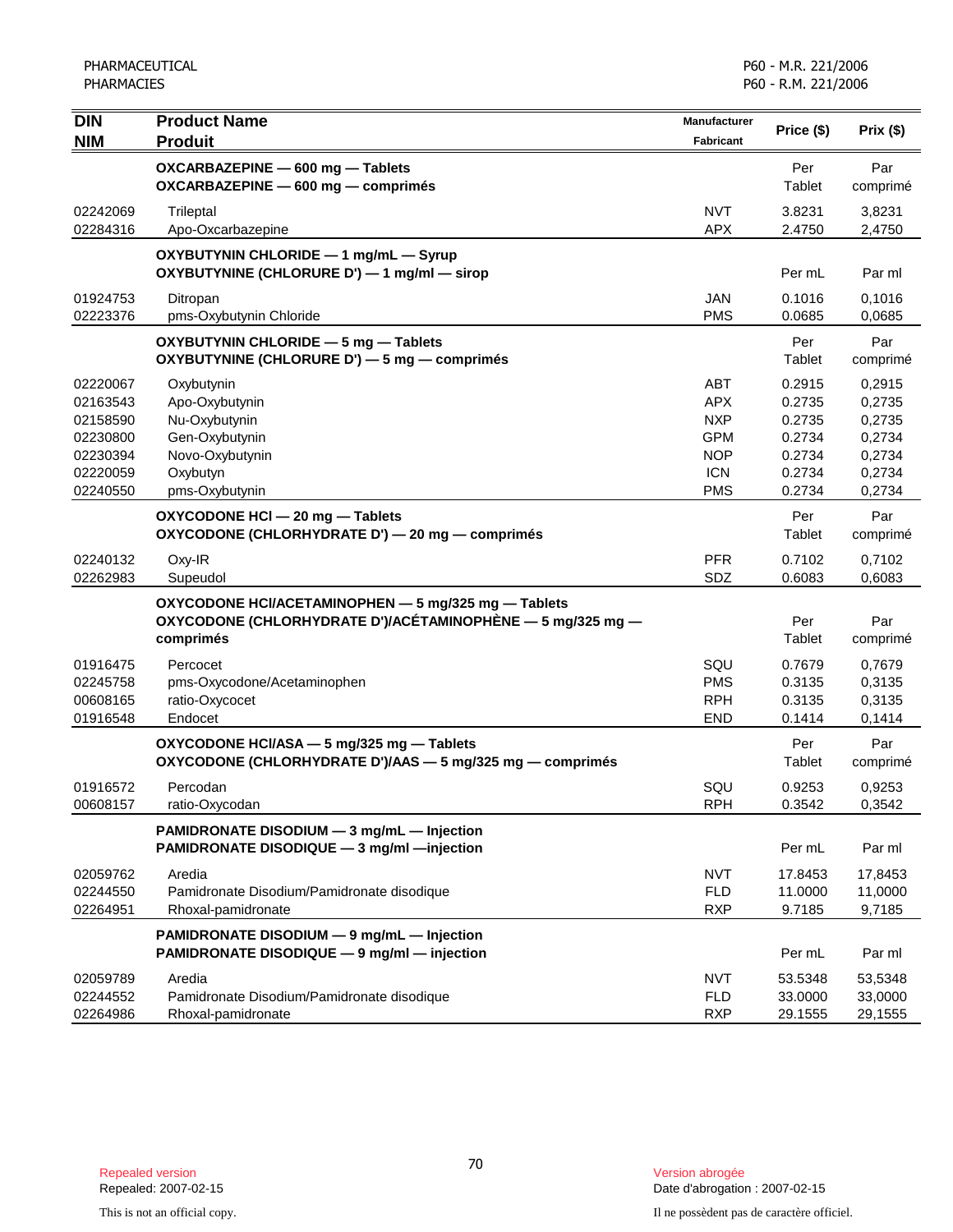| <b>DIN</b><br><b>NIM</b> | <b>Product Name</b><br><b>Produit</b>                                                                                                    | Manufacturer<br>Fabricant | Price (\$)       | Prix $(\$)$     |
|--------------------------|------------------------------------------------------------------------------------------------------------------------------------------|---------------------------|------------------|-----------------|
|                          | PAROXETINE HCI - 10 mg - Tablets                                                                                                         |                           | Per              | Par             |
|                          | PAROXÉTINE (CHLORHYDRATE DE) - 10 mg - comprimés                                                                                         |                           | Tablet           | comprimé        |
| 02027887                 | Paxil                                                                                                                                    | <b>GSK</b>                | 1.5810           | 1,5810          |
| 02240907                 | Apo-Paroxetine                                                                                                                           | <b>APX</b>                | 1.1475           | 1,1475          |
| 02262746                 | Co Paroxetine                                                                                                                            | COB                       | 1.1473           | 1,1473          |
| 02248556                 | Novo-Paroxetine                                                                                                                          | <b>NOP</b>                | 1.1473           | 1,1473          |
| 02247750                 | pms-Paroxetine                                                                                                                           | <b>PMS</b>                | 1.1473           | 1,1473          |
| 02247810                 | ratio-Paroxetine                                                                                                                         | <b>RPH</b>                | 1.1473           | 1,1473          |
| 02248012                 | Gen-Paroxetine                                                                                                                           | GPM                       | 1.1440           | 1,1440          |
|                          | PAROXETINE HCI - 20 mg - Tablets<br>PAROXÉTINE (CHLORHYDRATE DE) - 20 mg - comprimés                                                     |                           | Per<br>Tablet    | Par<br>comprimé |
|                          |                                                                                                                                          |                           |                  |                 |
| 01940481                 | Paxil                                                                                                                                    | <b>GSK</b>                | 1.6872           | 1,6872          |
| 02247751                 | pms-Paroxetine                                                                                                                           | <b>PMS</b>                | 1.2243           | 1,2243          |
| 02248013                 | Gen-Paroxetine                                                                                                                           | <b>GPM</b>                | 1.2210           | 1,2210          |
| 02240908                 | Apo-Paroxetine                                                                                                                           | <b>APX</b>                | 1.1019           | 1,1019          |
| 02262754                 | Co Paroxetine                                                                                                                            | COB                       | 1.1019           | 1,1019          |
| 02248557                 | Novo-Paroxetine                                                                                                                          | <b>NOP</b>                | 1.1019           | 1,1019          |
| 02247811<br>02254751     | ratio-Paroxetine<br>Sandoz Paroxetine                                                                                                    | <b>RPH</b><br>SDZ         | 1.1019<br>1.1019 | 1,1019          |
|                          |                                                                                                                                          |                           |                  | 1,1019          |
|                          | PAROXETINE HCI - 30 mg - Tablets<br>PAROXÉTINE (CHLORHYDRATE DE) - 30 mg - comprimés                                                     |                           | Per<br>Tablet    | Par<br>comprimé |
| 01940473                 | Paxil                                                                                                                                    | <b>GSK</b>                | 1.7927           | 1,7927          |
| 02247752                 | pms-Paroxetine                                                                                                                           | <b>PMS</b>                | 1.3013           | 1,3013          |
| 02248014                 | Gen-Paroxetine                                                                                                                           | <b>GPM</b>                | 1.2980           | 1,2980          |
| 02240909                 | Apo-Paroxetine                                                                                                                           | <b>APX</b>                | 1.1712           | 1,1712          |
| 02262762                 | Co Paroxetine                                                                                                                            | <b>COB</b>                | 1.1712           | 1,1712          |
| 02248558                 | Novo-Paroxetine                                                                                                                          | <b>NOP</b>                | 1.1712           | 1,1712          |
| 02247812                 | ratio-Paroxetine                                                                                                                         | <b>RPH</b>                | 1.1712           | 1,1712          |
| 02254778                 | Sandoz Paroxetine                                                                                                                        | <b>SDZ</b>                | 1.1712           | 1,1712          |
|                          | PENICILLIN V (Potassium) - 500,000 IU (300 mg)/5 mL - Oral Liquid<br>PÉNICILLINE V (potassium) - 500 000 UI (300 mg)/5 ml - liquide oral |                           | Per mL           | Par ml          |
| 00391603                 | Novo-Pen-VK                                                                                                                              | <b>NOP</b>                | 0.0377           | 0,0377          |
| 00642231                 | Apo-Pen VK                                                                                                                               | <b>APX</b>                | 0.0358           | 0,0358          |
|                          | PENICILLIN V (Potassium) - 500,000 IU (300 mg) - Tablets                                                                                 |                           | Per              | Par             |
|                          | PÉNICILLINE V (potassique) - 500 000 UI (300 mg) - comprimés                                                                             |                           | Tablet           | comprimé        |
| 00018740                 | Nadopen V                                                                                                                                | <b>NDA</b>                | 0.0473           | 0,0473          |
| 00642215                 | Apo-Pen VK                                                                                                                               | <b>APX</b>                | 0.0413           | 0,0413          |
| 00021202                 | Novo-Pen-VK 500                                                                                                                          | <b>NOP</b>                | 0.0413           | 0,0413          |
| 00717568                 | Nu-Pen-VK                                                                                                                                | <b>NXP</b>                | 0.0413           | 0,0413          |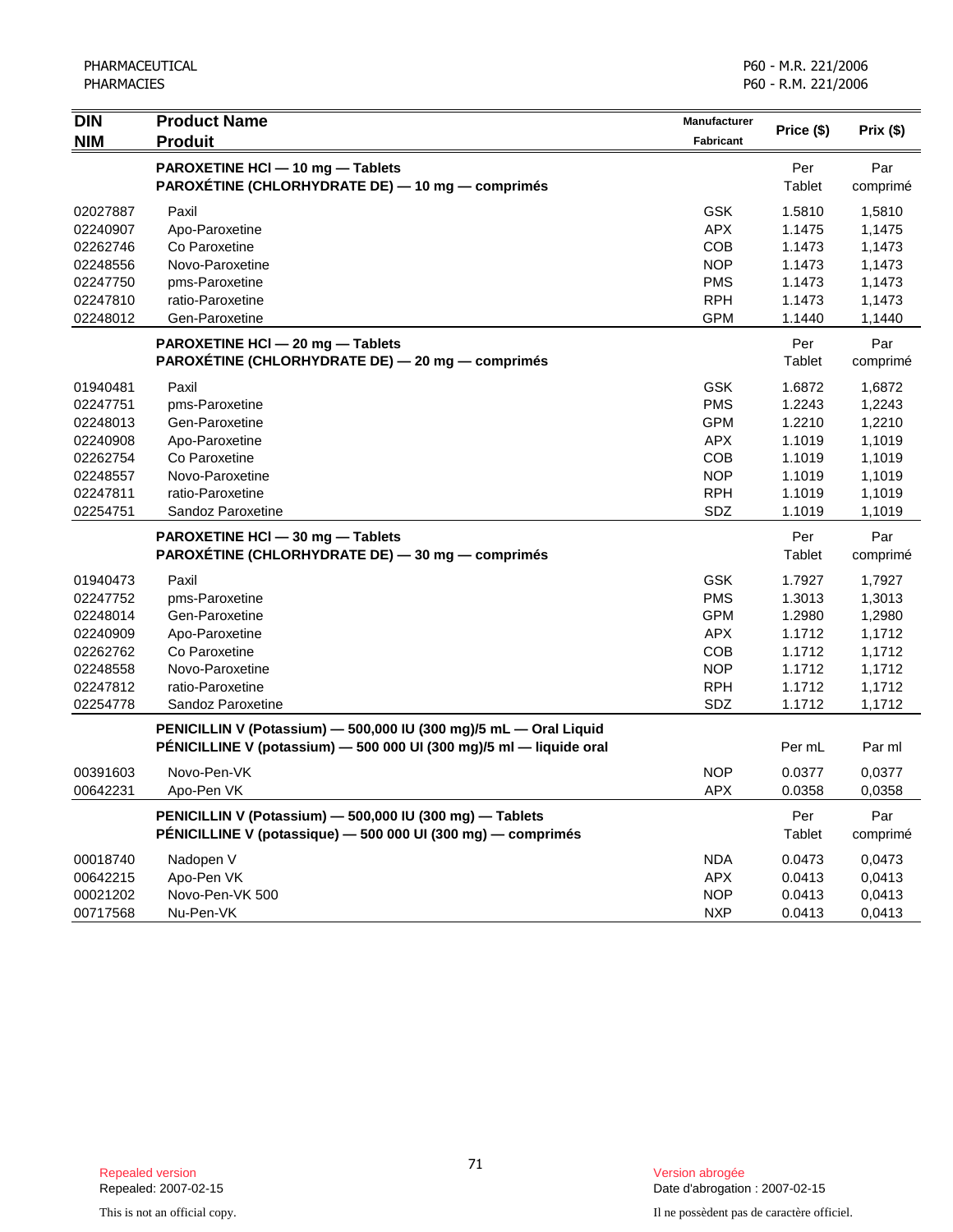| <b>DIN</b><br><b>NIM</b>                                                         | <b>Product Name</b><br><b>Produit</b>                                                                               | <b>Manufacturer</b><br><b>Fabricant</b>                                                        | Price (\$)                                                         | Prix (\$)                                                          |
|----------------------------------------------------------------------------------|---------------------------------------------------------------------------------------------------------------------|------------------------------------------------------------------------------------------------|--------------------------------------------------------------------|--------------------------------------------------------------------|
|                                                                                  | PENTOXIFYLLINE - 400 mg - Sustained Release Tablets<br>PENTOXIFYLLINE - 400 mg - comprimés à libération progressive |                                                                                                | Per<br>Tablet                                                      | Par<br>comprimé                                                    |
| 02221977<br>02230090<br>02230401<br>01968432                                     | Trental<br>Apo-Pentoxifylline SR<br>Nu-Pentoxifylline SR<br>ratio-Pentoxifylline                                    | <b>AVE</b><br><b>APX</b><br><b>NXP</b><br><b>RPH</b>                                           | 0.7407<br>0.4220<br>0.4220<br>0.4220                               | 0,7407<br>0,4220<br>0,4220<br>0,4220                               |
|                                                                                  | PHENYTOIN - 25 mg/mL - Oral Liquid<br>PHENYTOIN - 25 mg/mL - liquide oral                                           |                                                                                                | Per mL                                                             | Par ml                                                             |
| 00023450<br>02250896                                                             | <b>Dilantin</b><br>Taro-Phenytoin                                                                                   | <b>PDA</b><br><b>TAR</b>                                                                       | 0.0531<br>0.0343                                                   | 0,0531<br>0,0343                                                   |
|                                                                                  | PIMOZIDE - 2 mg - Tablets<br>PIMOZIDE - 2 mg - comprimés                                                            |                                                                                                | Per<br>Tablet                                                      | Par<br>comprimé                                                    |
| 02245432<br>00313815                                                             | Apo-Pimozide<br>Orap                                                                                                | APX<br><b>PML</b>                                                                              | 0.2507<br>0.2507                                                   | 0,2507<br>0,2507                                                   |
|                                                                                  | PIMOZIDE - 4 mg - Tablets<br>PIMOZIDE - 4 mg - comprimés                                                            |                                                                                                | Per<br>Tablet                                                      | Par<br>comprimé                                                    |
| 02245433<br>00313823                                                             | Apo-Pimozide<br>Orap                                                                                                | <b>APX</b><br><b>PML</b>                                                                       | 0.4550<br>0.4550                                                   | 0,4550<br>0,4550                                                   |
|                                                                                  | PINDOLOL - 5 mg - Tablets<br>PINDOLOL - 5 mg - comprimés                                                            |                                                                                                | Per<br>Tablet                                                      | Par<br>comprimé                                                    |
| 00417270<br>02231650<br>02057808<br>02231536<br>00755877<br>00869007<br>00886149 | Visken<br>Dom-Pindolol<br>Gen-Pindolol<br>pms-Pindolol<br>Apo-Pindol<br>Novo-Pindol<br>Nu-Pindol                    | <b>NVT</b><br><b>DOM</b><br><b>GPM</b><br><b>PMS</b><br><b>APX</b><br><b>NOP</b><br><b>NXP</b> | 0.5172<br>0.2512<br>0.2512<br>0.2512<br>0.2511<br>0.2511<br>0.2511 | 0,5172<br>0,2512<br>0,2512<br>0,2512<br>0,2511<br>0,2511<br>0,2511 |
|                                                                                  | PINDOLOL - 10 mg - Tablets<br>PINDOLOL - 10 mg - comprimés                                                          |                                                                                                | Per<br>Tablet                                                      | Par<br>comprimé                                                    |
| 00443174<br>00755885<br>02238046<br>02057816<br>00869015<br>00886009<br>02231537 | Visken<br>Apo-Pindol<br>Dom-Pindolol<br>Gen-Pindolol<br>Novo-Pindol<br>Nu-Pindol<br>pms-Pindolol                    | <b>NVT</b><br><b>APX</b><br><b>DOM</b><br><b>GPM</b><br><b>NOP</b><br><b>NXP</b><br><b>PMS</b> | 0.8831<br>0.4362<br>0.4362<br>0.4362<br>0.4362<br>0.4362<br>0.4362 | 0,8831<br>0,4362<br>0,4362<br>0,4362<br>0,4362<br>0,4362<br>0,4362 |
|                                                                                  | PINDOLOL - 15 mg - Tablets<br>PINDOLOL - 15 mg - comprimés                                                          |                                                                                                | Per<br>Tablet                                                      | Par<br>comprimé                                                    |
| 00417289<br>00755893<br>02057824<br>00869023<br>00886130<br>02231539             | Visken<br>Apo-Pindol<br>Gen-Pindolol<br>Novo-Pindol<br>Nu-Pindol<br>pms-Pindolol                                    | <b>NVT</b><br><b>APX</b><br><b>GPM</b><br><b>NOP</b><br><b>NXP</b><br><b>PMS</b>               | 1.2811<br>0.6408<br>0.6408<br>0.6408<br>0.6408<br>0.6408           | 1,2811<br>0,6408<br>0,6408<br>0,6408<br>0,6408<br>0,6408           |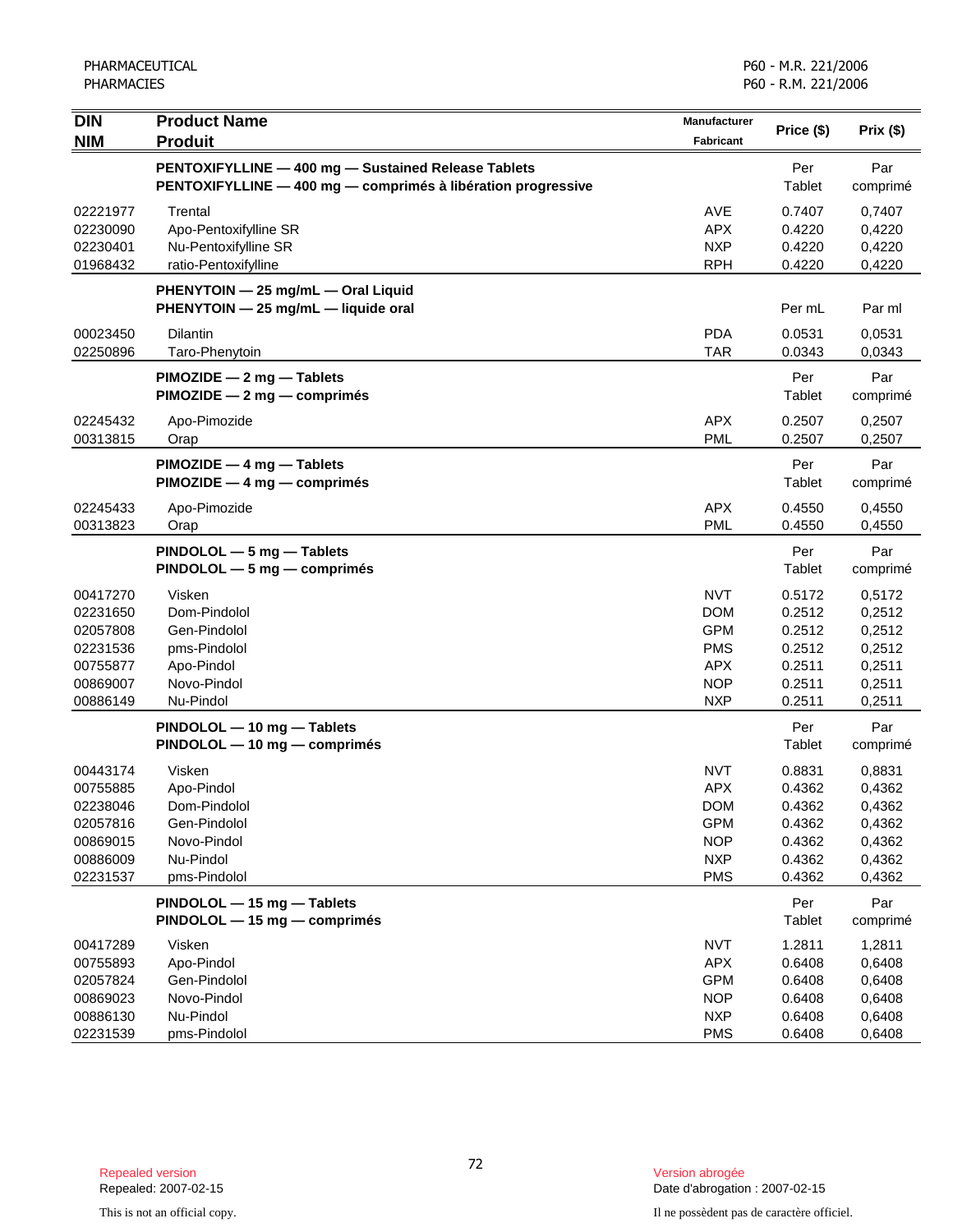| <b>DIN</b><br><b>NIM</b>                                             | <b>Product Name</b><br><b>Produit</b>                                                                                                                                                                                                  | <b>Manufacturer</b><br><b>Fabricant</b>                                          | Price (\$)                                               | Prix (\$)                                                |
|----------------------------------------------------------------------|----------------------------------------------------------------------------------------------------------------------------------------------------------------------------------------------------------------------------------------|----------------------------------------------------------------------------------|----------------------------------------------------------|----------------------------------------------------------|
|                                                                      | PIROXICAM - 10 mg - Capsules<br>PIROXICAM - 10 mg - capsules                                                                                                                                                                           |                                                                                  | Per<br>Capsule                                           | Par<br>capsule                                           |
| 00642886<br>02171813<br>00695718<br>00865761                         | Apo-Piroxicam<br>Gen-Piroxicam<br>Novo-Pirocam<br>Nu-Pirox                                                                                                                                                                             | <b>APX</b><br><b>GPM</b><br><b>NOP</b><br><b>NXP</b>                             | 0.4562<br>0.4562<br>0.4562<br>0.4562                     | 0,4562<br>0,4562<br>0,4562<br>0,4562                     |
|                                                                      | PIROXICAM - 20 mg - Capsules<br>PIROXICAM - 20 mg - capsules                                                                                                                                                                           |                                                                                  | Per<br>Capsule                                           | Par<br>capsule                                           |
| 00695696<br>00642894<br>02239536<br>02171821<br>00836230<br>00865788 | Novo-Pirocam<br>Apo-Piroxicam<br>Dom-Piroxicam<br>Gen-Piroxicam<br>pms-Piroxicam<br>Nu-Pirox                                                                                                                                           | <b>NOP</b><br><b>APX</b><br><b>DOM</b><br><b>GPM</b><br><b>PMS</b><br><b>NXP</b> | 0.7875<br>0.7874<br>0.7874<br>0.7874<br>0.7874<br>0.7874 | 0,7875<br>0,7874<br>0,7874<br>0,7874<br>0,7874<br>0,7874 |
|                                                                      | POLYMYXIN/NEOMYCIN/HYDROCORTISONE - 10,000 U/3.5 mg/10 mg per<br>$mL$ $-$ Otic Solution<br>POLYMYXINE/NÉOMYCINE/HYDROCORTISONE - 10 000 U/3,5 mg/10 mg<br>par ml - solution otique                                                     |                                                                                  | Per mL                                                   | Par ml                                                   |
| 01912828<br>02230386                                                 | Cortisporin<br>Sandoz Cortimyxin                                                                                                                                                                                                       | <b>GSK</b><br>SDZ                                                                | 1.1970<br>1.0142                                         | 1,1970<br>1,0142                                         |
|                                                                      | POTASSIUM CHLORIDE - 1.33 mEq/mL - Oral Liquid<br>POTASSIUM (CHLORURE DE) - 1,33 mEq/ml - liquide oral                                                                                                                                 |                                                                                  | Per mL                                                   | Par ml                                                   |
| 02063859<br>01918303<br>02238604                                     | Kaochlor-10<br>$K-10$<br>pms-Potassium Chloride                                                                                                                                                                                        | <b>PNU</b><br><b>GSK</b><br><b>PMS</b>                                           | 0.0261<br>0.0144<br>0.0141                               | 0,0261<br>0,0144<br>0,0141                               |
|                                                                      | <b>PRAMOXINE HCI/HYDROCORTISONE ACETATE/ZINC SULFATE —</b><br>10 mg/5 mg/5 mg per g - Ointment<br>PRAMOXINE HCI/HYDROCORTISONE (ACETATE D')/ZINC (SULFATE DE) -<br>10 mg/5 mg/5 mg per g - pommade                                     |                                                                                  | Per<br>Gram                                              | Par<br>gramme                                            |
| 00505781<br>02234466<br>02247692                                     | Anugesic HC<br>Proctodan-HC<br>Sandoz Anuzinc HC Plus                                                                                                                                                                                  | PFI<br><b>ODN</b><br>SDZ                                                         | 1.1440<br>0.8834<br>0.8833                               | 1,1440<br>0,8834<br>0,8833                               |
|                                                                      | PRAMOXINE HCI/ZINC SULFATE MONOHYDRATE/<br>HYDROCORTISONE ACETATE - 20 mg/10 mg/10 mg - Suppositories<br>PRAMOXINE (CHLORHYDRATE DE)/ZINC (SULFATE MONOHYDRATÉ DE)/<br>HYDROCORTISONE (ACÉTATE D') - 20 mg/10 mg/10 mg - suppositoires |                                                                                  | Per<br>Suppository suppositoire                          | Par                                                      |
| 00476242<br>02240851<br>02242797                                     | Anugesic HC<br>Proctodan-HC<br>Sab-Anuzinc HC Plus                                                                                                                                                                                     | <b>PDA</b><br>ODN<br>SIL                                                         | 1.4300<br>1.1042<br>1.1042                               | 1,4300<br>1,1042<br>1,1042                               |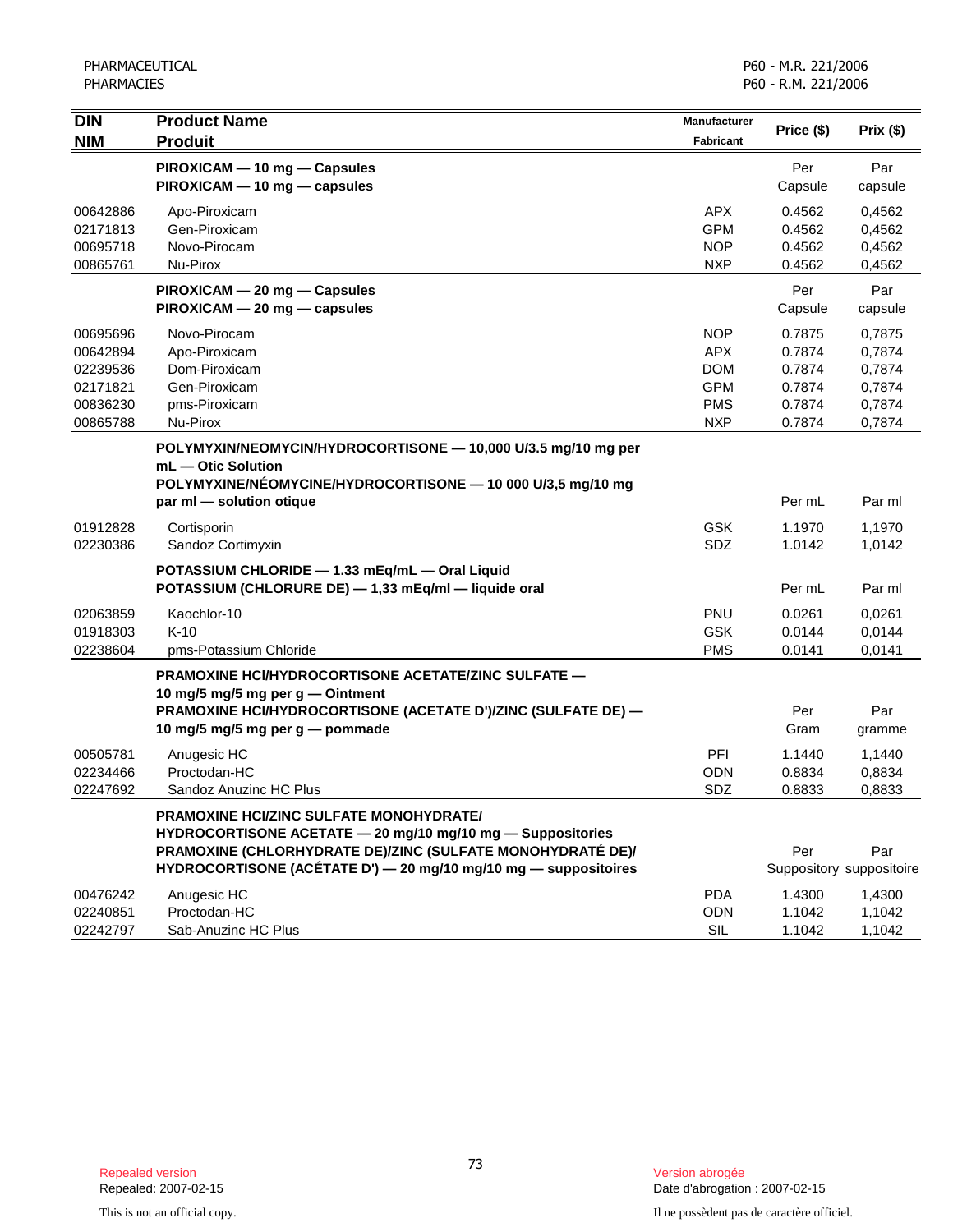| <b>DIN</b> | <b>Product Name</b>                             | Manufacturer |            |           |
|------------|-------------------------------------------------|--------------|------------|-----------|
| <b>NIM</b> | <b>Produit</b>                                  | Fabricant    | Price (\$) | Prix (\$) |
|            | PRAVASTATIN SODIUM - 10 mg - Tablets            |              | Per        | Par       |
|            | <b>PRAVASTATINE SODIQUE - 10 mg - comprimés</b> |              | Tablet     | comprimé  |
| 00893749   | Pravachol                                       | SQU          | 1.7146     | 1,7146    |
| 02243506   | Apo-Pravastatin                                 | <b>APX</b>   | 1.0483     | 1,0483    |
| 02257092   | Gen-Pravastatin                                 | <b>GPM</b>   | 1.0483     | 1,0483    |
| 02237373   | Lin-Pravastatin                                 | LIN          | 1.0483     | 1,0483    |
| 02247008   | Novo-Pravastatin                                | <b>NOP</b>   | 1.0483     | 1,0483    |
| 02244350   | Nu-Pravastatin                                  | <b>NXP</b>   | 1.0483     | 1,0483    |
| 02247655   | pms-Pravastatin                                 | <b>PMS</b>   | 1.0483     | 1,0483    |
| 02246930   | ratio-Pravastatin                               | <b>RPH</b>   | 1.0483     | 1,0483    |
| 02247856   | Sandoz Pravastatin                              | SDZ          | 1.0483     | 1,0483    |
|            | PRAVASTATIN SODIUM - 20 mg - Tablets            |              | Per        | Par       |
|            | <b>PRAVASTATINE SODIQUE - 20 mg - comprimés</b> |              | Tablet     | comprimé  |
| 00893757   | Pravachol                                       | SQU          | 2.0226     | 2,0226    |
| 02257106   | Gen-Pravastatin                                 | <b>GPM</b>   | 1.2368     | 1,2368    |
| 02237374   | Lin-Pravastatin                                 | <b>LIN</b>   | 1.2368     | 1,2368    |
| 02246931   | ratio-Pravastatin                               | <b>RPH</b>   | 1.2368     | 1,2368    |
| 02243507   | Apo-Pravastatin                                 | <b>APX</b>   | 1.2367     | 1,2367    |
| 02247009   | Novo-Pravastatin                                | <b>NOP</b>   | 1.2367     | 1,2367    |
| 02244351   | Nu-Pravastatin                                  | <b>NXP</b>   | 1.2367     | 1,2367    |
| 02247656   | pms-Pravastatin                                 | <b>PMS</b>   | 1.2367     | 1,2367    |
| 02247857   | Sandoz Pravastatin                              | SDZ          | 1.2367     | 1,2367    |
|            | PRAVASTATIN SODIUM - 40 mg - Tablets            |              | Per        | Par       |
|            | PRAVASTATINE SODIQUE - 40 mg - comprimés        |              | Tablet     | comprimé  |
| 02222051   | Pravachol                                       | SQU          | 2.4362     | 2,4362    |
| 02257114   | Gen-Pravastatin                                 | <b>GPM</b>   | 1.4898     | 1,4898    |
| 02237375   | Lin-Pravastatin                                 | LIN          | 1.4898     | 1,4898    |
| 02246932   | ratio-Pravastatin                               | <b>RPH</b>   | 1.4898     | 1,4898    |
| 02243508   | Apo-Pravastatin                                 | <b>APX</b>   | 1.4897     | 1,4897    |
| 02247010   | Novo-Pravastatin                                | <b>NOP</b>   | 1.4897     | 1,4897    |
| 02244352   | Nu-Pravastatin                                  | <b>NXP</b>   | 1.4897     | 1,4897    |
| 02247657   | pms-Pravastatin                                 | <b>PMS</b>   | 1.4897     | 1,4897    |
| 02247858   | Rhoxal-pravastatin                              | <b>RXP</b>   | 1.4897     | 1,4897    |
|            | PRAZOSIN - 1 mg - Tablets                       |              | Per        | Par       |
|            | PRAZOSINE - 1 mg - comprimés                    |              | Tablet     | comprimé  |
| 00560952   | <b>Minipress</b>                                | PFI          | 0.3252     | 0,3252    |
| 00882801   | Apo-Prazo                                       | <b>APX</b>   | 0.2261     | 0,2261    |
| 01913794   | Nu-Prazo                                        | <b>NXP</b>   | 0.2261     | 0,2261    |
| 01934198   | Novo-Prazin                                     | <b>NOP</b>   | 0.2055     | 0,2055    |
|            | PRAZOSIN - 2 mg - Tablets                       |              | Per        | Par       |
|            | PRAZOSINE - 2 mg - comprimés                    |              | Tablet     | comprimé  |
| 00560960   | <b>Minipress</b>                                | PFI          | 0.4415     | 0,4415    |
| 00882828   | Apo-Prazo                                       | <b>APX</b>   | 0.3070     | 0,3070    |
| 01913808   | Nu-Prazo                                        | <b>NXP</b>   | 0.3070     | 0,3070    |
| 01934201   | Novo-Prazin                                     | <b>NOP</b>   | 0.2791     | 0,2791    |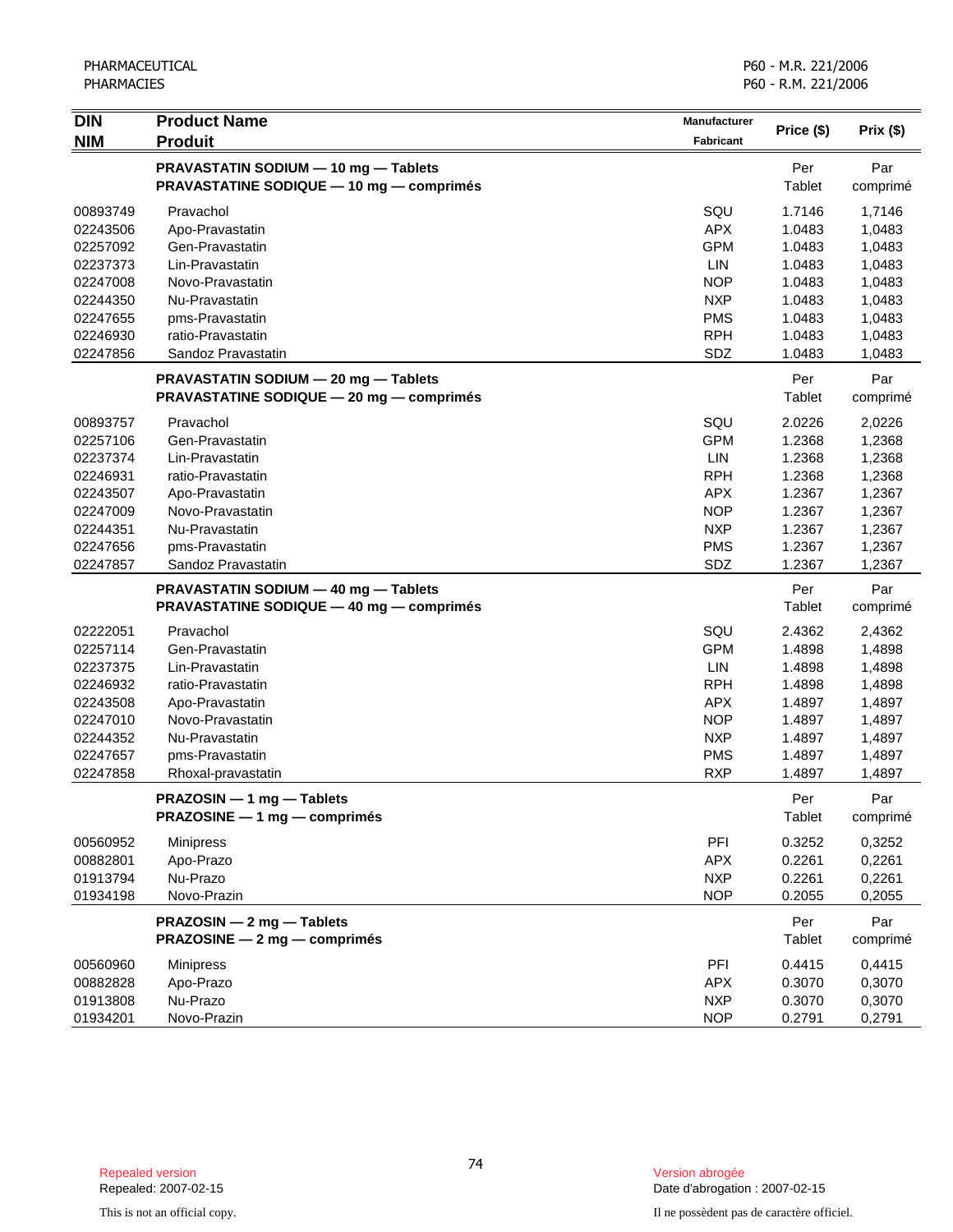| <b>DIN</b>                                   | <b>Product Name</b>                                                                                                    | Manufacturer                                  |                                      | Prix (\$)                            |
|----------------------------------------------|------------------------------------------------------------------------------------------------------------------------|-----------------------------------------------|--------------------------------------|--------------------------------------|
| <b>NIM</b>                                   | <b>Produit</b>                                                                                                         | Fabricant                                     | Price (\$)                           |                                      |
|                                              | PRAZOSIN - 5 mg - Tablets<br>PRAZOSINE - 5 mg - comprimés                                                              |                                               | Per<br>Tablet                        | Par<br>comprimé                      |
| 00560979<br>00882836<br>01913816<br>01934228 | <b>Minipress</b><br>Apo-Prazo<br>Nu-Prazo<br>Novo-Prazin                                                               | PFI<br><b>APX</b><br><b>NXP</b><br><b>NOP</b> | 0.6070<br>0.4187<br>0.4187<br>0.3806 | 0,6070<br>0,4187<br>0,4187<br>0,3806 |
|                                              | <b>PREDNISOLONE ACETATE - 1% - Ophthalmic Suspension</b><br>PREDNISOLONE (ACÉTATE DE) - 1 % - suspension ophtalmique   |                                               | Per mL                               | Par ml                               |
| 00301175<br>00700401<br>01916203             | Pred-Forte<br>ratio-Prednisolone<br>Sandoz Prednisolone                                                                | <b>ALL</b><br><b>RPH</b><br>SDZ               | 4.0392<br>2.6840<br>1.8700           | 4,0392<br>2,6840<br>1,8700           |
|                                              | PREDNISOLONE SODIUM PHOSPHATE - 5 mg/5 mL - Oral Solution<br>PREDNISOLONE SODIUM PHOSPHATE - 5 mg/5 ml - solution oral |                                               | Per mL                               | Par ml                               |
| 02230619<br>02245532                         | Pediapred<br>pms-Prednisolone                                                                                          | <b>AVE</b><br><b>PMS</b>                      | 0.1221<br>0.0738                     | 0,1221<br>0,0738                     |
|                                              | PREDNISONE - 1 mg - Tablets<br>PREDNISONE - 1 mg - comprimés                                                           |                                               | Per<br>Tablet                        | Par<br>comprimé                      |
| 00598194<br>00271373                         | Apo-Prednisone<br>Winpred                                                                                              | <b>APX</b><br><b>ICN</b>                      | 0.1139<br>0.1139                     | 0,1139<br>0,1139                     |
|                                              | PREDNISONE - 5 mg - Tablets<br>PREDNISONE - 5 mg - comprimés                                                           |                                               | Per<br>Tablet                        | Par<br>comprimé                      |
| 00312770<br>00021695                         | Apo-Prednisone<br>Novo-Prednisone                                                                                      | <b>APX</b><br><b>NOP</b>                      | 0.0286<br>0.0286                     | 0,0286<br>0,0286                     |
|                                              | PREDNISONE - 50 mg - Tablets<br>PREDNISONE - 50 mg - comprimés                                                         |                                               | Per<br>Tablet                        | Par<br>comprimé                      |
| 00550957<br>00232378                         | Apo-Prednisone<br>Novo-Prednisone                                                                                      | <b>APX</b><br><b>NOP</b>                      | 0.1205<br>0.1205                     | 0,1205<br>0,1205                     |
|                                              | PRIMIDONE - 125 mg - Tablets<br>PRIMIDONE - 125 mg - comprimés                                                         |                                               | Per<br>Tablet                        | Par<br>comprimé                      |
| 02042363<br>00399310                         | Mysoline<br>Apo-Primidone                                                                                              | <b>DRX</b><br><b>APX</b>                      | 0.0641<br>0.0523                     | 0,0641<br>0,0523                     |
|                                              | PRIMIDONE - 250 mg - Tablets<br>PRIMIDONE - 250 mg - comprimés                                                         |                                               | Per<br>Tablet                        | Par<br>comprimé                      |
| 02042355<br>00396761                         | Mysoline<br>Apo-Primidone                                                                                              | <b>DRX</b><br><b>APX</b>                      | 0.1239<br>0.0825                     | 0,1239<br>0,0825                     |
|                                              | PROCHLORPERAZINE - 5 mg - Tablets<br>PROCHLORPÉRAZINE - 5 mg - comprimés                                               |                                               | Per<br>Tablet                        | Par<br>comprimé                      |
| 01964399<br>01927752<br>00886440             | Nu-Prochlor<br>Stemetil<br>Apo-Prochlorazine                                                                           | <b>NXP</b><br><b>RPR</b><br><b>APX</b>        | 0.1161<br>0.1161<br>0.1160           | 0,1161<br>0,1161<br>0,1160           |
|                                              | PROCHLORPERAZINE - 10 mg - Tablets<br>PROCHLORPÉRAZINE - 10 mg - comprimés                                             |                                               | Per<br>Tablet                        | Par<br>comprimé                      |
| 00886432<br>01964402                         | Apo-Prochlorperazine<br>Nu-Prochlor                                                                                    | <b>APX</b><br><b>NXP</b>                      | 0.1419<br>0.1419                     | 0,1419<br>0,1419                     |

Date d'abrogation : 2007-02-15

This is not an official copy. Il ne possèdent pas de caractère officiel.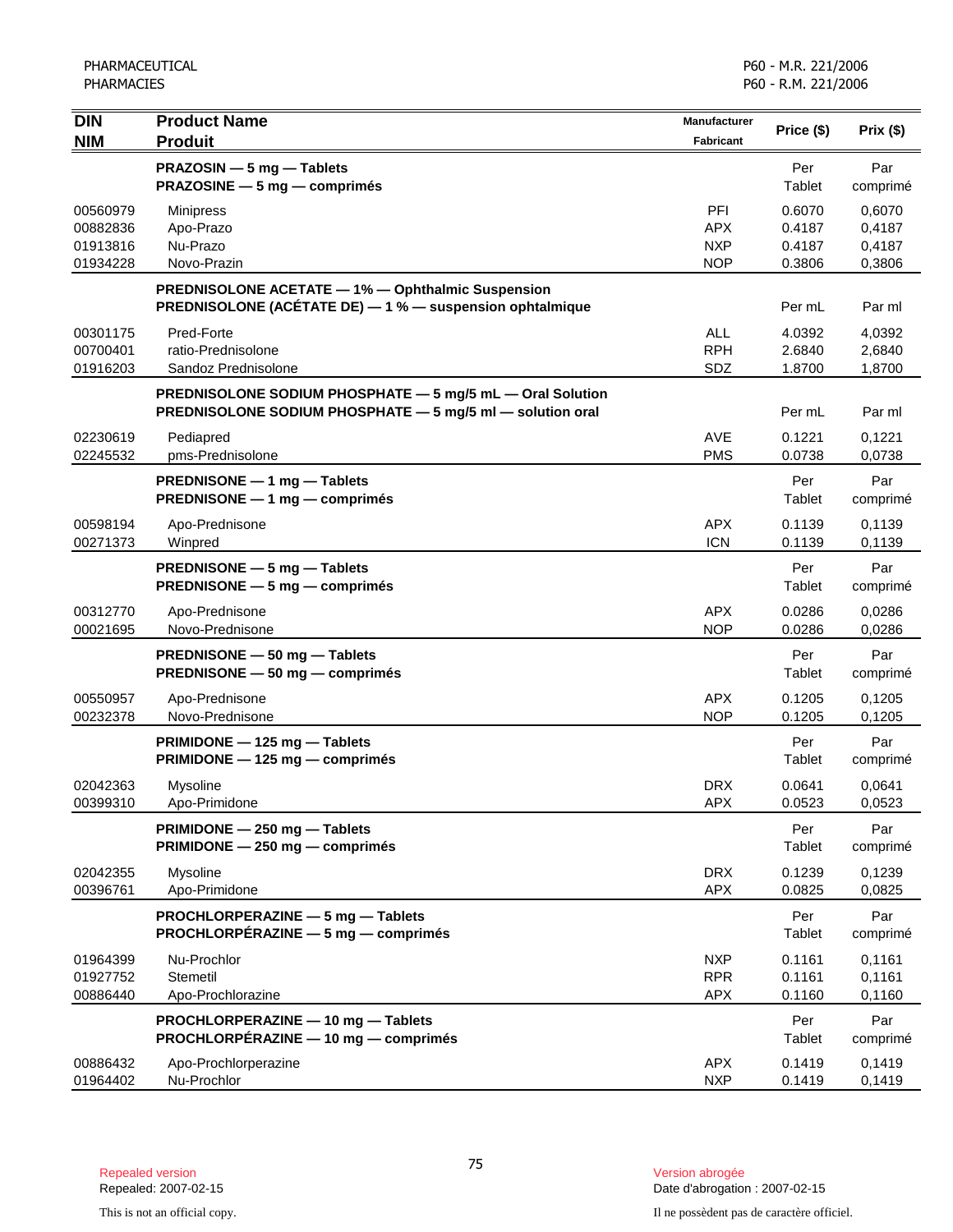| <b>DIN</b>                                               | <b>Product Name</b>                                                                             | <b>Manufacturer</b>                                                |                                                |                                                |
|----------------------------------------------------------|-------------------------------------------------------------------------------------------------|--------------------------------------------------------------------|------------------------------------------------|------------------------------------------------|
| <b>NIM</b>                                               | <b>Produit</b>                                                                                  | Fabricant                                                          | Price (\$)                                     | Prix (\$)                                      |
|                                                          | PROPAFENONE HCl - 150 mg - Tablets<br>PROPAFÉNONE (CHLORHYDRATE DE) - 150 mg - comprimés        |                                                                    | Per<br>Tablet                                  | Par<br>comprimé                                |
| 00603708<br>02245372<br>02243727<br>02243324             | Rythmol<br>Gen-Propafenone<br>pms-Propafenone<br>Apo-Propafenone                                | ABB<br><b>GPM</b><br><b>PMS</b><br><b>APX</b>                      | 1.0537<br>0.7497<br>0.7497<br>0.4703           | 1,0537<br>0,7497<br>0,7497<br>0,4703           |
|                                                          | PROPAFENONE HCI-300 mg-Tablets<br>PROPAFÉNONE (CHLORHYDRATE DE) - 300 mg - comprimés            |                                                                    | Per<br>Tablet                                  | Par<br>comprimé                                |
| 00603716<br>02245373<br>02243728<br>02243325             | Rythmol<br>Gen-Propafenone<br>pms-Propafenone<br>Apo-Propafenone                                | ABB<br><b>GPM</b><br><b>PMS</b><br><b>APX</b>                      | 1.8572<br>1.3217<br>1.3217<br>0.8291           | 1,8572<br>1,3217<br>1,3217<br>0,8291           |
|                                                          | PROPRANOLOL HCI - 10 mg - Tablets<br>PROPRANOLOL (CHLORHYDRATE DE) - 10 mg - comprimés          |                                                                    | Per<br>Tablet                                  | Par<br>comprimé                                |
| 02042177<br>00496480<br>02137313<br>00582255<br>00402788 | Inderal<br>Novo-Pranol<br>Dom-Propranolol<br>pms-Propranolol<br>Apo-Propranolol                 | <b>WAY</b><br><b>NOP</b><br><b>DOM</b><br><b>PMS</b><br><b>APX</b> | 0.0895<br>0.0264<br>0.0212<br>0.0212<br>0.0211 | 0,0895<br>0,0264<br>0,0212<br>0,0212<br>0,0211 |
|                                                          | PROPRANOLOL HCI - 20 mg - Tablets<br>PROPRANOLOL (CHLORHYDRATE DE) - 20 mg - comprimés          |                                                                    | Per<br>Tablet                                  | Par<br>comprimé                                |
| 00663719<br>00740675                                     | Apo-Propranolol<br>Novo-Pranol                                                                  | <b>APX</b><br><b>NOP</b>                                           | 0.0381<br>0.0381                               | 0,0381<br>0,0381                               |
|                                                          | PROPRANOLOL HCI - 40 mg - Tablets<br>PROPRANOLOL (CHLORHYDRATE DE) - 40 mg - comprimés          |                                                                    | Per<br>Tablet                                  | Par<br>comprimé                                |
| 00402753<br>02137321<br>00496499<br>00582263             | Apo-Propranolol<br>Dom-Propranolol<br>Novo-Pranol<br>pms-Propranolol                            | <b>APX</b><br><b>DOM</b><br><b>NOP</b><br><b>PMS</b>               | 0.0383<br>0.0383<br>0.0383<br>0.0383           | 0,0383<br>0,0383<br>0,0383<br>0,0383           |
|                                                          | PROPRANOLOL HCI - 80 mg - Tablets<br>PROPRANOLOL (CHLORHYDRATE DE) - 80 mg - comprimés          |                                                                    | Per<br>Tablet                                  | Par<br>comprimé                                |
| 02042215<br>00582271<br>00402761<br>00496502             | Inderal<br>pms-Propranolol<br>Apo-Propranolol<br>Novo-Pranol                                    | WAY<br><b>PMS</b><br><b>APX</b><br><b>NOP</b>                      | 0.2238<br>0.0776<br>0.0644<br>0.0644           | 0,2238<br>0,0776<br>0,0644<br>0,0644           |
|                                                          | <b>PSYLLIUM MUCILLOID - Powder</b><br>PSYLLIUM (MUCILLOÏDE HYDROPHILE DE) — poudre              |                                                                    | Per<br>Dose                                    | Par<br>dose                                    |
| 02174812<br>00599875                                     | Metamucil<br>Mucillium                                                                          | <b>PGP</b><br><b>PMS</b>                                           | 0.1852<br>0.1466                               | 0,1852<br>0,1466                               |
|                                                          | PYRIDOXINE HCI - 25 mg - Tablets<br>PYRIDOXINE (CHLORHYDRATE DE) - 25 mg - comprimés            |                                                                    | Per<br>Tablet                                  | Par<br>comprimé                                |
| 01943200<br>00268607<br>00232475                         | Vitamin $B_6$ /Vitamine $B_6$<br>Vitamin $B_6$ /Vitamine $B_6$<br>Vitamin $B_6$ /Vitamine $B_6$ | <b>ODN</b><br><b>ICN</b><br><b>PMS</b>                             | 0.0295<br>0.0284<br>0.0270                     | 0,0295<br>0,0284<br>0,0270                     |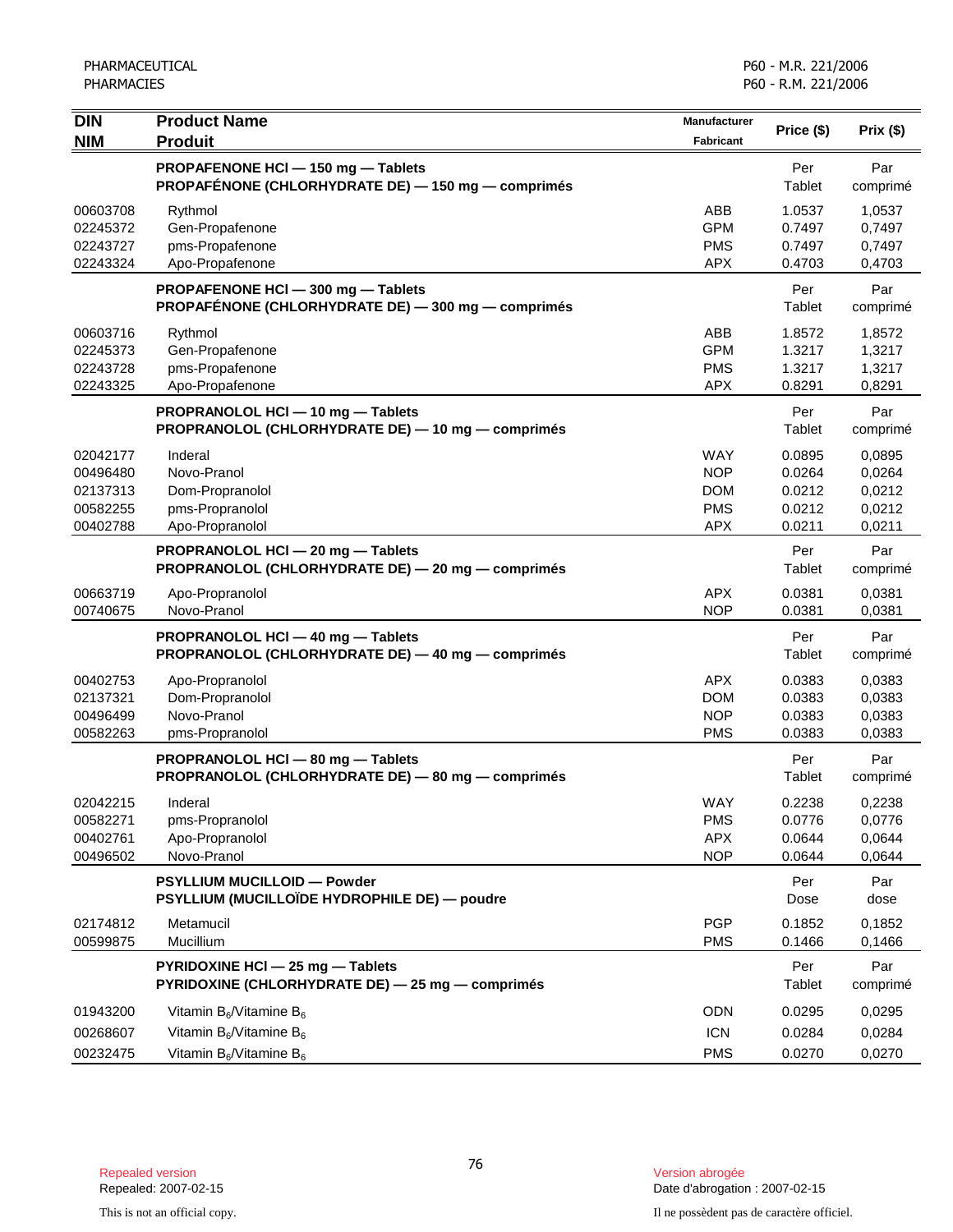| <b>DIN</b> | <b>Product Name</b>                                      | <b>Manufacturer</b> | Price (\$) |           |
|------------|----------------------------------------------------------|---------------------|------------|-----------|
| <b>NIM</b> | <b>Produit</b>                                           | Fabricant           |            | Prix (\$) |
|            | QUININE SULFATE - 200 mg - Capsules                      |                     | Per        | Par       |
|            | QUININE (SULFATE DE) - 200 mg - capsules                 |                     | Capsule    | capsule   |
| 00022837   | Quinine Sulfate/Sulfate de quinine                       | <b>PDA</b>          | 0.3590     | 0,3590    |
| 00021008   | Novo-Quinine                                             | <b>NOP</b>          | 0.2800     | 0,2800    |
| 02254514   | Apo-Quinine                                              | <b>APX</b>          | 0.2629     | 0,2629    |
| 00695440   | Quinine-Odan                                             | <b>ODN</b>          | 0.2390     | 0,2390    |
|            | QUININE SULFATE - 300 mg - Capsules                      |                     | Per        | Par       |
|            | QUININE (SULFATE DE) - 300 mg - capsules                 |                     | Capsule    | capsule   |
| 00022845   | Quinine Sulfate/Sulfate de quinine                       | <b>PDA</b>          | 0.5104     | 0,5104    |
| 00021016   | Novo-Quinine                                             | <b>NOP</b>          | 0.4364     | 0,4364    |
| 02254522   | Apo-Quinine                                              | <b>APX</b>          | 0.4125     | 0,4125    |
| 00695459   | Quinine-Odan                                             | <b>ODN</b>          | 0.3750     | 0,3750    |
|            | RANITIDINE HCI - 15 mg/mL - Oral Solution                |                     | Per        | Par       |
|            | RANITIDINE (CHLORHYDRATE DE) - 15 mg/ml - solution orale |                     | mL         | ml        |
| 02212374   | Zantac                                                   | <b>GSK</b>          | 0.1948     | 0,1948    |
| 02242940   | Novo-Ranidine                                            | <b>NOP</b>          | 0.1175     | 0,1175    |
|            | RANITIDINE HCI - 150 mg - Tablets                        |                     | Per        | Par       |
|            | RANITIDINE (CHLORHYDRATE DE) - 150 mg - comprimés        |                     | Tablet     | comprimé  |
| 02212331   | Zantac                                                   | <b>GSK</b>          | 1.1447     | 1,1447    |
| 02242453   | pms-Ranitidine                                           | <b>PMS</b>          | 0.4447     | 0,4447    |
| 00733059   | Apo-Ranitidine                                           | <b>APX</b>          | 0.4446     | 0,4446    |
| 02248570   | Co Ranitidine                                            | <b>COB</b>          | 0.4446     | 0,4446    |
| 02207761   | Gen-Ranitidine                                           | <b>GPM</b>          | 0.4446     | 0,4446    |
| 00828564   | Novo-Ranidine                                            | <b>NOP</b>          | 0.4446     | 0,4446    |
| 00865737   | Nu-Ranit                                                 | <b>NXP</b>          | 0.4446     | 0,4446    |
| 00828823   | ratio-Ranitidine                                         | <b>RPH</b>          | 0.4446     | 0,4446    |
| 02243229   | Sandoz Ranitidine                                        | SDZ                 | 0.4446     | 0,4446    |
|            | RANITIDINE HCI - 300 mg - Tablets                        |                     | Per        | Par       |
|            | RANITIDINE (CHLORHYDRATE DE) - 300 mg - comprimés        |                     | Tablet     | comprimé  |
| 02212358   | Zantac                                                   | <b>GSK</b>          | 2.1547     | 2,1547    |
| 02248571   | Co Ranitidine                                            | COB                 | 0.8566     | 0,8566    |
| 02207788   | Gen-Ranitidine                                           | <b>GPM</b>          | 0.8566     | 0,8566    |
| 00828556   | Novo-Ranidine                                            | <b>NOP</b>          | 0.8566     | 0,8566    |
| 00865745   | Nu-Ranit                                                 | <b>NXP</b>          | 0.8566     | 0,8566    |
| 02242454   | pms-Ranitidine                                           | <b>PMS</b>          | 0.8566     | 0,8566    |
| 00828688   | ratio-Ranitidine                                         | <b>RPH</b>          | 0.8566     | 0,8566    |
| 00733067   | Apo-Ranitidine                                           | <b>APX</b>          | 0.8565     | 0,8565    |
| 02243230   | Sandoz Ranitidine                                        | SDZ                 | 0.8565     | 0,8565    |
|            | RIFAMPIN - 150 mg - Capsules                             |                     | Per        | Par       |
|            | RIFAMPINE - 150 mg - capsules                            |                     | Capsule    | capsule   |
| 02091887   | Rifadin                                                  | <b>AVE</b>          | 0.7323     | 0,7323    |
| 00393444   | Rofact                                                   | <b>ICN</b>          | 0.6642     | 0,6642    |
|            | RIFAMPIN - 300 mg - Capsules                             |                     | Per        | Par       |
|            | RIFAMPINE - 300 mg - capsules                            |                     | Capsule    | capsule   |
| 02092808   | Rifadin                                                  | AVE                 | 1.1525     | 1,1525    |
| 00343617   | Rofact                                                   | <b>ICN</b>          | 1.0454     | 1,0454    |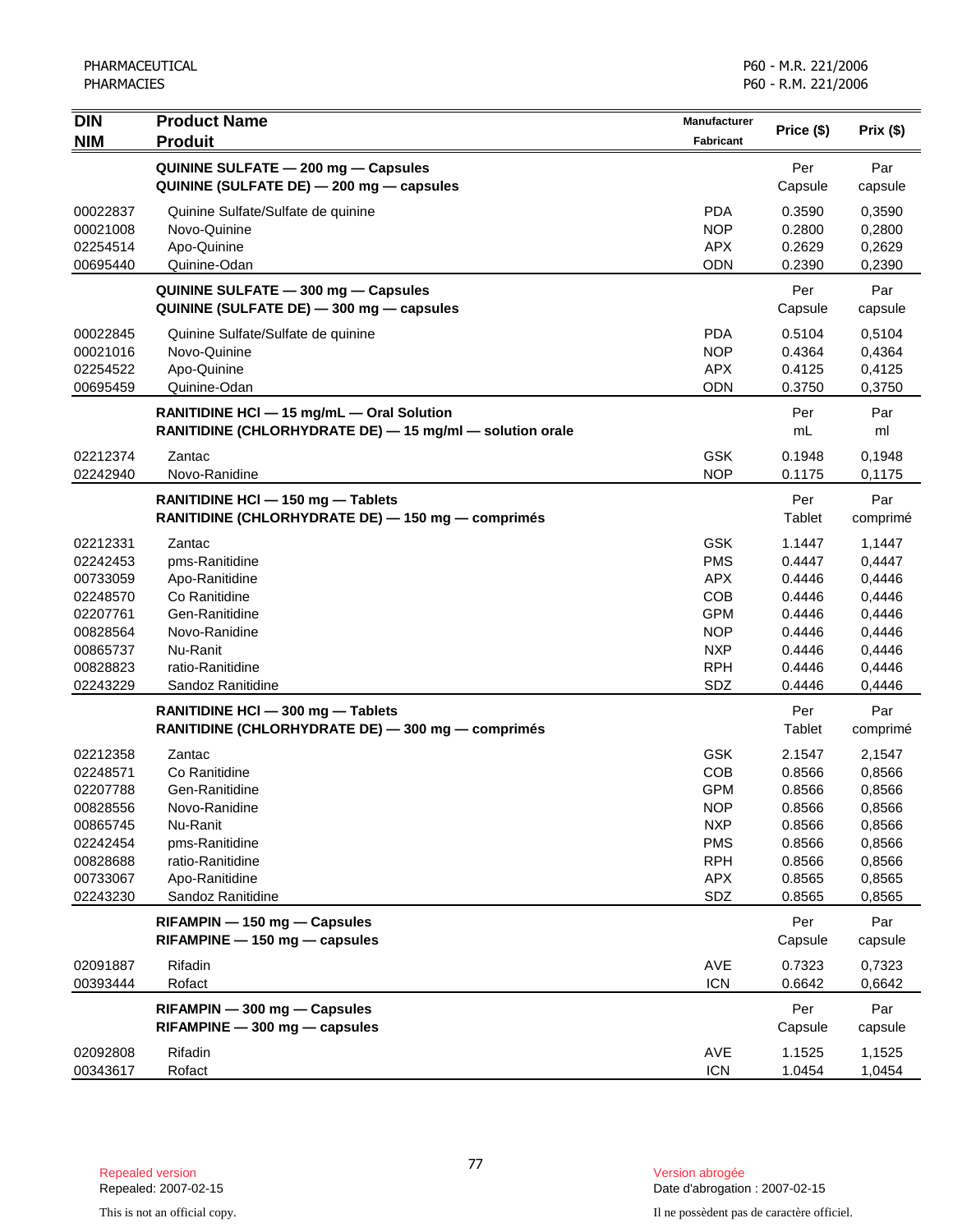| <b>DIN</b>           | <b>Product Name</b>                    | <b>Manufacturer</b>      |                  |                  |
|----------------------|----------------------------------------|--------------------------|------------------|------------------|
| <b>NIM</b>           | <b>Produit</b>                         | <b>Fabricant</b>         | Price (\$)       | Prix(\$)         |
|                      | RISPERIDONE - 1 mg/mL - Oral Solution  |                          |                  |                  |
|                      | RISPERIDONE - 1 mg/ml - solution orale |                          | Per mL           | Par ml           |
|                      |                                        |                          |                  |                  |
| 02236950<br>02279266 | Risperdal                              | <b>JAN</b><br><b>PMS</b> | 1.4655<br>0.8501 | 1,4655           |
| 02280396             | pms-Risperidone<br>Apo-Risperidone     | <b>APX</b>               | 0.8500           | 0,8501<br>0,8500 |
|                      |                                        |                          |                  |                  |
|                      | $RISPERIDONE - 0.25 mg - Tablet$       |                          | Per              | Par              |
|                      | RISPERIDONE - 0.25 mg - comprimés      |                          | Tablet           | comprimé         |
| 02240551             | Risperdal                              | <b>JAN</b>               | 0.5508           | 0,5508           |
| 02280906             | Ran-Risperidone                        | <b>RAN</b>               | 0.3516           | 0,3516           |
| 02282119             | Apo-Risperidone                        | <b>APX</b>               | 0.2877           | 0,2877           |
| 02282585             | Co Risperidone                         | COB                      | 0.2877           | 0,2877           |
| 02282240             | Gen-Risperidone                        | <b>GPM</b>               | 0.2877           | 0,2877           |
| 02252007             | pms-Risperidone                        | <b>PMS</b>               | 0.2877           | 0,2877           |
| 02264757             | ratio-Risperidone                      | <b>RPH</b>               | 0.2877           | 0,2877           |
| 02279509             | Sandoz Risperidone                     | <b>SDZ</b>               | 0.2877           | 0,2877           |
| 02282690             | Novo-Risperidone                       | <b>NOP</b>               | 0.2615           | 0,2615           |
|                      | $RISPERIDONE - 0.5 mg - Table$         |                          | Per              | Par              |
|                      | $RISPERIDONE - 0.5 mg - comprimés$     |                          | Tablet           | comprimé         |
| 02240552             | Risperdal                              | JAN                      | 0.9227           | 0,9227           |
| 02280914             | Ran-Risperidone                        | <b>RAN</b>               | 0.5888           | 0,5888           |
| 02282127             | Apo-Risperidone                        | <b>APX</b>               | 0.4817           | 0,4817           |
| 02282593             | Co Risperidone                         | COB                      | 0.4817           | 0,4817           |
| 02282259             | Gen-Risperidone                        | <b>GPM</b>               | 0.4817           | 0,4817           |
| 02252015             | pms-Risperidone                        | <b>PMS</b>               | 0.4817           | 0,4817           |
| 02264765             | ratio-Risperidone                      | <b>RPH</b>               | 0.4817           | 0,4817           |
| 02279495             | Sandoz Risperidone                     | SDZ                      | 0.4817           | 0,4817           |
| 02264188             | Novo-Risperidone                       | <b>NOP</b>               | 0.4379           | 0,4379           |
|                      | $RISPERIDONE - 1 mg - Table$           |                          | Per              | Par              |
|                      | RISPERIDONE - 1 mg - comprimés         |                          | Tablet           | comprimé         |
|                      |                                        |                          |                  |                  |
| 02025280             | Risperdal                              | <b>JAN</b>               | 1.2744           | 1,2744           |
| 02280922             | Ran-Risperidone                        | <b>RAN</b>               | 0.8132           | 0,8132           |
| 02282267             | Gen-Risperidone                        | <b>GPM</b>               | 0.6654           | 0,6654           |
| 02252023             | pms-Risperidone                        | <b>PMS</b>               | 0.6654           | 0,6654           |
| 02279800             | Sandoz Risperidone                     | SDZ                      | 0.6654           | 0,6654           |
| 02282135             | Apo-Risperidone                        | <b>APX</b>               | 0.6653           | 0,6653           |
| 02282607             | Co Risperidone                         | COB                      | 0.6653           | 0,6653           |
| 02264773             | ratio-Risperidone                      | <b>RPH</b><br><b>NOP</b> | 0.6653<br>0.6048 | 0,6653           |
| 02264196             | Novo-Risperidone                       |                          |                  | 0,6048           |
|                      | RISPERIDONE - 2 mg - Tablet            |                          | Per              | Par              |
|                      | RISPERIDONE - 2 mg - comprimés         |                          | <b>Tablet</b>    | comprimé         |
| 02025299             | Risperdal                              | <b>JAN</b>               | 2.5443           | 2,5443           |
| 02280930             | Ran-Risperidone                        | <b>RAN</b>               | 1.6234           | 1,6234           |
| 02282143             | Apo-Risperidone                        | <b>APX</b>               | 1.3283           | 1,3283           |
| 02282615             | Co Risperidone                         | COB                      | 1.3283           | 1,3283           |
| 02282275             | Gen-Risperidone                        | <b>GPM</b>               | 1.3283           | 1,3283           |
| 02252031             | pms-Risperidone                        | <b>PMS</b>               | 1.3283           | 1,3283           |
| 02264781             | ratio-Risperidone                      | <b>RPH</b>               | 1.3283           | 1,3283           |
| 02279819             | Sandoz Risperidone                     | SDZ                      | 1.3283           | 1,3283           |
| 02264218             | Novo-Risperidone                       | <b>NOP</b>               | 1.2075           | 1,2075           |

Date d'abrogation : 2007-02-15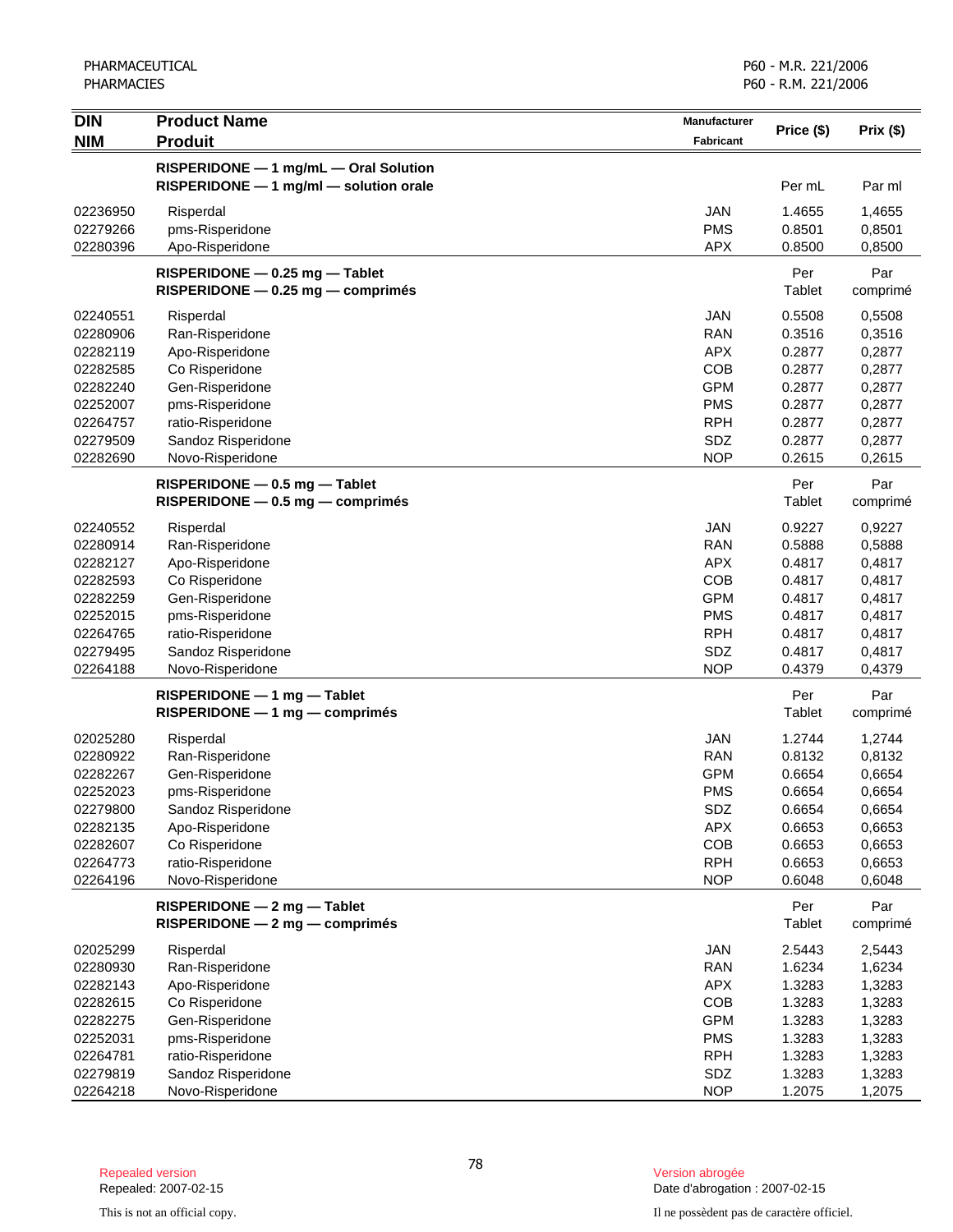| <b>DIN</b><br><b>NIM</b> | <b>Product Name</b><br><b>Produit</b>                                                          | <b>Manufacturer</b>      | Price (\$)       | Prix(\$)         |
|--------------------------|------------------------------------------------------------------------------------------------|--------------------------|------------------|------------------|
|                          |                                                                                                | Fabricant                |                  |                  |
|                          | RISPERIDONE - 3 mg - Tablet                                                                    |                          | Per              | Par              |
|                          | $RISPERIDONE - 3 mg - comprimés$                                                               |                          | Tablet           | comprimé         |
| 02025302                 | Risperdal                                                                                      | <b>JAN</b>               | 3.8165           | 3,8165           |
| 02280949                 | Ran-Risperidone                                                                                | <b>RAN</b>               | 2.4352           | 2,4352           |
| 02282623                 | Co Risperidone                                                                                 | COB                      | 1.9925           | 1,9925           |
| 02282283                 | Gen-Risperidone                                                                                | <b>GPM</b>               | 1.9925           | 1,9925           |
| 02252058                 | pms-Risperidone                                                                                | <b>PMS</b>               | 1.9925           | 1,9925           |
| 02279827                 | Sandoz Risperidone                                                                             | SDZ                      | 1.9925           | 1,9925           |
| 02282151                 | Apo-Risperidone                                                                                | <b>APX</b>               | 1.9924           | 1,9924           |
| 02264803<br>02264226     | ratio-Risperidone<br>Novo-Risperidone                                                          | <b>RPH</b><br><b>NOP</b> | 1.9924<br>1.8114 | 1,9924<br>1,8114 |
|                          |                                                                                                |                          |                  |                  |
|                          | RISPERIDONE - 4 mg - Tablet                                                                    |                          | Per              | Par              |
|                          | $RISPERIDONE - 4 mg - comprimés$                                                               |                          | Tablet           | comprimé         |
| 02025310                 | Risperdal                                                                                      | <b>JAN</b>               | 5.0887           | 5,0887           |
| 02280957                 | Ran-Risperidone                                                                                | <b>RAN</b>               | 3.2468           | 3,2468           |
| 02282178                 | Apo-Risperidone                                                                                | <b>APX</b>               | 2.6565           | 2,6565           |
| 02282631                 | Co Risperidone                                                                                 | COB                      | 2.6565           | 2,6565           |
| 02282291                 | Gen-Risperidone                                                                                | <b>GPM</b>               | 2.6565           | 2,6565           |
| 02252066<br>02264811     | pms-Risperidone<br>ratio-Risperidone                                                           | <b>PMS</b><br><b>RPH</b> | 2.6565<br>2.6565 | 2,6565<br>2,6565 |
| 02279835                 | Sandoz Risperidone                                                                             | SDZ                      | 2.6565           | 2,6565           |
| 02264234                 | Novo-Risperidone                                                                               | <b>NOP</b>               | 2.4150           | 2,4150           |
|                          |                                                                                                |                          |                  |                  |
|                          | SALBUTAMOL - 5 mg/mL - Respirator Solution<br>SALBUTAMOL - 5 mg/ml - solution pour respirateur |                          | Per mL           | Par ml           |
| 02213486                 | Ventolin                                                                                       | <b>GSK</b>               | 0.9370           | 0,9370           |
| 02069571                 | pms-Salbutamol                                                                                 | <b>PMS</b>               | 0.6952           | 0,6952           |
| 02046741                 | Apo-Salvent                                                                                    | <b>APX</b>               | 0.6490           | 0,6490           |
| 02232987                 | Gen-Salbutamol                                                                                 | <b>GPM</b>               | 0.6490           | 0,6490           |
| 00860808                 | ratio-Salbutamol                                                                               | <b>RPH</b>               | 0.6490           | 0,6490           |
| 02154412                 | Sandoz Salbutamol                                                                              | SDZ                      | 0.6490           | 0,6490           |
|                          | SALBUTAMOL - 2 mg - Tablets                                                                    |                          | Per              | Par              |
|                          | SALBUTAMOL - 2 mg - comprimés                                                                  |                          | Tablet           | comprimé         |
| 02146843                 | Apo-Salvent                                                                                    | <b>APX</b>               | 0.1089           | 0,1089           |
| 02165368                 | Nu-Salbutamol                                                                                  | <b>NXP</b>               | 0.1089           | 0,1089           |
|                          | SALBUTAMOL - 4 mg - Tablets                                                                    |                          | Per              | Par              |
|                          | SALBUTAMOL - 4 mg - comprimés                                                                  |                          | Tablet           | comprimé         |
| 02146851                 | Apo-Salvent                                                                                    | <b>APX</b>               | 0.1821           | 0,1821           |
| 02165376                 | Nu-Salbutamol                                                                                  | <b>NXP</b>               | 0.1821           | 0,1821           |
|                          | SALBUTAMOL SULFATE - 200 Dose - 100 mcg/Dose<br>- Metered Dose Inhaler                         |                          |                  |                  |
|                          | SALBUTAMOL (SULFATE DE) - 200 doses - 100 mcg/dose -                                           |                          | Per              | Par              |
|                          | aérosol doseur                                                                                 |                          | Dose             | dose             |
| 02241497                 | Ventolin HFA                                                                                   | <b>GSK</b>               | 0.0632           | 0,0632           |
| 02232570                 | Airomir                                                                                        | <b>RIK</b>               | 0.0426           | 0,0426           |
| 02245669                 | Apo-Salvent CFC Free/Apo-Salvent sans CFC                                                      | <b>APX</b>               | 0.0425           | 0,0425           |
| 02244914                 | ratio-Salbutamol HFA                                                                           | <b>RPH</b>               | 0.0425           | 0,0425           |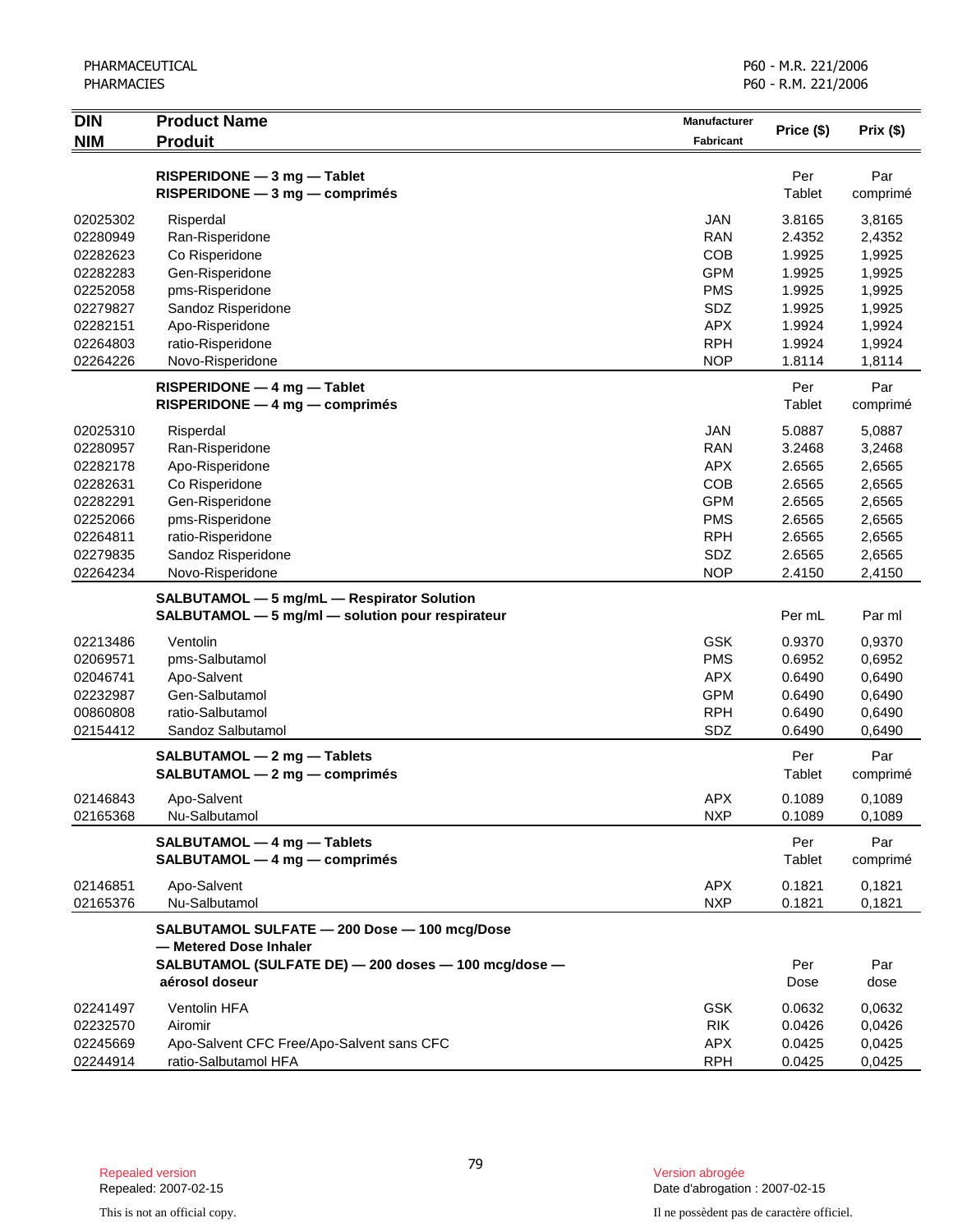| <b>DIN</b><br><b>NIM</b>                                             | <b>Product Name</b><br><b>Produit</b>                                                                                                                              | Manufacturer<br>Fabricant                                                        | Price (\$)                                               | Prix(\$)                                                 |
|----------------------------------------------------------------------|--------------------------------------------------------------------------------------------------------------------------------------------------------------------|----------------------------------------------------------------------------------|----------------------------------------------------------|----------------------------------------------------------|
|                                                                      | SALBUTAMOL SULFATE - 0.4 mg/mL - Oral Liquid<br>SALBUTAMOL (SULFATE DE) - 0,4 mg/ml - liquide oral                                                                 |                                                                                  | Per mL                                                   | Par ml                                                   |
| 02212390<br>02091186                                                 | Ventolin<br>pms-Salbutamol                                                                                                                                         | <b>GSK</b><br><b>PMS</b>                                                         | 0.0680<br>0.0598                                         | 0,0680<br>0,0598                                         |
|                                                                      | SALBUTAMOL SULFATE - 1.25 mg/2.5 mL - Unit Dose Solution Nebules<br>SALBUTAMOL (SULFATE DE) - 1,25 mg/2,5 ml - préparation monodose<br>de solution pour nébuliseur |                                                                                  | Per mL                                                   | Par ml                                                   |
| 02213400<br>02208245<br>02239365<br>02243828                         | Ventolin<br>pms-Salbutamol<br>ratio-Salbutamol<br>Apo-Salvent                                                                                                      | <b>GSK</b><br><b>PMS</b><br><b>RPH</b><br><b>APX</b>                             | 0.1990<br>0.1642<br>0.1641<br>0.1640                     | 0,1990<br>0,1642<br>0,1641<br>0,1640                     |
|                                                                      | SALBUTAMOL SULFATE - 2.5 mg/2.5 mL - Unit Dose Solution Nebules<br>SALBUTAMOL (SULFATE DE) - 2,5 mg/2,5 ml - préparation monodose<br>de solution pour nébuliseur   |                                                                                  | Per mL                                                   | Par ml                                                   |
| 02213419<br>02208229<br>02231488<br>02231783<br>01926934<br>01986864 | <b>Ventolin PF</b><br>pms-Salbutamol<br>Apo-Salvent<br>Nu-Salbutamol<br><b>Gen-Salbutamol Sterinebs</b><br>ratio-Salbutamol                                        | <b>GSK</b><br><b>PMS</b><br><b>APX</b><br><b>NXP</b><br><b>GPM</b><br><b>RPH</b> | 0.3862<br>0.2867<br>0.2680<br>0.2680<br>0.2678<br>0.2678 | 0,3862<br>0,2867<br>0,2680<br>0,2680<br>0,2678<br>0,2678 |
|                                                                      | SALBUTAMOL SULFATE - 5 mg/2.5 mL - Unit Dose Solution Nebules<br>SALBUTAMOL (SULFATE DE) - 5 mg/2,5 ml - préparation monodose<br>de solution pour nébuliseur       |                                                                                  | Per mL                                                   | Par ml                                                   |
| 02213427<br>02208237<br>02173360<br>02231678<br>02231784<br>02239366 | Ventolin<br>pms-Salbutamol<br><b>Gen-Salbutamol Sterinebs</b><br>Apo-Salvent<br>Nu-Salbutamol<br>ratio-Salbutamol                                                  | <b>GSK</b><br><b>PMS</b><br><b>GPM</b><br><b>APX</b><br><b>NXP</b><br><b>RPH</b> | 0.7338<br>0.6053<br>0.5085<br>0.5084<br>0.5084<br>0.5084 | 0,7338<br>0,6053<br>0,5085<br>0,5084<br>0,5084<br>0,5084 |
|                                                                      | SELEGILINE HCI - 5 mg - Tablets<br>SÉLÉGILINE (CHLORHYDRATE DE) — 5 mg — comprimés                                                                                 |                                                                                  | Per<br>Tablet                                            | Par<br>comprimé                                          |
| 02123312<br>02230641<br>02231036<br>02068087<br>02230717<br>02238102 | Eldepryl<br>Apo-Selegiline<br>Gen-Selegiline<br>Novo-Selegiline<br>Nu-Selegiline<br>pms-Selegiline                                                                 | <b>BJH</b><br>APX<br><b>GPM</b><br><b>NOP</b><br><b>NXP</b><br><b>PMS</b>        | 2.2094<br>1.3915<br>1.3915<br>1.3915<br>1.3915<br>1.3915 | 2,2094<br>1,3915<br>1,3915<br>1,3915<br>1,3915<br>1,3915 |
|                                                                      | SENNOSIDES A AND B - 8.6 mg - Tablets<br>SENNOSIDES A ET B - 8,6 mg - comprimés                                                                                    |                                                                                  | Per<br>Tablet                                            | Par<br>comprimé                                          |
| 00026158<br>02068109                                                 | Senokot<br>Sennatab                                                                                                                                                | <b>PFR</b><br><b>PMS</b>                                                         | 0.0880<br>0.0644                                         | 0,0880<br>0,0644                                         |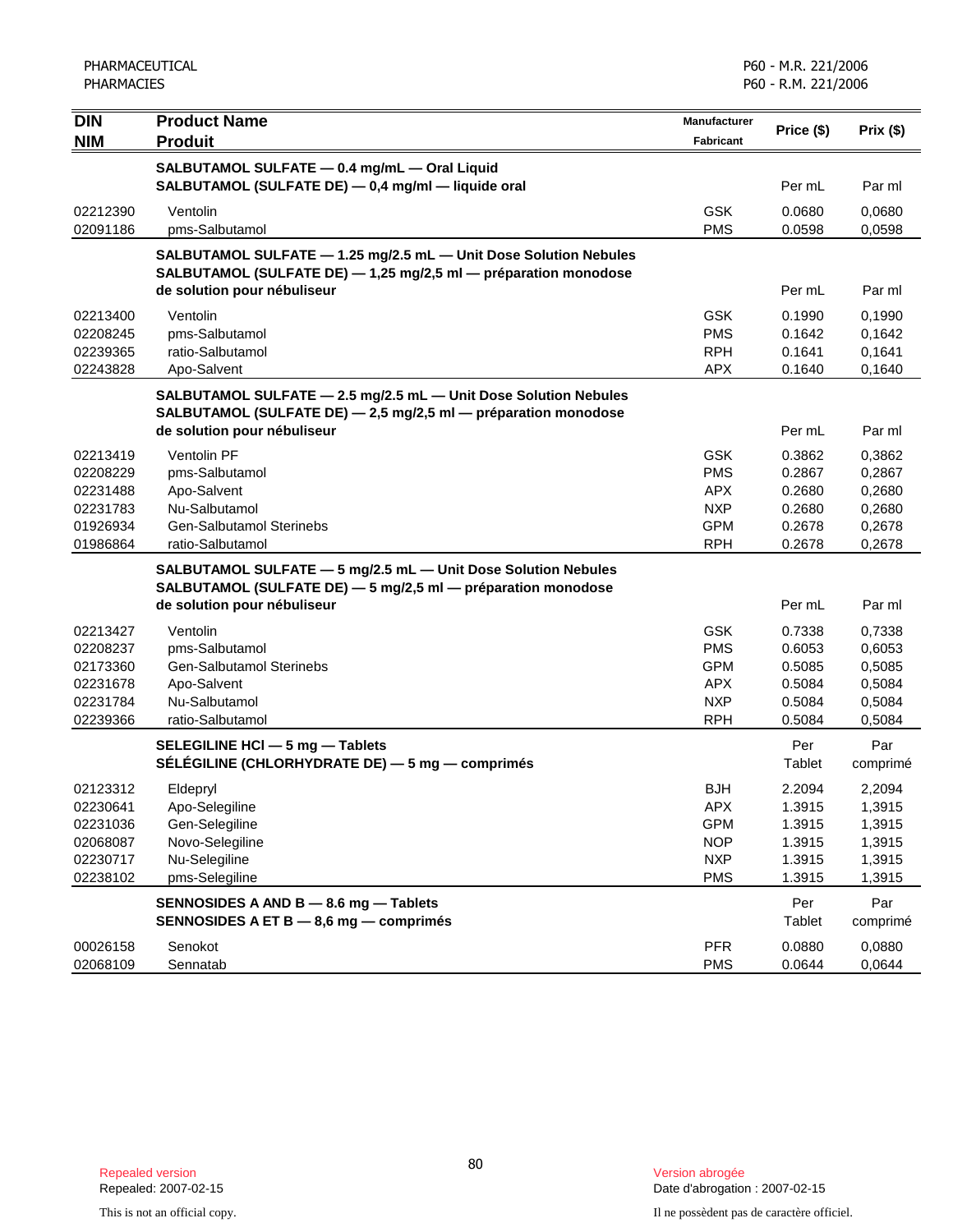| <b>DIN</b> | <b>Product Name</b>                              | Manufacturer | Price (\$) | Prix(\$) |
|------------|--------------------------------------------------|--------------|------------|----------|
| <b>NIM</b> | <b>Produit</b>                                   | Fabricant    |            |          |
|            | <b>SERTRALINE HCI - 25 mg - Capsules</b>         |              | Per        | Par      |
|            | SERTRALINE (CHLORHYDRATE DE) - 25 mg - capsules  |              | Capsule    | capsule  |
| 02132702   | Zoloft                                           | PFI          | 0.9185     | 0,9185   |
| 02238280   | Apo-Sertraline                                   | <b>APX</b>   | 0.5544     | 0,5544   |
| 02242519   | Gen-Sertraline                                   | <b>GPM</b>   | 0.5544     | 0,5544   |
| 02240485   | Novo-Sertraline                                  | <b>NOP</b>   | 0.5544     | 0,5544   |
| 02244838   | pms-Sertraline                                   | <b>PMS</b>   | 0.5544     | 0,5544   |
| 02245787   | ratio-Sertraline                                 | <b>RPH</b>   | 0.5542     | 0,5542   |
| 02245159   | Sandoz Sertraline                                | SDZ          | 0.5542     | 0,5542   |
|            | <b>SERTRALINE HCI - 50 mg - Capsules</b>         |              | Per        | Par      |
|            | SERTRALINE (CHLORHYDRATE DE) - 50 mg - capsules  |              | Capsule    | capsule  |
| 01962817   | Zoloft                                           | PFI          | 1.8370     | 1,8370   |
| 02238281   | Apo-Sertraline                                   | <b>APX</b>   | 1.1088     | 1,1088   |
| 02242520   | Gen-Sertraline                                   | <b>GPM</b>   | 1.1088     | 1,1088   |
| 02240484   | Novo-Sertraline                                  | <b>NOP</b>   | 1.1088     | 1,1088   |
| 02244839   | pms-Sertraline                                   | <b>PMS</b>   | 1.1088     | 1,1088   |
| 02245788   | ratio-Sertraline                                 | <b>RPH</b>   | 1.1086     | 1,1086   |
| 02245160   | Sandoz Sertraline                                | SDZ          | 1.1086     | 1,1086   |
|            | <b>SERTRALINE HCI - 100 mg - Capsules</b>        |              | Per        | Par      |
|            | SERTRALINE (CHLORHYDRATE DE) - 100 mg - capsules |              | Capsule    | capsule  |
| 01962779   | Zoloft                                           | PFI          | 1.9250     | 1,9250   |
| 02238282   | Apo-Sertraline                                   | <b>APX</b>   | 1.2128     | 1,2128   |
| 02242521   | Gen-Sertraline                                   | <b>GPM</b>   | 1.2128     | 1,2128   |
| 02240481   | Novo-Sertraline                                  | <b>NOP</b>   | 1.2128     | 1,2128   |
| 02244840   | pms-Sertraline                                   | <b>PMS</b>   | 1.2128     | 1,2128   |
| 02245789   | ratio-Sertraline                                 | <b>RPH</b>   | 1.2126     | 1,2126   |
| 02245161   | Sandoz Sertraline                                | SDZ          | 1.2126     | 1,2126   |
|            | SIMVASTATIN - 5 mg - Tablets                     |              | Per        | Par      |
|            | SIMVASTATINE - 5 mg - comprimés                  |              | Tablet     | comprimé |
| 00884324   | Zocor                                            | <b>MFX</b>   | 0.9640     | 0,9640   |
| 02247011   | Apo-Simvastatin                                  | <b>APX</b>   | 0.6237     | 0,6237   |
| 02248103   | Co Simvastatin                                   | COB          | 0.6237     | 0,6237   |
| 02246582   | Gen-Simvastatin                                  | <b>GPM</b>   | 0.6237     | 0,6237   |
| 02250144   | Novo-Simvastatin                                 | <b>NOP</b>   | 0.6237     | 0,6237   |
| 02269252   | pms-Simvastatin                                  | <b>PMS</b>   | 0.6237     | 0,6237   |
| 02252619   | pms-Simvastatin                                  | <b>PMS</b>   | 0.6237     | 0,6237   |
|            | SIMVASTATIN - 10 mg - Tablets                    |              | Per        | Par      |
|            | SIMVASTATINE - 10 mg - comprimés                 |              | Tablet     | comprimé |
| 00884332   | Zocor                                            | <b>MFX</b>   | 1.9070     | 1,9070   |
| 02269260   | pms-Simvastatin                                  | <b>PMS</b>   | 1.2336     | 1,2336   |
| 02247012   | Apo-Simvastatin                                  | <b>APX</b>   | 1.2335     | 1,2335   |
| 02248104   | Co Simvastatin                                   | COB          | 1.2335     | 1,2335   |
| 02246583   | Gen-Simvastatin                                  | <b>GPM</b>   | 1.2335     | 1,2335   |
| 02250152   | Novo-Simvastatin                                 | <b>NOP</b>   | 1.2335     | 1,2335   |
| 02252635   | pms-Simvastatin                                  | <b>PMS</b>   | 1.2335     | 1,2335   |
| 02247068   | ratio-Simvastatin                                | <b>RPH</b>   | 1.2335     | 1,2335   |
| 02247828   | Sandoz Simvastatin                               | SDZ          | 1.2335     | 1,2335   |
| 02265885   | Taro-Simvastatin                                 | <b>TAR</b>   | 1.2335     | 1,2335   |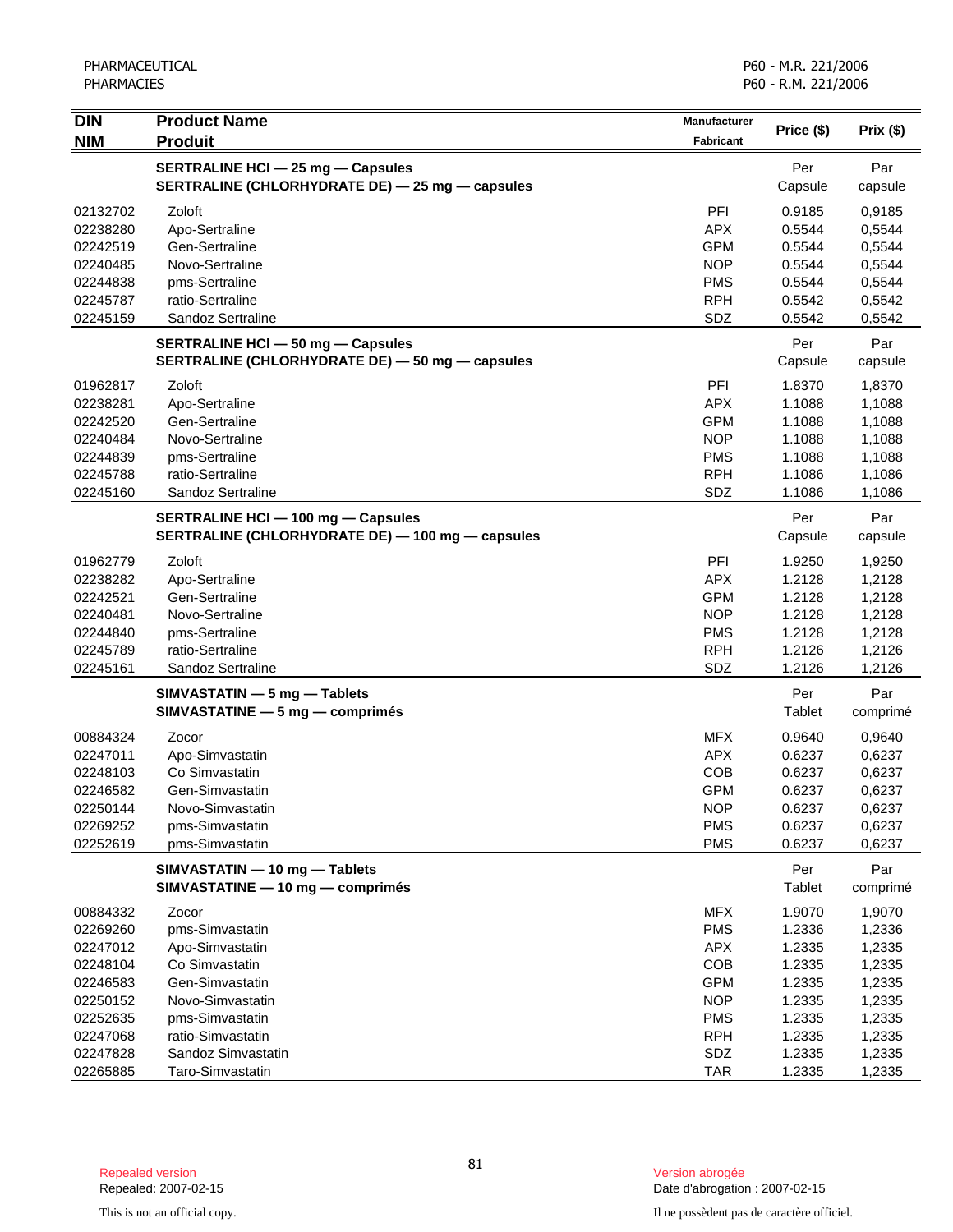| <b>DIN</b> | <b>Product Name</b>                               | Manufacturer | Price (\$) |           |
|------------|---------------------------------------------------|--------------|------------|-----------|
| <b>NIM</b> | <b>Produit</b>                                    | Fabricant    |            | Prix (\$) |
|            | SIMVASTATIN - 20 mg - Tablets                     |              | Per        | Par       |
|            | SIMVASTATINE - 20 mg - comprimés                  |              | Tablet     | comprimé  |
| 00884340   | Zocor                                             | <b>MFX</b>   | 2.3567     | 2,3567    |
| 02247013   | Apo-Simvastatin                                   | <b>APX</b>   | 1.5246     | 1,5246    |
| 02248105   | Co Simvastatin                                    | COB          | 1.5246     | 1,5246    |
| 02246737   | Gen-Simvastatin                                   | <b>GPM</b>   | 1.5246     | 1,5246    |
| 02250160   | Novo-Simvastatin                                  | <b>NOP</b>   | 1.5246     | 1,5246    |
| 02269279   | pms-Simvastatin                                   | <b>PMS</b>   | 1.5246     | 1,5246    |
| 02252643   | pms-Simvastatin                                   | <b>PMS</b>   | 1.5246     | 1,5246    |
| 02247069   | ratio-Simvastatin                                 | <b>RPH</b>   | 1.5246     | 1,5246    |
| 02247830   | Sandoz Simvastatin                                | SDZ          | 1.5246     | 1,5246    |
| 02265893   | Taro-Simvastatin                                  | <b>TAR</b>   | 1.5246     | 1,5246    |
|            | SIMVASTATIN - 40 mg - Tablets                     |              | Per        | Par       |
|            | SIMVASTATINE - 40 mg - comprimés                  |              | Tablet     | comprimé  |
| 00884359   | Zocor                                             | <b>MFX</b>   | 2.3567     | 2,3567    |
| 02247014   | Apo-Simvastatin                                   | <b>APX</b>   | 1.5246     | 1,5246    |
| 02248106   | Co Simvastatin                                    | COB          | 1.5246     | 1,5246    |
| 02246584   | Gen-Simvastatin                                   | <b>GPM</b>   | 1.5246     | 1,5246    |
| 02250179   | Novo-Simvastatin                                  | <b>NOP</b>   | 1.5246     | 1,5246    |
| 02269287   | pms-Simvastatin                                   | <b>PMS</b>   | 1.5246     | 1,5246    |
| 02252651   | pms-Simvastatin                                   | <b>PMS</b>   | 1.5246     | 1,5246    |
| 02247070   | ratio-Simvastatin                                 | <b>RPH</b>   | 1.5246     | 1,5246    |
| 02247831   | Sandoz Simvastatin                                | SDZ          | 1.5246     | 1,5246    |
| 02265907   | Taro-Simvastatin                                  | <b>TAR</b>   | 1.5246     | 1,5246    |
|            | SIMVASTATIN - 80 mg - Tablets                     |              | Per        | Par       |
|            | SIMVASTATINE - 80 mg - comprimés                  |              | Tablet     | comprimé  |
| 02240332   | Zocor                                             | <b>MFX</b>   | 2.3567     | 2,3567    |
| 02247015   | Apo-Simvastatin                                   | <b>APX</b>   | 1.5246     | 1,5246    |
| 02248107   | Co Simvastatin                                    | COB          | 1.5246     | 1,5246    |
| 02246585   | Gen-Simvastatin                                   | <b>GPM</b>   | 1.5246     | 1,5246    |
| 02250187   | Novo-Simvastatin                                  | <b>NOP</b>   | 1.5246     | 1,5246    |
| 02269295   | pms-Simvastatin                                   | <b>PMS</b>   | 1.5246     | 1,5246    |
| 02252678   | pms-Simvastatin                                   | <b>PMS</b>   | 1.5246     | 1,5246    |
| 02247071   | ratio-Simvastatin                                 | <b>RPH</b>   | 1.5246     | 1,5246    |
| 02247833   | Sandoz Simvastatin                                | SDZ          | 1.5246     | 1,5246    |
|            | SODIUM AUROTHIOMALATE - 10 mg/mL - Injection      |              |            |           |
|            | SODIUM (AUROTHIOMALATE DE) - 10 mg/ml - injection |              | Per mL     | Par ml    |
| 01927620   | Myochrysine                                       | AVT          | 10.9340    | 10,9340   |
| 02245456   | Sodium Aurothiomalate BP                          | SIL          | 8.9243     | 8,9243    |
|            | SODIUM AUROTHIOMALATE - 50 mg/mL - Injection      |              |            |           |
|            | SODIUM (AUROTHIOMALATE DE) - 50 mg/ml - injection |              | Per mL     | Par ml    |
| 01927604   | Myochrysine                                       | AVT          | 20.6030    | 20,6030   |
| 02245458   | Sodium Aurothiomalate BP                          | SDZ          | 16.8153    | 16,8153   |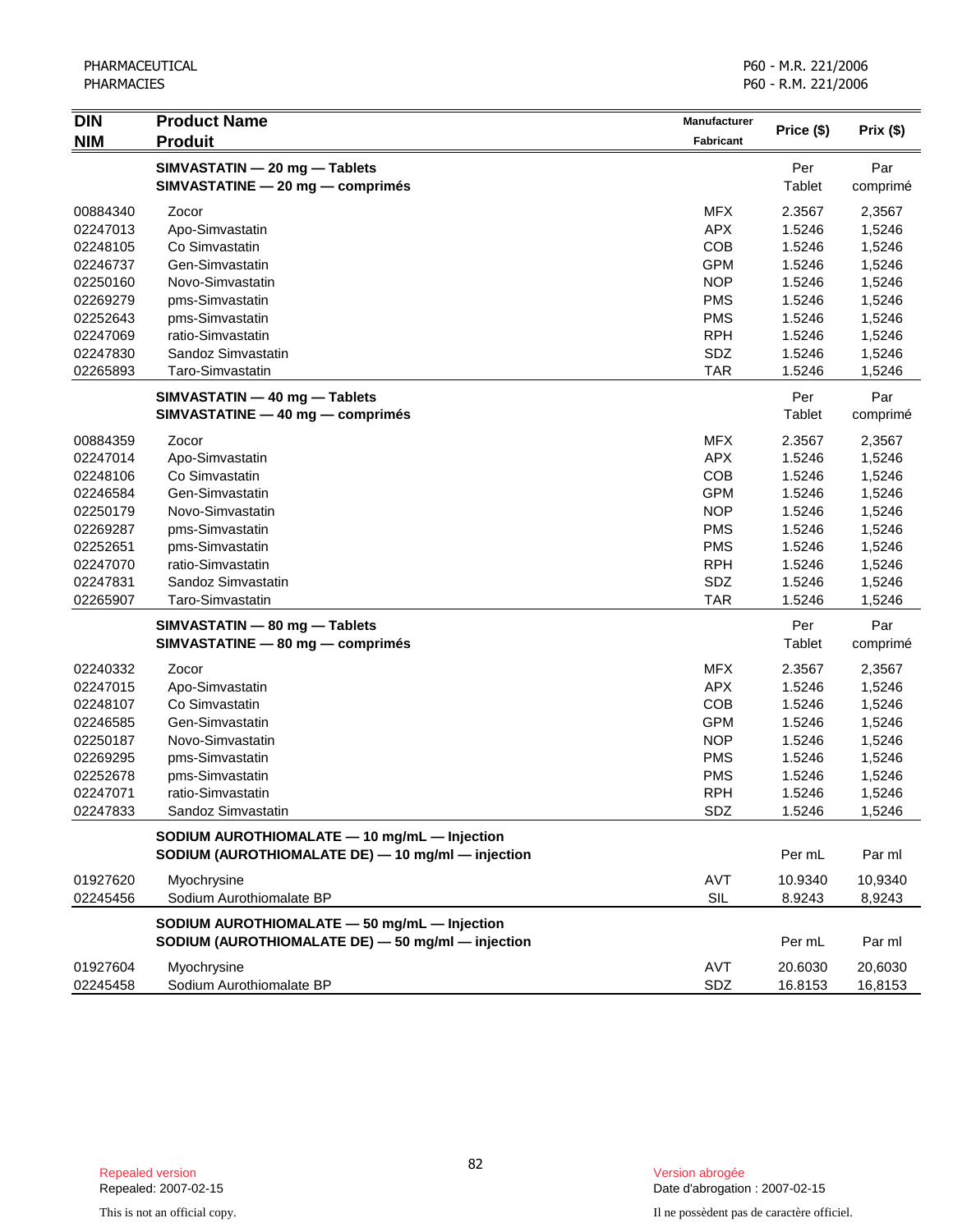| <b>DIN</b> | <b>Product Name</b>                                                                                 | <b>Manufacturer</b> |            |          |
|------------|-----------------------------------------------------------------------------------------------------|---------------------|------------|----------|
| <b>NIM</b> | <b>Produit</b>                                                                                      | <b>Fabricant</b>    | Price (\$) | Prix(\$) |
|            | SODIUM CROMOGLYCATE - 1% - Nebulizer Solution                                                       |                     |            |          |
|            | CROMOGLYCATE SODIQUE - 1 % - solution pour nébuliseur                                               |                     | Per mL     | Par ml   |
| 02046113   |                                                                                                     | <b>PMS</b>          | 0.3168     | 0,3168   |
| 02231431   | pms-Sodium Cromoglycate<br>Apo-Cromolyn                                                             | <b>APX</b>          | 0.2666     | 0,2666   |
| 02219468   | Gen-Cromoglycate                                                                                    | <b>GPM</b>          | 0.2666     | 0,2666   |
| 02231671   | Nu-Cromolyn Plastic Ampoules/Nu-Cromolyn, en ampoules en plastique                                  | <b>NXP</b>          | 0.2666     | 0,2666   |
|            |                                                                                                     |                     |            |          |
|            | SODIUM CROMOGLYCATE - 2% - Ophthalmic Solution<br>CROMOGLYCATE SODIQUE - 2 % - solution ophtalmique |                     | Per mL     | Par ml   |
| 02009277   | Cromolyn                                                                                            | <b>PMS</b>          | 1.0450     | 1,0450   |
| 02230621   | Opticrom                                                                                            | <b>ALL</b>          | 1.0450     | 1,0450   |
|            | SODIUM POLYSTYRENE SULFONATE - 1 mEq/g - Oral Powder                                                |                     |            |          |
|            | -454 g Package                                                                                      |                     |            |          |
|            | POLYSTYRÈNE SODIQUE (SULFONATE DE) - 1 mEq/g - poudre orale -                                       |                     | Per        | Par      |
|            | paquet de 454 g                                                                                     |                     | Gram       | gramme   |
| 02026961   | Kayexalate                                                                                          | SAW                 | 0.1670     | 0,1670   |
| 00755338   | pms-Sodium Polystyrene Sulfonate/pms-Polystyrène, sulfonate sodique de                              | <b>PMS</b>          | 0.1575     | 0.1575   |
|            | SOTALOL HCI - 80 mg - Tablets                                                                       |                     | Per        | Per      |
|            | SOTALOL (CHLORHYDRATE DE) - 80 mg - comprimés                                                       |                     | Tablet     | comprimé |
| 02229778   | Gen-Sotalol                                                                                         | <b>GPM</b>          | 0.7252     | 0,7252   |
| 02200996   | Nu-Sotalol                                                                                          | <b>NXP</b>          | 0.7250     | 0,7250   |
| 02270625   | Co Sotalol                                                                                          | <b>COB</b>          | 0.6526     | 0,6526   |
| 02170833   | Linsotalol                                                                                          | LIN                 | 0.6526     | 0,6526   |
| 02238326   | pms-Sotalol                                                                                         | <b>PMS</b>          | 0.6526     | 0,6526   |
| 00897272   | Sotacor                                                                                             | SQU                 | 0.6526     | 0,6526   |
| 02084228   | ratio-Sotalol                                                                                       | <b>RPH</b>          | 0.6526     | 0,6526   |
| 02210428   | Apo-Sotalol                                                                                         | <b>APX</b>          | 0.6525     | 0,6525   |
| 02231181   | Novo-Sotalol                                                                                        | <b>NOP</b>          | 0.6525     | 0,6525   |
| 02257831   | Sandoz Sotalol                                                                                      | SDZ                 | 0.6525     | 0,6525   |
|            | SOTALOL HCI - 160 mg - Tablets                                                                      |                     | Per        | Per      |
|            | SOTALOL (CHLORHYDRATE DE) - 160 mg - comprimés                                                      |                     | Tablet     | comprimé |
| 02270633   | Co Sotalol                                                                                          | COB                 | 0.7142     | 0,7142   |
| 02238635   | Dom-Sotalol                                                                                         | <b>DOM</b>          | 0.7142     | 0,7142   |
| 02229779   | Gen-Sotalol                                                                                         | <b>GPM</b>          | 0.7142     | 0,7142   |
| 02238327   | pms-Sotalol                                                                                         | <b>PMS</b>          | 0.7142     | 0,7142   |
| 00483923   | Sotacor                                                                                             | SQU                 | 0.7142     | 0,7142   |
| 02231182   | Sotacor                                                                                             | <b>NOP</b>          | 0.7141     | 0,7141   |
| 02084236   | ratio-Sotalol                                                                                       | <b>RPH</b>          | 0.7141     | 0,7141   |
| 02257858   | Rhoxal-sotalol                                                                                      | <b>RXP</b>          | 0.7141     | 0,7141   |
| 02167794   | Apo-Sotalol                                                                                         | <b>APX</b>          | 0.7140     | 0,7140   |
| 02163772   | Nu-Sotalol                                                                                          | <b>NXP</b>          | 0.7140     | 0,7140   |
| 02170841   | Linsotalol                                                                                          | LIN                 | 0.6492     | 0,6492   |
| 02234013   | Sandoz Sotalol                                                                                      | SDZ                 | 0.6492     | 0,6492   |
|            | SPIRONOLACTONE - 25 mg - Tablets                                                                    |                     | Per        | Per      |
|            | SPIRONOLACTONE - 25 mg - comprimés                                                                  |                     | Tablet     | comprimé |
| 00028606   | Aldactone                                                                                           | PFI                 | 0.0792     | 0,0792   |
| 00613215   | Novo-Spiroton                                                                                       | <b>NOP</b>          | 0.0761     | 0,0761   |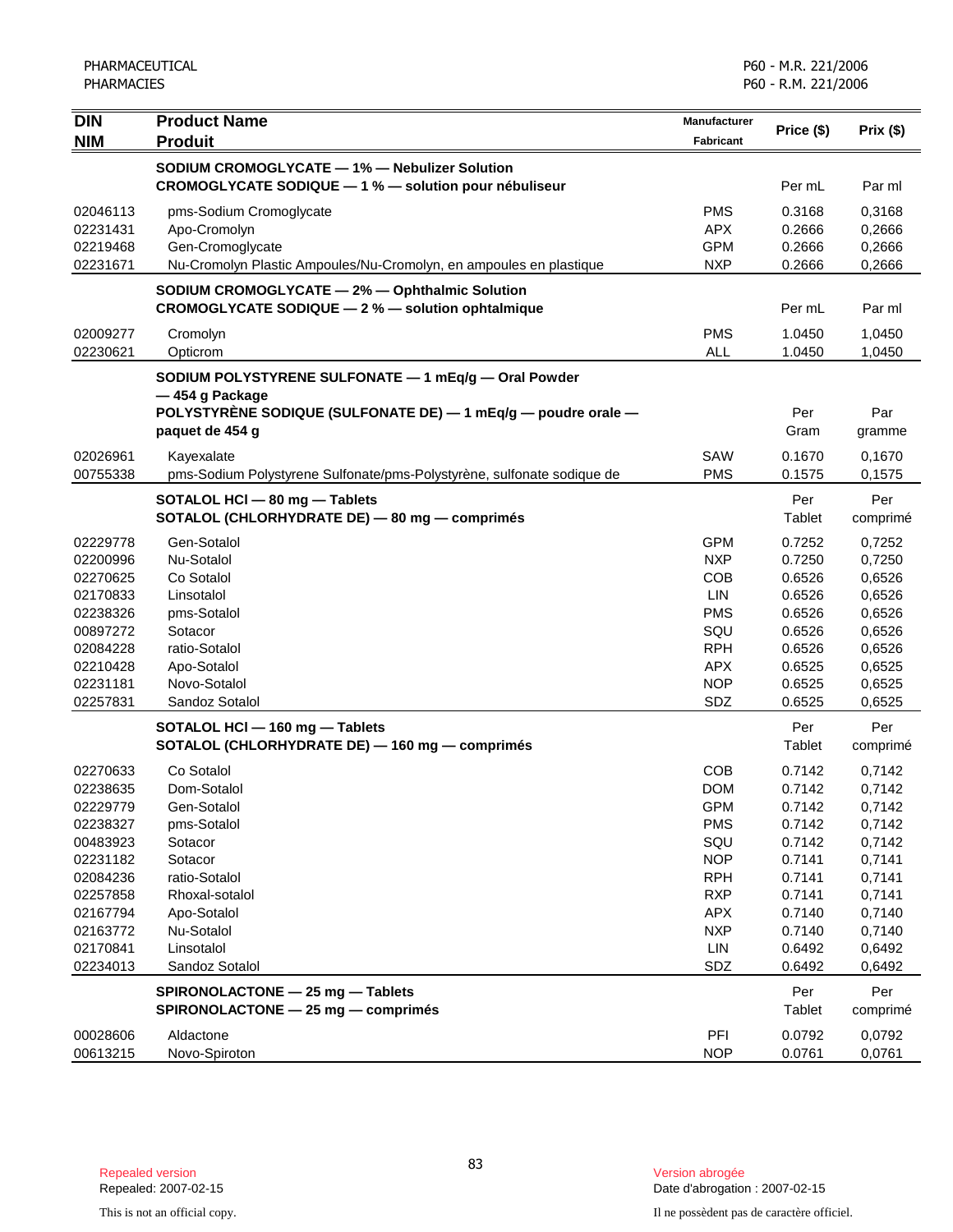| <b>DIN</b><br><b>NIM</b>                                 | <b>Product Name</b><br><b>Produit</b>                                                                                      | <b>Manufacturer</b><br><b>Fabricant</b>                     | Price (\$)                                     | Prix (\$)                                      |
|----------------------------------------------------------|----------------------------------------------------------------------------------------------------------------------------|-------------------------------------------------------------|------------------------------------------------|------------------------------------------------|
|                                                          | SPIRONOLACTONE - 100 mg - Tablets<br>SPIRONOLACTONE - 100 mg - comprimés                                                   |                                                             | Per<br>Tablet                                  | Per<br>comprimé                                |
| 00285455<br>00613223                                     | Aldactone<br>Novo-Spiroton                                                                                                 | PFI<br><b>NOP</b>                                           | 0.2426<br>0.2332                               | 0,2426<br>0,2332                               |
|                                                          | SPIRONOLACTONE/HYDROCHLOROTHIAZIDE - 25 mg/25 mg - Tablets<br>SPIRONOLACTONE/HYDROCHLOROTHIAZIDE - 25 mg/25 mg - comprimés |                                                             | Per<br>Tablet                                  | Per<br>comprimé                                |
| 00180408<br>00613231                                     | Aldactazide 25<br>Novo-Spirozine 25                                                                                        | PFI<br><b>NOP</b>                                           | 0.0983<br>0.0945                               | 0,0983<br>0,0945                               |
|                                                          | SPIRONOLACTONE/HYDROCHLOROTHIAZIDE - 50 mg/50 mg - Tablets<br>SPIRONOLACTONE/HYDROCHLOROTHIAZIDE - 50 mg/50 mg - comprimés |                                                             | Per<br>Tablet                                  | Per<br>comprimé                                |
| 00594377<br>00657182                                     | Aldactazide 50<br>Novo-Spirozine 50                                                                                        | PFI<br><b>NOP</b>                                           | 0.2558<br>0.2460                               | 0,2558<br>0,2460                               |
|                                                          | SUCRALFATE $-1$ g $-$ Tablets<br>SUCRALFATE $-1$ g $-$ comprimés                                                           |                                                             | Per<br>Tablet                                  | Per<br>comprimé                                |
| 02100622<br>02134829<br>02238209<br>02125250<br>02045702 | Sulcrate<br>Nu-Sucralfate<br>pms-Sucralfate<br>Apo-Sucralfate<br>pms-Sucralfate                                            | AXC<br><b>NXP</b><br><b>PMS</b><br><b>APX</b><br><b>NOP</b> | 0.5656<br>0.4110<br>0.3468<br>0.3236<br>0.3236 | 0,5656<br>0,4110<br>0,3468<br>0,3236<br>0,3236 |
|                                                          | SULFASALAZINE - 500 mg - Tablets<br>SULFASALAZINE - 500 mg - comprimés                                                     |                                                             | Per<br>Tablet                                  | Per<br>comprimé                                |
| 02064480<br>00598461                                     | Salazopyrin<br>pms-Sulfasalazine                                                                                           | <b>PFI</b><br><b>PMS</b>                                    | 0.2754<br>0.2312                               | 0,2754<br>0,2312                               |
|                                                          | SULFINPYRAZONE - 200 mg - Tablets<br>SULFINPYRAZONE - 200 mg - comprimés                                                   |                                                             | Per<br>Tablet                                  | Per<br>comprimé                                |
| 00010529<br>00441767<br>02045699                         | Anturan<br>Apo-Sulfinpyrazone<br>Nu-Sulfinpyrazone                                                                         | <b>CBA</b><br><b>APX</b><br><b>NXP</b>                      | 0.3471<br>0.2178<br>0.2178                     | 0,3471<br>0,2178<br>0,2178                     |
|                                                          | SULINDAC - 150 mg - Tablets<br>SULINDAC - 150 mg - comprimés                                                               |                                                             | Per<br>Tablet                                  | Per<br>comprimé                                |
| 02042576<br>00778354<br>00745588                         | Nu-Sulindac<br>Apo-Sulin<br>Novo-Sundac                                                                                    | <b>NXP</b><br><b>APX</b><br><b>NOP</b>                      | 0.4752<br>0.4206<br>0.4206                     | 0,4752<br>0,4206<br>0,4206                     |
|                                                          | SULINDAC - 200 mg - Tablets<br>SULINDAC - 200 mg - comprimés                                                               |                                                             | Per<br>Tablet                                  | Per<br>comprimé                                |
| 00432369<br>02042584<br>00778362<br>00745596             | Clinoril<br>Nu-Sulindac<br>Apo-Sulin<br>Novo-Sundac                                                                        | <b>MFX</b><br><b>NXP</b><br><b>APX</b><br><b>NOP</b>        | 0.7203<br>0.5962<br>0.5324<br>0.5324           | 0,7203<br>0,5962<br>0,5324<br>0,5324           |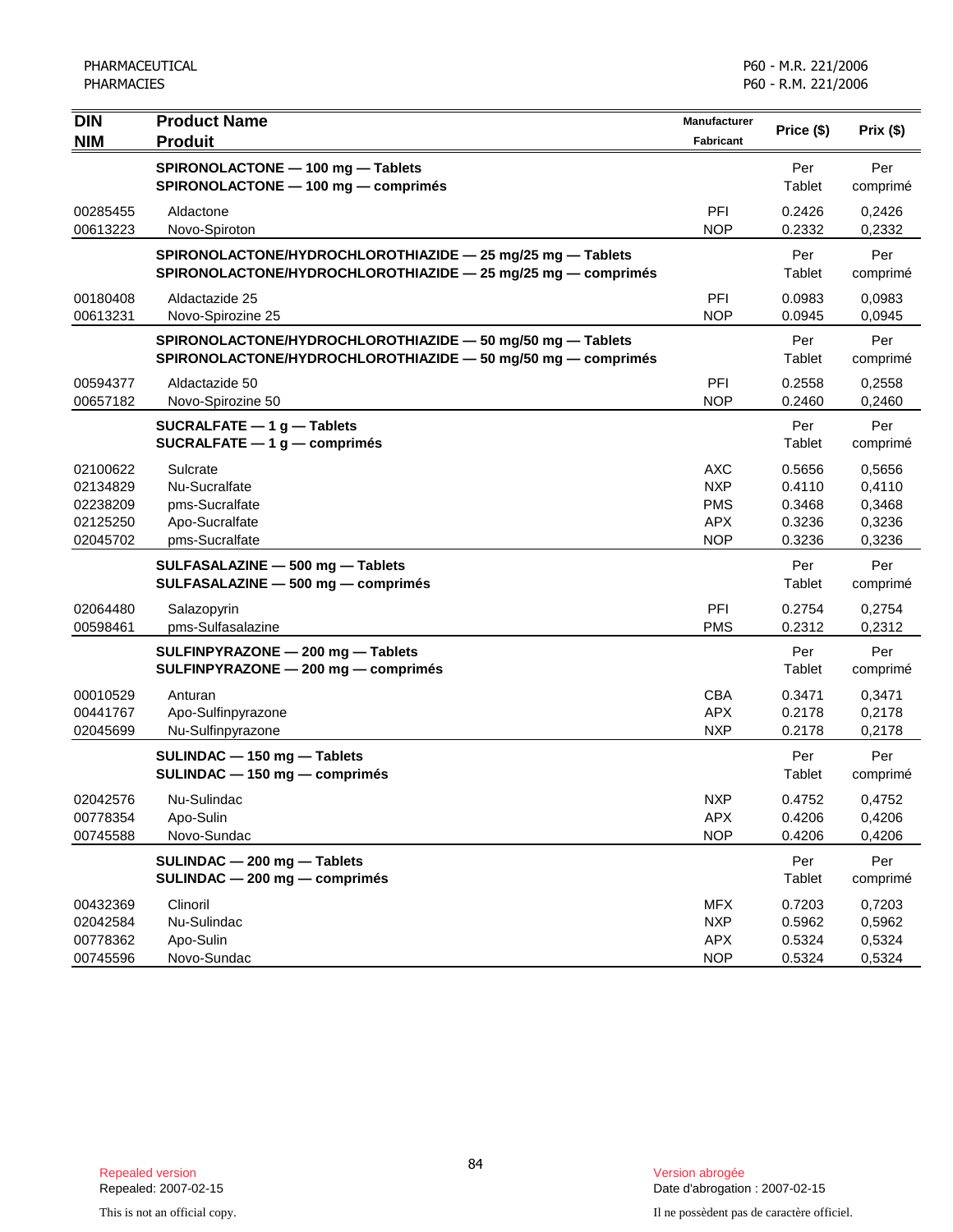| <b>DIN</b> | <b>Product Name</b>                                                                | <b>Manufacturer</b> | Price (\$)     | Prix $(\$)$     |
|------------|------------------------------------------------------------------------------------|---------------------|----------------|-----------------|
| <b>NIM</b> | <b>Produit</b>                                                                     | Fabricant           |                |                 |
|            | <b>SUMATRIPTAN - 50 mg - Tablets</b><br><b>SUMATRIPTAN - 50 mg - comprimés</b>     |                     | Per<br>Tablet  | Per<br>comprimé |
| 02212153   | <b>Imitrex DF</b>                                                                  | <b>GSK</b>          | 13.5330        | 13,5330         |
| 02268388   | Apo-Sumatriptan                                                                    | <b>APX</b>          | 9.9715         | 9,9715          |
| 02257890   | Co Sumatriptan                                                                     | <b>COB</b>          | 9.9715         | 9,9715          |
| 02268914   | Gen-Sumatriptan                                                                    | <b>GPM</b>          | 9.9715         | 9,9715          |
| 02256436   | pms-Sumatriptan                                                                    | <b>PMS</b>          | 9.9715         | 9,9715          |
| 02271583   | ratio-Sumatriptan                                                                  | <b>RPH</b>          | 9.9715         | 9,9715          |
| 02263025   | Sandoz Sumatriptan                                                                 | SDZ                 | 9.9715         | 9,9715          |
|            | <b>SUMATRIPTAN - 100 mg - Tablets</b>                                              |                     | Per            | Per             |
|            | <b>SUMATRIPTAN - 100 mg - comprimés</b>                                            |                     | Tablet         | comprimé        |
| 02212161   | Imitrex DF                                                                         | <b>GSK</b>          | 14.9080        | 14,9080         |
| 02268396   | Apo-Sumatriptan                                                                    | <b>APX</b>          | 10.9854        | 10,9854         |
| 02257904   | Co Sumatriptan                                                                     | COB                 | 10.9854        | 10,9854         |
| 02268922   | Gen-Sumatriptan                                                                    | <b>GPM</b>          | 10.9854        | 10,9854         |
| 02239367   | Novo-Sumatriptan                                                                   | <b>NOP</b>          | 10.9854        | 10,9854         |
| 02256444   | pms-Sumatriptan                                                                    | <b>PMS</b>          | 10.9854        | 10,9854         |
| 02271591   | ratio-Sumatriptan                                                                  | <b>RPH</b>          | 10.9854        | 10,9854         |
| 02263033   | Sandoz Sumatriptan                                                                 | SDZ                 | 10.9854        | 10,9854         |
|            | TAMOXIFEN CITRATE - 10 mg - Tablets<br>TAMOXIFÈNE (CITRATE DE) — 10 mg — comprimés |                     | Per<br>Tablet  | Per<br>comprimé |
| 00812404   | Apo-Tamox                                                                          | <b>APX</b>          | 0.1925         | 0,1925          |
| 02088428   | Gen-Tamoxifen                                                                      | <b>GPM</b>          | 0.1925         | 0,1925          |
| 00851965   | Novo-Tamoxifen                                                                     | <b>NOP</b>          | 0.1925         | 0,1925          |
| 01926624   | Tamofen                                                                            | AVE                 | 0.1925         | 0,1925          |
|            | TAMOXIFEN CITRATE - 20 mg - Tablets<br>TAMOXIFÈNE (CITRATE DE) — 20 mg — comprimés |                     | Per<br>Tablet  | Per<br>comprimé |
| 00812390   | Apo-Tamox                                                                          | <b>APX</b>          | 0.3850         | 0,3850          |
| 02089858   | Gen-Tamoxifen                                                                      | <b>GPM</b>          | 0.3850         | 0,3850          |
| 00851973   | Novo-Tamoxifen                                                                     | <b>NOP</b>          | 0.3850         | 0,3850          |
| 02237460   | pms-Tamoxifen                                                                      | <b>PMS</b>          | 0.3850         | 0,3850          |
| 01926632   | Tamofen                                                                            | <b>AVE</b>          | 0.3850         | 0,3850          |
| 02048485   | Nolvadex-D                                                                         | <b>AZC</b>          | 0.3600         | 0,3600          |
|            | TEMAZEPAM - 15 mg - Capsules<br>$TÉMAZÉPAM - 15 mg - capsules$                     |                     | Per<br>Capsule | Par<br>capsule  |
| 00604453   | Restoril                                                                           | <b>ORX</b>          | 0.1925         | 0,1925          |
| 02229756   | Dom-Temazepam                                                                      | <b>DOM</b>          | 0.1213         | 0,1213          |
| 02231615   | Gen-Temazepam                                                                      | <b>GPM</b>          | 0.1213         | 0,1213          |
| 02229455   | pms-Temazepam                                                                      | <b>PMS</b>          | 0.1213         | 0,1213          |
| 02273039   | pms-Temazepam                                                                      | <b>PMS</b>          | 0.1213         | 0,1213          |
| 02244814   | Co Temazepam                                                                       | COB                 | 0.1212         | 0,1212          |
| 02230095   | Novo-Temazepam                                                                     | <b>NOP</b>          | 0.1212         | 0,1212          |
| 02243023   | ratio-Temazepam                                                                    | <b>RPH</b>          | 0.1212         | 0,1212          |
| 02225964   | Apo-Temazepam                                                                      | <b>APX</b>          | 0.1210         | 0,1210          |
| 02223570   | Nu-Temazepam                                                                       | <b>NXP</b>          | 0.1210         | 0,1210          |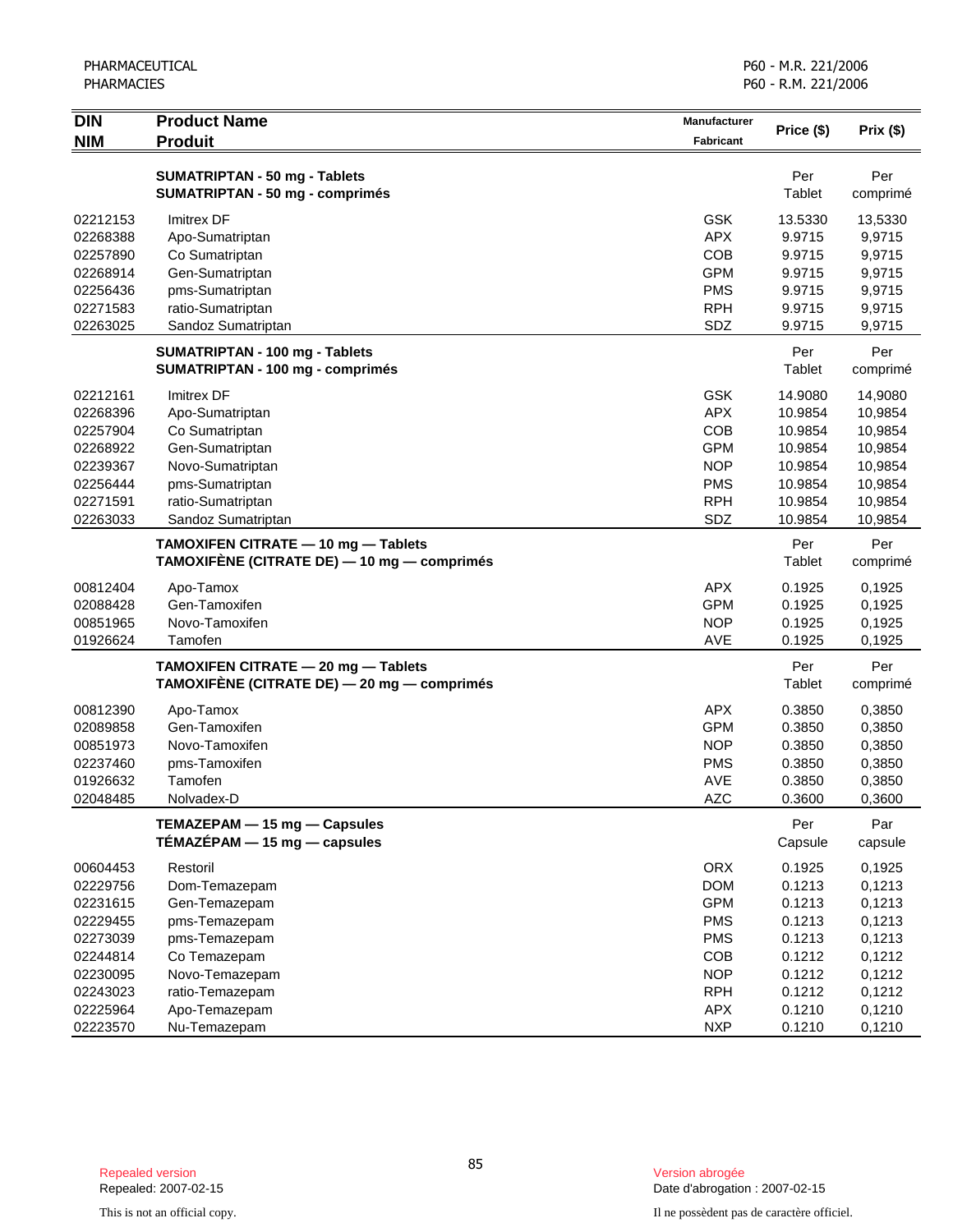| <b>DIN</b>           | <b>Product Name</b>                                          | <b>Manufacturer</b>      |                  |                  |
|----------------------|--------------------------------------------------------------|--------------------------|------------------|------------------|
| <b>NIM</b>           | <b>Produit</b>                                               | Fabricant                | Price (\$)       | Prix(\$)         |
|                      | TEMAZEPAM - 30 mg - Capsules                                 |                          | Per              | Par              |
|                      | $TÉMAZÉPAM - 30 mg - capsules$                               |                          | Capsule          | capsule          |
|                      |                                                              |                          |                  |                  |
| 00604461             | Restoril                                                     | <b>ORX</b><br><b>APX</b> | 0.2316<br>0.1460 | 0,2316           |
| 02225972<br>02223589 | Apo-Temazepam<br>Nu-Temazepam                                | <b>NXP</b>               | 0.1460           | 0,1460<br>0,1460 |
| 02244815             | Co Temazepam                                                 | COB                      | 0.1459           | 0,1459           |
| 02229758             | Dom-Temazepam                                                | <b>DOM</b>               | 0.1459           | 0,1459           |
| 02231616             | Gen-Temazepam                                                | <b>GPM</b>               | 0.1459           | 0,1459           |
| 02230102             | Novo-Temazepam                                               | <b>NOP</b>               | 0.1459           | 0,1459           |
| 02229456             | pms-Temazepam                                                | <b>PMS</b>               | 0.1459           | 0,1459           |
| 02273047             | pms-Temazepam                                                | <b>PMS</b>               | 0.1459           | 0,1459           |
| 02243024             | ratio-Temazepam                                              | <b>RPH</b>               | 0.1459           | 0,1459           |
|                      |                                                              |                          |                  |                  |
|                      | TENOXICAM - 20 mg - Tablets<br>TÉNOXICAM - 20 mg - comprimés |                          | Per<br>Tablet    | Par<br>comprimé  |
|                      |                                                              |                          |                  |                  |
| 00884367             | Mobiflex                                                     | <b>HLR</b>               | 1.3376           | 1,3376           |
| 02230661             | Apo-Tenoxicam                                                | <b>APX</b>               | 1.0030           | 1,0030           |
|                      | TERAZOSIN HCI - 1 mg - Tablets                               |                          | Per              | Par              |
|                      | TÉRAZOSINE (CHLORHYDRATE DE) - 1 mg - comprimés              |                          | Tablet           | comprimé         |
| 00818658             | <b>Hytrin</b>                                                | ABB                      | 0.6521           | 0,6521           |
| 02234502             | Apo-Terazosin                                                | <b>APX</b>               | 0.3840           | 0,3840           |
| 02233047             | Nu-Terazosin                                                 | <b>NXP</b>               | 0.3840           | 0,3840           |
| 02230805             | Novo-Terazosin                                               | <b>NOP</b>               | 0.3839           | 0,3839           |
| 02243518             | pms-Terazosin                                                | <b>PMS</b>               | 0.3839           | 0,3839           |
| 02218941             | ratio-Terazosin                                              | <b>RPH</b>               | 0.3839           | 0,3839           |
|                      | TERAZOSIN HCI - 2 mg - Tablets                               |                          | Per              | Par              |
|                      | TÉRAZOSINE (CHLORHYDRATE DE) - 2 mg - comprimés              |                          | Tablet           | comprimé         |
| 00818682             |                                                              | ABB                      | 0.8289           |                  |
| 02234503             | <b>Hytrin</b><br>Apo-Terazosin                               | <b>APX</b>               | 0.4880           | 0,8289<br>0,4880 |
| 02230806             | Novo-Terazosin                                               | <b>NOP</b>               | 0.4880           | 0,4880           |
| 02233048             | Nu-Terazosin                                                 | <b>NXP</b>               | 0.4880           | 0,4880           |
| 02243519             | pms-Terazosin                                                | <b>PMS</b>               | 0.4880           | 0,4880           |
| 02218968             | ratio-Terazosin                                              | <b>RPH</b>               | 0.4880           | 0,4880           |
|                      |                                                              |                          |                  |                  |
|                      | TERAZOSIN HCI - 5 mg - Tablets                               |                          | Per              | Par              |
|                      | TÉRAZOSINE (CHLORHYDRATE DE) - 5 mg - comprimés              |                          | Tablet           | comprimé         |
| 00818666             | <b>Hytrin</b>                                                | ABB                      | 1.1256           | 1,1256           |
| 02233049             | Nu-Terazosin                                                 | <b>NXP</b>               | 0.6630           | 0,6630           |
| 02234504             | Apo-Terazosin                                                | <b>APX</b>               | 0.6628           | 0,6628           |
| 02230807             | Novo-Terazosin                                               | <b>NOP</b>               | 0.6628           | 0,6628           |
| 02243520             | pms-Terazosin                                                | <b>PMS</b>               | 0.6628           | 0,6628           |
| 02218976             | ratio-Terazosin                                              | <b>RPH</b>               | 0.6628           | 0,6628           |
|                      | TERAZOSIN HCI - 10 mg - Tablets                              |                          | Per              | Par              |
|                      | TÉRAZOSINE (CHLORHYDRATE DE) — 10 mg — comprimés             |                          | Tablet           | comprimé         |
| 00818674             | <b>Hytrin</b>                                                | ABB                      | 1.6478           | 1,6478           |
| 02230808             | Novo-Terazosin                                               | <b>NOP</b>               | 0.9702           | 0,9702           |
| 02243521             | pms-Terazosin                                                | <b>PMS</b>               | 0.9702           | 0,9702           |
| 02218984             | ratio-Terazosin                                              | <b>RPH</b>               | 0.9702           | 0,9702           |
| 02234505             | Apo-Terazosin                                                | <b>APX</b>               | 0.9700           | 0,9700           |
| 02233050             | Nu-Terazosin                                                 | <b>NXP</b>               | 0.9700           | 0,9700           |

Date d'abrogation : 2007-02-15

This is not an official copy. Il ne possèdent pas de caractère officiel.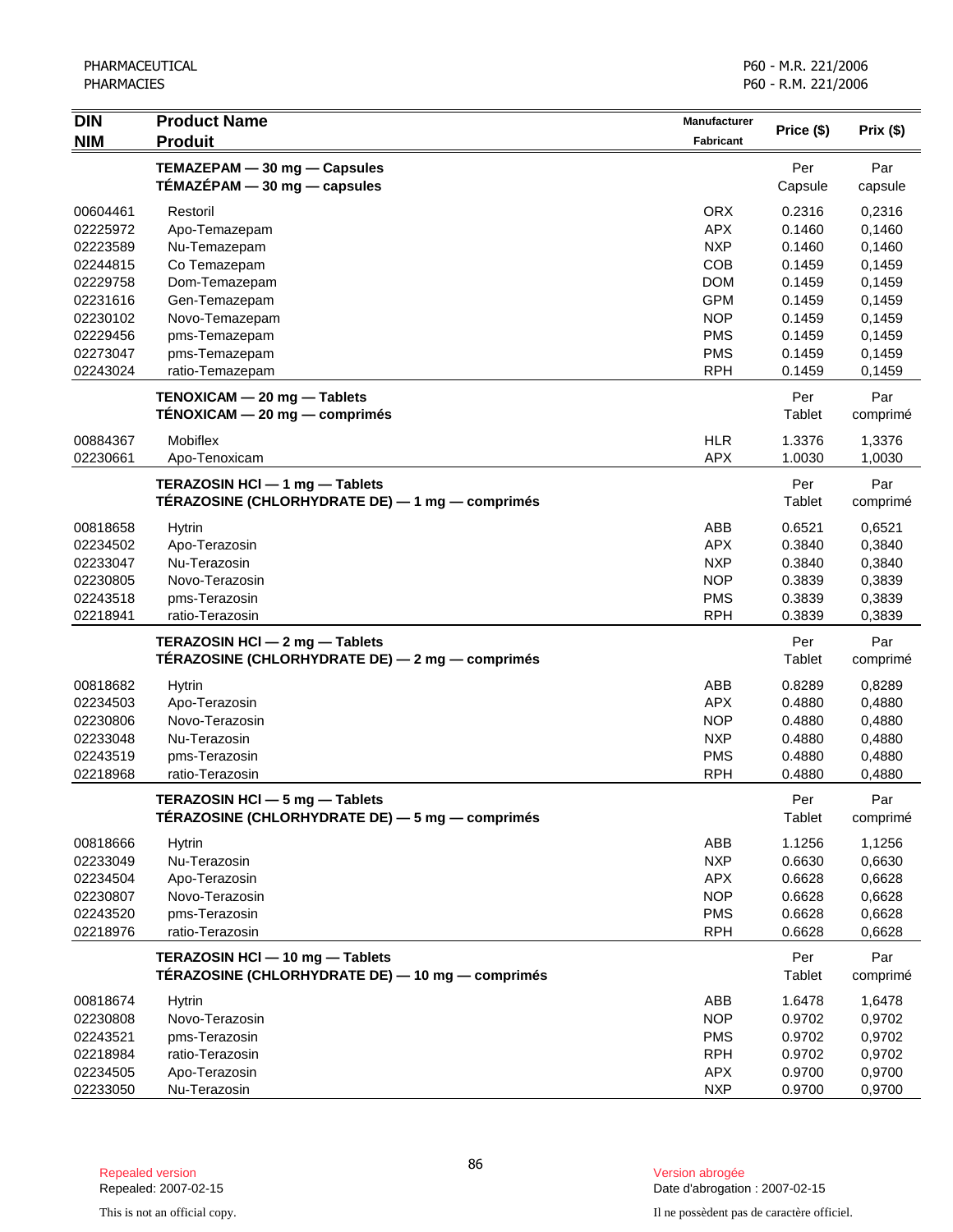| <b>DIN</b>           | <b>Product Name</b>                                                                      | Manufacturer             | Price (\$)       | Prix (\$)        |
|----------------------|------------------------------------------------------------------------------------------|--------------------------|------------------|------------------|
| <b>NIM</b>           | <b>Produit</b>                                                                           | <b>Fabricant</b>         |                  |                  |
|                      |                                                                                          |                          | Per              | Par              |
|                      | TERBINAFINE HCI - 250 mg - Tablets<br>TERBINAFINE (CHLORHYDRATE DE) - 250 mg - comprimés |                          | Tablet           | comprimé         |
|                      |                                                                                          |                          |                  |                  |
| 02031116             | Lamisil                                                                                  | <b>NVT</b>               | 4.4566           | 4,4566           |
| 02240807<br>02242503 | pms-Terbinafine<br>Gen-Terbinafine                                                       | <b>PMS</b><br><b>GPM</b> | 2.7771<br>2.7770 | 2,7771           |
| 02239893             | Apo-Terbinafine                                                                          | <b>APX</b>               | 2.7767           | 2,7770<br>2,7767 |
| 02254727             | Co Terbinafine                                                                           | COB                      | 2.7767           | 2,7767           |
| 02240346             | Novo-Terbinafine                                                                         | <b>NOP</b>               | 2.7767           | 2,7767           |
|                      | TESTOSTERONE CYPIONATE - 100 mg/mL - Injection                                           |                          | Per              | Par              |
|                      | TESTOSTÉRONE (CYPIONATE DE) - 100 mg/ml - injection                                      |                          | mL               | ml               |
| 00030783             | Depo-Testosterone                                                                        | PFI                      | 2.7940           | 2,7940           |
| 02246063             | Testosterone Cypionate/Testostérone (cypionate de)                                       | SDZ                      | 1.9745           | 1,9745           |
|                      | TETRACYCLINE HCI - 250 mg - Capsules                                                     |                          | Per              | Par              |
|                      | TÉTRACYCLINE (CHLORHYDRATE DE) - 250 mg - capsules                                       |                          | Capsule          | capsule          |
| 00580929             | Apo-Tetra                                                                                | <b>APX</b>               | 0.0699           | 0,0699           |
| 00717606             | Nu-Tetra                                                                                 | <b>NXP</b>               | 0.0699           | 0,0699           |
|                      | TIAPROFENIC ACID - 200 mg - Tablets                                                      |                          | Per              | Par              |
|                      | TIAPROFÉNIQUE (ACIDE) — 200 mg — comprimés                                               |                          | Tablet           | comprimé         |
| 01924613             | <b>Albert Tiafen</b>                                                                     | ABT                      | 0.4048           | 0,4048           |
| 02230827             | pms-Tiaprofenic                                                                          | <b>PMS</b>               | 0.4048           | 0,4048           |
| 02179679             | Novo-Tiaprofenic                                                                         | <b>NOP</b>               | 0.3781           | 0,3781           |
| 02136112             | Apo-Tiaprofenic                                                                          | <b>APX</b>               | 0.3780           | 0,3780           |
| 02146878             | Nu-Tiaprofenic                                                                           | <b>NXP</b>               | 0.3780           | 0,3780           |
|                      | TIAPROFENIC ACID - 300 mg - Tablets                                                      |                          | Per              | Par              |
|                      | TIAPROFÉNIQUE (ACIDE) - 300 mg - comprimés                                               |                          | Tablet           | comprimé         |
| 02221950             | Surgam                                                                                   | AVE                      | 0.7902           | 0,7902           |
| 01924621             | <b>Albert Tiafen</b>                                                                     | <b>ABT</b>               | 0.4835           | 0,4835           |
| 02136120             | Apo-Tiaprofenic                                                                          | <b>APX</b>               | 0.4515           | 0,4515           |
| 02146886             | Nu-Tiaprofenic                                                                           | <b>NXP</b>               | 0.4515           | 0,4515           |
| 02230828             | pms-Tiaprofenic                                                                          | <b>PMS</b>               | 0.4515           | 0,4515           |
| 02179687             | Novo-Tiaprofenic                                                                         | <b>NOP</b>               | 0.4514           | 0,4514           |
|                      | TICLOPIDINE HCI - 250 mg - Tablets                                                       |                          | Per              | Par              |
|                      | TICLOPIDINE (CHLORHYDRATE DE) - 250 mg - comprimés                                       |                          | Tablet           | comprimé         |
| 02162776             | <b>Ticlid</b>                                                                            | <b>HLR</b>               | 1.3821           | 1,3821           |
| 02237701             | Apo-Ticlopidine                                                                          | <b>APX</b>               | 0.7574           | 0,7574           |
| 02239744             | Gen-Ticlopidine                                                                          | <b>GPM</b>               | 0.7574           | 0,7574           |
| 02236848             | Novo-Ticlopidine                                                                         | <b>NOP</b>               | 0.7574           | 0,7574           |
| 02243327             | pms-Ticlopidine                                                                          | <b>PMS</b>               | 0.7574           | 0,7574           |
| 02243587             | Sandoz Ticlopidine                                                                       | SDZ                      | 0.7574           | 0,7574           |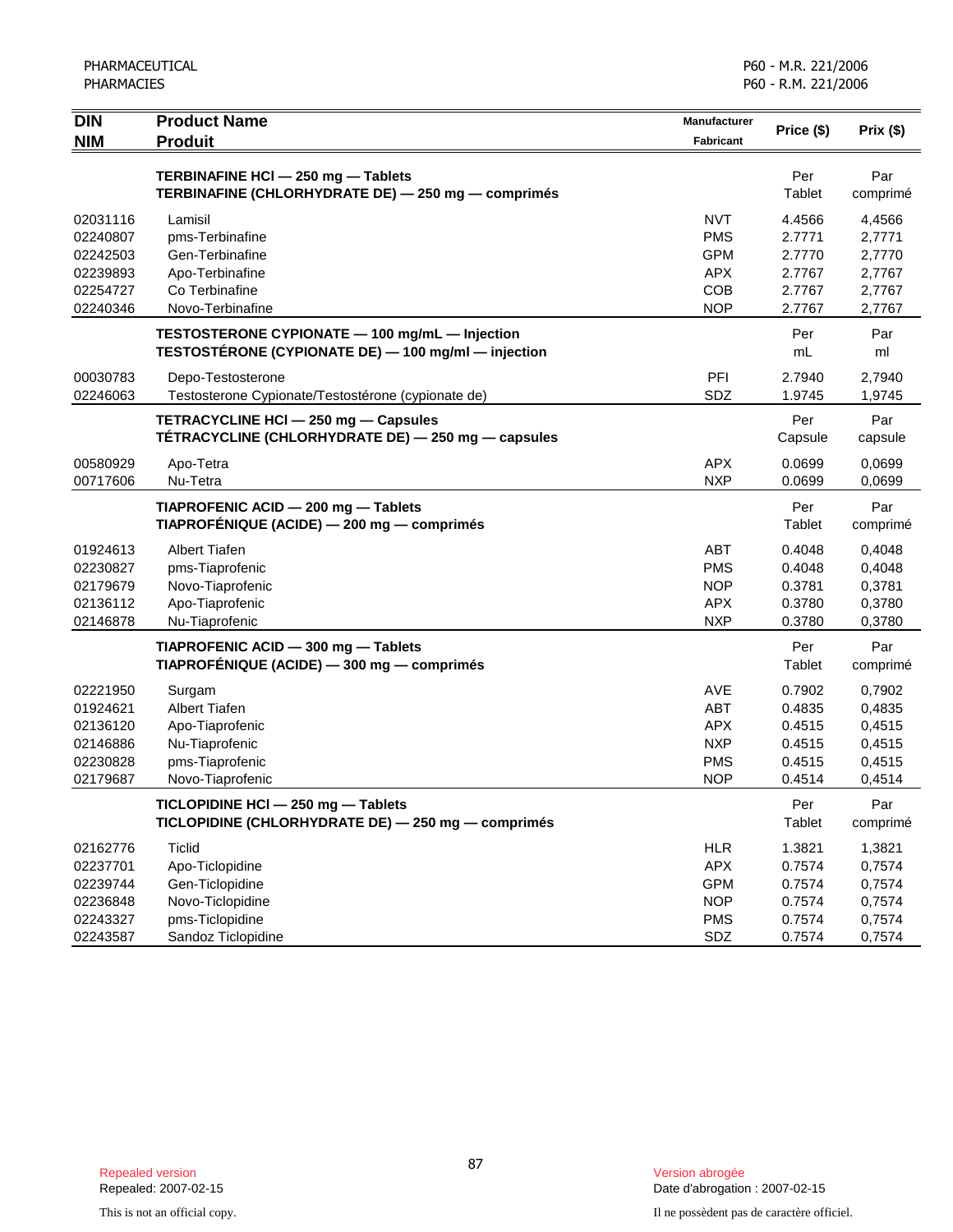| <b>DIN</b>                                                           | <b>Product Name</b>                                                                                      | Manufacturer                                                              | Price (\$)                                               | Prix (\$)                                                |
|----------------------------------------------------------------------|----------------------------------------------------------------------------------------------------------|---------------------------------------------------------------------------|----------------------------------------------------------|----------------------------------------------------------|
| <b>NIM</b>                                                           | <b>Produit</b>                                                                                           | Fabricant                                                                 |                                                          |                                                          |
|                                                                      | TIMOLOL MALEATE - 0.25% - Ophthalmic Solution<br>TIMOLOL (MALÉATE DE) $-0.25$ % $-$ solution ophtalmique |                                                                           | Per mL                                                   | Par ml                                                   |
| 00451193<br>00755826<br>00893773<br>02083353<br>02240248<br>02166712 | Timoptic<br>Apo-Timop<br>Gen-Timolol<br>pms-Timolol<br>ratio-Timolol Maleate<br>Sandoz Timolol           | <b>MFX</b><br><b>APX</b><br><b>GPM</b><br><b>PMS</b><br><b>RPH</b><br>SDZ | 2.7650<br>1.7050<br>1.7050<br>1.7050<br>1.5500<br>1.5500 | 2,7650<br>1,7050<br>1,7050<br>1,7050<br>1,5500<br>1,5500 |
|                                                                      | TIMOLOL MALEATE - 0.5% - Ophthalmic Solution<br>TIMOLOL (MALÉATE DE) $-0.5$ % $-$ solution ophtalmique   |                                                                           | Per mL                                                   | par ml                                                   |
| 00451207<br>00755834<br>00893781<br>02083345<br>02166720             | Timoptic<br>Apo-Timop<br>Gen-Timolol<br>pms-Timolol<br>Sandoz Timolol                                    | <b>MFX</b><br><b>APX</b><br><b>GPM</b><br><b>PMS</b><br>SDZ               | 3.2710<br>2.0460<br>2.0460<br>2.0460<br>1.8600           | 3,2710<br>2,0460<br>2,0460<br>2,0460<br>1,8600           |
|                                                                      | TIMOLOL MALEATE - 5 mg - Tablets<br>TIMOLOL (MALÉATE DE) $-5$ mg $-$ comprimés                           |                                                                           | Per<br>Tablet                                            | Par<br>comprimé                                          |
| 00353914<br>00755842<br>02044609<br>01947796                         | Blocadren<br>Apo-Timol<br>Nu-Timol<br>Novo-Timol                                                         | <b>MFX</b><br><b>APX</b><br><b>NXP</b><br><b>NOP</b>                      | 0.2492<br>0.1999<br>0.1999<br>0.1817                     | 0,2492<br>0,1999<br>0,1999<br>0,1817                     |
|                                                                      | TIMOLOL MALEATE - 10 mg - Tablets<br>TIMOLOL (MALÉATE DE) — 10 mg — comprimés                            |                                                                           | Per<br>Tablet                                            | Par<br>comprimé                                          |
| 00755850<br>02044617<br>01947818                                     | Apo-Timol<br>Nu-Timol<br>Novo-Timol                                                                      | <b>APX</b><br><b>NXP</b><br><b>NOP</b>                                    | 0.3119<br>0.3119<br>0.2835                               | 0,3119<br>0,3119<br>0,2835                               |
|                                                                      | TIMOLOL MALEATE - 20 mg - Tablets<br>TIMOLOL (MALÉATE DE) - 20 mg - comprimés                            |                                                                           | Per<br>Tablet                                            | Par<br>comprimé                                          |
| 00495611<br>00755869<br>02044625                                     | <b>Blocadren</b><br>Apo-Timol<br>Nu-Timol                                                                | <b>MFX</b><br><b>APX</b><br><b>NXP</b>                                    | 0.7416<br>0.6237<br>0.6237                               | 0,7416<br>0,6237<br>0,6237                               |
|                                                                      | TIZANIDINE HCI - 4 mg - Tablets<br>TIZANIDINE (CHLORHYDRATE DE) - 4 mg - comprimés                       |                                                                           | Per<br>Tablet                                            | Par<br>comprimé                                          |
| 02239170<br>02259893<br>02272059                                     | Zanaflex<br>Apo-Tizanidine<br>Gen-Tizanidine                                                             | <b>SHI</b><br><b>APX</b><br><b>GPM</b>                                    | 0.7864<br>0.5617<br>0.5617                               | 0.7864<br>0,5617<br>0,5617                               |
|                                                                      | TOBRAMYCIN - 0.3% - Ophthalmic Solution<br>TOBRAMYCINE - 0,3 % - solution ophtalmique                    |                                                                           | Per mL                                                   | Par ml                                                   |
| 00513962<br>02239577<br>02241755                                     | <b>Tobrex</b><br>pms-Tobramycin<br>Sandoz Tobramycin                                                     | <b>ALC</b><br><b>PMS</b><br>SDZ                                           | 1.8326<br>1.2826<br>1.1528                               | 1,8326<br>1,2826<br>1,1528                               |
|                                                                      | TOBRAMYCIN SULFATE - 40 mg/mL - Injection<br>TOBRAMYCINE (SULFATE DE) - 40 mg/ml - injection             |                                                                           | Per mL                                                   | par ml                                                   |
| 00325449<br>02241210                                                 | Nebcin<br>Tobramycin/Tobramycine                                                                         | LIL.<br>SDZ                                                               | 2.6510<br>2.6510                                         | 2,6510<br>2,6510                                         |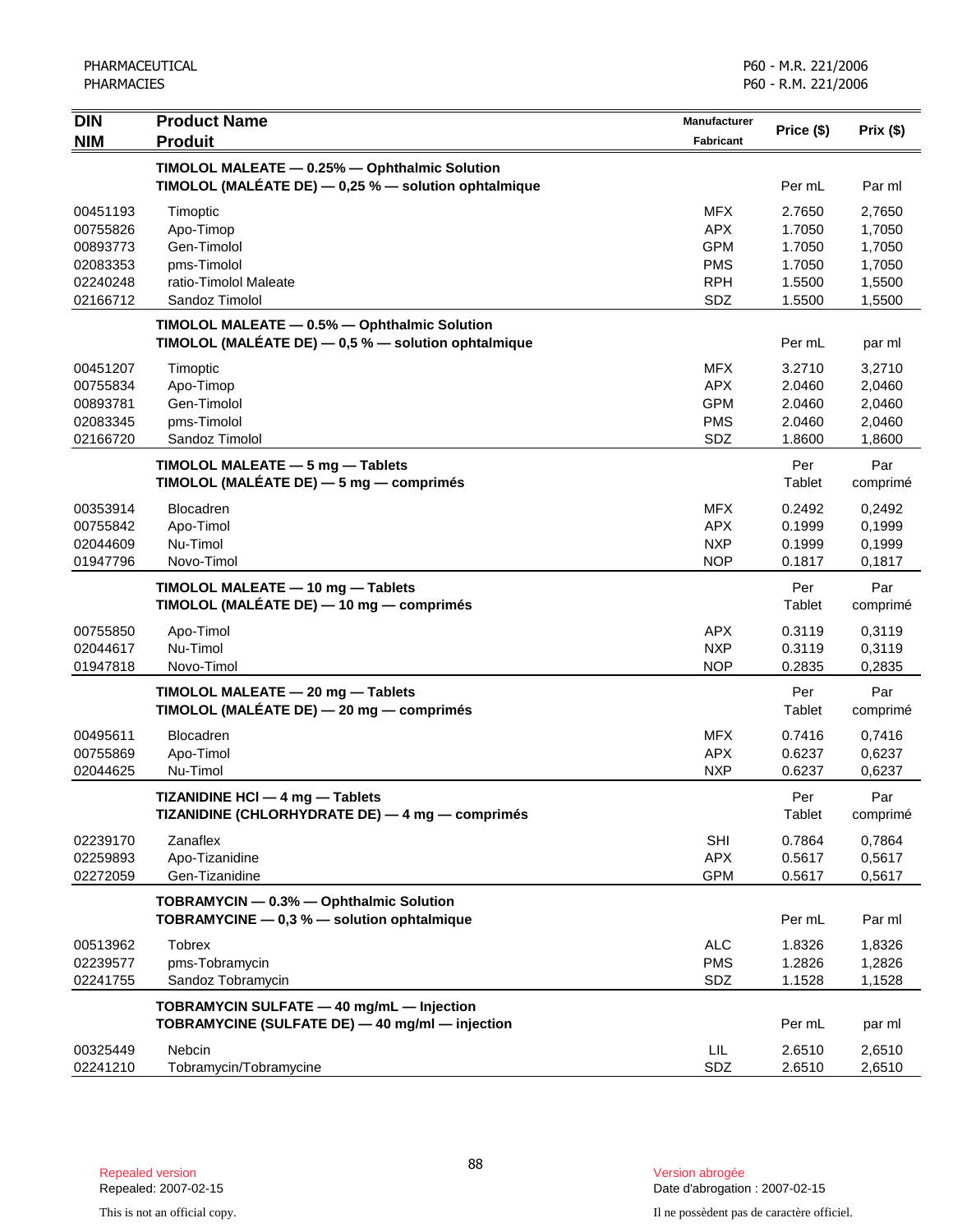PHARMACEUTICAL PHARMACIES

| <b>DIN</b> | <b>Product Name</b>                             | Manufacturer | Price (\$) | Prix (\$) |
|------------|-------------------------------------------------|--------------|------------|-----------|
| <b>NIM</b> | <b>Produit</b>                                  | Fabricant    |            |           |
|            | TOLBUTAMIDE - 500 mg - Tablets                  |              | Per        | Par       |
|            | TOLBUTAMIDE - 500 mg - comprimés                |              | Tablet     | comprimé  |
| 01987542   | Orinase                                         | <b>MRR</b>   | 0.1261     | 0,1261    |
| 00312762   | Apo-Tolbutamide                                 | <b>APX</b>   | 0.0908     | 0,0908    |
|            | TOPIRAMATE - 25 mg - Tablets                    |              | Per        | Par       |
|            | TOPIRAMATE - 25 mg - comprimés                  |              | Tablet     | comprimé  |
| 02230893   | Topamax                                         | <b>JAN</b>   | 1.3055     | 1,3055    |
| 02279614   | Apo-Topiramate                                  | <b>APX</b>   | 0.7277     | 0,7277    |
| 02263351   | Gen-Topiramate                                  | <b>GPM</b>   | 0.7277     | 0,7277    |
| 02262991   | pms-Topiramate                                  | <b>PMS</b>   | 0.7277     | 0,7277    |
| 02256827   | ratio-Topiramate                                | <b>RPH</b>   | 0.7277     | 0,7277    |
| 02248860   | Novo-Topiramate                                 | <b>NOP</b>   | 0.6615     | 0,6615    |
| 02260050   | Sandoz Topiramate                               | SDZ          | 0.6615     | 0,6615    |
|            | TOPIRAMATE - 100 mg - Tablets                   |              | Per        | Par       |
|            | $TOPIRAMATE - 100 mg - comprimés$               |              | Tablet     | comprimé  |
| 02230894   | Topamax                                         | <b>JAN</b>   | 2.4743     | 2.4743    |
| 02279630   | Apo-Topiramate                                  | <b>APX</b>   | 1.3791     | 1,3791    |
| 02263378   | Gen-Topiramate                                  | <b>GPM</b>   | 1.3791     | 1,3791    |
| 02263009   | pms-Topiramate                                  | <b>PMS</b>   | 1.3791     | 1,3791    |
| 02256835   | ratio-Topiramate                                | <b>RPH</b>   | 1.3791     | 1.3791    |
| 02248861   | Novo-Topiramate                                 | <b>NOP</b>   | 1.2537     | 1,2537    |
| 02260069   | Sandoz Topiramate                               | SDZ          | 1.2537     | 1,2537    |
|            | TOPIRAMATE - 200 mg - Tablets                   |              | Per        | Par       |
|            | TOPIRAMATE - 200 mg - comprimés                 |              | Tablet     | comprimé  |
| 02230896   | Topamax                                         | <b>JAN</b>   | 3.9163     | 3.9163    |
| 02279649   | Apo-Topiramate                                  | <b>APX</b>   | 2.1830     | 2,1830    |
| 02263386   | Gen-Topiramate                                  | <b>GPM</b>   | 2.1830     | 2,1830    |
| 02263017   | pms-Topiramate                                  | <b>PMS</b>   | 2.1830     | 2,1830    |
| 02256843   | ratio-Topiramate                                | <b>RPH</b>   | 2.1830     | 2,1830    |
| 02248862   | Novo-Topiramate                                 | <b>NOP</b>   | 1.9845     | 1,9845    |
| 02267837   | Sandoz Topiramate                               | SDZ          | 1.9845     | 1,9845    |
|            | TRAZODONE HCI - 50 mg - Tablets                 |              | Per        | Par       |
|            | TRAZODONE (CHLORHYDRATE DE) - 50 mg - comprimés |              | Tablet     | comprimé  |
| 02128950   | Dom-Trazodone                                   | <b>DOM</b>   | 0.2436     | 0,2436    |
| 02231683   | Gen-Trazodone                                   | <b>GPM</b>   | 0.2436     | 0,2436    |
| 01937227   | pms-Trazodone                                   | <b>PMS</b>   | 0.2436     | 0,2436    |
| 02230284   | Trazorel                                        | <b>ICN</b>   | 0.2436     | 0,2436    |
| 02147637   | Apo-Trazodone                                   | <b>APX</b>   | 0.2435     | 0,2435    |
| 02144263   | Novo-Trazodone                                  | <b>NOP</b>   | 0.2435     | 0,2435    |
| 02165384   | Nu-Trazodone                                    | <b>NXP</b>   | 0.2435     | 0,2435    |
| 02053187   | ratio-Trazodone                                 | <b>RPH</b>   | 0.2435     | 0,2435    |
| 02277344   | ratio-Trazodone                                 | <b>RPH</b>   | 0.2435     | 0.2435    |
| 00579351   | Desyrel                                         | SQU          | 0.2214     | 0,2214    |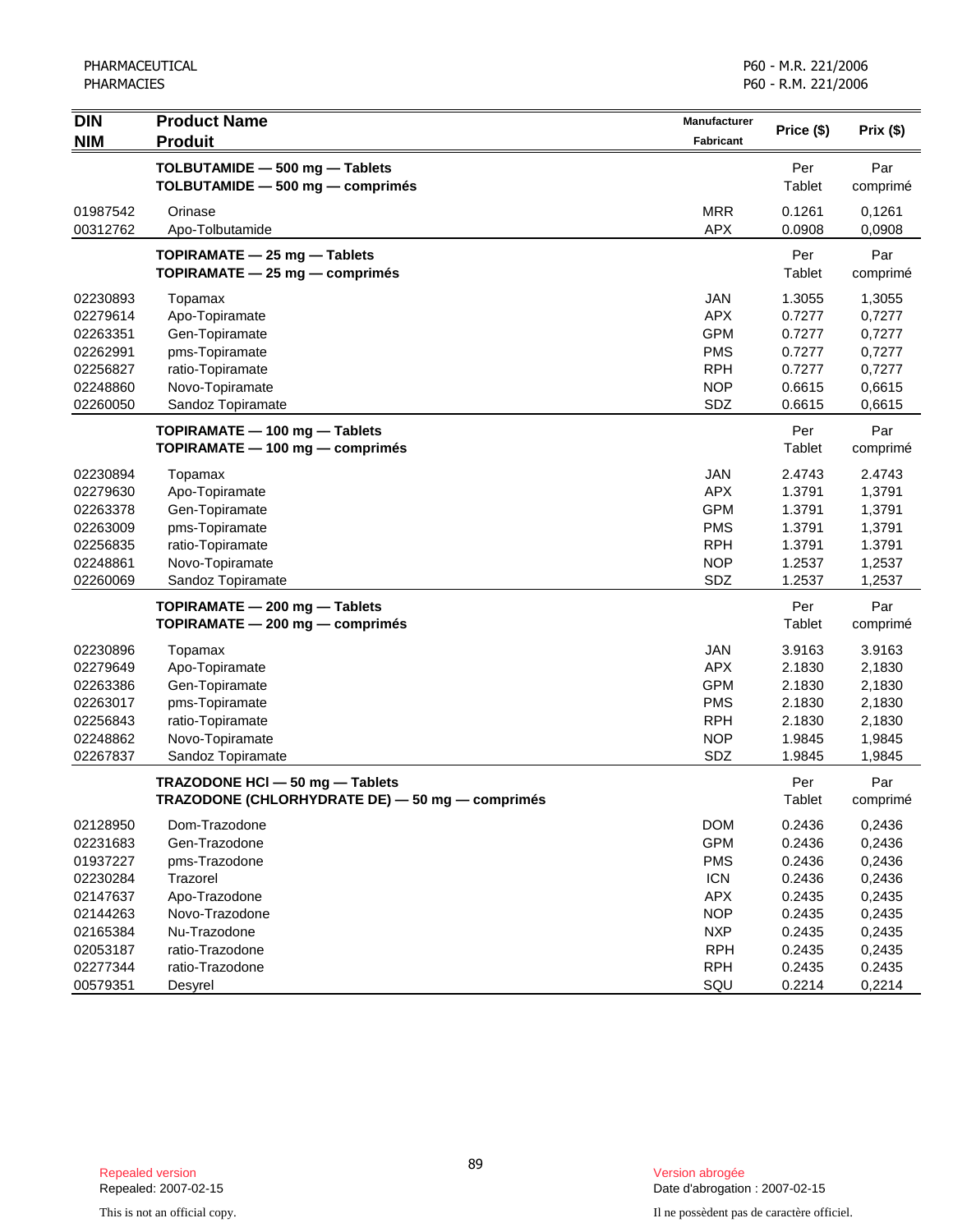| <b>DIN</b> | <b>Product Name</b>                              | Manufacturer |            | Prix(\$) |
|------------|--------------------------------------------------|--------------|------------|----------|
| <b>NIM</b> | <b>Produit</b>                                   | Fabricant    | Price (\$) |          |
|            | TRAZODONE HCI - 100 mg - Tablets                 |              | Per        | Par      |
|            | TRAZODONE (CHLORHYDRATE DE) - 100 mg - comprimés |              | Tablet     | comprimé |
| 02147645   | Apo-Trazodone                                    | <b>APX</b>   | 0.4352     | 0,4352   |
| 02128969   | Dom-Trazodone                                    | <b>DOM</b>   | 0.4352     | 0,4352   |
| 02231684   | Gen-Trazodone                                    | <b>GPM</b>   | 0.4352     | 0,4352   |
| 02144271   | Novo-Trazodone                                   | <b>NOP</b>   | 0.4352     | 0,4352   |
| 02165392   | Nu-Trazodone                                     | <b>NXP</b>   | 0.4352     | 0,4352   |
| 01937235   | pms-Trazodone                                    | <b>PMS</b>   | 0.4352     | 0,4352   |
| 02053195   | ratio-Trazodone                                  | <b>RPH</b>   | 0.4352     | 0,4352   |
| 02277352   | ratio-Trazodone                                  | <b>RPH</b>   | 0.4352     | 0,4352   |
| 02230285   | Trazorel                                         | <b>ICN</b>   | 0.4352     | 0,4352   |
| 00579378   | Desyrel                                          | SQU          | 0.3956     | 0,3956   |
|            | TRAZODONE HCI - 150 mg - Tablets                 |              | Per        | Par      |
|            | TRAZODONE (CHLORHYDRATE DE) - 150 mg - comprimés |              | Tablet     | comprimé |
| 02165406   | Nu-Trazodone-D                                   | <b>NXP</b>   | 0.6395     | 0,6395   |
| 02147653   | Apo-Trazodone-D                                  | <b>APX</b>   | 0.6393     | 0,6393   |
| 02144298   | Novo-Trazodone-D                                 | <b>NOP</b>   | 0.6393     | 0,6393   |
| 02053209   | ratio-Trazodone                                  | <b>RPH</b>   | 0.6393     | 0,6393   |
| 02277360   | ratio-Trazodone                                  | <b>RPH</b>   | 0.6393     | 0,6393   |
| 00702277   | Desyrel                                          | SQU          | 0.5812     | 0,5812   |
|            | TRETINOIN - 0.01% - Topical Cream                |              | Per        | Par      |
|            | TRÉTINOÏNE $-$ 0,01 % $-$ crème topique          |              | Gram       | gramme   |
| 00897329   | Retin A                                          | JOI          | 0.3916     | 0,3916   |
| 00657204   | Stieva-A                                         | STI          | 0.3124     | 0,3124   |
| 01926497   | Vitamin A Acid                                   | <b>AVE</b>   | 0.3124     | 0,3124   |
|            | TRETINOIN - 0.025% - Topical Cream               |              | Per        | Par      |
|            | TRÉTINOÏNE $-$ 0,025 % $-$ crème topique         |              | Gram       | gramme   |
| 00897310   | <b>Retin A</b>                                   | JOI          | 0.3916     | 0,3916   |
| 00578576   | Stieva-A                                         | <b>STI</b>   | 0.3124     | 0,3124   |
| 01926500   | Vitamin A Acid                                   | <b>AVE</b>   | 0.3124     | 0,3124   |
|            | TRETINOIN - 0.05% - Topical Cream                |              | Per        | Par      |
|            | TRÉTINOÏNE - 0,05 % - crème topique              |              | Gram       | gramme   |
| 00443794   | Retin A                                          | JOI          | 0.3800     | 0,3800   |
| 00518182   | Stieva-A                                         | STI          | 0.3124     | 0,3124   |
| 01926519   | Vitamin A Acid                                   | AVE          | 0.3124     | 0,3124   |
|            | TRETINOIN - 0.1% - Topical Cream                 |              | Per        | Par      |
|            | TRÉTINOÏNE - 0,1 % - crème topique               |              | Gram       | gramme   |
| 00870021   | Retin A                                          | JOI          | 0.3916     | 0,3916   |
| 00662348   | Stieva-A Forte                                   | STI          | 0.3124     | 0,3124   |
| 01926527   | Vitamin A Acid                                   | AVE          | 0.3124     | 0,3124   |
|            | TRETINOIN - 0.01% - Topical Gel                  |              | Per        | Par      |
|            | TRÉTINOÏNE - 0,01 % - gel topique                |              | Gram       | gramme   |
| 00870013   | Retin A                                          | JOI          | 0.3800     | 0,3800   |
| 00587958   | Stieva-A                                         | STI          | 0.3124     | 0,3124   |
| 01926462   | Vitamin A Acid                                   | AVE          | 0.3124     | 0,3124   |

Date d'abrogation : 2007-02-15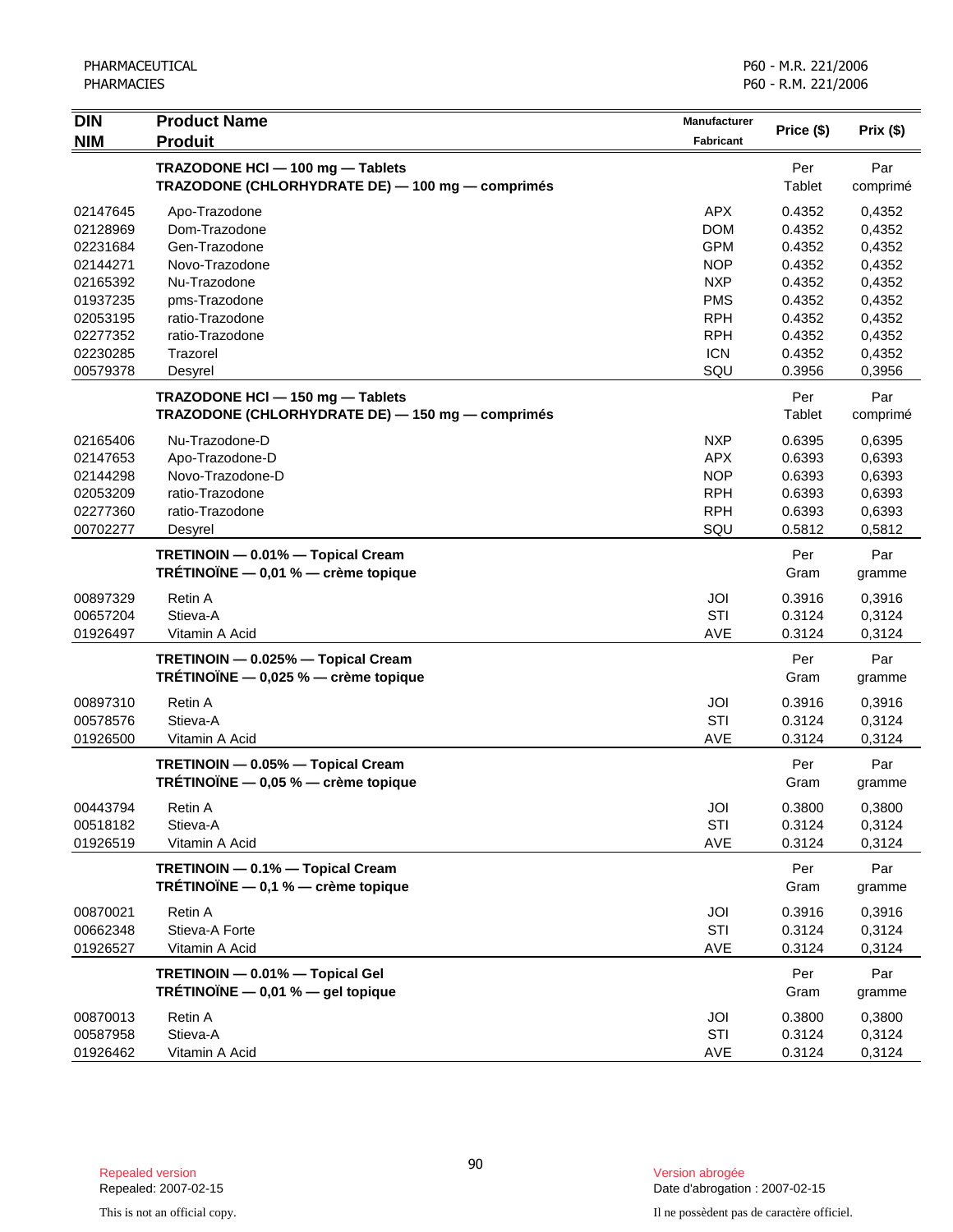| <b>DIN</b><br><b>NIM</b>         | <b>Product Name</b><br><b>Produit</b>                                                                                | Manufacturer<br>Fabricant              | Price (\$)                 | Prix (\$)                  |
|----------------------------------|----------------------------------------------------------------------------------------------------------------------|----------------------------------------|----------------------------|----------------------------|
|                                  | TRETINOIN - 0.025% - Topical Gel<br>TRÉTINOÏNE $-$ 0,025 % $-$ gel topique                                           |                                        | Per<br>Gram                | Par<br>gramme              |
| 00443816<br>00587966<br>01926470 | Retin A<br>Stieva-A<br>Vitamin A Acid                                                                                | JOI<br>STI<br><b>AVE</b>               | 0.3800<br>0.3124<br>0.3124 | 0,3800<br>0,3124<br>0,3124 |
|                                  | TRETINOIN - 0.05% - Topical Gel<br>TRÉTINOÏNE $-$ 0,05 % $-$ gel topique                                             |                                        | Per<br>Gram                | Par<br>gramme              |
| 00641863<br>01926489             | Stieva-A<br>Vitamin A Acid                                                                                           | <b>STI</b><br><b>AVE</b>               | 0.3124<br>0.3124           | 0,3124<br>0,3124           |
|                                  | TRIAMCINOLONE ACETONIDE - 10 mg/mL - Injection<br>TRIAMCINOLONE (ACÉTONIDE DE) - 10 mg/ml - injection                |                                        | Per mL                     | Par ml                     |
| 01999761<br>02229540             | Kenalog-10<br>Triamcinolone                                                                                          | <b>WSQ</b><br>SDZ                      | 3.2318<br>2.8446           | 3,2318<br>2,8446           |
|                                  | TRIAMCINOLONE ACETONIDE - 40 mg/mL - Injection<br>TRIAMCINOLONE (ACÉTONIDE DE) — 40 mg/ml — injection                |                                        | Per mL                     | Par ml                     |
| 01999869<br>02229550             | Kenalog-40<br>Triamcinolone                                                                                          | WSQ<br>SDZ                             | 7.5020<br>6.3800           | 7,5020<br>6,3800           |
|                                  | TRIAMTERENE/HYDROCHLOROTHIAZIDE - 50 mg/25 mg - Tablets<br>TRIAMTÉRÈNE/HYDROCHLOROTHIAZIDE - 50 mg/25 mg - comprimés |                                        | Per<br>Tablet              | Par<br>comprimé            |
| 00441775<br>00865532<br>00532657 | Apo-Triazide<br>Nu-Triazide<br>Novo-Triamzide                                                                        | <b>APX</b><br><b>NXP</b><br><b>NOP</b> | 0.0669<br>0.0669<br>0.0608 | 0,0669<br>0,0669<br>0,0608 |
|                                  | TRIAZOLAM - 0.125 mg - Tablets<br>TRIAZOLAM - 0,125 mg - comprimés                                                   |                                        | Per<br>Tablet              | Par<br>comprimé            |
| 01995227<br>00808563             | Gen-Triazolam<br>Apo-Triazo                                                                                          | <b>GPM</b><br><b>APX</b>               | 0.0613<br>0.0611           | 0,0613<br>0,0611           |
|                                  | TRIAZOLAM - 0.25 mg - Tablets<br>$TRIAZOLAM - 0,25 mg - comprimés$                                                   |                                        | Per<br>Tablet              | Par<br>comprimé            |
| 00443158<br>00808571<br>01913506 | Halcion<br>Apo-Triazo<br>Gen-Triazolam                                                                               | PFI<br><b>APX</b><br><b>GPM</b>        | 0.2274<br>0.1078<br>0.0770 | 0,2274<br>0,1078<br>0,0770 |
|                                  | TRIFLURIDINE - 1% - Ophthalmic Solution<br>TRIFLURIDINE - 1 % - solution ophtalmique                                 |                                        | Per mL                     | Par ml                     |
| 00687456<br>02248529             | Viroptic<br>Sandoz Trifluridine                                                                                      | <b>BWE</b><br>SDZ                      | 3.3426<br>3.2667           | 3,3426<br>3,2667           |
|                                  | TRIMEBUTINE - 200 mg - Tablets<br>TRIMÉBUTINE $-200$ mg $-$ comprimés                                                |                                        | Per<br><b>Tablet</b>       | Par<br>comprimé            |
| 00803499<br>02245664             | Modulon<br>Apo-Trimebutine                                                                                           | <b>AXC</b><br><b>APX</b>               | 0.6952<br>0.5560           | 0,6952<br>0,5560           |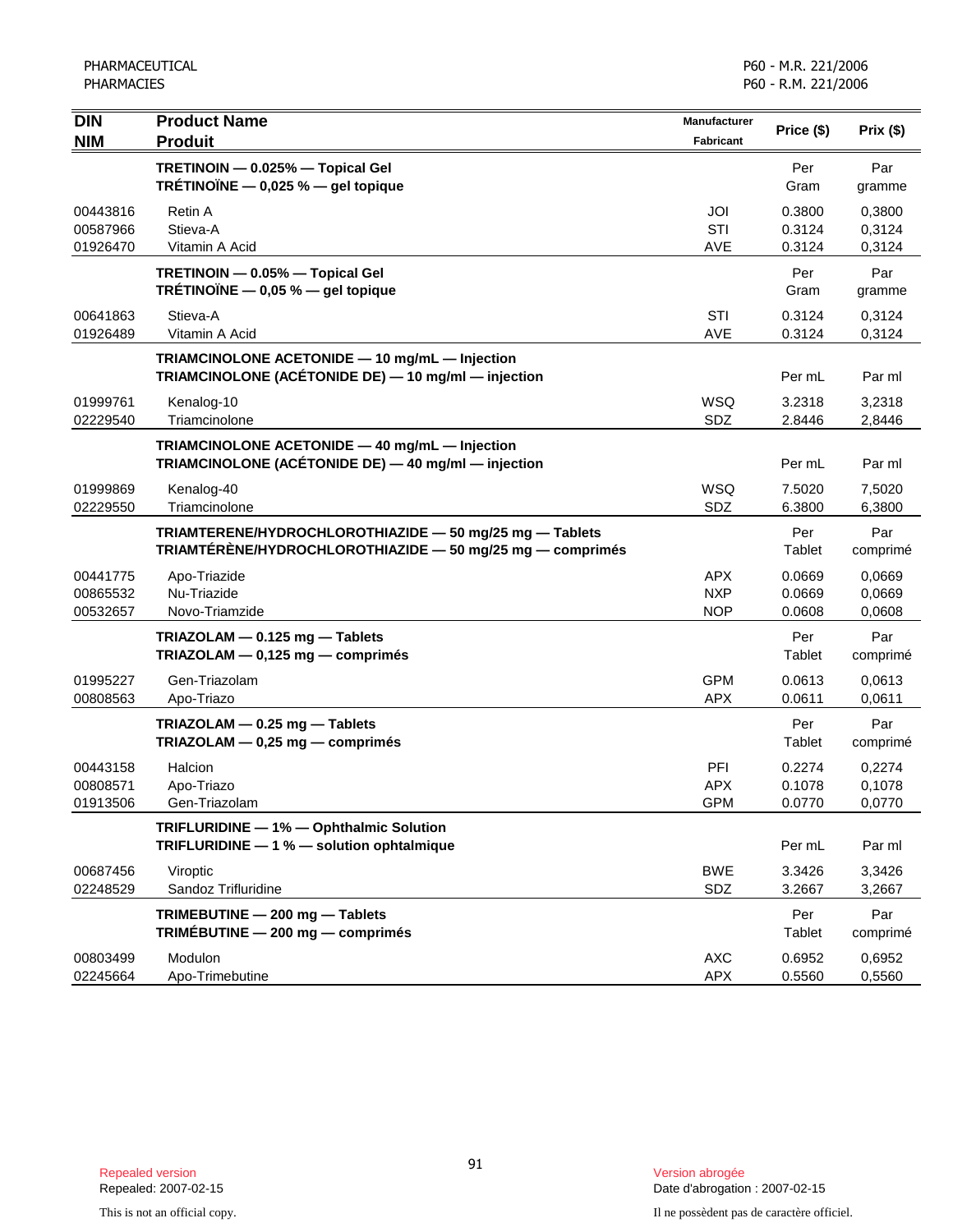| <b>DIN</b><br><b>NIM</b>                     | <b>Product Name</b><br><b>Produit</b>                                                                                                                                                                                                 | <b>Manufacturer</b><br><b>Fabricant</b>              | Price (\$)                           | Prix (\$)                            |
|----------------------------------------------|---------------------------------------------------------------------------------------------------------------------------------------------------------------------------------------------------------------------------------------|------------------------------------------------------|--------------------------------------|--------------------------------------|
|                                              | TRIMETHOPRIM/SULFAMETHOXAZOLE - 40 mg/200 mg per 5 mL<br>- Oral Suspension<br>TRIMÉTHOPRIME/SULFAMÉTHOXAZOLE - 40 mg/200 mg par 5 ml -                                                                                                |                                                      |                                      |                                      |
|                                              | suspension orale                                                                                                                                                                                                                      |                                                      | Per mL                               | Par ml                               |
| 00272485<br>00865753<br>00846465<br>00726540 | <b>Bactrim</b><br>Nu-Cotrimox<br>Apo-Sulfatrim<br>Novo-Trimel                                                                                                                                                                         | <b>HLR</b><br><b>NXP</b><br><b>APX</b><br><b>NOP</b> | 0.0219<br>0.0219<br>0.0218<br>0.0218 | 0,0219<br>0,0219<br>0,0218<br>0,0218 |
|                                              | TRIMETHOPRIM/SULFAMETHOXAZOLE - 80 mg/400 mg - Tablets<br>TRIMÉTHOPRIME/SULFAMÉTHOXAZOLE - 80 mg/400 mg - comprimés                                                                                                                   |                                                      | Per<br>Tablet                        | Par<br>comprimé                      |
| 00272469<br>00865710<br>00445274<br>00510637 | <b>Bactrim</b><br>Nu-Cotrimox<br>Apo-Sulfatrim<br>Novo-Trimel                                                                                                                                                                         | <b>HLR</b><br><b>NXP</b><br><b>APX</b><br><b>NOP</b> | 0.1601<br>0.0531<br>0.0530<br>0.0530 | 0,1601<br>0,0531<br>0,0530<br>0,0530 |
|                                              | TRIMETHOPRIM/SULFAMETHOXAZOLE - 160 mg/800 mg - Tablets<br>TRIMÉTHOPRIME/SULFAMÉTHOXAZOLE - 160 mg/800 mg - comprimés                                                                                                                 |                                                      | Per<br>Tablet                        | Par<br>comprimé                      |
| 00371823<br>00865729<br>00445282<br>00510645 | <b>Bactrim DS</b><br>Nu-Cotrimox DS<br>Apo-Sulfatrim DS<br>Novo-Trimel DS                                                                                                                                                             | <b>HLR</b><br><b>NXP</b><br><b>APX</b><br><b>NOP</b> | 0.2867<br>0.1344<br>0.1343<br>0.1343 | 0,2867<br>0,1344<br>0,1343<br>0,1343 |
|                                              | TRIMETHOPRIM SULFATE/POLYMYXIN B SULFATE - 1 mg/10,000 U/mL<br>- Ophthalmic Solution<br>TRIMÉTHOPRIME (SULFATE DE)/POLYMYXINE B (SULFATE DE) -                                                                                        |                                                      |                                      |                                      |
|                                              | 1 mg/10 000 U/ml - solution ophtalmique                                                                                                                                                                                               |                                                      | Per mL                               | Par ml                               |
| 02011956<br>02240363                         | Polytrim<br>pms-Polytrimethoprim                                                                                                                                                                                                      | <b>ALL</b><br><b>PMS</b>                             | 2.7896<br>0.7293                     | 2,7896<br>0,7293                     |
|                                              | TRIMIPRAMINE - 25 mg - Tablets<br>TRIMIPRAMINE - 25 mg - comprimés                                                                                                                                                                    |                                                      | Per<br>Tablet                        | Par<br>comprimé                      |
| 00740802<br>02020602                         | Apo-Trimip<br>Nu-Trimipramine                                                                                                                                                                                                         | <b>APX</b><br><b>NXP</b>                             | 0.1144<br>0.1144                     | 0,1144<br>0,1144                     |
|                                              | TRIMIPRAMINE - 50 mg - Tablets<br>TRIMIPRAMINE - 50 mg - comprimés                                                                                                                                                                    |                                                      | Per<br>Tablet                        | Par<br>comprimé                      |
| 01926330<br>00740810<br>02020610             | Surmontil<br>Apo-Trimip<br>Nu-Trimipramine                                                                                                                                                                                            | AVE<br><b>APX</b><br><b>NXP</b>                      | 0.6292<br>0.2199<br>0.2199           | 0,6292<br>0,2199<br>0,2199           |
|                                              | TRIMIPRAMINE - 100 mg - Tablets<br>TRIMIPRAMINE - 100 mg - comprimés                                                                                                                                                                  |                                                      | Per<br>Tablet                        | Par<br>comprimé                      |
| 00740829<br>02020629                         | Apo-Trimip<br>Nu-Trimipramine                                                                                                                                                                                                         | <b>APX</b><br><b>NXP</b>                             | 0.3760<br>0.3760                     | 0,3760<br>0,3760                     |
|                                              | TRIPROLIDINE HCI/PSEUDOEPHEDRINE HCI/CODEINE PHOSPHATE<br>$-2$ mg/30 mg/10 mg per 5 mL $-$ Syrup<br>TRIPROLIDINE (CHLORHYDRATE DE)/PSEUDOÉPHÉDRINE<br>(CHLORHYDRATE DE)/CODÉINE (PHOSPHATE DE) — 2 mg/30 mg/10 mg<br>par 5 ml - sirop |                                                      | Per mL                               | Par ml                               |
| 00068594<br>02169126                         | CoActifed<br>ratio-Cotridin                                                                                                                                                                                                           | <b>GSK</b><br><b>RPH</b>                             | 0.0987<br>0.0574                     | 0,0987<br>0,0574                     |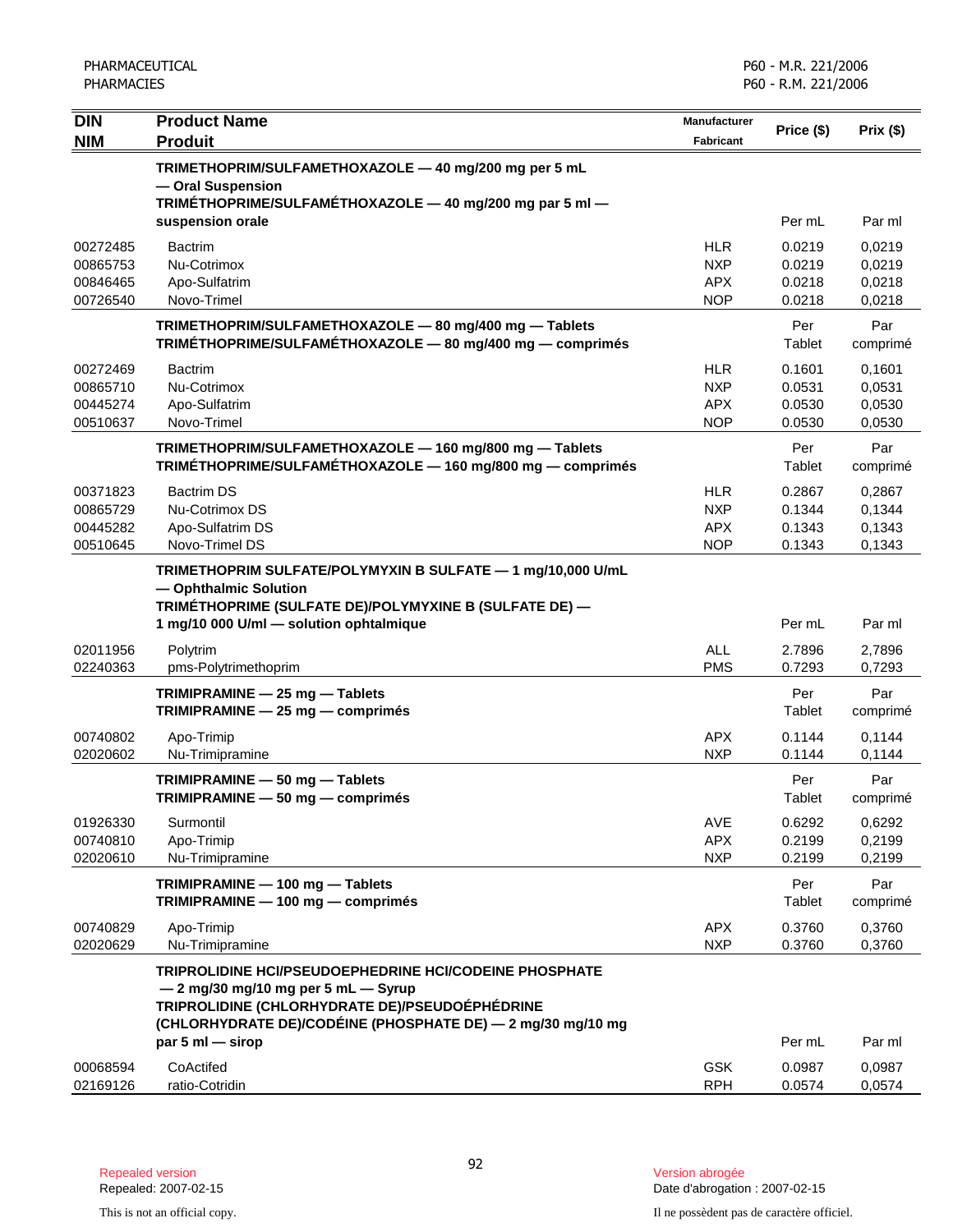| <b>DIN</b> | <b>Product Name</b>                                                                                                                                                                                                                              | Manufacturer     | Price (\$)     | Prix $(\$)$     |
|------------|--------------------------------------------------------------------------------------------------------------------------------------------------------------------------------------------------------------------------------------------------|------------------|----------------|-----------------|
| <b>NIM</b> | <b>Produit</b>                                                                                                                                                                                                                                   | <b>Fabricant</b> |                |                 |
|            | <b>TRIPROLIDINE HCI/PSEUDOEPHEDRINE HCI/GUAIFENESIN/CODEINE</b><br>PHOSPHATE - 2 mg/30 mg/100 mg/10 mg per 5 mL - Expectorant<br>TRIPROLIDINE (CHLORHYDRATE DE)/PSEUDOÉPHÉDRINE<br>(CHLORHYDRATE DE)/GUAIFÉNÉSINE/CODÉINE (PHOSPHATE DE) — 2 mg/ |                  |                |                 |
|            | 30 mg/100 mg/10 mg par 5 ml - expectorant                                                                                                                                                                                                        |                  | Per mL         | Par ml          |
| 00068756   | CoActifed                                                                                                                                                                                                                                        | <b>GSK</b>       | 0.1082         | 0,1082          |
| 02053403   | ratio-Cotridin                                                                                                                                                                                                                                   | <b>RPH</b>       | 0.0640         | 0,0640          |
|            | L-TRYPTOPHAN - 500 mg - Capsules<br>L-TRYPTOPHANE - 500 mg - capsules                                                                                                                                                                            |                  | Per<br>Capsule | Par<br>capsule  |
| 00718149   | Tryptan                                                                                                                                                                                                                                          | <b>ICN</b>       | 0.7838         | 0,7838          |
| 02248540   | Apo-Tryptophan                                                                                                                                                                                                                                   | <b>APX</b>       | 0.5486         | 0,5486          |
| 02241023   | pms-Tryptophan                                                                                                                                                                                                                                   | <b>PMS</b>       | 0.5486         | 0,5486          |
| 02240334   | ratio-Tryptophan                                                                                                                                                                                                                                 | <b>RPH</b>       | 0.5486         | 0,5486          |
|            | L-TRYPTOPHAN - 500 mg - Tablets<br>L-TRYPTOPHANE - 500 mg - comprimés                                                                                                                                                                            |                  | Per<br>Tablet  | Par<br>comprimé |
| 02029456   | Tryptan                                                                                                                                                                                                                                          | <b>ICN</b>       | 0.7838         | 0,7838          |
| 02248538   | Apo-Tryptophan                                                                                                                                                                                                                                   | <b>APX</b>       | 0.5486         | 0,5486          |
| 02240445   | pms-Tryptophan                                                                                                                                                                                                                                   | <b>PMS</b>       | 0.5486         | 0,5486          |
| 02240333   | ratio-Tryptophan                                                                                                                                                                                                                                 | <b>RPH</b>       | 0.5486         | 0,5486          |
|            | L-TRYPTOPHAN $-1$ g - Tablets<br>L-TRYPTOPHANE - 1 g - comprimés                                                                                                                                                                                 |                  | Per<br>Tablet  | Par<br>comprimé |
| 00654531   | Tryptan                                                                                                                                                                                                                                          | <b>ICN</b>       | 1.5677         | 1,5677          |
| 02248539   | Apo-Tryptophan                                                                                                                                                                                                                                   | <b>APX</b>       | 0.9876         | 0,9876          |
| 02230202   | pms-Tryptophan                                                                                                                                                                                                                                   | <b>PMS</b>       | 0.9876         | 0,9876          |
| 02237250   | ratio-Tryptophan                                                                                                                                                                                                                                 | <b>RPH</b>       | 0.9876         | 0,9876          |
|            | URSODIOL - 250 mg - Tablets<br>URSODIOL - 250 mg - comprimés                                                                                                                                                                                     |                  | Per<br>Tablet  | Par<br>comprimé |
| 02238984   | Urso                                                                                                                                                                                                                                             | <b>AXC</b>       | 1.4378         | 1,4378          |
| 02273497   | pms-Ursodiol C                                                                                                                                                                                                                                   | <b>PMS</b>       | 1.0856         | 1,0856          |
|            | URSODIOL - 500 mg - Tablets<br>URSODIOL - 500 mg - comprimés                                                                                                                                                                                     |                  | Per<br>Tablet  | Par<br>comprimé |
| 02245894   | Urso                                                                                                                                                                                                                                             | AXC              | 2.7027         | 2,7027          |
| 02273500   | pms-Ursodiol C                                                                                                                                                                                                                                   | <b>PMS</b>       | 2.0592         | 2,0592          |
|            | VALPROIC ACID - 250 mg - Capsules<br>VALPROÏQUE (ACIDE) - 250 mg - capsules                                                                                                                                                                      |                  | Per<br>Capsule | Par<br>capsule  |
| 00443840   | Depakene                                                                                                                                                                                                                                         | ABB              | 0.4854         | 0,4854          |
| 02231030   | Dom-Valproic Acid                                                                                                                                                                                                                                | <b>DOM</b>       | 0.2843         | 0,2843          |
| 02184648   | Gen-Valproic                                                                                                                                                                                                                                     | <b>GPM</b>       | 0.2843         | 0,2843          |
| 02230768   | pms-Valproic Acid                                                                                                                                                                                                                                | <b>PMS</b>       | 0.2843         | 0,2843          |
| 02238048   | Apo-Valproic                                                                                                                                                                                                                                     | <b>APX</b>       | 0.2842         | 0,2842          |
| 02100630   | Novo-Valproic                                                                                                                                                                                                                                    | <b>NOP</b>       | 0.2842         | 0,2842          |
| 02237830   | Nu-Valproic                                                                                                                                                                                                                                      | <b>NXP</b>       | 0.2842         | 0,2842          |
| 02140047   | ratio-Valproic                                                                                                                                                                                                                                   | <b>RPH</b>       | 0.2842         | 0,2842          |
| 02239714   | Sandoz Valproic                                                                                                                                                                                                                                  | SDZ              | 0.2842         | 0,2842          |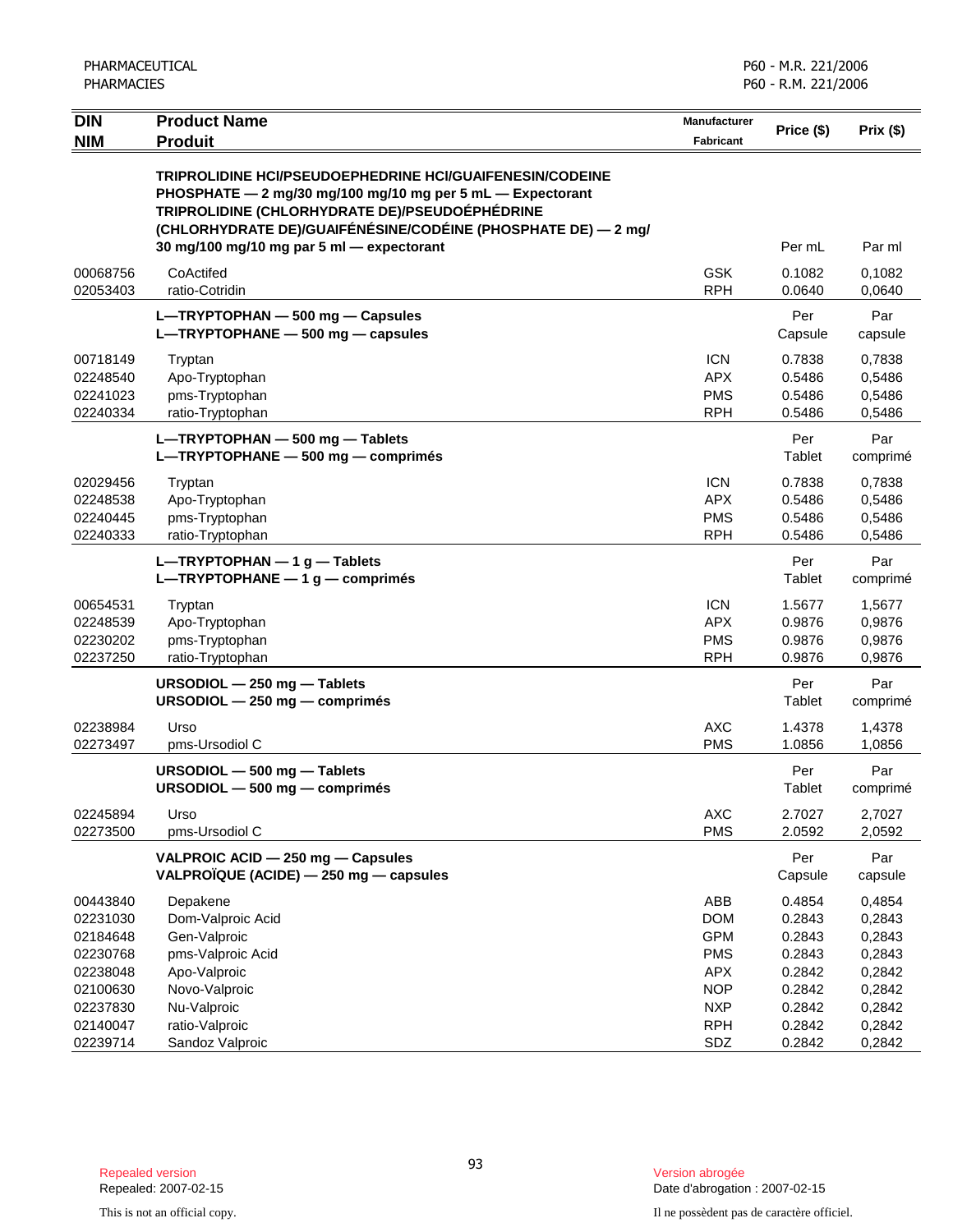| <b>DIN</b>           | <b>Product Name</b>                                                                                                                | <b>Manufacturer</b>      |                  |                  |
|----------------------|------------------------------------------------------------------------------------------------------------------------------------|--------------------------|------------------|------------------|
| <b>NIM</b>           | <b>Produit</b>                                                                                                                     | Fabricant                | Price (\$)       | Prix (\$)        |
|                      | VALPROIC ACID - 500 mg - Enteric Coated Capsules<br>VALPROÏQUE (ACIDE) - 500 mg - capsules à enrobage entérosoluble                |                          | Per<br>Capsule   | Par<br>capsule   |
| 00507989<br>02231031 | Depakene<br>Dom-Valproic Acid E.C.                                                                                                 | ABB<br><b>DOM</b>        | 0.9709<br>0.5717 | 0,9709<br>0,5717 |
| 02218321             | Novo-Valproic                                                                                                                      | <b>NOP</b>               | 0.5717           | 0,5717           |
| 02229628             | pms-Valproic Acid E.C.                                                                                                             | <b>PMS</b>               | 0.5717           | 0,5717           |
| 02140055             | ratio-Valproic                                                                                                                     | <b>RPH</b>               | 0.5717           | 0,5717           |
| 02239713             | Sandoz Valproic                                                                                                                    | SDZ                      | 0.5717           | 0,5717           |
|                      | VALPROIC ACID - 250 mg/5 mL - Syrup<br>VALPROÏQUE (ACIDE) - 250 mg/5 ml - sirop                                                    |                          | Per mL           | Par ml           |
| 00443832             | Depakene                                                                                                                           | ABB                      | 0.1079           | 0,1079           |
| 02236807             | pms-Valproic Acid                                                                                                                  | <b>PMS</b>               | 0.0757           | 0,0757           |
| 02238370             | Apo-Valproic                                                                                                                       | <b>APX</b>               | 0.0635           | 0,0635           |
| 02140063             | ratio-Valproic                                                                                                                     | <b>RPH</b>               | 0.0635           | 0,0635           |
|                      | VENLAFAXINE - 37.5 mg - Capsules<br>VENLAFAXINE $-$ 37,5 mg $-$ capsules                                                           |                          | Per<br>Capsule   | Par<br>capsule   |
| 02237279<br>02275023 | <b>Effexor XR</b><br>Novo-Venlafaxine XR                                                                                           | <b>WAY</b><br><b>NOP</b> | 0.9710<br>0.6006 | 0,9710<br>0,6006 |
|                      | VENLAFAXINE - 75 mg - Capsules<br>VENLAFAXINE - 75 mg - capsules                                                                   |                          | Per<br>Capsule   | Par<br>capsule   |
| 02237280<br>02275031 | <b>Effexor XR</b><br>Novo-Venlafaxine XR                                                                                           | <b>WAY</b><br><b>NOP</b> | 1.9401<br>1.2012 | 1,9401<br>1,2012 |
|                      | VENLAFAXINE - 150 mg - Capsules<br>VENLAFAXINE - 150 mg - capsules                                                                 |                          | Per<br>Capsule   | Par<br>capsule   |
| 02237282<br>02275058 | <b>Effexor XR</b><br>Novo-Venlafaxine XR                                                                                           | <b>WAY</b><br><b>NOP</b> | 2.0485<br>1.2705 | 2,0485<br>1,2705 |
|                      | VERAPAMIL HCl - 120 mg - Sustained Release Tablets<br>VÉRAPAMIL (CHLORHYDRATE DE) - 120 mg - comprimés à libération<br>progressive |                          | Per<br>Tablet    | Par<br>comprimé  |
| 01907123             | <b>Isoptin SR</b>                                                                                                                  | ABB                      | 1.1974           | 1,1974           |
| 02246893             | Apo-Verap SR                                                                                                                       | <b>APX</b>               | 0.7590           | 0,7590           |
| 02210347             | Gen-Verapamil                                                                                                                      | <b>GPM</b>               | 0.7590           | 0,7590           |
|                      | VERAPAMIL HCl - 180 mg - Sustained Release Tablets<br>VÉRAPAMIL (CHLORHYDRATE DE) - 180 mg - comprimés à libération<br>progressive |                          | Per<br>Tablet    | Par<br>comprimé  |
| 01934317             | <b>Isoptin SR</b>                                                                                                                  | ABB                      | 1.3522           | 1,3522           |
| 02246894             | Apo-Verap SR                                                                                                                       | <b>APX</b>               | 0.7214           | 0,7214           |
| 02210355             | Gen-Verapamil                                                                                                                      | <b>GPM</b>               | 0.7214           | 0,7214           |
|                      | VERAPAMIL HCI - 240 mg - Sustained Release Tablets<br>VÉRAPAMIL (CHLORHYDRATE DE) - 240 mg - comprimés à libération<br>progressive |                          | Per<br>Tablet    | Par<br>comprimé  |
| 00742554             | <b>Isoptin SR</b>                                                                                                                  | ABB                      | 1.8032           | 1,8032           |
| 02246895             | Apo-Verap SR                                                                                                                       | <b>APX</b>               | 0.9592           | 0,9592           |
| 02210363             | Gen-Verapamil                                                                                                                      | <b>GPM</b>               | 0.9592           | 0,9592           |
| 02211920             | Novo-Veramil SR                                                                                                                    | <b>NOP</b>               | 0.9592           | 0,9592           |
| 02237791             | pms-Verapamil SR                                                                                                                   | <b>PMS</b>               | 0.9592           | 0,9592           |

Date d'abrogation : 2007-02-15

This is not an official copy. Il ne possèdent pas de caractère officiel.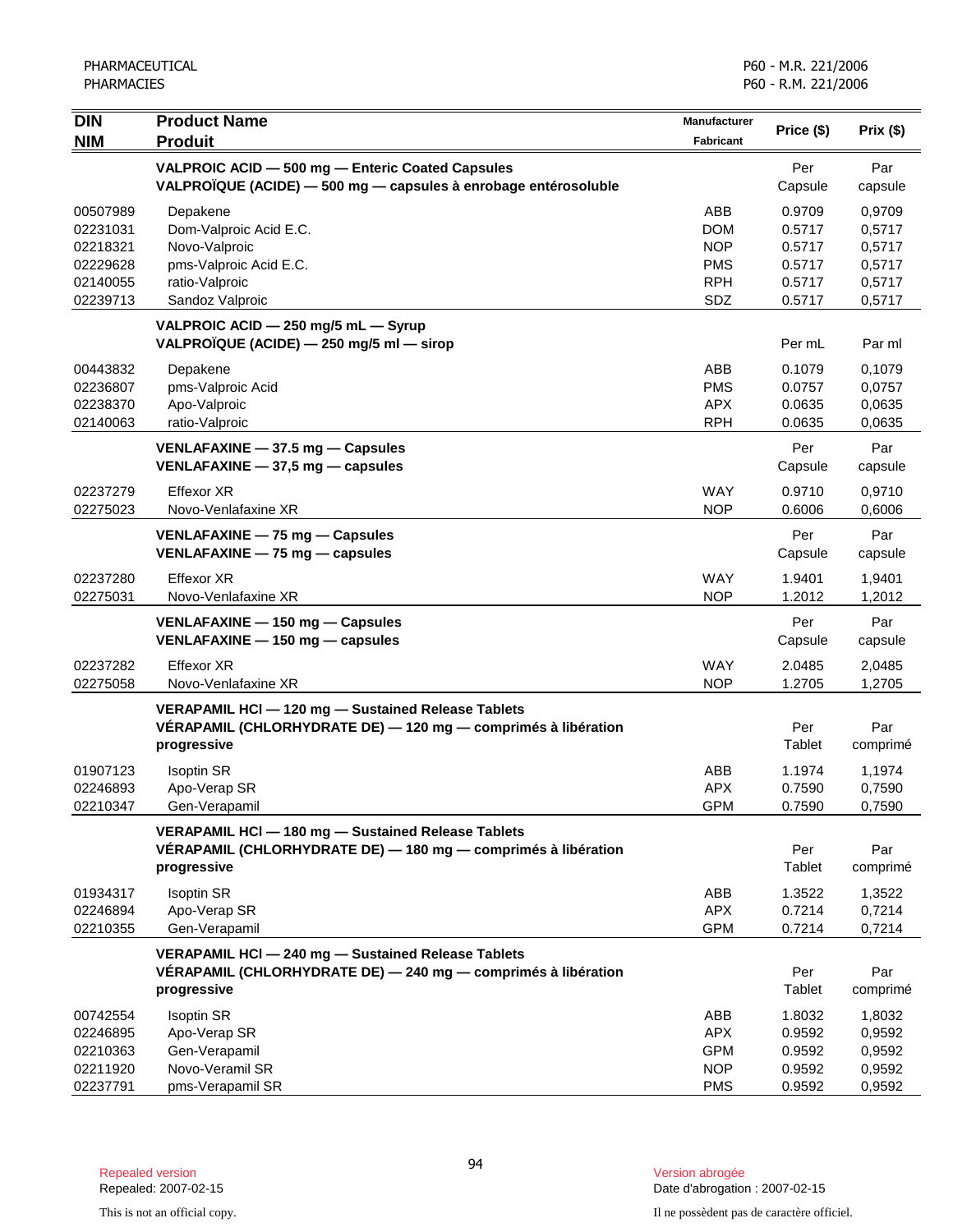| <b>DIN</b>                                               | <b>Product Name</b>                                                                  | <b>Manufacturer</b>                                         | Price (\$)                                     | Prix (\$)                                      |
|----------------------------------------------------------|--------------------------------------------------------------------------------------|-------------------------------------------------------------|------------------------------------------------|------------------------------------------------|
| <b>NIM</b>                                               | <b>Produit</b>                                                                       | <b>Fabricant</b>                                            |                                                |                                                |
|                                                          | VERAPAMIL HCI - 80 mg - Tablets<br>VÉRAPAMIL (CHLORHYDRATE DE) — 80 mg — comprimés   |                                                             | Per<br>Tablet                                  | Par<br>comprimé                                |
| 00782483<br>00554316<br>02237921<br>00886033             | Apo-Verap<br>Isoptin<br>Gen-Verapamil<br>Nu-Verap                                    | <b>APX</b><br>ABB<br><b>GPM</b><br><b>NXP</b>               | 0.3009<br>0.3009<br>0.3009<br>0.3009           | 0,3009<br>0,3009<br>0,3009<br>0,3009           |
|                                                          | VERAPAMIL HCI - 120 mg - Tablets<br>VÉRAPAMIL (CHLORHYDRATE DE) — 120 mg — comprimés |                                                             | Per<br>Tablet                                  | Par<br>comprimé                                |
| 00782491<br>00554324<br>02237922<br>00886041             | Apo-Verap<br>Isoptin<br>Gen-Verapamil<br>Nu-Verap                                    | <b>APX</b><br>ABB<br><b>GPM</b><br><b>NXP</b>               | 0.4675<br>0.4675<br>0.4675<br>0.4675           | 0,4675<br>0,4675<br>0,4675<br>0,4675           |
|                                                          | WARFARIN SODIUM - 1 mg - Tablets<br><b>WARFARINE SODIQUE - 1 mg - comprimés</b>      |                                                             | Per<br>Tablet                                  | Par<br>comprimé                                |
| 01918311<br>02242680<br>02242924<br>02244462<br>02265273 | Coumadin<br>Taro-Warfarin<br>Apo-Warfarin<br>Gen-Warfarin<br>Novo-Warfarin           | SQU<br><b>TAR</b><br><b>APX</b><br><b>GPM</b><br><b>NOP</b> | 0.3206<br>0.2178<br>0.1960<br>0.1960<br>0.1960 | 0,3206<br>0,2178<br>0,1960<br>0,1960<br>0,1960 |
|                                                          | WARFARIN SODIUM - 2 mg - Tablets<br>WARFARINE SODIQUE $-2$ mg $-$ comprimes          |                                                             | Per<br>Tablet                                  | Par<br>comprimé                                |
| 01918338<br>02242681<br>02242925<br>02244463<br>02265281 | Coumadin<br>Taro-Warfarin<br>Apo-Warfarin<br>Gen-Warfarin<br>Novo-Warfarin           | SQU<br><b>TAR</b><br><b>APX</b><br><b>GPM</b><br><b>NOP</b> | 0.3391<br>0.2304<br>0.2074<br>0.2074<br>0.2074 | 0,3391<br>0,2304<br>0,2074<br>0,2074<br>0,2074 |
|                                                          | WARFARIN SODIUM - 2.5 mg - Tablets<br>WARFARINE SODIQUE - 2.5 mg - comprimés         |                                                             | Per<br>Tablet                                  | Par<br>comprimé                                |
| 01918346<br>02242682<br>02242926<br>02244464<br>02265303 | Coumadin<br>Taro-Warfarin<br>Apo-Warfarin<br>Gen-Warfarin<br>Novo-Warfarin           | SQU<br><b>TAR</b><br><b>APX</b><br><b>GPM</b><br><b>NOP</b> | 0.2714<br>0.1845<br>0.1660<br>0.1660<br>0.1660 | 0,2714<br>0,1845<br>0,1660<br>0,1660<br>0,1660 |
|                                                          | WARFARIN SODIUM - 3 mg - Tablets<br><b>WARFARINE SODIQUE - 3 mg - comprimés</b>      |                                                             | Per<br>Tablet                                  | Par<br>comprimé                                |
| 02240205<br>02242683<br>02265311<br>02245618             | Coumadin<br>Taro-Warfarin<br>Novo-Warfarin<br>Apo-Warfarin                           | SQU<br><b>TAR</b><br><b>NOP</b><br><b>APX</b>               | 0.4202<br>0.2827<br>0.2571<br>0.2570           | 0,4202<br>0,2827<br>0,2571<br>0,2570           |
|                                                          | WARFARIN SODIUM - 4 mg - Tablets<br><b>WARFARINE SODIQUE - 4 mg - comprimés</b>      |                                                             | Per<br>Tablet                                  | Par<br>comprimé                                |
| 02007959<br>02242684<br>02242927<br>02244465<br>02265338 | Coumadin<br>Taro-Warfarin<br>Apo-Warfarin<br>Gen-Warfarin<br>Novo-Warfarin           | SQU<br><b>TAR</b><br><b>APX</b><br><b>GPM</b><br><b>NOP</b> | 0.4202<br>0.2856<br>0.2571<br>0.2571<br>0.2571 | 0,4202<br>0,2856<br>0,2571<br>0,2571<br>0,2571 |

Date d'abrogation : 2007-02-15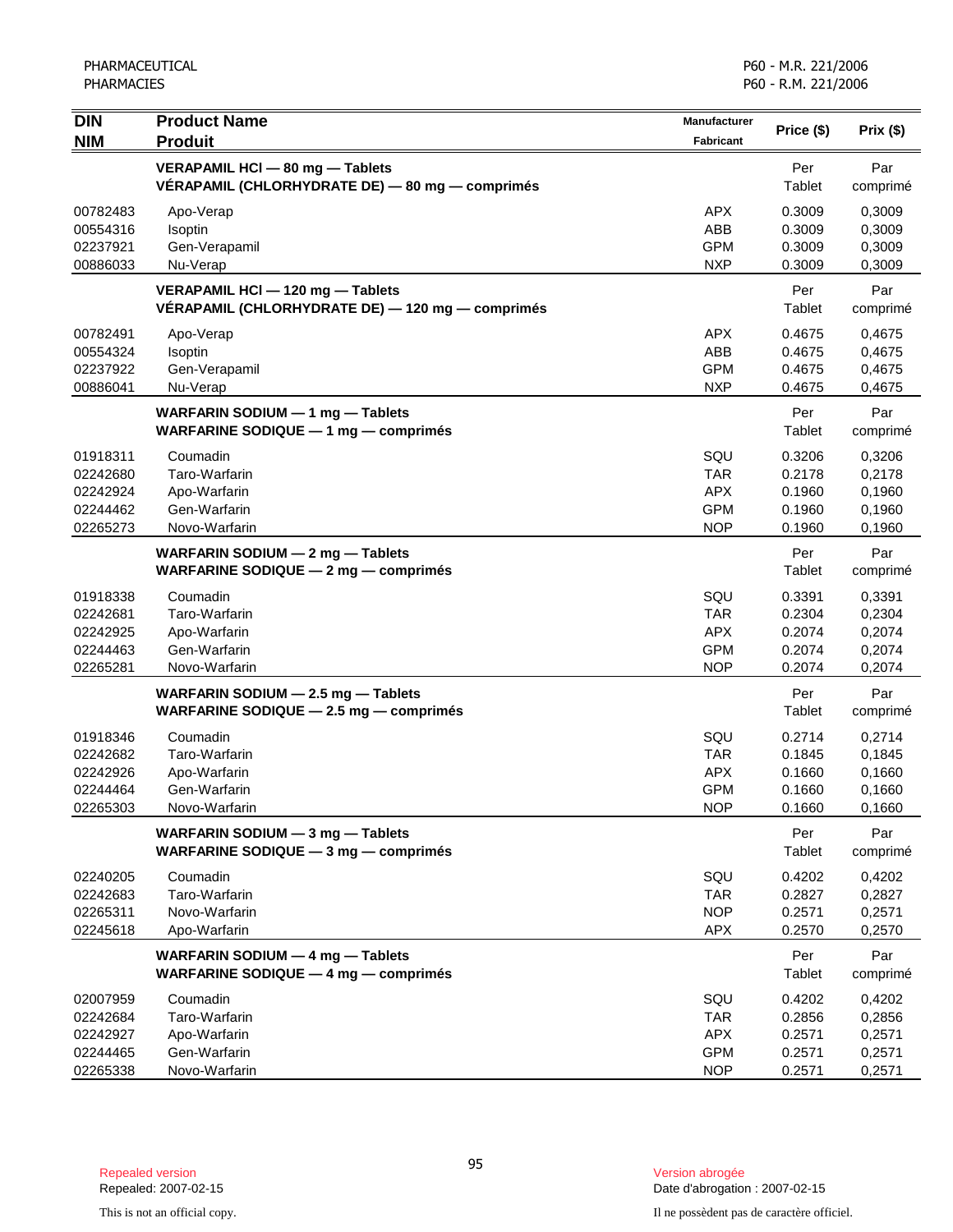| <b>DIN</b><br><b>NIM</b>                                 | <b>Product Name</b><br><b>Produit</b>                                                                                                           | Manufacturer<br><b>Fabricant</b>                            | Price (\$)                                     | Prix (\$)                                      |
|----------------------------------------------------------|-------------------------------------------------------------------------------------------------------------------------------------------------|-------------------------------------------------------------|------------------------------------------------|------------------------------------------------|
|                                                          | WARFARIN SODIUM - 5 mg - Tablets<br><b>WARFARINE SODIQUE - 5 mg - comprimés</b>                                                                 |                                                             | Per<br>Tablet                                  | Par<br>comprimé                                |
| 01918354<br>02242685<br>02242928<br>02244466<br>02265346 | Coumadin<br>Taro-Warfarin<br>Apo-Warfarin<br>Gen-Warfarin<br>Novo-Warfarin                                                                      | SQU<br><b>TAR</b><br><b>APX</b><br><b>GPM</b><br><b>NOP</b> | 0.2720<br>0.1848<br>0.1663<br>0.1663<br>0.1663 | 0,2720<br>0,1848<br>0,1663<br>0,1663<br>0,1663 |
|                                                          | WARFARIN SODIUM - 10 mg - Tablets<br>WARFARINE SODIQUE - 10 mg - comprimés                                                                      |                                                             | Per<br>Tablet                                  | Par<br>comprimé                                |
| 01918362<br>02242687<br>02242929<br>02244467             | Coumadin<br>Taro-Warfarin<br>Apo-Warfarin<br>Gen-Warfarin                                                                                       | SQU<br><b>TAR</b><br><b>APX</b><br><b>GPM</b>               | 0.4879<br>0.3316<br>0.2984<br>0.2984           | 0,4879<br>0,3316<br>0,2984<br>0,2984           |
|                                                          | ZIDOVUDINE - 100 mg - Capsules<br>ZIDOVUDINE - 100 mg - capsules                                                                                |                                                             | Per<br>Capsule                                 | Par<br>capsule                                 |
| 01902660<br>01946323                                     | Retrovir<br>Apo-Zidovudine                                                                                                                      | <b>NVT</b><br><b>APX</b>                                    | 1.9365<br>1.3443                               | 1,9365<br>1,3443                               |
|                                                          | ZINC SULFATE - 10 mg - Suppositories<br>ZINC (SULFATE DE) - 10 mg - suppositoires                                                               |                                                             | Per                                            | Par<br>Suppository suppositoire                |
| 01945920<br>00621439                                     | Anusol<br>Anuzinc                                                                                                                               | PFI<br><b>SIL</b>                                           | 0.4116<br>0.3896                               | 0,4116<br>0,3896                               |
|                                                          | ZINC SULFATE MONOHYDRATE - 0.5% - Topical Ointment<br>ZINC (SULFATE MONOHYDRATÉ DE) - 0,5 % - pommade topique                                   |                                                             | Per<br>Gram                                    | Par<br>gramme                                  |
| 01945939<br>00621447                                     | Anusol<br>Sandoz Anuzinc                                                                                                                        | <b>PDA</b><br>SDZ                                           | 0.1331<br>0.1137                               | 0,1331<br>0,1137                               |
|                                                          | ZINC SULFATE MONOHYDRATE/HYDROCORTISONE ACETATE - 5 mg/5 mg<br>- Topical Ointment                                                               |                                                             |                                                |                                                |
|                                                          | ZINC (SULFATE MONOHYDRATÉ DE)/HYDROCORTISONE (ACÉTATE D') —<br>5 mg/5 mg - pommade topique                                                      |                                                             | Per<br>Gram                                    | Par<br>gramme                                  |
| 00505773<br>00607789<br>02128446<br>02247691             | Anusol-HC<br>ratio-Hemcort HC<br>Anodan-HC<br>Sandoz Anuzinc HC                                                                                 | <b>PDA</b><br><b>RPH</b><br>ODN<br>SDZ                      | 0.9152<br>0.4576<br>0.4160<br>0.4160           | 0,9152<br>0,4576<br>0,4160<br>0.4160           |
|                                                          | ZINC SULFATE MONOHYDRATE/HYDROCORTISONE ACETATE - 10 mg/10 mg<br>- Suppositories<br>ZINC (SULFATE MONOHYDRATÉ DE)/HYDROCORTISONE (ACÉTATE D') — |                                                             | Per                                            | Par                                            |
|                                                          | 10 mg/10 mg - suppositoires                                                                                                                     |                                                             |                                                | Suppository suppositoire                       |
| 00476285<br>00607797<br>02236399<br>02242798             | Anusol-HC<br>ratio-Hemcort HC<br>Andodan-HC<br>Sab-Anuzinc HC                                                                                   | <b>PDA</b><br><b>RPH</b><br><b>ODN</b><br>SDZ               | 1.1440<br>0.6683<br>0.6683<br>0.6075           | 1,1440<br>0,6683<br>0,6683<br>0,6075           |